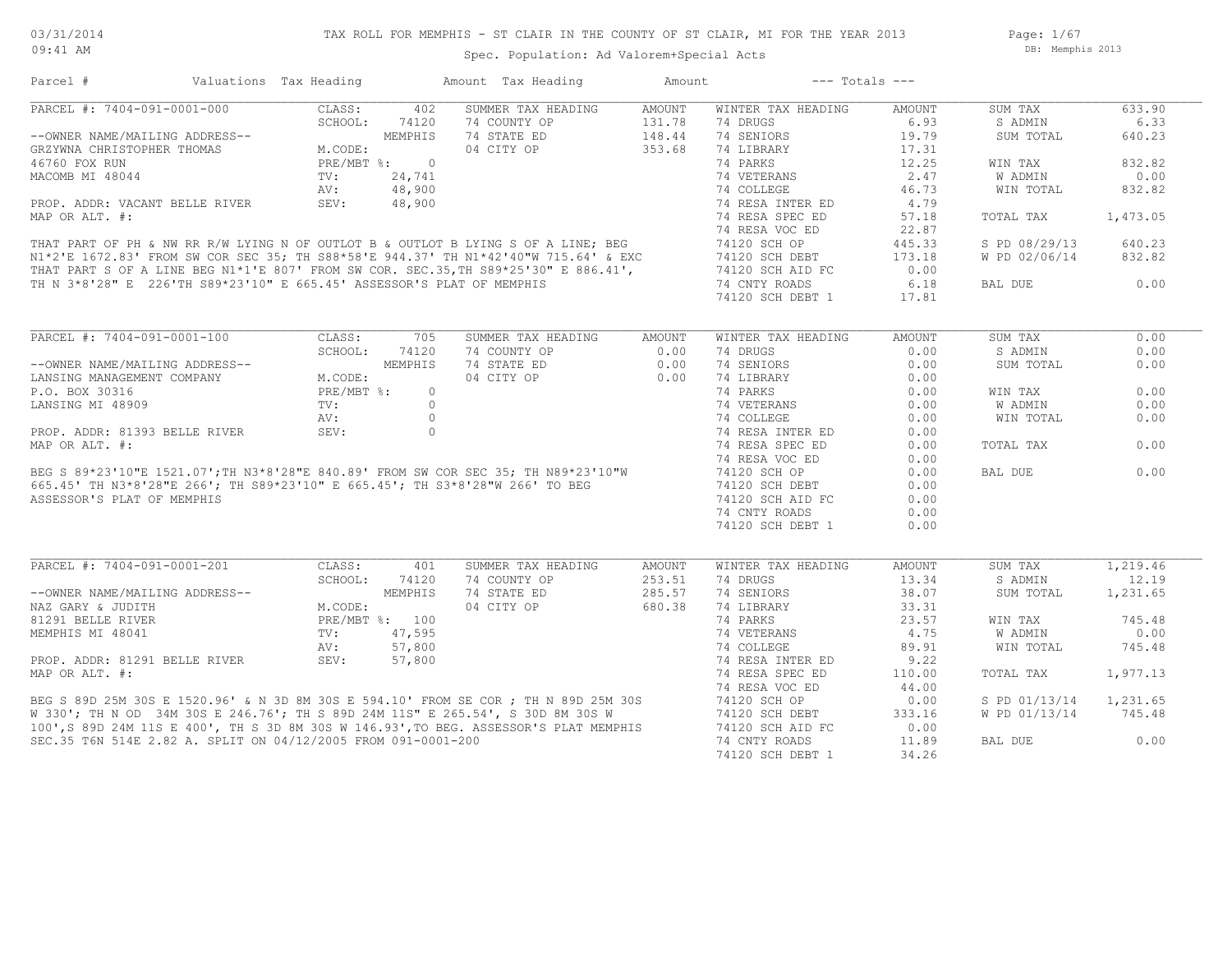Parcel # Valuations Tax Heading Amount Tax Heading Amount --- Totals ---

Spec. Population: Ad Valorem+Special Acts

Page: 2/67 DB: Memphis 2013

| PARCEL #: 7404-091-0001-210                                                            | CLASS:<br>SCHOOL: | 401<br>74120   | SUMMER TAX HEADING<br>74 COUNTY OP | <b>AMOUNT</b><br>340.89 | WINTER TAX HEADING<br>74 DRUGS | <b>AMOUNT</b><br>17.93 | SUM TAX<br>S ADMIN | 1,639.78<br>16.39 |
|----------------------------------------------------------------------------------------|-------------------|----------------|------------------------------------|-------------------------|--------------------------------|------------------------|--------------------|-------------------|
| --OWNER NAME/MAILING ADDRESS--                                                         |                   | MEMPHIS        | 74 STATE ED                        | 384.00                  | 74 SENIORS                     | 51.20                  | SUM TOTAL          | 1,656.17          |
| WORSWICK KATHERINE F                                                                   | M.CODE:           |                | 04 CITY OP                         | 914.89                  | 74 LIBRARY                     | 44.80                  |                    |                   |
| 81321 BELLE RIVER                                                                      |                   | PRE/MBT %: 100 |                                    |                         | 74 PARKS                       | 31.70                  | WIN TAX            | 1,002.49          |
| MEMPHIS MI 48041                                                                       | TV:               | 64,000         |                                    |                         | 74 VETERANS                    | 6.40                   | W ADMIN            | 0.00              |
|                                                                                        |                   |                |                                    |                         |                                |                        |                    |                   |
|                                                                                        | AV:               | 65,300         |                                    |                         | 74 COLLEGE                     | 120.90                 | WIN TOTAL          | 1,002.49          |
| PROP. ADDR: 81321 BELLE RIVER                                                          | SEV:              | 65,300         |                                    |                         | 74 RESA INTER ED               | 12.40                  |                    |                   |
| MAP OR ALT. #:                                                                         |                   |                |                                    |                         | 74 RESA SPEC ED                | 147.92                 | TOTAL TAX          | 2,658.66          |
|                                                                                        |                   |                |                                    |                         | 74 RESA VOC ED                 | 59.16                  |                    |                   |
| BEG. S 89D 23M 53S E 1520.96' & N 3D 8M 30S E 741.03' FROM SE COR, TH N 89D 24M 11S    |                   |                |                                    |                         | 74120 SCH OP                   | 0.00                   | S PD 08/23/13      | 1,656.17          |
| W 400', TH N 3D 8M 30S E 100', TH S 89D 24M 11S 400', S 3D 8M 30S W 100' TO BEG.       |                   |                |                                    |                         | 74120 SCH DEBT                 | 448.00                 | W PD 02/10/14      | 1,002.49          |
| ASESSOR'S PLAT MEMPHIS SEC.35 T6N R14E .92 A. SPLIT ON 04/12/2005 FROM                 |                   |                |                                    |                         | 74120 SCH AID FC               | 0.00                   |                    |                   |
| $04 - 091 - 0001 - 200$                                                                |                   |                |                                    |                         | 74 CNTY ROADS                  | 16.00                  | BAL DUE            | 0.00              |
|                                                                                        |                   |                |                                    |                         | 74120 SCH DEBT 1               | 46.08                  |                    |                   |
|                                                                                        |                   |                |                                    |                         |                                |                        |                    |                   |
| PARCEL #: 7404-091-0001-600                                                            | CLASS:            | 402            | SUMMER TAX HEADING                 | <b>AMOUNT</b>           | WINTER TAX HEADING             | <b>AMOUNT</b>          | SUM TAX            | 213.69            |
|                                                                                        | SCHOOL:           | 74120          | 74 COUNTY OP                       | 44.42                   | 74 DRUGS                       | 2.33                   | S ADMIN            | 2.13              |
| --OWNER NAME/MAILING ADDRESS--                                                         |                   | MEMPHIS        | 74 STATE ED                        | 50.04                   | 74 SENIORS                     | 6.67                   | SUM TOTAL          | 215.82            |
| TARAS JOHN A                                                                           | M.CODE:           |                | 04 CITY OP                         | 119.23                  | 74 LIBRARY                     | 5.83                   |                    |                   |
| 81821 BELLE RIVER                                                                      |                   | PRE/MBT %: 100 |                                    |                         | 74 PARKS                       | 4.13                   | WIN TAX            | 130.59            |
| MEMPHIS MI 48041                                                                       | TV:               | 8,341          |                                    |                         | 74 VETERANS                    | 0.83                   | W ADMIN            | 0.00              |
|                                                                                        | AV:               | 11,400         |                                    |                         | 74 COLLEGE                     | 15.75                  | WIN TOTAL          | 130.59            |
| PROP. ADDR: VACANT BELLE RIVER                                                         | SEV:              | 11,400         |                                    |                         | 74 RESA INTER ED               | 1.61                   |                    |                   |
| MAP OR ALT. #:                                                                         |                   |                |                                    |                         | 74 RESA SPEC ED                | 19.27                  | TOTAL TAX          | 346.41            |
|                                                                                        |                   |                |                                    |                         | 74 RESA VOC ED                 | 7.71                   |                    |                   |
| Legal Description: Parcel "B"A parcel of land being a part of Outlot A Assessor's      |                   |                |                                    |                         | 74120 SCH OP                   | 0.00                   | S PD 08/23/13      | 215.82            |
| Plat of Memphis" according to the Plat thereof as recorded in Liber 51 of              |                   |                |                                    |                         | 74120 SCH DEBT                 | 58.38                  | W PD 01/30/14      | 130.59            |
| plats, Page 11, St Clair County Records, said Plat being a part of Section 35, Riley   |                   |                |                                    |                         | 74120 SCH AID FC               | 0.00                   |                    |                   |
| Township (Now the City of Memphis), St Clair County, Michigan and described            |                   |                |                                    |                         | 74 CNTY ROADS                  | 2.08                   | <b>BAL DUE</b>     | 0.00              |
| as: Commencing at the Southwest corner of said Section 35, T6N, R14E; th N 01D 02M 00S |                   |                |                                    |                         | 74120 SCH DEBT 1               | 6.00                   |                    |                   |
| E.2676.79 ft along the West line of Section 35 to the West 1/4 corner of said          |                   |                |                                    |                         |                                |                        |                    |                   |
| Section 35; th S. 88D 23M 30S E.608.38 ft along the centerline and centerline          |                   |                |                                    |                         |                                |                        |                    |                   |
| tangent of Belle River Road; th S.45D 44M 00S E.64.03 ft along the centerline          |                   |                |                                    |                         |                                |                        |                    |                   |
| tangent of said Belle River Road; S 01D 02M 00S W. 59.18ft to the point of beginning   |                   |                |                                    |                         |                                |                        |                    |                   |
|                                                                                        |                   |                |                                    |                         |                                |                        |                    |                   |
| of this described; th contining S. 01D 02M 00S W. 488.75 ft; th S.88D 58M 00S E.85.00  |                   |                |                                    |                         |                                |                        |                    |                   |
| ft;th N.04D 37M 00S E. 400.00 ft to a point on the South Right of Way line of Belle    |                   |                |                                    |                         |                                |                        |                    |                   |
| River Rd.and a point on a curve to the left (Radius=487.99 ft., Delta=11D 41M          |                   |                |                                    |                         |                                |                        |                    |                   |
| 18S, Chord Bears N.51D 34M 39S W. 99.38 ft) th along the South right of Way line of    |                   |                |                                    |                         |                                |                        |                    |                   |
| Belle River Rd.and the Arc. of said curve to the left 99.55 ft. to the Beg.of          |                   |                |                                    |                         |                                |                        |                    |                   |
| description. Containing 1.02 Acres.                                                    |                   |                |                                    |                         |                                |                        |                    |                   |
|                                                                                        |                   |                |                                    |                         |                                |                        |                    |                   |
| PARCEL #: 7404-091-0002-100                                                            | CLASS:            | 401            | SUMMER TAX HEADING                 | AMOUNT                  | WINTER TAX HEADING             | <b>AMOUNT</b>          | SUM TAX            | 2,885.31          |
|                                                                                        | SCHOOL:           | 74120          | 74 COUNTY OP                       | 599.82                  | 74 DRUGS                       | 31.56                  | S ADMIN            | 28.85             |
| --OWNER NAME/MAILING ADDRESS--                                                         |                   | MEMPHIS        | 74 STATE ED                        | 675.67                  | 74 SENIORS                     | 90.08                  | SUM TOTAL          | 2,914.16          |
| ADDINGTON DARRIN & MELISSA                                                             | M.CODE:           |                | 04 CITY OP                         | 1,609.82                | 74 LIBRARY                     | 78.82                  |                    |                   |
| 81847 BELLE RIVER                                                                      |                   | PRE/MBT %: 100 |                                    |                         | 74 PARKS                       | 55.78                  | WIN TAX            | 1,763.94          |
| MEMPHIS MI 48041                                                                       | TV:               | 112,612        |                                    |                         | 74 VETERANS                    | 11.26                  | W ADMIN            | 0.00              |
|                                                                                        | AV:               | 126,500        |                                    |                         | 74 COLLEGE                     | 212.73                 | WIN TOTAL          | 1,763.94          |
| PROP. ADDR: 81847 BELLE RIVER                                                          | SEV:              | 126,500        |                                    |                         | 74 RESA INTER ED               | 21.82                  |                    |                   |
| MAP OR ALT. #:                                                                         |                   |                |                                    |                         | 74 RESA SPEC ED                | 260.28                 | TOTAL TAX          | 4,678.10          |
|                                                                                        |                   |                |                                    |                         | 74 RESA VOC ED                 | 104.10                 |                    |                   |
|                                                                                        |                   |                |                                    |                         |                                |                        |                    |                   |
| T6N R14E CITY OF MEMPHIS COMM AT W1/4 COR SEC 35 TH S88*23'30"E 435.02 ALG CL & CL     |                   |                |                                    |                         | 74120 SCH OP                   | 0.00                   | S PD 08/30/13      | 2,914.16          |
| TANGENT BELLE RIVER RD TO POB TH CONT S88*23'30"E 173.36 FT ALG CL TANGENT TO P I      |                   |                |                                    |                         | 74120 SCH DEBT                 | 788.28                 | W PD 02/14/14      | 1,763.94          |
| OF A CURVE TH S 45*44'E 64.03 FT ALG CL TANGENT TH S 01*02'W 739.59', TH N60*16'40"W   |                   |                |                                    |                         | 74120 SCH AID FC               | 0.00                   |                    |                   |
| 124.68', TH N 43*43'54"W 157.09', TH NO1*02'E 613.80' TO POB. 3.568 AC. PART OF        |                   |                |                                    |                         | 74 CNTY ROADS                  | 28.15                  | BAL DUE            | 0.00              |
| OUTLOT A ASSESSOR'S PLAT OF MEMPHIS                                                    |                   |                |                                    |                         | 74120 SCH DEBT 1               | 81.08                  |                    |                   |
|                                                                                        |                   |                |                                    |                         |                                |                        |                    |                   |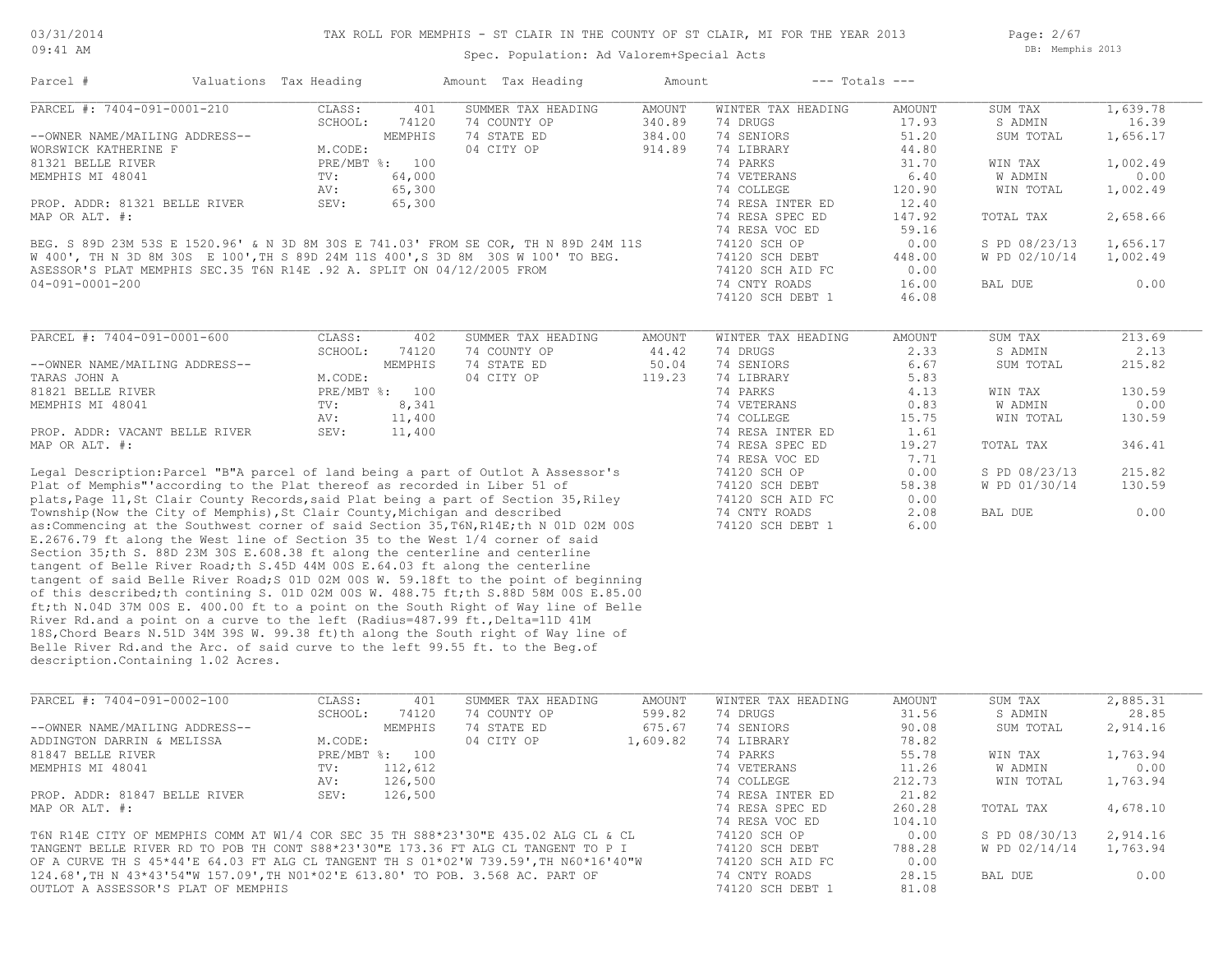Page: 3/67 DB: Memphis 2013

#### Parcel # Valuations Tax Heading Amount Tax Heading Amount --- Totals ---RIVER RD AND THE POB 3.51 A. PART OF OUTLOT A ASSESSOR'S PLAT OF MEMPHIS 74120 SCH DEBT 1 45.92 216.22',TH N 35\*42'10"W 243.30',TH N01\*02'00" 294.33' TO A PT IN THE CL OF BELLE 74 CNTY ROADS 15.94 BAL DUE 0.00  $C/L$  TANGENT OF BELLE RIVER RD, TH S  $01*02'00''$  W  $613.80'$ , TH N  $52*45'55''$  W 74120 SCH AID FC 0.00 BELLE RIVER RD TO THE POB OF THIS DESC; TH CONT S88\*23'30"E 320.02 FT ALG THE C/L & 74120 SCH DEBT 446.51 W PD 12/27/13 999.15 COMM AT THE W1/4 COR OF SEC 35; T6N R14E; TH S88\*23'30"E 115.00 FT ALG THE C/L OF 74120 SCH OP 0.00 S PD 08/29/13 1,650.68 74 RESA VOC ED 58.97 MAP OR ALT. #: 74 RESA SPEC ED 147.43 TOTAL TAX 2,649.83 PROP. ADDR: 81917 BELLE RIVER SEV: 105,800 74 RESA INTER ED 12.36<br>MAP OR ALT. #: 147.43 AV: 105,800 74 COLLEGE 120.50 WIN TOTAL 999.15 MEMPHIS MI 48041 TV: 63,788 74 VETERANS 6.37 W ADMIN 0.00 81917 BELLE RIVER PRE/MBT %: 100 74 PARKS 31.60 WIN TAX 999.15 ELLIOTT TINA M M.CODE: 04 CITY OP 911.86 74 LIBRARY 44.65 --OWNER NAME/MAILING ADDRESS-- WEMPHIS 74 STATE ED 382.72 74 SENIORS 51.03 SUM TOTAL 1,650.68 SCHOOL: 74120 74 COUNTY OP 339.76 74 DRUGS 17.87 SADMIN 16.34 PARCEL #: 7404-091-0003-200 CLASS: 401 SUMMER TAX HEADING AMOUNT WINTER TAX HEADING AMOUNT SUM TAX 1,634.34<br>SCHOOL: 74120 74 COUNTY OP 339.76 74 DRUGS 17.87 SADMIN 16.34  $\mathcal{L}_\mathcal{L} = \mathcal{L}_\mathcal{L} = \mathcal{L}_\mathcal{L} = \mathcal{L}_\mathcal{L} = \mathcal{L}_\mathcal{L} = \mathcal{L}_\mathcal{L} = \mathcal{L}_\mathcal{L} = \mathcal{L}_\mathcal{L} = \mathcal{L}_\mathcal{L} = \mathcal{L}_\mathcal{L} = \mathcal{L}_\mathcal{L} = \mathcal{L}_\mathcal{L} = \mathcal{L}_\mathcal{L} = \mathcal{L}_\mathcal{L} = \mathcal{L}_\mathcal{L} = \mathcal{L}_\mathcal{L} = \mathcal{L}_\mathcal{L}$  74120 SCH DEBT 1 0.00 74 CNTY ROADS 0.00 FT TO BEG EXC. S 200 FT OF W 120 FT. ASSESSOR'S PLAT OF MEMPHIS  $\begin{array}{ccc} 74120 & {\text{SCH AID FC}} & 0.00 \\ 74 & {\text{CNTY ROADS}} & 0.00 \end{array}$ 1/2 MIN W 325.15 FT TH S 0 DEG 34 1/2 MIN W 560.44 FT; TH S 89 DEG 25 1/2 MIN E 300 74120 SCH DEBT 0.00 THAT PART OF OUTLOT B; BEG AT SE COR TH N 3 DEG 8 1/2 MIN E 561 FT; TH N 89 DEG 25 74120 SCH OP 0.00 BAL DUE 0.00 74 RESA VOC ED 0.00 MAP OR ALT. #: THE SALT SERVICE OR DESCRIPTION OF THE SALT AND TOTAL TAX CONSIDERED A LOCAL TAX COLORED ORDER TO A LOCAL TAX COLORED AND RESA SPECIED ORDER TO TOTAL TAX PROP. ADDR: 34361 BORDMAN SEV: 0 0 74 RESA INTER ED 0.00<br>MAP OR ALT. #: 0.00 AV: 0 74 COLLEGE 0.00 0.00 MEMPHIS MI 48041 TV: 0 74 VETERANS 0.00 W ADMIN 0.00 34361 BORDMAN PRE/MBT %: 0 74 PARKS 0.00 WIN TAX 0.00 FREE METHODIST CHURCH M.CODE: 04 CITY OP 0.00 74 LIBRARY 0.00 --OWNER NAME/MAILING ADDRESS-- MEMPHIS 74 STATE ED 0.00 74 SENIORS 0.00 SUM TOTAL 0.00 SCHOOL: 74120 74 COUNTY OP 0.00 74 DRUGS 0.00 S ADMIN 0.00 PARCEL #: 7404-092-0001-000 CLASS: 708 SUMMER TAX HEADING AMOUNT WINTER TAX HEADING AMOUNT SUM TAX 0.00<br>SCHOOL: 74120 74 COUNTY OP 0.00 74 DRUGS 0.00 SADMIN 0.00  $\mathcal{L}_\mathcal{L} = \mathcal{L}_\mathcal{L} = \mathcal{L}_\mathcal{L} = \mathcal{L}_\mathcal{L} = \mathcal{L}_\mathcal{L} = \mathcal{L}_\mathcal{L} = \mathcal{L}_\mathcal{L} = \mathcal{L}_\mathcal{L} = \mathcal{L}_\mathcal{L} = \mathcal{L}_\mathcal{L} = \mathcal{L}_\mathcal{L} = \mathcal{L}_\mathcal{L} = \mathcal{L}_\mathcal{L} = \mathcal{L}_\mathcal{L} = \mathcal{L}_\mathcal{L} = \mathcal{L}_\mathcal{L} = \mathcal{L}_\mathcal{L}$  74 CNTY ROADS 0.00 BEG. BEING PART OF OUTLOT B ASSESSOR'S PLAT OF MEMPHIS  $\begin{array}{ccc} 74120 & 504 \\ 740 & 740 \\ 740 & 840 \\ 740 & 840 \\ \end{array}$ MIN E 807 FT; TH N 89 DEG 25 1/2 MIN W 886.41 FT; TH S 1 DEG 01 MIN W 807 FT TO 74120 SCH DEBT 0.00 BEG AT SW COR OF OUTLOT B; TH S 89 DEG 25 1/2 MIN E 892.62 FT; TH N 0 DEG 34 1/2 74120 SCH OP 0.00 BAL DUE 0.00 74 RESA VOC ED 0.00 MAP OR ALT. #: THE SALT SERVICE OR DESCRIPTION OF THE SALT AND TOTAL TAX CONSIDERED A LOCAL TAX COLORED ORDER PROP. ADDR: 34165 BORDMAN SEV: 0 0 74 RESA INTER ED 0.00 AV: 0 74 COLLEGE 0.00 0.00 MEMPHIS MI 48041 TV: 0 74 VETERANS 0.00 W ADMIN 0.00 P.O. BOX 201 PRE/MBT %: 0 74 PARKS 0.00 WIN TAX 0.00 MEMPHIS COMMUNITY SCHOOLS M.CODE: 04 CITY OP 0.00 74 LIBRARY 0.00 --OWNER NAME/MAILING ADDRESS-- MEMPHIS 74 STATE ED 0.00 74 SENIORS 0.00 SUM TOTAL 0.00 SCHOOL: 74120 74 COUNTY OP 0.00 74 DRUGS 0.00 S ADMIN 0.00 PARCEL #: 7404-092-0002-000 CLASS: 704 SUMMER TAX HEADING AMOUNT WINTER TAX HEADING AMOUNT SUM TAX 0.00<br>SCHOOL: 74120 74 COUNTY OP 0.00 74 DRUGS 0.00 SADMIN 0.00  $\mathcal{L}_\mathcal{L} = \mathcal{L}_\mathcal{L} = \mathcal{L}_\mathcal{L} = \mathcal{L}_\mathcal{L} = \mathcal{L}_\mathcal{L} = \mathcal{L}_\mathcal{L} = \mathcal{L}_\mathcal{L} = \mathcal{L}_\mathcal{L} = \mathcal{L}_\mathcal{L} = \mathcal{L}_\mathcal{L} = \mathcal{L}_\mathcal{L} = \mathcal{L}_\mathcal{L} = \mathcal{L}_\mathcal{L} = \mathcal{L}_\mathcal{L} = \mathcal{L}_\mathcal{L} = \mathcal{L}_\mathcal{L} = \mathcal{L}_\mathcal{L}$

74120 SCH DEBT 1 0.00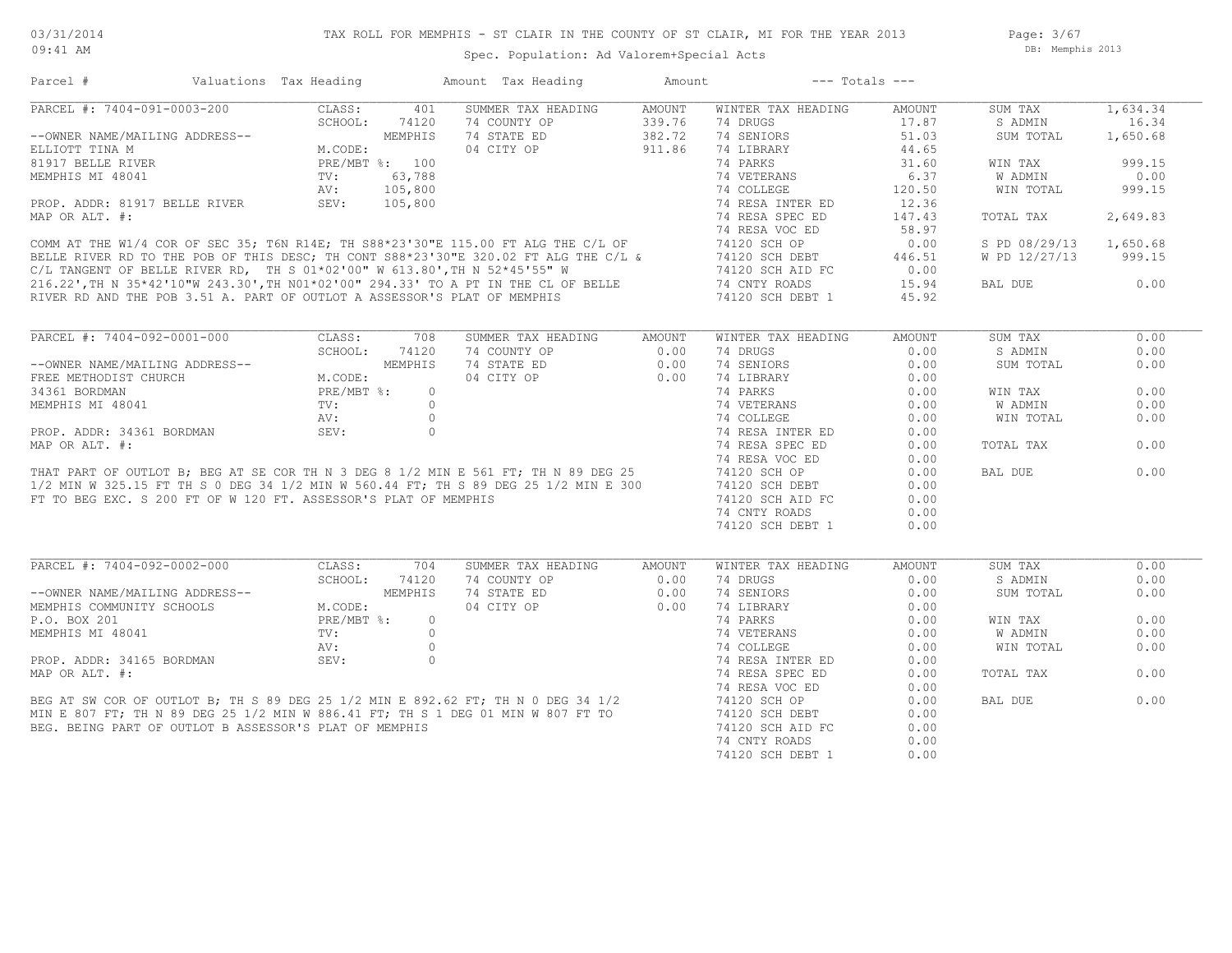Spec. Population: Ad Valorem+Special Acts

Page: 4/67 DB: Memphis 2013

| Parcel #                                                       | Valuations Tax Heading             |            | Amount Tax Heading                                                                                                                                                                                                                   | Amount |                    | $---$ Totals $---$ |               |          |
|----------------------------------------------------------------|------------------------------------|------------|--------------------------------------------------------------------------------------------------------------------------------------------------------------------------------------------------------------------------------------|--------|--------------------|--------------------|---------------|----------|
| PARCEL #: 7404-092-0003-000                                    | CLASS:                             | 401        | SUMMER TAX HEADING                                                                                                                                                                                                                   | AMOUNT | WINTER TAX HEADING | AMOUNT             | SUM TAX       | 1,090.20 |
|                                                                | SCHOOL:                            | 74120      | 74 COUNTY OP                                                                                                                                                                                                                         | 226.64 | 74 DRUGS           | 11.92              | S ADMIN       | 10.90    |
| --OWNER NAME/MAILING ADDRESS--                                 |                                    | MEMPHIS    | 74 STATE ED                                                                                                                                                                                                                          | 255.30 | 74 SENIORS         | 34.04              | SUM TOTAL     | 1,101.10 |
| FREE METHODIST CHURCH                                          | M.CODE:                            |            | 04 CITY OP                                                                                                                                                                                                                           | 608.26 | 74 LIBRARY         | 29.78              |               |          |
| 34361 BORDMAN                                                  | PRE/MBT %:                         | $\bigcirc$ |                                                                                                                                                                                                                                      |        | 74 PARKS           | 21.07              | WIN TAX       | 1,432.36 |
| MEMPHIS MI 48041                                               | $\texttt{TV}$ :                    | 42,550     |                                                                                                                                                                                                                                      |        | 74 VETERANS        | 4.25               | W ADMIN       | 0.00     |
|                                                                | AV:                                | 50,000     |                                                                                                                                                                                                                                      |        | 74 COLLEGE         | 80.38              | WIN TOTAL     | 1,432.36 |
| PROP. ADDR: 34333 BORDMAN                                      | SEV:                               | 50,000     |                                                                                                                                                                                                                                      |        | 74 RESA INTER ED   | 8.24               |               |          |
| MAP OR ALT. #:                                                 |                                    |            |                                                                                                                                                                                                                                      |        | 74 RESA SPEC ED    | 98.34              | TOTAL TAX     | 2,533.46 |
|                                                                |                                    |            |                                                                                                                                                                                                                                      |        | 74 RESA VOC ED     | 39.33              |               |          |
|                                                                |                                    |            | S 200 FT OF W 120 FT OF THAT PART OF OUTLOT B; BEG AT SE COR; TH N 3 DEG 8 1/2 MIN                                                                                                                                                   |        |                    |                    |               |          |
|                                                                |                                    |            |                                                                                                                                                                                                                                      |        | 74120 SCH OP       | 765.90             | S PD 07/11/13 | 1,101.10 |
|                                                                |                                    |            | E 561 FT; TH N 89 DEG 25 1/2 MIN W 325.15 FT; TH S 0 DEG 34 1/2 MIN W 560.44 FT; TH                                                                                                                                                  |        | 74120 SCH DEBT     | 297.85             | W PD 12/30/13 | 1,432.36 |
| S 89 DEG 25 1/2 MIN E 300' TO BEG.ASSESSOR'S PLAT OF MEMPHIS   |                                    |            |                                                                                                                                                                                                                                      |        | 74120 SCH AID FC   | 0.00               |               |          |
|                                                                |                                    |            |                                                                                                                                                                                                                                      |        | 74 CNTY ROADS      | 10.63              | BAL DUE       | 0.00     |
|                                                                |                                    |            |                                                                                                                                                                                                                                      |        | 74120 SCH DEBT 1   | 30.63              |               |          |
|                                                                |                                    |            |                                                                                                                                                                                                                                      |        |                    |                    |               |          |
| PARCEL #: 7404-093-0003-001                                    | CLASS:                             | 401        | SUMMER TAX HEADING                                                                                                                                                                                                                   | AMOUNT | WINTER TAX HEADING | AMOUNT             | SUM TAX       | 1,283.44 |
|                                                                | SCHOOL:                            | 74120      | 74 COUNTY OP                                                                                                                                                                                                                         | 266.81 | 74 DRUGS           | 14.04              | S ADMIN       | 12.83    |
| --OWNER NAME/MAILING ADDRESS--                                 |                                    | MEMPHIS    | 74 STATE ED                                                                                                                                                                                                                          | 300.55 | 74 SENIORS         | 40.07              | SUM TOTAL     | 1,296.27 |
| MARNON EDWARD JR                                               | M.CODE:                            |            | 04 CITY OP                                                                                                                                                                                                                           | 716.08 | 74 LIBRARY         | 35.06              |               |          |
| P.O. BOX 594                                                   | PRE/MBT %: 100                     |            |                                                                                                                                                                                                                                      |        | 74 PARKS           | 24.81              | WIN TAX       | 784.60   |
| MEMPHIS MI 48041                                               | TV:                                | 50,092     |                                                                                                                                                                                                                                      |        | 74 VETERANS        | 5.00               | W ADMIN       | 0.00     |
|                                                                | AV:                                | 85,200     |                                                                                                                                                                                                                                      |        | 74 COLLEGE         | 94.62              | WIN TOTAL     | 784.60   |
| PROP. ADDR: 81500 COLE                                         | SEV:                               | 85,200     |                                                                                                                                                                                                                                      |        | 74 RESA INTER ED   | 9.70               |               |          |
| MAP OR ALT. #:                                                 |                                    |            |                                                                                                                                                                                                                                      |        | 74 RESA SPEC ED    |                    |               | 2,080.87 |
|                                                                |                                    |            |                                                                                                                                                                                                                                      |        |                    | 115.77             | TOTAL TAX     |          |
|                                                                |                                    |            |                                                                                                                                                                                                                                      |        | 74 RESA VOC ED     | 46.31              |               |          |
|                                                                |                                    |            | COMM AT THE NW CORN OF OUTLOT C; TH ALG THE N LINE OF OUTLOT C S85*21'00"E 91.69 FT                                                                                                                                                  |        | 74120 SCH OP       | 0.00               | S PD 08/28/13 | 1,296.27 |
|                                                                |                                    |            |                                                                                                                                                                                                                                      |        | 74120 SCH DEBT     | 350.64             | W PD 01/17/14 | 784.60   |
|                                                                |                                    |            |                                                                                                                                                                                                                                      |        | 74120 SCH AID FC   | 0.00               |               |          |
|                                                                |                                    |            |                                                                                                                                                                                                                                      |        | 74 CNTY ROADS      | 12.52              | BAL DUE       | 0.00     |
|                                                                |                                    |            | TO THE POB; TH S85*21'00"E 19.31FT TO A PT OF CURVATURE; TH 288.99FT ALG A CURVE<br>CONCAVE TO THE N, HAVING A RADIUS OF 4,978.31 FT, A CENTRAL ANGLE OF 04*03'36", AND<br>A CHORD OF S87*22'54"E 288.93 FT; TH S01*44'40"W 351.32FT |        | 74120 SCH DEBT 1   | 36.06              |               |          |
|                                                                |                                    |            | TO THE W, HAVING A RAD OF 35FT, A CENTRAL ANGLE OF 166*23'4", AND A CHORD OF                                                                                                                                                         |        |                    |                    |               |          |
| N37*01'48"W 69.51 FT; TH N24*44'18"W 324.39 FT TO POB. 1.71 AC |                                    |            |                                                                                                                                                                                                                                      |        |                    |                    |               |          |
|                                                                |                                    |            |                                                                                                                                                                                                                                      |        |                    |                    |               |          |
| PARCEL #: 7404-093-0003-010                                    | CLASS:                             | 402        | SUMMER TAX HEADING                                                                                                                                                                                                                   | AMOUNT | WINTER TAX HEADING | AMOUNT             | SUM TAX       | 204.50   |
|                                                                | SCHOOL:                            | 74120      | 74 COUNTY OP                                                                                                                                                                                                                         | 42.51  | 74 DRUGS           | 2.23               | S ADMIN       | 2.04     |
| --OWNER NAME/MAILING ADDRESS--                                 |                                    | MEMPHIS    | 74 STATE ED                                                                                                                                                                                                                          | 47.89  | 74 SENIORS         | 6.38               | SUM TOTAL     | 206.54   |
| MARNON EDWARD JR                                               | M.CODE:<br>PRE/MBT %: 100<br>7,982 |            | 04 CITY OP                                                                                                                                                                                                                           | 114.10 | 74 LIBRARY         | 5.58               |               |          |
| P.O. BOX 594                                                   |                                    |            |                                                                                                                                                                                                                                      |        | 74 PARKS           | 3.95               | WIN TAX       | 124.95   |
| MEMPHIS MI 48041                                               |                                    |            |                                                                                                                                                                                                                                      |        | 74 VETERANS        | 0.79               | W ADMIN       | 0.00     |
|                                                                | AV:                                | 13,500     |                                                                                                                                                                                                                                      |        | 74 COLLEGE         | 15.07              | WIN TOTAL     | 124.95   |
| PROP. ADDR: COLE VACANT                                        | SEV:                               | 13,500     |                                                                                                                                                                                                                                      |        | 74 RESA INTER ED   | 1.54               |               |          |
|                                                                |                                    |            |                                                                                                                                                                                                                                      |        |                    |                    |               |          |
| MAP OR ALT. #:                                                 |                                    |            |                                                                                                                                                                                                                                      |        | 74 RESA SPEC ED    | 18.44              | TOTAL TAX     | 331.49   |
|                                                                |                                    |            |                                                                                                                                                                                                                                      |        | 74 RESA VOC ED     | 7.37               |               |          |
|                                                                |                                    |            |                                                                                                                                                                                                                                      |        | 74120 SCH OP       | 0.00               | S PD 08/28/13 | 206.54   |
|                                                                |                                    |            | BEF AT THE NW CORN OF OUTLOT C, TH S86*21'00"W 91.69 FT; TH S24*44'18"e 324.39 FT<br>TO A PT OF CURV; TH 62.59 FT ALG A CURVE CONCAVE TO THE EAST, HAVING A RADIUS OF 35<br>FT, A CENTRAL ANGLE OF 102*27'05", AND A CHORD OF S08*33 |        | 74120 SCH DEBT     | 55.87              | W PD 01/17/14 | 124.95   |
|                                                                |                                    |            |                                                                                                                                                                                                                                      |        | 74120 SCH AID FC   | 0.00               |               |          |
|                                                                |                                    |            | S01*44'40"W 12.74FT; THE N88*47'42"W 229.47 FT; TH N01*41'48"E 364.09 FT TO POB.                                                                                                                                                     |        | 74 CNTY ROADS      | 1.99               | BAL DUE       | 0.00     |
| 1.45 AC                                                        |                                    |            |                                                                                                                                                                                                                                      |        | 74120 SCH DEBT 1   | 5.74               |               |          |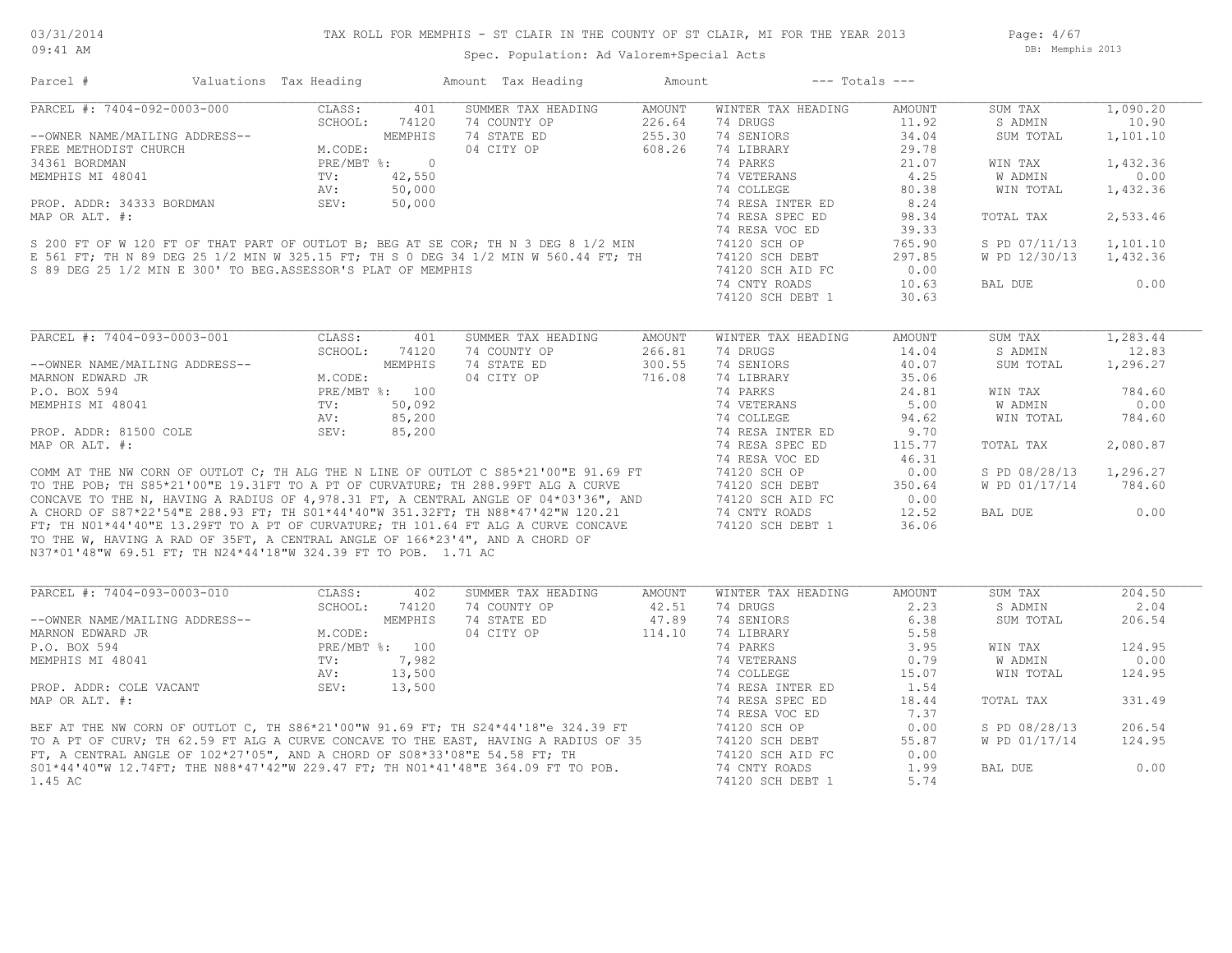## TAX ROLL FOR MEMPHIS - ST CLAIR IN THE COUNTY OF ST CLAIR, MI FOR THE YEAR 2013

Spec. Population: Ad Valorem+Special Acts

Page: 5/67 DB: Memphis 2013

| Parcel #                                                                           | Valuations Tax Heading                                                                     |                |     | Amount Tax Heading | Amount |                    | $---$ Totals $---$ |               |          |
|------------------------------------------------------------------------------------|--------------------------------------------------------------------------------------------|----------------|-----|--------------------|--------|--------------------|--------------------|---------------|----------|
| PARCEL #: 7404-093-0004-000                                                        | CLASS:                                                                                     |                | 401 | SUMMER TAX HEADING | AMOUNT | WINTER TAX HEADING | AMOUNT             | SUM TAX       | 1,602.94 |
|                                                                                    |                                                                                            |                |     | 74 COUNTY OP       | 333.23 | 74 DRUGS           | 17.53              | S ADMIN       | 16.02    |
| --OWNER NAME/MAILING ADDRESS--                                                     | 04-000<br>G ADDRESS--<br>M.CODE:<br>PRE/MBT %: 100<br>TV: 62,562<br>AV: 81,50<br>SEV: 81,5 |                |     | 74 STATE ED        | 375.37 | 74 SENIORS         | 50.04              | SUM TOTAL     | 1,618.96 |
| URICK DENNIS M                                                                     |                                                                                            |                |     | 04 CITY OP         | 894.34 | 74 LIBRARY         | 43.79              |               |          |
| P.O. BOX 567                                                                       |                                                                                            |                |     |                    |        | 74 PARKS           | 30.99              | WIN TAX       | 979.93   |
| MEMPHIS MI 48041                                                                   |                                                                                            |                |     |                    |        | 74 VETERANS        | 6.25               | W ADMIN       | 0.00     |
|                                                                                    |                                                                                            |                |     |                    |        | 74 COLLEGE         | 118.18             | WIN TOTAL     | 979.93   |
| PROP. ADDR: 81250 COLE                                                             |                                                                                            |                |     |                    |        | 74 RESA INTER ED   | 12.12              |               |          |
| MAP OR ALT. #:                                                                     |                                                                                            |                |     |                    |        | 74 RESA SPEC ED    | 144.59             | TOTAL TAX     | 2,598.89 |
|                                                                                    |                                                                                            |                |     |                    |        | 74 RESA VOC ED     | 57.83              |               |          |
| S 100 FT MEAS ON E LOT LINE OF E 198 FT OF OULOT C. ASSESSORS PLAT OF MEMPHIS      |                                                                                            |                |     |                    |        | 74120 SCH OP       | 0.00               | S PD 08/12/13 | 1,618.96 |
|                                                                                    |                                                                                            |                |     |                    |        | 74120 SCH DEBT     | 437.93             | W PD 01/31/14 | 979.93   |
|                                                                                    |                                                                                            |                |     |                    |        | 74120 SCH AID FC   | 0.00               |               |          |
|                                                                                    |                                                                                            |                |     |                    |        | 74 CNTY ROADS      | 15.64              | BAL DUE       | 0.00     |
|                                                                                    |                                                                                            |                |     |                    |        | 74120 SCH DEBT 1   | 45.04              |               |          |
|                                                                                    |                                                                                            |                |     |                    |        |                    |                    |               |          |
| PARCEL #: 7404-093-0007-000                                                        | CLASS:                                                                                     |                | 401 | SUMMER TAX HEADING | AMOUNT | WINTER TAX HEADING | AMOUNT             | SUM TAX       | 1,122.04 |
|                                                                                    | SCHOOL:                                                                                    | 74120          |     | 74 COUNTY OP       | 233.26 | 74 DRUGS           | 12.27              | S ADMIN       | 11.22    |
| --OWNER NAME/MAILING ADDRESS--                                                     |                                                                                            | MEMPHIS        |     | 74 STATE ED        | 262.75 | 74 SENIORS         | 35.03              | SUM TOTAL     | 1,133.26 |
| PILKEY WILLIAM                                                                     | M.CODE:                                                                                    |                |     | 04 CITY OP         | 626.03 | 74 LIBRARY         | 30.65              |               |          |
| 81300 COLE                                                                         |                                                                                            | PRE/MBT %: 100 |     |                    |        | 74 PARKS           | 21.69              | WIN TAX       | 685.92   |
| MEMPHIS MI 48041                                                                   | TV:                                                                                        | 43,793         |     |                    |        | 74 VETERANS        | 4.37               | W ADMIN       | 0.00     |
|                                                                                    |                                                                                            | 50,300         |     |                    |        | 74 COLLEGE         |                    |               |          |
|                                                                                    | AV:                                                                                        |                |     |                    |        |                    | 82.72              | WIN TOTAL     | 685.92   |
| PROP. ADDR: 81300 COLE                                                             | SEV:                                                                                       | 50,300         |     |                    |        | 74 RESA INTER ED   | 8.48               |               |          |
| MAP OR ALT. #:                                                                     |                                                                                            |                |     |                    |        | 74 RESA SPEC ED    | 101.21             | TOTAL TAX     | 1,819.18 |
|                                                                                    |                                                                                            |                |     |                    |        | 74 RESA VOC ED     | 40.48              |               |          |
| N 100 FT MEAS ON E LOT LINE OF S 200 FT OF E 198 FT OF OUTLOT C. ASSESSORS PLAT OF |                                                                                            |                |     |                    |        | 74120 SCH OP       | 0.00               | S PD 08/30/13 | 1,133.26 |
| MEMPHIS                                                                            |                                                                                            |                |     |                    |        | 74120 SCH DEBT     | 306.55             | W PD 02/14/14 | 685.92   |
|                                                                                    |                                                                                            |                |     |                    |        | 74120 SCH AID FC   | 0.00               |               |          |
|                                                                                    |                                                                                            |                |     |                    |        | 74 CNTY ROADS      | 10.94              | BAL DUE       | 0.00     |
|                                                                                    |                                                                                            |                |     |                    |        | 74120 SCH DEBT 1   | 31.53              |               |          |
| PARCEL #: 7404-093-0008-000                                                        | CLASS:                                                                                     |                | 401 | SUMMER TAX HEADING | AMOUNT | WINTER TAX HEADING | AMOUNT             | SUM TAX       | 1,202.62 |
|                                                                                    | SCHOOL:                                                                                    | 74120          |     | 74 COUNTY OP       | 250.01 | 74 DRUGS           | 13.15              | S ADMIN       | 12.02    |
| --OWNER NAME/MAILING ADDRESS--                                                     |                                                                                            | MEMPHIS        |     |                    | 281.62 |                    | 37.55              |               |          |
|                                                                                    |                                                                                            |                |     | 74 STATE ED        |        | 74 SENIORS         |                    | SUM TOTAL     | 1,214.64 |
| KRZEMECKI ALFONS & MARY REVOCABLE T M.CODE:                                        |                                                                                            |                |     | 04 CITY OP         | 670.99 | 74 LIBRARY         | 32.85              |               |          |
| P.O. BOX 51                                                                        |                                                                                            | PRE/MBT %: 100 |     |                    |        | 74 PARKS           | 23.25              | WIN TAX       | 735.20   |
| MEMPHIS MI 48041                                                                   | TV:                                                                                        | 46,938         |     |                    |        | 74 VETERANS        | 4.69               | W ADMIN       | 0.00     |
|                                                                                    | AV:                                                                                        | 62,300         |     |                    |        | 74 COLLEGE         | 88.67              | WIN TOTAL     | 735.20   |
| PROP. ADDR: 81350 COLE                                                             | SEV:                                                                                       | 62,300         |     |                    |        | 74 RESA INTER ED   | 9.09               |               |          |
| MAP OR ALT. #:                                                                     |                                                                                            |                |     |                    |        | 74 RESA SPEC ED    | 108.48             | TOTAL TAX     | 1,949.84 |
|                                                                                    |                                                                                            |                |     |                    |        | 74 RESA VOC ED     | 43.39              |               |          |
| N 100 FT MEAS ON E LOT LINE OF S 300 FT OF E 198 FT OF OUTLOT C. ASSESSORS PLAT OF |                                                                                            |                |     |                    |        | 74120 SCH OP       | 0.00               | S PD 07/10/13 | 1,214.64 |
| MEMPHIS                                                                            |                                                                                            |                |     |                    |        | 74120 SCH DEBT     | 328.56             | W PD 12/30/13 | 735.20   |
|                                                                                    |                                                                                            |                |     |                    |        | 74120 SCH AID FC   | 0.00               |               |          |
|                                                                                    |                                                                                            |                |     |                    |        | 74 CNTY ROADS      | 11.73              | BAL DUE       | 0.00     |
|                                                                                    |                                                                                            |                |     |                    |        | 74120 SCH DEBT 1   | 33.79              |               |          |
|                                                                                    |                                                                                            |                |     |                    |        |                    |                    |               |          |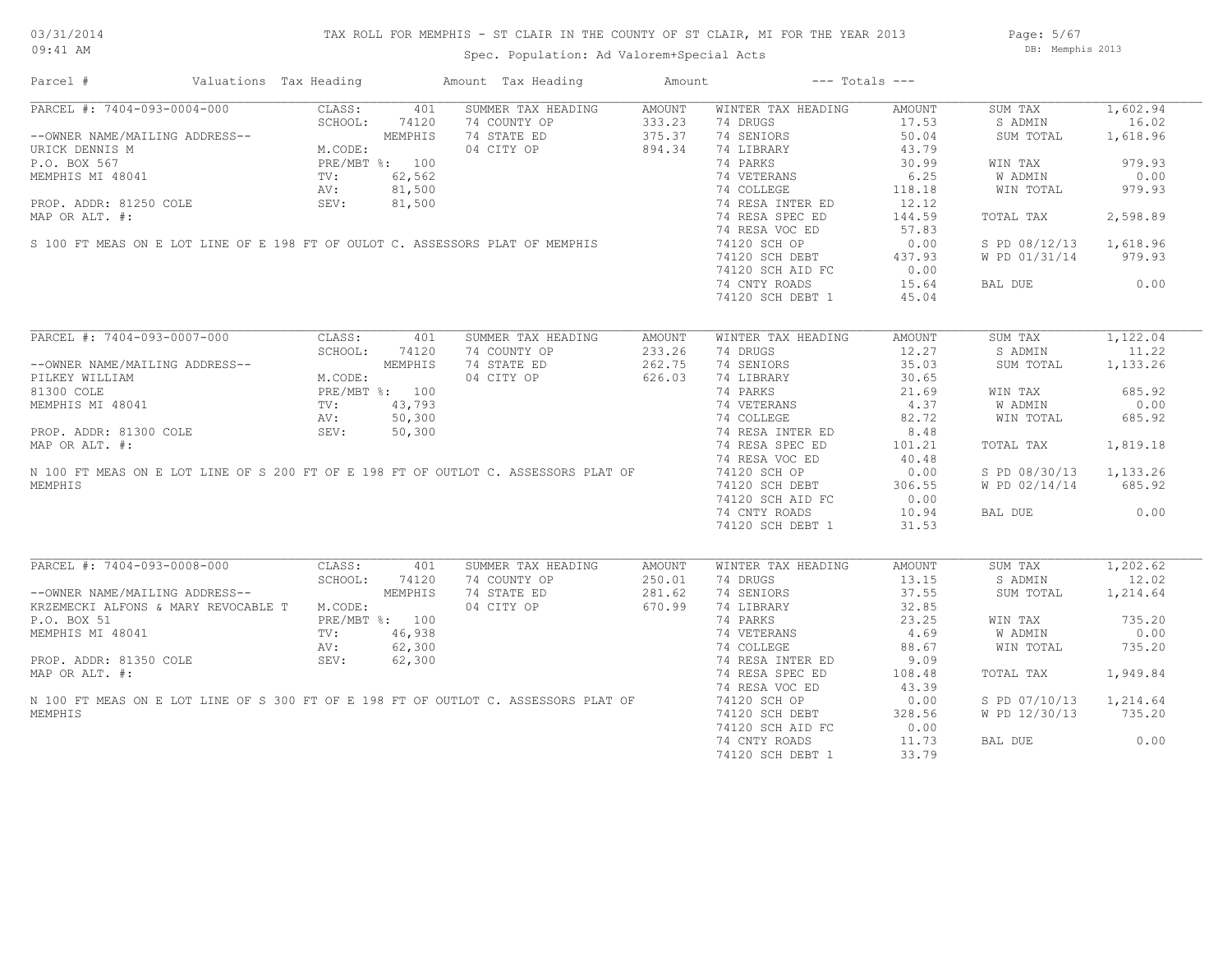|  |  |  | IS - ST CLAIR IN THE COUNTY OF ST CLAIR, MI FOR THE YEAR 2013 |  |  |  |  | Page: 6/67 |                  |  |
|--|--|--|---------------------------------------------------------------|--|--|--|--|------------|------------------|--|
|  |  |  | Spec. Population: Ad Valorem+Special Acts                     |  |  |  |  |            | DB: Memphis 2013 |  |

| Parcel #                                                                            | Valuations Tax Heading |         | Amount Tax Heading | Amount        | $---$ Totals $---$ |        |               |          |
|-------------------------------------------------------------------------------------|------------------------|---------|--------------------|---------------|--------------------|--------|---------------|----------|
| PARCEL #: 7404-093-0009-000                                                         | CLASS:                 | 401     | SUMMER TAX HEADING | <b>AMOUNT</b> | WINTER TAX HEADING | AMOUNT | SUM TAX       | 1,318.49 |
|                                                                                     | SCHOOL:                | 74120   | 74 COUNTY OP       | 274.10        | 74 DRUGS           | 14.42  | S ADMIN       | 13.18    |
| --OWNER NAME/MAILING ADDRESS--                                                      |                        | MEMPHIS | 74 STATE ED        | 308.76        | 74 SENIORS         | 41.16  | SUM TOTAL     | 1,331.67 |
| LETT RANDY D & PEGGY A                                                              | M.CODE:                |         | 04 CITY OP         | 735.63        | 74 LIBRARY         | 36.02  |               |          |
| 12762 FLYNN ROAD                                                                    | PRE/MBT %: 100         |         |                    |               | 74 PARKS           | 25.49  | WIN TAX       | 806.04   |
| SAWYER MI 49125                                                                     | TV:                    | 51,460  |                    |               | 74 VETERANS        | 5.14   | W ADMIN       | 0.00     |
|                                                                                     | AV:                    | 51,460  |                    |               | 74 COLLEGE         | 97.21  | WIN TOTAL     | 806.04   |
| PROP. ADDR: 81325 COLE                                                              | SEV:                   | 51,460  |                    |               | 74 RESA INTER ED   | 9.97   |               |          |
|                                                                                     |                        |         |                    |               |                    |        |               |          |
| MAP OR ALT. #:                                                                      |                        |         |                    |               | 74 RESA SPEC ED    | 118.93 | TOTAL TAX     | 2,137.71 |
|                                                                                     |                        |         |                    |               | 74 RESA VOC ED     | 47.57  |               |          |
| N 100 FT OF S 455 FT; MEAS ON W LOT LINE OF W 229 FT OF OUTLOT C. ASSESSORS PLAT OF |                        |         |                    |               | 74120 SCH OP       | 0.00   | S PD 08/28/13 | 1,331.67 |
| MEMPHIS                                                                             |                        |         |                    |               | 74120 SCH DEBT     | 360.22 | W PD 02/10/14 | 806.04   |
|                                                                                     |                        |         |                    |               | 74120 SCH AID FC   | 0.00   |               |          |
|                                                                                     |                        |         |                    |               | 74 CNTY ROADS      | 12.86  | BAL DUE       | 0.00     |
|                                                                                     |                        |         |                    |               | 74120 SCH DEBT 1   | 37.05  |               |          |
|                                                                                     |                        |         |                    |               |                    |        |               |          |
| PARCEL #: 7404-093-0010-000                                                         | CLASS:                 | 401     | SUMMER TAX HEADING | <b>AMOUNT</b> | WINTER TAX HEADING | AMOUNT | SUM TAX       | 1,784.34 |
|                                                                                     | SCHOOL:                | 74120   | 74 COUNTY OP       | 370.94        | 74 DRUGS           | 19.52  | S ADMIN       | 17.84    |
| --OWNER NAME/MAILING ADDRESS--                                                      |                        | MEMPHIS | 74 STATE ED        | 417.85        | 74 SENIORS         | 55.71  | SUM TOTAL     | 1,802.18 |
| WARD GERALD & CHARLOTTE                                                             | M.CODE:                |         | 04 CITY OP         | 995.55        | 74 LIBRARY         | 48.74  |               |          |
| 81375 COLE                                                                          | PRE/MBT %: 100         |         |                    |               | 74 PARKS           | 34.50  | WIN TAX       | 1,090.86 |
| MEMPHIS MI 48041                                                                    | TV:                    | 69,642  |                    |               | 74 VETERANS        | 6.96   | W ADMIN       | 0.00     |
|                                                                                     |                        | 74,800  |                    |               | 74 COLLEGE         | 131.56 | WIN TOTAL     |          |
|                                                                                     | AV:                    |         |                    |               |                    |        |               | 1,090.86 |
| PROP. ADDR: 81375 COLE                                                              | SEV:                   | 74,800  |                    |               | 74 RESA INTER ED   | 13.49  |               |          |
| MAP OR ALT. #:                                                                      |                        |         |                    |               | 74 RESA SPEC ED    | 160.96 | TOTAL TAX     | 2,893.04 |
|                                                                                     |                        |         |                    |               | 74 RESA VOC ED     | 64.38  |               |          |
| N 100 FT OF S 555 FT; MEAS ON W LOT LINE OF W 229 FT OF OUTLOT C. ASSESSORS PLAT OF |                        |         |                    |               | 74120 SCH OP       | 0.00   | S PD 08/05/13 | 1,802.18 |
| MEMPHIS                                                                             |                        |         |                    |               | 74120 SCH DEBT     | 487.49 | W PD 02/10/14 | 1,090.86 |
|                                                                                     |                        |         |                    |               | 74120 SCH AID FC   | 0.00   |               |          |
|                                                                                     |                        |         |                    |               | 74 CNTY ROADS      | 17.41  | BAL DUE       | 0.00     |
|                                                                                     |                        |         |                    |               | 74120 SCH DEBT 1   | 50.14  |               |          |
|                                                                                     |                        |         |                    |               |                    |        |               |          |
| PARCEL #: 7404-094-0001-000                                                         | CLASS:                 | 401     | SUMMER TAX HEADING | AMOUNT        | WINTER TAX HEADING | AMOUNT | SUM TAX       | 2,181.70 |
|                                                                                     | SCHOOL:                | 74120   | 74 COUNTY OP       | 453.55        | 74 DRUGS           | 23.86  | S ADMIN       | 21.81    |
|                                                                                     |                        |         |                    |               |                    |        |               |          |
| --OWNER NAME/MAILING ADDRESS--                                                      |                        | MEMPHIS | 74 STATE ED        | 510.90        | 74 SENIORS         | 68.12  | SUM TOTAL     | 2,203.51 |
| RAYMOND HARRISON REVOC TRUST                                                        | M.CODE:                |         | 04 CITY OP         | 1,217.25      | 74 LIBRARY         | 59.60  |               |          |
| P.O. BOX 501                                                                        | PRE/MBT %: 100         |         |                    |               | 74 PARKS           | 42.18  | WIN TAX       | 1,333.77 |
| MEMPHIS MI 48041                                                                    | TV:                    | 85,151  |                    |               | 74 VETERANS        | 8.51   | W ADMIN       | 0.00     |
|                                                                                     | AV:                    | 90,600  |                    |               | 74 COLLEGE         | 160.85 | WIN TOTAL     | 1,333.77 |
| PROP. ADDR: 35411 BORDMAN                                                           | SEV:                   | 90,600  |                    |               | 74 RESA INTER ED   | 16.50  |               |          |
| MAP OR ALT. #:                                                                      |                        |         |                    |               | 74 RESA SPEC ED    | 196.80 | TOTAL TAX     | 3,537.28 |
|                                                                                     |                        |         |                    |               | 74 RESA VOC ED     | 78.72  |               |          |
| OUTLOT D ASSESSORS PLAT OF MEMPHIS                                                  |                        |         |                    |               | 74120 SCH OP       | 0.00   | S PD 08/29/13 | 2,203.51 |
|                                                                                     |                        |         |                    |               | 74120 SCH DEBT     | 596.05 | W PD 02/12/14 | 1,333.77 |
|                                                                                     |                        |         |                    |               |                    |        |               |          |
|                                                                                     |                        |         |                    |               | 74120 SCH AID FC   | 0.00   |               |          |
|                                                                                     |                        |         |                    |               | 74 CNTY ROADS      | 21.28  | BAL DUE       | 0.00     |
|                                                                                     |                        |         |                    |               | 74120 SCH DEBT 1   | 61.30  |               |          |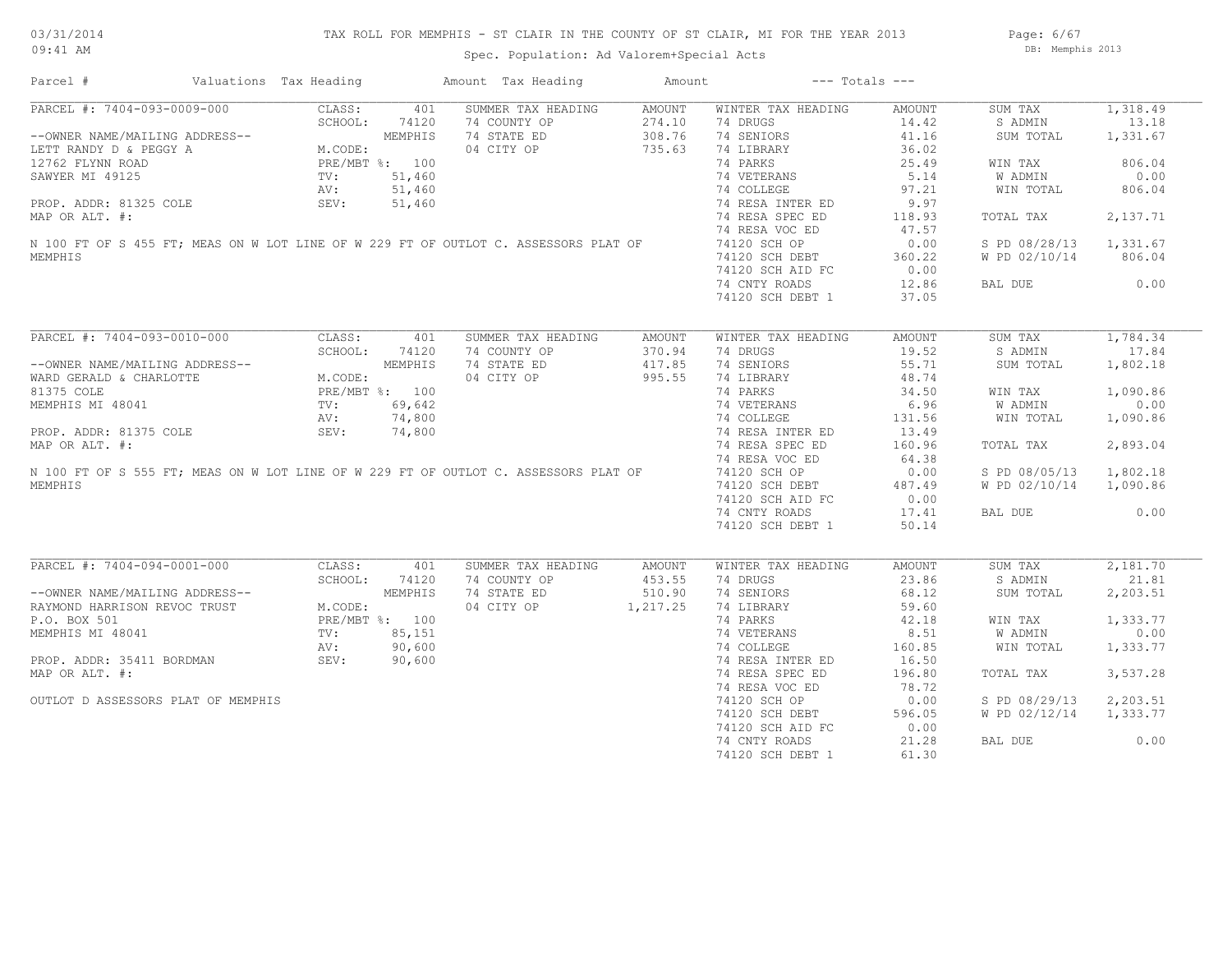## TAX ROLL FOR MEMPHIS - ST CLAIR IN THE COUNTY OF ST CLAIR, MI FOR THE YEAR 2013

Spec. Population: Ad Valorem+Special Acts

Page: 7/67 DB: Memphis 2013

| Parcel #                                 | Valuations Tax Heading |                |                | Amount Tax Heading                                                                | Amount   |                    | $---$ Totals $---$ |               |          |
|------------------------------------------|------------------------|----------------|----------------|-----------------------------------------------------------------------------------|----------|--------------------|--------------------|---------------|----------|
| PARCEL #: 7404-100-0001-000              |                        | CLASS:         | 401            | SUMMER TAX HEADING                                                                | AMOUNT   | WINTER TAX HEADING | AMOUNT             | SUM TAX       | 1,598.79 |
|                                          |                        | SCHOOL:        | 74120          | 74 COUNTY OP                                                                      | 332.37   | 74 DRUGS           | 17.49              | S ADMIN       | 15.98    |
| --OWNER NAME/MAILING ADDRESS--           |                        |                | MEMPHIS        | 74 STATE ED                                                                       | 374.40   | 74 SENIORS         | 49.92              | SUM TOTAL     | 1,614.77 |
| QUIGLY DENNIS P & SUSAN E                |                        | M.CODE:        |                | 04 CITY OP                                                                        | 892.02   | 74 LIBRARY         | 43.68              |               |          |
| 81755 BELLE RIVER                        |                        | PRE/MBT %: 100 |                |                                                                                   |          | 74 PARKS           | 30.91              | WIN TAX       | 977.42   |
| MEMPHIS MI 48041                         |                        | TV:            | 62,400         |                                                                                   |          | 74 VETERANS        | 6.24               | W ADMIN       | 0.00     |
|                                          |                        | AV:            | 62,400         |                                                                                   |          | 74 COLLEGE         | 117.87             | WIN TOTAL     | 977.42   |
| PROP. ADDR: 81755 BELLE RIVER            |                        | SEV:           | 62,400         |                                                                                   |          | 74 RESA INTER ED   | 12.09              |               |          |
| MAP OR ALT. #:                           |                        |                |                |                                                                                   |          | 74 RESA SPEC ED    | 144.22             | TOTAL TAX     | 2,592.19 |
|                                          |                        |                |                |                                                                                   |          | 74 RESA VOC ED     | 57.68              |               |          |
| LOT 1 ASSESSORS PLAT OF MEMPHIS          |                        |                |                |                                                                                   |          | 74120 SCH OP       | 0.00               | S PD 07/19/13 | 1,614.77 |
|                                          |                        |                |                |                                                                                   |          | 74120 SCH DEBT     | 436.80             | W PD 12/26/13 | 977.42   |
|                                          |                        |                |                |                                                                                   |          |                    |                    |               |          |
|                                          |                        |                |                |                                                                                   |          | 74120 SCH AID FC   | 0.00               |               |          |
|                                          |                        |                |                |                                                                                   |          | 74 CNTY ROADS      | 15.60              | BAL DUE       | 0.00     |
|                                          |                        |                |                |                                                                                   |          | 74120 SCH DEBT 1   | 44.92              |               |          |
| PARCEL #: 7404-100-0002-000              |                        | CLASS:         | 703            | SUMMER TAX HEADING                                                                | AMOUNT   | WINTER TAX HEADING | AMOUNT             | SUM TAX       | 0.00     |
|                                          |                        | SCHOOL:        | 74120          | 74 COUNTY OP                                                                      | 0.00     | 74 DRUGS           | 0.00               | S ADMIN       | 0.00     |
| --OWNER NAME/MAILING ADDRESS--           |                        |                | MEMPHIS        | 74 STATE ED                                                                       | 0.00     | 74 SENIORS         | 0.00               | SUM TOTAL     | 0.00     |
| CITY OF MEMPHIS                          |                        | M.CODE:        |                | 04 CITY OP                                                                        | 0.00     | 74 LIBRARY         |                    |               |          |
|                                          |                        |                |                |                                                                                   |          |                    | 0.00               |               |          |
| 35095 POTTER                             |                        | PRE/MBT %:     | $\circ$        |                                                                                   |          | 74 PARKS           | 0.00               | WIN TAX       | 0.00     |
| MEMPHIS MI 48041                         |                        | TV:            | $\circ$        |                                                                                   |          | 74 VETERANS        | 0.00               | W ADMIN       | 0.00     |
|                                          |                        | AV:            | $\circ$        |                                                                                   |          | 74 COLLEGE         | 0.00               | WIN TOTAL     | 0.00     |
| PROP. ADDR: 81631 BELLE RIVER            |                        | SEV:           | $\circ$        |                                                                                   |          | 74 RESA INTER ED   | 0.00               |               |          |
| MAP OR ALT. #:                           |                        |                |                |                                                                                   |          | 74 RESA SPEC ED    | 0.00               | TOTAL TAX     | 0.00     |
|                                          |                        |                |                |                                                                                   |          | 74 RESA VOC ED     | 0.00               |               |          |
|                                          |                        |                |                | LOT 2 ASSESSORS PLAT OF MEMPHIS ALSO THAT PART OF OLD P.M. RR R/W IN NE 1/4 OF SW |          | 74120 SCH OP       | 0.00               | BAL DUE       | 0.00     |
| 1/4 W OF BELLE RIVER RD. SEC 35 T6N R14E |                        |                |                |                                                                                   |          | 74120 SCH DEBT     | 0.00               |               |          |
|                                          |                        |                |                |                                                                                   |          | 74120 SCH AID FC   | 0.00               |               |          |
|                                          |                        |                |                |                                                                                   |          | 74 CNTY ROADS      | 0.00               |               |          |
|                                          |                        |                |                |                                                                                   |          | 74120 SCH DEBT 1   | 0.00               |               |          |
|                                          |                        |                |                |                                                                                   |          |                    |                    |               |          |
| PARCEL #: 7404-100-0003-000              |                        | CLASS:         | 401            | SUMMER TAX HEADING                                                                | AMOUNT   | WINTER TAX HEADING | AMOUNT             | SUM TAX       | 2,516.56 |
|                                          |                        | SCHOOL:        | 74120          | 74 COUNTY OP                                                                      | 523.16   | 74 DRUGS           | 27.53              | S ADMIN       | 25.16    |
| --OWNER NAME/MAILING ADDRESS--           |                        |                | MEMPHIS        | 74 STATE ED                                                                       | 589.32   | 74 SENIORS         | 78.57              | SUM TOTAL     | 2,541.72 |
| WILSON LAWRENCE                          |                        | M.CODE:        |                | 04 CITY OP                                                                        | 1,404.08 | 74 LIBRARY         | 68.75              |               |          |
| 81521 BELLE RIVER                        |                        |                | PRE/MBT %: 100 |                                                                                   |          | 74 PARKS           | 48.65              | WIN TAX       | 1,538.50 |
| MEMPHIS MI 48041                         |                        | TV:            | 98,220         |                                                                                   |          | 74 VETERANS        | 9.82               | W ADMIN       | 0.00     |
|                                          |                        | AV:            | 111,600        |                                                                                   |          | 74 COLLEGE         | 185.54             | WIN TOTAL     | 1,538.50 |
| PROP. ADDR: 81521 BELLE RIVER            |                        | SEV:           | 111,600        |                                                                                   |          | 74 RESA INTER ED   | 19.03              |               |          |
| MAP OR ALT. #:                           |                        |                |                |                                                                                   |          | 74 RESA SPEC ED    | 227.01             | TOTAL TAX     | 4,080.22 |
|                                          |                        |                |                |                                                                                   |          |                    |                    |               |          |
|                                          |                        |                |                |                                                                                   |          | 74 RESA VOC ED     | 90.80              |               |          |
| LOT 3 ASSESSORS PLAT OF MEMPHIS          |                        |                |                |                                                                                   |          | 74120 SCH OP       | 0.00               | S PD 08/13/13 | 2,541.72 |
|                                          |                        |                |                |                                                                                   |          | 74120 SCH DEBT     | 687.54             | W PD 01/07/14 | 1,538.50 |
|                                          |                        |                |                |                                                                                   |          | 74120 SCH AID FC   | 0.00               |               |          |
|                                          |                        |                |                |                                                                                   |          | 74 CNTY ROADS      | 24.55              | BAL DUE       | 0.00     |
|                                          |                        |                |                |                                                                                   |          | 74120 SCH DEBT 1   | 70.71              |               |          |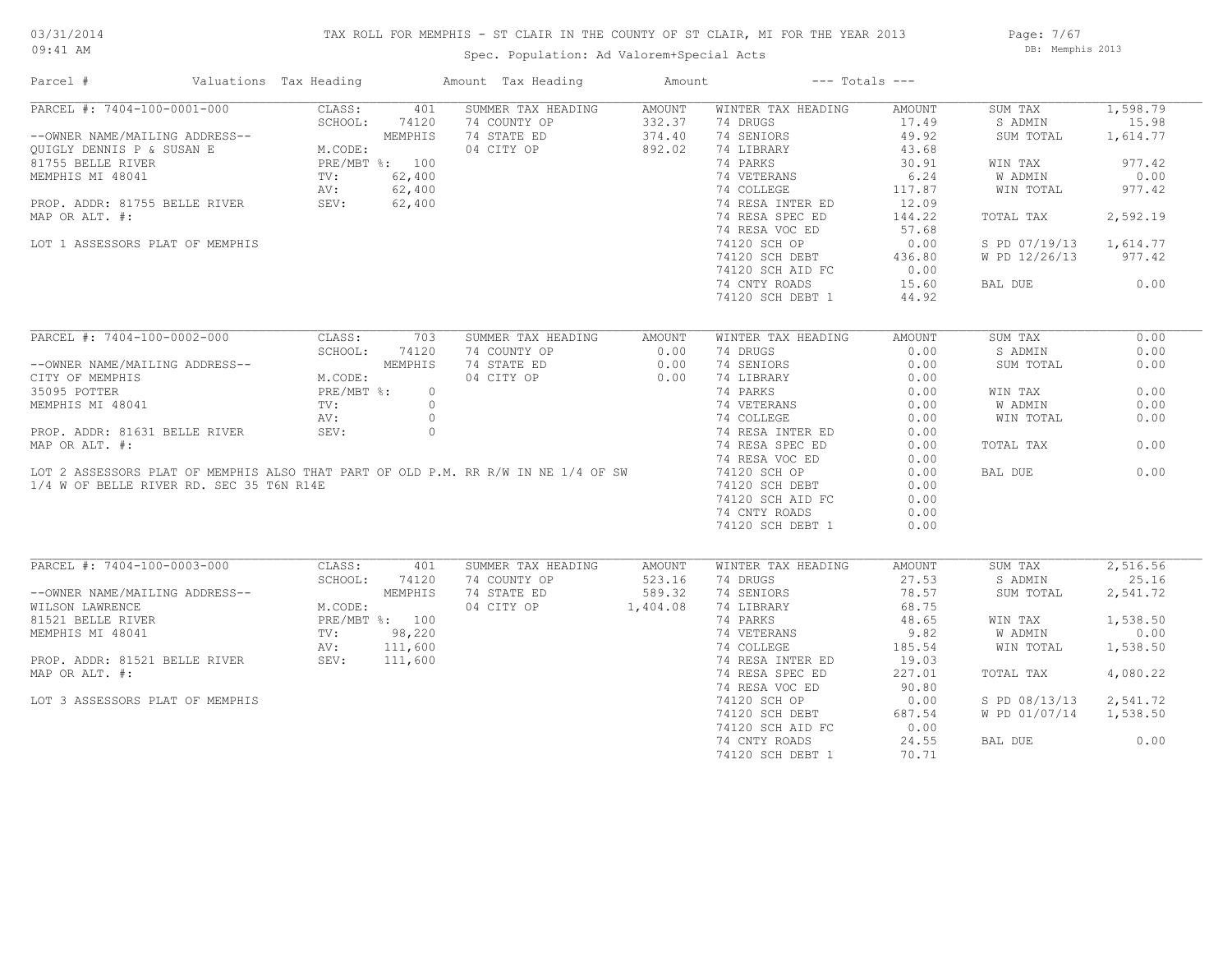## TAX ROLL FOR MEMPHIS - ST CLAIR IN THE COUNTY OF ST CLAIR, MI FOR THE YEAR 2013

Spec. Population: Ad Valorem+Special Acts

Page: 8/67 DB: Memphis 2013

| Parcel #                                                                                                                                                                                                                         | Valuations Tax Heading |                                                                      |                                                       | Amount Tax Heading                                              | Amount                               |                                                                                                                                                                                                | $---$ Totals $---$                                                                                        |                                                                                                                   |                                                                                             |
|----------------------------------------------------------------------------------------------------------------------------------------------------------------------------------------------------------------------------------|------------------------|----------------------------------------------------------------------|-------------------------------------------------------|-----------------------------------------------------------------|--------------------------------------|------------------------------------------------------------------------------------------------------------------------------------------------------------------------------------------------|-----------------------------------------------------------------------------------------------------------|-------------------------------------------------------------------------------------------------------------------|---------------------------------------------------------------------------------------------|
| PARCEL #: 7404-100-0004-250<br>--OWNER NAME/MAILING ADDRESS--<br>POKREFKY MELVIN & JOANN<br>81221 BELLE RIVER<br>MEMPHIS MI 48041<br>PROP. ADDR: 81221 BELLE RIVER<br>MAP OR ALT. #:<br>N 75' OF LOT 4 ASSESSORS PLAT OF MEMPHIS |                        | CLASS:<br>SCHOOL:<br>M.CODE:<br>PRE/MBT %: 100<br>TV:<br>AV:<br>SEV: | 401<br>74120<br>MEMPHIS<br>52,885<br>62,000<br>62,000 | SUMMER TAX HEADING<br>74 COUNTY OP<br>74 STATE ED<br>04 CITY OP | AMOUNT<br>281.69<br>317.31<br>756.00 | WINTER TAX HEADING<br>74 DRUGS<br>74 SENIORS<br>74 LIBRARY<br>74 PARKS<br>74 VETERANS<br>74 COLLEGE<br>74 RESA INTER ED<br>74 RESA SPEC ED<br>74 RESA VOC ED<br>74120 SCH OP<br>74120 SCH DEBT | AMOUNT<br>14.82<br>42.30<br>37.01<br>26.19<br>5.28<br>99.90<br>10.24<br>122.23<br>48.89<br>0.00<br>370.19 | SUM TAX<br>S ADMIN<br>SUM TOTAL<br>WIN TAX<br>W ADMIN<br>WIN TOTAL<br>TOTAL TAX<br>S PD 08/31/13<br>W PD 02/24/14 | 1,355.00<br>13.55<br>1,368.55<br>828.34<br>0.00<br>828.34<br>2,196.89<br>1,368.55<br>828.34 |
|                                                                                                                                                                                                                                  |                        |                                                                      |                                                       |                                                                 |                                      | 74120 SCH AID FC<br>74 CNTY ROADS<br>74120 SCH DEBT 1                                                                                                                                          | 0.00<br>13.22<br>38.07                                                                                    | BAL DUE                                                                                                           | 0.00                                                                                        |
| PARCEL #: 7404-100-0005-000<br>--OWNER NAME/MAILING ADDRESS--<br>GRIFFIN DANIEL S & MICHELLE M                                                                                                                                   |                        | CLASS:<br>SCHOOL:<br>M.CODE:                                         | 401<br>74120<br>MEMPHIS                               | SUMMER TAX HEADING<br>74 COUNTY OP<br>74 STATE ED<br>04 CITY OP | AMOUNT<br>319.05<br>359.40<br>856.28 | WINTER TAX HEADING<br>74 DRUGS<br>74 SENIORS<br>74 LIBRARY                                                                                                                                     | AMOUNT<br>16.78<br>47.92<br>41.93                                                                         | SUM TAX<br>S ADMIN<br>SUM TOTAL                                                                                   | 1,534.73<br>15.34<br>1,550.07                                                               |
| PO BOX 130<br>MARINE CITY MI 48039<br>PROP. ADDR: 81145 BELLE RIVER                                                                                                                                                              |                        | PRE/MBT %: 100<br>TV:<br>AV:<br>SEV:                                 | 59,900<br>59,900<br>59,900                            |                                                                 |                                      | 74 PARKS<br>74 VETERANS<br>74 COLLEGE<br>74 RESA INTER ED                                                                                                                                      | 29.67<br>5.99<br>113.15<br>11.60                                                                          | WIN TAX<br>W ADMIN<br>WIN TOTAL                                                                                   | 938.24<br>0.00<br>938.24                                                                    |
| MAP OR ALT. #:<br>LOT 5 ASSESSORS PLAT OF MEMPHIS                                                                                                                                                                                |                        |                                                                      |                                                       |                                                                 |                                      | 74 RESA SPEC ED<br>74 RESA VOC ED<br>74120 SCH OP<br>74120 SCH DEBT                                                                                                                            | 138.44<br>55.37<br>0.00<br>419.30                                                                         | TOTAL TAX<br>S PD 08/29/13                                                                                        | 2,488.31<br>1,550.07                                                                        |
|                                                                                                                                                                                                                                  |                        |                                                                      |                                                       |                                                                 |                                      | 74120 SCH AID FC<br>74 CNTY ROADS<br>74120 SCH DEBT 1                                                                                                                                          | 0.00<br>14.97<br>43.12                                                                                    | BAL DUE                                                                                                           | 938.24                                                                                      |
| PARCEL #: 7404-100-0008-000<br>--OWNER NAME/MAILING ADDRESS--<br>BAUMAN DONALD & SANDRA                                                                                                                                          |                        | CLASS:<br>SCHOOL:<br>M.CODE:                                         | 401<br>74120<br>MEMPHIS                               | SUMMER TAX HEADING<br>74 COUNTY OP<br>74 STATE ED<br>04 CITY OP | AMOUNT<br>213.59<br>240.60<br>573.24 | WINTER TAX HEADING<br>74 DRUGS<br>74 SENIORS<br>74 LIBRARY                                                                                                                                     | AMOUNT<br>11.24<br>32.08<br>28.07                                                                         | SUM TAX<br>S ADMIN<br>SUM TOTAL                                                                                   | 1,027.43<br>10.27<br>1,037.70                                                               |
| 81115 BELLE RIVER<br>MEMPHIS MI 48041                                                                                                                                                                                            |                        | PRE/MBT %: 100<br>TV:<br>AV:                                         | 40,100<br>40,100                                      |                                                                 |                                      | 74 PARKS<br>74 VETERANS<br>74 COLLEGE                                                                                                                                                          | 19.86<br>4.01<br>75.75                                                                                    | WIN TAX<br>W ADMIN<br>WIN TOTAL                                                                                   | 628.12<br>0.00<br>628.12                                                                    |
| PROP. ADDR: 81115 BELLE RIVER<br>MAP OR ALT. #:                                                                                                                                                                                  |                        | SEV:                                                                 | 40,100                                                |                                                                 |                                      | 74 RESA INTER ED<br>74 RESA SPEC ED<br>74 RESA VOC ED                                                                                                                                          | 7.77<br>92.68<br>37.07                                                                                    | TOTAL TAX                                                                                                         | 1,665.82                                                                                    |
| LOT 8 ASSESSORS PLAT OF MEMPHIS                                                                                                                                                                                                  |                        |                                                                      |                                                       |                                                                 |                                      | 74120 SCH OP<br>74120 SCH DEBT<br>74120 SCH AID FC                                                                                                                                             | 0.00<br>280.70<br>0.00                                                                                    | S PD 07/29/13<br>W PD 01/22/14                                                                                    | 1,037.70<br>628.12                                                                          |
|                                                                                                                                                                                                                                  |                        |                                                                      |                                                       |                                                                 |                                      | 74 CNTY ROADS<br>74120 SCH DEBT 1                                                                                                                                                              | 10.02<br>28.87                                                                                            | BAL DUE                                                                                                           | 0.00                                                                                        |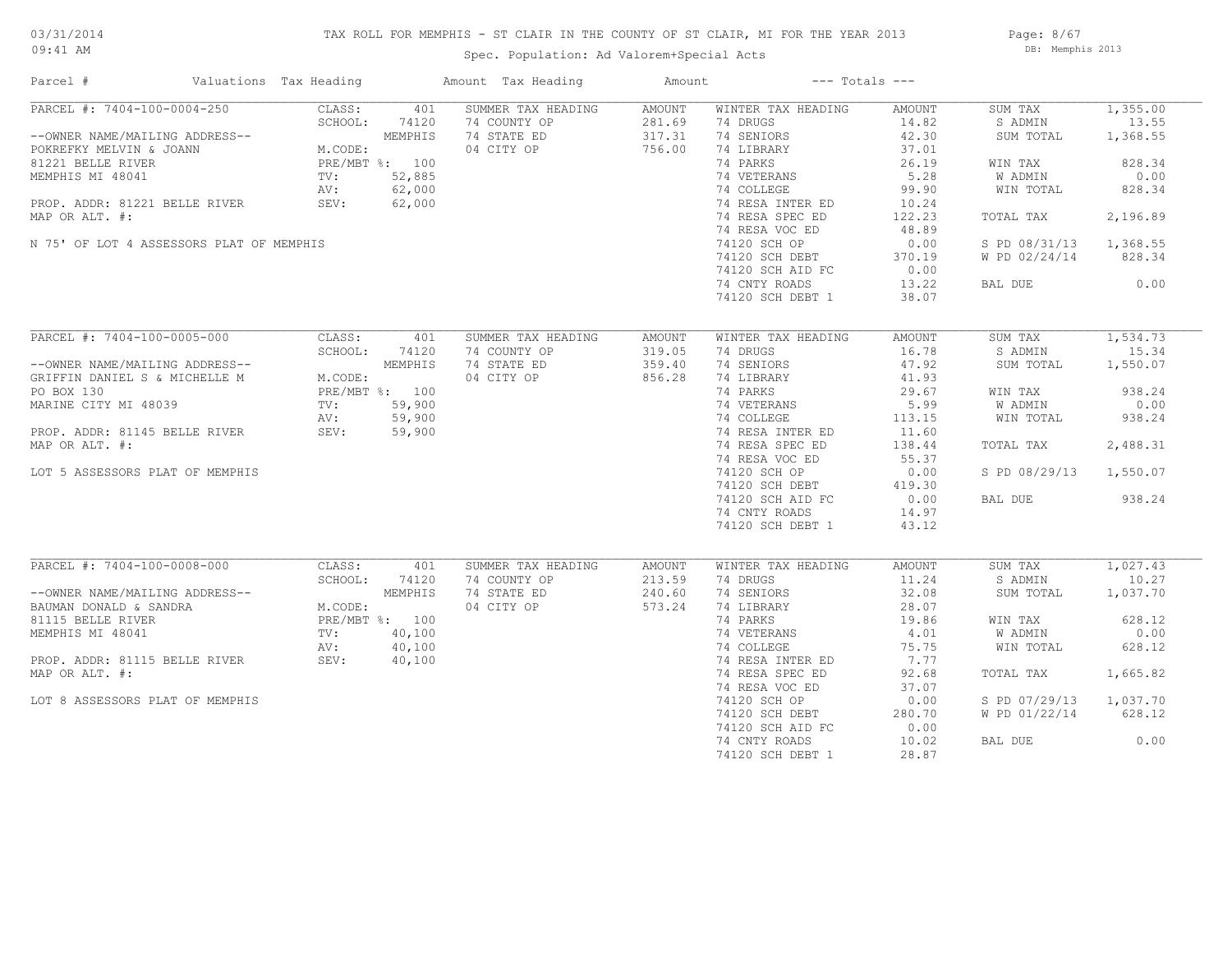## TAX ROLL FOR MEMPHIS - ST CLAIR IN THE COUNTY OF ST CLAIR, MI FOR THE YEAR 2013

09:41 AM

## Spec. Population: Ad Valorem+Special Acts

Page: 9/67 DB: Memphis 2013

| Parcel #                         | Valuations Tax Heading |               |                             | Amount Tax Heading                                                                  | Amount   |                    | $---$ Totals $---$ |                |          |
|----------------------------------|------------------------|---------------|-----------------------------|-------------------------------------------------------------------------------------|----------|--------------------|--------------------|----------------|----------|
| PARCEL #: 7404-100-0010-000      |                        | CLASS:        | 401                         | SUMMER TAX HEADING                                                                  | AMOUNT   | WINTER TAX HEADING | AMOUNT             | SUM TAX        | 917.25   |
|                                  |                        | SCHOOL:       | 74120                       | 74 COUNTY OP                                                                        | 190.68   | 74 DRUGS           | 10.03              | S ADMIN        | 9.17     |
| --OWNER NAME/MAILING ADDRESS--   |                        |               | MEMPHIS                     | 74 STATE ED                                                                         | 214.80   | 74 SENIORS         | 28.64              | S INTRST       | 55.04    |
| EUCLID JOSEPH GOUIN III          |                        | M.CODE:       |                             | 04 CITY OP                                                                          | 511.77   | 74 LIBRARY         | 25.06              | SUM TOTAL      | 981.46   |
| 81049 BELLE RIVER                |                        |               | PRE/MBT %: 100              |                                                                                     |          | 74 PARKS           | 17.73              |                |          |
| MEMPHIS MI 48041                 |                        | TV:           | 35,800                      |                                                                                     |          | 74 VETERANS        | 3.58               | WIN TAX        | 560.74   |
|                                  |                        | AV:           | 35,800                      |                                                                                     |          | 74 COLLEGE         | 67.62              | <b>W ADMIN</b> | 0.00     |
| PROP. ADDR: 81049 BELLE RIVER    |                        | SEV:          | 35,800                      |                                                                                     |          | 74 RESA INTER ED   | 6.93               | WIN TOTAL      | 560.74   |
| MAP OR ALT. #:                   |                        |               |                             |                                                                                     |          | 74 RESA SPEC ED    | 82.74              |                |          |
|                                  |                        |               |                             |                                                                                     |          | 74 RESA VOC ED     | 33.09              | TOTAL TAX      | 1,542.20 |
| LOT 10 ASSESSORS PLAT OF MEMPHIS |                        |               |                             |                                                                                     |          | 74120 SCH OP       | 0.00               |                |          |
|                                  |                        |               |                             |                                                                                     |          |                    |                    |                |          |
|                                  |                        |               |                             |                                                                                     |          | 74120 SCH DEBT     | 250.60             | BAL DUE        | 1,542.20 |
|                                  |                        |               |                             |                                                                                     |          | 74120 SCH AID FC   | 0.00               |                |          |
|                                  |                        |               |                             |                                                                                     |          | 74 CNTY ROADS      | 8.95               |                |          |
|                                  |                        |               |                             |                                                                                     |          | 74120 SCH DEBT 1   | 25.77              |                |          |
|                                  |                        |               |                             |                                                                                     |          |                    |                    |                |          |
| PARCEL #: 7404-100-0011-000      |                        | CLASS:        | 201                         | SUMMER TAX HEADING                                                                  | AMOUNT   | WINTER TAX HEADING | AMOUNT             | SUM TAX        | 1,278.52 |
|                                  |                        | SCHOOL:       | 74120                       | 74 COUNTY OP                                                                        | 265.79   | 74 DRUGS           | 13.98              | S ADMIN        | 12.78    |
| --OWNER NAME/MAILING ADDRESS--   |                        |               | MEMPHIS                     | 74 STATE ED                                                                         | 299.40   | 74 SENIORS         | 39.92              | SUM TOTAL      | 1,291.30 |
| NIKODIM ROBERT W & MARY K        |                        | M.CODE:       |                             | 04 CITY OP                                                                          | 713.33   | 74 LIBRARY         | 34.93              |                |          |
| 81611 MAIN                       |                        |               | PRE/MBT %: 0                |                                                                                     |          | 74 PARKS           | 24.72              | WIN TAX        | 1,679.82 |
| MEMPHIS MI 48041                 |                        | TV:           | 49,900                      |                                                                                     |          | 74 VETERANS        | 4.99               | <b>W ADMIN</b> | 0.00     |
|                                  |                        | AV:           | 49,900                      |                                                                                     |          | 74 COLLEGE         | 94.26              | WIN TOTAL      | 1,679.82 |
| PROP. ADDR: 81611 MAIN           |                        | SEV:          | 49,900                      |                                                                                     |          | 74 RESA INTER ED   | 9.67               |                |          |
| MAP OR ALT. #:                   |                        |               |                             |                                                                                     |          | 74 RESA SPEC ED    | 115.33             | TOTAL TAX      | 2,971.12 |
|                                  |                        |               |                             |                                                                                     |          | 74 RESA VOC ED     | 46.13              |                |          |
|                                  |                        |               |                             |                                                                                     |          |                    |                    |                |          |
|                                  |                        |               |                             | THAT PART OF LOT 11 LYING N & E OF A LINE BEG; S 1 DEG 02 MIN W 101.93 FT FROM NE   |          | 74120 SCH OP       | 898.20             | S PD 08/29/13  | 1,291.30 |
|                                  |                        |               |                             | COR OF LOT; TH N 89 DEG 27 MIN W 490.7 FT; TH N 13 DEG 04 MIN W 141.6 FT TO N LOT   |          | 74120 SCH DEBT     | 349.30             | W PD 02/12/14  | 1,679.82 |
| LINE. ASSESSOR PLAT OF MEMPHIS   |                        |               |                             |                                                                                     |          | 74120 SCH AID FC   | 0.00               |                |          |
|                                  |                        |               |                             |                                                                                     |          | 74 CNTY ROADS      | 12.47              | BAL DUE        | 0.00     |
|                                  |                        |               |                             |                                                                                     |          | 74120 SCH DEBT 1   | 35.92              |                |          |
|                                  |                        |               |                             |                                                                                     |          |                    |                    |                |          |
| PARCEL #: 7404-100-0012-000      |                        | CLASS:        | 301                         | SUMMER TAX HEADING                                                                  | AMOUNT   | WINTER TAX HEADING | AMOUNT             | SUM TAX        | 3,763.83 |
|                                  |                        | SCHOOL:       | 74120                       | 74 COUNTY OP                                                                        | 782.46   | 74 DRUGS           | 41.17              | S ADMIN        | 37.63    |
| --OWNER NAME/MAILING ADDRESS--   |                        |               | MEMPHIS                     | 74 STATE ED                                                                         | 881.40   | 74 SENIORS         | 117.52             | SUM TOTAL      | 3,801.46 |
| DONATO CHRISTOPHER C JR          |                        | M.CODE:       |                             | 04 CITY OP                                                                          | 2,099.97 | 74 LIBRARY         | 102.83             |                |          |
| 81600 BELLE RIVER                |                        |               | $PRE/MBT$ $\frac{1}{6}$ : 0 |                                                                                     |          | 74 PARKS           | 72.77              | WIN TAX        | 4,945.24 |
| MEMPHIS MI 48041                 |                        | $\text{TV}$ : | 146,900                     |                                                                                     |          | 74 VETERANS        | 14.69              | W ADMIN        | 0.00     |
|                                  |                        | AV:           | 146,900                     |                                                                                     |          | 74 COLLEGE         | 277.50             | WIN TOTAL      | 4,945.24 |
| PROP. ADDR: 81600 BELLE RIVER    |                        | SEV:          | 146,900                     |                                                                                     |          | 74 RESA INTER ED   | 28.46              |                |          |
| MAP OR ALT. #:                   |                        |               |                             |                                                                                     |          | 74 RESA SPEC ED    | 339.52             | TOTAL TAX      | 8,746.70 |
|                                  |                        |               |                             |                                                                                     |          | 74 RESA VOC ED     | 135.80             |                |          |
|                                  |                        |               |                             | THAT PART OF LOT 11 LYING WLY OF A LINE BEG ON S LOT LINE DIST S 85 DEG 8 MIN E 523 |          | 74120 SCH OP       | 2,644.20           | S PD 08/19/13  | 3,801.46 |
|                                  |                        |               |                             | FT FROM SW COR; TH N 13 DEG 4 MIN W 188.08 FT TO N LOT LINE. EXC. MILL ROAD R/W     |          | 74120 SCH DEBT     | 1,028.30           | W PD 02/03/14  | 4,945.24 |
| ASSESSORS PLAT OF MEMPHIS        |                        |               |                             |                                                                                     |          | 74120 SCH AID FC   | 0.00               |                |          |
|                                  |                        |               |                             |                                                                                     |          | 74 CNTY ROADS      | 36.72              | BAL DUE        | 0.00     |
|                                  |                        |               |                             |                                                                                     |          |                    |                    |                |          |
|                                  |                        |               |                             |                                                                                     |          | 74120 SCH DEBT 1   | 105.76             |                |          |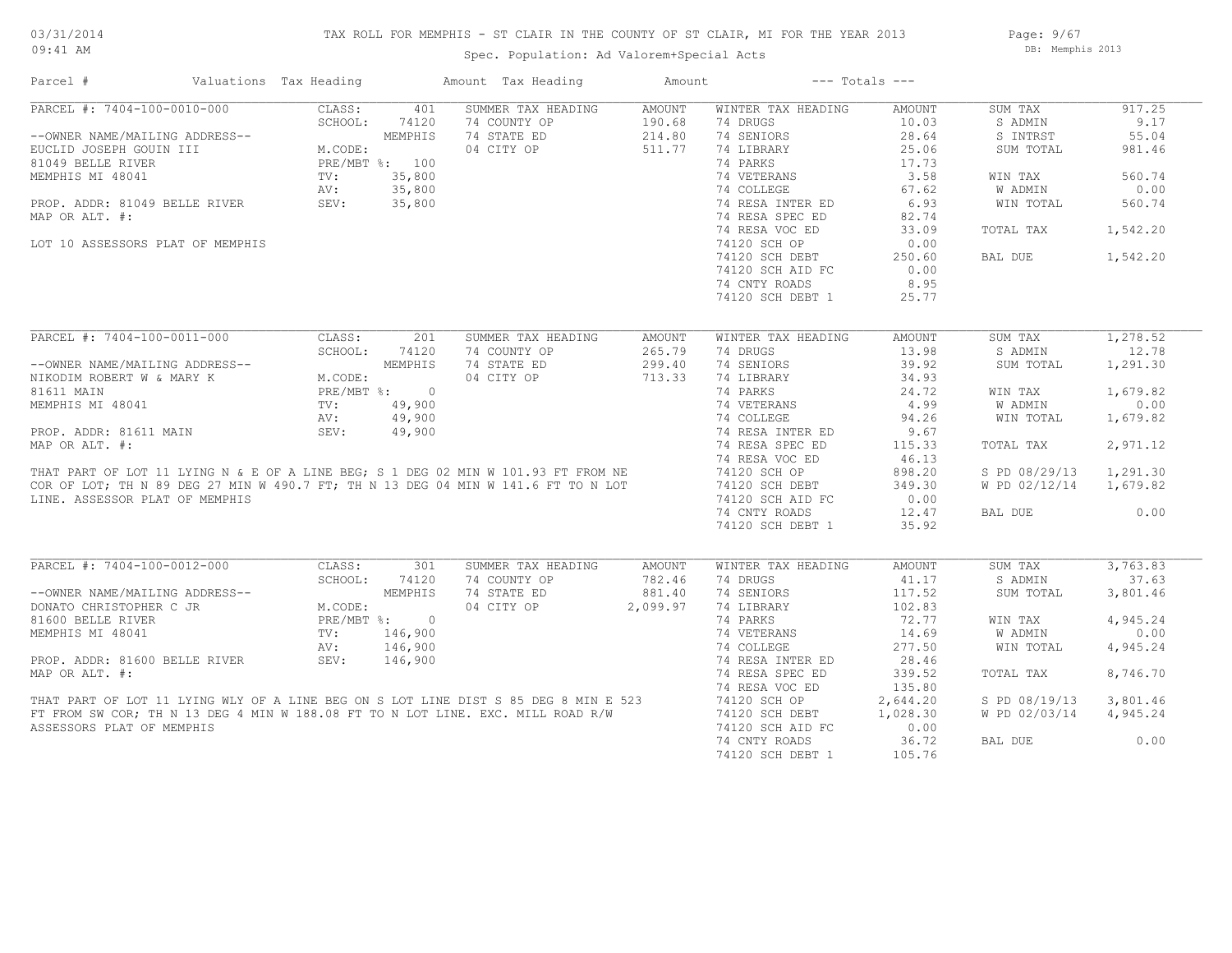## TAX ROLL FOR MEMPHIS - ST CLAIR IN THE COUNTY OF ST CLAIR, MI FOR THE YEAR 2013

09:41 AM

## Spec. Population: Ad Valorem+Special Acts

Page: 10/67 DB: Memphis 2013

| Parcel #                                                                                                                                                                               | Valuations Tax Heading |               | Amount Tax Heading | Amount   |                           | $---$ Totals $---$ |                        |          |
|----------------------------------------------------------------------------------------------------------------------------------------------------------------------------------------|------------------------|---------------|--------------------|----------|---------------------------|--------------------|------------------------|----------|
| PARCEL #: 7404-100-0013-000                                                                                                                                                            | CLASS:                 | 401           | SUMMER TAX HEADING | AMOUNT   | WINTER TAX HEADING        | AMOUNT             | SUM TAX                | 1,348.02 |
|                                                                                                                                                                                        | SCHOOL:                | 74120         | 74 COUNTY OP       | 280.24   | 74 DRUGS                  | 14.74              | S ADMIN                | 13.48    |
| --OWNER NAME/MAILING ADDRESS--<br>YOUNG PATRICIA MEMPHIS<br>34240 PRATT PRE/MBT %: 100<br>MEMPHIS MI 48041 TV: 52,613<br>PROP. ADDR: 81500 BELLE RIVER SEV: 66,500<br>MAR OP ALT #:    |                        |               | 74 STATE ED        | 315.67   | 74 SENIORS                | 42.09              | SUM TOTAL              | 1,361.50 |
|                                                                                                                                                                                        |                        |               | 04 CITY OP         | 752.11   | 74 LIBRARY                | 36.82              |                        |          |
|                                                                                                                                                                                        |                        |               |                    |          | 74 PARKS                  | 26.06              | WIN TAX                | 824.11   |
|                                                                                                                                                                                        |                        |               |                    |          | 74 VETERANS               | 5.26               | W ADMIN                | 0.00     |
|                                                                                                                                                                                        |                        |               |                    |          | 74 COLLEGE                | 99.39              | WIN TOTAL              | 824.11   |
|                                                                                                                                                                                        |                        |               |                    |          | 74 RESA INTER ED          | 10.19              |                        |          |
| MAP OR ALT. #:                                                                                                                                                                         |                        |               |                    |          | 74 RESA SPEC ED           | 121.60             | TOTAL TAX              | 2,185.61 |
|                                                                                                                                                                                        |                        |               |                    |          |                           |                    |                        |          |
|                                                                                                                                                                                        |                        |               |                    |          | 74 RESA VOC ED            | 48.64              |                        |          |
| LOT 12 ASSESSORS PLAT OF MEMPHIS                                                                                                                                                       |                        |               |                    |          | 74120 SCH OP              | 0.00               | S PD 08/30/13          | 1,361.50 |
|                                                                                                                                                                                        |                        |               |                    |          | 74120 SCH DEBT            | 368.29             | W PD 01/15/14          | 824.11   |
|                                                                                                                                                                                        |                        |               |                    |          | 74120 SCH AID FC          | 0.00               |                        |          |
|                                                                                                                                                                                        |                        |               |                    |          | 74 CNTY ROADS             | 13.15              | BAL DUE                | 0.00     |
|                                                                                                                                                                                        |                        |               |                    |          | 74120 SCH DEBT 1          | 37.88              |                        |          |
|                                                                                                                                                                                        |                        |               |                    |          |                           |                    |                        |          |
| PARCEL #: 7404-100-0014-000                                                                                                                                                            | CLASS:                 | 201           | SUMMER TAX HEADING | AMOUNT   | WINTER TAX HEADING        | AMOUNT             | SUM TAX                | 1,857.57 |
|                                                                                                                                                                                        |                        | SCHOOL: 74120 | 74 COUNTY OP       | 386.17   | 74 DRUGS                  | 20.32              | S ADMIN                | 18.57    |
| --OWNER NAME/MAILING ADDRESS--<br>J & JP MANAGEMENT INC<br>3419 N BLACKCORNERS ROAD<br>IMLAY CITY MI 48444<br>TV: 72,500<br>AV: 72,500                                                 |                        |               | 74 STATE ED        | 435.00   | 74 SENIORS                | 58.00              | SUM TOTAL              | 1,876.14 |
|                                                                                                                                                                                        |                        |               | 04 CITY OP         | 1,036.40 | 74 LIBRARY                | 50.75              |                        |          |
|                                                                                                                                                                                        |                        |               |                    |          | 74 PARKS                  | 35.91              | WIN TAX                | 2,440.63 |
|                                                                                                                                                                                        |                        |               |                    |          | 74 VETERANS               | 7.25               | W ADMIN                | 0.00     |
|                                                                                                                                                                                        |                        |               |                    |          | 74 COLLEGE                | 136.95             | WIN TOTAL              | 2,440.63 |
| PROP. ADDR: 81545 MAIN                                                                                                                                                                 | SEV:                   | 72,500        |                    |          | 74 RESA INTER ED          | 14.05              |                        |          |
| MAP OR ALT. #:                                                                                                                                                                         |                        |               |                    |          | 74 RESA SPEC ED           | 167.56             | TOTAL TAX              | 4,316.77 |
|                                                                                                                                                                                        |                        |               |                    |          | 74 RESA VOC ED            | 67.02              |                        |          |
| WAF OR ALL. #.<br>THAT PART OF LOT 11 LYING S & E OF A LINE BEG ON E LOT LINE DIST S 1 DEG 2 MIN W<br>101.93 FT FROM NE COR OF LOT; TH N 89 DEG 27 MIN W 490.7 FT; TH S 13 DEG 4 MIN W |                        |               |                    |          | 74120 SCH OP              | 1,305.00           | S PD 09/06/13          | 1,876.14 |
|                                                                                                                                                                                        |                        |               |                    |          | 74120 SCH DEBT            | 507.50             | W PD 01/27/14 2,440.63 |          |
|                                                                                                                                                                                        |                        |               |                    |          |                           |                    |                        |          |
| 46.48 FT & LOT 13 ASSESSORS PLAT OF MEMPHIS                                                                                                                                            |                        |               |                    |          | 74120 SCH AID FC          | 0.00               |                        |          |
|                                                                                                                                                                                        |                        |               |                    |          | 74 CNTY ROADS             | 18.12              | BAL DUE                | 0.00     |
|                                                                                                                                                                                        |                        |               |                    |          | 74120 SCH DEBT 1          | 52.20              |                        |          |
| PARCEL #: 7404-100-0015-000                                                                                                                                                            | CLASS:                 | 202           | SUMMER TAX HEADING | AMOUNT   | WINTER TAX HEADING        | AMOUNT             | SUM TAX                | 107.65   |
|                                                                                                                                                                                        | SCHOOL:                | 74120         | 74 COUNTY OP       | 22.38    | 74 DRUGS                  | 1.17               | S ADMIN                | 1.07     |
|                                                                                                                                                                                        |                        |               | 74 STATE ED        | 25.21    | 74 SENIORS                | 3.36               | SUM TOTAL              | 108.72   |
|                                                                                                                                                                                        |                        |               | 04 CITY OP         | 60.06    | 74 LIBRARY                | 2.94               |                        |          |
|                                                                                                                                                                                        |                        |               |                    |          | 74 PARKS                  | 2.08               | WIN TAX                | 141.41   |
|                                                                                                                                                                                        |                        |               |                    |          |                           |                    |                        | 0.00     |
| --OWNER NAME/MAILING ADDRESS--<br>RAYMOND HARRISON REVOC TRUST<br>P.O. BOX 501<br>MEMPHIS MI 48041<br>MEMPHIS MI 48041<br>TV: 4,202<br>AV: 28,400                                      |                        |               |                    |          | 74 VETERANS<br>74 COLLEGE | 0.42               | W ADMIN                |          |
|                                                                                                                                                                                        |                        |               |                    |          |                           | 7.93               | WIN TOTAL              | 141.41   |
| PROP. ADDR: 81475 MAIN                                                                                                                                                                 | SEV:                   | 28,400        |                    |          | 74 RESA INTER ED          | 0.81               |                        |          |
| MAP OR ALT. #:                                                                                                                                                                         |                        |               |                    |          | 74 RESA SPEC ED           | 9.71               | TOTAL TAX              | 250.13   |
|                                                                                                                                                                                        |                        |               |                    |          | 74 RESA VOC ED            | 3.88               |                        |          |
| LOT 14 ASSESSORS PLAT OF MEMPHIS                                                                                                                                                       |                        |               |                    |          | 74120 SCH OP              | 75.63              | S PD 08/29/13          | 108.72   |
|                                                                                                                                                                                        |                        |               |                    |          | 74120 SCH DEBT            | 29.41              | W PD 02/12/14          | 141.41   |
|                                                                                                                                                                                        |                        |               |                    |          | 74120 SCH AID FC          | 0.00               |                        |          |
|                                                                                                                                                                                        |                        |               |                    |          | 74 CNTY ROADS             | 1.05               | BAL DUE                | 0.00     |
|                                                                                                                                                                                        |                        |               |                    |          | 74120 SCH DEBT 1          | 3.02               |                        |          |
|                                                                                                                                                                                        |                        |               |                    |          |                           |                    |                        |          |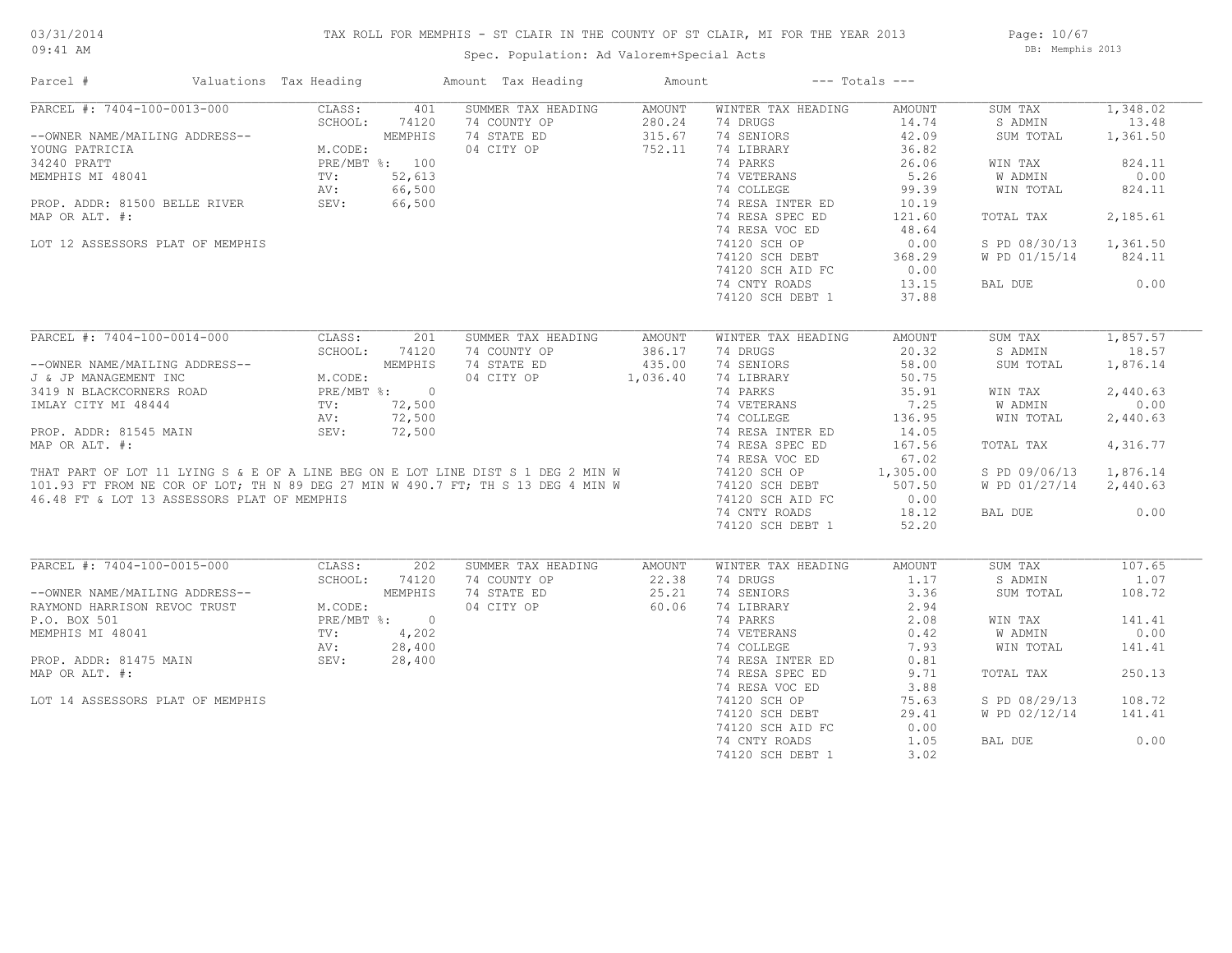## TAX ROLL FOR MEMPHIS - ST CLAIR IN THE COUNTY OF ST CLAIR, MI FOR THE YEAR 2013

Spec. Population: Ad Valorem+Special Acts

Page: 11/67 DB: Memphis 2013

| Parcel #                                                                                                                                                                                                                                                                                                                                                                                                      | Valuations Tax Heading                                                      |            | Amount Tax Heading  | Amount                     | $---$ Totals $---$        |        |                        |          |
|---------------------------------------------------------------------------------------------------------------------------------------------------------------------------------------------------------------------------------------------------------------------------------------------------------------------------------------------------------------------------------------------------------------|-----------------------------------------------------------------------------|------------|---------------------|----------------------------|---------------------------|--------|------------------------|----------|
| PARCEL #: 7404-100-0016-000                                                                                                                                                                                                                                                                                                                                                                                   |                                                                             | CLASS: 401 | SUMMER TAX HEADING  | AMOUNT                     | WINTER TAX HEADING        | AMOUNT | SUM TAX                | 1,450.49 |
| $\begin{tabular}{lllllllllllll} $\text{--}\text{OWNER} $\text{NAME}/\text{MALLING} $\text{ADDRESS--} $ & \text{SCHOOL:} & $74120$ \\ \text{GUOIN} $\text{MARGARET} $\text{E}$ & & & & & \text{MEMPHIS} \\ \text{P.O. BOX 522} & & & & \text{PRE}/\text{MBT} $\text{*}$: & $100$ \\ \text{MEMPHIS} $\text{MI}$ & $48041$ & & & \text{TV:} & 56,612 \\ & & & & & \text{AV:} & & & \text{0.00} \\ \end{tabular}$ |                                                                             |            | 74 COUNTY OP        | 301.54                     | 74 DRUGS                  | 15.86  | S ADMIN                | 14.50    |
|                                                                                                                                                                                                                                                                                                                                                                                                               |                                                                             |            | 74 STATE ED         | 339.67                     | 74 SENIORS                | 45.28  | SUM TOTAL              | 1,464.99 |
|                                                                                                                                                                                                                                                                                                                                                                                                               |                                                                             |            | 04 CITY OP          | 809.28                     | 74 LIBRARY                | 39.62  |                        |          |
|                                                                                                                                                                                                                                                                                                                                                                                                               |                                                                             |            |                     |                            | 74 PARKS                  | 28.04  | WIN TAX                | 886.73   |
|                                                                                                                                                                                                                                                                                                                                                                                                               |                                                                             |            |                     |                            | 74 VETERANS               | 5.66   | W ADMIN                | 0.00     |
|                                                                                                                                                                                                                                                                                                                                                                                                               |                                                                             |            |                     |                            | 74 COLLEGE                | 106.94 | WIN TOTAL              | 886.73   |
| ROP. ADDR: 81420 BELLE RIVER AV: 61,000<br>W. SEV: 61,000                                                                                                                                                                                                                                                                                                                                                     |                                                                             |            |                     |                            | 74 RESA INTER ED          | 10.97  |                        |          |
| MAP OR ALT. #:                                                                                                                                                                                                                                                                                                                                                                                                |                                                                             |            |                     |                            | 74 RESA SPEC ED           | 130.84 | TOTAL TAX              | 2,351.72 |
|                                                                                                                                                                                                                                                                                                                                                                                                               |                                                                             |            |                     |                            | 74 RESA VOC ED            | 52.33  |                        |          |
| LOT 15 ASSESSORS PLAT OF MEMPHIS                                                                                                                                                                                                                                                                                                                                                                              |                                                                             |            |                     |                            | 74120 SCH OP              | 0.00   | S PD 07/16/13          | 1,464.99 |
|                                                                                                                                                                                                                                                                                                                                                                                                               |                                                                             |            |                     |                            |                           |        |                        |          |
|                                                                                                                                                                                                                                                                                                                                                                                                               |                                                                             |            |                     |                            | 74120 SCH DEBT            | 396.28 | W PD 12/18/13          | 886.73   |
|                                                                                                                                                                                                                                                                                                                                                                                                               |                                                                             |            |                     |                            | 74120 SCH AID FC          | 0.00   |                        |          |
|                                                                                                                                                                                                                                                                                                                                                                                                               |                                                                             |            |                     |                            | 74 CNTY ROADS             | 14.15  | BAL DUE                | 0.00     |
|                                                                                                                                                                                                                                                                                                                                                                                                               |                                                                             |            |                     |                            | 74120 SCH DEBT 1          | 40.76  |                        |          |
|                                                                                                                                                                                                                                                                                                                                                                                                               |                                                                             |            |                     |                            |                           |        |                        |          |
| PARCEL #: 7404-100-0018-250                                                                                                                                                                                                                                                                                                                                                                                   | CLASS:                                                                      | 401        | SUMMER TAX HEADING  | AMOUNT                     | WINTER TAX HEADING        | AMOUNT | SUM TAX                | 1,030.62 |
|                                                                                                                                                                                                                                                                                                                                                                                                               | SCHOOL:                                                                     | 74120      | 74 COUNTY OP        | 214.25                     | 74 DRUGS                  | 11.27  | S ADMIN                | 10.30    |
| --OWNER NAME/MAILING ADDRESS--                                                                                                                                                                                                                                                                                                                                                                                |                                                                             |            | 74 STATE ED         | 241.35                     | 74 SENIORS                | 32.18  | SUM TOTAL              | 1,040.92 |
| KAUZLARICH TERRY                                                                                                                                                                                                                                                                                                                                                                                              | MEMPHIS<br>M.CODE:<br>M.CODE:<br>PRE/MBT %: 100<br>TV: 40,225<br>AV: 43,200 |            | 04 CITY OP          | 575.02                     | 74 LIBRARY                | 28.15  |                        |          |
| 81300 BELLE RIVER                                                                                                                                                                                                                                                                                                                                                                                             |                                                                             |            |                     |                            | 74 PARKS                  | 19.92  | WIN TAX                | 630.04   |
| MEMPHIS MI 48041                                                                                                                                                                                                                                                                                                                                                                                              |                                                                             |            |                     |                            | 74 VETERANS<br>74 COLLEGE | 4.02   | W ADMIN                | 0.00     |
|                                                                                                                                                                                                                                                                                                                                                                                                               |                                                                             |            |                     |                            |                           | 75.98  | WIN TOTAL              | 630.04   |
| PROP. ADDR: 81300 BELLE RIVER                                                                                                                                                                                                                                                                                                                                                                                 | SEV:                                                                        | 43,200     |                     |                            | 74 RESA INTER ED          | 7.79   |                        |          |
| MAP OR ALT. #:                                                                                                                                                                                                                                                                                                                                                                                                |                                                                             |            |                     |                            | 74 RESA SPEC ED           | 92.97  | TOTAL TAX              | 1,670.96 |
|                                                                                                                                                                                                                                                                                                                                                                                                               |                                                                             |            |                     |                            | 74 RESA VOC ED            | 37.18  |                        |          |
| S 60 FT OF W 132 FT OF LOT 17 ASSESSORS PLAT OF MEMPHIS                                                                                                                                                                                                                                                                                                                                                       |                                                                             |            |                     |                            | 74120 SCH OP              | 0.00   | S PD 08/30/13 1,040.92 |          |
|                                                                                                                                                                                                                                                                                                                                                                                                               |                                                                             |            |                     |                            | 74120 SCH DEBT            | 281.57 | W PD 02/11/14          | 630.04   |
|                                                                                                                                                                                                                                                                                                                                                                                                               |                                                                             |            |                     |                            | 74120 SCH AID FC          | 0.00   |                        |          |
|                                                                                                                                                                                                                                                                                                                                                                                                               |                                                                             |            |                     |                            |                           |        |                        | 0.00     |
|                                                                                                                                                                                                                                                                                                                                                                                                               |                                                                             |            |                     |                            | 74 CNTY ROADS             | 10.05  | BAL DUE                |          |
|                                                                                                                                                                                                                                                                                                                                                                                                               |                                                                             |            |                     |                            | 74120 SCH DEBT 1          | 28.96  |                        |          |
|                                                                                                                                                                                                                                                                                                                                                                                                               |                                                                             |            |                     |                            |                           |        |                        |          |
| PARCEL #: 7404-100-0018-500                                                                                                                                                                                                                                                                                                                                                                                   | CLASS:                                                                      | 401        | SUMMER TAX HEADING  | AMOUNT                     | WINTER TAX HEADING        | AMOUNT | SUM TAX                | 1,811.45 |
|                                                                                                                                                                                                                                                                                                                                                                                                               | SCHOOL:                                                                     | 74120      | 74 COUNTY OP        | 376.58<br>376.58<br>424.20 | 74 DRUGS                  | 19.81  | S ADMIN                | 18.11    |
| --OWNER NAME/MAILING ADDRESS--<br>QUESNELLE RACHEL & MICHAEL MEMPHIS<br>34655 MAPLE MEMPHIS MI 48041 PV: 70,700<br>PROP. ADDR: 34655 MAPLE SEV: 70,700<br>PROP. ADDR: 34655 MAPLE SEV: 70,700                                                                                                                                                                                                                 |                                                                             |            | 74 STATE ED         |                            | 74 SENIORS                | 56.56  | SUM TOTAL              | 1,829.56 |
|                                                                                                                                                                                                                                                                                                                                                                                                               |                                                                             |            | 04 CITY OP 1,010.67 |                            | 74 LIBRARY                | 49.49  |                        |          |
|                                                                                                                                                                                                                                                                                                                                                                                                               |                                                                             |            |                     |                            | 74 PARKS                  | 35.02  | WIN TAX                | 1,107.43 |
|                                                                                                                                                                                                                                                                                                                                                                                                               |                                                                             |            |                     |                            | 74 VETERANS               | 7.07   | W ADMIN                | 0.00     |
|                                                                                                                                                                                                                                                                                                                                                                                                               |                                                                             |            |                     |                            | ED<br>ED<br>74 COLLEGE    | 133.55 | WIN TOTAL              | 1,107.43 |
|                                                                                                                                                                                                                                                                                                                                                                                                               |                                                                             |            |                     |                            | 74 RESA INTER ED          | 13.70  |                        |          |
| MAP OR ALT. #:                                                                                                                                                                                                                                                                                                                                                                                                |                                                                             |            |                     |                            | 74 RESA SPEC ED           | 163.40 | TOTAL TAX              | 2,936.99 |
|                                                                                                                                                                                                                                                                                                                                                                                                               |                                                                             |            |                     |                            | 74 RESA VOC ED            | 65.36  |                        |          |
| E 70 FT OF LOT 17 ASSESSORS PLAT OF MEMPHIS                                                                                                                                                                                                                                                                                                                                                                   |                                                                             |            |                     |                            | 74120 SCH OP              | 0.00   | S PD 09/30/13          | 1,829.56 |
|                                                                                                                                                                                                                                                                                                                                                                                                               |                                                                             |            |                     |                            | 74120 SCH DEBT            | 494.90 | W PD 01/16/14 1,107.43 |          |
|                                                                                                                                                                                                                                                                                                                                                                                                               |                                                                             |            |                     |                            | 74120 SCH AID FC          | 0.00   |                        |          |
|                                                                                                                                                                                                                                                                                                                                                                                                               |                                                                             |            |                     |                            | 74 CNTY ROADS             | 17.67  | BAL DUE                | 0.00     |
|                                                                                                                                                                                                                                                                                                                                                                                                               |                                                                             |            |                     |                            | 74120 SCH DEBT 1          | 50.90  |                        |          |
|                                                                                                                                                                                                                                                                                                                                                                                                               |                                                                             |            |                     |                            |                           |        |                        |          |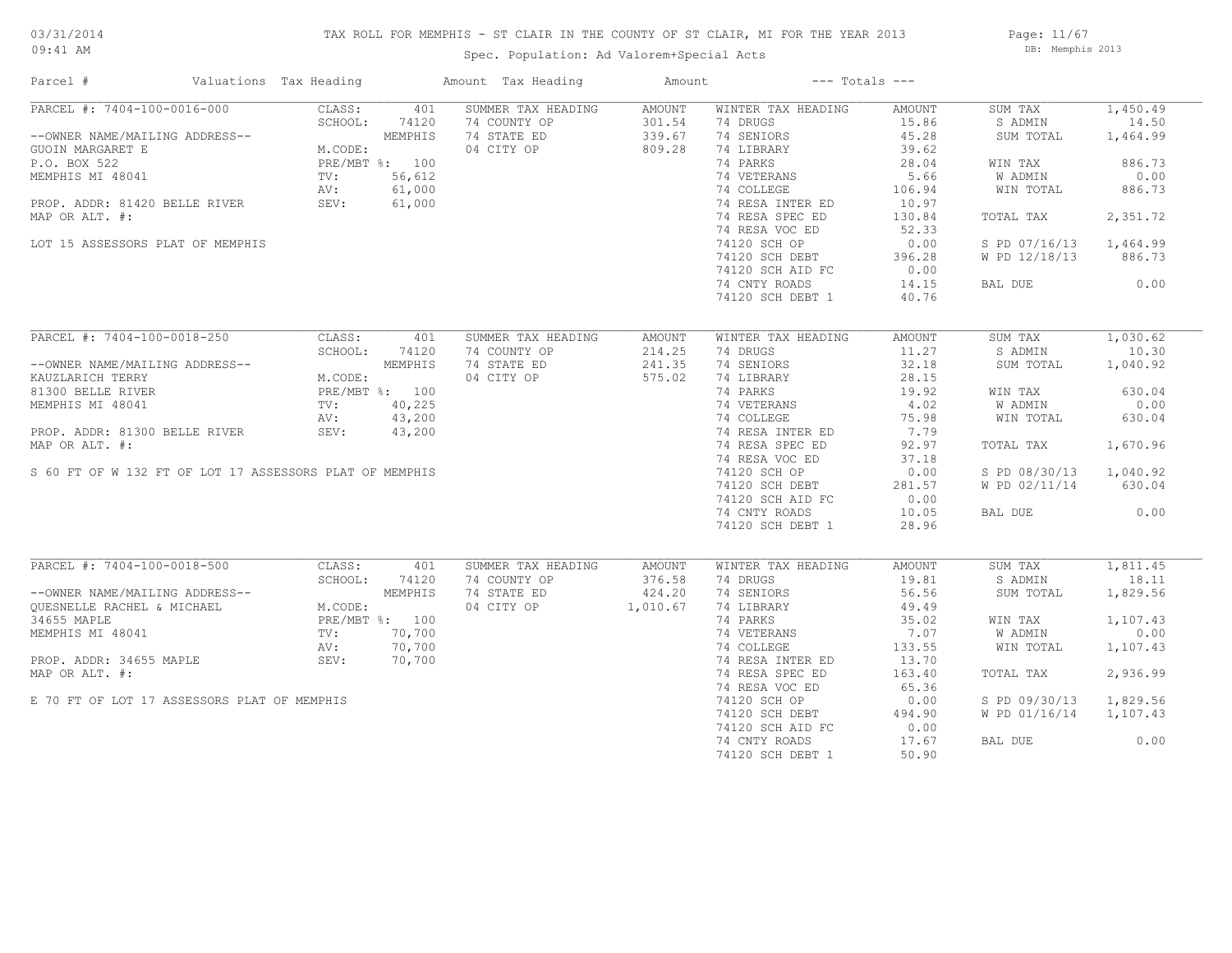Spec. Population: Ad Valorem+Special Acts

| Parcel #                                                                                          | Valuations Tax Heading                                                                                                                                                                                                                                                                                       |              | Amount Tax Heading                                                                                                                                                | Amount        | $---$ Totals $---$ |               |               |          |
|---------------------------------------------------------------------------------------------------|--------------------------------------------------------------------------------------------------------------------------------------------------------------------------------------------------------------------------------------------------------------------------------------------------------------|--------------|-------------------------------------------------------------------------------------------------------------------------------------------------------------------|---------------|--------------------|---------------|---------------|----------|
| PARCEL #: 7404-100-0021-000                                                                       | CLASS:                                                                                                                                                                                                                                                                                                       | 401          | SUMMER TAX HEADING                                                                                                                                                | <b>AMOUNT</b> | WINTER TAX HEADING | <b>AMOUNT</b> | SUM TAX       | 1,152.97 |
|                                                                                                   | SCHOOL:<br>$\begin{minipage}{0.9\linewidth} \begin{tabular}{c} \multicolumn{2}{c}{\textbf{Pr}} \\ \multicolumn{2}{c}{\textbf{Pr}} \\ \multicolumn{2}{c}{\textbf{TV}} \\ \multicolumn{2}{c}{\textbf{AV}} \\ \multicolumn{2}{c}{\textbf{NV}} \\ \multicolumn{2}{c}{\textbf{SFT}} \end{tabular} \end{minipage}$ | 74120        | 74 COUNTY OP                                                                                                                                                      | 239.69        | 74 DRUGS           | 12.61         | S ADMIN       | 11.52    |
| --OWNER NAME/MAILING ADDRESS--                                                                    |                                                                                                                                                                                                                                                                                                              | MEMPHIS      | 74 STATE ED                                                                                                                                                       | 270.00        | 74 SENIORS         | 36.00         | SUM TOTAL     | 1,164.49 |
| PETTINATO JEREMY JOHN                                                                             | M.CODE:                                                                                                                                                                                                                                                                                                      |              | 04 CITY OP                                                                                                                                                        | 643.28        | 74 LIBRARY         | 31.50         |               |          |
| 34741 MAPLE                                                                                       |                                                                                                                                                                                                                                                                                                              | PRE/MBT %: 0 |                                                                                                                                                                   |               | 74 PARKS           | 22.29         | WIN TAX       | 1,514.87 |
| MEMPHIS MI 48041                                                                                  |                                                                                                                                                                                                                                                                                                              | 45,000       |                                                                                                                                                                   |               | 74 VETERANS        | 4.50          | W ADMIN       | 0.00     |
|                                                                                                   |                                                                                                                                                                                                                                                                                                              | 45,000       |                                                                                                                                                                   |               | 74 COLLEGE         | 85.00         | WIN TOTAL     | 1,514.87 |
| PROP. ADDR: 34741 MAPLE                                                                           |                                                                                                                                                                                                                                                                                                              | 45,000       |                                                                                                                                                                   |               | 74 RESA INTER ED   | 8.72          |               |          |
| MAP OR ALT. #:                                                                                    |                                                                                                                                                                                                                                                                                                              |              |                                                                                                                                                                   |               | 74 RESA SPEC ED    | 104.00        | TOTAL TAX     | 2,679.36 |
|                                                                                                   |                                                                                                                                                                                                                                                                                                              |              |                                                                                                                                                                   |               |                    |               |               |          |
|                                                                                                   |                                                                                                                                                                                                                                                                                                              |              |                                                                                                                                                                   |               | 74 RESA VOC ED     | 41.60         |               |          |
|                                                                                                   |                                                                                                                                                                                                                                                                                                              |              | LOT 20 EXC THAT PART OF E OF A LINE; BEG 6 FT W OF SE COR & RUNS N 1 DEG 24 1/2 MIN                                                                               |               | 74120 SCH OP       | 810.00        | S PD 08/26/13 | 1,164.49 |
| E 134.56 FT. ASSESSORS PLAT OF MEMPHIS                                                            |                                                                                                                                                                                                                                                                                                              |              |                                                                                                                                                                   |               | 74120 SCH DEBT     | 315.00        |               |          |
|                                                                                                   |                                                                                                                                                                                                                                                                                                              |              |                                                                                                                                                                   |               | 74120 SCH AID FC   | 0.00          | BAL DUE       | 1,514.87 |
|                                                                                                   |                                                                                                                                                                                                                                                                                                              |              |                                                                                                                                                                   |               | 74 CNTY ROADS      | 11.25         |               |          |
|                                                                                                   |                                                                                                                                                                                                                                                                                                              |              |                                                                                                                                                                   |               | 74120 SCH DEBT 1   | 32.40         |               |          |
|                                                                                                   |                                                                                                                                                                                                                                                                                                              |              |                                                                                                                                                                   |               |                    |               |               |          |
| PARCEL #: 7404-100-0022-000                                                                       | SCHOOL: 741<br>SCHOOL: 741<br>MEMPHI.<br>M.CODE: PRE/MBT %: 100<br>TV: 73.66                                                                                                                                                                                                                                 |              | SUMMER TAX HEADING                                                                                                                                                | AMOUNT        | WINTER TAX HEADING | AMOUNT        | SUM TAX       | 1,887.39 |
|                                                                                                   |                                                                                                                                                                                                                                                                                                              |              | 74 COUNTY OP                                                                                                                                                      | 392.37        | 74 DRUGS           | 20.64         | S ADMIN       | 18.87    |
| --OWNER NAME/MAILING ADDRESS--                                                                    |                                                                                                                                                                                                                                                                                                              |              | 74 STATE ED                                                                                                                                                       | 441.98        | 74 SENIORS         | 58.93         | SUM TOTAL     | 1,906.26 |
| MORGAN ALVIN & DOROTHY                                                                            |                                                                                                                                                                                                                                                                                                              |              | 04 CITY OP                                                                                                                                                        | 1,053.04      | 74 LIBRARY         | 51.56         |               |          |
|                                                                                                   |                                                                                                                                                                                                                                                                                                              |              |                                                                                                                                                                   |               |                    |               |               |          |
| P.O. BOX 34                                                                                       |                                                                                                                                                                                                                                                                                                              |              |                                                                                                                                                                   |               | 74 PARKS           | 36.49         | WIN TAX       | 1,153.83 |
| MEMPHIS MI 48041                                                                                  |                                                                                                                                                                                                                                                                                                              |              |                                                                                                                                                                   |               | 74 VETERANS        | 7.36          | W ADMIN       | 0.00     |
|                                                                                                   |                                                                                                                                                                                                                                                                                                              |              |                                                                                                                                                                   |               | 74 COLLEGE         | 139.15        | WIN TOTAL     | 1,153.83 |
| PROP. ADDR: 34795 MAPLE                                                                           | SEV:                                                                                                                                                                                                                                                                                                         | 76,200       |                                                                                                                                                                   |               | 74 RESA INTER ED   | 14.27         |               |          |
| MAP OR ALT. #:                                                                                    |                                                                                                                                                                                                                                                                                                              |              |                                                                                                                                                                   |               | 74 RESA SPEC ED    | 170.25        | TOTAL TAX     | 3,060.09 |
|                                                                                                   |                                                                                                                                                                                                                                                                                                              |              |                                                                                                                                                                   |               | 74 RESA VOC ED     | 68.10         |               |          |
|                                                                                                   |                                                                                                                                                                                                                                                                                                              |              | THAT PART OF LOT 21 LYING E OF A LINE DESC AS BEG ON N LOT LINE 64 FT E OF NW COR;<br>TH S TO A PTE ON S LINE 59 FT E OF SW COR OF LOT. ASSESSORS PLAT OF MEMPHIS |               | 74120 SCH OP       | 0.00          | S PD 08/26/13 | 1,906.26 |
|                                                                                                   |                                                                                                                                                                                                                                                                                                              |              |                                                                                                                                                                   |               | 74120 SCH DEBT     | 515.64        | W PD 12/11/13 | 1,153.83 |
|                                                                                                   |                                                                                                                                                                                                                                                                                                              |              |                                                                                                                                                                   |               | 74120 SCH AID FC   | 0.00          |               |          |
|                                                                                                   |                                                                                                                                                                                                                                                                                                              |              |                                                                                                                                                                   |               | 74 CNTY ROADS      | 18.41         | BAL DUE       | 0.00     |
|                                                                                                   |                                                                                                                                                                                                                                                                                                              |              |                                                                                                                                                                   |               | 74120 SCH DEBT 1   | 53.03         |               |          |
|                                                                                                   |                                                                                                                                                                                                                                                                                                              |              |                                                                                                                                                                   |               |                    |               |               |          |
|                                                                                                   |                                                                                                                                                                                                                                                                                                              |              |                                                                                                                                                                   |               |                    |               |               |          |
| PARCEL #: 7404-100-0024-000                                                                       | CLASS:                                                                                                                                                                                                                                                                                                       | 201          | SUMMER TAX HEADING                                                                                                                                                | AMOUNT        | WINTER TAX HEADING | <b>AMOUNT</b> | SUM TAX       | 1,029.11 |
|                                                                                                   | SCHOOL:                                                                                                                                                                                                                                                                                                      | 74120        | 74 COUNTY OP                                                                                                                                                      | 213.94        | 74 DRUGS           | 11.25         | S ADMIN       | 10.29    |
|                                                                                                   |                                                                                                                                                                                                                                                                                                              | MEMPHIS      | 74 STATE ED                                                                                                                                                       | 240.99        | 74 SENIORS         | 32.13         | SUM TOTAL     | 1,039.40 |
| EXECUTION ADDRESS--<br>RAYMOND HARRISON REVOC TRUST M.CODE<br>P.O. BOX 501 DEVOC TRUST DEPARTMENT | M.CODE:                                                                                                                                                                                                                                                                                                      |              | 04 CITY OP                                                                                                                                                        | 574.18        | 74 LIBRARY         | 28.11         |               |          |
|                                                                                                   |                                                                                                                                                                                                                                                                                                              | PRE/MBT %: 0 |                                                                                                                                                                   |               | 74 PARKS           | 19.89         | WIN TAX       | 1,352.09 |
| MEMPHIS MI 48041                                                                                  | TV:                                                                                                                                                                                                                                                                                                          | 40,166       | $\frac{0}{56}$<br>00<br>00<br>00                                                                                                                                  |               | 74 VETERANS        | 4.01          | W ADMIN       | 0.00     |
|                                                                                                   | AV:                                                                                                                                                                                                                                                                                                          | 88,500       |                                                                                                                                                                   |               | 74 COLLEGE         | 75.87         | WIN TOTAL     | 1,352.09 |
| PROP. ADDR: 81475 MAIN                                                                            | SEV:                                                                                                                                                                                                                                                                                                         | 88,500       |                                                                                                                                                                   |               | 74 RESA INTER ED   | 7.78          |               |          |
| MAP OR ALT. #:                                                                                    |                                                                                                                                                                                                                                                                                                              |              |                                                                                                                                                                   |               | 74 RESA SPEC ED    | 92.83         | TOTAL TAX     | 2,391.49 |
|                                                                                                   |                                                                                                                                                                                                                                                                                                              |              |                                                                                                                                                                   |               | 74 RESA VOC ED     | 37.13         |               |          |
|                                                                                                   |                                                                                                                                                                                                                                                                                                              |              |                                                                                                                                                                   |               |                    |               |               |          |
| LOT 22 ASSESSORS PLAT OF MEMPHIS                                                                  |                                                                                                                                                                                                                                                                                                              |              |                                                                                                                                                                   |               | 74120 SCH OP       | 722.98        | S PD 08/29/13 | 1,039.40 |
|                                                                                                   |                                                                                                                                                                                                                                                                                                              |              |                                                                                                                                                                   |               | 74120 SCH DEBT     | 281.16        | W PD 02/12/14 | 1,352.09 |
|                                                                                                   |                                                                                                                                                                                                                                                                                                              |              |                                                                                                                                                                   |               | 74120 SCH AID FC   | 0.00          |               |          |
|                                                                                                   |                                                                                                                                                                                                                                                                                                              |              |                                                                                                                                                                   |               | 74 CNTY ROADS      | 10.04         | BAL DUE       | 0.00     |
|                                                                                                   |                                                                                                                                                                                                                                                                                                              |              |                                                                                                                                                                   |               | 74120 SCH DEBT 1   | 28.91         |               |          |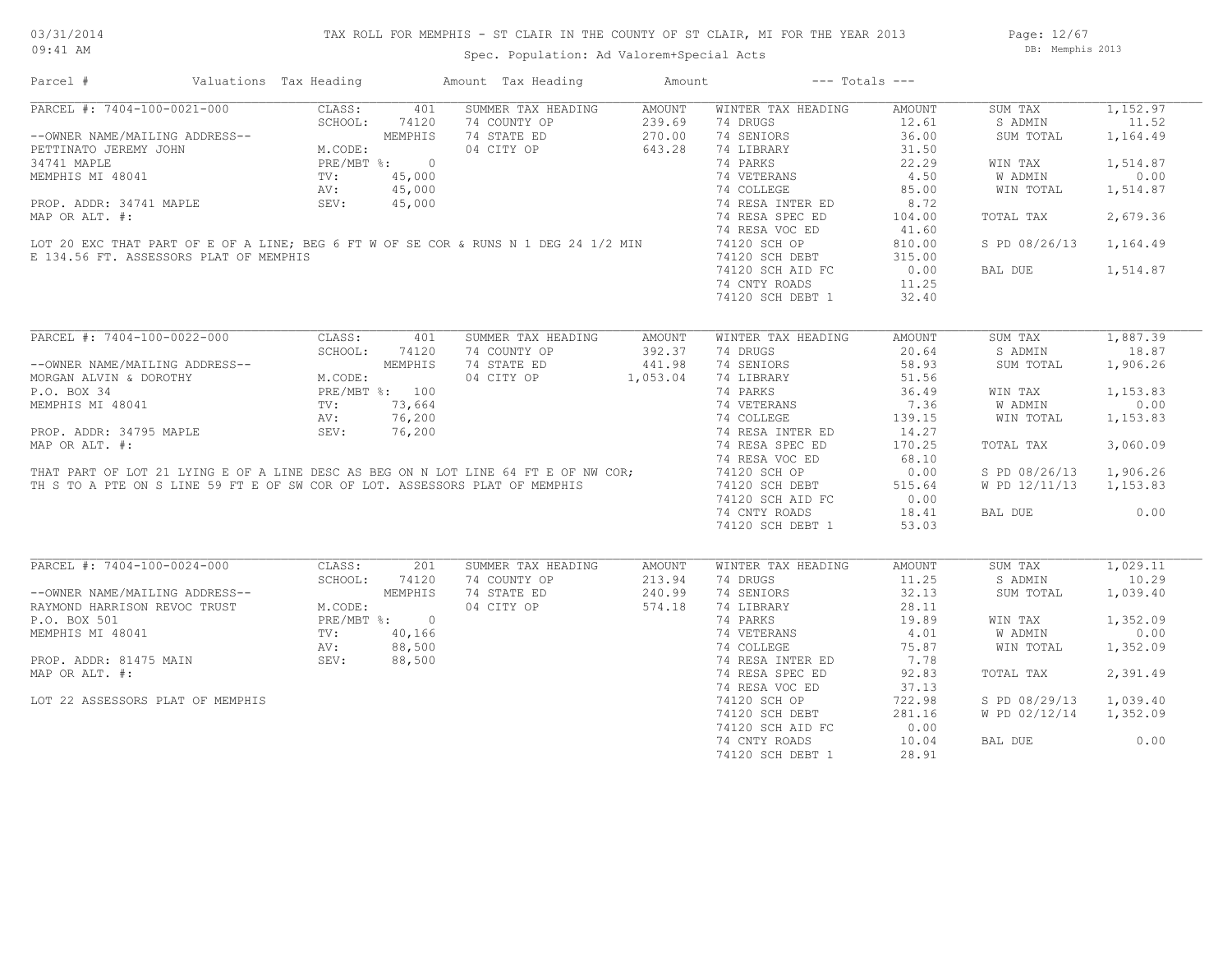## TAX ROLL FOR MEMPHIS - ST CLAIR IN THE COUNTY OF ST CLAIR, MI FOR THE YEAR 2013

09:41 AM

## Spec. Population: Ad Valorem+Special Acts

Page: 13/67 DB: Memphis 2013

| PARCEL #: 7404-100-0025-000<br>SUMMER TAX HEADING<br>CLASS:<br>401<br>AMOUNT<br>WINTER TAX HEADING<br>AMOUNT<br>SUM TAX<br>SCHOOL:<br>74120<br>74 COUNTY OP<br>204.00<br>74 DRUGS<br>10.73<br>S ADMIN<br>--OWNER NAME/MAILING ADDRESS--<br>$5$ CHOO.<br>MEMPHIS<br>74 STATE ED<br>229.80<br>74 SENIORS<br>30.64<br>SUM TOTAL<br>04 CITY OP<br>547.50<br>74 LIBRARY<br>WINIARSKI RODNEY & JENNIFER<br>M.CODE:<br>26.81<br>74 PARKS<br>34825 MAPLE<br>PRE/MBT %: 100<br>18.97<br>WIN TAX<br>$TV:$<br>AV:<br>38,300<br>74 VETERANS<br>3.83<br>MEMPHIS MI 48041<br>W ADMIN<br>38,300<br>74 COLLEGE<br>72.35<br>WIN TOTAL<br>SEV:<br>38,300<br>74 RESA INTER ED<br>7.42<br>PROP. ADDR: 34825 MAPLE<br>74 RESA SPEC ED<br>88.52<br>MAP OR ALT. #:<br>TOTAL TAX<br>74 RESA VOC ED<br>35.40<br>74120 SCH OP<br>S PD 09/03/13<br>LOT 23 ASSESSORS PLAT OF MEMPHIS<br>0.00<br>74120 SCH DEBT<br>268.10<br>74120 SCH AID FC<br>0.00<br>BAL DUE<br>599.91<br>74 CNTY ROADS<br>9.57<br>74120 SCH DEBT 1<br>27.57<br>PARCEL #: 7404-100-0028-000<br>CLASS:<br>864.61<br>401<br>SUMMER TAX HEADING<br>AMOUNT<br>WINTER TAX HEADING<br>AMOUNT<br>SUM TAX<br>SCHOOL:<br>74 COUNTY OP<br>179.74<br>74 DRUGS<br>9.45<br>S ADMIN<br>8.64<br>74120<br>74 STATE ED<br>202.47<br>74 SENIORS<br>26.99<br>873.25<br>--OWNER NAME/MAILING ADDRESS--<br>SUM TOTAL<br>ALL<br>M.CODE:<br>PRE/MBT %: 0<br>TV: 33 TV:<br>HANNON GERALD & LINDA<br>04 CITY OP<br>482.40<br>74 LIBRARY<br>23.62<br>74 PARKS<br>1,135.95<br>P.O. BOX 493<br>16.71<br>WIN TAX<br>74 VETERANS<br>3.37<br>0.00<br>MEMPHIS MI 48041<br>W ADMIN<br>40,000<br>74 COLLEGE<br>63.74<br>WIN TOTAL<br>1,135.95<br>AV:<br>40,000<br>74 RESA INTER ED<br>6.53<br>PROP. ADDR: 34660 MAPLE<br>SEV:<br>2,009.20<br>MAP OR ALT. #:<br>74 RESA SPEC ED<br>77.99<br>TOTAL TAX<br>74 RESA VOC ED<br>31.19<br>873.25<br>LOT 25 ASSESSORS PLAT OF MEMPHIS<br>74120 SCH OP<br>607.42<br>S PD 08/07/13<br>74120 SCH DEBT<br>236.22<br>W PD 01/21/14 1,135.95<br>74120 SCH AID FC<br>0.00<br>8.43<br>74 CNTY ROADS<br>BAL DUE<br>74120 SCH DEBT 1<br>24.29<br>PARCEL #: 7404-100-0029-000<br>1,090.89<br>CLASS:<br>401<br>SUMMER TAX HEADING<br>WINTER TAX HEADING<br>AMOUNT<br>SUM TAX<br>AMOUNT<br>SCHOOL:<br>74 COUNTY OP<br>226.78<br>74 DRUGS<br>11.93<br>S ADMIN<br>10.90<br>74120<br>EN SERALD & LINDA L<br>FREALD & LINDA L<br>P.O. BOX 493 PRE/MBT<br>MEMPHIS MI 48041<br>74 STATE ED<br>255.46<br>MEMPHIS<br>74 SENIORS<br>34.06<br>1,101.79<br>SUM TOTAL<br>M.CODE:<br>04 CITY OP<br>608.65<br>74 LIBRARY<br>29.80<br>PRE/MBT %: 0<br>74 PARKS<br>21.09<br>1,433.27<br>WIN TAX<br>0.00<br>TV: 42,577<br>74 VETERANS<br>4.25<br>W ADMIN<br>76,100<br>74 COLLEGE<br>WIN TOTAL<br>AV:<br>80.43<br>8.25<br>PROP. ADDR: 34684 MAPLE<br>SEV: 76,100<br>74 RESA INTER ED<br>74 RESA SPEC ED<br>2,535.06<br>98.40<br>TOTAL TAX<br>74 RESA VOC ED<br>39.36<br>LOT 26 ASSESSORS PLAT OF MEMPHIS<br>74120 SCH OP<br>766.38<br>S PD 08/07/13<br>1,101.79<br>74120 SCH DEBT<br>298.03<br>W PD 01/21/14<br>1,433.27<br>0.00<br>74120 SCH AID FC<br>0.00<br>74 CNTY ROADS<br>10.64<br>BAL DUE | Parcel #       | Valuations Tax Heading | Amount Tax Heading | Amount |                  | $---$ Totals $---$ |          |
|-----------------------------------------------------------------------------------------------------------------------------------------------------------------------------------------------------------------------------------------------------------------------------------------------------------------------------------------------------------------------------------------------------------------------------------------------------------------------------------------------------------------------------------------------------------------------------------------------------------------------------------------------------------------------------------------------------------------------------------------------------------------------------------------------------------------------------------------------------------------------------------------------------------------------------------------------------------------------------------------------------------------------------------------------------------------------------------------------------------------------------------------------------------------------------------------------------------------------------------------------------------------------------------------------------------------------------------------------------------------------------------------------------------------------------------------------------------------------------------------------------------------------------------------------------------------------------------------------------------------------------------------------------------------------------------------------------------------------------------------------------------------------------------------------------------------------------------------------------------------------------------------------------------------------------------------------------------------------------------------------------------------------------------------------------------------------------------------------------------------------------------------------------------------------------------------------------------------------------------------------------------------------------------------------------------------------------------------------------------------------------------------------------------------------------------------------------------------------------------------------------------------------------------------------------------------------------------------------------------------------------------------------------------------------------------------------------------------------------------------------------------------------------------------------------------------------------------------------------------------------------------------------------------------------------------------------------------------------------------------------------------------------------------------------------------------------------------------------------------------|----------------|------------------------|--------------------|--------|------------------|--------------------|----------|
|                                                                                                                                                                                                                                                                                                                                                                                                                                                                                                                                                                                                                                                                                                                                                                                                                                                                                                                                                                                                                                                                                                                                                                                                                                                                                                                                                                                                                                                                                                                                                                                                                                                                                                                                                                                                                                                                                                                                                                                                                                                                                                                                                                                                                                                                                                                                                                                                                                                                                                                                                                                                                                                                                                                                                                                                                                                                                                                                                                                                                                                                                                                 |                |                        |                    |        |                  |                    | 981.30   |
|                                                                                                                                                                                                                                                                                                                                                                                                                                                                                                                                                                                                                                                                                                                                                                                                                                                                                                                                                                                                                                                                                                                                                                                                                                                                                                                                                                                                                                                                                                                                                                                                                                                                                                                                                                                                                                                                                                                                                                                                                                                                                                                                                                                                                                                                                                                                                                                                                                                                                                                                                                                                                                                                                                                                                                                                                                                                                                                                                                                                                                                                                                                 |                |                        |                    |        |                  |                    | 9.81     |
|                                                                                                                                                                                                                                                                                                                                                                                                                                                                                                                                                                                                                                                                                                                                                                                                                                                                                                                                                                                                                                                                                                                                                                                                                                                                                                                                                                                                                                                                                                                                                                                                                                                                                                                                                                                                                                                                                                                                                                                                                                                                                                                                                                                                                                                                                                                                                                                                                                                                                                                                                                                                                                                                                                                                                                                                                                                                                                                                                                                                                                                                                                                 |                |                        |                    |        |                  |                    | 991.11   |
|                                                                                                                                                                                                                                                                                                                                                                                                                                                                                                                                                                                                                                                                                                                                                                                                                                                                                                                                                                                                                                                                                                                                                                                                                                                                                                                                                                                                                                                                                                                                                                                                                                                                                                                                                                                                                                                                                                                                                                                                                                                                                                                                                                                                                                                                                                                                                                                                                                                                                                                                                                                                                                                                                                                                                                                                                                                                                                                                                                                                                                                                                                                 |                |                        |                    |        |                  |                    |          |
|                                                                                                                                                                                                                                                                                                                                                                                                                                                                                                                                                                                                                                                                                                                                                                                                                                                                                                                                                                                                                                                                                                                                                                                                                                                                                                                                                                                                                                                                                                                                                                                                                                                                                                                                                                                                                                                                                                                                                                                                                                                                                                                                                                                                                                                                                                                                                                                                                                                                                                                                                                                                                                                                                                                                                                                                                                                                                                                                                                                                                                                                                                                 |                |                        |                    |        |                  |                    | 599.91   |
|                                                                                                                                                                                                                                                                                                                                                                                                                                                                                                                                                                                                                                                                                                                                                                                                                                                                                                                                                                                                                                                                                                                                                                                                                                                                                                                                                                                                                                                                                                                                                                                                                                                                                                                                                                                                                                                                                                                                                                                                                                                                                                                                                                                                                                                                                                                                                                                                                                                                                                                                                                                                                                                                                                                                                                                                                                                                                                                                                                                                                                                                                                                 |                |                        |                    |        |                  |                    | 0.00     |
|                                                                                                                                                                                                                                                                                                                                                                                                                                                                                                                                                                                                                                                                                                                                                                                                                                                                                                                                                                                                                                                                                                                                                                                                                                                                                                                                                                                                                                                                                                                                                                                                                                                                                                                                                                                                                                                                                                                                                                                                                                                                                                                                                                                                                                                                                                                                                                                                                                                                                                                                                                                                                                                                                                                                                                                                                                                                                                                                                                                                                                                                                                                 |                |                        |                    |        |                  |                    | 599.91   |
|                                                                                                                                                                                                                                                                                                                                                                                                                                                                                                                                                                                                                                                                                                                                                                                                                                                                                                                                                                                                                                                                                                                                                                                                                                                                                                                                                                                                                                                                                                                                                                                                                                                                                                                                                                                                                                                                                                                                                                                                                                                                                                                                                                                                                                                                                                                                                                                                                                                                                                                                                                                                                                                                                                                                                                                                                                                                                                                                                                                                                                                                                                                 |                |                        |                    |        |                  |                    |          |
|                                                                                                                                                                                                                                                                                                                                                                                                                                                                                                                                                                                                                                                                                                                                                                                                                                                                                                                                                                                                                                                                                                                                                                                                                                                                                                                                                                                                                                                                                                                                                                                                                                                                                                                                                                                                                                                                                                                                                                                                                                                                                                                                                                                                                                                                                                                                                                                                                                                                                                                                                                                                                                                                                                                                                                                                                                                                                                                                                                                                                                                                                                                 |                |                        |                    |        |                  |                    | 1,591.02 |
|                                                                                                                                                                                                                                                                                                                                                                                                                                                                                                                                                                                                                                                                                                                                                                                                                                                                                                                                                                                                                                                                                                                                                                                                                                                                                                                                                                                                                                                                                                                                                                                                                                                                                                                                                                                                                                                                                                                                                                                                                                                                                                                                                                                                                                                                                                                                                                                                                                                                                                                                                                                                                                                                                                                                                                                                                                                                                                                                                                                                                                                                                                                 |                |                        |                    |        |                  |                    |          |
|                                                                                                                                                                                                                                                                                                                                                                                                                                                                                                                                                                                                                                                                                                                                                                                                                                                                                                                                                                                                                                                                                                                                                                                                                                                                                                                                                                                                                                                                                                                                                                                                                                                                                                                                                                                                                                                                                                                                                                                                                                                                                                                                                                                                                                                                                                                                                                                                                                                                                                                                                                                                                                                                                                                                                                                                                                                                                                                                                                                                                                                                                                                 |                |                        |                    |        |                  |                    | 991.11   |
|                                                                                                                                                                                                                                                                                                                                                                                                                                                                                                                                                                                                                                                                                                                                                                                                                                                                                                                                                                                                                                                                                                                                                                                                                                                                                                                                                                                                                                                                                                                                                                                                                                                                                                                                                                                                                                                                                                                                                                                                                                                                                                                                                                                                                                                                                                                                                                                                                                                                                                                                                                                                                                                                                                                                                                                                                                                                                                                                                                                                                                                                                                                 |                |                        |                    |        |                  |                    |          |
|                                                                                                                                                                                                                                                                                                                                                                                                                                                                                                                                                                                                                                                                                                                                                                                                                                                                                                                                                                                                                                                                                                                                                                                                                                                                                                                                                                                                                                                                                                                                                                                                                                                                                                                                                                                                                                                                                                                                                                                                                                                                                                                                                                                                                                                                                                                                                                                                                                                                                                                                                                                                                                                                                                                                                                                                                                                                                                                                                                                                                                                                                                                 |                |                        |                    |        |                  |                    |          |
|                                                                                                                                                                                                                                                                                                                                                                                                                                                                                                                                                                                                                                                                                                                                                                                                                                                                                                                                                                                                                                                                                                                                                                                                                                                                                                                                                                                                                                                                                                                                                                                                                                                                                                                                                                                                                                                                                                                                                                                                                                                                                                                                                                                                                                                                                                                                                                                                                                                                                                                                                                                                                                                                                                                                                                                                                                                                                                                                                                                                                                                                                                                 |                |                        |                    |        |                  |                    |          |
|                                                                                                                                                                                                                                                                                                                                                                                                                                                                                                                                                                                                                                                                                                                                                                                                                                                                                                                                                                                                                                                                                                                                                                                                                                                                                                                                                                                                                                                                                                                                                                                                                                                                                                                                                                                                                                                                                                                                                                                                                                                                                                                                                                                                                                                                                                                                                                                                                                                                                                                                                                                                                                                                                                                                                                                                                                                                                                                                                                                                                                                                                                                 |                |                        |                    |        |                  |                    |          |
|                                                                                                                                                                                                                                                                                                                                                                                                                                                                                                                                                                                                                                                                                                                                                                                                                                                                                                                                                                                                                                                                                                                                                                                                                                                                                                                                                                                                                                                                                                                                                                                                                                                                                                                                                                                                                                                                                                                                                                                                                                                                                                                                                                                                                                                                                                                                                                                                                                                                                                                                                                                                                                                                                                                                                                                                                                                                                                                                                                                                                                                                                                                 |                |                        |                    |        |                  |                    |          |
|                                                                                                                                                                                                                                                                                                                                                                                                                                                                                                                                                                                                                                                                                                                                                                                                                                                                                                                                                                                                                                                                                                                                                                                                                                                                                                                                                                                                                                                                                                                                                                                                                                                                                                                                                                                                                                                                                                                                                                                                                                                                                                                                                                                                                                                                                                                                                                                                                                                                                                                                                                                                                                                                                                                                                                                                                                                                                                                                                                                                                                                                                                                 |                |                        |                    |        |                  |                    |          |
|                                                                                                                                                                                                                                                                                                                                                                                                                                                                                                                                                                                                                                                                                                                                                                                                                                                                                                                                                                                                                                                                                                                                                                                                                                                                                                                                                                                                                                                                                                                                                                                                                                                                                                                                                                                                                                                                                                                                                                                                                                                                                                                                                                                                                                                                                                                                                                                                                                                                                                                                                                                                                                                                                                                                                                                                                                                                                                                                                                                                                                                                                                                 |                |                        |                    |        |                  |                    |          |
|                                                                                                                                                                                                                                                                                                                                                                                                                                                                                                                                                                                                                                                                                                                                                                                                                                                                                                                                                                                                                                                                                                                                                                                                                                                                                                                                                                                                                                                                                                                                                                                                                                                                                                                                                                                                                                                                                                                                                                                                                                                                                                                                                                                                                                                                                                                                                                                                                                                                                                                                                                                                                                                                                                                                                                                                                                                                                                                                                                                                                                                                                                                 |                |                        |                    |        |                  |                    |          |
|                                                                                                                                                                                                                                                                                                                                                                                                                                                                                                                                                                                                                                                                                                                                                                                                                                                                                                                                                                                                                                                                                                                                                                                                                                                                                                                                                                                                                                                                                                                                                                                                                                                                                                                                                                                                                                                                                                                                                                                                                                                                                                                                                                                                                                                                                                                                                                                                                                                                                                                                                                                                                                                                                                                                                                                                                                                                                                                                                                                                                                                                                                                 |                |                        |                    |        |                  |                    |          |
|                                                                                                                                                                                                                                                                                                                                                                                                                                                                                                                                                                                                                                                                                                                                                                                                                                                                                                                                                                                                                                                                                                                                                                                                                                                                                                                                                                                                                                                                                                                                                                                                                                                                                                                                                                                                                                                                                                                                                                                                                                                                                                                                                                                                                                                                                                                                                                                                                                                                                                                                                                                                                                                                                                                                                                                                                                                                                                                                                                                                                                                                                                                 |                |                        |                    |        |                  |                    |          |
|                                                                                                                                                                                                                                                                                                                                                                                                                                                                                                                                                                                                                                                                                                                                                                                                                                                                                                                                                                                                                                                                                                                                                                                                                                                                                                                                                                                                                                                                                                                                                                                                                                                                                                                                                                                                                                                                                                                                                                                                                                                                                                                                                                                                                                                                                                                                                                                                                                                                                                                                                                                                                                                                                                                                                                                                                                                                                                                                                                                                                                                                                                                 |                |                        |                    |        |                  |                    |          |
|                                                                                                                                                                                                                                                                                                                                                                                                                                                                                                                                                                                                                                                                                                                                                                                                                                                                                                                                                                                                                                                                                                                                                                                                                                                                                                                                                                                                                                                                                                                                                                                                                                                                                                                                                                                                                                                                                                                                                                                                                                                                                                                                                                                                                                                                                                                                                                                                                                                                                                                                                                                                                                                                                                                                                                                                                                                                                                                                                                                                                                                                                                                 |                |                        |                    |        |                  |                    |          |
|                                                                                                                                                                                                                                                                                                                                                                                                                                                                                                                                                                                                                                                                                                                                                                                                                                                                                                                                                                                                                                                                                                                                                                                                                                                                                                                                                                                                                                                                                                                                                                                                                                                                                                                                                                                                                                                                                                                                                                                                                                                                                                                                                                                                                                                                                                                                                                                                                                                                                                                                                                                                                                                                                                                                                                                                                                                                                                                                                                                                                                                                                                                 |                |                        |                    |        |                  |                    |          |
|                                                                                                                                                                                                                                                                                                                                                                                                                                                                                                                                                                                                                                                                                                                                                                                                                                                                                                                                                                                                                                                                                                                                                                                                                                                                                                                                                                                                                                                                                                                                                                                                                                                                                                                                                                                                                                                                                                                                                                                                                                                                                                                                                                                                                                                                                                                                                                                                                                                                                                                                                                                                                                                                                                                                                                                                                                                                                                                                                                                                                                                                                                                 |                |                        |                    |        |                  |                    |          |
|                                                                                                                                                                                                                                                                                                                                                                                                                                                                                                                                                                                                                                                                                                                                                                                                                                                                                                                                                                                                                                                                                                                                                                                                                                                                                                                                                                                                                                                                                                                                                                                                                                                                                                                                                                                                                                                                                                                                                                                                                                                                                                                                                                                                                                                                                                                                                                                                                                                                                                                                                                                                                                                                                                                                                                                                                                                                                                                                                                                                                                                                                                                 |                |                        |                    |        |                  |                    |          |
|                                                                                                                                                                                                                                                                                                                                                                                                                                                                                                                                                                                                                                                                                                                                                                                                                                                                                                                                                                                                                                                                                                                                                                                                                                                                                                                                                                                                                                                                                                                                                                                                                                                                                                                                                                                                                                                                                                                                                                                                                                                                                                                                                                                                                                                                                                                                                                                                                                                                                                                                                                                                                                                                                                                                                                                                                                                                                                                                                                                                                                                                                                                 |                |                        |                    |        |                  |                    |          |
|                                                                                                                                                                                                                                                                                                                                                                                                                                                                                                                                                                                                                                                                                                                                                                                                                                                                                                                                                                                                                                                                                                                                                                                                                                                                                                                                                                                                                                                                                                                                                                                                                                                                                                                                                                                                                                                                                                                                                                                                                                                                                                                                                                                                                                                                                                                                                                                                                                                                                                                                                                                                                                                                                                                                                                                                                                                                                                                                                                                                                                                                                                                 |                |                        |                    |        |                  |                    |          |
|                                                                                                                                                                                                                                                                                                                                                                                                                                                                                                                                                                                                                                                                                                                                                                                                                                                                                                                                                                                                                                                                                                                                                                                                                                                                                                                                                                                                                                                                                                                                                                                                                                                                                                                                                                                                                                                                                                                                                                                                                                                                                                                                                                                                                                                                                                                                                                                                                                                                                                                                                                                                                                                                                                                                                                                                                                                                                                                                                                                                                                                                                                                 |                |                        |                    |        |                  |                    |          |
|                                                                                                                                                                                                                                                                                                                                                                                                                                                                                                                                                                                                                                                                                                                                                                                                                                                                                                                                                                                                                                                                                                                                                                                                                                                                                                                                                                                                                                                                                                                                                                                                                                                                                                                                                                                                                                                                                                                                                                                                                                                                                                                                                                                                                                                                                                                                                                                                                                                                                                                                                                                                                                                                                                                                                                                                                                                                                                                                                                                                                                                                                                                 |                |                        |                    |        |                  |                    |          |
|                                                                                                                                                                                                                                                                                                                                                                                                                                                                                                                                                                                                                                                                                                                                                                                                                                                                                                                                                                                                                                                                                                                                                                                                                                                                                                                                                                                                                                                                                                                                                                                                                                                                                                                                                                                                                                                                                                                                                                                                                                                                                                                                                                                                                                                                                                                                                                                                                                                                                                                                                                                                                                                                                                                                                                                                                                                                                                                                                                                                                                                                                                                 |                |                        |                    |        |                  |                    | 0.00     |
|                                                                                                                                                                                                                                                                                                                                                                                                                                                                                                                                                                                                                                                                                                                                                                                                                                                                                                                                                                                                                                                                                                                                                                                                                                                                                                                                                                                                                                                                                                                                                                                                                                                                                                                                                                                                                                                                                                                                                                                                                                                                                                                                                                                                                                                                                                                                                                                                                                                                                                                                                                                                                                                                                                                                                                                                                                                                                                                                                                                                                                                                                                                 |                |                        |                    |        |                  |                    |          |
|                                                                                                                                                                                                                                                                                                                                                                                                                                                                                                                                                                                                                                                                                                                                                                                                                                                                                                                                                                                                                                                                                                                                                                                                                                                                                                                                                                                                                                                                                                                                                                                                                                                                                                                                                                                                                                                                                                                                                                                                                                                                                                                                                                                                                                                                                                                                                                                                                                                                                                                                                                                                                                                                                                                                                                                                                                                                                                                                                                                                                                                                                                                 |                |                        |                    |        |                  |                    |          |
|                                                                                                                                                                                                                                                                                                                                                                                                                                                                                                                                                                                                                                                                                                                                                                                                                                                                                                                                                                                                                                                                                                                                                                                                                                                                                                                                                                                                                                                                                                                                                                                                                                                                                                                                                                                                                                                                                                                                                                                                                                                                                                                                                                                                                                                                                                                                                                                                                                                                                                                                                                                                                                                                                                                                                                                                                                                                                                                                                                                                                                                                                                                 |                |                        |                    |        |                  |                    |          |
|                                                                                                                                                                                                                                                                                                                                                                                                                                                                                                                                                                                                                                                                                                                                                                                                                                                                                                                                                                                                                                                                                                                                                                                                                                                                                                                                                                                                                                                                                                                                                                                                                                                                                                                                                                                                                                                                                                                                                                                                                                                                                                                                                                                                                                                                                                                                                                                                                                                                                                                                                                                                                                                                                                                                                                                                                                                                                                                                                                                                                                                                                                                 |                |                        |                    |        |                  |                    |          |
|                                                                                                                                                                                                                                                                                                                                                                                                                                                                                                                                                                                                                                                                                                                                                                                                                                                                                                                                                                                                                                                                                                                                                                                                                                                                                                                                                                                                                                                                                                                                                                                                                                                                                                                                                                                                                                                                                                                                                                                                                                                                                                                                                                                                                                                                                                                                                                                                                                                                                                                                                                                                                                                                                                                                                                                                                                                                                                                                                                                                                                                                                                                 |                |                        |                    |        |                  |                    |          |
|                                                                                                                                                                                                                                                                                                                                                                                                                                                                                                                                                                                                                                                                                                                                                                                                                                                                                                                                                                                                                                                                                                                                                                                                                                                                                                                                                                                                                                                                                                                                                                                                                                                                                                                                                                                                                                                                                                                                                                                                                                                                                                                                                                                                                                                                                                                                                                                                                                                                                                                                                                                                                                                                                                                                                                                                                                                                                                                                                                                                                                                                                                                 |                |                        |                    |        |                  |                    |          |
|                                                                                                                                                                                                                                                                                                                                                                                                                                                                                                                                                                                                                                                                                                                                                                                                                                                                                                                                                                                                                                                                                                                                                                                                                                                                                                                                                                                                                                                                                                                                                                                                                                                                                                                                                                                                                                                                                                                                                                                                                                                                                                                                                                                                                                                                                                                                                                                                                                                                                                                                                                                                                                                                                                                                                                                                                                                                                                                                                                                                                                                                                                                 |                |                        |                    |        |                  |                    |          |
|                                                                                                                                                                                                                                                                                                                                                                                                                                                                                                                                                                                                                                                                                                                                                                                                                                                                                                                                                                                                                                                                                                                                                                                                                                                                                                                                                                                                                                                                                                                                                                                                                                                                                                                                                                                                                                                                                                                                                                                                                                                                                                                                                                                                                                                                                                                                                                                                                                                                                                                                                                                                                                                                                                                                                                                                                                                                                                                                                                                                                                                                                                                 |                |                        |                    |        |                  |                    |          |
|                                                                                                                                                                                                                                                                                                                                                                                                                                                                                                                                                                                                                                                                                                                                                                                                                                                                                                                                                                                                                                                                                                                                                                                                                                                                                                                                                                                                                                                                                                                                                                                                                                                                                                                                                                                                                                                                                                                                                                                                                                                                                                                                                                                                                                                                                                                                                                                                                                                                                                                                                                                                                                                                                                                                                                                                                                                                                                                                                                                                                                                                                                                 |                |                        |                    |        |                  |                    | 1,433.27 |
|                                                                                                                                                                                                                                                                                                                                                                                                                                                                                                                                                                                                                                                                                                                                                                                                                                                                                                                                                                                                                                                                                                                                                                                                                                                                                                                                                                                                                                                                                                                                                                                                                                                                                                                                                                                                                                                                                                                                                                                                                                                                                                                                                                                                                                                                                                                                                                                                                                                                                                                                                                                                                                                                                                                                                                                                                                                                                                                                                                                                                                                                                                                 |                |                        |                    |        |                  |                    |          |
|                                                                                                                                                                                                                                                                                                                                                                                                                                                                                                                                                                                                                                                                                                                                                                                                                                                                                                                                                                                                                                                                                                                                                                                                                                                                                                                                                                                                                                                                                                                                                                                                                                                                                                                                                                                                                                                                                                                                                                                                                                                                                                                                                                                                                                                                                                                                                                                                                                                                                                                                                                                                                                                                                                                                                                                                                                                                                                                                                                                                                                                                                                                 | MAP OR ALT. #: |                        |                    |        |                  |                    |          |
|                                                                                                                                                                                                                                                                                                                                                                                                                                                                                                                                                                                                                                                                                                                                                                                                                                                                                                                                                                                                                                                                                                                                                                                                                                                                                                                                                                                                                                                                                                                                                                                                                                                                                                                                                                                                                                                                                                                                                                                                                                                                                                                                                                                                                                                                                                                                                                                                                                                                                                                                                                                                                                                                                                                                                                                                                                                                                                                                                                                                                                                                                                                 |                |                        |                    |        |                  |                    |          |
|                                                                                                                                                                                                                                                                                                                                                                                                                                                                                                                                                                                                                                                                                                                                                                                                                                                                                                                                                                                                                                                                                                                                                                                                                                                                                                                                                                                                                                                                                                                                                                                                                                                                                                                                                                                                                                                                                                                                                                                                                                                                                                                                                                                                                                                                                                                                                                                                                                                                                                                                                                                                                                                                                                                                                                                                                                                                                                                                                                                                                                                                                                                 |                |                        |                    |        |                  |                    |          |
|                                                                                                                                                                                                                                                                                                                                                                                                                                                                                                                                                                                                                                                                                                                                                                                                                                                                                                                                                                                                                                                                                                                                                                                                                                                                                                                                                                                                                                                                                                                                                                                                                                                                                                                                                                                                                                                                                                                                                                                                                                                                                                                                                                                                                                                                                                                                                                                                                                                                                                                                                                                                                                                                                                                                                                                                                                                                                                                                                                                                                                                                                                                 |                |                        |                    |        |                  |                    |          |
|                                                                                                                                                                                                                                                                                                                                                                                                                                                                                                                                                                                                                                                                                                                                                                                                                                                                                                                                                                                                                                                                                                                                                                                                                                                                                                                                                                                                                                                                                                                                                                                                                                                                                                                                                                                                                                                                                                                                                                                                                                                                                                                                                                                                                                                                                                                                                                                                                                                                                                                                                                                                                                                                                                                                                                                                                                                                                                                                                                                                                                                                                                                 |                |                        |                    |        |                  |                    |          |
|                                                                                                                                                                                                                                                                                                                                                                                                                                                                                                                                                                                                                                                                                                                                                                                                                                                                                                                                                                                                                                                                                                                                                                                                                                                                                                                                                                                                                                                                                                                                                                                                                                                                                                                                                                                                                                                                                                                                                                                                                                                                                                                                                                                                                                                                                                                                                                                                                                                                                                                                                                                                                                                                                                                                                                                                                                                                                                                                                                                                                                                                                                                 |                |                        |                    |        |                  |                    |          |
|                                                                                                                                                                                                                                                                                                                                                                                                                                                                                                                                                                                                                                                                                                                                                                                                                                                                                                                                                                                                                                                                                                                                                                                                                                                                                                                                                                                                                                                                                                                                                                                                                                                                                                                                                                                                                                                                                                                                                                                                                                                                                                                                                                                                                                                                                                                                                                                                                                                                                                                                                                                                                                                                                                                                                                                                                                                                                                                                                                                                                                                                                                                 |                |                        |                    |        | 74120 SCH DEBT 1 | 30.65              |          |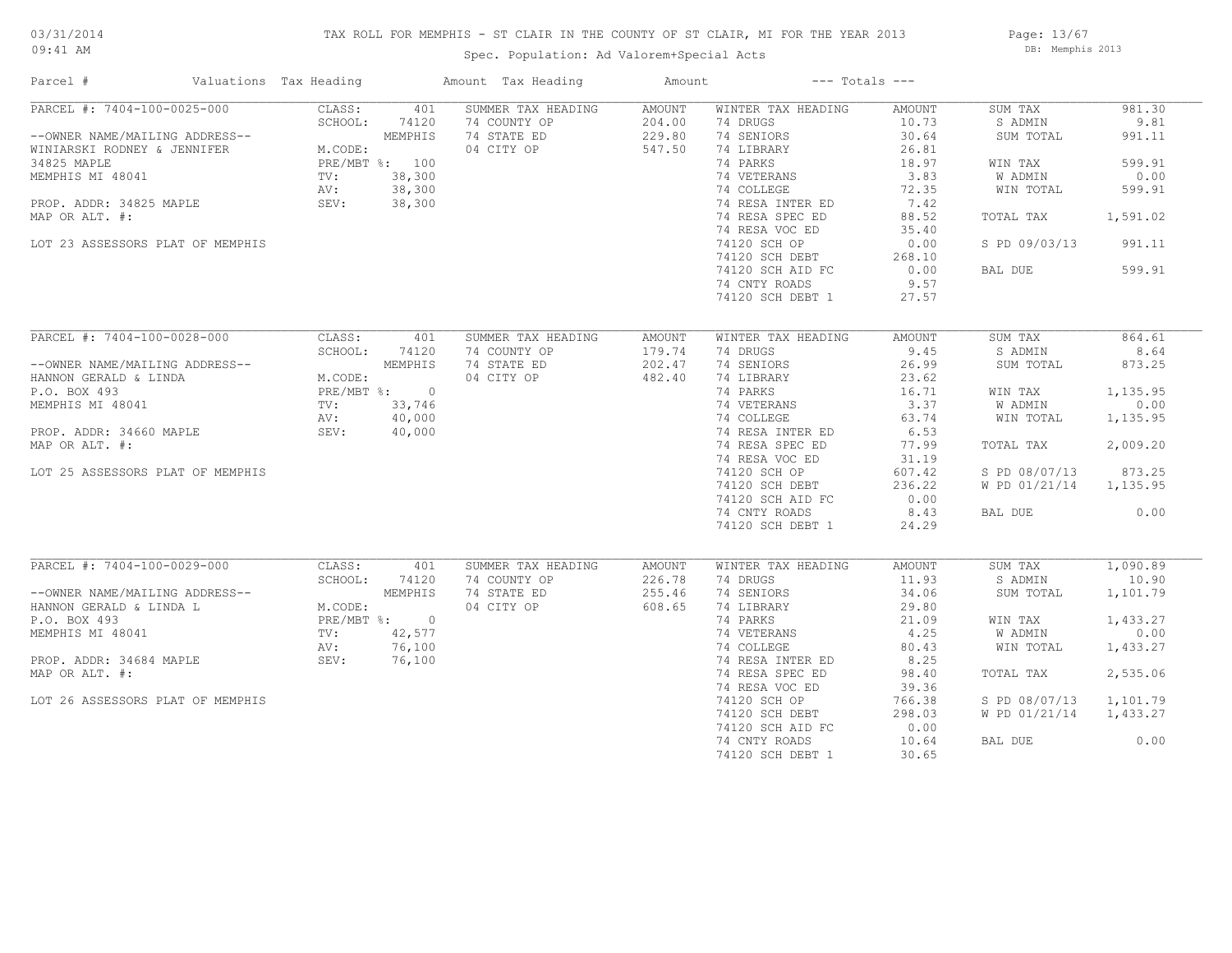## TAX ROLL FOR MEMPHIS - ST CLAIR IN THE COUNTY OF ST CLAIR, MI FOR THE YEAR 2013

09:41 AM

## Spec. Population: Ad Valorem+Special Acts

Page: 14/67 DB: Memphis 2013

| Parcel #                                  | Valuations Tax Heading |                                           |                | Amount Tax Heading                                                              | Amount |                    | $---$ Totals $---$ |               |          |
|-------------------------------------------|------------------------|-------------------------------------------|----------------|---------------------------------------------------------------------------------|--------|--------------------|--------------------|---------------|----------|
| PARCEL #: 7404-100-0030-000               |                        | CLASS:                                    | 401            | SUMMER TAX HEADING                                                              | AMOUNT | WINTER TAX HEADING | AMOUNT             | SUM TAX       | 910.84   |
|                                           |                        | SCHOOL:                                   | 74120          | 74 COUNTY OP                                                                    | 189.35 | 74 DRUGS           | 9.96               | S ADMIN       | 9.10     |
| --OWNER NAME/MAILING ADDRESS--            |                        |                                           | MEMPHIS        | 74 STATE ED                                                                     | 213.30 | 74 SENIORS         | 28.44              | SUM TOTAL     | 919.94   |
| HANNON GERALD & LINDA                     |                        | M.CODE:                                   |                | 04 CITY OP                                                                      | 508.19 | 74 LIBRARY         | 24.88              |               |          |
| P.O. BOX 493                              |                        |                                           | PRE/MBT %: 0   |                                                                                 |        | 74 PARKS           | 17.61              | WIN TAX       | 1,196.71 |
| MEMPHIS MI 48041                          |                        | TV:                                       | 35,550         |                                                                                 |        | 74 VETERANS        | 3.55               | W ADMIN       | 0.00     |
|                                           |                        | AV:                                       | 40,500         |                                                                                 |        | 74 COLLEGE         | 67.15              | WIN TOTAL     | 1,196.71 |
| PROP. ADDR: 34720 MAPLE                   |                        | SEV:                                      | 40,500         |                                                                                 |        | 74 RESA INTER ED   | 6.88               |               |          |
| MAP OR ALT. #:                            |                        |                                           |                |                                                                                 |        | 74 RESA SPEC ED    | 82.16              | TOTAL TAX     | 2,116.65 |
|                                           |                        |                                           |                |                                                                                 |        | 74 RESA VOC ED     | 32.86              |               |          |
| E 1/2 OF LOT 27 ASSESSORS PLAT OF MEMPHIS |                        |                                           |                |                                                                                 |        | 74120 SCH OP       | 639.90             | S PD 08/07/13 | 919.94   |
|                                           |                        |                                           |                |                                                                                 |        |                    |                    |               |          |
|                                           |                        |                                           |                |                                                                                 |        | 74120 SCH DEBT     | 248.85             | W PD 01/21/14 | 1,196.71 |
|                                           |                        |                                           |                |                                                                                 |        | 74120 SCH AID FC   | 0.00               |               |          |
|                                           |                        |                                           |                |                                                                                 |        | 74 CNTY ROADS      | 8.88               | BAL DUE       | 0.00     |
|                                           |                        |                                           |                |                                                                                 |        | 74120 SCH DEBT 1   | 25.59              |               |          |
| PARCEL #: 7404-100-0031-000               |                        | CLASS:                                    | 402            | SUMMER TAX HEADING                                                              | AMOUNT | WINTER TAX HEADING | AMOUNT             | SUM TAX       | 141.87   |
|                                           |                        | SCHOOL:                                   | 74120          | 74 COUNTY OP                                                                    | 29.49  | 74 DRUGS           | 1.55               | S ADMIN       | 1.41     |
|                                           |                        |                                           |                | 74 STATE ED                                                                     | 33.22  | 74 SENIORS         | 4.43               |               |          |
| --OWNER NAME/MAILING ADDRESS--            |                        |                                           |                |                                                                                 |        |                    |                    | SUM TOTAL     | 143.28   |
| HANNON GERALD & LINDA                     |                        | MEMPHIS<br>M.CODE:<br>PRE/MBT %: 0<br>TV: |                | 04 CITY OP                                                                      | 79.16  | 74 LIBRARY         | 3.87               |               |          |
| P.O. BOX 493                              |                        |                                           |                |                                                                                 |        | 74 PARKS           | 2.74               | WIN TAX       | 186.37   |
| MEMPHIS MI 48041                          |                        |                                           |                |                                                                                 |        | 74 VETERANS        | 0.55               | W ADMIN       | 0.00     |
|                                           |                        | AV:                                       | 7,200          |                                                                                 |        | 74 COLLEGE         | 10.46              | WIN TOTAL     | 186.37   |
| PROP. ADDR: 34720 MAPLE                   |                        | SEV:                                      | 7,200          |                                                                                 |        | 74 RESA INTER ED   | 1.07               |               |          |
| MAP OR ALT. #:                            |                        |                                           |                |                                                                                 |        | 74 RESA SPEC ED    | 12.79              | TOTAL TAX     | 329.65   |
|                                           |                        |                                           |                |                                                                                 |        | 74 RESA VOC ED     | 5.11               |               |          |
| W 1/2 OF LOT 27 ASSESSORS PLAT OF MEMPHIS |                        |                                           |                |                                                                                 |        | 74120 SCH OP       | 99.68              | S PD 08/07/13 | 143.28   |
|                                           |                        |                                           |                |                                                                                 |        | 74120 SCH DEBT     | 38.76              | W PD 01/21/14 | 186.37   |
|                                           |                        |                                           |                |                                                                                 |        | 74120 SCH AID FC   | 0.00               |               |          |
|                                           |                        |                                           |                |                                                                                 |        | 74 CNTY ROADS      | 1.38               | BAL DUE       | 0.00     |
|                                           |                        |                                           |                |                                                                                 |        | 74120 SCH DEBT 1   | 3.98               |               |          |
|                                           |                        |                                           |                |                                                                                 |        |                    |                    |               |          |
| PARCEL #: 7404-100-0032-000               |                        | CLASS:                                    | 401            | SUMMER TAX HEADING                                                              | AMOUNT | WINTER TAX HEADING | AMOUNT             | SUM TAX       | 1,070.49 |
|                                           |                        | SCHOOL:                                   | 74120          | 74 COUNTY OP                                                                    | 222.54 | 74 DRUGS           | 11.71              | S ADMIN       | 10.70    |
| --OWNER NAME/MAILING ADDRESS--            |                        |                                           | MEMPHIS        | 74 STATE ED                                                                     | 250.68 | 74 SENIORS         | 33.42              | SUM TOTAL     | 1,081.19 |
| FURLIN LOUIS & PATRICIA                   |                        | M.CODE:                                   |                | 04 CITY OP                                                                      | 597.27 | 74 LIBRARY         | 29.24              |               |          |
| P.O. BOX 406                              |                        |                                           | PRE/MBT %: 100 |                                                                                 |        | 74 PARKS           | 20.69              | WIN TAX       | 654.40   |
| MEMPHIS MI 48041                          |                        | TV:                                       | 41,781         |                                                                                 |        | 74 VETERANS        | 4.17               | W ADMIN       | 0.00     |
|                                           |                        | AV:                                       | 47,700         |                                                                                 |        | 74 COLLEGE         | 78.92              | WIN TOTAL     | 654.40   |
| PROP. ADDR: 34730 MAPLE                   |                        | SEV:                                      | 47,700         |                                                                                 |        | 74 RESA INTER ED   | 8.09               |               |          |
| MAP OR ALT. #:                            |                        |                                           |                |                                                                                 |        |                    | 96.56              |               |          |
|                                           |                        |                                           |                |                                                                                 |        | 74 RESA SPEC ED    |                    | TOTAL TAX     | 1,735.59 |
|                                           |                        |                                           |                |                                                                                 |        | 74 RESA VOC ED     | 38.62              |               |          |
|                                           |                        |                                           |                | LOT 28 BEING 49.35 FT E & W AS PER CIRCUIT COURT DECREE 8-126 ASSESSORS PLAT OF |        | 74120 SCH OP       | 0.00               | S PD 08/30/13 | 1,081.19 |
| MEMPHIS                                   |                        |                                           |                |                                                                                 |        | 74120 SCH DEBT     | 292.46             | W PD 02/14/14 | 654.40   |
|                                           |                        |                                           |                |                                                                                 |        | 74120 SCH AID FC   | 0.00               |               |          |
|                                           |                        |                                           |                |                                                                                 |        | 74 CNTY ROADS      | 10.44              | BAL DUE       | 0.00     |
|                                           |                        |                                           |                |                                                                                 |        | 74120 SCH DEBT 1   | 30.08              |               |          |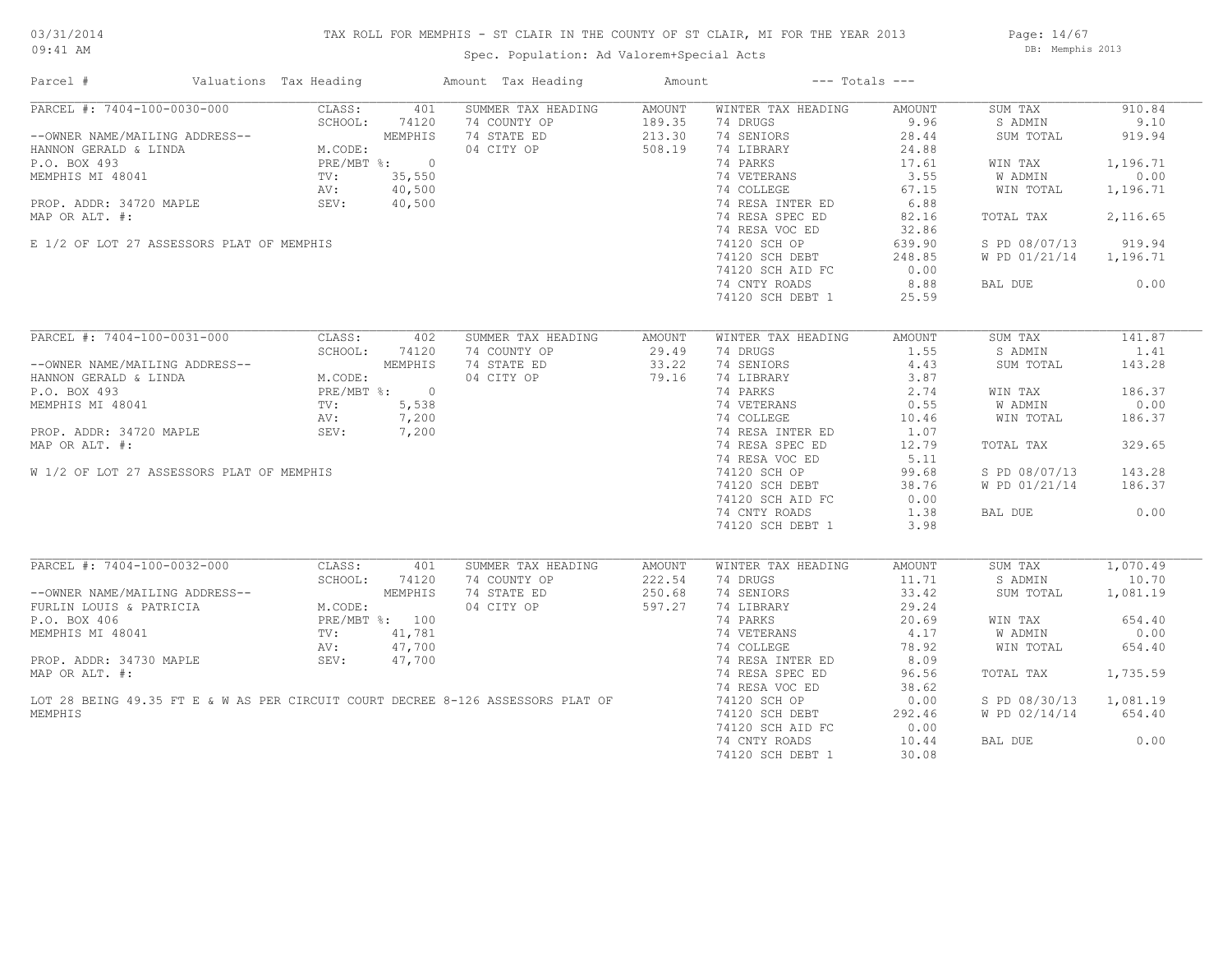## TAX ROLL FOR MEMPHIS - ST CLAIR IN THE COUNTY OF ST CLAIR, MI FOR THE YEAR 2013

Spec. Population: Ad Valorem+Special Acts

Page: 15/67 DB: Memphis 2013

| Parcel #                                                                                                                                                                                                   | Valuations Tax Heading |            |                         | Amount Tax Heading                    | Amount | $---$ Totals $---$        |        |                        |          |
|------------------------------------------------------------------------------------------------------------------------------------------------------------------------------------------------------------|------------------------|------------|-------------------------|---------------------------------------|--------|---------------------------|--------|------------------------|----------|
| $PARCEL$ #: 7404-100-0033-000                                                                                                                                                                              |                        | CLASS:     | 708                     | SUMMER TAX HEADING                    | AMOUNT | WINTER TAX HEADING        | AMOUNT | SUM TAX                | 0.00     |
|                                                                                                                                                                                                            |                        | SCHOOL:    | 74120                   |                                       |        | 74 DRUGS                  | 0.00   | S ADMIN                | 0.00     |
| --OWNER NAME/MAILING ADDRESS--<br>FIRST UNITED METHODIST CHURCH M.CODE:                                                                                                                                    |                        |            | MEMPHIS                 | 74 COUNTY OP 0.00<br>74 STATE ED 0.00 |        | 74 SENIORS                | 0.00   | SUM TOTAL              | 0.00     |
|                                                                                                                                                                                                            |                        |            |                         | 04 CITY OP                            | 0.00   | 74 LIBRARY                | 0.00   |                        |          |
| P.O. BOX 29                                                                                                                                                                                                |                        | PRE/MBT %: | $\circ$                 |                                       |        | 74 PARKS                  | 0.00   | WIN TAX                | 0.00     |
| MEMPHIS MI 48041                                                                                                                                                                                           |                        | TV:        | $\circ$                 |                                       |        | 74 VETERANS               | 0.00   | W ADMIN                | 0.00     |
|                                                                                                                                                                                                            |                        | AV:        | $\circ$                 |                                       |        | 74 COLLEGE                | 0.00   | WIN TOTAL              | 0.00     |
| PROP. ADDR: 34750 MAPLE/81265 CHURCH SEV:                                                                                                                                                                  |                        |            | $\circ$                 |                                       |        | 74 RESA INTER ED          | 0.00   |                        |          |
| MAP OR ALT. #:                                                                                                                                                                                             |                        |            |                         |                                       |        | 74 RESA SPEC ED           | 0.00   | TOTAL TAX              | 0.00     |
|                                                                                                                                                                                                            |                        |            |                         |                                       |        | 74 RESA VOC ED            | 0.00   |                        |          |
| LOTS 29-30 ASSESSORS PLAT OF MEMPHIS                                                                                                                                                                       |                        |            |                         |                                       |        | 74120 SCH OP              | 0.00   | BAL DUE                | 0.00     |
|                                                                                                                                                                                                            |                        |            |                         |                                       |        | 74120 SCH DEBT            | 0.00   |                        |          |
|                                                                                                                                                                                                            |                        |            |                         |                                       |        | 74120 SCH AID FC          | 0.00   |                        |          |
|                                                                                                                                                                                                            |                        |            |                         |                                       |        | 74 CNTY ROADS             | 0.00   |                        |          |
|                                                                                                                                                                                                            |                        |            |                         |                                       |        | 74120 SCH DEBT 1          | 0.00   |                        |          |
|                                                                                                                                                                                                            |                        |            |                         |                                       |        |                           |        |                        |          |
|                                                                                                                                                                                                            |                        |            |                         |                                       |        |                           |        |                        |          |
| PARCEL #: 7404-100-0035-000                                                                                                                                                                                |                        | CLASS:     | 401                     | SUMMER TAX HEADING                    | AMOUNT | WINTER TAX HEADING        | AMOUNT | SUM TAX                | 1,773.02 |
|                                                                                                                                                                                                            |                        |            | SCHOOL: 74120           | 74 COUNTY OP                          | 368.59 | 74 DRUGS                  | 19.39  | S ADMIN                | 17.73    |
| --OWNER NAME/MAILING ADDRESS--<br>WALSH NICKOLAS & SARA<br>81170 BELLE RIVER<br>81170 BELLE RIVER<br>8170 BELLE RIVER<br>8170 BELLE RIVER<br>81170 BELLE RIVER<br>8200 BY:<br>89,200<br>8200 BY:<br>89,200 |                        |            |                         | 74 STATE ED                           | 415.20 | 74 SENIORS                | 55.36  | SUM TOTAL              | 1,790.75 |
|                                                                                                                                                                                                            |                        |            |                         | 04 CITY OP                            | 989.23 | 74 LIBRARY                | 48.44  |                        |          |
|                                                                                                                                                                                                            |                        |            |                         |                                       |        | 74 PARKS                  | 34.28  | WIN TAX                | 1,083.95 |
|                                                                                                                                                                                                            |                        |            |                         |                                       |        | 74 VETERANS<br>74 COLLEGE | 6.92   | W ADMIN                | 0.00     |
|                                                                                                                                                                                                            |                        |            |                         |                                       |        |                           | 130.72 | WIN TOTAL              | 1,083.95 |
| PROP. ADDR: 81170 BELLE RIVER SEV: 69,200                                                                                                                                                                  |                        |            |                         |                                       |        | 74 RESA INTER ED          | 13.41  |                        |          |
| MAP OR ALT. #:                                                                                                                                                                                             |                        |            |                         |                                       |        | 74 RESA SPEC ED           | 159.94 | TOTAL TAX              | 2,874.70 |
|                                                                                                                                                                                                            |                        |            |                         |                                       |        | 74 RESA VOC ED            | 63.97  |                        |          |
| LOT 32 ASSESSORS PLAT OF MEMPHIS                                                                                                                                                                           |                        |            |                         |                                       |        | 74120 SCH OP              | 0.00   | S PD 08/31/13          | 1,790.75 |
|                                                                                                                                                                                                            |                        |            |                         |                                       |        | 74120 SCH DEBT            | 484.40 | W PD 02/03/14 1,083.95 |          |
|                                                                                                                                                                                                            |                        |            |                         |                                       |        | 74120 SCH AID FC          | 0.00   |                        |          |
|                                                                                                                                                                                                            |                        |            |                         |                                       |        | 74 CNTY ROADS             | 17.30  | BAL DUE                | 0.00     |
|                                                                                                                                                                                                            |                        |            |                         |                                       |        | 74120 SCH DEBT 1          | 49.82  |                        |          |
|                                                                                                                                                                                                            |                        |            |                         |                                       |        |                           |        |                        |          |
| PARCEL #: 7404-100-0036-000                                                                                                                                                                                |                        | CLASS:     | 401                     | SUMMER TAX HEADING                    | AMOUNT | WINTER TAX HEADING        | AMOUNT | SUM TAX                | 1,079.92 |
|                                                                                                                                                                                                            |                        | SCHOOL:    | 74120                   | 74 COUNTY OP                          | 224.50 | 74 DRUGS                  | 11.81  | S ADMIN                | 10.79    |
| --OWNER NAME/MAILING ADDRESS--                                                                                                                                                                             |                        |            | MEMPHIS                 | 74 STATE ED                           | 252.89 | 74 SENIORS                | 33.71  | SUM TOTAL              | 1,090.71 |
| PHILLIPS MARILYN                                                                                                                                                                                           |                        |            |                         | 04 CITY OP                            | 602.53 | 74 LIBRARY                | 29.50  |                        |          |
| 81112 BELLE RIVER                                                                                                                                                                                          |                        |            | M.CODE:<br>PRE/MBT %: 0 |                                       |        | 74 PARKS                  | 20.88  | WIN TAX                | 1,418.85 |
|                                                                                                                                                                                                            |                        |            | 42,149                  |                                       |        | 74 VETERANS<br>74 COLLEGE | 4.21   | W ADMIN                | 0.00     |
| MEMPHIS MI 48041 TV:<br>PROP. ADDR: 81140 BELLE RIVER SEV: SEV:                                                                                                                                            |                        |            | 45,200                  |                                       |        |                           | 79.62  | WIN TOTAL              | 1,418.85 |
|                                                                                                                                                                                                            |                        |            | 45,200                  |                                       |        | 74 RESA INTER ED          | 8.16   |                        |          |
| MAP OR ALT. #:                                                                                                                                                                                             |                        |            |                         |                                       |        | 74 RESA SPEC ED           | 97.41  | TOTAL TAX              | 2,509.56 |
|                                                                                                                                                                                                            |                        |            |                         |                                       |        | 74 RESA VOC ED            | 38.96  |                        |          |
| LOT 33 ASSESSORS PLAT OF MEMPHIS                                                                                                                                                                           |                        |            |                         |                                       |        | 74120 SCH OP              | 758.68 | S PD 08/30/13 1,090.71 |          |
|                                                                                                                                                                                                            |                        |            |                         |                                       |        | 74120 SCH DEBT            | 295.04 | W PD 02/14/14 1,418.85 |          |
|                                                                                                                                                                                                            |                        |            |                         |                                       |        | 74120 SCH AID FC          | 0.00   |                        |          |
|                                                                                                                                                                                                            |                        |            |                         |                                       |        | 74 CNTY ROADS             | 10.53  | BAL DUE                | 0.00     |
|                                                                                                                                                                                                            |                        |            |                         |                                       |        | 74120 SCH DEBT 1          | 30.34  |                        |          |
|                                                                                                                                                                                                            |                        |            |                         |                                       |        |                           |        |                        |          |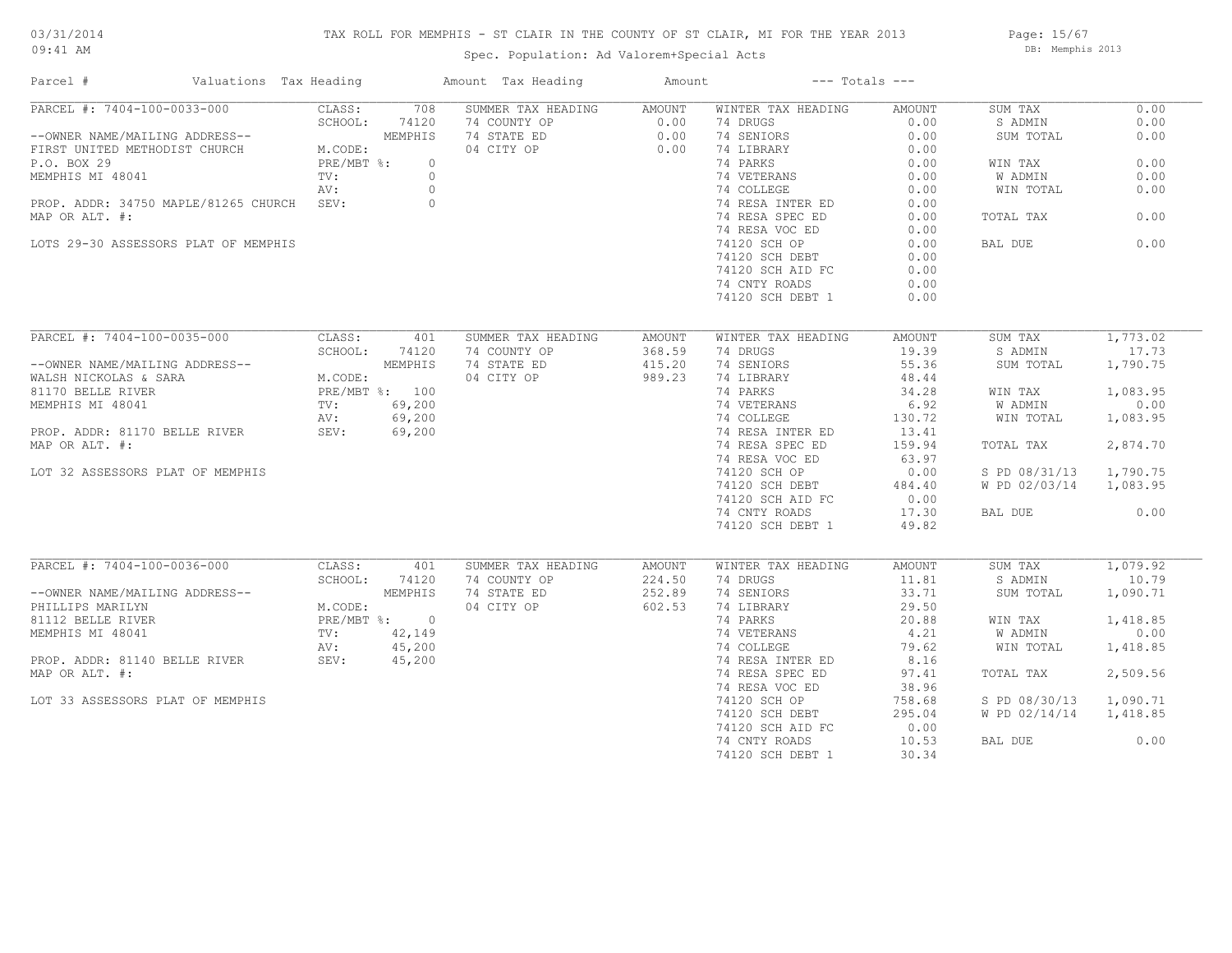## TAX ROLL FOR MEMPHIS - ST CLAIR IN THE COUNTY OF ST CLAIR, MI FOR THE YEAR 2013

Spec. Population: Ad Valorem+Special Acts

Page: 16/67 DB: Memphis 2013

| Parcel #                                                                                                                                                                                                                                         | Valuations Tax Heading |               | Amount Tax Heading                                                           | Amount | $---$ Totals $---$                                                                            |        |                        |          |
|--------------------------------------------------------------------------------------------------------------------------------------------------------------------------------------------------------------------------------------------------|------------------------|---------------|------------------------------------------------------------------------------|--------|-----------------------------------------------------------------------------------------------|--------|------------------------|----------|
| PARCEL #: 7404-100-0037-000                                                                                                                                                                                                                      | CLASS:                 | 401           | SUMMER TAX HEADING                                                           | AMOUNT | WINTER TAX HEADING                                                                            | AMOUNT | SUM TAX                | 1,425.00 |
|                                                                                                                                                                                                                                                  |                        |               |                                                                              |        | 74 DRUGS                                                                                      | 15.58  | S ADMIN                | 14.25    |
|                                                                                                                                                                                                                                                  |                        |               | 74 COUNTY OP<br>74 STATE ED 333.70<br>04 CITY OP 795.06                      |        | 74 SENIORS                                                                                    | 44.49  | SUM TOTAL              | 1,439.25 |
|                                                                                                                                                                                                                                                  |                        |               |                                                                              |        | 74 LIBRARY                                                                                    | 38.93  |                        |          |
|                                                                                                                                                                                                                                                  |                        |               |                                                                              |        | 74 PARKS                                                                                      | 27.55  | WIN TAX                | 871.14   |
|                                                                                                                                                                                                                                                  |                        |               |                                                                              |        |                                                                                               | 5.56   | W ADMIN                | 0.00     |
|                                                                                                                                                                                                                                                  |                        |               |                                                                              |        | 74 VETERANS<br>74 COLLEGE                                                                     | 105.06 | WIN TOTAL              | 871.14   |
|                                                                                                                                                                                                                                                  |                        |               |                                                                              |        |                                                                                               |        |                        |          |
|                                                                                                                                                                                                                                                  |                        |               |                                                                              |        | 74 RESA INTER ED<br>74 RESA INTER ED                                                          | 10.77  |                        |          |
|                                                                                                                                                                                                                                                  |                        |               |                                                                              |        |                                                                                               | 128.54 | TOTAL TAX              | 2,310.39 |
| 8112 BELE RIVER<br>MEMPHIS MI 48041<br>MEMPHIS MI 48041<br>PRE/MBT %: 100<br>NEMPHIS MI 48041<br>NOT AV: 68,700<br>PROP. ADDR: 81112 BELLE RIVER<br>SEV: 68,700<br>MAP OR ALT. #:<br>LOT 34 & N 5 FT OF LOT 35 EXC E 134 FT THEREOF. ASSESSORS P |                        |               |                                                                              |        | 74 RESA VOC ED                                                                                | 51.41  |                        |          |
|                                                                                                                                                                                                                                                  |                        |               |                                                                              |        | 74120 SCH OP                                                                                  | 0.00   | S PD 08/30/13 1,439.25 |          |
|                                                                                                                                                                                                                                                  |                        |               |                                                                              |        | 74120 SCH DEBT 389.31<br>74120 SCH AID FC 0.00                                                |        | W PD 02/14/14 871.14   |          |
|                                                                                                                                                                                                                                                  |                        |               |                                                                              |        |                                                                                               |        |                        |          |
|                                                                                                                                                                                                                                                  |                        |               |                                                                              |        | 74 CNTY ROADS                                                                                 | 13.90  | BAL DUE 0.00           |          |
|                                                                                                                                                                                                                                                  |                        |               |                                                                              |        | 74120 SCH DEBT 1                                                                              | 40.04  |                        |          |
|                                                                                                                                                                                                                                                  |                        |               |                                                                              |        |                                                                                               |        |                        |          |
| PARCEL #: 7404-100-0038-000                                                                                                                                                                                                                      |                        | CLASS: 402    | SUMMER TAX HEADING                                                           | AMOUNT | WINTER TAX HEADING                                                                            | AMOUNT | SUM TAX                | 148.74   |
|                                                                                                                                                                                                                                                  | SCHOOL:                | 74120         |                                                                              | 30.92  | 74 DRUGS                                                                                      | 1.62   | S ADMIN                | 1.48     |
|                                                                                                                                                                                                                                                  |                        |               | 74 COUNTY OP<br>74 STATE ED                                                  | 34.83  | 74 SENIORS                                                                                    | 4.64   | SUM TOTAL              | 150.22   |
| --OWNER NAME/MAILING ADDRESS--<br>PHILLIPS ROBERT II<br>81112 BELLE RIVER<br>MEMPHIS MI 48041<br>MEMPHIS MI 48041<br>MEMPHIS MI 48041<br>MEMPHIS MI 48041<br>MEMPHIS MI 48041<br>MI TV:<br>7,900                                                 |                        |               | 04 CITY OP                                                                   | 82.99  |                                                                                               | 4.06   |                        |          |
|                                                                                                                                                                                                                                                  |                        |               |                                                                              |        | 74 LIBRARY<br>74 PARKS                                                                        |        |                        |          |
|                                                                                                                                                                                                                                                  |                        |               |                                                                              |        | 74 PARKS<br>74 VETERANS<br>74 VETERANS<br>74 COLLEGE<br>74 COLLEGE<br>74 PESA INTER FD 10.96  |        | WIN TAX                | 90.89    |
|                                                                                                                                                                                                                                                  |                        |               |                                                                              |        |                                                                                               |        | W ADMIN                | 0.00     |
|                                                                                                                                                                                                                                                  |                        |               |                                                                              |        |                                                                                               |        | WIN TOTAL              | 90.89    |
| PROP. ADDR: 81080 BELLE RIVER SEV: 7,900                                                                                                                                                                                                         |                        |               |                                                                              |        | 74 RESA INTER ED                                                                              | 1.12   |                        |          |
| MAP OR ALT. #:                                                                                                                                                                                                                                   |                        |               |                                                                              |        | 74 RESA SPEC ED                                                                               | 13.41  | TOTAL TAX              | 241.11   |
|                                                                                                                                                                                                                                                  |                        |               |                                                                              |        | 74 RESA VOC ED                                                                                | 5.36   |                        |          |
|                                                                                                                                                                                                                                                  |                        |               | LOT 35 EXC E 134 FT & EXC N 5 FT OF THE REMAINDER. ASSESSORS PLAT OF MEMPHIS |        | 74120 SCH OP                                                                                  | 0.00   | S PD 08/30/13          | 150.22   |
|                                                                                                                                                                                                                                                  |                        |               |                                                                              |        | 74120 SCH DEBT                                                                                | 40.64  | W PD 02/14/14          | 90.89    |
|                                                                                                                                                                                                                                                  |                        |               |                                                                              |        | 74120 SCH AID FC                                                                              | 0.00   |                        |          |
|                                                                                                                                                                                                                                                  |                        |               |                                                                              |        | 74 CNTY ROADS                                                                                 | 1.45   | BAL DUE                | 0.00     |
|                                                                                                                                                                                                                                                  |                        |               |                                                                              |        | 74120 SCH DEBT 1                                                                              | 4.18   |                        |          |
|                                                                                                                                                                                                                                                  |                        |               |                                                                              |        |                                                                                               |        |                        |          |
| PARCEL #: 7404-100-0039-000                                                                                                                                                                                                                      | CLASS:                 | 401           | SUMMER TAX HEADING                                                           | AMOUNT | WINTER TAX HEADING                                                                            | AMOUNT | SUM TAX                | 835.26   |
|                                                                                                                                                                                                                                                  |                        | SCHOOL: 74120 | 74 COUNTY OP                                                                 | 173.64 | 74 DRUGS                                                                                      | 9.13   | S ADMIN                | 8.35     |
|                                                                                                                                                                                                                                                  |                        |               | 74 COUNTY OP 173.64<br>74 STATE ED 195.60                                    |        | 74 SENIORS                                                                                    | 26.08  | SUM TOTAL              | 843.61   |
| --OWNER NAME/MAILING ADDRESS--<br>MORGAN GENEVIEVE MORGAN MEMPHIS<br>2496 STAPLETON ROAD PRE/MBT %: 0<br>GOODELLS MI 48027 TV: 32,600<br>PROP. ADDR: 34625 BORDMAN SEV: 32,600<br>PROP. ADDR: 34625 BORDMAN SEV: 32,600                          |                        |               |                                                                              |        |                                                                                               |        |                        |          |
|                                                                                                                                                                                                                                                  |                        |               | 04 CITY OP 466.02                                                            |        | 74 LIBRARY<br>74 LIBRARY<br>74 PARKS<br>74 VETERANS<br>74 COLLEGE<br>74 RESA INTER ED<br>8.31 |        |                        |          |
|                                                                                                                                                                                                                                                  |                        |               | T $*$ : 0<br>32,600<br>32,600<br>32,600<br>32,600                            |        |                                                                                               |        | WIN TAX                | 1,097.42 |
|                                                                                                                                                                                                                                                  |                        |               |                                                                              |        |                                                                                               |        | W ADMIN                | 0.00     |
|                                                                                                                                                                                                                                                  |                        |               |                                                                              |        |                                                                                               |        | WIN TOTAL              | 1,097.42 |
|                                                                                                                                                                                                                                                  |                        |               |                                                                              |        |                                                                                               |        |                        |          |
| MAP OR ALT. #:                                                                                                                                                                                                                                   |                        |               |                                                                              |        | 74 RESA SPEC ED                                                                               | 75.34  | TOTAL TAX              | 1,941.03 |
|                                                                                                                                                                                                                                                  |                        |               |                                                                              |        | 74 RESA VOC ED                                                                                | 30.13  |                        |          |
| LOT 36 ASSESSORS PLAT OF MEMPHIS                                                                                                                                                                                                                 |                        |               |                                                                              |        | 74120 SCH OP<br>74120 SCH DEBT                                                                | 586.80 | S PD 07/10/13 843.61   |          |
|                                                                                                                                                                                                                                                  |                        |               |                                                                              |        | 74120 SCH DEBT                                                                                | 228.20 | W PD 12/17/13 1,097.42 |          |
|                                                                                                                                                                                                                                                  |                        |               |                                                                              |        | 74120 SCH AID FC                                                                              | 0.00   |                        |          |
|                                                                                                                                                                                                                                                  |                        |               |                                                                              |        | 74 CNTY ROADS                                                                                 | 8.15   | BAL DUE                | 0.00     |
|                                                                                                                                                                                                                                                  |                        |               |                                                                              |        | 74120 SCH DEBT 1                                                                              | 23.47  |                        |          |
|                                                                                                                                                                                                                                                  |                        |               |                                                                              |        |                                                                                               |        |                        |          |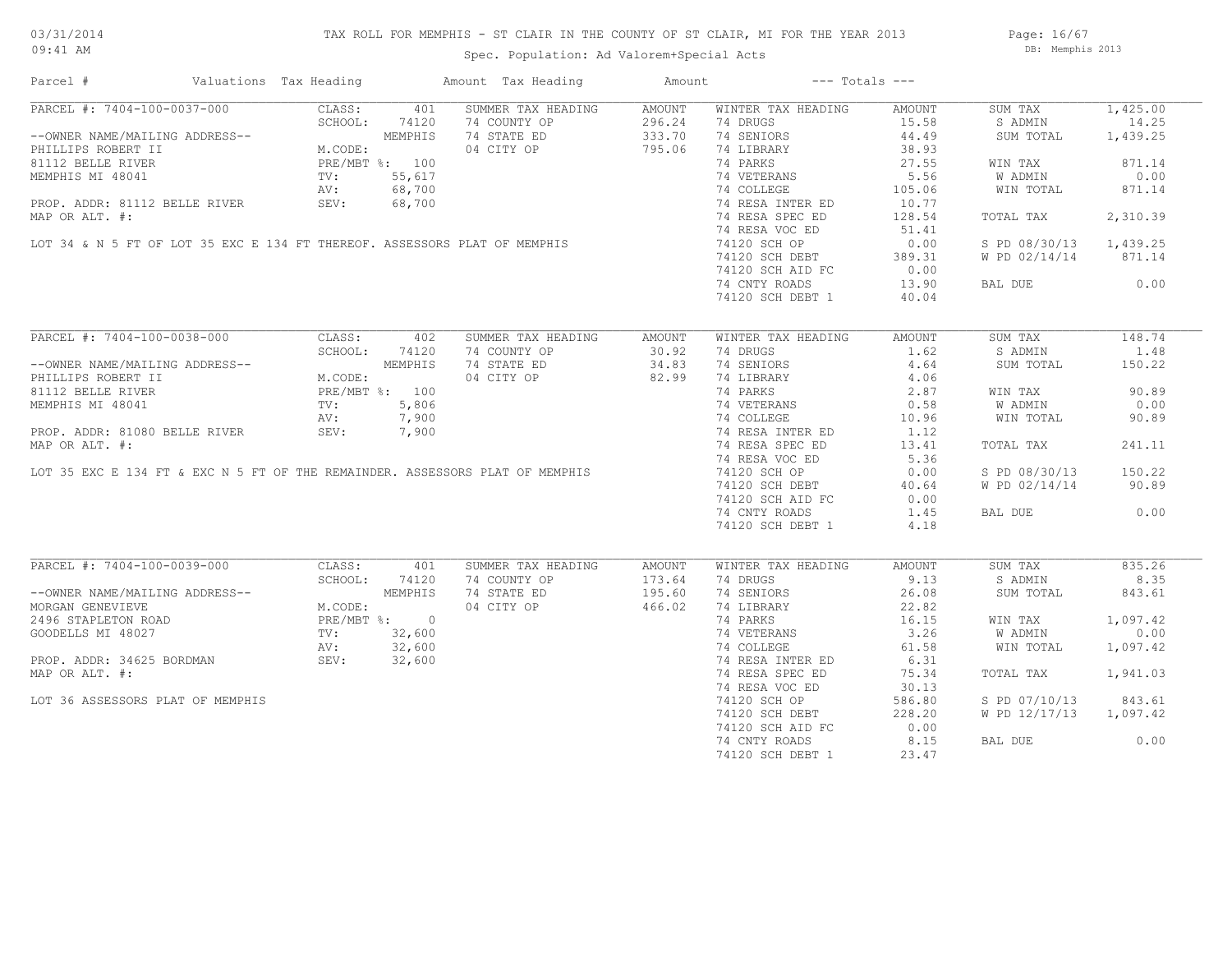## TAX ROLL FOR MEMPHIS - ST CLAIR IN THE COUNTY OF ST CLAIR, MI FOR THE YEAR 2013

09:41 AM

## Spec. Population: Ad Valorem+Special Acts

Page: 17/67 DB: Memphis 2013

| PARCEL #: 7404-100-0040-000<br>SUMMER TAX HEADING<br>CLASS:<br>401<br>AMOUNT<br>WINTER TAX HEADING<br>AMOUNT<br>SUM TAX<br>74 COUNTY OP<br>74 DRUGS<br>SCHOOL:<br>74120<br>219.45<br>11.54<br>S ADMIN<br>--OWNER NAME/MAILING ADDRESS--<br>MEMPHIS<br>74 STATE ED<br>247.20<br>74 SENIORS<br>32.96<br>SUM TOTAL<br>04 CITY OP<br>588.96<br>74 LIBRARY<br>28.84<br>WILCOX HELEN<br>M.CODE:<br>74 PARKS<br>34649 BORDMAN<br>PRE/MBT %: 75<br>20.41<br>WIN TAX<br>41,200<br>74 VETERANS<br>4.12<br>W ADMIN<br>MEMPHIS MI 48041<br>$\text{TV}$ :<br>41,200<br>74 COLLEGE<br>77.83<br>WIN TOTAL<br>AV:<br>7.98<br>PROP. ADDR: 34649 BORDMAN<br>SEV:<br>41,200<br>74 RESA INTER ED<br>74 RESA SPEC ED<br>95.22<br>MAP OR ALT. #:<br>TOTAL TAX<br>74 RESA VOC ED<br>38.08<br>LOT 37 ASSESSORS PLAT OF MEMPHIS<br>74120 SCH OP<br>185.40<br>S PD 08/29/13<br>74120 SCH DEBT<br>288.40<br>W PD 01/27/14<br>0.00<br>74120 SCH AID FC<br>74 CNTY ROADS<br>10.30<br>BAL DUE<br>74120 SCH DEBT 1<br>29.66<br>PARCEL #: 7404-100-0041-000<br>CLASS:<br>201<br>SUMMER TAX HEADING<br>AMOUNT<br>WINTER TAX HEADING<br>AMOUNT<br>SUM TAX<br>SCHOOL:<br>74 COUNTY OP<br>415.99<br>21.89<br>74120<br>74 DRUGS<br>S ADMIN<br>74 STATE ED<br>74 SENIORS<br>MEMPHIS<br>468.60<br>62.48<br>S INTRST<br>--OWNER NAME/MAILING ADDRESS--<br>KENDALL GARY & JUDY<br>M.CODE:<br>04 CITY OP<br>74 LIBRARY<br>54.67<br>1,116.46<br>SUM TOTAL<br>PRE/MBT %: 0<br>38.69<br>1021 RILEY CENTER ROAD<br>74 PARKS | 1,055.61<br>10.55<br>1,066.16<br>830.74<br>0.00<br>830.74<br>1,896.90<br>1,066.16<br>830.74<br>0.00<br>2,001.05<br>20.01 |
|-------------------------------------------------------------------------------------------------------------------------------------------------------------------------------------------------------------------------------------------------------------------------------------------------------------------------------------------------------------------------------------------------------------------------------------------------------------------------------------------------------------------------------------------------------------------------------------------------------------------------------------------------------------------------------------------------------------------------------------------------------------------------------------------------------------------------------------------------------------------------------------------------------------------------------------------------------------------------------------------------------------------------------------------------------------------------------------------------------------------------------------------------------------------------------------------------------------------------------------------------------------------------------------------------------------------------------------------------------------------------------------------------------------------------------------------------------------------------------|--------------------------------------------------------------------------------------------------------------------------|
|                                                                                                                                                                                                                                                                                                                                                                                                                                                                                                                                                                                                                                                                                                                                                                                                                                                                                                                                                                                                                                                                                                                                                                                                                                                                                                                                                                                                                                                                               |                                                                                                                          |
|                                                                                                                                                                                                                                                                                                                                                                                                                                                                                                                                                                                                                                                                                                                                                                                                                                                                                                                                                                                                                                                                                                                                                                                                                                                                                                                                                                                                                                                                               |                                                                                                                          |
|                                                                                                                                                                                                                                                                                                                                                                                                                                                                                                                                                                                                                                                                                                                                                                                                                                                                                                                                                                                                                                                                                                                                                                                                                                                                                                                                                                                                                                                                               |                                                                                                                          |
|                                                                                                                                                                                                                                                                                                                                                                                                                                                                                                                                                                                                                                                                                                                                                                                                                                                                                                                                                                                                                                                                                                                                                                                                                                                                                                                                                                                                                                                                               |                                                                                                                          |
|                                                                                                                                                                                                                                                                                                                                                                                                                                                                                                                                                                                                                                                                                                                                                                                                                                                                                                                                                                                                                                                                                                                                                                                                                                                                                                                                                                                                                                                                               |                                                                                                                          |
|                                                                                                                                                                                                                                                                                                                                                                                                                                                                                                                                                                                                                                                                                                                                                                                                                                                                                                                                                                                                                                                                                                                                                                                                                                                                                                                                                                                                                                                                               |                                                                                                                          |
|                                                                                                                                                                                                                                                                                                                                                                                                                                                                                                                                                                                                                                                                                                                                                                                                                                                                                                                                                                                                                                                                                                                                                                                                                                                                                                                                                                                                                                                                               |                                                                                                                          |
|                                                                                                                                                                                                                                                                                                                                                                                                                                                                                                                                                                                                                                                                                                                                                                                                                                                                                                                                                                                                                                                                                                                                                                                                                                                                                                                                                                                                                                                                               |                                                                                                                          |
|                                                                                                                                                                                                                                                                                                                                                                                                                                                                                                                                                                                                                                                                                                                                                                                                                                                                                                                                                                                                                                                                                                                                                                                                                                                                                                                                                                                                                                                                               |                                                                                                                          |
|                                                                                                                                                                                                                                                                                                                                                                                                                                                                                                                                                                                                                                                                                                                                                                                                                                                                                                                                                                                                                                                                                                                                                                                                                                                                                                                                                                                                                                                                               |                                                                                                                          |
|                                                                                                                                                                                                                                                                                                                                                                                                                                                                                                                                                                                                                                                                                                                                                                                                                                                                                                                                                                                                                                                                                                                                                                                                                                                                                                                                                                                                                                                                               |                                                                                                                          |
|                                                                                                                                                                                                                                                                                                                                                                                                                                                                                                                                                                                                                                                                                                                                                                                                                                                                                                                                                                                                                                                                                                                                                                                                                                                                                                                                                                                                                                                                               |                                                                                                                          |
|                                                                                                                                                                                                                                                                                                                                                                                                                                                                                                                                                                                                                                                                                                                                                                                                                                                                                                                                                                                                                                                                                                                                                                                                                                                                                                                                                                                                                                                                               |                                                                                                                          |
|                                                                                                                                                                                                                                                                                                                                                                                                                                                                                                                                                                                                                                                                                                                                                                                                                                                                                                                                                                                                                                                                                                                                                                                                                                                                                                                                                                                                                                                                               |                                                                                                                          |
|                                                                                                                                                                                                                                                                                                                                                                                                                                                                                                                                                                                                                                                                                                                                                                                                                                                                                                                                                                                                                                                                                                                                                                                                                                                                                                                                                                                                                                                                               |                                                                                                                          |
|                                                                                                                                                                                                                                                                                                                                                                                                                                                                                                                                                                                                                                                                                                                                                                                                                                                                                                                                                                                                                                                                                                                                                                                                                                                                                                                                                                                                                                                                               |                                                                                                                          |
|                                                                                                                                                                                                                                                                                                                                                                                                                                                                                                                                                                                                                                                                                                                                                                                                                                                                                                                                                                                                                                                                                                                                                                                                                                                                                                                                                                                                                                                                               |                                                                                                                          |
|                                                                                                                                                                                                                                                                                                                                                                                                                                                                                                                                                                                                                                                                                                                                                                                                                                                                                                                                                                                                                                                                                                                                                                                                                                                                                                                                                                                                                                                                               |                                                                                                                          |
|                                                                                                                                                                                                                                                                                                                                                                                                                                                                                                                                                                                                                                                                                                                                                                                                                                                                                                                                                                                                                                                                                                                                                                                                                                                                                                                                                                                                                                                                               | 120.06                                                                                                                   |
|                                                                                                                                                                                                                                                                                                                                                                                                                                                                                                                                                                                                                                                                                                                                                                                                                                                                                                                                                                                                                                                                                                                                                                                                                                                                                                                                                                                                                                                                               | 2,141.12                                                                                                                 |
|                                                                                                                                                                                                                                                                                                                                                                                                                                                                                                                                                                                                                                                                                                                                                                                                                                                                                                                                                                                                                                                                                                                                                                                                                                                                                                                                                                                                                                                                               |                                                                                                                          |
| RILEY MI 48041<br>78,100<br>74 VETERANS<br>7.81<br>$\text{TV}$ :<br>WIN TAX                                                                                                                                                                                                                                                                                                                                                                                                                                                                                                                                                                                                                                                                                                                                                                                                                                                                                                                                                                                                                                                                                                                                                                                                                                                                                                                                                                                                   | 2,629.16                                                                                                                 |
| 78,100<br>74 COLLEGE<br>AV:<br>147.53<br>W ADMIN                                                                                                                                                                                                                                                                                                                                                                                                                                                                                                                                                                                                                                                                                                                                                                                                                                                                                                                                                                                                                                                                                                                                                                                                                                                                                                                                                                                                                              | 0.00                                                                                                                     |
| PROP. ADDR: 34699 BORDMAN<br>SEV:<br>78,100<br>74 RESA INTER ED<br>15.13<br>WIN TOTAL                                                                                                                                                                                                                                                                                                                                                                                                                                                                                                                                                                                                                                                                                                                                                                                                                                                                                                                                                                                                                                                                                                                                                                                                                                                                                                                                                                                         | 2,629.16                                                                                                                 |
| MAP OR ALT. #:<br>74 RESA SPEC ED<br>180.51                                                                                                                                                                                                                                                                                                                                                                                                                                                                                                                                                                                                                                                                                                                                                                                                                                                                                                                                                                                                                                                                                                                                                                                                                                                                                                                                                                                                                                   |                                                                                                                          |
| 74 RESA VOC ED<br>72.20<br>TOTAL TAX                                                                                                                                                                                                                                                                                                                                                                                                                                                                                                                                                                                                                                                                                                                                                                                                                                                                                                                                                                                                                                                                                                                                                                                                                                                                                                                                                                                                                                          | 4,770.28                                                                                                                 |
| LOT 38 & E 134 FT OF LOT 35 ASSESSORS PLAT OF MEMPHIS<br>74120 SCH OP<br>1,405.80                                                                                                                                                                                                                                                                                                                                                                                                                                                                                                                                                                                                                                                                                                                                                                                                                                                                                                                                                                                                                                                                                                                                                                                                                                                                                                                                                                                             |                                                                                                                          |
| 74120 SCH DEBT<br>546.70<br>W PD 12/19/13                                                                                                                                                                                                                                                                                                                                                                                                                                                                                                                                                                                                                                                                                                                                                                                                                                                                                                                                                                                                                                                                                                                                                                                                                                                                                                                                                                                                                                     | 2,000.00                                                                                                                 |
| 74120 SCH AID FC<br>0.00                                                                                                                                                                                                                                                                                                                                                                                                                                                                                                                                                                                                                                                                                                                                                                                                                                                                                                                                                                                                                                                                                                                                                                                                                                                                                                                                                                                                                                                      |                                                                                                                          |
| 74 CNTY ROADS<br>19.52<br>BAL DUE                                                                                                                                                                                                                                                                                                                                                                                                                                                                                                                                                                                                                                                                                                                                                                                                                                                                                                                                                                                                                                                                                                                                                                                                                                                                                                                                                                                                                                             | 2,770.28                                                                                                                 |
| 74120 SCH DEBT 1<br>56.23                                                                                                                                                                                                                                                                                                                                                                                                                                                                                                                                                                                                                                                                                                                                                                                                                                                                                                                                                                                                                                                                                                                                                                                                                                                                                                                                                                                                                                                     |                                                                                                                          |
|                                                                                                                                                                                                                                                                                                                                                                                                                                                                                                                                                                                                                                                                                                                                                                                                                                                                                                                                                                                                                                                                                                                                                                                                                                                                                                                                                                                                                                                                               |                                                                                                                          |
| PARCEL #: 7404-100-0043-000<br>CLASS:<br>401<br>SUMMER TAX HEADING<br>WINTER TAX HEADING<br>AMOUNT<br>SUM TAX<br>AMOUNT                                                                                                                                                                                                                                                                                                                                                                                                                                                                                                                                                                                                                                                                                                                                                                                                                                                                                                                                                                                                                                                                                                                                                                                                                                                                                                                                                       | 1,603.27                                                                                                                 |
| SCHOOL:<br>74 COUNTY OP<br>333.30<br>74 DRUGS<br>17.53<br>S ADMIN<br>74120                                                                                                                                                                                                                                                                                                                                                                                                                                                                                                                                                                                                                                                                                                                                                                                                                                                                                                                                                                                                                                                                                                                                                                                                                                                                                                                                                                                                    | 16.03                                                                                                                    |
| MEMPHIS<br>--OWNER NAME/MAILING ADDRESS--<br>74 STATE ED<br>375.45<br>74 SENIORS<br>50.06<br>SUM TOTAL                                                                                                                                                                                                                                                                                                                                                                                                                                                                                                                                                                                                                                                                                                                                                                                                                                                                                                                                                                                                                                                                                                                                                                                                                                                                                                                                                                        | 1,619.30                                                                                                                 |
| PROPERTY AMERICA<br>M.CODE:<br>04 CITY OP<br>894.52<br>74 LIBRARY<br>43.80                                                                                                                                                                                                                                                                                                                                                                                                                                                                                                                                                                                                                                                                                                                                                                                                                                                                                                                                                                                                                                                                                                                                                                                                                                                                                                                                                                                                    |                                                                                                                          |
| MYRON KUKUK<br>PRE/MBT %: 0<br>74 PARKS<br>30.99<br>WIN TAX                                                                                                                                                                                                                                                                                                                                                                                                                                                                                                                                                                                                                                                                                                                                                                                                                                                                                                                                                                                                                                                                                                                                                                                                                                                                                                                                                                                                                   | 2,106.49                                                                                                                 |
| 74 VETERANS<br>6.25<br>W ADMIN<br>13000 31 MILE ROAD<br>TV:<br>62,575                                                                                                                                                                                                                                                                                                                                                                                                                                                                                                                                                                                                                                                                                                                                                                                                                                                                                                                                                                                                                                                                                                                                                                                                                                                                                                                                                                                                         | 0.00                                                                                                                     |
| WASHINGTON MI 48095<br>83,100<br>74 COLLEGE<br>118.21<br>WIN TOTAL<br>AV:                                                                                                                                                                                                                                                                                                                                                                                                                                                                                                                                                                                                                                                                                                                                                                                                                                                                                                                                                                                                                                                                                                                                                                                                                                                                                                                                                                                                     | 2,106.49                                                                                                                 |
| 83,100<br>12.12<br>SEV:<br>74 RESA INTER ED                                                                                                                                                                                                                                                                                                                                                                                                                                                                                                                                                                                                                                                                                                                                                                                                                                                                                                                                                                                                                                                                                                                                                                                                                                                                                                                                                                                                                                   |                                                                                                                          |
| PROP. ADDR: 81155 CHURCH<br>74 RESA SPEC ED<br>144.62<br>TOTAL TAX                                                                                                                                                                                                                                                                                                                                                                                                                                                                                                                                                                                                                                                                                                                                                                                                                                                                                                                                                                                                                                                                                                                                                                                                                                                                                                                                                                                                            | 3,725.79                                                                                                                 |
| MAP OR ALT. #:<br>74 RESA VOC ED<br>57.85                                                                                                                                                                                                                                                                                                                                                                                                                                                                                                                                                                                                                                                                                                                                                                                                                                                                                                                                                                                                                                                                                                                                                                                                                                                                                                                                                                                                                                     |                                                                                                                          |
| 1,126.35<br>74120 SCH OP<br>S PD 09/16/13                                                                                                                                                                                                                                                                                                                                                                                                                                                                                                                                                                                                                                                                                                                                                                                                                                                                                                                                                                                                                                                                                                                                                                                                                                                                                                                                                                                                                                     | 1,619.30                                                                                                                 |
| 74120 SCH DEBT<br>438.02<br>W PD 12/11/13<br>LOT 40 ASSESSORS PLAT OF MEMPHIS                                                                                                                                                                                                                                                                                                                                                                                                                                                                                                                                                                                                                                                                                                                                                                                                                                                                                                                                                                                                                                                                                                                                                                                                                                                                                                                                                                                                 | 2,106.49                                                                                                                 |
| 74120 SCH AID FC<br>0.00                                                                                                                                                                                                                                                                                                                                                                                                                                                                                                                                                                                                                                                                                                                                                                                                                                                                                                                                                                                                                                                                                                                                                                                                                                                                                                                                                                                                                                                      |                                                                                                                          |
| 74 CNTY ROADS<br>15.64<br>BAL DUE                                                                                                                                                                                                                                                                                                                                                                                                                                                                                                                                                                                                                                                                                                                                                                                                                                                                                                                                                                                                                                                                                                                                                                                                                                                                                                                                                                                                                                             | 0.00                                                                                                                     |
| 74120 SCH DEBT 1<br>45.05                                                                                                                                                                                                                                                                                                                                                                                                                                                                                                                                                                                                                                                                                                                                                                                                                                                                                                                                                                                                                                                                                                                                                                                                                                                                                                                                                                                                                                                     |                                                                                                                          |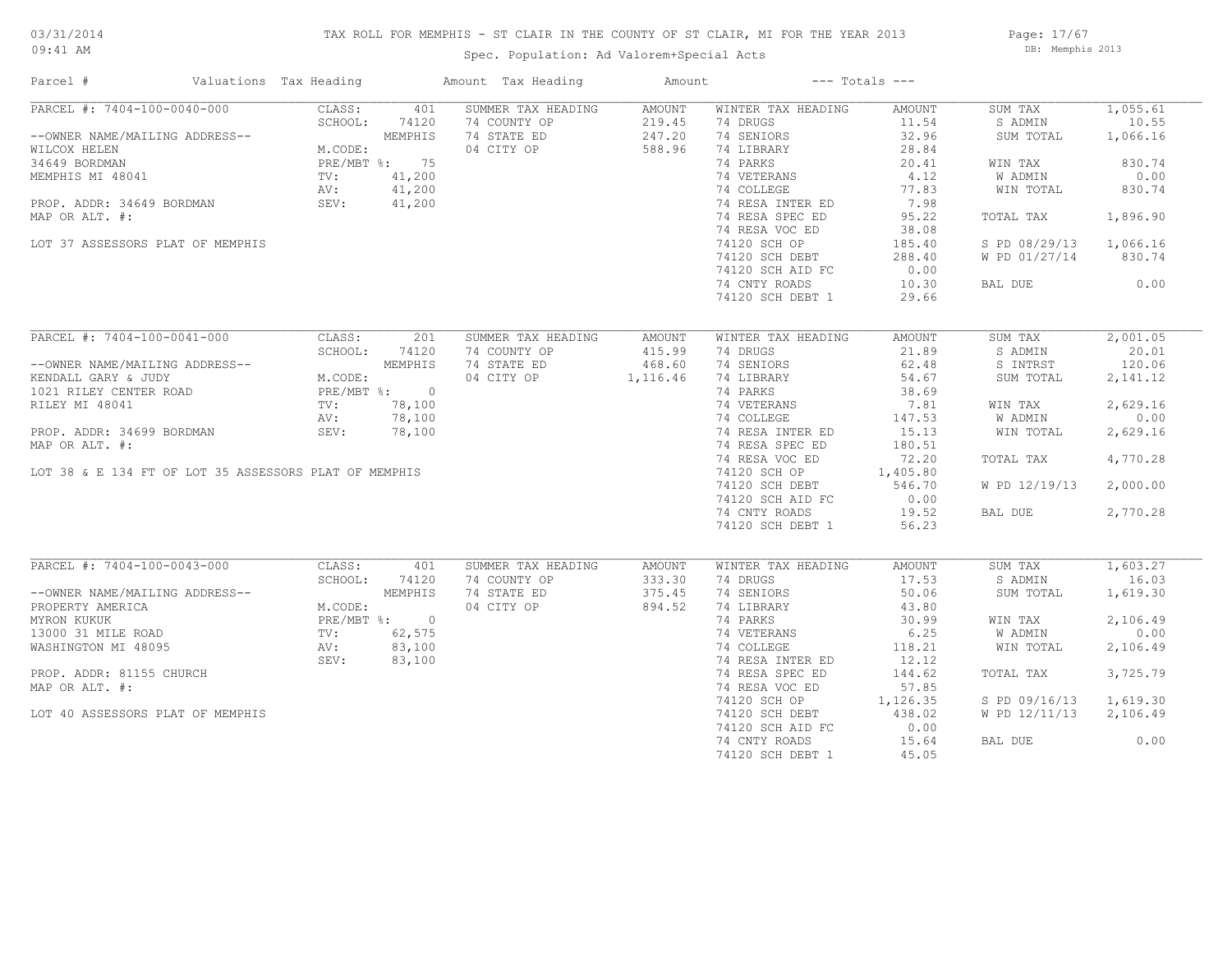## TAX ROLL FOR MEMPHIS - ST CLAIR IN THE COUNTY OF ST CLAIR, MI FOR THE YEAR 2013

Spec. Population: Ad Valorem+Special Acts

Page: 18/67 DB: Memphis 2013

| Parcel #                                                                                                                                                                                                                              |                                                                                                            | Valuations Tax Heading |               | Amount Tax Heading                                                               | Amount | $---$ Totals $---$                               |                        |                        |          |
|---------------------------------------------------------------------------------------------------------------------------------------------------------------------------------------------------------------------------------------|------------------------------------------------------------------------------------------------------------|------------------------|---------------|----------------------------------------------------------------------------------|--------|--------------------------------------------------|------------------------|------------------------|----------|
| PARCEL #: 7404-100-0045-000                                                                                                                                                                                                           |                                                                                                            | CLASS:                 | 401           | SUMMER TAX HEADING                                                               | AMOUNT | WINTER TAX HEADING                               | AMOUNT                 | SUM TAX                | 1,330.04 |
| --OWNER NAME/MAILING ADDRESS--<br>MERRITT KEITH A & ELIZABETH M M.CODE:<br>34733 BORDMAN PRE/MBT %: 100<br>MEMPHIS MI 48041 TV: 51,911<br>PROP. ADDR: 34733 BORDMAN SEV: 58,800<br>MAP OP ALT #:<br>MAP OP ALT #:                     |                                                                                                            |                        |               | 74 COUNTY OP                                                                     | 276.50 | 74 DRUGS                                         | 14.55                  | S ADMIN                | 13.30    |
|                                                                                                                                                                                                                                       |                                                                                                            |                        |               | 74 STATE ED                                                                      | 311.46 | 74 SENIORS                                       | 41.52                  | SUM TOTAL              | 1,343.34 |
|                                                                                                                                                                                                                                       |                                                                                                            |                        |               | 04 CITY OP                                                                       | 742.08 | 74 LIBRARY                                       | 36.33                  |                        |          |
|                                                                                                                                                                                                                                       |                                                                                                            |                        |               |                                                                                  |        | 74 PARKS                                         | 25.71                  | WIN TAX                | 813.10   |
|                                                                                                                                                                                                                                       |                                                                                                            |                        |               |                                                                                  |        | 74 VETERANS                                      | 5.19                   | W ADMIN                | 0.00     |
|                                                                                                                                                                                                                                       |                                                                                                            |                        |               |                                                                                  |        | 74 COLLEGE                                       | 98.06                  | WIN TOTAL              | 813.10   |
|                                                                                                                                                                                                                                       |                                                                                                            |                        |               |                                                                                  |        | 74 RESA INTER ED                                 | 10.06                  |                        |          |
|                                                                                                                                                                                                                                       |                                                                                                            |                        |               |                                                                                  |        | 74 RESA SPEC ED                                  |                        |                        | 2,156.44 |
| MAP OR ALT. #:                                                                                                                                                                                                                        |                                                                                                            |                        |               |                                                                                  |        |                                                  | 119.98                 | TOTAL TAX              |          |
|                                                                                                                                                                                                                                       |                                                                                                            |                        |               |                                                                                  |        | 74 RESA VOC ED                                   | 47.99                  |                        |          |
| LOT 42 ASSESSORS PLAT OF MEMPHIS                                                                                                                                                                                                      |                                                                                                            |                        |               |                                                                                  |        | 74120 SCH OP                                     | 0.00                   | S PD 08/30/13 1,343.34 |          |
|                                                                                                                                                                                                                                       |                                                                                                            |                        |               |                                                                                  |        | 74120 SCH DEBT 363.37<br>74120 SCH AID FC 0.00   |                        | W PD 02/10/14 813.10   |          |
|                                                                                                                                                                                                                                       |                                                                                                            |                        |               |                                                                                  |        |                                                  |                        |                        |          |
|                                                                                                                                                                                                                                       |                                                                                                            |                        |               |                                                                                  |        | 74 CNTY ROADS                                    | 12.97                  | BAL DUE                | 0.00     |
|                                                                                                                                                                                                                                       |                                                                                                            |                        |               |                                                                                  |        | 74120 SCH DEBT 1                                 | 37.37                  |                        |          |
|                                                                                                                                                                                                                                       |                                                                                                            |                        |               |                                                                                  |        |                                                  |                        |                        |          |
| PARCEL #: 7404-100-0046-000                                                                                                                                                                                                           |                                                                                                            | CLASS:                 | 201           | SUMMER TAX HEADING                                                               | AMOUNT | WINTER TAX HEADING                               | AMOUNT                 | SUM TAX                | 4,022.25 |
|                                                                                                                                                                                                                                       |                                                                                                            |                        | SCHOOL: 74120 | 74 COUNTY OP                                                                     | 836.18 | 74 DRUGS                                         | 44.00                  | S ADMIN                | 40.22    |
| --OWNER NAME/MAILING ADDRESS--<br>WALNUT RIDGE ESTATES<br>ROLAND SUESS<br>3916 CHURCH ROAD<br>CASCO TWP MI 48064<br>PRE/MBT %: 0<br>TV: 156,986<br>CASCO TWP MI 48064<br>PRE. 186,500<br>SEV: 186,500<br>PRE. 186,500<br>PRE. 186,500 |                                                                                                            |                        |               | 74 STATE ED                                                                      | 941.91 | 74 SENIORS                                       | 125.58                 | SUM TOTAL              | 4,062.47 |
|                                                                                                                                                                                                                                       |                                                                                                            |                        |               | 04 CITY OP 2, 244.16                                                             |        | 74 LIBRARY                                       | 109.89                 |                        |          |
|                                                                                                                                                                                                                                       |                                                                                                            |                        |               |                                                                                  |        | 74 PARKS                                         | 77.77                  | WIN TAX                | 5,284.78 |
|                                                                                                                                                                                                                                       |                                                                                                            |                        |               |                                                                                  |        | 74 VETERANS                                      | 15.69                  | W ADMIN                | 0.00     |
|                                                                                                                                                                                                                                       |                                                                                                            |                        |               |                                                                                  |        | 74 COLLEGE                                       | 296.56                 | WIN TOTAL              | 5,284.78 |
|                                                                                                                                                                                                                                       |                                                                                                            |                        |               |                                                                                  |        | 74 RESA INTER ED                                 | 30.42                  |                        |          |
|                                                                                                                                                                                                                                       |                                                                                                            |                        |               |                                                                                  |        |                                                  |                        |                        | 9,347.25 |
| PROP. ADDR: 81047 CHURCH                                                                                                                                                                                                              |                                                                                                            |                        |               |                                                                                  |        | 74 RESA SPEC ED                                  | 362.84                 | TOTAL TAX              |          |
| MAP OR ALT. #:                                                                                                                                                                                                                        |                                                                                                            |                        |               |                                                                                  |        | 74 RESA VOC ED                                   | 145.13                 |                        |          |
|                                                                                                                                                                                                                                       |                                                                                                            |                        |               | LOT 43 EXC N 55 FT OF THAT PART LYING E OF W LINE OF LOT 46 EXTD SLY. ASSESSORS  |        | 74120 SCH OP 2,825.74<br>74120 SCH DEBT 1,098.90 |                        | S PD 08/30/13          | 4,062.47 |
|                                                                                                                                                                                                                                       |                                                                                                            |                        |               |                                                                                  |        |                                                  |                        | W PD 12/06/13 5,284.78 |          |
| PLAT OF MEMPHIS                                                                                                                                                                                                                       |                                                                                                            |                        |               |                                                                                  |        | 74120 SCH AID FC                                 | $0.00$<br>39.24        |                        |          |
|                                                                                                                                                                                                                                       |                                                                                                            |                        |               |                                                                                  |        | 74 CNTY ROADS                                    |                        | BAL DUE                | 0.00     |
|                                                                                                                                                                                                                                       |                                                                                                            |                        |               |                                                                                  |        | 74120 SCH DEBT 1                                 | 113.02                 |                        |          |
|                                                                                                                                                                                                                                       |                                                                                                            |                        |               |                                                                                  |        |                                                  |                        |                        |          |
| PARCEL #: 7404-100-0047-000                                                                                                                                                                                                           |                                                                                                            | CLASS:                 | 402           | SUMMER TAX HEADING                                                               | AMOUNT | WINTER TAX HEADING                               | AMOUNT                 | SUM TAX                | 77.51    |
|                                                                                                                                                                                                                                       |                                                                                                            | SCHOOL:                | 74120         |                                                                                  |        | 74 DRUGS                                         | 0.84                   | S ADMIN                | 0.77     |
| --OWNER NAME/MAILING ADDRESS--                                                                                                                                                                                                        |                                                                                                            |                        |               |                                                                                  |        | 74 SENIORS                                       | 2.42                   | SUM TOTAL              | 78.28    |
| BIRKETT ROBERT                                                                                                                                                                                                                        | ELING ADDRESS--<br>M.CODE:<br>M.CODE:<br>M.CODE:<br>PRE/MBT %: 100<br>TV: 3,026<br>AV: 4,400<br>SEV: 4,400 |                        |               | 74 COUNTY OP<br>74 STATE ED 18.15<br>04 CITY OP 43.25                            |        | 74 LIBRARY                                       | 2.11                   |                        |          |
| P.O. BOX 542                                                                                                                                                                                                                          |                                                                                                            |                        |               |                                                                                  |        | 74 PARKS                                         | 1.49                   | WIN TAX                | 47.33    |
| MEMPHIS MI 48041                                                                                                                                                                                                                      |                                                                                                            |                        |               |                                                                                  |        | 74 VETERANS                                      |                        | <b>W ADMIN</b>         | 0.00     |
|                                                                                                                                                                                                                                       |                                                                                                            |                        |               |                                                                                  |        | 74 COLLEGE                                       | $5.71$<br>5.58<br>6.90 | WIN TOTAL              | 47.33    |
| PROP. ADDR: VACANT                                                                                                                                                                                                                    |                                                                                                            |                        |               |                                                                                  |        | 74 RESA INTER ED                                 |                        |                        |          |
| MAP OR ALT. #:                                                                                                                                                                                                                        |                                                                                                            |                        |               |                                                                                  |        | 74 RESA SPEC ED                                  | 6.99                   | TOTAL TAX              | 125.61   |
|                                                                                                                                                                                                                                       |                                                                                                            |                        |               |                                                                                  |        | 74 RESA VOC ED                                   | 2.79                   |                        |          |
|                                                                                                                                                                                                                                       |                                                                                                            |                        |               | S 45 FT OF N 55 FT OF THAT PART OF LOT 43 S OF S LINE OF LOT 46 & E OF W LINE OF |        | 74120 SCH OP                                     | 0.00                   | S PD 09/24/13          | 78.28    |
| LOT 46 EXTD SLY. ASSESSORS PLAT OF MEMPHIS                                                                                                                                                                                            |                                                                                                            |                        |               |                                                                                  |        | 74120 SCH DEBT                                   | 21.18                  |                        |          |
|                                                                                                                                                                                                                                       |                                                                                                            |                        |               |                                                                                  |        | 74120 SCH AID FC                                 | 0.00                   | BAL DUE                | 47.33    |
|                                                                                                                                                                                                                                       |                                                                                                            |                        |               |                                                                                  |        | 74 CNTY ROADS                                    | 0.75                   |                        |          |
|                                                                                                                                                                                                                                       |                                                                                                            |                        |               |                                                                                  |        | 74120 SCH DEBT 1                                 | 2.17                   |                        |          |
|                                                                                                                                                                                                                                       |                                                                                                            |                        |               |                                                                                  |        |                                                  |                        |                        |          |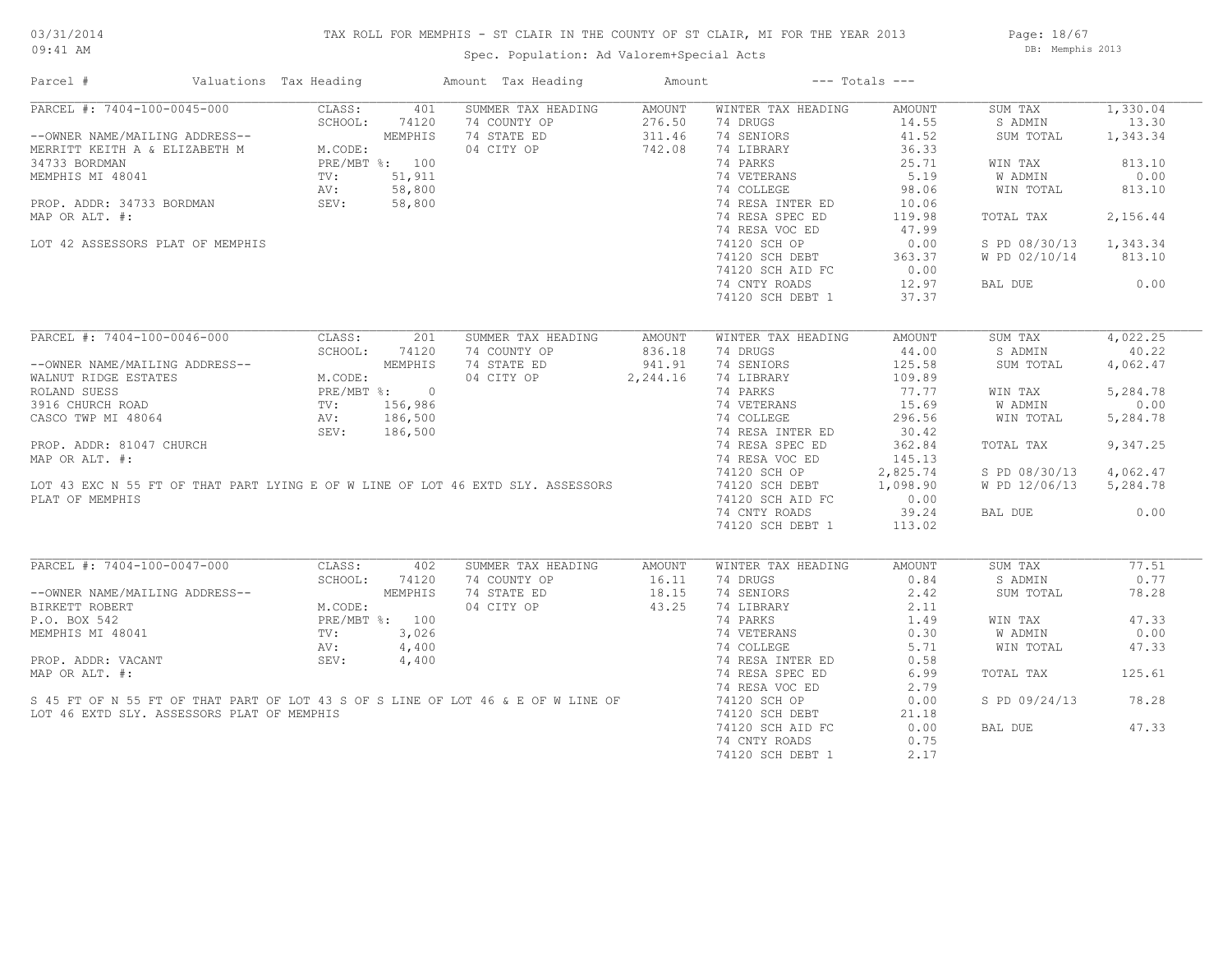## TAX ROLL FOR MEMPHIS - ST CLAIR IN THE COUNTY OF ST CLAIR, MI FOR THE YEAR 2013

09:41 AM

## Spec. Population: Ad Valorem+Special Acts

Page: 19/67 DB: Memphis 2013

| Parcel #                                                                      | Valuations Tax Heading |                | Amount Tax Heading | Amount        |                    | $---$ Totals $---$ |               |          |
|-------------------------------------------------------------------------------|------------------------|----------------|--------------------|---------------|--------------------|--------------------|---------------|----------|
| PARCEL #: 7404-100-0048-000                                                   | CLASS:                 | 401            | SUMMER TAX HEADING | <b>AMOUNT</b> | WINTER TAX HEADING | AMOUNT             | SUM TAX       | 748.02   |
|                                                                               | SCHOOL:                | 74120          | 74 COUNTY OP       | 155.50        | 74 DRUGS           | 8.18               | S ADMIN       | 7.48     |
| --OWNER NAME/MAILING ADDRESS--                                                |                        | MEMPHIS        | 74 STATE ED        | 175.17        | 74 SENIORS         | 23.35              | SUM TOTAL     | 755.50   |
| TROMBLEY GARRY & C                                                            | M.CODE:                |                | 04 CITY OP         | 417.35        | 74 LIBRARY         | 20.43              |               |          |
| P.O. BOX 61                                                                   |                        | PRE/MBT %: 100 |                    |               | 74 PARKS           | 14.46              | WIN TAX       | 457.26   |
| MEMPHIS MI 48041                                                              | TV:                    | 29,195         |                    |               | 74 VETERANS        | 2.91               | W ADMIN       | 0.00     |
|                                                                               | AV:                    | 50,900         |                    |               | 74 COLLEGE         | 55.15              | WIN TOTAL     | 457.26   |
| PROP. ADDR: 81139 CHURCH                                                      | SEV:                   | 50,900         |                    |               | 74 RESA INTER ED   | 5.65               |               |          |
| MAP OR ALT. #:                                                                |                        |                |                    |               | 74 RESA SPEC ED    | 67.47              | TOTAL TAX     | 1,212.76 |
|                                                                               |                        |                |                    |               | 74 RESA VOC ED     | 26.99              |               |          |
| LOT 44 ASSESSORS PLAT OF MEMPHIS                                              |                        |                |                    |               | 74120 SCH OP       | 0.00               | S PD 08/28/13 | 755.50   |
|                                                                               |                        |                |                    |               |                    |                    |               |          |
|                                                                               |                        |                |                    |               | 74120 SCH DEBT     | 204.36             | W PD 01/22/14 | 457.26   |
|                                                                               |                        |                |                    |               | 74120 SCH AID FC   | 0.00               |               |          |
|                                                                               |                        |                |                    |               | 74 CNTY ROADS      | 7.29               | BAL DUE       | 0.00     |
|                                                                               |                        |                |                    |               | 74120 SCH DEBT 1   | 21.02              |               |          |
|                                                                               |                        |                |                    |               |                    |                    |               |          |
| PARCEL #: 7404-100-0049-000                                                   | CLASS:                 | 401            | SUMMER TAX HEADING | AMOUNT        | WINTER TAX HEADING | AMOUNT             | SUM TAX       | 743.02   |
|                                                                               | SCHOOL:                | 74120          | 74 COUNTY OP       | 154.46        | 74 DRUGS           | 8.12               | S ADMIN       | 7.43     |
| --OWNER NAME/MAILING ADDRESS--                                                |                        | MEMPHIS        | 74 STATE ED        | 174.00        | 74 SENIORS         | 23.20              | SUM TOTAL     | 750.45   |
| BRUNK KATHLEEN                                                                | M.CODE:                |                | 04 CITY OP         | 414.56        | 74 LIBRARY         | 20.30              |               |          |
| 81111 CHURCH                                                                  |                        | PRE/MBT %: 100 |                    |               | 74 PARKS           | 14.36              | WIN TAX       | 454.24   |
| MEMPHIS MI 48041                                                              | TV:                    | 29,000         |                    |               | 74 VETERANS        | 2.90               | W ADMIN       | 0.00     |
|                                                                               | AV:                    | 29,000         |                    |               | 74 COLLEGE         | 54.78              | WIN TOTAL     | 454.24   |
| PROP. ADDR: 81111 CHURCH                                                      | SEV:                   | 29,000         |                    |               | 74 RESA INTER ED   | 5.62               |               |          |
| MAP OR ALT. #:                                                                |                        |                |                    |               | 74 RESA SPEC ED    | 67.02              | TOTAL TAX     | 1,204.69 |
|                                                                               |                        |                |                    |               | 74 RESA VOC ED     | 26.81              |               |          |
| LOT 45 ASSESSORS PLAT OF MEMPHIS                                              |                        |                |                    |               | 74120 SCH OP       | 0.00               | S PD 08/14/13 | 750.45   |
|                                                                               |                        |                |                    |               |                    |                    |               |          |
|                                                                               |                        |                |                    |               | 74120 SCH DEBT     | 203.00             | W PD 02/10/14 | 454.24   |
|                                                                               |                        |                |                    |               | 74120 SCH AID FC   | 0.00               |               |          |
|                                                                               |                        |                |                    |               | 74 CNTY ROADS      | 7.25               | BAL DUE       | 0.00     |
|                                                                               |                        |                |                    |               | 74120 SCH DEBT 1   | 20.88              |               |          |
| PARCEL #: 7404-100-0050-000                                                   |                        |                |                    |               |                    |                    |               | 965.93   |
|                                                                               | CLASS:                 | 401            | SUMMER TAX HEADING | AMOUNT        | WINTER TAX HEADING | AMOUNT             | SUM TAX       |          |
|                                                                               | SCHOOL:                | 74120          | 74 COUNTY OP       | 200.80        | 74 DRUGS           | 10.56              | S ADMIN       | 9.65     |
| --OWNER NAME/MAILING ADDRESS--                                                |                        | MEMPHIS        | 74 STATE ED        | 226.20        | 74 SENIORS         | 30.16              | SUM TOTAL     | 975.58   |
| BIRKETT ROBERT & K                                                            | M.CODE:                |                | 04 CITY OP         | 538.93        | 74 LIBRARY         | 26.39              |               |          |
| P.O. BOX 542                                                                  |                        | PRE/MBT %: 100 |                    |               | 74 PARKS           | 18.67              | WIN TAX       | 590.50   |
| MEMPHIS MI 48041                                                              | TV:                    | 37,700         |                    |               | 74 VETERANS        | 3.77               | W ADMIN       | 0.00     |
|                                                                               | AV:                    | 37,700         |                    |               | 74 COLLEGE         | 71.21              | WIN TOTAL     | 590.50   |
| PROP. ADDR: 81079 CHURCH                                                      | SEV:                   | 37,700         |                    |               | 74 RESA INTER ED   | 7.30               |               |          |
| MAP OR ALT. #:                                                                |                        |                |                    |               | 74 RESA SPEC ED    | 87.13              | TOTAL TAX     | 1,566.08 |
|                                                                               |                        |                |                    |               | 74 RESA VOC ED     | 34.85              |               |          |
| LOT 46 & N 10 FT OF THAT PART OF LOT 43 LYING E OF W LINE OF LOT 46 EXTD SLY. |                        |                |                    |               | 74120 SCH OP       | 0.00               | S PD 09/24/13 | 975.58   |
| ASSESSORS PLAT OF MEMPHIS                                                     |                        |                |                    |               | 74120 SCH DEBT     | 263.90             |               |          |
|                                                                               |                        |                |                    |               | 74120 SCH AID FC   | 0.00               | BAL DUE       | 590.50   |
|                                                                               |                        |                |                    |               | 74 CNTY ROADS      | 9.42               |               |          |
|                                                                               |                        |                |                    |               |                    |                    |               |          |
|                                                                               |                        |                |                    |               | 74120 SCH DEBT 1   | 27.14              |               |          |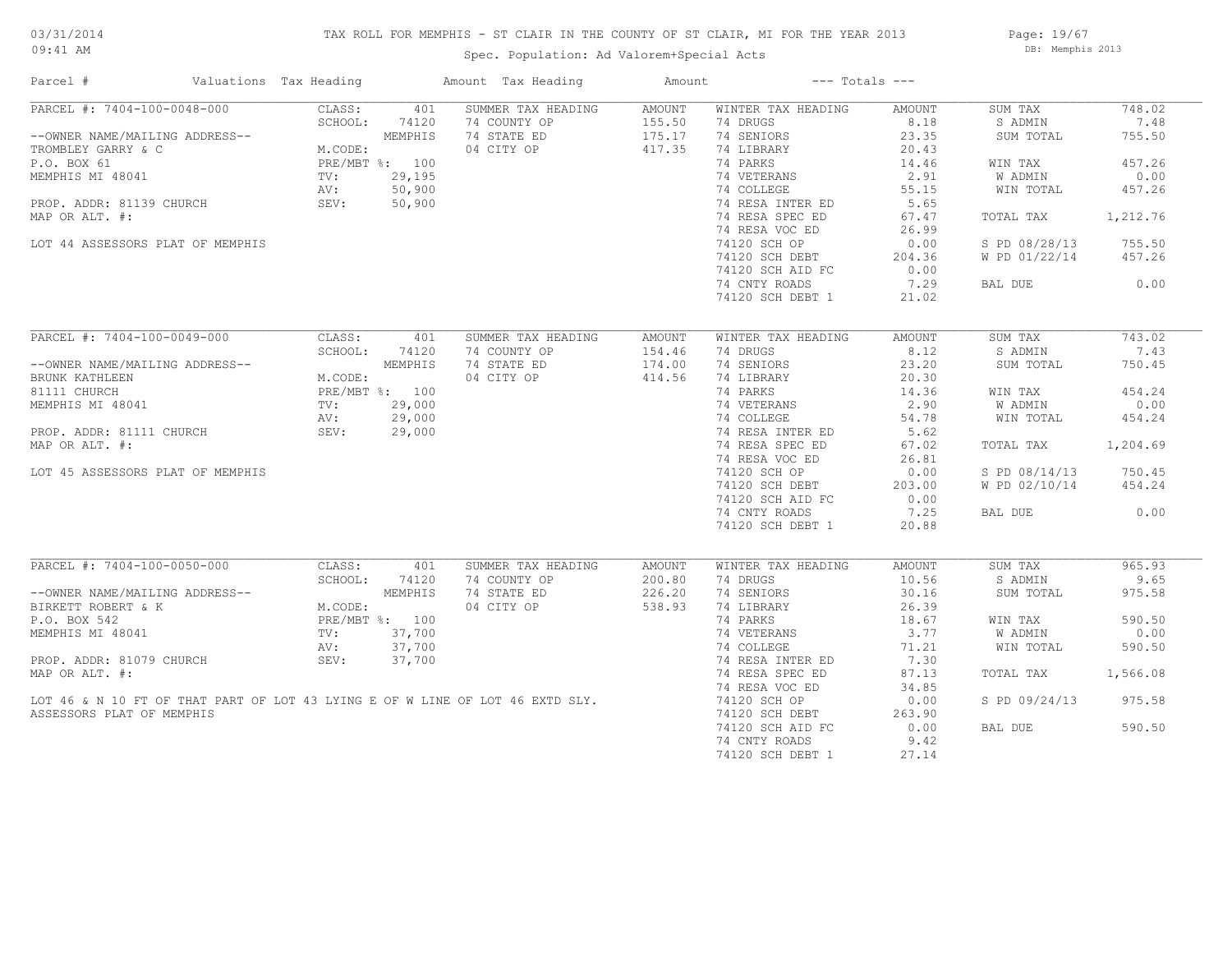## TAX ROLL FOR MEMPHIS - ST CLAIR IN THE COUNTY OF ST CLAIR, MI FOR THE YEAR 2013

Spec. Population: Ad Valorem+Special Acts

Page: 20/67 DB: Memphis 2013

| PARCEL #: 7404-100-0051-000<br>CLASS:<br>401<br>SUMMER TAX HEADING<br>AMOUNT<br>WINTER TAX HEADING<br>AMOUNT<br>SUM TAX<br>254.15<br>74 DRUGS<br>74 COUNTY OP<br>13.37<br>S ADMIN<br>--OWNER NAME/MAILING ADDRESS--<br>--OWNER NAME/MAILING ADDRESS--<br>MCTTE ROSALIE<br>P.O. BOX 590<br>MEMPHIS MI 48041<br>MCODE:<br>PRE/MBT %: 100<br>MEMPHIS MI 48041<br>TV: 47,716<br>PROP. ADDR: 81220 CHURCH<br>PROP. ADDR: 1220 CHURCH<br>SEV: 5<br>74 STATE ED<br>286.29<br>74 SENIORS<br>38.17<br>1,234.77<br>SUM TOTAL<br>04 CITY OP<br>682.11<br>74 LIBRARY<br>33.40<br>74 PARKS<br>23.63<br>747.39<br>WIN TAX<br>T $%$ : 100<br>47,716<br>59,800<br>59,800<br>59,800<br>74 VETERANS<br>0.00<br>4.77<br>W ADMIN<br>74 COLLEGE<br>90.14<br>WIN TOTAL<br>747.39<br>74 RESA INTER ED<br>9.24<br>74 RESA SPEC ED<br>1,982.16<br>MAP OR ALT. #:<br>110.28<br>TOTAL TAX<br>44.11<br>74 RESA VOC ED<br>S 1/2 OF LOT 47 ASSESSORS PLAT OF MEMPHIS<br>74120 SCH OP<br>0.00<br>S PD 07/09/13 1,234.77<br>747.39<br>$74120$ SCH DEBT<br>334.01<br>W PD 01/13/14<br>74120 SCH AID FC<br>0.00<br>BAL DUE 0.00<br>74 CNTY ROADS<br>11.92<br>34.35<br>74120 SCH DEBT 1<br>PARCEL #: 7404-100-0054-000<br>CLASS:<br>401<br>SUMMER TAX HEADING<br>1,110.95<br>AMOUNT<br>WINTER TAX HEADING<br>AMOUNT<br>SUM TAX<br>SCHOOL:<br>74120<br>74 COUNTY OP<br>230.95<br>74 DRUGS<br>12.15<br>S ADMIN<br>11.10<br>--OWNER NAME/MAILING ADDRESS--<br>ING ADDRESS--<br>M.CODE:<br>PRE/MBT %: 100<br>TV: 43,360<br>AV: 55,200<br>74 STATE ED<br>260.16<br>74 SENIORS<br>34.68<br>SUM TOTAL 1,122.05<br>619.84<br>04 CITY OP<br>74 LIBRARY<br>30.35<br>LYNCH DORIS<br>74 PARKS<br>679.16<br>21.48<br>WIN TAX<br>P.O. BOX 25<br>MEMPHIS MI 48041<br>PROP. ADDR: 81160 CHURCH<br>MAP OR ALT. #:<br>LOT 49 EXCLUDING THE NORTHERLY 4.00 FEET ASSESSORS PLAT OF MEMPHIS<br>74 VETERANS<br>74 COLLEGE<br>4.33<br>0.00<br>W ADMIN<br>679.16<br>81.91<br>WIN TOTAL<br>74 RESA INTER ED<br>8.40<br>74 RESA SPEC ED<br>100.21<br>TOTAL TAX<br>1,801.21<br>74 RESA VOC ED<br>40.08<br>74120 SCH OP<br>0.00<br>S PD 07/03/13 1,122.05<br>74120 SCH DEBT<br>303.52<br>W PD 12/04/13<br>679.16<br>74120 SCH AID FC<br>0.00<br>0.00<br>74 CNTY ROADS<br>10.84<br>BAL DUE<br>74120 SCH DEBT 1<br>31.21<br>PARCEL #: 7404-100-0055-000<br>CLASS:<br>SUMMER TAX HEADING<br>WINTER TAX HEADING<br>SUM TAX<br>704<br>AMOUNT<br>AMOUNT<br>SCHOOL:<br>74120<br>74 COUNTY OP<br>0.00<br>74 DRUGS<br>0.00<br>0.00<br>S ADMIN<br>--OWNER NAME/MAILING ADDRESS--<br>MEMPHIS COMMUNITY SCHOOLS<br>P.O. BOX 201<br>MEMPHIS MI 48041<br>MEMPHIS MI 48041<br>TV:<br>MEMPHIS<br>74 STATE ED<br>0.00<br>74 SENIORS<br>0.00<br>0.00<br>SUM TOTAL<br>04 CITY OP<br>0.00<br>74 LIBRARY<br>0.00<br>74 PARKS<br>0.00<br>0.00<br>$\circ$<br>WIN TAX<br>74 VETERANS<br>W ADMIN<br>0.00<br>$\circ$<br>0.00<br>$\circ$<br>74 COLLEGE<br>0.00<br>0.00<br>WIN TOTAL<br>AV:<br>PROP. ADDR: VACANT BUS LOT SEV:<br>$\circ$<br>74 RESA INTER ED<br>0.00<br>0.00<br>MAP OR ALT. #:<br>74 RESA SPEC ED<br>0.00<br>TOTAL TAX<br>74 RESA VOC ED<br>0.00<br>74120 SCH OP<br>0.00<br>LOT 50 ASSESSOR PLAT OF MEMPHIS<br>0.00<br>BAL DUE<br>74120 SCH DEBT<br>0.00<br>74120 SCH AID FC<br>0.00<br>74 CNTY ROADS<br>0.00 | Parcel # | Valuations Tax Heading | Amount Tax Heading | Amount | $---$ Totals $---$ |      |          |
|-------------------------------------------------------------------------------------------------------------------------------------------------------------------------------------------------------------------------------------------------------------------------------------------------------------------------------------------------------------------------------------------------------------------------------------------------------------------------------------------------------------------------------------------------------------------------------------------------------------------------------------------------------------------------------------------------------------------------------------------------------------------------------------------------------------------------------------------------------------------------------------------------------------------------------------------------------------------------------------------------------------------------------------------------------------------------------------------------------------------------------------------------------------------------------------------------------------------------------------------------------------------------------------------------------------------------------------------------------------------------------------------------------------------------------------------------------------------------------------------------------------------------------------------------------------------------------------------------------------------------------------------------------------------------------------------------------------------------------------------------------------------------------------------------------------------------------------------------------------------------------------------------------------------------------------------------------------------------------------------------------------------------------------------------------------------------------------------------------------------------------------------------------------------------------------------------------------------------------------------------------------------------------------------------------------------------------------------------------------------------------------------------------------------------------------------------------------------------------------------------------------------------------------------------------------------------------------------------------------------------------------------------------------------------------------------------------------------------------------------------------------------------------------------------------------------------------------------------------------------------------------------------------------------------------------------------------------------------------------------------------------------------------------------------------------------------------------------------------------------------------------------------------------------------------------------------------------------------------------|----------|------------------------|--------------------|--------|--------------------|------|----------|
|                                                                                                                                                                                                                                                                                                                                                                                                                                                                                                                                                                                                                                                                                                                                                                                                                                                                                                                                                                                                                                                                                                                                                                                                                                                                                                                                                                                                                                                                                                                                                                                                                                                                                                                                                                                                                                                                                                                                                                                                                                                                                                                                                                                                                                                                                                                                                                                                                                                                                                                                                                                                                                                                                                                                                                                                                                                                                                                                                                                                                                                                                                                                                                                                                                     |          |                        |                    |        |                    |      | 1,222.55 |
|                                                                                                                                                                                                                                                                                                                                                                                                                                                                                                                                                                                                                                                                                                                                                                                                                                                                                                                                                                                                                                                                                                                                                                                                                                                                                                                                                                                                                                                                                                                                                                                                                                                                                                                                                                                                                                                                                                                                                                                                                                                                                                                                                                                                                                                                                                                                                                                                                                                                                                                                                                                                                                                                                                                                                                                                                                                                                                                                                                                                                                                                                                                                                                                                                                     |          |                        |                    |        |                    |      | 12.22    |
|                                                                                                                                                                                                                                                                                                                                                                                                                                                                                                                                                                                                                                                                                                                                                                                                                                                                                                                                                                                                                                                                                                                                                                                                                                                                                                                                                                                                                                                                                                                                                                                                                                                                                                                                                                                                                                                                                                                                                                                                                                                                                                                                                                                                                                                                                                                                                                                                                                                                                                                                                                                                                                                                                                                                                                                                                                                                                                                                                                                                                                                                                                                                                                                                                                     |          |                        |                    |        |                    |      |          |
|                                                                                                                                                                                                                                                                                                                                                                                                                                                                                                                                                                                                                                                                                                                                                                                                                                                                                                                                                                                                                                                                                                                                                                                                                                                                                                                                                                                                                                                                                                                                                                                                                                                                                                                                                                                                                                                                                                                                                                                                                                                                                                                                                                                                                                                                                                                                                                                                                                                                                                                                                                                                                                                                                                                                                                                                                                                                                                                                                                                                                                                                                                                                                                                                                                     |          |                        |                    |        |                    |      |          |
|                                                                                                                                                                                                                                                                                                                                                                                                                                                                                                                                                                                                                                                                                                                                                                                                                                                                                                                                                                                                                                                                                                                                                                                                                                                                                                                                                                                                                                                                                                                                                                                                                                                                                                                                                                                                                                                                                                                                                                                                                                                                                                                                                                                                                                                                                                                                                                                                                                                                                                                                                                                                                                                                                                                                                                                                                                                                                                                                                                                                                                                                                                                                                                                                                                     |          |                        |                    |        |                    |      |          |
|                                                                                                                                                                                                                                                                                                                                                                                                                                                                                                                                                                                                                                                                                                                                                                                                                                                                                                                                                                                                                                                                                                                                                                                                                                                                                                                                                                                                                                                                                                                                                                                                                                                                                                                                                                                                                                                                                                                                                                                                                                                                                                                                                                                                                                                                                                                                                                                                                                                                                                                                                                                                                                                                                                                                                                                                                                                                                                                                                                                                                                                                                                                                                                                                                                     |          |                        |                    |        |                    |      |          |
|                                                                                                                                                                                                                                                                                                                                                                                                                                                                                                                                                                                                                                                                                                                                                                                                                                                                                                                                                                                                                                                                                                                                                                                                                                                                                                                                                                                                                                                                                                                                                                                                                                                                                                                                                                                                                                                                                                                                                                                                                                                                                                                                                                                                                                                                                                                                                                                                                                                                                                                                                                                                                                                                                                                                                                                                                                                                                                                                                                                                                                                                                                                                                                                                                                     |          |                        |                    |        |                    |      |          |
|                                                                                                                                                                                                                                                                                                                                                                                                                                                                                                                                                                                                                                                                                                                                                                                                                                                                                                                                                                                                                                                                                                                                                                                                                                                                                                                                                                                                                                                                                                                                                                                                                                                                                                                                                                                                                                                                                                                                                                                                                                                                                                                                                                                                                                                                                                                                                                                                                                                                                                                                                                                                                                                                                                                                                                                                                                                                                                                                                                                                                                                                                                                                                                                                                                     |          |                        |                    |        |                    |      |          |
|                                                                                                                                                                                                                                                                                                                                                                                                                                                                                                                                                                                                                                                                                                                                                                                                                                                                                                                                                                                                                                                                                                                                                                                                                                                                                                                                                                                                                                                                                                                                                                                                                                                                                                                                                                                                                                                                                                                                                                                                                                                                                                                                                                                                                                                                                                                                                                                                                                                                                                                                                                                                                                                                                                                                                                                                                                                                                                                                                                                                                                                                                                                                                                                                                                     |          |                        |                    |        |                    |      |          |
|                                                                                                                                                                                                                                                                                                                                                                                                                                                                                                                                                                                                                                                                                                                                                                                                                                                                                                                                                                                                                                                                                                                                                                                                                                                                                                                                                                                                                                                                                                                                                                                                                                                                                                                                                                                                                                                                                                                                                                                                                                                                                                                                                                                                                                                                                                                                                                                                                                                                                                                                                                                                                                                                                                                                                                                                                                                                                                                                                                                                                                                                                                                                                                                                                                     |          |                        |                    |        |                    |      |          |
|                                                                                                                                                                                                                                                                                                                                                                                                                                                                                                                                                                                                                                                                                                                                                                                                                                                                                                                                                                                                                                                                                                                                                                                                                                                                                                                                                                                                                                                                                                                                                                                                                                                                                                                                                                                                                                                                                                                                                                                                                                                                                                                                                                                                                                                                                                                                                                                                                                                                                                                                                                                                                                                                                                                                                                                                                                                                                                                                                                                                                                                                                                                                                                                                                                     |          |                        |                    |        |                    |      |          |
|                                                                                                                                                                                                                                                                                                                                                                                                                                                                                                                                                                                                                                                                                                                                                                                                                                                                                                                                                                                                                                                                                                                                                                                                                                                                                                                                                                                                                                                                                                                                                                                                                                                                                                                                                                                                                                                                                                                                                                                                                                                                                                                                                                                                                                                                                                                                                                                                                                                                                                                                                                                                                                                                                                                                                                                                                                                                                                                                                                                                                                                                                                                                                                                                                                     |          |                        |                    |        |                    |      |          |
|                                                                                                                                                                                                                                                                                                                                                                                                                                                                                                                                                                                                                                                                                                                                                                                                                                                                                                                                                                                                                                                                                                                                                                                                                                                                                                                                                                                                                                                                                                                                                                                                                                                                                                                                                                                                                                                                                                                                                                                                                                                                                                                                                                                                                                                                                                                                                                                                                                                                                                                                                                                                                                                                                                                                                                                                                                                                                                                                                                                                                                                                                                                                                                                                                                     |          |                        |                    |        |                    |      |          |
|                                                                                                                                                                                                                                                                                                                                                                                                                                                                                                                                                                                                                                                                                                                                                                                                                                                                                                                                                                                                                                                                                                                                                                                                                                                                                                                                                                                                                                                                                                                                                                                                                                                                                                                                                                                                                                                                                                                                                                                                                                                                                                                                                                                                                                                                                                                                                                                                                                                                                                                                                                                                                                                                                                                                                                                                                                                                                                                                                                                                                                                                                                                                                                                                                                     |          |                        |                    |        |                    |      |          |
|                                                                                                                                                                                                                                                                                                                                                                                                                                                                                                                                                                                                                                                                                                                                                                                                                                                                                                                                                                                                                                                                                                                                                                                                                                                                                                                                                                                                                                                                                                                                                                                                                                                                                                                                                                                                                                                                                                                                                                                                                                                                                                                                                                                                                                                                                                                                                                                                                                                                                                                                                                                                                                                                                                                                                                                                                                                                                                                                                                                                                                                                                                                                                                                                                                     |          |                        |                    |        |                    |      |          |
|                                                                                                                                                                                                                                                                                                                                                                                                                                                                                                                                                                                                                                                                                                                                                                                                                                                                                                                                                                                                                                                                                                                                                                                                                                                                                                                                                                                                                                                                                                                                                                                                                                                                                                                                                                                                                                                                                                                                                                                                                                                                                                                                                                                                                                                                                                                                                                                                                                                                                                                                                                                                                                                                                                                                                                                                                                                                                                                                                                                                                                                                                                                                                                                                                                     |          |                        |                    |        |                    |      |          |
|                                                                                                                                                                                                                                                                                                                                                                                                                                                                                                                                                                                                                                                                                                                                                                                                                                                                                                                                                                                                                                                                                                                                                                                                                                                                                                                                                                                                                                                                                                                                                                                                                                                                                                                                                                                                                                                                                                                                                                                                                                                                                                                                                                                                                                                                                                                                                                                                                                                                                                                                                                                                                                                                                                                                                                                                                                                                                                                                                                                                                                                                                                                                                                                                                                     |          |                        |                    |        |                    |      |          |
|                                                                                                                                                                                                                                                                                                                                                                                                                                                                                                                                                                                                                                                                                                                                                                                                                                                                                                                                                                                                                                                                                                                                                                                                                                                                                                                                                                                                                                                                                                                                                                                                                                                                                                                                                                                                                                                                                                                                                                                                                                                                                                                                                                                                                                                                                                                                                                                                                                                                                                                                                                                                                                                                                                                                                                                                                                                                                                                                                                                                                                                                                                                                                                                                                                     |          |                        |                    |        |                    |      |          |
|                                                                                                                                                                                                                                                                                                                                                                                                                                                                                                                                                                                                                                                                                                                                                                                                                                                                                                                                                                                                                                                                                                                                                                                                                                                                                                                                                                                                                                                                                                                                                                                                                                                                                                                                                                                                                                                                                                                                                                                                                                                                                                                                                                                                                                                                                                                                                                                                                                                                                                                                                                                                                                                                                                                                                                                                                                                                                                                                                                                                                                                                                                                                                                                                                                     |          |                        |                    |        |                    |      |          |
|                                                                                                                                                                                                                                                                                                                                                                                                                                                                                                                                                                                                                                                                                                                                                                                                                                                                                                                                                                                                                                                                                                                                                                                                                                                                                                                                                                                                                                                                                                                                                                                                                                                                                                                                                                                                                                                                                                                                                                                                                                                                                                                                                                                                                                                                                                                                                                                                                                                                                                                                                                                                                                                                                                                                                                                                                                                                                                                                                                                                                                                                                                                                                                                                                                     |          |                        |                    |        |                    |      |          |
|                                                                                                                                                                                                                                                                                                                                                                                                                                                                                                                                                                                                                                                                                                                                                                                                                                                                                                                                                                                                                                                                                                                                                                                                                                                                                                                                                                                                                                                                                                                                                                                                                                                                                                                                                                                                                                                                                                                                                                                                                                                                                                                                                                                                                                                                                                                                                                                                                                                                                                                                                                                                                                                                                                                                                                                                                                                                                                                                                                                                                                                                                                                                                                                                                                     |          |                        |                    |        |                    |      |          |
|                                                                                                                                                                                                                                                                                                                                                                                                                                                                                                                                                                                                                                                                                                                                                                                                                                                                                                                                                                                                                                                                                                                                                                                                                                                                                                                                                                                                                                                                                                                                                                                                                                                                                                                                                                                                                                                                                                                                                                                                                                                                                                                                                                                                                                                                                                                                                                                                                                                                                                                                                                                                                                                                                                                                                                                                                                                                                                                                                                                                                                                                                                                                                                                                                                     |          |                        |                    |        |                    |      |          |
|                                                                                                                                                                                                                                                                                                                                                                                                                                                                                                                                                                                                                                                                                                                                                                                                                                                                                                                                                                                                                                                                                                                                                                                                                                                                                                                                                                                                                                                                                                                                                                                                                                                                                                                                                                                                                                                                                                                                                                                                                                                                                                                                                                                                                                                                                                                                                                                                                                                                                                                                                                                                                                                                                                                                                                                                                                                                                                                                                                                                                                                                                                                                                                                                                                     |          |                        |                    |        |                    |      |          |
|                                                                                                                                                                                                                                                                                                                                                                                                                                                                                                                                                                                                                                                                                                                                                                                                                                                                                                                                                                                                                                                                                                                                                                                                                                                                                                                                                                                                                                                                                                                                                                                                                                                                                                                                                                                                                                                                                                                                                                                                                                                                                                                                                                                                                                                                                                                                                                                                                                                                                                                                                                                                                                                                                                                                                                                                                                                                                                                                                                                                                                                                                                                                                                                                                                     |          |                        |                    |        |                    |      |          |
|                                                                                                                                                                                                                                                                                                                                                                                                                                                                                                                                                                                                                                                                                                                                                                                                                                                                                                                                                                                                                                                                                                                                                                                                                                                                                                                                                                                                                                                                                                                                                                                                                                                                                                                                                                                                                                                                                                                                                                                                                                                                                                                                                                                                                                                                                                                                                                                                                                                                                                                                                                                                                                                                                                                                                                                                                                                                                                                                                                                                                                                                                                                                                                                                                                     |          |                        |                    |        |                    |      |          |
|                                                                                                                                                                                                                                                                                                                                                                                                                                                                                                                                                                                                                                                                                                                                                                                                                                                                                                                                                                                                                                                                                                                                                                                                                                                                                                                                                                                                                                                                                                                                                                                                                                                                                                                                                                                                                                                                                                                                                                                                                                                                                                                                                                                                                                                                                                                                                                                                                                                                                                                                                                                                                                                                                                                                                                                                                                                                                                                                                                                                                                                                                                                                                                                                                                     |          |                        |                    |        |                    |      |          |
|                                                                                                                                                                                                                                                                                                                                                                                                                                                                                                                                                                                                                                                                                                                                                                                                                                                                                                                                                                                                                                                                                                                                                                                                                                                                                                                                                                                                                                                                                                                                                                                                                                                                                                                                                                                                                                                                                                                                                                                                                                                                                                                                                                                                                                                                                                                                                                                                                                                                                                                                                                                                                                                                                                                                                                                                                                                                                                                                                                                                                                                                                                                                                                                                                                     |          |                        |                    |        |                    |      |          |
|                                                                                                                                                                                                                                                                                                                                                                                                                                                                                                                                                                                                                                                                                                                                                                                                                                                                                                                                                                                                                                                                                                                                                                                                                                                                                                                                                                                                                                                                                                                                                                                                                                                                                                                                                                                                                                                                                                                                                                                                                                                                                                                                                                                                                                                                                                                                                                                                                                                                                                                                                                                                                                                                                                                                                                                                                                                                                                                                                                                                                                                                                                                                                                                                                                     |          |                        |                    |        |                    |      |          |
|                                                                                                                                                                                                                                                                                                                                                                                                                                                                                                                                                                                                                                                                                                                                                                                                                                                                                                                                                                                                                                                                                                                                                                                                                                                                                                                                                                                                                                                                                                                                                                                                                                                                                                                                                                                                                                                                                                                                                                                                                                                                                                                                                                                                                                                                                                                                                                                                                                                                                                                                                                                                                                                                                                                                                                                                                                                                                                                                                                                                                                                                                                                                                                                                                                     |          |                        |                    |        |                    |      |          |
|                                                                                                                                                                                                                                                                                                                                                                                                                                                                                                                                                                                                                                                                                                                                                                                                                                                                                                                                                                                                                                                                                                                                                                                                                                                                                                                                                                                                                                                                                                                                                                                                                                                                                                                                                                                                                                                                                                                                                                                                                                                                                                                                                                                                                                                                                                                                                                                                                                                                                                                                                                                                                                                                                                                                                                                                                                                                                                                                                                                                                                                                                                                                                                                                                                     |          |                        |                    |        |                    |      |          |
|                                                                                                                                                                                                                                                                                                                                                                                                                                                                                                                                                                                                                                                                                                                                                                                                                                                                                                                                                                                                                                                                                                                                                                                                                                                                                                                                                                                                                                                                                                                                                                                                                                                                                                                                                                                                                                                                                                                                                                                                                                                                                                                                                                                                                                                                                                                                                                                                                                                                                                                                                                                                                                                                                                                                                                                                                                                                                                                                                                                                                                                                                                                                                                                                                                     |          |                        |                    |        |                    |      |          |
|                                                                                                                                                                                                                                                                                                                                                                                                                                                                                                                                                                                                                                                                                                                                                                                                                                                                                                                                                                                                                                                                                                                                                                                                                                                                                                                                                                                                                                                                                                                                                                                                                                                                                                                                                                                                                                                                                                                                                                                                                                                                                                                                                                                                                                                                                                                                                                                                                                                                                                                                                                                                                                                                                                                                                                                                                                                                                                                                                                                                                                                                                                                                                                                                                                     |          |                        |                    |        |                    |      |          |
|                                                                                                                                                                                                                                                                                                                                                                                                                                                                                                                                                                                                                                                                                                                                                                                                                                                                                                                                                                                                                                                                                                                                                                                                                                                                                                                                                                                                                                                                                                                                                                                                                                                                                                                                                                                                                                                                                                                                                                                                                                                                                                                                                                                                                                                                                                                                                                                                                                                                                                                                                                                                                                                                                                                                                                                                                                                                                                                                                                                                                                                                                                                                                                                                                                     |          |                        |                    |        |                    |      |          |
|                                                                                                                                                                                                                                                                                                                                                                                                                                                                                                                                                                                                                                                                                                                                                                                                                                                                                                                                                                                                                                                                                                                                                                                                                                                                                                                                                                                                                                                                                                                                                                                                                                                                                                                                                                                                                                                                                                                                                                                                                                                                                                                                                                                                                                                                                                                                                                                                                                                                                                                                                                                                                                                                                                                                                                                                                                                                                                                                                                                                                                                                                                                                                                                                                                     |          |                        |                    |        |                    |      | 0.00     |
|                                                                                                                                                                                                                                                                                                                                                                                                                                                                                                                                                                                                                                                                                                                                                                                                                                                                                                                                                                                                                                                                                                                                                                                                                                                                                                                                                                                                                                                                                                                                                                                                                                                                                                                                                                                                                                                                                                                                                                                                                                                                                                                                                                                                                                                                                                                                                                                                                                                                                                                                                                                                                                                                                                                                                                                                                                                                                                                                                                                                                                                                                                                                                                                                                                     |          |                        |                    |        |                    |      |          |
|                                                                                                                                                                                                                                                                                                                                                                                                                                                                                                                                                                                                                                                                                                                                                                                                                                                                                                                                                                                                                                                                                                                                                                                                                                                                                                                                                                                                                                                                                                                                                                                                                                                                                                                                                                                                                                                                                                                                                                                                                                                                                                                                                                                                                                                                                                                                                                                                                                                                                                                                                                                                                                                                                                                                                                                                                                                                                                                                                                                                                                                                                                                                                                                                                                     |          |                        |                    |        |                    |      |          |
|                                                                                                                                                                                                                                                                                                                                                                                                                                                                                                                                                                                                                                                                                                                                                                                                                                                                                                                                                                                                                                                                                                                                                                                                                                                                                                                                                                                                                                                                                                                                                                                                                                                                                                                                                                                                                                                                                                                                                                                                                                                                                                                                                                                                                                                                                                                                                                                                                                                                                                                                                                                                                                                                                                                                                                                                                                                                                                                                                                                                                                                                                                                                                                                                                                     |          |                        |                    |        |                    |      |          |
|                                                                                                                                                                                                                                                                                                                                                                                                                                                                                                                                                                                                                                                                                                                                                                                                                                                                                                                                                                                                                                                                                                                                                                                                                                                                                                                                                                                                                                                                                                                                                                                                                                                                                                                                                                                                                                                                                                                                                                                                                                                                                                                                                                                                                                                                                                                                                                                                                                                                                                                                                                                                                                                                                                                                                                                                                                                                                                                                                                                                                                                                                                                                                                                                                                     |          |                        |                    |        |                    |      |          |
|                                                                                                                                                                                                                                                                                                                                                                                                                                                                                                                                                                                                                                                                                                                                                                                                                                                                                                                                                                                                                                                                                                                                                                                                                                                                                                                                                                                                                                                                                                                                                                                                                                                                                                                                                                                                                                                                                                                                                                                                                                                                                                                                                                                                                                                                                                                                                                                                                                                                                                                                                                                                                                                                                                                                                                                                                                                                                                                                                                                                                                                                                                                                                                                                                                     |          |                        |                    |        |                    |      |          |
|                                                                                                                                                                                                                                                                                                                                                                                                                                                                                                                                                                                                                                                                                                                                                                                                                                                                                                                                                                                                                                                                                                                                                                                                                                                                                                                                                                                                                                                                                                                                                                                                                                                                                                                                                                                                                                                                                                                                                                                                                                                                                                                                                                                                                                                                                                                                                                                                                                                                                                                                                                                                                                                                                                                                                                                                                                                                                                                                                                                                                                                                                                                                                                                                                                     |          |                        |                    |        |                    |      |          |
|                                                                                                                                                                                                                                                                                                                                                                                                                                                                                                                                                                                                                                                                                                                                                                                                                                                                                                                                                                                                                                                                                                                                                                                                                                                                                                                                                                                                                                                                                                                                                                                                                                                                                                                                                                                                                                                                                                                                                                                                                                                                                                                                                                                                                                                                                                                                                                                                                                                                                                                                                                                                                                                                                                                                                                                                                                                                                                                                                                                                                                                                                                                                                                                                                                     |          |                        |                    |        |                    |      |          |
|                                                                                                                                                                                                                                                                                                                                                                                                                                                                                                                                                                                                                                                                                                                                                                                                                                                                                                                                                                                                                                                                                                                                                                                                                                                                                                                                                                                                                                                                                                                                                                                                                                                                                                                                                                                                                                                                                                                                                                                                                                                                                                                                                                                                                                                                                                                                                                                                                                                                                                                                                                                                                                                                                                                                                                                                                                                                                                                                                                                                                                                                                                                                                                                                                                     |          |                        |                    |        |                    |      |          |
|                                                                                                                                                                                                                                                                                                                                                                                                                                                                                                                                                                                                                                                                                                                                                                                                                                                                                                                                                                                                                                                                                                                                                                                                                                                                                                                                                                                                                                                                                                                                                                                                                                                                                                                                                                                                                                                                                                                                                                                                                                                                                                                                                                                                                                                                                                                                                                                                                                                                                                                                                                                                                                                                                                                                                                                                                                                                                                                                                                                                                                                                                                                                                                                                                                     |          |                        |                    |        |                    |      |          |
|                                                                                                                                                                                                                                                                                                                                                                                                                                                                                                                                                                                                                                                                                                                                                                                                                                                                                                                                                                                                                                                                                                                                                                                                                                                                                                                                                                                                                                                                                                                                                                                                                                                                                                                                                                                                                                                                                                                                                                                                                                                                                                                                                                                                                                                                                                                                                                                                                                                                                                                                                                                                                                                                                                                                                                                                                                                                                                                                                                                                                                                                                                                                                                                                                                     |          |                        |                    |        |                    |      |          |
|                                                                                                                                                                                                                                                                                                                                                                                                                                                                                                                                                                                                                                                                                                                                                                                                                                                                                                                                                                                                                                                                                                                                                                                                                                                                                                                                                                                                                                                                                                                                                                                                                                                                                                                                                                                                                                                                                                                                                                                                                                                                                                                                                                                                                                                                                                                                                                                                                                                                                                                                                                                                                                                                                                                                                                                                                                                                                                                                                                                                                                                                                                                                                                                                                                     |          |                        |                    |        |                    |      |          |
|                                                                                                                                                                                                                                                                                                                                                                                                                                                                                                                                                                                                                                                                                                                                                                                                                                                                                                                                                                                                                                                                                                                                                                                                                                                                                                                                                                                                                                                                                                                                                                                                                                                                                                                                                                                                                                                                                                                                                                                                                                                                                                                                                                                                                                                                                                                                                                                                                                                                                                                                                                                                                                                                                                                                                                                                                                                                                                                                                                                                                                                                                                                                                                                                                                     |          |                        |                    |        |                    |      |          |
|                                                                                                                                                                                                                                                                                                                                                                                                                                                                                                                                                                                                                                                                                                                                                                                                                                                                                                                                                                                                                                                                                                                                                                                                                                                                                                                                                                                                                                                                                                                                                                                                                                                                                                                                                                                                                                                                                                                                                                                                                                                                                                                                                                                                                                                                                                                                                                                                                                                                                                                                                                                                                                                                                                                                                                                                                                                                                                                                                                                                                                                                                                                                                                                                                                     |          |                        |                    |        |                    |      |          |
|                                                                                                                                                                                                                                                                                                                                                                                                                                                                                                                                                                                                                                                                                                                                                                                                                                                                                                                                                                                                                                                                                                                                                                                                                                                                                                                                                                                                                                                                                                                                                                                                                                                                                                                                                                                                                                                                                                                                                                                                                                                                                                                                                                                                                                                                                                                                                                                                                                                                                                                                                                                                                                                                                                                                                                                                                                                                                                                                                                                                                                                                                                                                                                                                                                     |          |                        |                    |        | 74120 SCH DEBT 1   | 0.00 |          |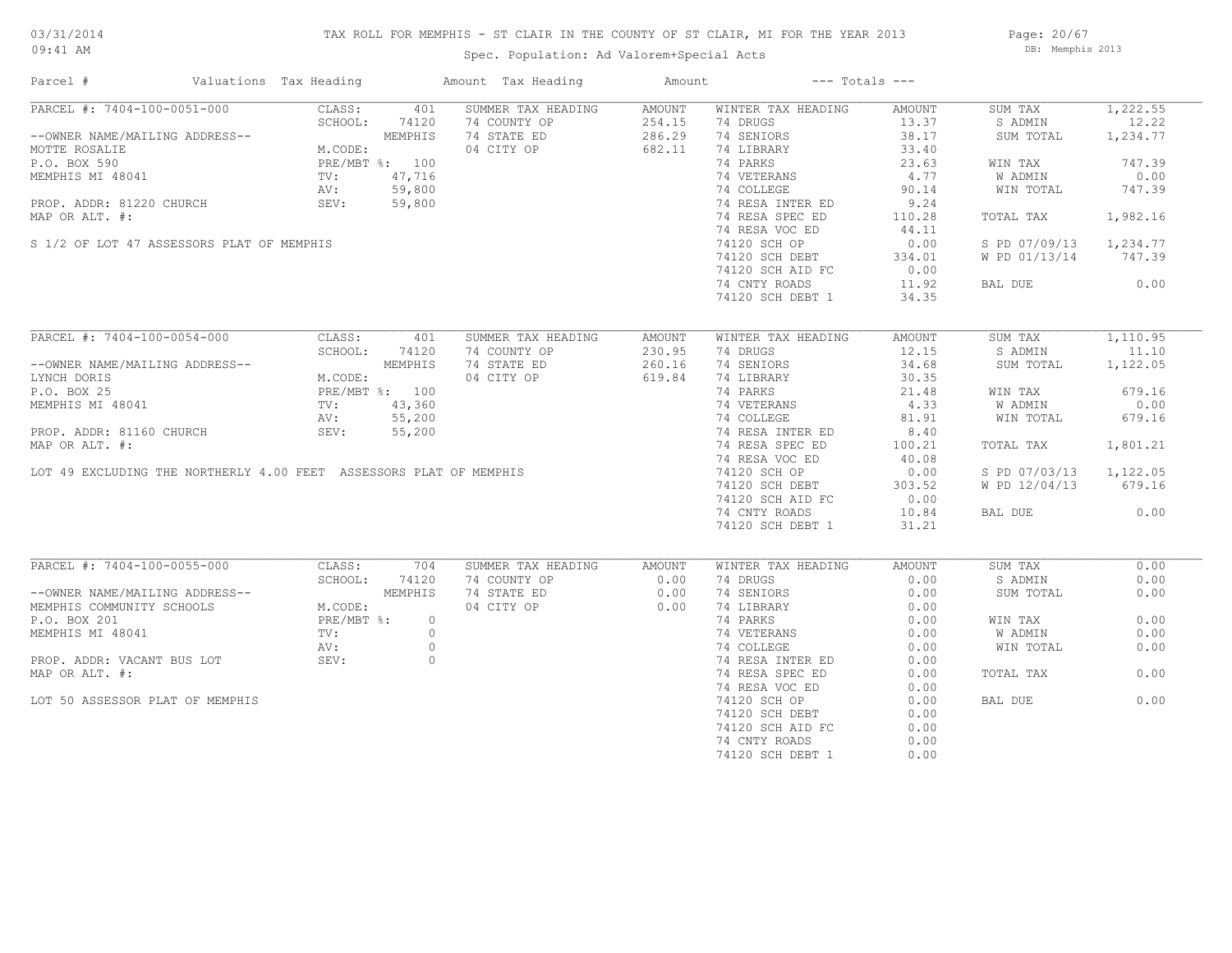## TAX ROLL FOR MEMPHIS - ST CLAIR IN THE COUNTY OF ST CLAIR, MI FOR THE YEAR 2013

Spec. Population: Ad Valorem+Special Acts

Page: 21/67 DB: Memphis 2013

| Parcel #                                                                                                                                                                                                                                       | Valuations Tax Heading |               | Amount Tax Heading                                  | Amount | $---$ Totals $---$                                  |        |                      |          |
|------------------------------------------------------------------------------------------------------------------------------------------------------------------------------------------------------------------------------------------------|------------------------|---------------|-----------------------------------------------------|--------|-----------------------------------------------------|--------|----------------------|----------|
| PARCEL #: 7404-100-0056-000                                                                                                                                                                                                                    | CLASS:                 | 704           | SUMMER TAX HEADING AMOUNT                           |        | WINTER TAX HEADING                                  | AMOUNT | SUM TAX              | 0.00     |
|                                                                                                                                                                                                                                                | SCHOOL:                | 74120         | 74 COUNTY OP<br>74 STATE ED 0.00<br>04 CITY OP 0.00 |        | 74 DRUGS                                            | 0.00   | S ADMIN              | 0.00     |
|                                                                                                                                                                                                                                                |                        |               |                                                     |        | 74 SENIORS                                          | 0.00   | SUM TOTAL            | 0.00     |
|                                                                                                                                                                                                                                                |                        |               |                                                     |        | 74 LIBRARY                                          | 0.00   |                      |          |
|                                                                                                                                                                                                                                                |                        |               |                                                     |        | 74 PARKS                                            | 0.00   | WIN TAX              | 0.00     |
|                                                                                                                                                                                                                                                |                        |               |                                                     |        | 74 VETERANS 0.00<br>74 COLLEGE 0.00                 |        | W ADMIN              | 0.00     |
|                                                                                                                                                                                                                                                |                        |               |                                                     |        |                                                     |        | WIN TOTAL            | 0.00     |
| PROP. ADDR: 34841 BORDMAN SEV: 0                                                                                                                                                                                                               |                        |               |                                                     |        | 74 RESA INTER ED<br>74 RESA SPEC ED                 | 0.00   |                      |          |
| MAP OR ALT. #:                                                                                                                                                                                                                                 |                        |               |                                                     |        | 74 RESA SPEC ED                                     | 0.00   | TOTAL TAX            | 0.00     |
|                                                                                                                                                                                                                                                |                        |               |                                                     |        | 74 RESA VOC ED                                      | 0.00   |                      |          |
| LOT 51 ASSESSORS PLAT OF MEMPHIS                                                                                                                                                                                                               |                        |               |                                                     |        | 74120 SCH OP                                        | 0.00   | BAL DUE              | 0.00     |
|                                                                                                                                                                                                                                                |                        |               |                                                     |        | 74120 SCH DEBT                                      | 0.00   |                      |          |
|                                                                                                                                                                                                                                                |                        |               |                                                     |        | 74120 SCH AID FC                                    | 0.00   |                      |          |
|                                                                                                                                                                                                                                                |                        |               |                                                     |        | 74 CNTY ROADS                                       | 0.00   |                      |          |
|                                                                                                                                                                                                                                                |                        |               |                                                     |        | 74120 SCH DEBT 1                                    | 0.00   |                      |          |
|                                                                                                                                                                                                                                                |                        |               |                                                     |        |                                                     |        |                      |          |
| PARCEL #: 7404-100-0057-000                                                                                                                                                                                                                    |                        |               |                                                     |        |                                                     |        |                      |          |
|                                                                                                                                                                                                                                                |                        | CLASS: 202    | SUMMER TAX HEADING                                  | AMOUNT | WINTER TAX HEADING                                  | AMOUNT | SUM TAX              | 110.16   |
| --OWNER NAME/MAILING ADDRESS--<br>VAN HAVERBECK HENRY & C TRUST<br>71875 MEMPHIS RIDGE RD<br>RICHMOND MI 48062<br>PROP. ADDR: VACANT BORDMAN<br>PROP. ADDR: VACANT BORDMAN<br>MAR OR ALT. 4,300<br>MAR OR ALT. 4,300<br>MAR OR ALT. 4,300      |                        | SCHOOL: 74120 | 74 COUNTY OP                                        | 22.90  | 74 DRUGS                                            | 1.20   | S ADMIN              | 1.10     |
|                                                                                                                                                                                                                                                |                        |               | 74 STATE ED                                         | 25.80  | 74 SENIORS                                          | 3.44   | SUM TOTAL            | 111.26   |
|                                                                                                                                                                                                                                                |                        |               | 04 CITY OP                                          | 61.46  | 74 LIBRARY                                          | 3.01   |                      |          |
|                                                                                                                                                                                                                                                |                        |               |                                                     |        | 74 PARKS                                            | 2.13   | WIN TAX              | 144.72   |
|                                                                                                                                                                                                                                                |                        |               |                                                     |        | 74 VETERANS 0.43<br>74 COLLEGE 8.12                 |        | W ADMIN              | 0.00     |
|                                                                                                                                                                                                                                                |                        |               |                                                     |        |                                                     |        | WIN TOTAL            | 144.72   |
|                                                                                                                                                                                                                                                |                        |               |                                                     |        | 74 RESA INTER ED 0.83<br>74 RESA SPEC ED 9.93       |        |                      |          |
| MAP OR ALT. #:                                                                                                                                                                                                                                 |                        |               |                                                     |        |                                                     |        | TOTAL TAX            | 255.98   |
|                                                                                                                                                                                                                                                |                        |               |                                                     |        | 74 RESA VOC ED                                      | 3.97   |                      |          |
| LOT 52 ASSESSORS PLAT OF MEMPHIS                                                                                                                                                                                                               |                        |               |                                                     |        | 74 RESA VOC ED<br>74120 SCH OP                      | 77.40  | S PD 07/24/13        | 111.26   |
|                                                                                                                                                                                                                                                |                        |               |                                                     |        | 74120 SCH DEBT                                      | 30.10  | W PD 02/10/14 144.72 |          |
|                                                                                                                                                                                                                                                |                        |               |                                                     |        | 74120 SCH AID FC                                    | 0.00   |                      |          |
|                                                                                                                                                                                                                                                |                        |               |                                                     |        | 74 CNTY ROADS                                       | 1.07   | BAL DUE              | 0.00     |
|                                                                                                                                                                                                                                                |                        |               |                                                     |        | 74120 SCH DEBT 1                                    | 3.09   |                      |          |
|                                                                                                                                                                                                                                                |                        |               |                                                     |        |                                                     |        |                      |          |
| PARCEL #: 7404-100-0058-000 CLASS:                                                                                                                                                                                                             |                        | 201           | SUMMER TAX HEADING                                  | AMOUNT | WINTER TAX HEADING                                  | AMOUNT | SUM TAX              | 467.51   |
| --OWNER NAME/MAILING ADDRESS--<br>VAN HAVERBECK HENRY & C TRUST<br>71875 MEMPHIS RIDGE RD<br>RICHMOND MI 48062<br>PROP. ADDR: 34823 BORDMAN<br>PROP. ADDR: 34823 BORDMAN<br>PROP. ADDR: 34823 BORDMAN<br>PROP. ADDR: 34823 BORDMAN<br>SEV: 24, |                        | SCHOOL: 74120 | 74 COUNTY OP 97.19<br>74 STATE ED 109.48            |        | 74 DRUGS                                            | 5.11   | S ADMIN              | 4.67     |
|                                                                                                                                                                                                                                                |                        |               |                                                     |        | 74 SENIORS                                          | 14.59  | SUM TOTAL            | 472.18   |
|                                                                                                                                                                                                                                                |                        |               | 04 CITY OP                                          | 260.84 | 74 LIBRARY<br>74 PARKS                              | 12.77  |                      |          |
|                                                                                                                                                                                                                                                |                        |               |                                                     |        |                                                     | 9.03   | WIN TAX              | 614.20   |
|                                                                                                                                                                                                                                                |                        |               |                                                     |        | 74 VETERANS<br>74 COLLEGE 34.47<br>74 COLLEGE 34.47 |        | W ADMIN              | 0.00     |
|                                                                                                                                                                                                                                                |                        |               |                                                     |        |                                                     |        | WIN TOTAL            | 614.20   |
|                                                                                                                                                                                                                                                |                        |               |                                                     |        | 74 RESA INTER ED                                    | 3.53   |                      |          |
| MAP OR ALT. #:                                                                                                                                                                                                                                 |                        |               |                                                     |        | 74 RESA SPEC ED                                     | 42.17  | TOTAL TAX            | 1,086.38 |
|                                                                                                                                                                                                                                                |                        |               |                                                     |        | 74 RESA VOC ED                                      | 16.86  |                      |          |
| LOT 53 ASSESSORS PLAT OF MEMPHIS                                                                                                                                                                                                               |                        |               |                                                     |        | 74120 SCH OP                                        | 328.44 | S PD 07/24/13        | 472.18   |
|                                                                                                                                                                                                                                                |                        |               |                                                     |        | 74120 SCH DEBT                                      | 127.72 | W PD 02/10/14        | 614.20   |
|                                                                                                                                                                                                                                                |                        |               |                                                     |        | 74120 SCH AID FC                                    | 0.00   |                      |          |
|                                                                                                                                                                                                                                                |                        |               |                                                     |        | 74 CNTY ROADS                                       | 4.56   | BAL DUE              | 0.00     |
|                                                                                                                                                                                                                                                |                        |               |                                                     |        | 74120 SCH DEBT 1                                    | 13.13  |                      |          |
|                                                                                                                                                                                                                                                |                        |               |                                                     |        |                                                     |        |                      |          |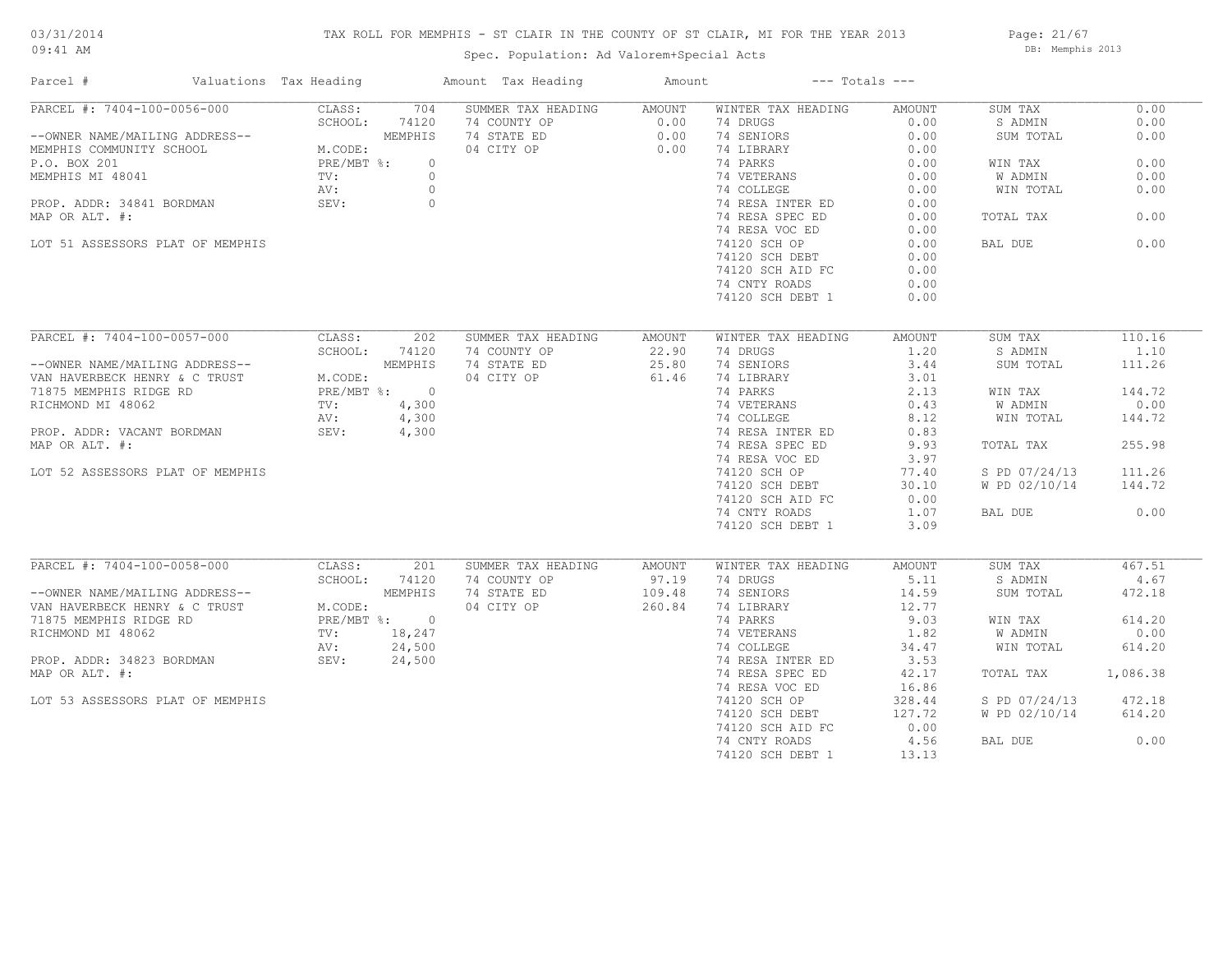Page: 22/67 DB: Memphis 2013

#### Spec. Population: Ad Valorem+Special Acts

Parcel # Valuations Tax Heading Amount Tax Heading Amount --- Totals ---

| PARCEL #: 7404-100-0059-000                                                          | CLASS:<br>401                | SUMMER TAX HEADING | AMOUNT   | WINTER TAX HEADING | AMOUNT   | SUM TAX       | 963.37   |
|--------------------------------------------------------------------------------------|------------------------------|--------------------|----------|--------------------|----------|---------------|----------|
|                                                                                      | SCHOOL:<br>74120             | 74 COUNTY OP       | 200.27   | 74 DRUGS           | 10.53    | S ADMIN       | 9.63     |
| --OWNER NAME/MAILING ADDRESS--                                                       | MEMPHIS                      | 74 STATE ED        | 225.60   | 74 SENIORS         | 30.08    | S INTRST      | 57.80    |
| NATZKE CATHERINE                                                                     | M.CODE:                      | 04 CITY OP         | 537.50   | 74 LIBRARY         | 26.32    | SUM TOTAL     | 1,030.80 |
| 34844 MAPLE                                                                          | PRE/MBT %: 100               |                    |          | 74 PARKS           | 18.62    |               |          |
| MEMPHIS MI 48041                                                                     | TV:<br>37,600                |                    |          | 74 VETERANS        | 3.76     | WIN TAX       | 588.95   |
|                                                                                      | AV:<br>37,600                |                    |          | 74 COLLEGE         | 71.03    | W ADMIN       | 0.00     |
| PROP. ADDR: 34844 MAPLE                                                              | 37,600<br>SEV:               |                    |          | 74 RESA INTER ED   | 7.28     | WIN TOTAL     | 588.95   |
| MAP OR ALT. #:                                                                       |                              |                    |          | 74 RESA SPEC ED    | 86.90    |               |          |
|                                                                                      |                              |                    |          | 74 RESA VOC ED     | 34.76    | TOTAL TAX     | 1,619.75 |
| LOT 54, AND THE W'LY.16.75 FEET. OF LOT 55 THEREOF, IN ASSESSORS PLAT OF MEMPHIS     |                              |                    |          | 74120 SCH OP       | 0.00     |               |          |
|                                                                                      |                              |                    |          | 74120 SCH DEBT     | 263.20   | BAL DUE       | 1,619.75 |
|                                                                                      |                              |                    |          | 74120 SCH AID FC   | 0.00     |               |          |
|                                                                                      |                              |                    |          | 74 CNTY ROADS      | 9.40     |               |          |
|                                                                                      |                              |                    |          | 74120 SCH DEBT 1   | 27.07    |               |          |
|                                                                                      |                              |                    |          |                    |          |               |          |
| PARCEL #: 7404-100-0061-000                                                          | CLASS:<br>401                | SUMMER TAX HEADING | AMOUNT   | WINTER TAX HEADING | AMOUNT   | SUM TAX       | 1,314.11 |
|                                                                                      | SCHOOL:<br>74120             | 74 COUNTY OP       | 273.19   | 74 DRUGS           | 14.37    | S ADMIN       | 13.14    |
| --OWNER NAME/MAILING ADDRESS--                                                       | MEMPHIS                      | 74 STATE ED        | 307.73   | 74 SENIORS         | 41.03    | SUM TOTAL     | 1,327.25 |
| SCHNEIDER ERIC & SUSAN                                                               | M.CODE:                      | 04 CITY OP         | 733.19   | 74 LIBRARY         | 35.90    |               |          |
| P.O. BOX 416                                                                         | PRE/MBT %: 100               |                    |          | 74 PARKS           | 25.40    | WIN TAX       | 803.35   |
| MEMPHIS MI 48041                                                                     | 51,289<br>TV:                |                    |          | 74 VETERANS        | 5.12     | W ADMIN       | 0.00     |
|                                                                                      | AV:<br>54,100                |                    |          | 74 COLLEGE         | 96.89    | WIN TOTAL     | 803.35   |
| PROP. ADDR: 81171 MAIN                                                               | SEV:<br>54,100               |                    |          | 74 RESA INTER ED   | 9.93     |               |          |
| MAP OR ALT. #:                                                                       |                              |                    |          | 74 RESA SPEC ED    | 118.54   | TOTAL TAX     | 2,130.60 |
|                                                                                      |                              |                    |          | 74 RESA VOC ED     | 47.41    |               |          |
| Lot 56 AND THAT PART OF LOT 57, Assessor Plat of Memphis Sec 35 T6 N, R14 E.ST CLAIR |                              |                    |          | 74120 SCH OP       | 0.00     | S PD 07/22/13 | 1,327.25 |
| COUNTY MICHIGAN Desc. as Follows: NORTH-SOUTH OUARTER LINE OF SAID SEC. 35, Being    |                              |                    |          | 74120 SCH DEBT     | 359.02   | W PD 12/16/13 | 803.35   |
| N.00-49'30 "E. 402.02 feet from the south quarter corner of said sec. 35; thence     |                              |                    |          | 74120 SCH AID FC   | 0.00     |               |          |
|                                                                                      |                              |                    |          |                    |          |               |          |
| N.00-49'30"E. 15.67 FT THENCE N.89-25'-30"W.; THENCE N.2-24'-43"W.17.35              |                              |                    |          | 74 CNTY ROADS      | 12.82    | BAL DUE       | 0.00     |
| FT. THENCEN. 0-53'-32"W89.88FT. THENCE N. 65-02'-30"W 81.59 FT. S. 0-49'-30"         |                              |                    |          | 74120 SCH DEBT 1   | 36.92    |               |          |
| 123.56'FEET;THS00-49'30"W.0.33.0 FEET; THENCE S. 89-25'-30"E. 104.58 FEET; TO THE    |                              |                    |          |                    |          |               |          |
| POINT BEG.ASSESSOR'S PLAT OF THE CITY OF MEMPHIS, ST CLAIR COUNTY, MICHIGAN.         |                              |                    |          |                    |          |               |          |
| CONTAINING 0.25 ACRES, MORE OR LESS, SUBJECT TO EASEMENTS OF RECORD.                 |                              |                    |          |                    |          |               |          |
|                                                                                      |                              |                    |          |                    |          |               |          |
| PARCEL #: 7404-100-0062-000                                                          | 201<br>CLASS:                | SUMMER TAX HEADING | AMOUNT   | WINTER TAX HEADING | AMOUNT   | SUM TAX       | 3,771.52 |
|                                                                                      | SCHOOL:<br>74120             | 74 COUNTY OP       | 784.06   | 74 DRUGS           | 41.26    | S ADMIN       | 37.71    |
| --OWNER NAME/MAILING ADDRESS--                                                       | MEMPHIS                      | 74 STATE ED        | 883.20   | 74 SENIORS         | 117.76   | SUM TOTAL     | 3,809.23 |
| CSB BANK                                                                             | M.CODE:                      | 04 CITY OP         | 2,104.26 | 74 LIBRARY         | 103.04   |               |          |
| P.O. BOX 128                                                                         | PRE/MBT %:<br>$\overline{0}$ |                    |          | 74 PARKS           | 72.92    | WIN TAX       | 4,955.37 |
| CAPAC MI 48014                                                                       | 147,200<br>TV:               |                    |          | 74 VETERANS        | 14.72    | W ADMIN       | 0.00     |
|                                                                                      | AV:<br>147,200               |                    |          | 74 COLLEGE         | 278.07   | WIN TOTAL     | 4,955.37 |
| PROP. ADDR: 81111 MAIN                                                               | SEV:<br>147,200              |                    |          | 74 RESA INTER ED   | 28.52    |               |          |
| MAP OR ALT. #:                                                                       |                              |                    |          | 74 RESA SPEC ED    | 340.22   | TOTAL TAX     | 8,764.60 |
|                                                                                      |                              |                    |          | 74 RESA VOC ED     | 136.08   |               |          |
| BEG AT THE SE CORNER OF LOT 57, ASSESSOR'S PLAT OF MEMPHIS, ACCORDING TO THE PLAT    |                              |                    |          | 74120 SCH OP       | 2,649.60 | S PD 08/28/13 | 3,809.23 |
| THEREOF AS RECORDED IN LIBER 51 OF PLATS, PAGE 11, ST. CLAIR CO RECORDS, SEC 35,     |                              |                    |          | 74120 SCH DEBT     | 1,030.40 | W PD 12/20/13 | 4,955.37 |
| T6N, RANGE 14 E, ST. CLAIR CO, MI; BEING N OO*49'30" E 230.0 FT FROM THE SOUTH       |                              |                    |          | 74120 SCH AID FC   | 0.00     |               |          |
| OUARTER CORNER OF SAID SEC 35; TH N 00*49'30" E 172.02 FT ALONG THE E BOUNDARY LINE  |                              |                    |          | 74 CNTY ROADS      | 36.80    | BAL DUE       | 0.00     |

BEING A PART OF LOT 57, ASSESSOR'S PLAT OF THE CITY OF MEMPHIS, ST. CLAIR CO, MI 120.44 FT; TH S 00\*49'30" W 205.0 FT; TH S 89\*25'30" E 224.97 FT TO THE BEG; ALL OF LOT 57; TH N 89\*25'30" W 104.53 FT; TH N 00\*49'30" E 33.0 FT; TH N 89\*25'30" W 74120 SCH DEBT 1 105.98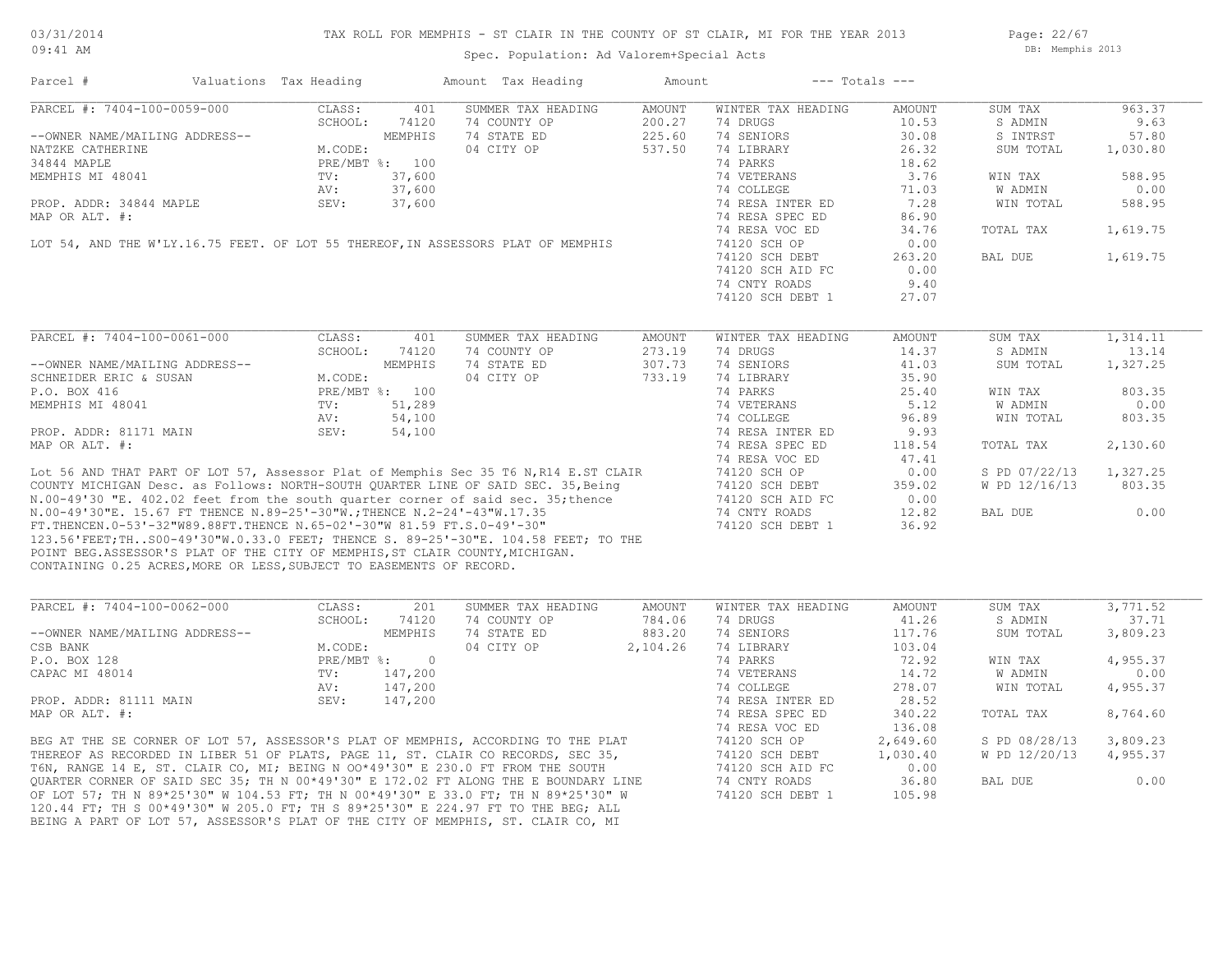## TAX ROLL FOR MEMPHIS - ST CLAIR IN THE COUNTY OF ST CLAIR, MI FOR THE YEAR 2013

Spec. Population: Ad Valorem+Special Acts

Page: 23/67 DB: Memphis 2013

| Parcel #                                                                                                                 | Valuations Tax Heading  |         | Amount Tax Heading                                  | Amount             | $---$ Totals $---$                                                                     |        |               |        |
|--------------------------------------------------------------------------------------------------------------------------|-------------------------|---------|-----------------------------------------------------|--------------------|----------------------------------------------------------------------------------------|--------|---------------|--------|
| PARCEL #: 7404-100-0063-000                                                                                              | CLASS:                  | 202     | SUMMER TAX HEADING AMOUNT                           |                    | WINTER TAX HEADING                                                                     | AMOUNT | SUM TAX       | 10.21  |
|                                                                                                                          |                         | 74120   |                                                     |                    | 74 DRUGS                                                                               | 0.11   | S ADMIN       | 0.10   |
| --OWNER NAME/MAILING ADDRESS--<br>VARGA PAVLE & MIRA LIVING TRUST M.CODE:<br>66011 LOWE PLANK<br>1999 - And Arthur Phane |                         | MEMPHIS | 74 COUNTY OP<br>74 STATE ED 2.39<br>04 CITY OP 5.70 |                    | 74 SENIORS                                                                             | 0.31   | SUM TOTAL     | 10.31  |
|                                                                                                                          |                         |         |                                                     |                    | 74 LIBRARY                                                                             | 0.27   |               |        |
|                                                                                                                          | PRE/MBT %: 0<br>TV: 399 |         |                                                     |                    | 74 PARKS                                                                               | 0.19   | WIN TAX       | 13.35  |
| LENOX MI 48050                                                                                                           |                         |         |                                                     |                    |                                                                                        | 0.03   | W ADMIN       | 0.00   |
|                                                                                                                          | AV:                     | 400     |                                                     |                    | 74 VETERANS<br>74 COLLEGE                                                              | 0.75   | WIN TOTAL     | 13.35  |
| PROP. ADDR: 81059 MAIN                                                                                                   | SEV: 400                |         |                                                     |                    | 74 RESA INTER ED                                                                       | 0.07   |               |        |
| MAP OR ALT. #:                                                                                                           |                         |         |                                                     |                    | 74 RESA SPEC ED                                                                        | 0.92   | TOTAL TAX     | 23.66  |
|                                                                                                                          |                         |         |                                                     |                    | 74 RESA VOC ED                                                                         | 0.36   |               |        |
| LOT 58 ASSESSORS PLAT OF MEMPHIS                                                                                         |                         |         |                                                     |                    | 74120 SCH OP                                                                           | 7.18   | S PD 07/18/13 | 10.31  |
|                                                                                                                          |                         |         |                                                     |                    |                                                                                        |        |               |        |
|                                                                                                                          |                         |         |                                                     |                    | 74120 SCH DEBT                                                                         | 2.79   |               |        |
|                                                                                                                          |                         |         |                                                     |                    | 74120 SCH AID FC                                                                       | 0.00   | BAL DUE       | 13.35  |
|                                                                                                                          |                         |         |                                                     |                    | 74 CNTY ROADS                                                                          | 0.09   |               |        |
|                                                                                                                          |                         |         |                                                     |                    | 74120 SCH DEBT 1                                                                       | 0.28   |               |        |
|                                                                                                                          |                         |         |                                                     |                    |                                                                                        |        |               |        |
| PARCEL #: 7404-100-0064-000                                                                                              | CLASS:                  | 202     | SUMMER TAX HEADING AMOUNT                           |                    | WINTER TAX HEADING                                                                     | AMOUNT | SUM TAX       | 23.05  |
|                                                                                                                          | SCHOOL: 74120           |         | 74 COUNTY OP $4.79$                                 |                    | 74 DRUGS                                                                               | 0.25   | S ADMIN       | 0.23   |
|                                                                                                                          |                         | MEMPHIS | 74 STATE ED                                         | 5.40               | 74 SENIORS                                                                             | 0.72   | SUM TOTAL     | 23.28  |
| --OWNER NAME/MAILING ADDRESS--<br>VARGA PAVLE & MIRA LIVING TRUST M.CODE:                                                | M.CODE:                 |         | 04 CITY OP 12.86                                    |                    | 74 LIBRARY                                                                             | 0.63   |               |        |
| 66011 LOWE PLANK                                                                                                         | PRE/MBT %: 0            |         |                                                     |                    | 74 PARKS                                                                               | 0.44   | WIN TAX       | 30.27  |
| LENOX MI 48050                                                                                                           | TV:                     | 900     |                                                     |                    |                                                                                        |        | W ADMIN       | 0.00   |
|                                                                                                                          |                         | 900     |                                                     |                    | 74 VETERANS 0.09<br>74 COLLEGE 1.70                                                    |        | WIN TOTAL     | 30.27  |
|                                                                                                                          | AV:                     | 900     |                                                     |                    |                                                                                        |        |               |        |
| PROP. ADDR: 81059 MAIN                                                                                                   | SEV:                    |         |                                                     |                    | 74 RESA INTER ED                                                                       | 0.17   |               |        |
| MAP OR ALT. #:                                                                                                           |                         |         |                                                     |                    | 74 RESA SPEC ED                                                                        | 2.08   | TOTAL TAX     | 53.55  |
|                                                                                                                          |                         |         |                                                     |                    | 74 RESA VOC ED                                                                         | 0.83   |               |        |
| LOT 59 ASSESSORS PLAT OF MEMPHIS                                                                                         |                         |         |                                                     |                    | 74120 SCH OP                                                                           | 16.20  | S PD 07/18/13 | 23.28  |
|                                                                                                                          |                         |         |                                                     |                    | 74120 SCH DEBT                                                                         | 6.30   |               |        |
|                                                                                                                          |                         |         |                                                     |                    | 74120 SCH AID FC                                                                       | 0.00   | BAL DUE       | 30.27  |
|                                                                                                                          |                         |         |                                                     |                    | 74 CNTY ROADS                                                                          | 0.22   |               |        |
|                                                                                                                          |                         |         |                                                     |                    | 74120 SCH DEBT 1                                                                       | 0.64   |               |        |
|                                                                                                                          |                         |         |                                                     |                    |                                                                                        |        |               |        |
| PARCEL #: 7404-100-0065-000                                                                                              | CLASS:                  | 202     | SUMMER TAX HEADING                                  | AMOUNT             | WINTER TAX HEADING                                                                     | AMOUNT | SUM TAX       | 58.92  |
|                                                                                                                          |                         |         | 74 COUNTY OP                                        | 12.25              | 74 DRUGS                                                                               | 0.64   | S ADMIN       | 0.58   |
|                                                                                                                          |                         |         | 74 STATE ED                                         | $12.25$<br>$13.80$ | 74 SENIORS                                                                             | 1.84   | SUM TOTAL     | 59.50  |
| EARCEL # (798 - - )<br>--OWNER NAME/MAILING ADDRESS--<br>VARGA PAVLE & MIRA LIVING TRUST M.CODE:<br>PRE/MBT %: 0         |                         |         | 04 CITY OP                                          | 32.87              | 74 LIBRARY                                                                             | 1.61   |               |        |
|                                                                                                                          |                         |         |                                                     |                    |                                                                                        |        | WIN TAX       | 77.38  |
| LENOX MI 48050                                                                                                           | TV:                     | 2,300   |                                                     |                    |                                                                                        |        | W ADMIN       | 0.00   |
|                                                                                                                          | AV: 2,300               |         |                                                     |                    |                                                                                        |        | WIN TOTAL     | 77.38  |
| PROP. ADDR: 81059 MAIN                                                                                                   | SEV:                    | 2,300   |                                                     |                    |                                                                                        |        |               |        |
| MAP OR ALT. #:                                                                                                           |                         |         |                                                     |                    | 74 PARKS<br>74 VETERANS<br>74 COLLEGE 4.34<br>TAURE ED 0.44<br>5.31<br>74 RESA SPEC ED | 5.31   | TOTAL TAX     | 136.88 |
|                                                                                                                          |                         |         |                                                     |                    |                                                                                        | 2.12   |               |        |
|                                                                                                                          |                         |         |                                                     |                    | 74 RESA VOC ED                                                                         |        |               |        |
| LOT 60 ASSESSORS PLAT OF MEMPHIS                                                                                         |                         |         |                                                     |                    | 74120 SCH OP                                                                           | 41.40  | S PD 07/18/13 | 59.50  |
|                                                                                                                          |                         |         |                                                     |                    | 74120 SCH DEBT                                                                         | 16.10  |               |        |
|                                                                                                                          |                         |         |                                                     |                    | 74120 SCH AID FC                                                                       | 0.00   | BAL DUE       | 77.38  |
|                                                                                                                          |                         |         |                                                     |                    | 74 CNTY ROADS                                                                          | 0.57   |               |        |
|                                                                                                                          |                         |         |                                                     |                    | 74120 SCH DEBT 1                                                                       | 1.65   |               |        |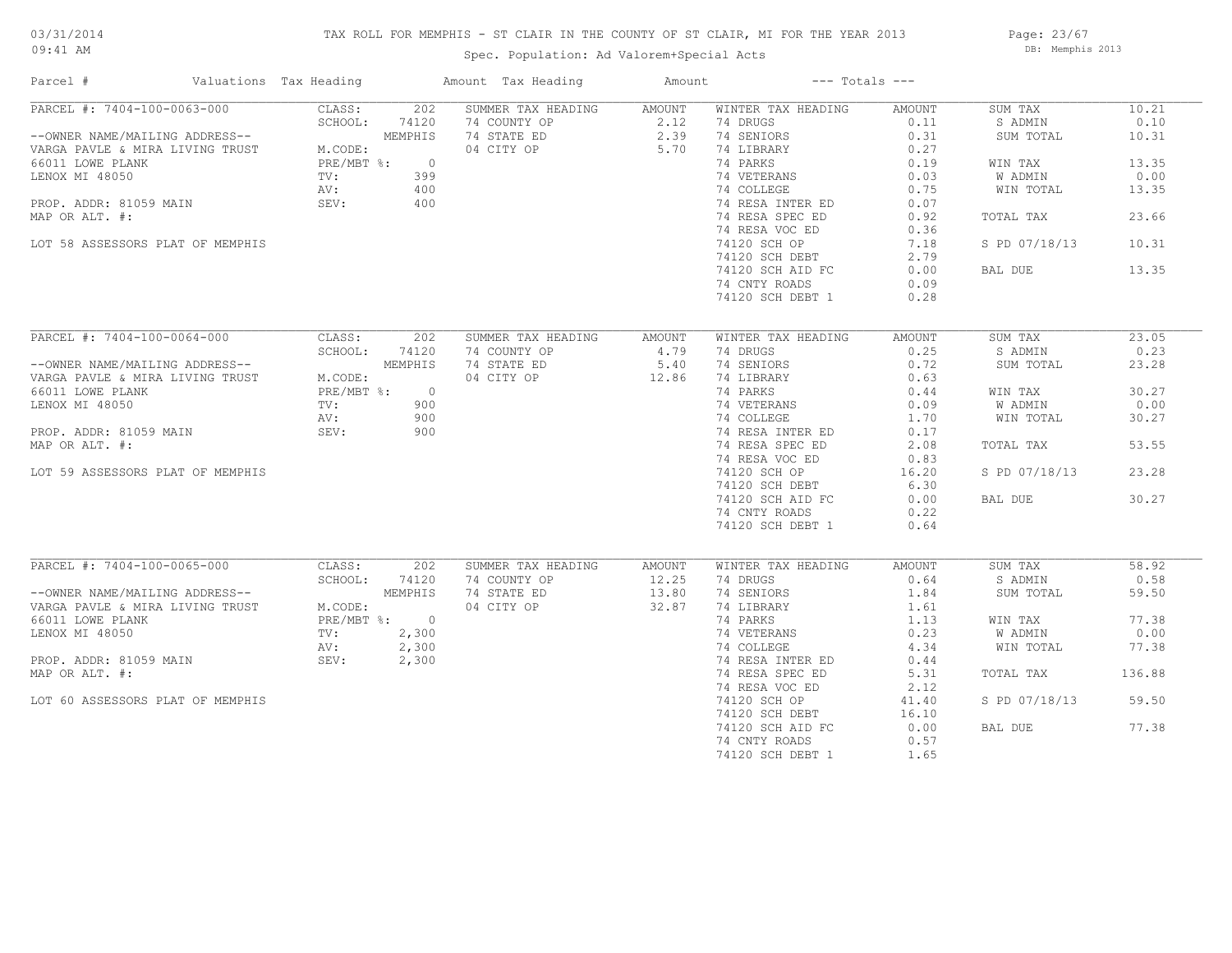## TAX ROLL FOR MEMPHIS - ST CLAIR IN THE COUNTY OF ST CLAIR, MI FOR THE YEAR 2013 Spec. Population: Ad Valorem+Special Acts

Page: 24/67 DB: Memphis 2013

| Parcel #                       | Valuations Tax Heading |         | Amount Tax Heading | Amount | $---$ Totals $---$ |        |           |        |
|--------------------------------|------------------------|---------|--------------------|--------|--------------------|--------|-----------|--------|
| PARCEL #: 7404-100-0066-000    | CLASS:                 | 201     | SUMMER TAX HEADING | AMOUNT | WINTER TAX HEADING | AMOUNT | SUM TAX   | 345.88 |
|                                | SCHOOL:                | 74120   | 74 COUNTY OP       | 71.90  | 74 DRUGS           | 3.78   | S ADMIN   | 3.45   |
| --OWNER NAME/MAILING ADDRESS-- |                        | MEMPHIS | 74 STATE ED        | 81.00  | 74 SENIORS         | 10.80  | SUM TOTAL | 349.33 |
| FINLAY RANDALL S & CAMILLE     | M.CODE:                |         | 04 CITY OP         | 192.98 | 74 LIBRARY         | 9.45   |           |        |
| 20779 - 32 MILE ROAD           | $PRE/MBT$ %:           |         |                    |        | 74 PARKS           | 6.68   | WIN TAX   | 454.44 |

74 CNTY ROADS 3.37 BAL DUE 0.00

51 of Plats,Page 11,St Clair County Register of Deeds Office. 74120 SCH DEBT 94.50 W PD 12/23/13 454.44 LOT 61 ASSESSORS PLAT OF MEMPHIS, according to the plat thereof as recorded in Liber 74120 SCH OP 243.00 S PD 07/30/13 349.33

MAP OR ALT. #: 74 RESA SPEC ED 31.20 TOTAL TAX 803.77

AV: 13,500 1 25.50 WIN TOTAL 454.44 ARMADA MI 48005 TV: 13,500 74 VETERANS 1.35 W ADMIN 0.00

PROP. ADDR: 34833 BORDMAN SEV: 13,500 74 RESA INTER ED 2.61

| PARCEL #: 7404-100-0067-000      | CLASS:       | 704     | SUMMER TAX HEADING | AMOUNT | WINTER TAX HEADING | AMOUNT | SUM TAX   | 0.00   |
|----------------------------------|--------------|---------|--------------------|--------|--------------------|--------|-----------|--------|
|                                  | SCHOOL:      | 74120   | 74 COUNTY OP       | 0.00   | 74 DRUGS           | 0.00   | S ADMIN   | 0.00   |
| --OWNER NAME/MAILING ADDRESS--   |              | MEMPHIS | 74 STATE ED        | 0.00   | 74 SENIORS         | 0.00   | SUM TOTAL | 0.00   |
| MEMPHIS COMMUNITY SCHOOLS        | M.CODE:      |         | 04 CITY OP         | 0.00   | 74 LIBRARY         | 0.00   |           |        |
| P.O. BOX 201                     | $PRE/MBT$ %: | $\circ$ |                    |        | 74 PARKS           | 0.00   | WIN TAX   | 0.00   |
| MEMPHIS MI 48041                 | TV:          |         |                    |        | 74 VETERANS        | 0.00   | W ADMIN   | 0.00   |
|                                  | AV:          |         |                    |        | 74 COLLEGE         | 0.00   | WIN TOTAL | 0.00   |
| PROP. ADDR: 34165 BORDMAN        | SEV:         |         |                    |        | 74 RESA INTER ED   | 0.00   |           |        |
| MAP OR ALT. #:                   |              |         |                    |        | 74 RESA SPEC ED    | 0.00   | TOTAL TAX | 0.00   |
|                                  |              |         |                    |        | 74 RESA VOC ED     | 0.00   |           |        |
| LOT 62 ASSESSORS PLAT OF MEMPHIS |              |         |                    |        | 74120 SCH OP       | 0.00   | BAL DUE   | 0.00   |
|                                  |              |         |                    |        | 74120 SCH DEBT     | 0.00   |           |        |
|                                  |              |         |                    |        | 74120 SCH AID FC   | 0.00   |           |        |
|                                  |              |         |                    |        | 74 CNTY ROADS      | 0.00   |           |        |
|                                  |              |         |                    |        | 74120 SCH DEBT 1   | 0.00   |           |        |
| PARCEL #: 7404-100-0068-000      | CLASS:       | 201     | SUMMER TAX HEADING | AMOUNT | WINTER TAX HEADING | AMOUNT | SUM TAX   | 806.92 |
|                                  | SCHOOL:      | 74120   | 74 COUNTY OP       | 167.75 | 74 DRUGS           | 8.82   | S ADMIN   | 8.06   |
| --OWNER NAME/MAILING ADDRESS--   |              | MEMPHIS | 74 STATE ED        | 188.96 | 74 SENIORS         | 25.19  | S INTRST  | 48.42  |
| KOLLINGER NORMAN J LIVING TRUST  | M.CODE:      |         | 04 CITY OP         | 450.21 | 74 LIBRARY         | 22.04  | SUM TOTAL | 863.40 |
|                                  |              |         |                    |        |                    |        |           |        |

| MPHIS MI 48041             |  |  |
|----------------------------|--|--|
| OP. ADDR: 81560 MAIN       |  |  |
| $P$ $\cap$ R $AT.T$ $\#$ . |  |  |

 74120 SCH DEBT 1 22.67 74 CNTY ROADS 7.87 74120 SCH AID FC 0.00 74120 SCH DEBT 220.45 BAL DUE 1,923.56 LOT 63 ASSESSORS PLAT OF MEMPHIS 74120 SCH OP 566.89 74 RESA VOC ED 29.11 TOTAL TAX 1,923.56 MAP OR ALT. #: 72.79 PESA SPEC ED 72.79 PESA SPEC ED 72.79 PROP. ADDR: 81560 MAIN SEV: 32,000 74 RESA INTER ED 6.10 WIN TOTAL 1,060.16 AV: 32,000 74 COLLEGE 59.49 W ADMIN 0.00 MEMPHIS MI 48041 TV: 31,494 74 VETERANS 3.14 WIN TAX 1,060.16 P.O. BOX 677 PRE/MBT %: 0 74 PARKS 15.60

74120 SCH DEBT 1 9.72

74120 SCH AID FC 0.00

74 RESA VOC ED 12.48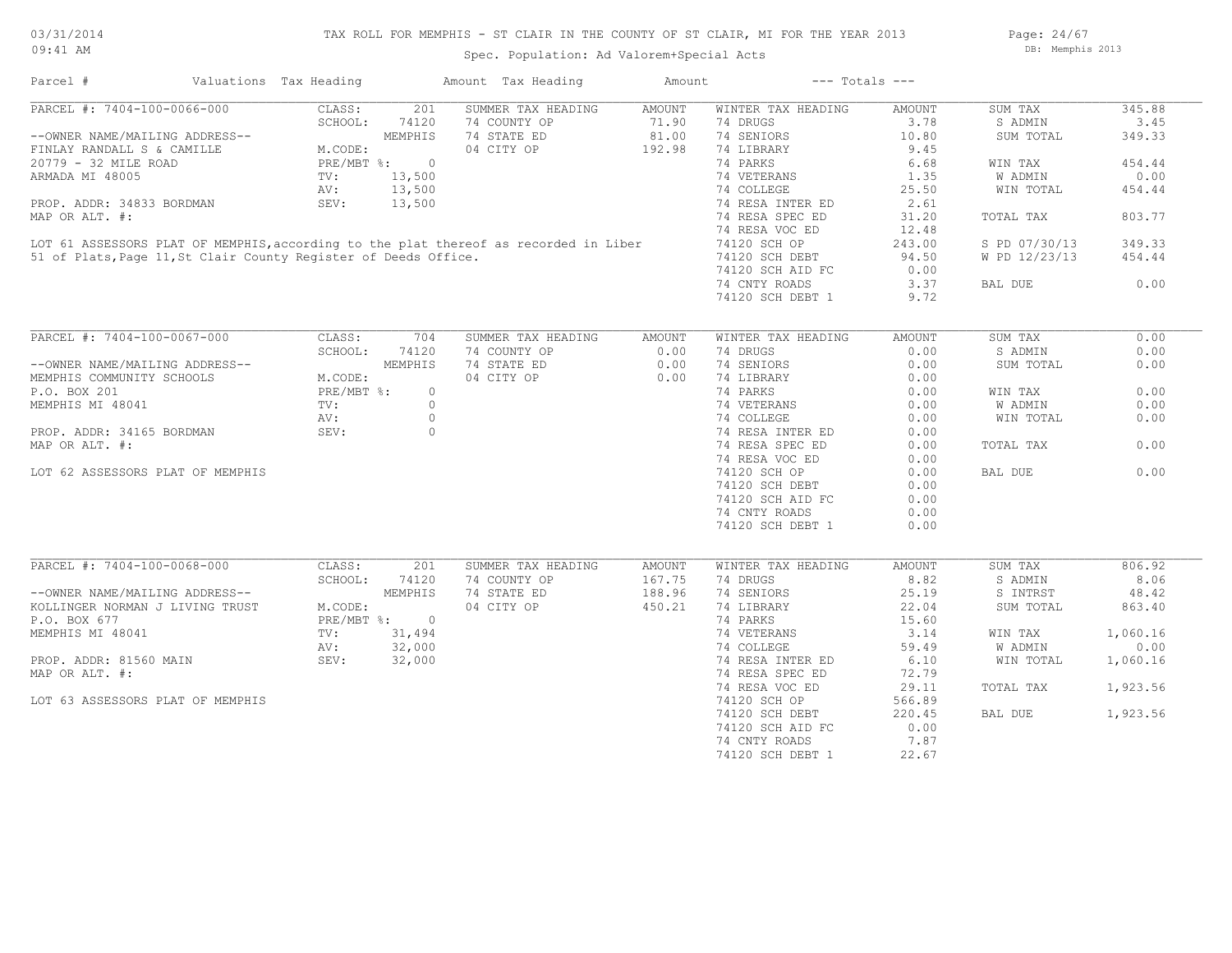## TAX ROLL FOR MEMPHIS - ST CLAIR IN THE COUNTY OF ST CLAIR, MI FOR THE YEAR 2013

Page: 25/67 DB: Memphis 2013

## Spec. Population: Ad Valorem+Special Acts

| Parcel #                                                               | Valuations Tax Heading                                                                                                                                                                                                                                                                                       |                                 |                                                       | Amount Tax Heading                                                                                                                               | Amount                               | $---$ Totals $---$                                                                                                                                                                                                                                                       |                                                                                                                             |                                                                                                                              |                                                                                                        |
|------------------------------------------------------------------------|--------------------------------------------------------------------------------------------------------------------------------------------------------------------------------------------------------------------------------------------------------------------------------------------------------------|---------------------------------|-------------------------------------------------------|--------------------------------------------------------------------------------------------------------------------------------------------------|--------------------------------------|--------------------------------------------------------------------------------------------------------------------------------------------------------------------------------------------------------------------------------------------------------------------------|-----------------------------------------------------------------------------------------------------------------------------|------------------------------------------------------------------------------------------------------------------------------|--------------------------------------------------------------------------------------------------------|
| MAP OR ALT. #:                                                         | PARCEL #: 7404-100-0069-000<br>SCHOOL: 74120<br>--OWNER NAME/MAILING ADDRESS--<br>KOLLINGER NORMAN A LIVING TRUST<br>10568 ALPINE ROAD<br>RILEY TWP MI 48041<br>HE/MBT %: 0<br>TV: 12,371<br>AV: 63,900<br>PROP. ADDR: 81300 MAIN SEV:<br>LOTS 64,65,68 & 69 ASSESSORS PLAT OF MEMPHIS                       | CLASS:                          | 201                                                   | SUMMER TAX HEADING<br>74 COUNTY OP<br>74 STATE ED 74.22<br>04 CITY OP 176.84<br>$\begin{array}{cc}\n 12,371 \\  63,900 \\  63,900\n \end{array}$ | AMOUNT<br>65.89                      | WINTER TAX HEADING<br>74 DRUGS<br>74 SENIORS<br>74 LIBRARY<br>74 PARKS<br>74 VETERANS<br>74 COLLEGE<br>74 RESA INTER ED<br>74 RESA SPEC ED<br>74 RESA VOC ED<br>74120 SCH OP<br>74120 SCH DEBT<br>74120 SCH AID FC<br>74 CNTY ROADS                                      | AMOUNT<br>3.46<br>9.89<br>8.65<br>6.12<br>$\frac{1.23}{23.37}$<br>2.39<br>28.59<br>11.43<br>222.67<br>86.59<br>0.00<br>3.09 | SUM TAX<br>S ADMIN<br>SUM TOTAL<br>WIN TAX<br>W ADMIN<br>WIN TOTAL<br>TOTAL TAX<br>S PD 08/16/13<br>W PD 12/16/13<br>BAL DUE | 316.95<br>3.16<br>320.11<br>416.38<br>0.00<br>416.38<br>736.49<br>320.11<br>416.38<br>0.00             |
|                                                                        |                                                                                                                                                                                                                                                                                                              |                                 |                                                       |                                                                                                                                                  |                                      | 74120 SCH DEBT 1                                                                                                                                                                                                                                                         | 8.90                                                                                                                        |                                                                                                                              |                                                                                                        |
| MAP OR ALT. #:                                                         | PARCEL #: 7404-100-0071-000<br>--OWNER NAME/MAILING ADDRESS--<br>CAMAJ DODA<br>2313 DARREN DR<br>WASHINGTON MI 48094<br>PROP. ADDR: 81160 MAIN<br>PROP. ADDR: 81160 MAIN<br>PROP. ADDR: 81160 MAIN<br>PROP. 38,700<br>PROP. ADDR: 81160 MAIN<br>SEV: 38,700<br>LOT 66 EXC E 90 FT. ASSESSORS PLAT OF MEMPHIS | CLASS:<br>SCHOOL:               | 401<br>74120                                          | SUMMER TAX HEADING<br>74 COUNTY OP<br>74 STATE ED<br>04 CITY OP                                                                                  | AMOUNT<br>206.13<br>232.20<br>553.22 | WINTER TAX HEADING<br>74 DRUGS<br>74 SENIORS<br>74 LIBRARY<br>74 PARKS<br>74 VETERANS<br>74 COLLEGE<br>73.10<br>74 RESA INTER ED<br>7.50<br>74 RESA SPEC ED<br>74 RESA VOC ED<br>74120 SCH OP<br>74120 SCH DEBT<br>74120 SCH AID FC<br>74 CNTY ROADS<br>74120 SCH DEBT 1 | AMOUNT<br>10.84<br>30.96<br>27.09<br>89.44<br>35.77<br>696.60<br>270.90<br>0.00<br>9.67<br>27.86                            | SUM TAX<br>S ADMIN<br>SUM TOTAL<br>WIN TAX<br>W ADMIN<br>WIN TOTAL<br>TOTAL TAX<br>S PD 07/11/13<br>W PD 01/07/14<br>BAL DUE | 991.55<br>9.91<br>1,001.46<br>1,302.77<br>0.00<br>1,302.77<br>2,304.23<br>1,001.46<br>1,302.77<br>0.00 |
| MEMPHIS MI 48041<br>MAP OR ALT. #:<br>LOT 70 ASSESSORS PLAT OF MEMPHIS | PARCEL #: 7404-100-0073-000<br>--OWNER NAME/MAILING ADDRESS--<br>BRUSCA MARY I ET AL 222 MEMPHIS<br>P.O. BOX 506 P.O. BOX 506<br>PROP. ADDR: 81180 DURFEE AL WATER WAY SEV:                                                                                                                                  | CLASS:<br>SCHOOL:<br>TV:<br>AV: | 402<br>74120<br>202<br>2,100<br>$\frac{2,100}{2,100}$ | SUMMER TAX HEADING<br>74 COUNTY OP<br>74 STATE ED<br>04 CITY OP                                                                                  | AMOUNT<br>1.07<br>$1.21$<br>$2.88$   | WINTER TAX HEADING<br>74 DRUGS<br>74 SENIORS<br>74 LIBRARY<br>74 PARKS<br>74 VETERANS<br>74 COLLEGE<br>74 RESA INTER ED<br>74 RESA SPEC ED<br>74 RESA VOC ED<br>74120 SCH OP<br>74120 SCH DEBT<br>74120 SCH AID FC<br>74 CNTY ROADS<br>74120 SCH DEBT 1                  | AMOUNT<br>0.05<br>0.16<br>0.14<br>0.10<br>0.02<br>0.38<br>0.03<br>0.46<br>0.18<br>0.00<br>1.41<br>0.00<br>0.05<br>0.14      | SUM TAX<br>S ADMIN<br>SUM TOTAL<br>WIN TAX<br>W ADMIN<br>WIN TOTAL<br>TOTAL TAX<br>S PD 08/15/13<br>W PD 12/17/13<br>BAL DUE | 5.16<br>0.05<br>5.21<br>3.12<br>0.00<br>3.12<br>8.33<br>5.21<br>3.12<br>0.00                           |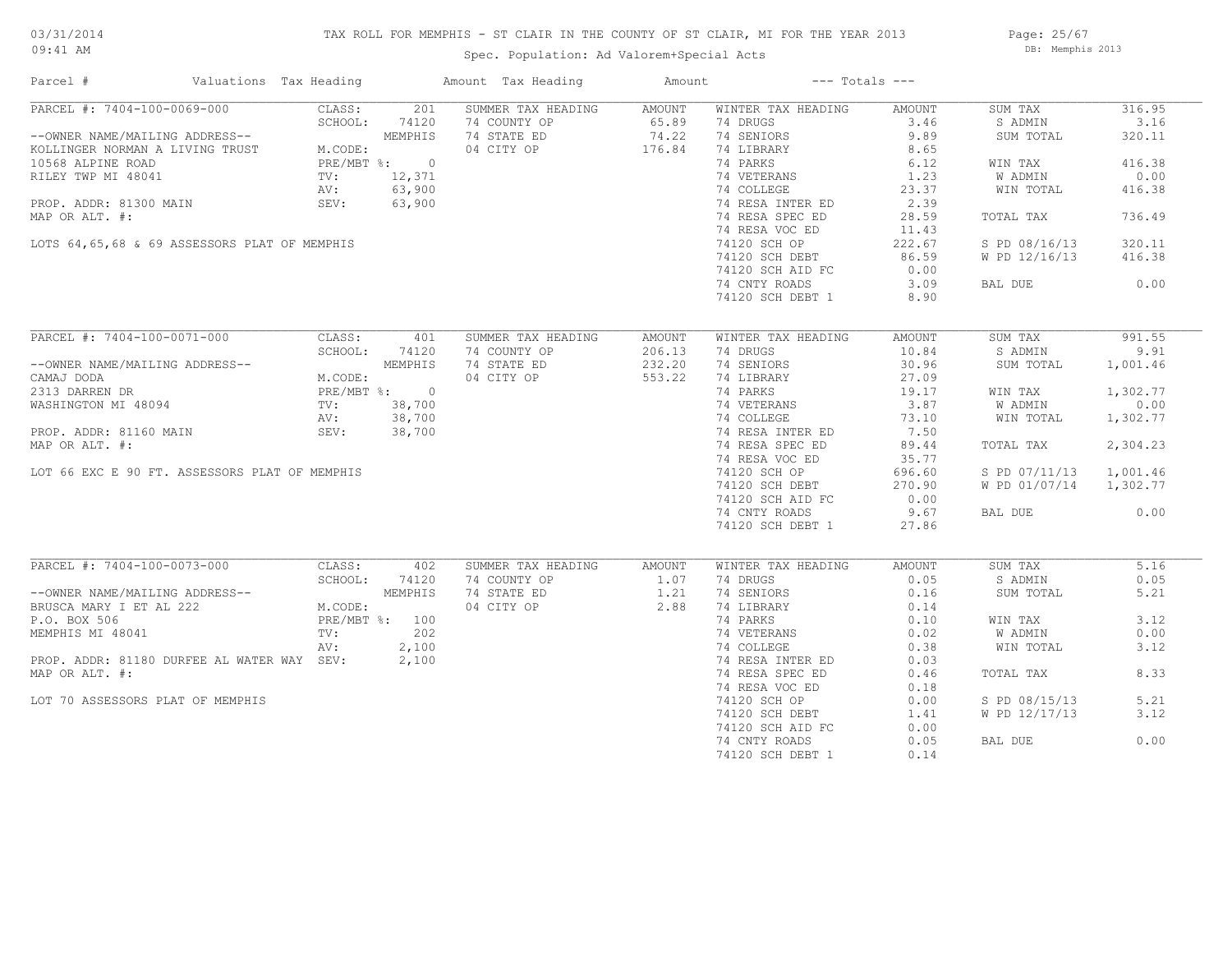## TAX ROLL FOR MEMPHIS - ST CLAIR IN THE COUNTY OF ST CLAIR, MI FOR THE YEAR 2013

09:41 AM

## Spec. Population: Ad Valorem+Special Acts

Page: 26/67 DB: Memphis 2013

| Parcel #                                              | Valuations Tax Heading | Amount Tax Heading | Amount |                                | $---$ Totals $---$ |               |          |
|-------------------------------------------------------|------------------------|--------------------|--------|--------------------------------|--------------------|---------------|----------|
| PARCEL #: 7404-100-0074-000                           | CLASS:<br>401          | SUMMER TAX HEADING | AMOUNT | WINTER TAX HEADING             | AMOUNT             | SUM TAX       | 772.55   |
|                                                       | SCHOOL:<br>74120       | 74 COUNTY OP       | 160.60 | 74 DRUGS                       | 8.45               | S ADMIN       | 7.72     |
| --OWNER NAME/MAILING ADDRESS--                        | MEMPHIS                | 74 STATE ED        | 180.91 | 74 SENIORS                     | 24.12              | SUM TOTAL     | 780.27   |
| BRUSCA MARY I                                         | M.CODE:                | 04 CITY OP         | 431.04 | 74 LIBRARY                     | 21.10              |               |          |
| P.O. BOX 506                                          | PRE/MBT %: 100         |                    |        | 74 PARKS                       | 14.93              | WIN TAX       | 472.28   |
| MEMPHIS MI 48041                                      | 30, 153<br>TV:         |                    |        | 74 VETERANS                    | 3.01               | W ADMIN       | 0.00     |
|                                                       | 38,000<br>AV:          |                    |        | 74 COLLEGE                     | 56.96              | WIN TOTAL     | 472.28   |
| PROP. ADDR: 81180 DURFEE                              | SEV: 38,000            |                    |        | 74 RESA INTER ED               | 5.84               |               |          |
| MAP OR ALT. #:                                        |                        |                    |        | 74 RESA SPEC ED                | 69.69              | TOTAL TAX     | 1,252.55 |
|                                                       |                        |                    |        |                                |                    |               |          |
|                                                       |                        |                    |        | 74 RESA VOC ED                 | 27.87              |               |          |
| LOT 71 ASSESSORS PLAT OF MEMPHIS                      |                        |                    |        | 74120 SCH OP                   | 0.00               | S PD 08/15/13 | 780.27   |
|                                                       |                        |                    |        | 74120 SCH DEBT                 | 211.07             | W PD 12/19/13 | 472.28   |
|                                                       |                        |                    |        | 74120 SCH AID FC               | 0.00               |               |          |
|                                                       |                        |                    |        | 74 CNTY ROADS                  | 7.53               | BAL DUE       | 0.00     |
|                                                       |                        |                    |        | 74120 SCH DEBT 1               | 21.71              |               |          |
|                                                       |                        |                    |        |                                |                    |               |          |
| PARCEL #: 7404-100-0075-000                           | CLASS:<br>402          | SUMMER TAX HEADING | AMOUNT | WINTER TAX HEADING             | AMOUNT             | SUM TAX       | 11.03    |
|                                                       | SCHOOL:<br>74120       | 74 COUNTY OP       | 2.29   | 74 DRUGS                       | 0.12               | S ADMIN       | 0.11     |
| --OWNER NAME/MAILING ADDRESS--                        | MEMPHIS                | 74 STATE ED        | 2.58   | 74 SENIORS                     | 0.34               | SUM TOTAL     | 11.14    |
| POWERS HOWARD & NINA                                  | M.CODE:                | 04 CITY OP         | 6.16   | 74 LIBRARY                     | 0.30               |               |          |
| P.O. BOX 102                                          | PRE/MBT %: 100         |                    |        | 74 PARKS                       | 0.21               | WIN TAX       | 6.70     |
| MEMPHIS MI 48041                                      | 431<br>TV:             |                    |        | 74 VETERANS                    | 0.04               | W ADMIN       | 0.00     |
|                                                       | 10,100<br>AV:          |                    |        | 74 COLLEGE                     | 0.81               | WIN TOTAL     | 6.70     |
| PROP. ADDR: DURFEE VACANT                             | 10,100<br>SEV:         |                    |        | 74 RESA INTER ED               | 0.08               |               |          |
| MAP OR ALT. #:                                        |                        |                    |        | 74 RESA SPEC ED                | 0.99               | TOTAL TAX     | 17.84    |
|                                                       |                        |                    |        | 74 RESA VOC ED                 | 0.39               |               |          |
|                                                       |                        |                    |        |                                |                    |               | 11.14    |
| LOT 72 EXC N 66 FT THEREOF. ASSESSORS PLAT OF MEMPHIS |                        |                    |        | 74120 SCH OP                   | 0.00               | S PD 07/22/13 |          |
|                                                       |                        |                    |        | 74120 SCH DEBT                 | 3.01               | W PD 12/30/13 | 6.70     |
|                                                       |                        |                    |        | 74120 SCH AID FC               | 0.00               |               |          |
|                                                       |                        |                    |        | 74 CNTY ROADS                  | 0.10               | BAL DUE       | 0.00     |
|                                                       |                        |                    |        | 74120 SCH DEBT 1               | 0.31               |               |          |
| PARCEL #: 7404-100-0076-000                           | CLASS:<br>401          | SUMMER TAX HEADING | AMOUNT |                                | AMOUNT             | SUM TAX       | 228.02   |
|                                                       | SCHOOL:<br>74120       | 74 COUNTY OP       | 47.40  | WINTER TAX HEADING<br>74 DRUGS | 2.49               | S ADMIN       | 2.28     |
|                                                       |                        |                    |        |                                |                    |               |          |
| --OWNER NAME/MAILING ADDRESS--                        | MEMPHIS                | 74 STATE ED        | 53.40  | 74 SENIORS                     | 7.12               | SUM TOTAL     | 230.30   |
| TURNER DWIGHT & FRANCES                               | M.CODE:                | 04 CITY OP         | 127.22 | 74 LIBRARY                     | 6.23               |               |          |
| P.O. BOX 436                                          | PRE/MBT %: 0           |                    |        | 74 PARKS                       | 4.40               | WIN TAX       | 299.57   |
| MEMPHIS MI 48041                                      | TV:<br>8,900           |                    |        | 74 VETERANS                    | 0.89               | W ADMIN       | 0.00     |
|                                                       | 8,900<br>AV:           |                    |        | 74 COLLEGE                     | 16.81              | WIN TOTAL     | 299.57   |
| PROP. ADDR: 81161 DURFEE                              | SEV:<br>8,900          |                    |        | 74 RESA INTER ED               | 1.72               |               |          |
| MAP OR ALT. #:                                        |                        |                    |        | 74 RESA SPEC ED                | 20.57              | TOTAL TAX     | 529.87   |
|                                                       |                        |                    |        | 74 RESA VOC ED                 | 8.22               |               |          |
| N 66 FT OF LOT 72 ASSESSORS PLAT OF MEMPHIS           |                        |                    |        | 74120 SCH OP                   | 160.20             | S PD 08/12/13 | 230.30   |
|                                                       |                        |                    |        | 74120 SCH DEBT                 | 62.30              | W PD 02/11/14 | 299.57   |
|                                                       |                        |                    |        | 74120 SCH AID FC               | 0.00               |               |          |
|                                                       |                        |                    |        | 74 CNTY ROADS                  | 2.22               | BAL DUE       | 0.00     |
|                                                       |                        |                    |        | 74120 SCH DEBT 1               | 6.40               |               |          |
|                                                       |                        |                    |        |                                |                    |               |          |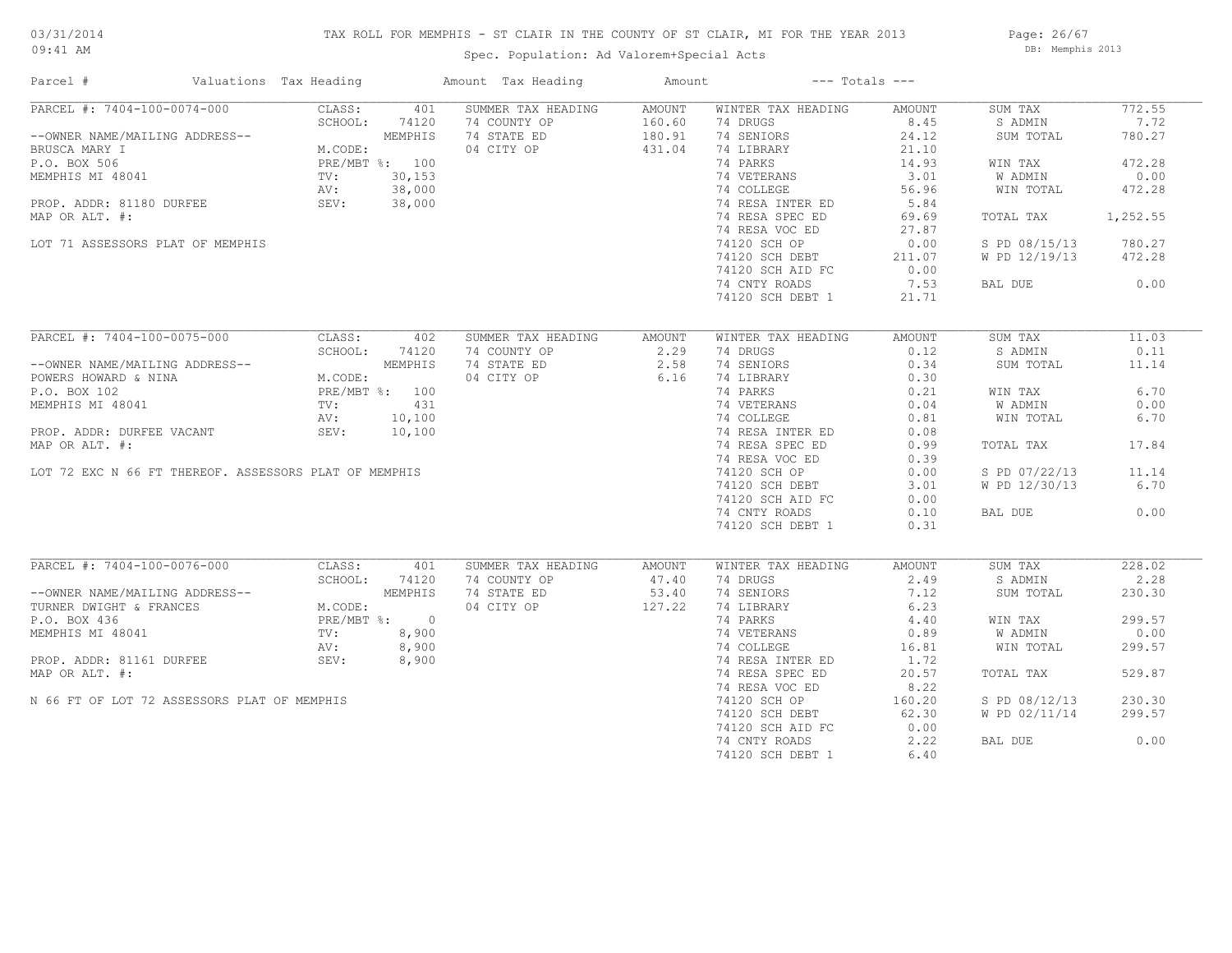## TAX ROLL FOR MEMPHIS - ST CLAIR IN THE COUNTY OF ST CLAIR, MI FOR THE YEAR 2013

09:41 AM

## Spec. Population: Ad Valorem+Special Acts

Page: 27/67 DB: Memphis 2013

| Parcel #                       | Valuations Tax Heading |                |         | Amount Tax Heading                                                                                                                                                | Amount        |                    | $---$ Totals $---$ |                |          |
|--------------------------------|------------------------|----------------|---------|-------------------------------------------------------------------------------------------------------------------------------------------------------------------|---------------|--------------------|--------------------|----------------|----------|
| PARCEL #: 7404-100-0078-100    |                        | CLASS:         | 402     | SUMMER TAX HEADING                                                                                                                                                | AMOUNT        | WINTER TAX HEADING | AMOUNT             | SUM TAX        | 57.65    |
|                                |                        | SCHOOL:        | 74120   | 74 COUNTY OP                                                                                                                                                      | 11.98         | 74 DRUGS           | 0.63               | S ADMIN        | 0.57     |
| --OWNER NAME/MAILING ADDRESS-- |                        |                | MEMPHIS | 74 STATE ED                                                                                                                                                       | 13.50         | 74 SENIORS         | 1.80               | S INTRST       | 3.46     |
| GERLACH LARRY/COLLEEN          |                        | M.CODE:        |         | 04 CITY OP                                                                                                                                                        | 32.17         | 74 LIBRARY         | 1.57               | SUM TOTAL      | 61.68    |
| 376 MEMPHIS RIDGE RD           |                        | PRE/MBT %: 100 |         |                                                                                                                                                                   |               | 74 PARKS           | 1.11               |                |          |
| RILEY MI 48041                 |                        | TV:            | 2,251   |                                                                                                                                                                   |               | 74 VETERANS        | 0.22               | WIN TAX        | 35.22    |
|                                |                        | AV:<br>SEV:    | 3,000   |                                                                                                                                                                   |               | 74 COLLEGE         | 4.25               | <b>W ADMIN</b> | 0.00     |
| PROP. ADDR: DURFEE ST VACANT   |                        |                | 3,000   |                                                                                                                                                                   |               | 74 RESA INTER ED   | 0.43               | WIN TOTAL      | 35.22    |
| MAP OR ALT. #:                 |                        |                |         |                                                                                                                                                                   |               | 74 RESA SPEC ED    | 5.20               |                |          |
|                                |                        |                |         |                                                                                                                                                                   |               | 74 RESA VOC ED     | 2.08               | TOTAL TAX      | 96.90    |
| Default Legal Description      |                        |                |         |                                                                                                                                                                   |               | 74120 SCH OP       | 0.00               |                |          |
|                                |                        |                |         |                                                                                                                                                                   |               | 74120 SCH DEBT     | 15.75              | BAL DUE        | 96.90    |
|                                |                        |                |         |                                                                                                                                                                   |               | 74120 SCH AID FC   | 0.00               |                |          |
|                                |                        |                |         |                                                                                                                                                                   |               | 74 CNTY ROADS      | 0.56               |                |          |
|                                |                        |                |         |                                                                                                                                                                   |               | 74120 SCH DEBT 1   | 1.62               |                |          |
|                                |                        |                |         |                                                                                                                                                                   |               |                    |                    |                |          |
| PARCEL #: 7404-100-0079-000    |                        | CLASS:         | 201     | SUMMER TAX HEADING                                                                                                                                                | AMOUNT        | WINTER TAX HEADING | AMOUNT             | SUM TAX        | 699.47   |
|                                |                        | SCHOOL:        | 74120   | 74 COUNTY OP                                                                                                                                                      | 145.41        | 74 DRUGS           | 7.65               | S ADMIN        | 6.99     |
| --OWNER NAME/MAILING ADDRESS-- |                        |                | MEMPHIS | 74 STATE ED                                                                                                                                                       | 163.80        | 74 SENIORS         | 21.84              | SUM TOTAL      | 706.46   |
| CHEVALIER ANTHONY & PATRICIA   |                        | M.CODE:        |         | 04 CITY OP                                                                                                                                                        | 390.26        | 74 LIBRARY         | 19.11              |                |          |
| 268 RILEY CENTER ROAD          |                        | PRE/MBT %: 0   |         |                                                                                                                                                                   |               | 74 PARKS           | 13.52              | WIN TAX        | 919.00   |
| RILEY MI 48041                 |                        | TV:            | 27,300  |                                                                                                                                                                   |               | 74 VETERANS        | 2.73               | W ADMIN        | 0.00     |
|                                |                        |                |         |                                                                                                                                                                   |               |                    |                    |                | 919.00   |
|                                |                        |                |         |                                                                                                                                                                   |               | 74 COLLEGE         | 51.57              | WIN TOTAL      |          |
|                                |                        |                |         |                                                                                                                                                                   |               | 74 RESA INTER ED   | 5.29               |                |          |
|                                |                        |                |         |                                                                                                                                                                   |               | 74 RESA SPEC ED    | 63.09              | TOTAL TAX      | 1,625.46 |
|                                |                        |                |         |                                                                                                                                                                   |               | 74 RESA VOC ED     | 25.23              |                |          |
|                                |                        |                |         | RILEY MI 48041<br>PROP. ADDR: 35093 BORDMAN<br>MAP OR ALT. #:<br>E 55 FT OF W 65 FT OF S 110 FT OF LOT 73 ASSESSORS PLAT OF MEMPHIS                               |               | 74120 SCH OP       | 491.40             | S PD 01/27/14  | 706.46   |
|                                |                        |                |         |                                                                                                                                                                   |               | 74120 SCH DEBT     | 191.10             |                |          |
|                                |                        |                |         |                                                                                                                                                                   |               | 74120 SCH AID FC   | 0.00               | BAL DUE        | 919.00   |
|                                |                        |                |         |                                                                                                                                                                   |               | 74 CNTY ROADS      | 6.82               |                |          |
|                                |                        |                |         |                                                                                                                                                                   |               | 74120 SCH DEBT 1   | 19.65              |                |          |
|                                |                        |                |         |                                                                                                                                                                   |               |                    |                    |                |          |
| PARCEL #: 7404-100-0080-000    |                        | CLASS:         | 202     | SUMMER TAX HEADING                                                                                                                                                | <b>AMOUNT</b> | WINTER TAX HEADING | AMOUNT             | SUM TAX        | 58.92    |
|                                |                        | SCHOOL:        | 74120   | 74 COUNTY OP                                                                                                                                                      | 12.25         | 74 DRUGS           | 0.64               | S ADMIN        | 0.58     |
| --OWNER NAME/MAILING ADDRESS-- |                        |                | MEMPHIS | 74 STATE ED                                                                                                                                                       | 13.80         | 74 SENIORS         | 1.84               | SUM TOTAL      | 59.50    |
| LUDEMAN DONALD C & SHAWN       |                        | M.CODE:        |         | 04 CITY OP                                                                                                                                                        | 32.87         | 74 LIBRARY         | 1.61               |                |          |
| 72878 TEAL CT                  |                        | PRE/MBT %: 0   |         |                                                                                                                                                                   |               | 74 PARKS           | 1.13               | WIN TAX        | 77.38    |
| ROMEO MI 48065                 |                        | TV:            | 2,300   |                                                                                                                                                                   |               | 74 VETERANS        | 0.23               | W ADMIN        | 0.00     |
|                                |                        | AV:            | 2,300   |                                                                                                                                                                   |               | 74 COLLEGE         | 4.34               | WIN TOTAL      | 77.38    |
| PROP. ADDR: 35065 BORDMAN      |                        | SEV:           | 2,300   |                                                                                                                                                                   |               | 74 RESA INTER ED   | 0.44               |                |          |
| MAP OR ALT. #:                 |                        |                |         |                                                                                                                                                                   |               | 74 RESA SPEC ED    | 5.31               | TOTAL TAX      | 136.88   |
|                                |                        |                |         |                                                                                                                                                                   |               | 74 RESA VOC ED     | 2.12               |                |          |
|                                |                        |                |         | PART OF LOT 73 DESCRIBE AS: BEG AT SW COR OF LOT 73; TH N 190 FT TH E 50 FT; TH S<br>80 FT; TH W 40 FT; TH S 110 FT; TH W 10 FT TO BEG. ASSESSORS PLAT OF MEMPHIS |               | 74120 SCH OP       | 41.40              | S PD 11/04/13  | 59.50    |
|                                |                        |                |         |                                                                                                                                                                   |               | 74120 SCH DEBT     | 16.10              | W PD 02/12/14  | 77.38    |
|                                |                        |                |         |                                                                                                                                                                   |               | 74120 SCH AID FC   | 0.00               |                |          |
|                                |                        |                |         |                                                                                                                                                                   |               | 74 CNTY ROADS      | 0.57               | BAL DUE        | 0.00     |
|                                |                        |                |         |                                                                                                                                                                   |               | 74120 SCH DEBT 1   | 1.65               |                |          |
|                                |                        |                |         |                                                                                                                                                                   |               |                    |                    |                |          |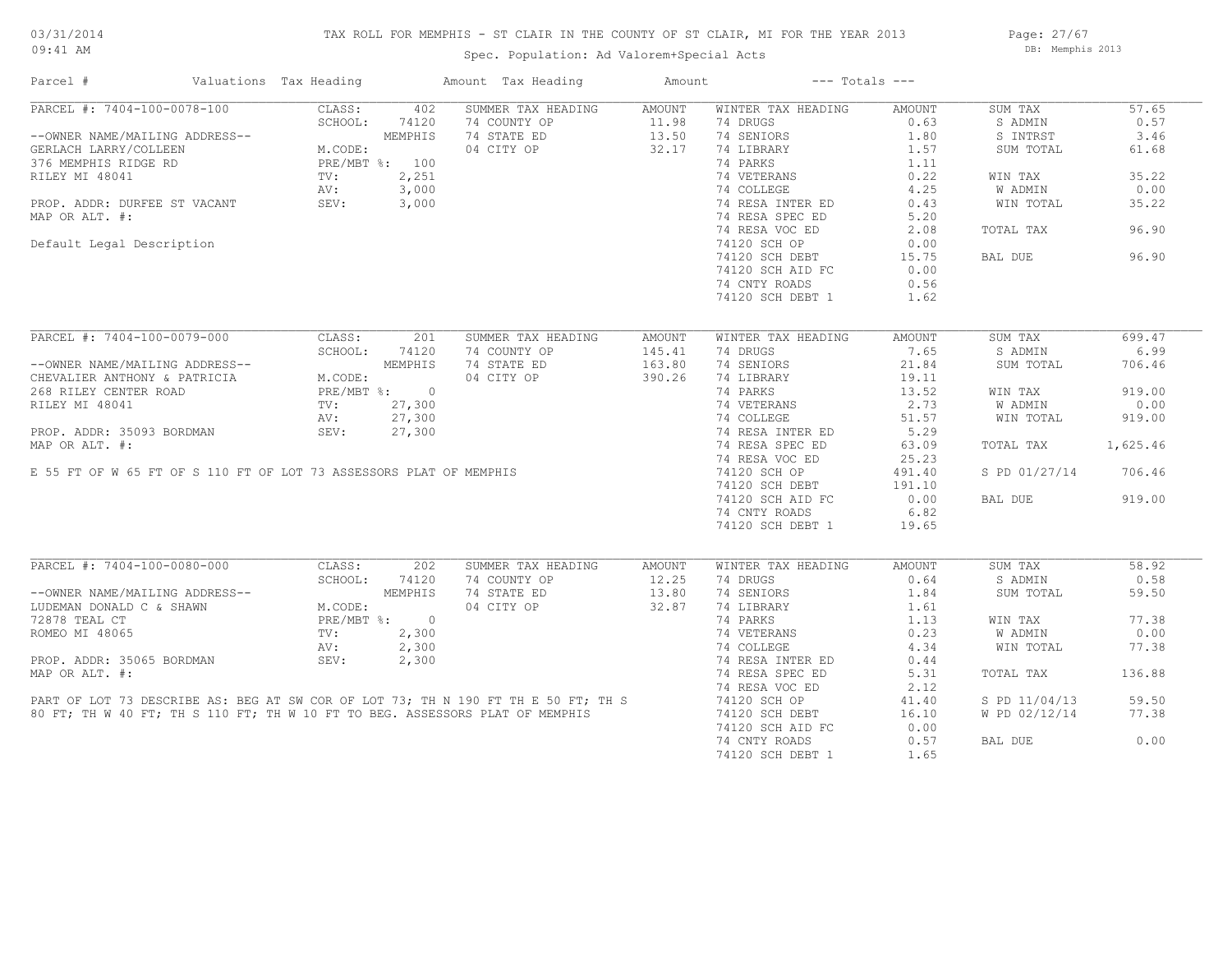## TAX ROLL FOR MEMPHIS - ST CLAIR IN THE COUNTY OF ST CLAIR, MI FOR THE YEAR 2013

09:41 AM

## Spec. Population: Ad Valorem+Special Acts

Page: 28/67 DB: Memphis 2013

| Parcel #                                                                                                                                         | Valuations Tax Heading |         | Amount Tax Heading   | Amount |                           | $---$ Totals $---$ |                        |          |
|--------------------------------------------------------------------------------------------------------------------------------------------------|------------------------|---------|----------------------|--------|---------------------------|--------------------|------------------------|----------|
| PARCEL #: 7404-100-0081-000                                                                                                                      | CLASS:                 | 401     | SUMMER TAX HEADING   | AMOUNT | WINTER TAX HEADING        | AMOUNT             | SUM TAX                | 953.31   |
|                                                                                                                                                  | SCHOOL:                | 74120   | 74 COUNTY OP         | 198.18 | 74 DRUGS                  | 10.42              | S ADMIN                | 9.53     |
| --OWNER NAME/MAILING ADDRESS--                                                                                                                   |                        | MEMPHIS | 74 STATE ED          | 223.24 | 74 SENIORS                | 29.76              | SUM TOTAL              | 962.84   |
| CROSS JAMES                                                                                                                                      | M.CODE:                |         | 04 CITY OP           | 531.89 | 74 LIBRARY                | 26.04              |                        |          |
| P.O. BOX 372                                                                                                                                     | PRE/MBT %: 100         |         |                      |        | 74 PARKS                  | 18.43              | WIN TAX                | 582.77   |
| NEMPHIS MI 48041 TV:<br>PROP. ADDR: 81100 DURFEE (SEV: SEV:                                                                                      |                        | 37,208  |                      |        | 74 VETERANS<br>74 COLLEGE | 3.72               | W ADMIN                | 0.00     |
|                                                                                                                                                  |                        | 43,000  |                      |        |                           | 70.28              | WIN TOTAL              | 582.77   |
|                                                                                                                                                  |                        | 43,000  |                      |        | 74 RESA INTER ED          | 7.21               |                        |          |
|                                                                                                                                                  |                        |         |                      |        | 74 RESA SPEC ED           | 85.99              | TOTAL TAX              | 1,545.61 |
| MAP OR ALT. #:                                                                                                                                   |                        |         |                      |        |                           |                    |                        |          |
|                                                                                                                                                  |                        |         |                      |        | 74 RESA VOC ED            | 34.39              |                        |          |
| LOT 74 ASSESSORS PLAT OF MEMPHIS                                                                                                                 |                        |         |                      |        | 74120 SCH OP              | 0.00               | S PD 08/22/13          | 962.84   |
|                                                                                                                                                  |                        |         |                      |        | 74120 SCH DEBT            | 260.45             | W PD 02/12/14          | 582.77   |
|                                                                                                                                                  |                        |         |                      |        | 74120 SCH AID FC          | 0.00               |                        |          |
|                                                                                                                                                  |                        |         |                      |        | 74 CNTY ROADS             | 9.30               | BAL DUE                | 0.00     |
|                                                                                                                                                  |                        |         |                      |        | 74120 SCH DEBT 1          | 26.78              |                        |          |
|                                                                                                                                                  |                        |         |                      |        |                           |                    |                        |          |
| PARCEL #: 7404-100-0084-001                                                                                                                      | CLASS:                 | 401     | SUMMER TAX HEADING   | AMOUNT | WINTER TAX HEADING        | AMOUNT             | SUM TAX                | 1,409.19 |
|                                                                                                                                                  | SCHOOL:                | 74120   | 74 COUNTY OP         | 292.95 | 74 DRUGS                  | 15.41              | S ADMIN                | 14.09    |
|                                                                                                                                                  |                        |         | 74 STATE ED          | 330.00 | 74 SENIORS                | 44.00              | SUM TOTAL              | 1,423.28 |
| --OWNER NAME/MAILING ADDRESS--<br>BOMMARITO RONALD & REBECCA M.CODE:<br>35181 BORDMAN PRE/MBT %: 100<br>MEMPHIS M 48041 TV: 55,000<br>AV: 55,000 |                        |         | 04 CITY OP           | 786.24 | 74 LIBRARY                | 38.50              |                        |          |
|                                                                                                                                                  |                        |         |                      |        | 74 PARKS                  | 27.24              | WIN TAX                | 861.51   |
|                                                                                                                                                  |                        |         |                      |        | 74 VETERANS               | 5.50               | W ADMIN                | 0.00     |
|                                                                                                                                                  |                        |         |                      |        | 74 COLLEGE                | 103.90             | WIN TOTAL              | 861.51   |
| PROP. ADDR: 35181 BORDMAN                                                                                                                        | SEV:                   | 55,000  |                      |        | 74 RESA INTER ED          | 10.65              |                        |          |
|                                                                                                                                                  |                        |         |                      |        | 74 RESA SPEC ED           | 127.12             | TOTAL TAX              | 2,284.79 |
|                                                                                                                                                  |                        |         |                      |        | 74 RESA VOC ED            | 50.84              |                        |          |
|                                                                                                                                                  |                        |         |                      |        |                           |                    |                        |          |
|                                                                                                                                                  |                        |         |                      |        | 74120 SCH OP              | 0.00               | S PD 07/08/13 1,423.28 |          |
| OF MEMPHIS                                                                                                                                       |                        |         |                      |        | 74120 SCH DEBT            | 385.00             | W PD 12/26/13 861.51   |          |
|                                                                                                                                                  |                        |         |                      |        | 74120 SCH AID FC          | 0.00               |                        |          |
|                                                                                                                                                  |                        |         |                      |        | 74 CNTY ROADS             | 13.75              | BAL DUE                | 0.00     |
|                                                                                                                                                  |                        |         |                      |        | 74120 SCH DEBT 1          | 39.60              |                        |          |
| PARCEL #: 7404-100-0085-000                                                                                                                      | CLASS:                 | 401     | SUMMER TAX HEADING   | AMOUNT | WINTER TAX HEADING        | AMOUNT             | SUM TAX                | 2,029.23 |
|                                                                                                                                                  | SCHOOL:                |         | 74 COUNTY OP         | 421.85 | 74 DRUGS                  | 22.19              | S ADMIN                | 20.29    |
| --OWNER NAME/MAILING ADDRESS--<br>LAVERY JOSEPH P & LINDA R<br>TEAMERY DOENARY CODE:<br>PRE/MBT \$: 100                                          |                        |         | 74 STATE ED          | 475.20 | 74 SENIORS                | 63.36              | SUM TOTAL              | 2,049.52 |
|                                                                                                                                                  |                        |         |                      |        |                           |                    |                        |          |
|                                                                                                                                                  |                        |         | 04 CITY OP 1, 132.18 |        | 74 LIBRARY                | 55.44              |                        |          |
|                                                                                                                                                  |                        |         |                      |        | 74 PARKS                  | 39.23              | WIN TAX                | 1,240.58 |
| MEMPHIS MI 48041                                                                                                                                 | TV:                    | 79,200  |                      |        | 74 VETERANS               | 7.92               | <b>W ADMIN</b>         | 0.00     |
|                                                                                                                                                  | AV:                    | 79,200  |                      |        | 74 COLLEGE                | 149.61             | WIN TOTAL              | 1,240.58 |
| PROP. ADDR: 35221 BORDMAN                                                                                                                        | SEV:                   | 79,200  |                      |        | 74 RESA INTER ED          | 15.34              |                        |          |
| MAP OR ALT. #:                                                                                                                                   |                        |         |                      |        | 74 RESA SPEC ED           | 183.05             | TOTAL TAX              | 3,290.10 |
|                                                                                                                                                  |                        |         |                      |        | 74 RESA VOC ED            | 73.22              |                        |          |
| E 68 FT OF LOTS 76 & 78 ASSESSORS PLAT OF MEMPHIS                                                                                                |                        |         |                      |        | 74120 SCH OP              | 0.00               | S PD 09/03/13          | 2,049.52 |
|                                                                                                                                                  |                        |         |                      |        | 74120 SCH DEBT            | 554.40             | W PD 02/14/14          | 1,240.58 |
|                                                                                                                                                  |                        |         |                      |        | 74120 SCH AID FC          | 0.00               |                        |          |
|                                                                                                                                                  |                        |         |                      |        | 74 CNTY ROADS             | 19.80              | BAL DUE                | 0.00     |
|                                                                                                                                                  |                        |         |                      |        |                           |                    |                        |          |
|                                                                                                                                                  |                        |         |                      |        | 74120 SCH DEBT 1          | 57.02              |                        |          |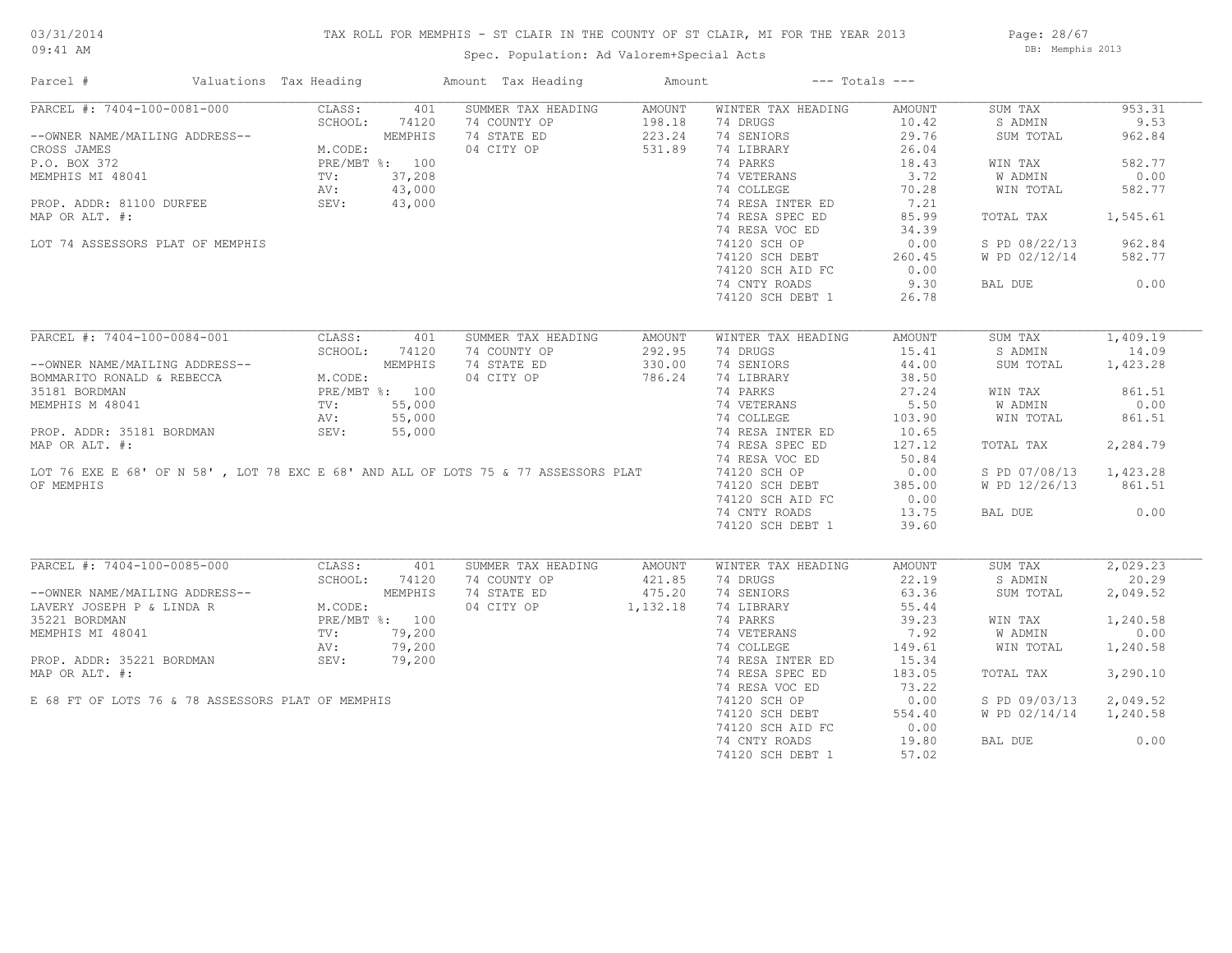## TAX ROLL FOR MEMPHIS - ST CLAIR IN THE COUNTY OF ST CLAIR, MI FOR THE YEAR 2013

Spec. Population: Ad Valorem+Special Acts

Page: 29/67 DB: Memphis 2013

| PARCEL #: 7404-100-0086-000<br>CLASS:<br>401<br>SUMMER TAX HEADING<br>AMOUNT<br>WINTER TAX HEADING<br>SUM TAX<br>743.02<br>AMOUNT<br>8.12<br>SCHOOL:<br>74120<br>74 COUNTY OP<br>154.46<br>74 DRUGS<br>S ADMIN<br>7.43<br>--OWNER NAME/MAILING ADDRESS--<br>DIAZ JUSTEN & CARPO PATRICIA M.CODE:<br>25241 ROBDMAN<br>MEMPHIS<br>74 STATE ED<br>174.00<br>74 SENIORS<br>S INTRST<br>44.58<br>23.20<br>04 CITY OP<br>414.56<br>74 LIBRARY<br>20.30<br>SUM TOTAL<br>795.03<br>35241 BORDMAN PRE/MBT %: 100<br>MEMPHIS MI 48041 TV: 29,000<br>PROP. ADDR: 35241 BORDMAN AV: 29,000<br>PROP. ADDR: 35241 BORDMAN SEV: 29,000<br>74 PARKS<br>14.36<br>74 VETERANS<br>2.90<br>454.24<br>WIN TAX<br>74 COLLEGE<br>54.78<br>W ADMIN<br>0.00<br>74 RESA INTER ED<br>5.62<br>WIN TOTAL<br>454.24<br>74 RESA SPEC ED<br>MAP OR ALT. #:<br>67.02<br>74 RESA VOC ED<br>26.81<br>1,249.27<br>TOTAL TAX<br>74120 SCH OP<br>LOT 79 ASSESSORS PLAT OF MEMPHIS<br>0.00<br>74120 SCH DEBT<br>203.00<br>1,249.27<br>BAL DUE<br>74120 SCH AID FC<br>0.00<br>74 CNTY ROADS<br>7.25<br>74120 SCH DEBT 1<br>20.88<br>PARCEL #: 7404-100-0090-000<br>CLASS:<br>SUMMER TAX HEADING<br>WINTER TAX HEADING<br>SUM TAX<br>858.73<br>401<br>AMOUNT<br>AMOUNT<br>SCHOOL:<br>74120<br>178.52<br>74 DRUGS<br>9.39<br>S ADMIN<br>8.58<br>74 COUNTY OP<br>G ADDRESS--<br>M.CODE:<br>PRE/MBT %: 100<br>TV: 33,516<br>AV: 41,300<br>201.09<br>74 SENIORS<br>26.81<br>867.31<br>--OWNER NAME/MAILING ADDRESS--<br>74 STATE ED<br>SUM TOTAL<br>479.12<br>04 CITY OP<br>74 LIBRARY<br>23.46<br>ALBERTY RICHARD W<br>81121 COLE<br>74 PARKS<br>524.96<br>16.60<br>WIN TAX<br>74 VETERANS<br>74 COLLEGE<br>3.35<br>0.00<br>MEMPHIS MI 48041<br>W ADMIN<br>524.96<br>63.31<br>WIN TOTAL<br>PROP. ADDR: 81121 COLE<br>74 RESA INTER ED<br>6.49<br>SEV:<br>41,300<br>74 RESA SPEC ED<br>MAP OR ALT. #:<br>77.46<br>1,392.27<br>TOTAL TAX<br>74 RESA VOC ED<br>30.98<br>LOT 81 EXC N 63.75 FT & EXC S 150 FT. ASSESSORS PLAT OF MEMPHIS<br>867.31<br>74120 SCH OP<br>0.00<br>S PD 08/27/13<br>74120 SCH DEBT<br>W PD 02/11/14<br>524.96<br>234.61<br>74120 SCH AID FC<br>0.00<br>8.37<br>0.00<br>74 CNTY ROADS<br>BAL DUE<br>74120 SCH DEBT 1<br>24.13<br>PARCEL #: 7404-100-0093-000<br>CLASS:<br>SUMMER TAX HEADING<br>WINTER TAX HEADING<br>1,283.64<br>401<br>AMOUNT<br>AMOUNT<br>SUM TAX<br>SCHOOL:<br>74 COUNTY OP<br>266.85<br>74 DRUGS<br>14.04<br>12.83<br>74120<br>S ADMIN<br>--OWNER NAME/MAILING ADDRESS--<br>M.CODE:<br>M.CODE:<br>PRE/MBT %: 100<br>TV: 50,100<br>AV: 50,100<br>SEV: 50,100<br>74 STATE ED<br>300.60<br>74 SENIORS<br>40.08<br>SUM TOTAL<br>1,296.47<br>04 CITY OP<br>716.19<br>74 LIBRARY<br>35.07<br>KEHOE THERESA A<br>74 PARKS<br>784.74<br>81220 COLE<br>24.81<br>WIN TAX<br>MEMPHIS MI 48041<br>74 VETERANS<br>5.01<br>W ADMIN<br>0.00<br>74 COLLEGE<br>94.64<br>784.74<br>WIN TOTAL<br>PROP. ADDR: 81220 COLE<br>74 RESA INTER ED<br>9.70<br>74 RESA SPEC ED<br>115.79<br>2,081.21<br>TOTAL TAX<br>74 RESA VOC ED<br>46.31<br>N 75 FT OF LOT 82 ASSESSORS PLAT OF MEMPHIS<br>74120 SCH OP<br>0.00<br>S PD 09/11/13<br>1,296.47<br>74120 SCH DEBT<br>350.70<br>W PD 12/31/13<br>784.74<br>74120 SCH AID FC<br>0.00<br>74 CNTY ROADS<br>12.52<br>BAL DUE<br>0.00<br>36.07 | Parcel #       | Valuations Tax Heading |  | Amount Tax Heading | Amount | $---$ Totals $---$ |  |  |
|---------------------------------------------------------------------------------------------------------------------------------------------------------------------------------------------------------------------------------------------------------------------------------------------------------------------------------------------------------------------------------------------------------------------------------------------------------------------------------------------------------------------------------------------------------------------------------------------------------------------------------------------------------------------------------------------------------------------------------------------------------------------------------------------------------------------------------------------------------------------------------------------------------------------------------------------------------------------------------------------------------------------------------------------------------------------------------------------------------------------------------------------------------------------------------------------------------------------------------------------------------------------------------------------------------------------------------------------------------------------------------------------------------------------------------------------------------------------------------------------------------------------------------------------------------------------------------------------------------------------------------------------------------------------------------------------------------------------------------------------------------------------------------------------------------------------------------------------------------------------------------------------------------------------------------------------------------------------------------------------------------------------------------------------------------------------------------------------------------------------------------------------------------------------------------------------------------------------------------------------------------------------------------------------------------------------------------------------------------------------------------------------------------------------------------------------------------------------------------------------------------------------------------------------------------------------------------------------------------------------------------------------------------------------------------------------------------------------------------------------------------------------------------------------------------------------------------------------------------------------------------------------------------------------------------------------------------------------------------------------------------------------------------------------------------------------------------------------------------------------------------------------------------------------------------------------------------------------------------------------------------------|----------------|------------------------|--|--------------------|--------|--------------------|--|--|
|                                                                                                                                                                                                                                                                                                                                                                                                                                                                                                                                                                                                                                                                                                                                                                                                                                                                                                                                                                                                                                                                                                                                                                                                                                                                                                                                                                                                                                                                                                                                                                                                                                                                                                                                                                                                                                                                                                                                                                                                                                                                                                                                                                                                                                                                                                                                                                                                                                                                                                                                                                                                                                                                                                                                                                                                                                                                                                                                                                                                                                                                                                                                                                                                                                                               |                |                        |  |                    |        |                    |  |  |
|                                                                                                                                                                                                                                                                                                                                                                                                                                                                                                                                                                                                                                                                                                                                                                                                                                                                                                                                                                                                                                                                                                                                                                                                                                                                                                                                                                                                                                                                                                                                                                                                                                                                                                                                                                                                                                                                                                                                                                                                                                                                                                                                                                                                                                                                                                                                                                                                                                                                                                                                                                                                                                                                                                                                                                                                                                                                                                                                                                                                                                                                                                                                                                                                                                                               |                |                        |  |                    |        |                    |  |  |
|                                                                                                                                                                                                                                                                                                                                                                                                                                                                                                                                                                                                                                                                                                                                                                                                                                                                                                                                                                                                                                                                                                                                                                                                                                                                                                                                                                                                                                                                                                                                                                                                                                                                                                                                                                                                                                                                                                                                                                                                                                                                                                                                                                                                                                                                                                                                                                                                                                                                                                                                                                                                                                                                                                                                                                                                                                                                                                                                                                                                                                                                                                                                                                                                                                                               |                |                        |  |                    |        |                    |  |  |
|                                                                                                                                                                                                                                                                                                                                                                                                                                                                                                                                                                                                                                                                                                                                                                                                                                                                                                                                                                                                                                                                                                                                                                                                                                                                                                                                                                                                                                                                                                                                                                                                                                                                                                                                                                                                                                                                                                                                                                                                                                                                                                                                                                                                                                                                                                                                                                                                                                                                                                                                                                                                                                                                                                                                                                                                                                                                                                                                                                                                                                                                                                                                                                                                                                                               |                |                        |  |                    |        |                    |  |  |
|                                                                                                                                                                                                                                                                                                                                                                                                                                                                                                                                                                                                                                                                                                                                                                                                                                                                                                                                                                                                                                                                                                                                                                                                                                                                                                                                                                                                                                                                                                                                                                                                                                                                                                                                                                                                                                                                                                                                                                                                                                                                                                                                                                                                                                                                                                                                                                                                                                                                                                                                                                                                                                                                                                                                                                                                                                                                                                                                                                                                                                                                                                                                                                                                                                                               |                |                        |  |                    |        |                    |  |  |
|                                                                                                                                                                                                                                                                                                                                                                                                                                                                                                                                                                                                                                                                                                                                                                                                                                                                                                                                                                                                                                                                                                                                                                                                                                                                                                                                                                                                                                                                                                                                                                                                                                                                                                                                                                                                                                                                                                                                                                                                                                                                                                                                                                                                                                                                                                                                                                                                                                                                                                                                                                                                                                                                                                                                                                                                                                                                                                                                                                                                                                                                                                                                                                                                                                                               |                |                        |  |                    |        |                    |  |  |
|                                                                                                                                                                                                                                                                                                                                                                                                                                                                                                                                                                                                                                                                                                                                                                                                                                                                                                                                                                                                                                                                                                                                                                                                                                                                                                                                                                                                                                                                                                                                                                                                                                                                                                                                                                                                                                                                                                                                                                                                                                                                                                                                                                                                                                                                                                                                                                                                                                                                                                                                                                                                                                                                                                                                                                                                                                                                                                                                                                                                                                                                                                                                                                                                                                                               |                |                        |  |                    |        |                    |  |  |
|                                                                                                                                                                                                                                                                                                                                                                                                                                                                                                                                                                                                                                                                                                                                                                                                                                                                                                                                                                                                                                                                                                                                                                                                                                                                                                                                                                                                                                                                                                                                                                                                                                                                                                                                                                                                                                                                                                                                                                                                                                                                                                                                                                                                                                                                                                                                                                                                                                                                                                                                                                                                                                                                                                                                                                                                                                                                                                                                                                                                                                                                                                                                                                                                                                                               |                |                        |  |                    |        |                    |  |  |
|                                                                                                                                                                                                                                                                                                                                                                                                                                                                                                                                                                                                                                                                                                                                                                                                                                                                                                                                                                                                                                                                                                                                                                                                                                                                                                                                                                                                                                                                                                                                                                                                                                                                                                                                                                                                                                                                                                                                                                                                                                                                                                                                                                                                                                                                                                                                                                                                                                                                                                                                                                                                                                                                                                                                                                                                                                                                                                                                                                                                                                                                                                                                                                                                                                                               |                |                        |  |                    |        |                    |  |  |
|                                                                                                                                                                                                                                                                                                                                                                                                                                                                                                                                                                                                                                                                                                                                                                                                                                                                                                                                                                                                                                                                                                                                                                                                                                                                                                                                                                                                                                                                                                                                                                                                                                                                                                                                                                                                                                                                                                                                                                                                                                                                                                                                                                                                                                                                                                                                                                                                                                                                                                                                                                                                                                                                                                                                                                                                                                                                                                                                                                                                                                                                                                                                                                                                                                                               |                |                        |  |                    |        |                    |  |  |
|                                                                                                                                                                                                                                                                                                                                                                                                                                                                                                                                                                                                                                                                                                                                                                                                                                                                                                                                                                                                                                                                                                                                                                                                                                                                                                                                                                                                                                                                                                                                                                                                                                                                                                                                                                                                                                                                                                                                                                                                                                                                                                                                                                                                                                                                                                                                                                                                                                                                                                                                                                                                                                                                                                                                                                                                                                                                                                                                                                                                                                                                                                                                                                                                                                                               |                |                        |  |                    |        |                    |  |  |
|                                                                                                                                                                                                                                                                                                                                                                                                                                                                                                                                                                                                                                                                                                                                                                                                                                                                                                                                                                                                                                                                                                                                                                                                                                                                                                                                                                                                                                                                                                                                                                                                                                                                                                                                                                                                                                                                                                                                                                                                                                                                                                                                                                                                                                                                                                                                                                                                                                                                                                                                                                                                                                                                                                                                                                                                                                                                                                                                                                                                                                                                                                                                                                                                                                                               |                |                        |  |                    |        |                    |  |  |
|                                                                                                                                                                                                                                                                                                                                                                                                                                                                                                                                                                                                                                                                                                                                                                                                                                                                                                                                                                                                                                                                                                                                                                                                                                                                                                                                                                                                                                                                                                                                                                                                                                                                                                                                                                                                                                                                                                                                                                                                                                                                                                                                                                                                                                                                                                                                                                                                                                                                                                                                                                                                                                                                                                                                                                                                                                                                                                                                                                                                                                                                                                                                                                                                                                                               |                |                        |  |                    |        |                    |  |  |
|                                                                                                                                                                                                                                                                                                                                                                                                                                                                                                                                                                                                                                                                                                                                                                                                                                                                                                                                                                                                                                                                                                                                                                                                                                                                                                                                                                                                                                                                                                                                                                                                                                                                                                                                                                                                                                                                                                                                                                                                                                                                                                                                                                                                                                                                                                                                                                                                                                                                                                                                                                                                                                                                                                                                                                                                                                                                                                                                                                                                                                                                                                                                                                                                                                                               |                |                        |  |                    |        |                    |  |  |
|                                                                                                                                                                                                                                                                                                                                                                                                                                                                                                                                                                                                                                                                                                                                                                                                                                                                                                                                                                                                                                                                                                                                                                                                                                                                                                                                                                                                                                                                                                                                                                                                                                                                                                                                                                                                                                                                                                                                                                                                                                                                                                                                                                                                                                                                                                                                                                                                                                                                                                                                                                                                                                                                                                                                                                                                                                                                                                                                                                                                                                                                                                                                                                                                                                                               |                |                        |  |                    |        |                    |  |  |
|                                                                                                                                                                                                                                                                                                                                                                                                                                                                                                                                                                                                                                                                                                                                                                                                                                                                                                                                                                                                                                                                                                                                                                                                                                                                                                                                                                                                                                                                                                                                                                                                                                                                                                                                                                                                                                                                                                                                                                                                                                                                                                                                                                                                                                                                                                                                                                                                                                                                                                                                                                                                                                                                                                                                                                                                                                                                                                                                                                                                                                                                                                                                                                                                                                                               |                |                        |  |                    |        |                    |  |  |
|                                                                                                                                                                                                                                                                                                                                                                                                                                                                                                                                                                                                                                                                                                                                                                                                                                                                                                                                                                                                                                                                                                                                                                                                                                                                                                                                                                                                                                                                                                                                                                                                                                                                                                                                                                                                                                                                                                                                                                                                                                                                                                                                                                                                                                                                                                                                                                                                                                                                                                                                                                                                                                                                                                                                                                                                                                                                                                                                                                                                                                                                                                                                                                                                                                                               |                |                        |  |                    |        |                    |  |  |
|                                                                                                                                                                                                                                                                                                                                                                                                                                                                                                                                                                                                                                                                                                                                                                                                                                                                                                                                                                                                                                                                                                                                                                                                                                                                                                                                                                                                                                                                                                                                                                                                                                                                                                                                                                                                                                                                                                                                                                                                                                                                                                                                                                                                                                                                                                                                                                                                                                                                                                                                                                                                                                                                                                                                                                                                                                                                                                                                                                                                                                                                                                                                                                                                                                                               |                |                        |  |                    |        |                    |  |  |
|                                                                                                                                                                                                                                                                                                                                                                                                                                                                                                                                                                                                                                                                                                                                                                                                                                                                                                                                                                                                                                                                                                                                                                                                                                                                                                                                                                                                                                                                                                                                                                                                                                                                                                                                                                                                                                                                                                                                                                                                                                                                                                                                                                                                                                                                                                                                                                                                                                                                                                                                                                                                                                                                                                                                                                                                                                                                                                                                                                                                                                                                                                                                                                                                                                                               |                |                        |  |                    |        |                    |  |  |
|                                                                                                                                                                                                                                                                                                                                                                                                                                                                                                                                                                                                                                                                                                                                                                                                                                                                                                                                                                                                                                                                                                                                                                                                                                                                                                                                                                                                                                                                                                                                                                                                                                                                                                                                                                                                                                                                                                                                                                                                                                                                                                                                                                                                                                                                                                                                                                                                                                                                                                                                                                                                                                                                                                                                                                                                                                                                                                                                                                                                                                                                                                                                                                                                                                                               |                |                        |  |                    |        |                    |  |  |
|                                                                                                                                                                                                                                                                                                                                                                                                                                                                                                                                                                                                                                                                                                                                                                                                                                                                                                                                                                                                                                                                                                                                                                                                                                                                                                                                                                                                                                                                                                                                                                                                                                                                                                                                                                                                                                                                                                                                                                                                                                                                                                                                                                                                                                                                                                                                                                                                                                                                                                                                                                                                                                                                                                                                                                                                                                                                                                                                                                                                                                                                                                                                                                                                                                                               |                |                        |  |                    |        |                    |  |  |
|                                                                                                                                                                                                                                                                                                                                                                                                                                                                                                                                                                                                                                                                                                                                                                                                                                                                                                                                                                                                                                                                                                                                                                                                                                                                                                                                                                                                                                                                                                                                                                                                                                                                                                                                                                                                                                                                                                                                                                                                                                                                                                                                                                                                                                                                                                                                                                                                                                                                                                                                                                                                                                                                                                                                                                                                                                                                                                                                                                                                                                                                                                                                                                                                                                                               |                |                        |  |                    |        |                    |  |  |
|                                                                                                                                                                                                                                                                                                                                                                                                                                                                                                                                                                                                                                                                                                                                                                                                                                                                                                                                                                                                                                                                                                                                                                                                                                                                                                                                                                                                                                                                                                                                                                                                                                                                                                                                                                                                                                                                                                                                                                                                                                                                                                                                                                                                                                                                                                                                                                                                                                                                                                                                                                                                                                                                                                                                                                                                                                                                                                                                                                                                                                                                                                                                                                                                                                                               |                |                        |  |                    |        |                    |  |  |
|                                                                                                                                                                                                                                                                                                                                                                                                                                                                                                                                                                                                                                                                                                                                                                                                                                                                                                                                                                                                                                                                                                                                                                                                                                                                                                                                                                                                                                                                                                                                                                                                                                                                                                                                                                                                                                                                                                                                                                                                                                                                                                                                                                                                                                                                                                                                                                                                                                                                                                                                                                                                                                                                                                                                                                                                                                                                                                                                                                                                                                                                                                                                                                                                                                                               |                |                        |  |                    |        |                    |  |  |
|                                                                                                                                                                                                                                                                                                                                                                                                                                                                                                                                                                                                                                                                                                                                                                                                                                                                                                                                                                                                                                                                                                                                                                                                                                                                                                                                                                                                                                                                                                                                                                                                                                                                                                                                                                                                                                                                                                                                                                                                                                                                                                                                                                                                                                                                                                                                                                                                                                                                                                                                                                                                                                                                                                                                                                                                                                                                                                                                                                                                                                                                                                                                                                                                                                                               |                |                        |  |                    |        |                    |  |  |
|                                                                                                                                                                                                                                                                                                                                                                                                                                                                                                                                                                                                                                                                                                                                                                                                                                                                                                                                                                                                                                                                                                                                                                                                                                                                                                                                                                                                                                                                                                                                                                                                                                                                                                                                                                                                                                                                                                                                                                                                                                                                                                                                                                                                                                                                                                                                                                                                                                                                                                                                                                                                                                                                                                                                                                                                                                                                                                                                                                                                                                                                                                                                                                                                                                                               |                |                        |  |                    |        |                    |  |  |
|                                                                                                                                                                                                                                                                                                                                                                                                                                                                                                                                                                                                                                                                                                                                                                                                                                                                                                                                                                                                                                                                                                                                                                                                                                                                                                                                                                                                                                                                                                                                                                                                                                                                                                                                                                                                                                                                                                                                                                                                                                                                                                                                                                                                                                                                                                                                                                                                                                                                                                                                                                                                                                                                                                                                                                                                                                                                                                                                                                                                                                                                                                                                                                                                                                                               |                |                        |  |                    |        |                    |  |  |
|                                                                                                                                                                                                                                                                                                                                                                                                                                                                                                                                                                                                                                                                                                                                                                                                                                                                                                                                                                                                                                                                                                                                                                                                                                                                                                                                                                                                                                                                                                                                                                                                                                                                                                                                                                                                                                                                                                                                                                                                                                                                                                                                                                                                                                                                                                                                                                                                                                                                                                                                                                                                                                                                                                                                                                                                                                                                                                                                                                                                                                                                                                                                                                                                                                                               |                |                        |  |                    |        |                    |  |  |
|                                                                                                                                                                                                                                                                                                                                                                                                                                                                                                                                                                                                                                                                                                                                                                                                                                                                                                                                                                                                                                                                                                                                                                                                                                                                                                                                                                                                                                                                                                                                                                                                                                                                                                                                                                                                                                                                                                                                                                                                                                                                                                                                                                                                                                                                                                                                                                                                                                                                                                                                                                                                                                                                                                                                                                                                                                                                                                                                                                                                                                                                                                                                                                                                                                                               |                |                        |  |                    |        |                    |  |  |
|                                                                                                                                                                                                                                                                                                                                                                                                                                                                                                                                                                                                                                                                                                                                                                                                                                                                                                                                                                                                                                                                                                                                                                                                                                                                                                                                                                                                                                                                                                                                                                                                                                                                                                                                                                                                                                                                                                                                                                                                                                                                                                                                                                                                                                                                                                                                                                                                                                                                                                                                                                                                                                                                                                                                                                                                                                                                                                                                                                                                                                                                                                                                                                                                                                                               |                |                        |  |                    |        |                    |  |  |
|                                                                                                                                                                                                                                                                                                                                                                                                                                                                                                                                                                                                                                                                                                                                                                                                                                                                                                                                                                                                                                                                                                                                                                                                                                                                                                                                                                                                                                                                                                                                                                                                                                                                                                                                                                                                                                                                                                                                                                                                                                                                                                                                                                                                                                                                                                                                                                                                                                                                                                                                                                                                                                                                                                                                                                                                                                                                                                                                                                                                                                                                                                                                                                                                                                                               |                |                        |  |                    |        |                    |  |  |
|                                                                                                                                                                                                                                                                                                                                                                                                                                                                                                                                                                                                                                                                                                                                                                                                                                                                                                                                                                                                                                                                                                                                                                                                                                                                                                                                                                                                                                                                                                                                                                                                                                                                                                                                                                                                                                                                                                                                                                                                                                                                                                                                                                                                                                                                                                                                                                                                                                                                                                                                                                                                                                                                                                                                                                                                                                                                                                                                                                                                                                                                                                                                                                                                                                                               |                |                        |  |                    |        |                    |  |  |
|                                                                                                                                                                                                                                                                                                                                                                                                                                                                                                                                                                                                                                                                                                                                                                                                                                                                                                                                                                                                                                                                                                                                                                                                                                                                                                                                                                                                                                                                                                                                                                                                                                                                                                                                                                                                                                                                                                                                                                                                                                                                                                                                                                                                                                                                                                                                                                                                                                                                                                                                                                                                                                                                                                                                                                                                                                                                                                                                                                                                                                                                                                                                                                                                                                                               |                |                        |  |                    |        |                    |  |  |
|                                                                                                                                                                                                                                                                                                                                                                                                                                                                                                                                                                                                                                                                                                                                                                                                                                                                                                                                                                                                                                                                                                                                                                                                                                                                                                                                                                                                                                                                                                                                                                                                                                                                                                                                                                                                                                                                                                                                                                                                                                                                                                                                                                                                                                                                                                                                                                                                                                                                                                                                                                                                                                                                                                                                                                                                                                                                                                                                                                                                                                                                                                                                                                                                                                                               |                |                        |  |                    |        |                    |  |  |
|                                                                                                                                                                                                                                                                                                                                                                                                                                                                                                                                                                                                                                                                                                                                                                                                                                                                                                                                                                                                                                                                                                                                                                                                                                                                                                                                                                                                                                                                                                                                                                                                                                                                                                                                                                                                                                                                                                                                                                                                                                                                                                                                                                                                                                                                                                                                                                                                                                                                                                                                                                                                                                                                                                                                                                                                                                                                                                                                                                                                                                                                                                                                                                                                                                                               |                |                        |  |                    |        |                    |  |  |
|                                                                                                                                                                                                                                                                                                                                                                                                                                                                                                                                                                                                                                                                                                                                                                                                                                                                                                                                                                                                                                                                                                                                                                                                                                                                                                                                                                                                                                                                                                                                                                                                                                                                                                                                                                                                                                                                                                                                                                                                                                                                                                                                                                                                                                                                                                                                                                                                                                                                                                                                                                                                                                                                                                                                                                                                                                                                                                                                                                                                                                                                                                                                                                                                                                                               |                |                        |  |                    |        |                    |  |  |
|                                                                                                                                                                                                                                                                                                                                                                                                                                                                                                                                                                                                                                                                                                                                                                                                                                                                                                                                                                                                                                                                                                                                                                                                                                                                                                                                                                                                                                                                                                                                                                                                                                                                                                                                                                                                                                                                                                                                                                                                                                                                                                                                                                                                                                                                                                                                                                                                                                                                                                                                                                                                                                                                                                                                                                                                                                                                                                                                                                                                                                                                                                                                                                                                                                                               |                |                        |  |                    |        |                    |  |  |
|                                                                                                                                                                                                                                                                                                                                                                                                                                                                                                                                                                                                                                                                                                                                                                                                                                                                                                                                                                                                                                                                                                                                                                                                                                                                                                                                                                                                                                                                                                                                                                                                                                                                                                                                                                                                                                                                                                                                                                                                                                                                                                                                                                                                                                                                                                                                                                                                                                                                                                                                                                                                                                                                                                                                                                                                                                                                                                                                                                                                                                                                                                                                                                                                                                                               |                |                        |  |                    |        |                    |  |  |
|                                                                                                                                                                                                                                                                                                                                                                                                                                                                                                                                                                                                                                                                                                                                                                                                                                                                                                                                                                                                                                                                                                                                                                                                                                                                                                                                                                                                                                                                                                                                                                                                                                                                                                                                                                                                                                                                                                                                                                                                                                                                                                                                                                                                                                                                                                                                                                                                                                                                                                                                                                                                                                                                                                                                                                                                                                                                                                                                                                                                                                                                                                                                                                                                                                                               |                |                        |  |                    |        |                    |  |  |
|                                                                                                                                                                                                                                                                                                                                                                                                                                                                                                                                                                                                                                                                                                                                                                                                                                                                                                                                                                                                                                                                                                                                                                                                                                                                                                                                                                                                                                                                                                                                                                                                                                                                                                                                                                                                                                                                                                                                                                                                                                                                                                                                                                                                                                                                                                                                                                                                                                                                                                                                                                                                                                                                                                                                                                                                                                                                                                                                                                                                                                                                                                                                                                                                                                                               |                |                        |  |                    |        |                    |  |  |
|                                                                                                                                                                                                                                                                                                                                                                                                                                                                                                                                                                                                                                                                                                                                                                                                                                                                                                                                                                                                                                                                                                                                                                                                                                                                                                                                                                                                                                                                                                                                                                                                                                                                                                                                                                                                                                                                                                                                                                                                                                                                                                                                                                                                                                                                                                                                                                                                                                                                                                                                                                                                                                                                                                                                                                                                                                                                                                                                                                                                                                                                                                                                                                                                                                                               |                |                        |  |                    |        |                    |  |  |
|                                                                                                                                                                                                                                                                                                                                                                                                                                                                                                                                                                                                                                                                                                                                                                                                                                                                                                                                                                                                                                                                                                                                                                                                                                                                                                                                                                                                                                                                                                                                                                                                                                                                                                                                                                                                                                                                                                                                                                                                                                                                                                                                                                                                                                                                                                                                                                                                                                                                                                                                                                                                                                                                                                                                                                                                                                                                                                                                                                                                                                                                                                                                                                                                                                                               | MAP OR ALT. #: |                        |  |                    |        |                    |  |  |
|                                                                                                                                                                                                                                                                                                                                                                                                                                                                                                                                                                                                                                                                                                                                                                                                                                                                                                                                                                                                                                                                                                                                                                                                                                                                                                                                                                                                                                                                                                                                                                                                                                                                                                                                                                                                                                                                                                                                                                                                                                                                                                                                                                                                                                                                                                                                                                                                                                                                                                                                                                                                                                                                                                                                                                                                                                                                                                                                                                                                                                                                                                                                                                                                                                                               |                |                        |  |                    |        |                    |  |  |
|                                                                                                                                                                                                                                                                                                                                                                                                                                                                                                                                                                                                                                                                                                                                                                                                                                                                                                                                                                                                                                                                                                                                                                                                                                                                                                                                                                                                                                                                                                                                                                                                                                                                                                                                                                                                                                                                                                                                                                                                                                                                                                                                                                                                                                                                                                                                                                                                                                                                                                                                                                                                                                                                                                                                                                                                                                                                                                                                                                                                                                                                                                                                                                                                                                                               |                |                        |  |                    |        |                    |  |  |
|                                                                                                                                                                                                                                                                                                                                                                                                                                                                                                                                                                                                                                                                                                                                                                                                                                                                                                                                                                                                                                                                                                                                                                                                                                                                                                                                                                                                                                                                                                                                                                                                                                                                                                                                                                                                                                                                                                                                                                                                                                                                                                                                                                                                                                                                                                                                                                                                                                                                                                                                                                                                                                                                                                                                                                                                                                                                                                                                                                                                                                                                                                                                                                                                                                                               |                |                        |  |                    |        |                    |  |  |
|                                                                                                                                                                                                                                                                                                                                                                                                                                                                                                                                                                                                                                                                                                                                                                                                                                                                                                                                                                                                                                                                                                                                                                                                                                                                                                                                                                                                                                                                                                                                                                                                                                                                                                                                                                                                                                                                                                                                                                                                                                                                                                                                                                                                                                                                                                                                                                                                                                                                                                                                                                                                                                                                                                                                                                                                                                                                                                                                                                                                                                                                                                                                                                                                                                                               |                |                        |  |                    |        |                    |  |  |
|                                                                                                                                                                                                                                                                                                                                                                                                                                                                                                                                                                                                                                                                                                                                                                                                                                                                                                                                                                                                                                                                                                                                                                                                                                                                                                                                                                                                                                                                                                                                                                                                                                                                                                                                                                                                                                                                                                                                                                                                                                                                                                                                                                                                                                                                                                                                                                                                                                                                                                                                                                                                                                                                                                                                                                                                                                                                                                                                                                                                                                                                                                                                                                                                                                                               |                |                        |  |                    |        |                    |  |  |
|                                                                                                                                                                                                                                                                                                                                                                                                                                                                                                                                                                                                                                                                                                                                                                                                                                                                                                                                                                                                                                                                                                                                                                                                                                                                                                                                                                                                                                                                                                                                                                                                                                                                                                                                                                                                                                                                                                                                                                                                                                                                                                                                                                                                                                                                                                                                                                                                                                                                                                                                                                                                                                                                                                                                                                                                                                                                                                                                                                                                                                                                                                                                                                                                                                                               |                |                        |  |                    |        | 74120 SCH DEBT 1   |  |  |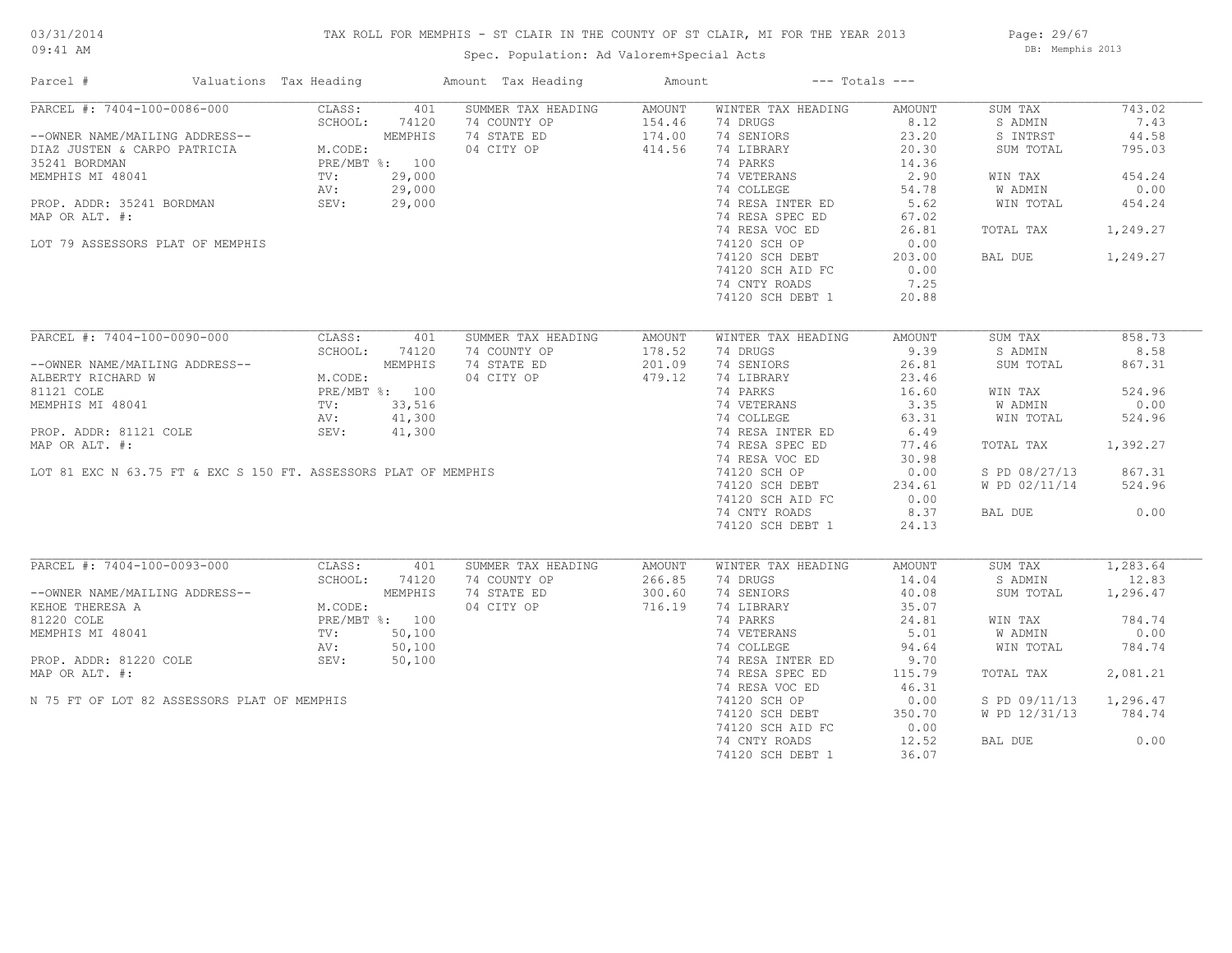## TAX ROLL FOR MEMPHIS - ST CLAIR IN THE COUNTY OF ST CLAIR, MI FOR THE YEAR 2013

Spec. Population: Ad Valorem+Special Acts

Page: 30/67 DB: Memphis 2013

| Parcel #                                                                                                                                                                                                                                                                                                 | Valuations Tax Heading             |                  | Amount Tax Heading                                              | Amount                               |                                                                                                                                                                                                                                                         | $---$ Totals $---$                                                                                                                   |                                                                                                                                              |                                                                                |
|----------------------------------------------------------------------------------------------------------------------------------------------------------------------------------------------------------------------------------------------------------------------------------------------------------|------------------------------------|------------------|-----------------------------------------------------------------|--------------------------------------|---------------------------------------------------------------------------------------------------------------------------------------------------------------------------------------------------------------------------------------------------------|--------------------------------------------------------------------------------------------------------------------------------------|----------------------------------------------------------------------------------------------------------------------------------------------|--------------------------------------------------------------------------------|
| PARCEL #: 7404-100-0097-000<br>--OWNER NAME/MAILING ADDRESS--<br>SPOUTZ KEVIN & CHRISTINE M.CODE:<br>35801 BORDMAN PRE/MBT %: 100<br>MEMPHIS MI 48041 TV: 61,000<br>PROP. ADDR: 35801 BORDMAN SEV: 61,000<br>PROP. ADDR: 35801 BORDMAN SEV: 61,000<br>MAP OR ALT. #:<br>LOT 85 ASSESSORS PLAT OF MEMPHIS | CLASS:<br>SCHOOL:                  | 401<br>74120     | SUMMER TAX HEADING<br>74 COUNTY OP<br>74 STATE ED<br>04 CITY OP | AMOUNT<br>324.91<br>366.00<br>872.01 | WINTER TAX HEADING<br>74 DRUGS<br>74 SENIORS<br>74 LIBRARY<br>74 PARKS<br>74 VETERANS<br>74 COLLEGE<br>74 RESA INTER ED<br>74 RESA SPEC ED<br>74 RESA VOC ED<br>74120 SCH OP<br>74120 SCH DEBT<br>74120 SCH AID FC<br>74 CNTY ROADS<br>74120 SCH DEBT 1 | AMOUNT<br>17.09<br>48.80<br>42.70<br>30.21<br>6.10<br>115.23<br>11.82<br>140.98<br>56.39<br>0.00<br>427.00<br>0.00<br>15.25<br>43.92 | SUM TAX<br>S ADMIN<br>SUM TOTAL<br>WIN TAX<br>W ADMIN<br>WIN TOTAL<br>TOTAL TAX<br>S PD 08/29/13 1,578.54<br>W PD 02/26/14 926.83<br>BAL DUE | 1,562.92<br>15.62<br>1,578.54<br>955.49<br>0.00<br>955.49<br>2,534.03<br>28.66 |
| PARCEL #: 7404-743-0001-000                                                                                                                                                                                                                                                                              | CLASS:                             | 201              | SUMMER TAX HEADING                                              | AMOUNT                               | WINTER TAX HEADING                                                                                                                                                                                                                                      | AMOUNT                                                                                                                               | SUM TAX                                                                                                                                      | 1,737.15                                                                       |
| --OWNER NAME/MAILING ADDRESS--<br>VARGA MIROSLAVA LIVING TRUST                                                                                                                                                                                                                                           | MEMPHIS<br>M.CODE:<br>PRE/MBT %: 0 | SCHOOL: 74120    | 74 COUNTY OP<br>74 STATE ED<br>04 CITY OP                       | 361.13<br>406.80<br>969.22           | 74 DRUGS<br>74 SENIORS<br>74 LIBRARY                                                                                                                                                                                                                    | 19.00<br>54.24<br>47.46                                                                                                              | S ADMIN<br>SUM TOTAL                                                                                                                         | 17.37<br>1,754.52                                                              |
| 66011 LOWE PLANK<br>LENOX MI 48050                                                                                                                                                                                                                                                                       | TV: 67,800                         |                  |                                                                 |                                      | 74 PARKS<br>74 VETERANS                                                                                                                                                                                                                                 | 33.58<br>6.78                                                                                                                        | WIN TAX<br>W ADMIN                                                                                                                           | 2,282.41<br>0.00                                                               |
| PROP. ADDR: 81057 MAIN                                                                                                                                                                                                                                                                                   | AV:<br>SEV:                        | 67,800<br>67,800 |                                                                 |                                      | 74 COLLEGE<br>74 RESA INTER ED                                                                                                                                                                                                                          | 128.08<br>13.13                                                                                                                      | WIN TOTAL                                                                                                                                    | 2,282.41                                                                       |
| MAP OR ALT. #:                                                                                                                                                                                                                                                                                           |                                    |                  |                                                                 |                                      | 74 RESA SPEC ED<br>74 RESA VOC ED                                                                                                                                                                                                                       | 156.70<br>62.68                                                                                                                      | TOTAL TAX                                                                                                                                    | 4,036.93                                                                       |
| LOT 1 S.P. SPAFFORD'S ADDITION TO MEMPHIS VILLAGE                                                                                                                                                                                                                                                        |                                    |                  |                                                                 |                                      | 74120 SCH OP<br>74120 SCH DEBT                                                                                                                                                                                                                          | 1,220.40<br>474.60                                                                                                                   | S PD 08/29/13                                                                                                                                | 1,754.52                                                                       |
|                                                                                                                                                                                                                                                                                                          |                                    |                  |                                                                 |                                      | 74120 SCH AID FC<br>74 CNTY ROADS<br>74120 SCH DEBT 1                                                                                                                                                                                                   | 0.00<br>16.95<br>48.81                                                                                                               | BAL DUE                                                                                                                                      | 2,282.41                                                                       |
| PARCEL #: 7404-743-0002-000                                                                                                                                                                                                                                                                              | CLASS:                             | 201              | SUMMER TAX HEADING                                              | AMOUNT                               | WINTER TAX HEADING                                                                                                                                                                                                                                      | AMOUNT                                                                                                                               | SUM TAX                                                                                                                                      | 212.65                                                                         |
| --OWNER NAME/MAILING ADDRESS--<br>VARGA MIROSLAVA LIVING TRUST                                                                                                                                                                                                                                           | SCHOOL:<br>M.CODE:                 | 74120<br>MEMPHIS | 74 COUNTY OP<br>74 STATE ED<br>04 CITY OP                       | 44.20<br>49.80<br>118.65             | 74 DRUGS<br>74 SENIORS<br>74 LIBRARY                                                                                                                                                                                                                    | 2.32<br>6.64<br>5.81                                                                                                                 | S ADMIN<br>SUM TOTAL                                                                                                                         | 2.12<br>214.77                                                                 |
| 66011 LOWE PLANK                                                                                                                                                                                                                                                                                         |                                    | PRE/MBT %: 0     |                                                                 |                                      | 74 PARKS                                                                                                                                                                                                                                                | 4.11                                                                                                                                 | WIN TAX                                                                                                                                      | 279.37                                                                         |
| LENOX MI 48050                                                                                                                                                                                                                                                                                           | TV:                                | 8,300            |                                                                 |                                      | 74 VETERANS                                                                                                                                                                                                                                             | 0.83                                                                                                                                 | W ADMIN                                                                                                                                      | 0.00                                                                           |
|                                                                                                                                                                                                                                                                                                          | AV:<br>SEV:                        | 8,300            |                                                                 |                                      | 74 COLLEGE                                                                                                                                                                                                                                              | 15.67                                                                                                                                | WIN TOTAL                                                                                                                                    | 279.37                                                                         |
| PROP. ADDR: 81047 MAIN<br>MAP OR ALT. #:                                                                                                                                                                                                                                                                 |                                    | 8,300            |                                                                 |                                      | 74 RESA INTER ED<br>74 RESA SPEC ED<br>74 RESA VOC ED                                                                                                                                                                                                   | 1.60<br>19.18<br>7.67                                                                                                                | TOTAL TAX                                                                                                                                    | 494.14                                                                         |
| LOT 2 S.P. SPAFFORD'S ADDITION TO MEMPHIS VILLAGE                                                                                                                                                                                                                                                        |                                    |                  |                                                                 |                                      | 74120 SCH OP<br>74120 SCH DEBT                                                                                                                                                                                                                          | 149.40<br>58.10                                                                                                                      | S PD 08/29/13                                                                                                                                | 214.77                                                                         |
|                                                                                                                                                                                                                                                                                                          |                                    |                  |                                                                 |                                      | 74120 SCH AID FC<br>74 CNTY ROADS<br>74120 SCH DEBT 1                                                                                                                                                                                                   | 0.00<br>2.07<br>5.97                                                                                                                 | BAL DUE                                                                                                                                      | 279.37                                                                         |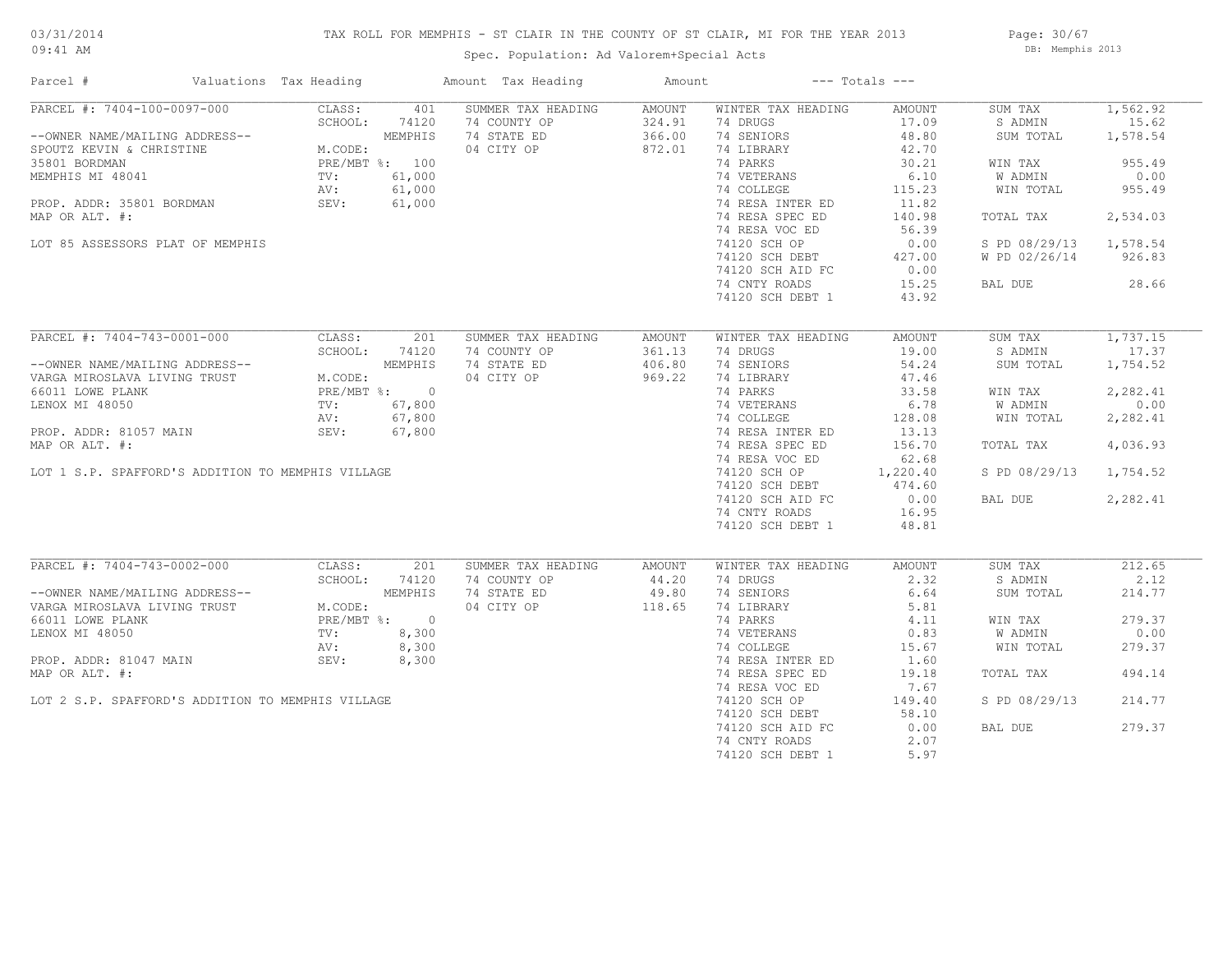## TAX ROLL FOR MEMPHIS - ST CLAIR IN THE COUNTY OF ST CLAIR, MI FOR THE YEAR 2013

Spec. Population: Ad Valorem+Special Acts

Page: 31/67 DB: Memphis 2013

| Parcel #                                                                     | Valuations Tax Heading |                 |              | Amount Tax Heading                                                                                                                  | Amount | $---$ Totals $---$ |        |               |        |
|------------------------------------------------------------------------------|------------------------|-----------------|--------------|-------------------------------------------------------------------------------------------------------------------------------------|--------|--------------------|--------|---------------|--------|
| PARCEL #: 7404-743-0003-000                                                  |                        | CLASS:          | 202          | SUMMER TAX HEADING                                                                                                                  | AMOUNT | WINTER TAX HEADING | AMOUNT | SUM TAX       | 428.31 |
| PARCEL #: /٩٧٩<br>--OWNER NAME/MAILING ADDRESS--<br>------ MIRA LIVING TRUST |                        | SCHOOL:         | 74120        | 74 COUNTY OP                                                                                                                        | 89.04  | 74 DRUGS           | 4.68   | S ADMIN       | 4.28   |
|                                                                              |                        |                 | MEMPHIS      | 74 STATE ED                                                                                                                         | 100.30 | 74 SENIORS         | 13.37  | SUM TOTAL     | 432.59 |
|                                                                              |                        | M.CODE:         |              | 04 CITY OP                                                                                                                          | 238.97 | 74 LIBRARY         | 11.70  |               |        |
| 66011 LOWE PLANK                                                             |                        |                 | PRE/MBT %: 0 |                                                                                                                                     |        | 74 PARKS           | 8.28   | WIN TAX       | 562.70 |
| LENOX MI 48050                                                               |                        | $\texttt{TV}$ : | 16,717       |                                                                                                                                     |        | 74 VETERANS        | 1.67   | W ADMIN       | 0.00   |
|                                                                              |                        | AV:             | 17,500       |                                                                                                                                     |        | 74 COLLEGE         | 31.58  | WIN TOTAL     | 562.70 |
| PROP. ADDR: 34875 BORDMAN/81121 MAIN SEV:                                    |                        |                 | 17,500       |                                                                                                                                     |        | 74 RESA INTER ED   | 3.23   |               |        |
| MAP OR ALT. #:                                                               |                        |                 |              |                                                                                                                                     |        | 74 RESA SPEC ED    | 38.63  | TOTAL TAX     | 995.29 |
|                                                                              |                        |                 |              |                                                                                                                                     |        | 74 RESA VOC ED     | 15.45  |               |        |
|                                                                              |                        |                 |              | LOT 3 TO 7 INC; ALSO INC THAT PART OF VAC ALLEY LYING S OF N LINE S 5 FT LOT 3 EXT                                                  |        | 74120 SCH OP       | 300.90 | S PD 08/29/13 | 432.59 |
| W TO LOT 6S.P. SPAFFORD'S ADDITION TO MEMPHIS VILLAGE                        |                        |                 |              |                                                                                                                                     |        | 74120 SCH DEBT     | 117.01 |               |        |
|                                                                              |                        |                 |              |                                                                                                                                     |        | 74120 SCH AID FC   | 0.00   | BAL DUE       | 562.70 |
|                                                                              |                        |                 |              |                                                                                                                                     |        |                    | 4.17   |               |        |
|                                                                              |                        |                 |              |                                                                                                                                     |        | 74 CNTY ROADS      |        |               |        |
|                                                                              |                        |                 |              |                                                                                                                                     |        | 74120 SCH DEBT 1   | 12.03  |               |        |
|                                                                              |                        |                 |              |                                                                                                                                     |        |                    |        |               |        |
| PARCEL #: 7404-743-0004-000                                                  |                        | CLASS:          | 202          | SUMMER TAX HEADING                                                                                                                  | AMOUNT | WINTER TAX HEADING | AMOUNT | SUM TAX       | 210.09 |
|                                                                              |                        | SCHOOL:         | 74120        | 74 COUNTY OP                                                                                                                        | 43.67  | 74 DRUGS           | 2.29   | S ADMIN       | 2.10   |
| --OWNER NAME/MAILING ADDRESS--                                               |                        |                 | MEMPHIS      | 74 STATE ED                                                                                                                         | 49.20  | 74 SENIORS         | 6.56   | SUM TOTAL     | 212.19 |
| VARGA PAVLE & MIRA LIVING TRUST                                              |                        | M.CODE:         |              |                                                                                                                                     |        | 74 LIBRARY         | 5.74   |               |        |
| 66011 LOWE PLANK                                                             |                        |                 | PRE/MBT %: 0 |                                                                                                                                     |        | 74 PARKS           | 4.06   | WIN TAX       | 276.02 |
| LENOX MI 48050                                                               |                        | TV:             |              |                                                                                                                                     |        | 74 VETERANS        | 0.82   | W ADMIN       | 0.00   |
|                                                                              |                        | AV:             | 8,200        |                                                                                                                                     |        | 74 COLLEGE         | 15.49  | WIN TOTAL     | 276.02 |
| PROP. ADDR: 34855 BORDMAN                                                    |                        | SEV:            |              |                                                                                                                                     |        | 74 RESA INTER ED   | 1.58   |               |        |
| MAP OR ALT. #:                                                               |                        |                 |              |                                                                                                                                     |        | 74 RESA SPEC ED    | 18.95  | TOTAL TAX     | 488.21 |
|                                                                              |                        |                 |              |                                                                                                                                     |        |                    |        |               |        |
|                                                                              |                        |                 |              |                                                                                                                                     |        | 74 RESA VOC ED     | 7.58   |               |        |
| LOT 8 S.P. SPAFFORDS ADDITION TO MEMPHIS VILLAGE                             |                        |                 |              |                                                                                                                                     |        | 74120 SCH OP       | 147.60 | S PD 07/18/13 | 212.19 |
|                                                                              |                        |                 |              |                                                                                                                                     |        | 74120 SCH DEBT     | 57.40  |               |        |
|                                                                              |                        |                 |              |                                                                                                                                     |        | 74120 SCH AID FC   | 0.00   | BAL DUE       | 276.02 |
|                                                                              |                        |                 |              |                                                                                                                                     |        | 74 CNTY ROADS      | 2.05   |               |        |
|                                                                              |                        |                 |              | $\frac{14}{14}$ Similar OP<br>04 CITY OP                                                                                            |        | 74120 SCH DEBT 1   | 5.90   |               |        |
|                                                                              |                        |                 |              |                                                                                                                                     |        |                    |        |               |        |
| PARCEL #: 7404-743-0005-000                                                  |                        | CLASS:          | 202          | SUMMER TAX HEADING                                                                                                                  | AMOUNT | WINTER TAX HEADING | AMOUNT | SUM TAX       | 135.79 |
|                                                                              |                        | SCHOOL:         | 74120        | 74 COUNTY OP                                                                                                                        | 28.23  | 74 DRUGS           | 1.48   | S ADMIN       | 1.35   |
| --OWNER NAME/MAILING ADDRESS--<br>VARGA PAVLE & MIRA LIVING TRUST            |                        |                 | MEMPHIS      | 74 STATE ED                                                                                                                         | 31.80  | 74 SENIORS         | 4.24   | SUM TOTAL     | 137.14 |
|                                                                              |                        | M.CODE:         |              | 04 CITY OP                                                                                                                          | 75.76  | 74 LIBRARY         | 3.71   |               |        |
| 66011 LOWE PLANK                                                             |                        |                 | PRE/MBT %: 0 |                                                                                                                                     |        | 74 PARKS           | 2.62   | WIN TAX       | 178.37 |
|                                                                              |                        |                 |              |                                                                                                                                     |        | 74 VETERANS        | 0.53   | W ADMIN       | 0.00   |
|                                                                              |                        |                 |              |                                                                                                                                     |        | 74 COLLEGE         | 10.01  | WIN TOTAL     | 178.37 |
|                                                                              |                        |                 |              |                                                                                                                                     |        | 74 RESA INTER ED   | 1.02   |               |        |
|                                                                              |                        |                 |              |                                                                                                                                     |        | 74 RESA SPEC ED    | 12.24  | TOTAL TAX     | 315.51 |
|                                                                              |                        |                 |              |                                                                                                                                     |        | 74 RESA VOC ED     | 4.89   |               |        |
|                                                                              |                        |                 |              | ENOX MI 48050<br>PROP. ADDR: 81059 MAIN<br>MAP OR ALT. #:<br>LOT 9 EXC W 48 FT THEREOF. S.P. SPAFFORD'S ADDITION TO MEMPHIS VILLAGE |        | 74120 SCH OP       | 95.40  | S PD 07/18/13 | 137.14 |
|                                                                              |                        |                 |              |                                                                                                                                     |        |                    |        |               |        |
|                                                                              |                        |                 |              |                                                                                                                                     |        | 74120 SCH DEBT     | 37.10  |               |        |
|                                                                              |                        |                 |              |                                                                                                                                     |        | 74120 SCH AID FC   | 0.00   | BAL DUE       | 178.37 |
|                                                                              |                        |                 |              |                                                                                                                                     |        | 74 CNTY ROADS      | 1.32   |               |        |
|                                                                              |                        |                 |              |                                                                                                                                     |        | 74120 SCH DEBT 1   | 3.81   |               |        |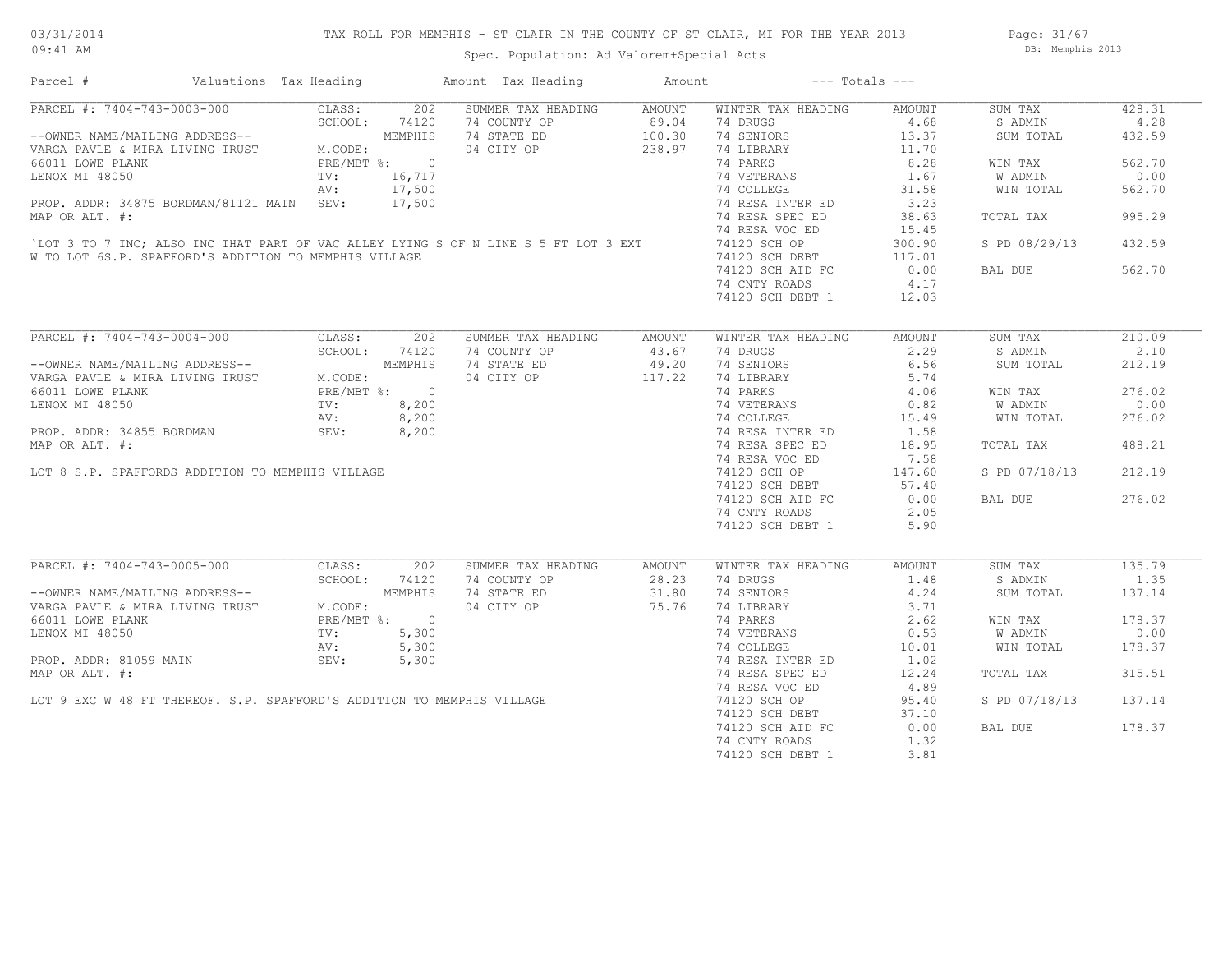## TAX ROLL FOR MEMPHIS - ST CLAIR IN THE COUNTY OF ST CLAIR, MI FOR THE YEAR 2013

Spec. Population: Ad Valorem+Special Acts

Page: 32/67 DB: Memphis 2013

| Parcel #                                                                                                                                                                | Valuations Tax Heading |          | Amount Tax Heading                                                                                                                       | Amount | $---$ Totals $---$                   |        |                        |          |
|-------------------------------------------------------------------------------------------------------------------------------------------------------------------------|------------------------|----------|------------------------------------------------------------------------------------------------------------------------------------------|--------|--------------------------------------|--------|------------------------|----------|
| PARCEL #: 7404-743-0006-000                                                                                                                                             | CLASS:                 | 704      | SUMMER TAX HEADING                                                                                                                       | AMOUNT | WINTER TAX HEADING                   | AMOUNT | SUM TAX                | 0.00     |
|                                                                                                                                                                         | SCHOOL:                | 74120    | 74 COUNTY OP                                                                                                                             | 0.00   | 74 DRUGS                             | 0.00   | S ADMIN                | 0.00     |
| --OWNER NAME/MAILING ADDRESS--                                                                                                                                          |                        | MEMPHIS  | 74 STATE ED                                                                                                                              | 0.00   | 74 SENIORS                           | 0.00   | SUM TOTAL              | 0.00     |
| MEMPHIS COMMUNITY SCHOOLS                                                                                                                                               | M.CODE:                |          | 04 CITY OP                                                                                                                               | 0.00   | 74 LIBRARY                           | 0.00   |                        |          |
| P.O. BOX 201                                                                                                                                                            | PRE/MBT %:             | $\Omega$ |                                                                                                                                          |        | 74 PARKS                             | 0.00   | WIN TAX                | 0.00     |
|                                                                                                                                                                         |                        |          | MEMPHIS MI 48041<br>TV: 0<br>PROP. ADDR: 34165 BORDMAN<br>MAP OR ALT. #:<br>W 48 FT OF LOT 9 S. P. SPAFFORDS ADDITION TO MEMPHIS VILLAGE |        | 74 VETERANS                          | 0.00   | W ADMIN                | 0.00     |
|                                                                                                                                                                         |                        |          |                                                                                                                                          |        | 74 COLLEGE                           | 0.00   | WIN TOTAL              | 0.00     |
|                                                                                                                                                                         |                        |          |                                                                                                                                          |        | 74 RESA INTER ED                     | 0.00   |                        |          |
|                                                                                                                                                                         |                        |          |                                                                                                                                          |        | 74 RESA SPEC ED                      | 0.00   | TOTAL TAX              | 0.00     |
|                                                                                                                                                                         |                        |          |                                                                                                                                          |        | 74 RESA VOC ED                       | 0.00   |                        |          |
|                                                                                                                                                                         |                        |          |                                                                                                                                          |        | 74120 SCH OP                         | 0.00   | BAL DUE                | 0.00     |
|                                                                                                                                                                         |                        |          |                                                                                                                                          |        |                                      |        |                        |          |
|                                                                                                                                                                         |                        |          |                                                                                                                                          |        | 74120 SCH DEBT                       | 0.00   |                        |          |
|                                                                                                                                                                         |                        |          |                                                                                                                                          |        | 74120 SCH AID FC                     | 0.00   |                        |          |
|                                                                                                                                                                         |                        |          |                                                                                                                                          |        | 74 CNTY ROADS                        | 0.00   |                        |          |
|                                                                                                                                                                         |                        |          |                                                                                                                                          |        | 74120 SCH DEBT 1                     | 0.00   |                        |          |
| PARCEL #: 7404-748-0001-000                                                                                                                                             | CLASS:                 | 201      | SUMMER TAX HEADING                                                                                                                       | AMOUNT | WINTER TAX HEADING                   | AMOUNT | SUM TAX                | 927.49   |
|                                                                                                                                                                         | SCHOOL:                | 74120    | 74 COUNTY OP                                                                                                                             | 192.81 | 74 DRUGS                             | 10.14  | S ADMIN                | 9.27     |
|                                                                                                                                                                         |                        |          | 74 STATE ED                                                                                                                              | 217.20 | 74 SENIORS                           | 28.96  | SUM TOTAL              | 936.76   |
| --OWNER NAME/MAILING ADDRESS--<br>LUDEMAN DONALD C & SHAWN M<br>72878 TEAL CT<br>ROMEO MI 48065<br>ROMEO MI 48065<br>AV: 36,200                                         |                        |          |                                                                                                                                          |        |                                      |        |                        |          |
|                                                                                                                                                                         |                        |          | 04 CITY OP                                                                                                                               | 517.48 | 74 LIBRARY                           | 25.34  |                        |          |
|                                                                                                                                                                         |                        |          |                                                                                                                                          |        | 74 PARKS                             | 17.93  | WIN TAX                | 1,218.61 |
|                                                                                                                                                                         |                        |          |                                                                                                                                          |        | 74 VETERANS 3.62<br>74 COLLEGE 68.38 |        | W ADMIN                | 0.00     |
|                                                                                                                                                                         |                        |          |                                                                                                                                          |        |                                      |        | WIN TOTAL              | 1,218.61 |
| PROP. ADDR: 35065 BORDMAN                                                                                                                                               | SEV:                   | 36,200   |                                                                                                                                          |        | 74 RESA INTER ED                     | 7.01   |                        |          |
| MAP OR ALT. #:                                                                                                                                                          |                        |          |                                                                                                                                          |        | 74 RESA SPEC ED                      | 83.66  | TOTAL TAX              | 2,155.37 |
|                                                                                                                                                                         |                        |          |                                                                                                                                          |        | 74 RESA VOC ED                       | 33.46  |                        |          |
|                                                                                                                                                                         |                        |          | LOT 2 & E 20 FT OF LOT 3 & E 80 FT OF S 30 FT OF LOT 18 & LOT 1 F E SPENCERS                                                             |        | 74120 SCH OP                         | 651.60 | S PD 11/04/13          | 936.76   |
| ADDITION TO THE VILLAGE OF MEMPHIS                                                                                                                                      |                        |          |                                                                                                                                          |        | 74120 SCH DEBT                       | 253.40 | W PD 02/12/14 1,218.61 |          |
|                                                                                                                                                                         |                        |          |                                                                                                                                          |        | 74120 SCH AID FC                     | 0.00   |                        |          |
|                                                                                                                                                                         |                        |          |                                                                                                                                          |        | 74 CNTY ROADS                        | 9.05   | BAL DUE                | 0.00     |
|                                                                                                                                                                         |                        |          |                                                                                                                                          |        | 74120 SCH DEBT 1                     | 26.06  |                        |          |
|                                                                                                                                                                         |                        |          |                                                                                                                                          |        |                                      |        |                        |          |
| PARCEL #: 7404-748-0005-000                                                                                                                                             | CLASS:                 | 401      | SUMMER TAX HEADING                                                                                                                       | AMOUNT | WINTER TAX HEADING                   | AMOUNT | SUM TAX                | 1,491.18 |
|                                                                                                                                                                         | SCHOOL:                | 74120    | 74 COUNTY OP                                                                                                                             | 310.00 | 74 DRUGS                             | 16.31  | S ADMIN                | 14.91    |
|                                                                                                                                                                         |                        | MEMPHIS  | 74 STATE ED                                                                                                                              | 349.20 | 74 SENIORS                           | 46.56  | SUM TOTAL              | 1,506.09 |
|                                                                                                                                                                         | M.CODE:                |          | 04 CITY OP                                                                                                                               | 831.98 | 74 LIBRARY                           | 40.74  |                        |          |
| --OWNER NAME/MAILING ADDRESS--<br>POWERS HOWARD & NINA<br>P.O. BOX 102<br>M.CODE:<br>P.O. BOX 102<br>MEMPHIS MI 48041<br>TV:<br>PROP. ADDR: 35080 MAPLE<br>SEV:<br>SEV: | PRE/MBT %: 100         |          |                                                                                                                                          |        | 74 PARKS                             | 28.83  | WIN TAX                | 911.63   |
|                                                                                                                                                                         | TV:                    | 58,200   |                                                                                                                                          |        | 74 VETERANS                          | 5.82   | <b>W ADMIN</b>         | 0.00     |
|                                                                                                                                                                         |                        | 58,200   |                                                                                                                                          |        | R ED<br>R<br>74 COLLEGE              | 109.94 | WIN TOTAL              | 911.63   |
|                                                                                                                                                                         |                        | 58,200   |                                                                                                                                          |        | 74 RESA INTER ED                     | 11.27  |                        |          |
| MAP OR ALT. #:                                                                                                                                                          |                        |          |                                                                                                                                          |        | 74 RESA SPEC ED                      | 134.51 | TOTAL TAX              | 2,417.72 |
|                                                                                                                                                                         |                        |          |                                                                                                                                          |        | 74 RESA VOC ED                       | 53.80  |                        |          |
| LOT 17 F E SPENCERS ADDITION TO THE VILLAGE OF MEMPHIS                                                                                                                  |                        |          |                                                                                                                                          |        | 74120 SCH OP                         | 0.00   | S PD 07/22/13 1,506.09 |          |
|                                                                                                                                                                         |                        |          |                                                                                                                                          |        |                                      |        |                        | 911.63   |
|                                                                                                                                                                         |                        |          |                                                                                                                                          |        | 74120 SCH DEBT                       | 407.40 | W PD 12/30/13          |          |
|                                                                                                                                                                         |                        |          |                                                                                                                                          |        | 74120 SCH AID FC                     | 0.00   |                        |          |
|                                                                                                                                                                         |                        |          |                                                                                                                                          |        | 74 CNTY ROADS                        | 14.55  | BAL DUE                | 0.00     |
|                                                                                                                                                                         |                        |          |                                                                                                                                          |        | 74120 SCH DEBT 1                     | 41.90  |                        |          |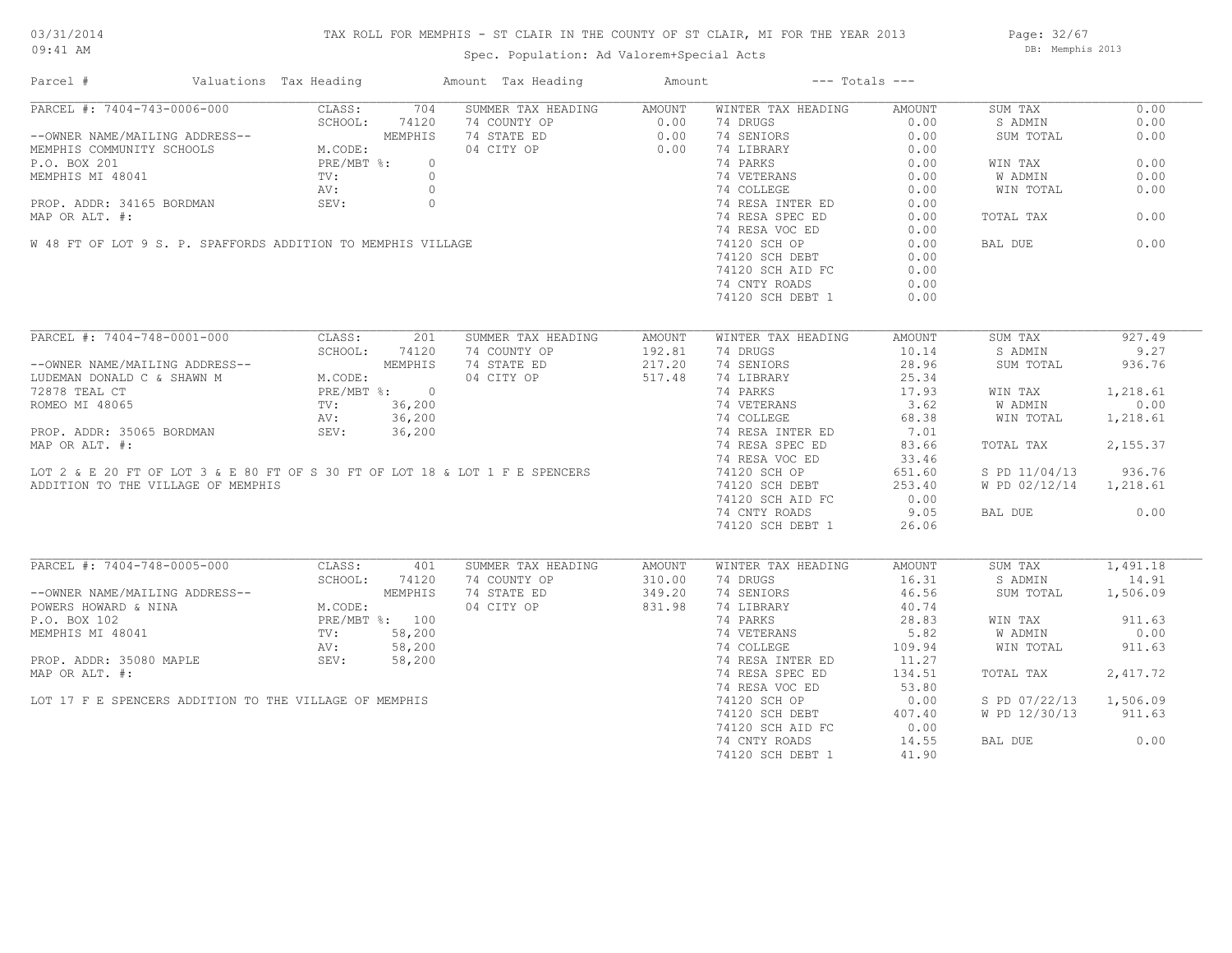## TAX ROLL FOR MEMPHIS - ST CLAIR IN THE COUNTY OF ST CLAIR, MI FOR THE YEAR 2013

09:41 AM

## Spec. Population: Ad Valorem+Special Acts

Page: 33/67 DB: Memphis 2013

| Parcel #                                     | Valuations Tax Heading |                | Amount Tax Heading                 | Amount           |                                | $---$ Totals $---$ |                    |                |
|----------------------------------------------|------------------------|----------------|------------------------------------|------------------|--------------------------------|--------------------|--------------------|----------------|
| PARCEL #: 7404-760-0001-000                  | CLASS:<br>SCHOOL:      | 402<br>74120   | SUMMER TAX HEADING<br>74 COUNTY OP | AMOUNT<br>103.55 | WINTER TAX HEADING<br>74 DRUGS | AMOUNT<br>5.44     | SUM TAX<br>S ADMIN | 498.10<br>4.98 |
| --OWNER NAME/MAILING ADDRESS--<br>KUS THOMAS | M.CODE:                | MEMPHIS        | 74 STATE ED<br>04 CITY OP          | 116.64<br>277.91 | 74 SENIORS<br>74 LIBRARY       | 15.55<br>13.60     | SUM TOTAL          | 503.08         |
| 258 MEMPHIS RIDGE RD                         |                        | PRE/MBT %: 100 |                                    |                  | 74 PARKS                       | 9.63               | WIN TAX            | 304.47         |
| RILEY MI 48041                               | TV:                    | 19,441         |                                    |                  | 74 VETERANS                    | 1.94               | W ADMIN            | 0.00           |
|                                              | AV:                    | 28,600         |                                    |                  | 74 COLLEGE                     | 36.72              | WIN TOTAL          | 304.47         |
|                                              | SEV:                   |                |                                    |                  | 74 RESA INTER ED               | 3.76               |                    |                |
| PROP. ADDR: VACANT MAIN                      |                        | 28,600         |                                    |                  |                                | 44.93              |                    | 807.55         |
| MAP OR ALT. #:                               |                        |                |                                    |                  | 74 RESA SPEC ED                |                    | TOTAL TAX          |                |
|                                              |                        |                |                                    |                  | 74 RESA VOC ED                 | 17.97              |                    |                |
| LOT 1 SUPERVISORS BELLE RIVER PLAT           |                        |                |                                    |                  | 74120 SCH OP                   | 0.00               | S PD 07/05/13      | 503.08         |
|                                              |                        |                |                                    |                  | 74120 SCH DEBT                 | 136.08             | W PD 01/07/14      | 304.47         |
|                                              |                        |                |                                    |                  | 74120 SCH AID FC               | 0.00               |                    |                |
|                                              |                        |                |                                    |                  | 74 CNTY ROADS                  | 4.86               | BAL DUE            | 0.00           |
|                                              |                        |                |                                    |                  | 74120 SCH DEBT 1               | 13.99              |                    |                |
| PARCEL #: 7404-760-0002-000                  | CLASS:                 | 301            | SUMMER TAX HEADING                 | AMOUNT           | WINTER TAX HEADING             | AMOUNT             | SUM TAX            | 4,194.37       |
|                                              | SCHOOL:                | 74120          | 74 COUNTY OP                       | 871.96           | 74 DRUGS                       | 45.88              | S ADMIN            | 41.94          |
| --OWNER NAME/MAILING ADDRESS--               |                        | MEMPHIS        | 74 STATE ED                        | 982.22           | 74 SENIORS                     | 130.96             | S INTRST           | 251.66         |
| CUCCIHARA JAMES                              | M.CODE:                |                | 04 CITY OP                         | 2,340.19         | 74 LIBRARY                     | 114.59             | SUM TOTAL          | 4,487.97       |
| 23760 BORDMAN ROAD                           |                        | PRE/MBT %: 0   |                                    |                  | 74 PARKS                       | 81.09              |                    |                |
| RICHMOND MI 48062                            | $\text{TV}$ :          | 163,704        |                                    |                  | 74 VETERANS                    | 16.37              | WIN TAX            | 5,510.93       |
|                                              | AV:                    | 237,100        |                                    |                  | 74 COLLEGE                     | 309.25             | W ADMIN            | 0.00           |
| PROP. ADDR: 81900 MAIN                       | SEV:                   | 237,100        |                                    |                  | 74 RESA INTER ED               | 31.72              | WIN TOTAL          | 5,510.93       |
|                                              |                        |                |                                    |                  |                                |                    |                    |                |
| MAP OR ALT. #:                               |                        |                |                                    |                  | 74 RESA SPEC ED                | 378.36             |                    |                |
|                                              |                        |                |                                    |                  | 74 RESA VOC ED                 | 151.34             | TOTAL TAX          | 9,998.90       |
| LOT 2 SUPERVISORS BELLE RIVER PLAT           |                        |                |                                    |                  | 74120 SCH OP                   | 2,946.67           |                    |                |
|                                              |                        |                |                                    |                  | 74120 SCH DEBT                 | 1,145.92           | W PD 01/14/14      | 5,510.93       |
|                                              |                        |                |                                    |                  | 74120 SCH AID FC               | 0.00               |                    |                |
|                                              |                        |                |                                    |                  | 74 CNTY ROADS                  | 40.92              | BAL DUE            | 4,487.97       |
|                                              |                        |                |                                    |                  | 74120 SCH DEBT 1               | 117.86             |                    |                |
| PARCEL #: 7404-760-0003-000                  | CLASS:                 | 401            | SUMMER TAX HEADING                 | AMOUNT           | WINTER TAX HEADING             | AMOUNT             | SUM TAX            | 1,616.78       |
|                                              | SCHOOL:                | 74120          | 74 COUNTY OP                       | 336.11           | 74 DRUGS                       | 17.68              | S ADMIN            | 16.16          |
| --OWNER NAME/MAILING ADDRESS--               |                        | MEMPHIS        | 74 STATE ED                        | 378.61           | 74 SENIORS                     | 50.48              | SUM TOTAL          | 1,632.94       |
| POWELL PAULINE T & THORNTON M                | M.CODE:                |                | 04 CITY OP                         | 902.06           | 74 LIBRARY                     | 44.17              |                    |                |
| 81840 MAIN                                   |                        | PRE/MBT %: 100 |                                    |                  | 74 PARKS                       | 31.26              | WIN TAX            | 988.40         |
| MEMPHIS MI 48041                             | TV:                    | 63,102         |                                    |                  | 74 VETERANS                    | 6.31               | W ADMIN            | 0.00           |
|                                              | AV:                    | 73,500         |                                    |                  | 74 COLLEGE                     | 119.20             | WIN TOTAL          | 988.40         |
| PROP. ADDR: 81840 MAIN                       | SEV:                   | 73,500         |                                    |                  | 74 RESA INTER ED               | 12.22              |                    |                |
| MAP OR ALT. #:                               |                        |                |                                    |                  | 74 RESA SPEC ED                | 145.84             | TOTAL TAX          | 2,621.34       |
|                                              |                        |                |                                    |                  | 74 RESA VOC ED                 | 58.33              |                    |                |
| LOT 3 SUPERVISORS BELLE RIVER PLAT           |                        |                |                                    |                  | 74120 SCH OP                   | 0.00               | S PD 07/11/13      | 1,632.94       |
|                                              |                        |                |                                    |                  | 74120 SCH DEBT                 | 441.71             | W PD 12/13/13      | 988.40         |
|                                              |                        |                |                                    |                  | 74120 SCH AID FC               | 0.00               |                    |                |
|                                              |                        |                |                                    |                  | 74 CNTY ROADS                  | 15.77              | BAL DUE            | 0.00           |
|                                              |                        |                |                                    |                  |                                |                    |                    |                |
|                                              |                        |                |                                    |                  | 74120 SCH DEBT 1               | 45.43              |                    |                |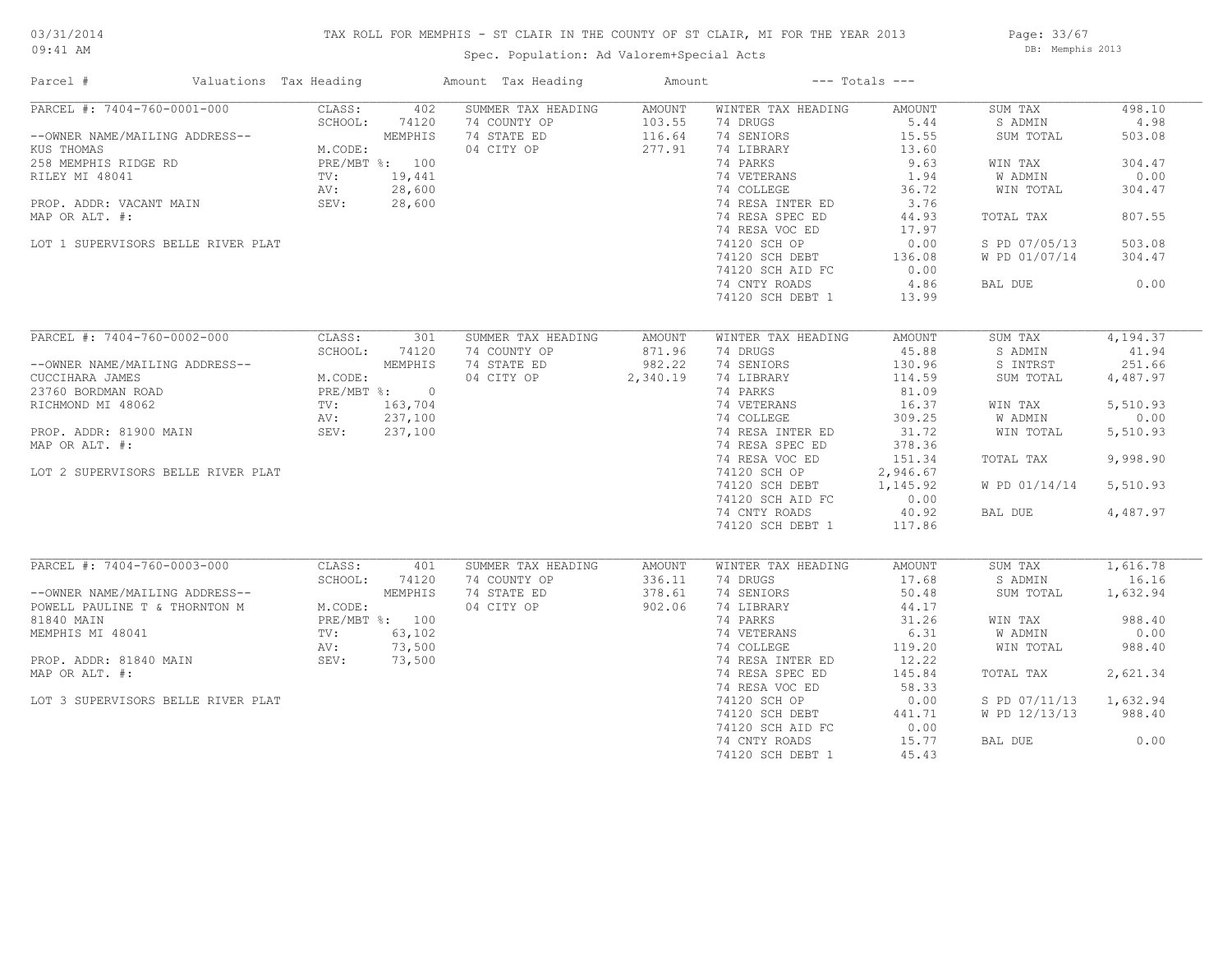#### TAX ROLL FOR MEMPHIS - ST CLAIR IN THE COUNTY OF ST CLAIR, MI FOR THE YEAR 2013

Spec. Population: Ad Valorem+Special Acts

Page: 34/67 DB: Memphis 2013

| Parcel #                                            | Valuations Tax Heading                                                                                                                                                                    |                                                                  |              | Amount Tax Heading                                                                                                                                                                                                                   | Amount |                    | $---$ Totals $---$ |               |          |
|-----------------------------------------------------|-------------------------------------------------------------------------------------------------------------------------------------------------------------------------------------------|------------------------------------------------------------------|--------------|--------------------------------------------------------------------------------------------------------------------------------------------------------------------------------------------------------------------------------------|--------|--------------------|--------------------|---------------|----------|
| PARCEL #: 7404-760-0004-000                         |                                                                                                                                                                                           | CLASS:                                                           | 401          | SUMMER TAX HEADING                                                                                                                                                                                                                   | AMOUNT | WINTER TAX HEADING | AMOUNT             | SUM TAX       | 1,132.48 |
|                                                     |                                                                                                                                                                                           | SCHOOL:                                                          | 74120        | 74 COUNTY OP                                                                                                                                                                                                                         | 235.43 | 74 DRUGS           | 12.38              | S ADMIN       | 11.32    |
| --OWNER NAME/MAILING ADDRESS--                      |                                                                                                                                                                                           | MEMPHIS<br>M.CODE:<br>PRE/MBT %: 100<br>TV: 44,200<br>AV: 44,200 |              | 74 STATE ED                                                                                                                                                                                                                          | 265.20 | 74 SENIORS         | 35.36              | S INTRST      | 67.95    |
| DIAZ JOHN M & JEANNIE                               |                                                                                                                                                                                           |                                                                  |              | 04 CITY OP                                                                                                                                                                                                                           | 631.85 | 74 LIBRARY         | 30.94              | SUM TOTAL     | 1,211.75 |
| 81800 MAIN                                          |                                                                                                                                                                                           |                                                                  |              |                                                                                                                                                                                                                                      |        | 74 PARKS           | 21.89              |               |          |
| MEMPHIS MI 48041                                    |                                                                                                                                                                                           |                                                                  |              |                                                                                                                                                                                                                                      |        | 74 VETERANS        | 4.42               | WIN TAX       | 692.32   |
|                                                     |                                                                                                                                                                                           |                                                                  |              | $\frac{00}{00}$                                                                                                                                                                                                                      |        | 74 COLLEGE         | 83.49              | W ADMIN       | 0.00     |
| PROP. ADDR: 81800 MAIN                              |                                                                                                                                                                                           | SEV:                                                             | 44,200       |                                                                                                                                                                                                                                      |        | 74 RESA INTER ED   | 8.56               | WIN TOTAL     | 692.32   |
| MAP OR ALT. #:                                      |                                                                                                                                                                                           |                                                                  |              |                                                                                                                                                                                                                                      |        | 74 RESA SPEC ED    | 102.15             |               |          |
|                                                     |                                                                                                                                                                                           |                                                                  |              |                                                                                                                                                                                                                                      |        | 74 RESA VOC ED     | 40.86              | TOTAL TAX     | 1,904.07 |
| LOT 4 SUPERVISORS BELLE RIVER PLAT                  |                                                                                                                                                                                           |                                                                  |              |                                                                                                                                                                                                                                      |        | 74120 SCH OP       | 0.00               |               |          |
|                                                     |                                                                                                                                                                                           |                                                                  |              |                                                                                                                                                                                                                                      |        | 74120 SCH DEBT     | 309.40             | BAL DUE       | 1,904.07 |
|                                                     |                                                                                                                                                                                           |                                                                  |              |                                                                                                                                                                                                                                      |        |                    |                    |               |          |
|                                                     |                                                                                                                                                                                           |                                                                  |              |                                                                                                                                                                                                                                      |        | 74120 SCH AID FC   | 0.00               |               |          |
|                                                     |                                                                                                                                                                                           |                                                                  |              |                                                                                                                                                                                                                                      |        | 74 CNTY ROADS      | 11.05              |               |          |
|                                                     |                                                                                                                                                                                           |                                                                  |              |                                                                                                                                                                                                                                      |        | 74120 SCH DEBT 1   | 31.82              |               |          |
|                                                     |                                                                                                                                                                                           |                                                                  |              |                                                                                                                                                                                                                                      |        |                    |                    |               |          |
| PARCEL #: 7404-760-0005-252                         |                                                                                                                                                                                           | CLASS:                                                           | 401          | SUMMER TAX HEADING                                                                                                                                                                                                                   | AMOUNT | WINTER TAX HEADING | AMOUNT             | SUM TAX       | 1,094.04 |
|                                                     | $\begin{tabular}{ll} $\times$SS--\\ & M.\texttt{CODE:} \\ \texttt{PRE/MBT} ~\text{\$:} & 100 \\ \texttt{TV:} & 42,700 \\ \texttt{AV:} & 42,700 \\ \texttt{Cov:} & 42,70 \\ \end{tabular}$ | SCHOOL:                                                          | 74120        | 74 COUNTY OP                                                                                                                                                                                                                         | 227.44 | 74 DRUGS           | 11.96              | S ADMIN       | 10.94    |
| --OWNER NAME/MAILING ADDRESS--                      |                                                                                                                                                                                           |                                                                  |              | 74 STATE ED                                                                                                                                                                                                                          | 256.20 | 74 SENIORS         | 34.16              | SUM TOTAL     | 1,104.98 |
| RESCHKE, NICOLE ET AL.                              |                                                                                                                                                                                           |                                                                  |              | 04 CITY OP                                                                                                                                                                                                                           | 610.40 | 74 LIBRARY         | 29.89              |               |          |
| 81750 MAIN ST.                                      |                                                                                                                                                                                           |                                                                  |              |                                                                                                                                                                                                                                      |        | 74 PARKS           | 21.15              | WIN TAX       | 668.83   |
| MEMPHIS MI 48041                                    |                                                                                                                                                                                           |                                                                  |              |                                                                                                                                                                                                                                      |        | 74 VETERANS        | 4,27               | W ADMIN       | 0.00     |
|                                                     |                                                                                                                                                                                           |                                                                  |              |                                                                                                                                                                                                                                      |        | 74 COLLEGE         | 80.66              | WIN TOTAL     | 668.83   |
| PROP. ADDR: 81750 MAIN                              |                                                                                                                                                                                           |                                                                  |              |                                                                                                                                                                                                                                      |        | 74 RESA INTER ED   | 8.27               |               |          |
| MAP OR ALT. #:                                      |                                                                                                                                                                                           |                                                                  |              |                                                                                                                                                                                                                                      |        | 74 RESA SPEC ED    | 98.69              | TOTAL TAX     | 1,773.81 |
|                                                     |                                                                                                                                                                                           |                                                                  |              |                                                                                                                                                                                                                                      |        | 74 RESA VOC ED     | 39.47              |               |          |
|                                                     |                                                                                                                                                                                           |                                                                  |              |                                                                                                                                                                                                                                      |        | 74120 SCH OP       | 0.00               | S PD 02/20/14 | 1,104.98 |
|                                                     |                                                                                                                                                                                           |                                                                  |              |                                                                                                                                                                                                                                      |        | 74120 SCH DEBT     | 298.90             | W PD 02/20/14 | 668.83   |
|                                                     |                                                                                                                                                                                           |                                                                  |              |                                                                                                                                                                                                                                      |        | 74120 SCH AID FC   | 0.00               |               |          |
| 04-760-0005-000 & 04-760-0005-250                   |                                                                                                                                                                                           |                                                                  |              | PART OF LOT 5; DESCRIBE AS BEG. AT SSW COR. LOT 5, TH S. 88D 51M 03S E. 1012.05'<br>TH N.13D 53M 06S E.154.47'; TH N 89D 03M 37S W. 1046.77'; TH S.0D 53M 37S W<br>146.85'';TO BEG.SUPERVISORS BELLE RIVER PLAT 3.51A SPLIT ON 08/24 |        | 74 CNTY ROADS      | 10.67              | BAL DUE       | 0.00     |
|                                                     |                                                                                                                                                                                           |                                                                  |              |                                                                                                                                                                                                                                      |        | 74120 SCH DEBT 1   | 30.74              |               |          |
|                                                     |                                                                                                                                                                                           |                                                                  |              |                                                                                                                                                                                                                                      |        |                    |                    |               |          |
| PARCEL #: 7404-760-0005-260                         |                                                                                                                                                                                           | CLASS:                                                           | 402          | SUMMER TAX HEADING                                                                                                                                                                                                                   | AMOUNT | WINTER TAX HEADING | AMOUNT             | SUM TAX       | 215.22   |
|                                                     |                                                                                                                                                                                           | SCHOOL:                                                          | 74120        | 74 COUNTY OP                                                                                                                                                                                                                         | 44.74  | 74 DRUGS           | 2.35               | S ADMIN       | 2.15     |
| --OWNER NAME/MAILING ADDRESS--                      |                                                                                                                                                                                           |                                                                  | MEMPHIS      | 74 STATE ED                                                                                                                                                                                                                          | 50.40  | 74 SENIORS         | 6.72               | S INTRST      | 12.91    |
|                                                     |                                                                                                                                                                                           |                                                                  |              |                                                                                                                                                                                                                                      |        |                    |                    |               |          |
| WAGNER DANIEL                                       |                                                                                                                                                                                           | M.CODE:                                                          |              | 04 CITY OP                                                                                                                                                                                                                           | 120.08 | 74 LIBRARY         | 5.88               | SUM TOTAL     | 230.28   |
|                                                     |                                                                                                                                                                                           |                                                                  | PRE/MBT %: 0 |                                                                                                                                                                                                                                      |        | 74 PARKS           | 4.16               |               |          |
| PROP. ADDR:                                         |                                                                                                                                                                                           | $\texttt{TV}$ :                                                  | 8,400        |                                                                                                                                                                                                                                      |        | 74 VETERANS        | 0.84               | WIN TAX       | 282.74   |
| MAP OR ALT. #:                                      |                                                                                                                                                                                           | AV:                                                              | 8,400        |                                                                                                                                                                                                                                      |        | 74 COLLEGE         | 15.86              | W ADMIN       | 0.00     |
|                                                     |                                                                                                                                                                                           | SEV:                                                             | 8,400        |                                                                                                                                                                                                                                      |        | 74 RESA INTER ED   | 1.62               | WIN TOTAL     | 282.74   |
|                                                     |                                                                                                                                                                                           |                                                                  |              |                                                                                                                                                                                                                                      |        | 74 RESA SPEC ED    | 19.41              |               |          |
|                                                     |                                                                                                                                                                                           |                                                                  |              |                                                                                                                                                                                                                                      |        | 74 RESA VOC ED     | 7.76               | TOTAL TAX     | 513.02   |
|                                                     |                                                                                                                                                                                           |                                                                  |              |                                                                                                                                                                                                                                      |        | 74120 SCH OP       | 151.20             |               |          |
|                                                     |                                                                                                                                                                                           |                                                                  |              |                                                                                                                                                                                                                                      |        | 74120 SCH DEBT     | 58.80              | BAL DUE       | 513.02   |
|                                                     |                                                                                                                                                                                           |                                                                  |              | BEG S 88D 51M 3S E 396' FROM SW COR LOT 5, TH S 88D 51M 3S E 616.05', TH N 13D 53M<br>6S E 220.14', TH N 89D 3M 37S W 561.48', TH S 0D 56M 23S W 64', TH N 89D 3M 37S W<br>104', TH S 0D 53M 37S W 148.30' TO BEG EXC BEG N 0D 53M 3 |        | 74120 SCH AID FC   | 0.00               |               |          |
|                                                     |                                                                                                                                                                                           |                                                                  |              |                                                                                                                                                                                                                                      |        | 74 CNTY ROADS      | 2.10               |               |          |
|                                                     |                                                                                                                                                                                           |                                                                  |              |                                                                                                                                                                                                                                      |        | 74120 SCH DEBT 1   | 6.04               |               |          |
| RIVER PLAT SPLIT PER SHERIFF DEED 3816-908;3815-877 |                                                                                                                                                                                           |                                                                  |              |                                                                                                                                                                                                                                      |        |                    |                    |               |          |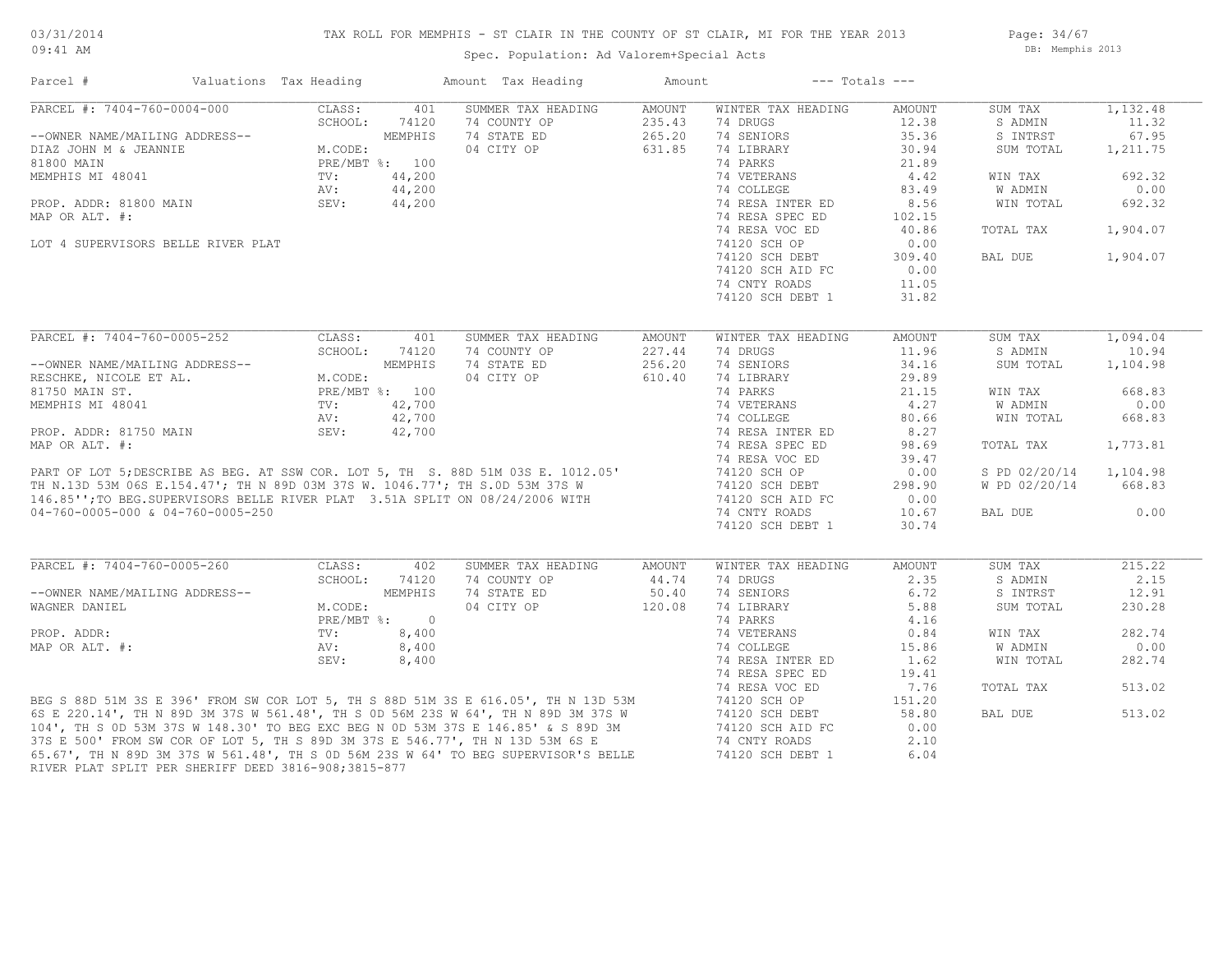## TAX ROLL FOR MEMPHIS - ST CLAIR IN THE COUNTY OF ST CLAIR, MI FOR THE YEAR 2013

Spec. Population: Ad Valorem+Special Acts

Page: 35/67 DB: Memphis 2013

| Parcel #                                                                                                                                                                                                                                   | Valuations Tax Heading |               | Amount Tax Heading                                       | Amount               | $---$ Totals $---$                                                                      |                                                                                            |                        |          |
|--------------------------------------------------------------------------------------------------------------------------------------------------------------------------------------------------------------------------------------------|------------------------|---------------|----------------------------------------------------------|----------------------|-----------------------------------------------------------------------------------------|--------------------------------------------------------------------------------------------|------------------------|----------|
| PARCEL #: 7404-760-0006-000                                                                                                                                                                                                                | CLASS:                 | 401           | SUMMER TAX HEADING                                       | AMOUNT               | WINTER TAX HEADING                                                                      | AMOUNT                                                                                     | SUM TAX                | 1,075.23 |
|                                                                                                                                                                                                                                            | SCHOOL:                | 74120         | 74 COUNTY OP                                             |                      | 74 DRUGS                                                                                | 11.76                                                                                      | S ADMIN                | 10.75    |
| --OWNER NAME/MAILING ADDRESS--<br>FOSS JERRY M.CODE: MEMPHIS<br>81700 MAIN PRE/MBT %: 100<br>MEMPHIS MI 48041 PRE/MBT %: 100<br>PROP. ADDR: 81700 MAIN SEV: 43,800<br>PROP. ADDR: 81700 MAIN SEV: 43,800                                   |                        |               | 74 STATE ED                                              | $223.53$<br>$251.79$ | 74 SENIORS                                                                              | 33.57                                                                                      | SUM TOTAL              | 1,085.98 |
|                                                                                                                                                                                                                                            |                        |               | 04 CITY OP 599.91                                        |                      | 74 LIBRARY                                                                              | 29.37                                                                                      |                        |          |
|                                                                                                                                                                                                                                            |                        |               | $\Gamma$ \$: 100<br>41,966<br>43,800<br>43,800<br>43,800 |                      | 74 PARKS                                                                                | 20.78                                                                                      | WIN TAX                | 657.31   |
|                                                                                                                                                                                                                                            |                        |               |                                                          |                      | 74 VETERANS<br>74 COLLEGE<br>79.27<br>74 RESA INTER ED<br>8.13<br>74 RESA SPEC ED 96.99 |                                                                                            | W ADMIN                | 0.00     |
|                                                                                                                                                                                                                                            |                        |               |                                                          |                      |                                                                                         |                                                                                            | WIN TOTAL              | 657.31   |
|                                                                                                                                                                                                                                            |                        |               |                                                          |                      |                                                                                         |                                                                                            |                        |          |
| MAP OR ALT. #:                                                                                                                                                                                                                             |                        |               |                                                          |                      |                                                                                         |                                                                                            | TOTAL TAX              | 1,743.29 |
|                                                                                                                                                                                                                                            |                        |               |                                                          |                      | 74 RESA VOC ED                                                                          | 38.79                                                                                      |                        |          |
| LOT 6 SUPERVISORS BELLE RIVER PLAT                                                                                                                                                                                                         |                        |               |                                                          |                      | 74120 SCH OP                                                                            | 0.00                                                                                       | S PD 08/28/13 1,085.98 |          |
|                                                                                                                                                                                                                                            |                        |               |                                                          |                      |                                                                                         |                                                                                            | W PD 02/14/14 657.31   |          |
|                                                                                                                                                                                                                                            |                        |               |                                                          |                      | 74120 SCH DEBT 293.76<br>74120 SCH AID FC 0.00                                          |                                                                                            |                        |          |
|                                                                                                                                                                                                                                            |                        |               |                                                          |                      | 74 CNTY ROADS                                                                           | 10.49                                                                                      | BAL DUE                | 0.00     |
|                                                                                                                                                                                                                                            |                        |               |                                                          |                      |                                                                                         | 30.21                                                                                      |                        |          |
|                                                                                                                                                                                                                                            |                        |               |                                                          |                      | 74120 SCH DEBT 1                                                                        |                                                                                            |                        |          |
|                                                                                                                                                                                                                                            |                        |               |                                                          |                      |                                                                                         |                                                                                            |                        |          |
| PARCEL #: 7404-760-0007-000                                                                                                                                                                                                                | CLASS:                 | 703           | SUMMER TAX HEADING                                       | AMOUNT               | WINTER TAX HEADING                                                                      | AMOUNT                                                                                     | SUM TAX                | 0.00     |
|                                                                                                                                                                                                                                            |                        | SCHOOL: 74120 | 74 COUNTY OP                                             | 0.00                 | 74 DRUGS                                                                                | 0.00                                                                                       | S ADMIN                | 0.00     |
| --OWNER NAME/MAILING ADDRESS--<br>CITY OF MEMPHIS<br>35095 POTTER<br>MEMPHIS MI 48041<br>MEMPHIS MI 48041<br>MEMPHIS MI 48041<br>TV:<br>AV:                                                                                                |                        |               | 74 STATE ED                                              | 0.00                 | 74 SENIORS                                                                              | 0.00                                                                                       | SUM TOTAL              | 0.00     |
|                                                                                                                                                                                                                                            |                        |               | 04 CITY OP 0.00                                          |                      |                                                                                         |                                                                                            |                        |          |
|                                                                                                                                                                                                                                            |                        |               |                                                          |                      |                                                                                         |                                                                                            | WIN TAX                | 0.00     |
|                                                                                                                                                                                                                                            |                        |               |                                                          |                      |                                                                                         |                                                                                            | W ADMIN                | 0.00     |
|                                                                                                                                                                                                                                            |                        |               |                                                          |                      |                                                                                         |                                                                                            | WIN TOTAL              | 0.00     |
|                                                                                                                                                                                                                                            |                        |               |                                                          |                      |                                                                                         |                                                                                            |                        |          |
|                                                                                                                                                                                                                                            |                        |               |                                                          |                      |                                                                                         |                                                                                            | TOTAL TAX              | 0.00     |
|                                                                                                                                                                                                                                            |                        |               |                                                          |                      |                                                                                         | 0.00                                                                                       |                        |          |
|                                                                                                                                                                                                                                            |                        |               |                                                          |                      |                                                                                         | 0.00                                                                                       | BAL DUE                | 0.00     |
|                                                                                                                                                                                                                                            |                        |               |                                                          |                      |                                                                                         | 0.00                                                                                       |                        |          |
| RIVER PLAT                                                                                                                                                                                                                                 |                        |               |                                                          |                      | 74120 SCH AID FC                                                                        | 0.00                                                                                       |                        |          |
|                                                                                                                                                                                                                                            |                        |               |                                                          |                      | 74 CNTY ROADS                                                                           | 0.00                                                                                       |                        |          |
|                                                                                                                                                                                                                                            |                        |               |                                                          |                      | 74120 SCH DEBT 1                                                                        | 0.00                                                                                       |                        |          |
|                                                                                                                                                                                                                                            |                        |               |                                                          |                      |                                                                                         |                                                                                            |                        |          |
| PARCEL #: 7404-760-0008-000                                                                                                                                                                                                                | CLASS:                 | 202           | SUMMER TAX HEADING                                       | AMOUNT               | WINTER TAX HEADING                                                                      | AMOUNT                                                                                     | SUM TAX                | 1,637.22 |
|                                                                                                                                                                                                                                            |                        | SCHOOL: 74120 |                                                          |                      | 74 DRUGS                                                                                | 17.91                                                                                      | S ADMIN                | 16.37    |
|                                                                                                                                                                                                                                            |                        |               |                                                          |                      | 74 SENIORS                                                                              | 51.12                                                                                      | S INTRST               | 98.23    |
| --OWNER NAME/MAILING ADDRESS--<br>CONG UNITED CHURCH OF CHRIST<br>40W451 FOX MILL BLVD<br>SAINT CHARLES IL 60175 PRE/MBT %: 0<br>PROP. ADDR: VACANT MAIN SEV: 63,900<br>PROP. ADDR: WACANT MAIN SEV: 63,900<br>PROP. ADDR: WACANT MAIN SEV |                        |               | AMOUN'I<br>340.36<br>383.40<br>04 CITY OP<br>913.46      |                      | 74 LIBRARY                                                                              | 44.73                                                                                      | SUM TOTAL              | 1,751.82 |
|                                                                                                                                                                                                                                            |                        |               |                                                          |                      | 74 PARKS                                                                                | 31.65                                                                                      |                        |          |
| 40W451 FOX MILL BLVD<br>SAINT CHARLES IL 60175 TV: 63,900<br>PROP. ADDR: VACANT MAIN SEV: 63,900<br>MAP OR ALT. #:<br>LOT 9 EXC S 300 FT OF E 135 FT & EXC S 239.14 FT OF N 299.14 FT OF E 165 FT.<br>SUPERVISORS BELLE RIVER PLAT         |                        |               |                                                          |                      | 74 VETERANS                                                                             | 6.39                                                                                       | WIN TAX                | 2,151.12 |
|                                                                                                                                                                                                                                            |                        |               |                                                          |                      | 74 COLLEGE                                                                              |                                                                                            | <b>W ADMIN</b>         | 0.00     |
|                                                                                                                                                                                                                                            |                        |               |                                                          |                      | 74 RESA INTER ED                                                                        | $\begin{array}{r} 120.71 \\ 12.38 \end{array}$<br>RED $\begin{array}{r} 12.38 \end{array}$ |                        | 2,151.12 |
|                                                                                                                                                                                                                                            |                        |               |                                                          |                      |                                                                                         |                                                                                            | WIN TOTAL              |          |
|                                                                                                                                                                                                                                            |                        |               |                                                          |                      | 74 RESA SPEC ED                                                                         | 147.69                                                                                     |                        |          |
|                                                                                                                                                                                                                                            |                        |               |                                                          |                      | 74 RESA VOC ED                                                                          | 59.07                                                                                      | TOTAL TAX              | 3,902.94 |
|                                                                                                                                                                                                                                            |                        |               |                                                          |                      | 74120 SCH OP 1, 150.20                                                                  |                                                                                            |                        |          |
| SUPERVISORS BELLE RIVER PLAT                                                                                                                                                                                                               |                        |               |                                                          |                      | 74120 SCH DEBT                                                                          | 447.30                                                                                     | W PD 02/12/14 2,151.12 |          |
|                                                                                                                                                                                                                                            |                        |               |                                                          |                      | 74120 SCH AID FC                                                                        | 0.00                                                                                       |                        |          |
|                                                                                                                                                                                                                                            |                        |               |                                                          |                      | 74 CNTY ROADS                                                                           | 15.97                                                                                      | BAL DUE                | 1,751.82 |
|                                                                                                                                                                                                                                            |                        |               |                                                          |                      | 74120 SCH DEBT 1                                                                        | 46.00                                                                                      |                        |          |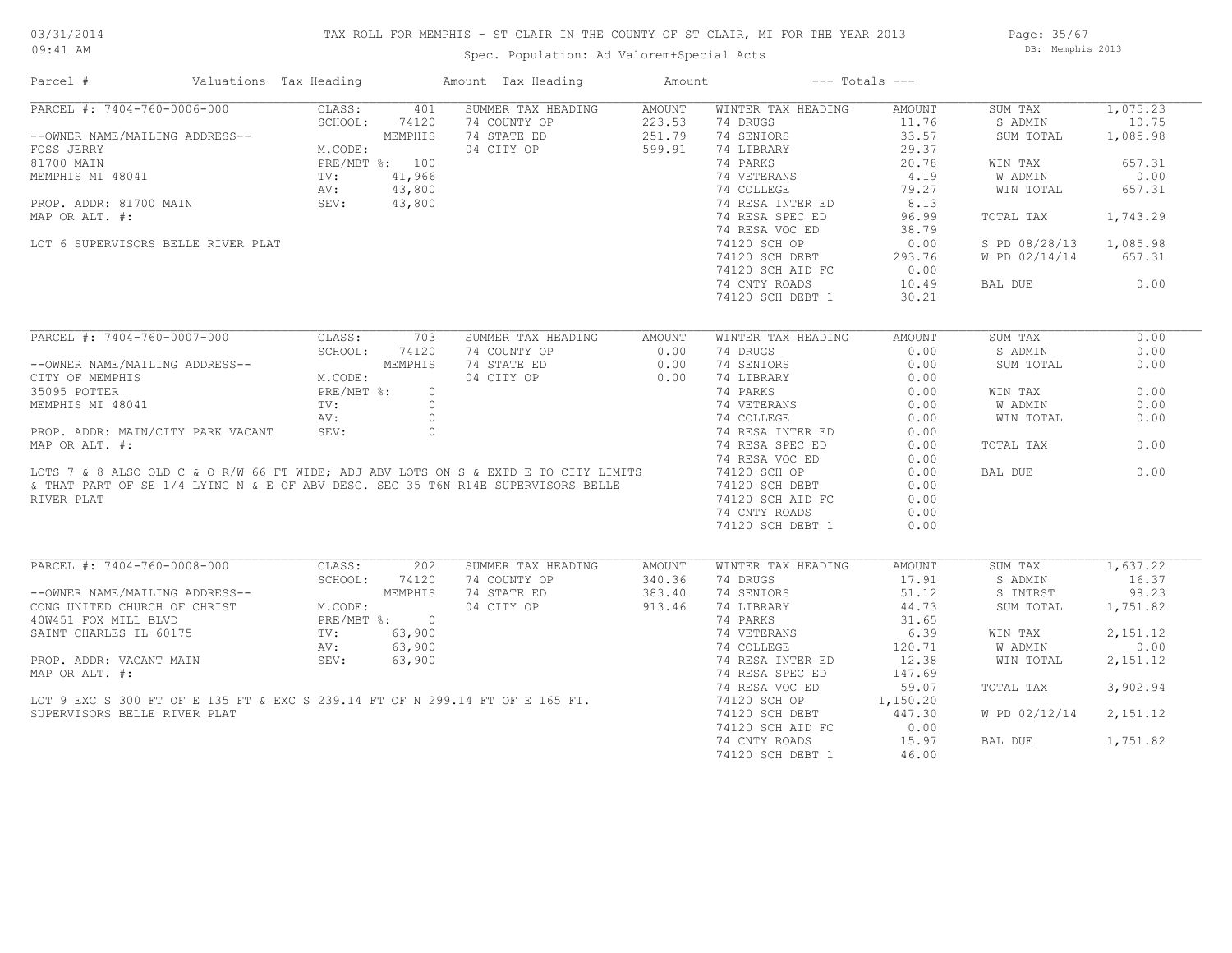## TAX ROLL FOR MEMPHIS - ST CLAIR IN THE COUNTY OF ST CLAIR, MI FOR THE YEAR 2013

Spec. Population: Ad Valorem+Special Acts

Page: 36/67 DB: Memphis 2013

| Parcel #                                                                                                                                                                                                                                                                                                                                                                                               | Valuations Tax Heading |         | Amount Tax Heading | Amount |                                                        | $---$ Totals $---$ |                        |          |
|--------------------------------------------------------------------------------------------------------------------------------------------------------------------------------------------------------------------------------------------------------------------------------------------------------------------------------------------------------------------------------------------------------|------------------------|---------|--------------------|--------|--------------------------------------------------------|--------------------|------------------------|----------|
| PARCEL #: 7404-760-0009-000                                                                                                                                                                                                                                                                                                                                                                            | CLASS:                 | 401     | SUMMER TAX HEADING | AMOUNT | WINTER TAX HEADING                                     | AMOUNT             | SUM TAX                | 1,012.05 |
|                                                                                                                                                                                                                                                                                                                                                                                                        | SCHOOL:                | 74120   | 74 COUNTY OP       | 210.39 | 74 DRUGS                                               | 11.07              | S ADMIN                | 10.12    |
| --OWNER NAME/MAILING ADDRESS--<br>KING ROSEMARY M.CODE:<br>81921 MAIN MEMPHIS MI 48041 PRE/MBT %: 100<br>MEMPHIS MI 48041 PV: 39,500<br>PROP. ADDR: 81921 MAIN SEV: 39,500<br>PROP. ADDR: 81921 MAIN SEV: 39,500                                                                                                                                                                                       |                        |         | 74 STATE ED        | 237.00 | 74 SENIORS                                             | 31.60              | SUM TOTAL              | 1,022.17 |
|                                                                                                                                                                                                                                                                                                                                                                                                        |                        |         | 04 CITY OP         | 564.66 | 74 LIBRARY                                             | 27.65              |                        |          |
|                                                                                                                                                                                                                                                                                                                                                                                                        |                        |         |                    |        | 74 PARKS                                               | 19.56              | WIN TAX                | 618.70   |
|                                                                                                                                                                                                                                                                                                                                                                                                        |                        |         |                    |        | 74 VETERANS                                            | 3.95               | W ADMIN                | 0.00     |
|                                                                                                                                                                                                                                                                                                                                                                                                        |                        |         |                    |        | 74 COLLEGE                                             | 74.61              | WIN TOTAL              | 618.70   |
|                                                                                                                                                                                                                                                                                                                                                                                                        |                        |         |                    |        | 74 RESA INTER ED                                       | 7.65               |                        |          |
|                                                                                                                                                                                                                                                                                                                                                                                                        |                        |         |                    |        | 74 RESA SPEC ED                                        | 91.29              | TOTAL TAX              | 1,640.87 |
|                                                                                                                                                                                                                                                                                                                                                                                                        |                        |         |                    |        | 74 RESA VOC ED                                         | 36.51              |                        |          |
|                                                                                                                                                                                                                                                                                                                                                                                                        |                        |         |                    |        | 74120 SCH OP                                           | 0.00               | S PD 07/17/13 1,022.17 |          |
|                                                                                                                                                                                                                                                                                                                                                                                                        |                        |         |                    |        |                                                        | 276.50             | W PD 01/24/14          | 618.70   |
| KING ROSEMARY<br>81921 MAIN PRE/MBT %: 100<br>MEMPHIS MI 48041 TV: 39,500<br>PROP. ADDR: 81921 MAIN SEV: 39,500<br>MAP OR ALT. #:<br>E 165 FT OF LOT 9 EXC N 179 FT & EXC S 300 FT SUPERVISORS BELLE RIVER PLAT                                                                                                                                                                                        |                        |         |                    |        | 74120 SCH DEBT<br>74120 sch atd FC<br>74120 SCH AID FC | 0.00               |                        |          |
|                                                                                                                                                                                                                                                                                                                                                                                                        |                        |         |                    |        | 74 CNTY ROADS                                          | 9.87               | BAL DUE                | 0.00     |
|                                                                                                                                                                                                                                                                                                                                                                                                        |                        |         |                    |        | 74120 SCH DEBT 1                                       | 28.44              |                        |          |
|                                                                                                                                                                                                                                                                                                                                                                                                        |                        |         |                    |        |                                                        |                    |                        |          |
| PARCEL #: 7404-760-0010-000                                                                                                                                                                                                                                                                                                                                                                            | CLASS:                 | 401     | SUMMER TAX HEADING | AMOUNT | WINTER TAX HEADING                                     | AMOUNT             | SUM TAX                | 1,124.79 |
|                                                                                                                                                                                                                                                                                                                                                                                                        | SCHOOL:                | 74120   | 74 COUNTY OP       | 233.83 | 74 DRUGS                                               | 12.30              | S ADMIN                | 11.24    |
|                                                                                                                                                                                                                                                                                                                                                                                                        |                        |         | 74 STATE ED        | 263.40 | 74 SENIORS                                             | 35.12              | SUM TOTAL              | 1,136.03 |
|                                                                                                                                                                                                                                                                                                                                                                                                        |                        |         | 04 CITY OP         | 627.56 | 74 LIBRARY                                             | 30.73              |                        |          |
|                                                                                                                                                                                                                                                                                                                                                                                                        |                        |         |                    |        | 74 PARKS                                               | 21.74              | WIN TAX                | 687.62   |
|                                                                                                                                                                                                                                                                                                                                                                                                        |                        |         |                    |        |                                                        | 4.39               | W ADMIN                | 0.00     |
| --OWNER NAME/MAILING ADDRESS--<br>LARKIN DEBORAH M.CODE:<br>81865 MAIN ST PRE/MBT %: 100<br>MEMPHIS MI 48041 TV: 43,900<br>PROP. ADDR: 81865 MAIN SEV: 43,900<br>PROP. ADDR: 81865 MAIN SEV: 43,900<br>LARKIN DEBORAH<br>81865 MAIN ST<br>MEMPHIS MI 48041 TV: 43,900<br>PROP. ADDR: 81865 MAIN SEV: 43,900<br>MAP OR ALT. #:<br>N 80 FT OF S 230 FT OF E 135 FT OF LOT 9 SUPERVISORS BELLE RIVER PLAT |                        |         |                    |        | 74 VETERANS<br>74 COLLEGE                              | 82.93              | WIN TOTAL              | 687.62   |
|                                                                                                                                                                                                                                                                                                                                                                                                        |                        |         |                    |        | 74 RESA INTER ED                                       | 8.50               |                        |          |
|                                                                                                                                                                                                                                                                                                                                                                                                        |                        |         |                    |        | 74 RESA SPEC ED                                        | 101.46             | TOTAL TAX              | 1,823.65 |
|                                                                                                                                                                                                                                                                                                                                                                                                        |                        |         |                    |        | 74 RESA VOC ED                                         | 40.58              |                        |          |
|                                                                                                                                                                                                                                                                                                                                                                                                        |                        |         |                    |        | 74120 SCH OP                                           | 0.00               | S PD 07/11/13 1,136.03 |          |
|                                                                                                                                                                                                                                                                                                                                                                                                        |                        |         |                    |        | 74120 SCH DEBT                                         | 307.30             | W PD 01/21/14          | 687.62   |
|                                                                                                                                                                                                                                                                                                                                                                                                        |                        |         |                    |        | 74120 SCH AID FC                                       | 0.00               |                        |          |
|                                                                                                                                                                                                                                                                                                                                                                                                        |                        |         |                    |        | 74 CNTY ROADS                                          | 10.97              | BAL DUE                | 0.00     |
|                                                                                                                                                                                                                                                                                                                                                                                                        |                        |         |                    |        | 74120 SCH DEBT 1                                       | 31.60              |                        |          |
|                                                                                                                                                                                                                                                                                                                                                                                                        |                        |         |                    |        |                                                        |                    |                        |          |
| PARCEL #: 7404-760-0011-000                                                                                                                                                                                                                                                                                                                                                                            | CLASS:                 | 401     | SUMMER TAX HEADING | AMOUNT | WINTER TAX HEADING                                     | AMOUNT             | SUM TAX                | 771.20   |
|                                                                                                                                                                                                                                                                                                                                                                                                        | SCHOOL:                | 74120   | 74 COUNTY OP       | 160.32 | 74 DRUGS                                               | 8.43               | S ADMIN                | 7.71     |
| --OWNER NAME/MAILING ADDRESS--                                                                                                                                                                                                                                                                                                                                                                         |                        | MEMPHIS | 74 STATE ED        | 180.60 | 74 SENIORS                                             | 24.08              | SUM TOTAL              | 778.91   |
| KIZY THOMAS                                                                                                                                                                                                                                                                                                                                                                                            | M.CODE:                |         | 04 CITY OP         | 430.28 | 74 LIBRARY                                             | 21.07              |                        |          |
| 52190 WATKINS GLEN                                                                                                                                                                                                                                                                                                                                                                                     | PRE/MBT %: 0           |         |                    |        | 74 PARKS                                               | 14.91              | WIN TAX                | 1,013.27 |
| MACOMB MI 48042<br>MACOMB MI 48042<br>PROP. ADDR: 81951 MAIN<br>MAP OR ALT. #:<br>S 119 FT OF N 179 FT OF E 165 FT OF LOT 9 SUPERVISORS BELLE RIVER PLAT                                                                                                                                                                                                                                               |                        |         |                    |        | 74 VETERANS                                            | 3.01               | W ADMIN                | 0.00     |
|                                                                                                                                                                                                                                                                                                                                                                                                        |                        |         |                    |        | 74 COLLEGE                                             | 56.86              | WIN TOTAL              | 1,013.27 |
|                                                                                                                                                                                                                                                                                                                                                                                                        |                        |         |                    |        | 74 RESA INTER ED                                       | 5.83               |                        |          |
|                                                                                                                                                                                                                                                                                                                                                                                                        |                        |         |                    |        | 74 RESA SPEC ED                                        | 69.57              | TOTAL TAX              | 1,792.18 |
|                                                                                                                                                                                                                                                                                                                                                                                                        |                        |         |                    |        | 74 RESA VOC ED                                         | 27.82              |                        |          |
|                                                                                                                                                                                                                                                                                                                                                                                                        |                        |         |                    |        | 74120 SCH OP                                           | 541.80             | S PD 08/14/13          | 778.91   |
|                                                                                                                                                                                                                                                                                                                                                                                                        |                        |         |                    |        | 74120 SCH DEBT                                         | 210.70             | W PD 01/21/14          | 1,013.27 |
|                                                                                                                                                                                                                                                                                                                                                                                                        |                        |         |                    |        | 74120 SCH AID FC                                       | 0.00               |                        |          |
|                                                                                                                                                                                                                                                                                                                                                                                                        |                        |         |                    |        | 74 CNTY ROADS                                          | 7.52               | BAL DUE                | 0.00     |
|                                                                                                                                                                                                                                                                                                                                                                                                        |                        |         |                    |        | 74120 SCH DEBT 1                                       | 21.67              |                        |          |
|                                                                                                                                                                                                                                                                                                                                                                                                        |                        |         |                    |        |                                                        |                    |                        |          |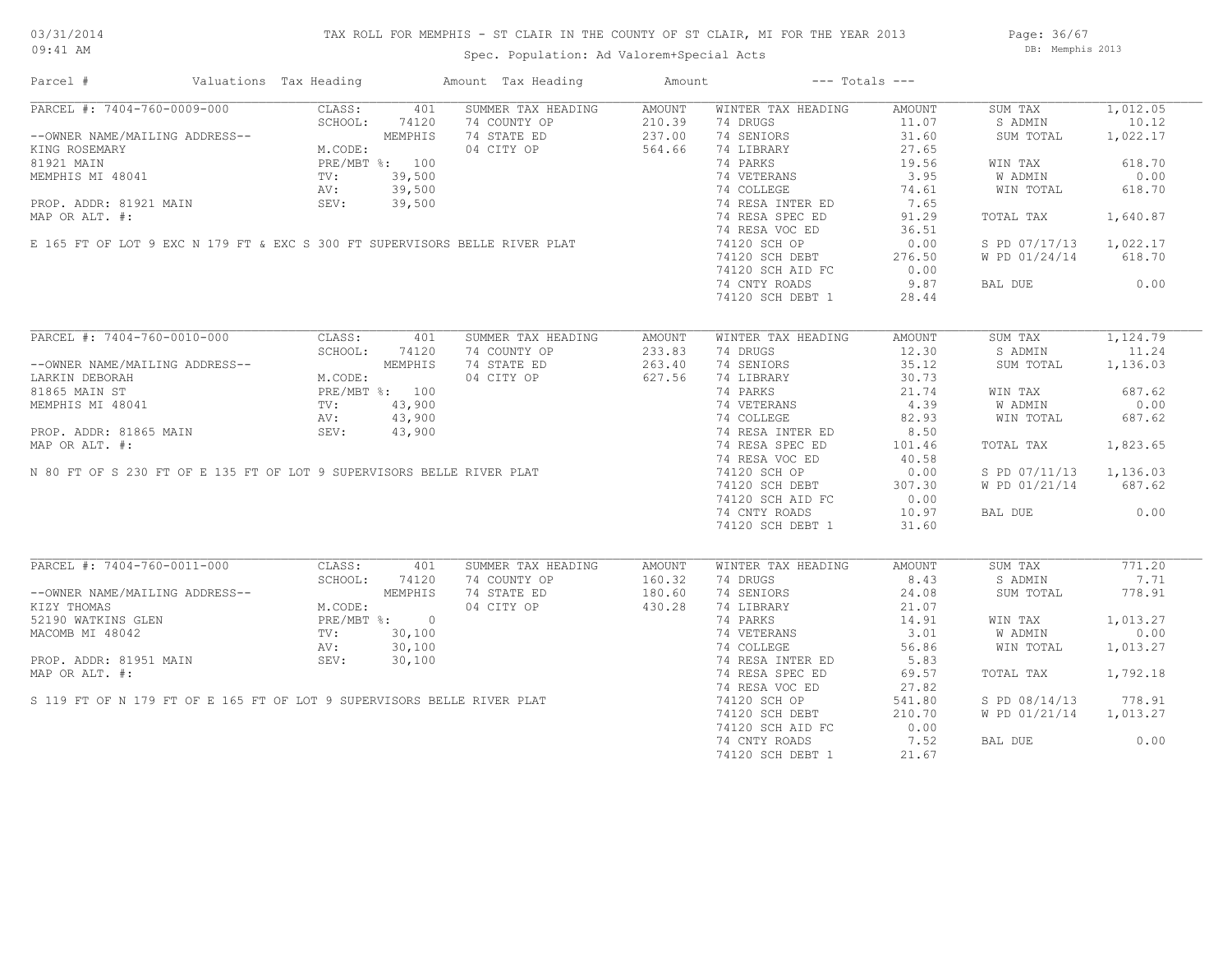## TAX ROLL FOR MEMPHIS - ST CLAIR IN THE COUNTY OF ST CLAIR, MI FOR THE YEAR 2013

Spec. Population: Ad Valorem+Special Acts

Page: 37/67 DB: Memphis 2013

| Parcel #                                                                                                                                                                                                                             | Valuations Tax Heading |                |                             | Amount Tax Heading | Amount   |                    | $---$ Totals $---$ |               |           |
|--------------------------------------------------------------------------------------------------------------------------------------------------------------------------------------------------------------------------------------|------------------------|----------------|-----------------------------|--------------------|----------|--------------------|--------------------|---------------|-----------|
| PARCEL #: 7404-760-0012-000                                                                                                                                                                                                          |                        | CLASS:         | 401                         | SUMMER TAX HEADING | AMOUNT   | WINTER TAX HEADING | AMOUNT             | SUM TAX       | 1, 515.41 |
|                                                                                                                                                                                                                                      |                        | SCHOOL:        | 74120                       | 74 COUNTY OP       | 315.04   | 74 DRUGS           | 16.57              | S ADMIN       | 15.15     |
| --OWNER NAME/MAILING ADDRESS--                                                                                                                                                                                                       |                        |                | MEMPHIS                     | 74 STATE ED        | 354.87   | 74 SENIORS         | 47.31              | S INTRST      | 90.92     |
| CUCCHIARA JAMES D                                                                                                                                                                                                                    |                        | M.CODE:        |                             | 04 CITY OP         | 845.50   | 74 LIBRARY         | 41.40              | SUM TOTAL     | 1,621.48  |
| UCCHIARA JAMES D<br>30030 29 MILE<br>LENOX MI 48048 TV: 59,146<br>TV: 59,146<br>TV: 59,146<br>NAP OR ALT. #: 62,900<br>MAP OR ALT. #:<br>S 150 FT OF E 135 FT OF LOT 9 SUPERVISORS BELLE RIVER PLAT                                  |                        |                |                             |                    |          | 74 PARKS           | 29.30              |               |           |
|                                                                                                                                                                                                                                      |                        |                |                             |                    |          | 74 VETERANS        | 5.91               | WIN TAX       | 1,991.06  |
|                                                                                                                                                                                                                                      |                        |                |                             |                    |          | 74 COLLEGE         | 111.73             | W ADMIN       | 0.00      |
|                                                                                                                                                                                                                                      |                        |                |                             |                    |          | 74 RESA INTER ED   | 11.46              | WIN TOTAL     | 1,991.06  |
|                                                                                                                                                                                                                                      |                        |                |                             |                    |          | 74 RESA SPEC ED    |                    |               |           |
|                                                                                                                                                                                                                                      |                        |                |                             |                    |          |                    | 136.70             |               |           |
|                                                                                                                                                                                                                                      |                        |                |                             |                    |          | 74 RESA VOC ED     | 54.68              | TOTAL TAX     | 3,612.54  |
|                                                                                                                                                                                                                                      |                        |                |                             |                    |          | 74120 SCH OP       | 1,064.62           |               |           |
|                                                                                                                                                                                                                                      |                        |                |                             |                    |          | 74120 SCH DEBT     | 414.02             | W PD 01/10/14 | 1,991.06  |
|                                                                                                                                                                                                                                      |                        |                |                             |                    |          | 74120 SCH AID FC   | 0.00               |               |           |
|                                                                                                                                                                                                                                      |                        |                |                             |                    |          | 74 CNTY ROADS      | 14.78              | BAL DUE       | 1,621.48  |
|                                                                                                                                                                                                                                      |                        |                |                             |                    |          | 74120 SCH DEBT 1   | 42.58              |               |           |
|                                                                                                                                                                                                                                      |                        |                |                             |                    |          |                    |                    |               |           |
| PARCEL #: 7404-760-0014-000                                                                                                                                                                                                          |                        | CLASS:         | 401                         | SUMMER TAX HEADING | AMOUNT   | WINTER TAX HEADING | AMOUNT             | SUM TAX       | 755.84    |
|                                                                                                                                                                                                                                      |                        | SCHOOL:        | 74120                       | 74 COUNTY OP       | 157.13   | 74 DRUGS           | 8.26               | S ADMIN       | 7.55      |
| --OWNER NAME/MAILING ADDRESS--                                                                                                                                                                                                       |                        |                | MEMPHIS                     | 74 STATE ED        | 177.00   | 74 SENIORS         | 23.60              | S INTRST      | 29.62     |
| SAYLOR ANNE                                                                                                                                                                                                                          |                        | M.CODE:        |                             | 04 CITY OP         | 421.71   | 74 LIBRARY         | 20.65              | SUM TOTAL     | 793.01    |
| 81749 MAIN                                                                                                                                                                                                                           |                        | PRE/MBT %: 100 |                             |                    |          | 74 PARKS           | 14.61              |               |           |
| MEMPHIS MI 48041                                                                                                                                                                                                                     |                        | TV:            | 29,500                      |                    |          | 74 VETERANS        | 2.95               | WIN TAX       | 462.06    |
|                                                                                                                                                                                                                                      |                        | AV:            | 29,500                      |                    |          | 74 COLLEGE         | 55.72              | W ADMIN       | 0.00      |
|                                                                                                                                                                                                                                      |                        |                |                             |                    |          | 74 RESA INTER ED   | 5.71               |               |           |
| PROP. ADDR: 81749 MAIN<br>MAP OR ALT. #:                                                                                                                                                                                             |                        | SEV:           | 29,500                      |                    |          |                    |                    | WIN TOTAL     | 462.06    |
|                                                                                                                                                                                                                                      |                        |                |                             |                    |          | 74 RESA SPEC ED    | 68.18              |               |           |
|                                                                                                                                                                                                                                      |                        |                |                             |                    |          | 74 RESA VOC ED     | 27.27              | TOTAL TAX     | 1,255.07  |
| LOT 10 SUPERVISORS BELLE RIVER PLAT                                                                                                                                                                                                  |                        |                |                             |                    |          | 74120 SCH OP       | 0.00               |               |           |
|                                                                                                                                                                                                                                      |                        |                |                             |                    |          | 74120 SCH DEBT     | 206.50             | S PD 12/05/13 | 269.77    |
|                                                                                                                                                                                                                                      |                        |                |                             |                    |          | 74120 SCH AID FC   | 0.00               | W PD 01/03/14 | 225.00    |
|                                                                                                                                                                                                                                      |                        |                |                             |                    |          | 74 CNTY ROADS      | 7.37               |               |           |
|                                                                                                                                                                                                                                      |                        |                |                             |                    |          | 74120 SCH DEBT 1   | 21.24              | BAL DUE       | 760.30    |
|                                                                                                                                                                                                                                      |                        |                |                             |                    |          |                    |                    |               |           |
| PARCEL #: 7404-760-0015-000                                                                                                                                                                                                          |                        | CLASS:         | 301                         | SUMMER TAX HEADING | AMOUNT   | WINTER TAX HEADING | AMOUNT             | SUM TAX       | 2,977.24  |
|                                                                                                                                                                                                                                      |                        | SCHOOL:        | 74120                       | 74 COUNTY OP       | 618.93   | 74 DRUGS           | 32.57              | S ADMIN       | 29.77     |
| --OWNER NAME/MAILING ADDRESS--                                                                                                                                                                                                       |                        |                | MEMPHIS                     | 74 STATE ED        | 697.20   | 74 SENIORS         | 92.96              | SUM TOTAL     | 3,007.01  |
| GRACE PROPERTIES OF MEMPHIS, LLC                                                                                                                                                                                                     |                        | M.CODE:        |                             | 04 CITY OP         | 1,661.11 | 74 LIBRARY         | 81.34              |               |           |
| P.O. BOX 202                                                                                                                                                                                                                         |                        |                | $PRE/MBT$ $\frac{1}{6}$ : 0 |                    |          | 74 PARKS           | 57.56              | WIN TAX       | 3,911.77  |
| MEMPHIS MI 48041                                                                                                                                                                                                                     |                        | TV:            | 116,200                     |                    |          | 74 VETERANS        | 11.62              | W ADMIN       | 0.00      |
|                                                                                                                                                                                                                                      |                        | AV:            | 116,200                     |                    |          | 74 COLLEGE         | 219.51             | WIN TOTAL     | 3,911.77  |
| PROP. ADDR: 81620 BELLE RIVER                                                                                                                                                                                                        |                        | SEV:           | 116,200                     |                    |          | 74 RESA INTER ED   | 22.51              |               |           |
| MAP OR ALT. #:                                                                                                                                                                                                                       |                        |                |                             |                    |          | 74 RESA SPEC ED    | 268.57             | TOTAL TAX     | 6,918.78  |
|                                                                                                                                                                                                                                      |                        |                |                             |                    |          | 74 RESA VOC ED     | 107.42             |               |           |
|                                                                                                                                                                                                                                      |                        |                |                             |                    |          | 74120 SCH OP       | 2,091.60           | S PD 08/30/13 | 3,007.01  |
|                                                                                                                                                                                                                                      |                        |                |                             |                    |          |                    |                    |               | 3,911.77  |
|                                                                                                                                                                                                                                      |                        |                |                             |                    |          | 74120 SCH DEBT     | 813.40<br>0.00     | W PD 01/30/14 |           |
| THAT PART OF LOT 11 LYING E OF A LINE; BEG S 1*13'15" W 199.52'; TH S 87*28'25" E<br>145.18';S 46*30'E 192.18'; TH S 37*7'E 177.78';TH S 46*20'10" E 181.44' FROM NW COR<br>LOT 9,TH S 55* 6' W 243.65",TH S 16*50' W 52',TH N 62*27 |                        |                |                             |                    |          | 74120 SCH AID FC   |                    |               |           |
|                                                                                                                                                                                                                                      |                        |                |                             |                    |          | 74 CNTY ROADS      | 29.05              | BAL DUE       | 0.00      |
| PLAT                                                                                                                                                                                                                                 |                        |                |                             |                    |          | 74120 SCH DEBT 1   | 83.66              |               |           |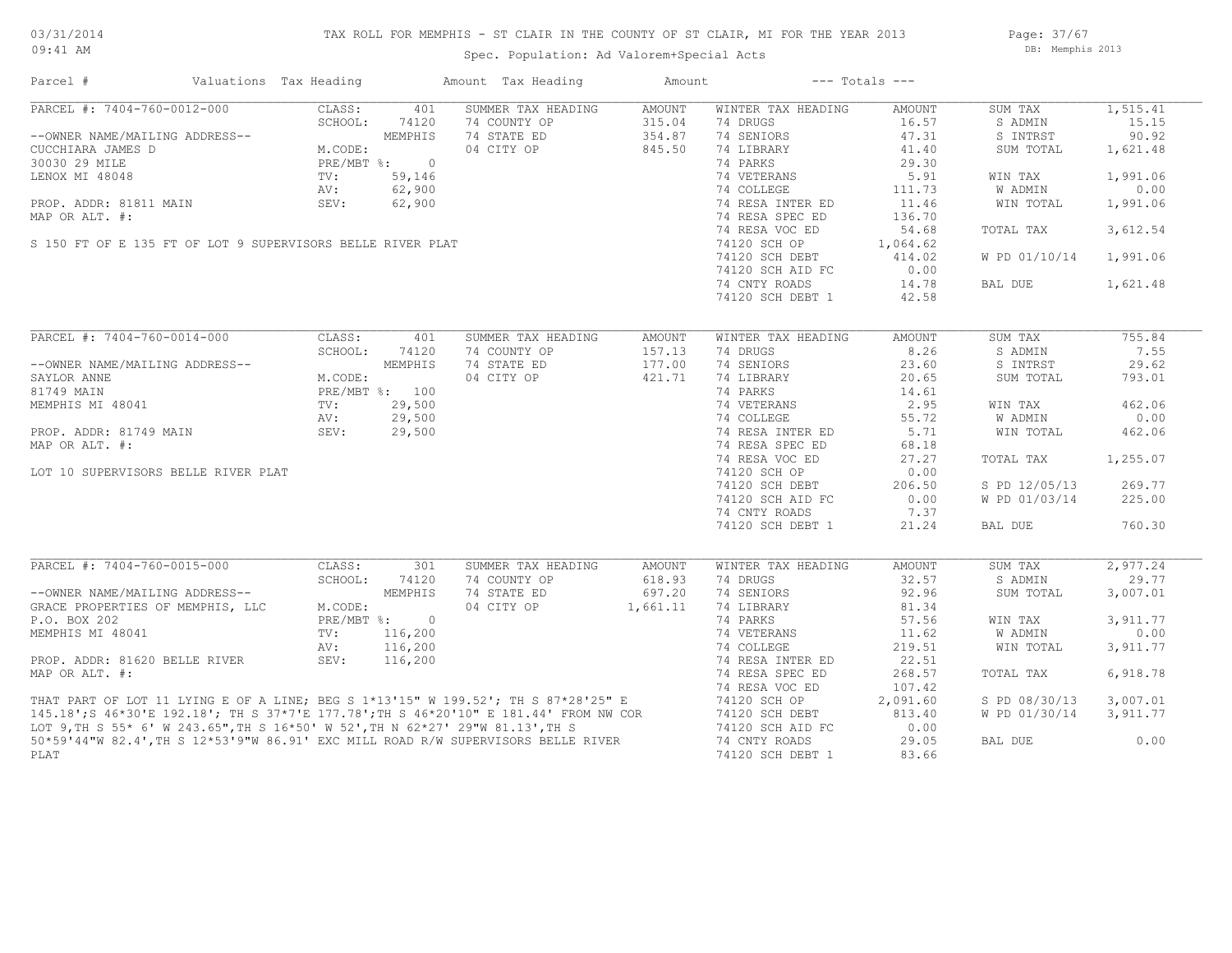## Spec. Population: Ad Valorem+Special Acts

| CLASS:<br>SUMMER TAX HEADING<br>AMOUNT<br>WINTER TAX HEADING<br>SUM TAX<br>402<br><b>AMOUNT</b><br>SCHOOL:<br>74120<br>74 COUNTY OP<br>12.78<br>74 DRUGS<br>0.67<br>S ADMIN<br>74 STATE ED<br>74 SENIORS<br>1.92<br>62.09<br>14.40<br>SUM TOTAL<br>DDRESS--<br>M.CODE:<br>PRE/MBT %: 100<br>04 CITY OP<br>34.30<br>74 LIBRARY<br>1.68<br>37.55<br>74 PARKS<br>1.18<br>WIN TAX<br>$\texttt{TV}$ :<br>2,400<br>74 VETERANS<br>0.24<br>W ADMIN<br>0.00<br>74 COLLEGE<br>37.55<br>2,400<br>4.53<br>WIN TOTAL<br>AV:<br>SEV:<br>2,400<br>74 RESA INTER ED<br>0.46<br>74 RESA SPEC ED<br>5.54<br>TOTAL TAX<br>99.64<br>74 RESA VOC ED<br>2.21<br>THAT PART OF LOTS 11 & 12 BEG S 1* 13' 5" W199.52' & S 82* 28'25" E 145.18' FROM NW 74120 SCH OP<br>COR LOT 9; TH S 46*30'E 192.18'; TH S 37*7' E 177.78'; TH S 46*20'10"E 181.44'; TH 74120 SCH OP<br>S 55*6' W 243.65',TH S 16*5<br>62.09<br>0.00<br>S PD 07/08/13<br>W PD 12/04/13<br>37.55<br>16.80<br>0.00<br>0.00<br>0.60<br>BAL DUE<br>1.72<br>PARCEL #: 7404-760-0015-200<br>CLASS:<br>202<br>SUMMER TAX HEADING<br>WINTER TAX HEADING<br>SUM TAX<br>AMOUNT<br>AMOUNT<br>SCHOOL:<br>74120<br>74 COUNTY OP<br>25.03<br>74 DRUGS<br>1.31<br>S ADMIN<br>DDRESS--<br>M.COD<br>APEAM<br>3.76<br>7.22<br>MEMPHIS<br>74 STATE ED<br>28.20<br>74 SENIORS<br>S INTRST<br>04 CITY OP<br>67.18<br>3.29<br>M.CODE:<br>74 LIBRARY<br>SUM TOTAL<br>128.83<br>JAEHN ERIC & SHANA<br>PRE/MBT %: 100<br>7935 RAVENSWOOD<br>74 PARKS<br>2.32<br>$\begin{array}{ll} \text{Fiv.}, \\ \text{TV}: \\ \text{AV}: \\ \text{SE'} \end{array}$<br>WALES MI 48027<br>4,700<br>74 VETERANS<br>0.47<br>73.58<br>WIN TAX<br>74 VETERANS<br>74 COLLEGE<br>74 RESA INTER ED<br>4,700<br>8.87<br>0.00<br>W ADMIN<br>PROP. ADDR: VACANT BELLE RIVER<br>0.91<br>WIN TOTAL<br>73.58<br>4,700<br>MAP OR ALT. #: 0<br>74 RESA SPEC ED<br>10.86<br>74 RESA VOC ED<br>4.34<br>TOTAL TAX<br>202.41<br>THAT PART OF LOTS 11 & 12 LYING S OF E & W 1/4 LINE & BELLE RIVER & LYING N & W OF 74120 SCH OP<br>A LINE BEG S 1*13'15" W 199.52' & S 82*28'25" E 145.18' FROM NW COR LOT 9; TH 04 S 74120 SCH OP 74120 SCH DEB<br>F C 1. F.R. M 14<br>0.00<br>74120 SCH DEBT<br>202.41<br>32.90<br>BAL DUE<br>55 3' 53" W 488.61' SUPERVISORS BELLE RIVER PLAT<br>74120 SCH AID FC<br>0.00<br>74 CNTY ROADS<br>1.17<br>74120 SCH DEBT 1<br>3.38<br>PARCEL #: 7404-760-0015-500<br>CLASS:<br>SUMMER TAX HEADING<br>SUM TAX<br>1.50<br>402<br>AMOUNT<br>WINTER TAX HEADING<br><b>AMOUNT</b><br>SCHOOL:<br>74120<br>74 COUNTY OP<br>0.31<br>74 DRUGS<br>0.01<br>S ADMIN<br>--OWNER NAME/MAILING ADDRESS--<br>MEMPHIS<br>74 STATE ED<br>0.35<br>74 SENIORS<br>0.04<br>SUM TOTAL<br>1.51<br>0.84<br>M.CODE:<br>04 CITY OP<br>74 LIBRARY<br>0.04<br>HAMMDAN SALEH<br>74 PARKS<br>1.93<br>40235 SARA ROSE DR<br>PRE/MBT %:<br>0.02<br>WIN TAX<br>$\overline{0}$<br>CLINTON TWP MI 48038-4056<br>TV:<br>59<br>74 VETERANS<br>0.00<br>W ADMIN<br>0.00<br>200<br>74 COLLEGE<br>0.11<br>WIN TOTAL<br>1.93<br>AV:<br>SEV:<br>200<br>PROP. ADDR: 81630 BELLE RIVER<br>0.01<br>74 RESA INTER ED<br>3.44<br>MAP OR ALT. #:<br>74 RESA SPEC ED<br>0.13<br>TOTAL TAX<br>74 RESA VOC ED<br>0.05<br>THAT PART OF LOT 12 LYING N. OF BELLE RIVER & S. OF E&W 1/4 LINE SUPERVISORS BELLE<br>74120 SCH OP<br>1.06<br>S PD 08/30/13<br>1.51<br>W PD 02/14/14<br>1.93<br>RIVER PLAT<br>74120 SCH DEBT<br>0.41<br>74120 SCH AID FC<br>0.00<br>0.00<br>74 CNTY ROADS<br>0.01<br>BAL DUE<br>74120 SCH DEBT 1<br>0.04 | Parcel #<br>Valuations Tax Heading | Amount Tax Heading | Amount | $---$ Totals $---$ |  |       |
|---------------------------------------------------------------------------------------------------------------------------------------------------------------------------------------------------------------------------------------------------------------------------------------------------------------------------------------------------------------------------------------------------------------------------------------------------------------------------------------------------------------------------------------------------------------------------------------------------------------------------------------------------------------------------------------------------------------------------------------------------------------------------------------------------------------------------------------------------------------------------------------------------------------------------------------------------------------------------------------------------------------------------------------------------------------------------------------------------------------------------------------------------------------------------------------------------------------------------------------------------------------------------------------------------------------------------------------------------------------------------------------------------------------------------------------------------------------------------------------------------------------------------------------------------------------------------------------------------------------------------------------------------------------------------------------------------------------------------------------------------------------------------------------------------------------------------------------------------------------------------------------------------------------------------------------------------------------------------------------------------------------------------------------------------------------------------------------------------------------------------------------------------------------------------------------------------------------------------------------------------------------------------------------------------------------------------------------------------------------------------------------------------------------------------------------------------------------------------------------------------------------------------------------------------------------------------------------------------------------------------------------------------------------------------------------------------------------------------------------------------------------------------------------------------------------------------------------------------------------------------------------------------------------------------------------------------------------------------------------------------------------------------------------------------------------------------------------------------------------------------------------------------------------------------------------------------------------------------------------------------------------------------------------------------------------------------------------------------------------------------------------------------------------------------------------------------------------------------------------------|------------------------------------|--------------------|--------|--------------------|--|-------|
| 0.61<br>120.41<br>1.20<br>0.01                                                                                                                                                                                                                                                                                                                                                                                                                                                                                                                                                                                                                                                                                                                                                                                                                                                                                                                                                                                                                                                                                                                                                                                                                                                                                                                                                                                                                                                                                                                                                                                                                                                                                                                                                                                                                                                                                                                                                                                                                                                                                                                                                                                                                                                                                                                                                                                                                                                                                                                                                                                                                                                                                                                                                                                                                                                                                                                                                                                                                                                                                                                                                                                                                                                                                                                                                                                                                                                              | PARCEL #: 7404-760-0015-100        |                    |        |                    |  | 61.48 |
|                                                                                                                                                                                                                                                                                                                                                                                                                                                                                                                                                                                                                                                                                                                                                                                                                                                                                                                                                                                                                                                                                                                                                                                                                                                                                                                                                                                                                                                                                                                                                                                                                                                                                                                                                                                                                                                                                                                                                                                                                                                                                                                                                                                                                                                                                                                                                                                                                                                                                                                                                                                                                                                                                                                                                                                                                                                                                                                                                                                                                                                                                                                                                                                                                                                                                                                                                                                                                                                                                             |                                    |                    |        |                    |  |       |
|                                                                                                                                                                                                                                                                                                                                                                                                                                                                                                                                                                                                                                                                                                                                                                                                                                                                                                                                                                                                                                                                                                                                                                                                                                                                                                                                                                                                                                                                                                                                                                                                                                                                                                                                                                                                                                                                                                                                                                                                                                                                                                                                                                                                                                                                                                                                                                                                                                                                                                                                                                                                                                                                                                                                                                                                                                                                                                                                                                                                                                                                                                                                                                                                                                                                                                                                                                                                                                                                                             | --OWNER NAME/MAILING ADDRESS--     |                    |        |                    |  |       |
|                                                                                                                                                                                                                                                                                                                                                                                                                                                                                                                                                                                                                                                                                                                                                                                                                                                                                                                                                                                                                                                                                                                                                                                                                                                                                                                                                                                                                                                                                                                                                                                                                                                                                                                                                                                                                                                                                                                                                                                                                                                                                                                                                                                                                                                                                                                                                                                                                                                                                                                                                                                                                                                                                                                                                                                                                                                                                                                                                                                                                                                                                                                                                                                                                                                                                                                                                                                                                                                                                             | MOSSOIAN GUY M                     |                    |        |                    |  |       |
|                                                                                                                                                                                                                                                                                                                                                                                                                                                                                                                                                                                                                                                                                                                                                                                                                                                                                                                                                                                                                                                                                                                                                                                                                                                                                                                                                                                                                                                                                                                                                                                                                                                                                                                                                                                                                                                                                                                                                                                                                                                                                                                                                                                                                                                                                                                                                                                                                                                                                                                                                                                                                                                                                                                                                                                                                                                                                                                                                                                                                                                                                                                                                                                                                                                                                                                                                                                                                                                                                             | 81650 BELLE RIVER                  |                    |        |                    |  |       |
|                                                                                                                                                                                                                                                                                                                                                                                                                                                                                                                                                                                                                                                                                                                                                                                                                                                                                                                                                                                                                                                                                                                                                                                                                                                                                                                                                                                                                                                                                                                                                                                                                                                                                                                                                                                                                                                                                                                                                                                                                                                                                                                                                                                                                                                                                                                                                                                                                                                                                                                                                                                                                                                                                                                                                                                                                                                                                                                                                                                                                                                                                                                                                                                                                                                                                                                                                                                                                                                                                             | MEMPHIS MI 48041                   |                    |        |                    |  |       |
|                                                                                                                                                                                                                                                                                                                                                                                                                                                                                                                                                                                                                                                                                                                                                                                                                                                                                                                                                                                                                                                                                                                                                                                                                                                                                                                                                                                                                                                                                                                                                                                                                                                                                                                                                                                                                                                                                                                                                                                                                                                                                                                                                                                                                                                                                                                                                                                                                                                                                                                                                                                                                                                                                                                                                                                                                                                                                                                                                                                                                                                                                                                                                                                                                                                                                                                                                                                                                                                                                             |                                    |                    |        |                    |  |       |
|                                                                                                                                                                                                                                                                                                                                                                                                                                                                                                                                                                                                                                                                                                                                                                                                                                                                                                                                                                                                                                                                                                                                                                                                                                                                                                                                                                                                                                                                                                                                                                                                                                                                                                                                                                                                                                                                                                                                                                                                                                                                                                                                                                                                                                                                                                                                                                                                                                                                                                                                                                                                                                                                                                                                                                                                                                                                                                                                                                                                                                                                                                                                                                                                                                                                                                                                                                                                                                                                                             | PROP. ADDR: VACANT BELLE RIVER     |                    |        |                    |  |       |
|                                                                                                                                                                                                                                                                                                                                                                                                                                                                                                                                                                                                                                                                                                                                                                                                                                                                                                                                                                                                                                                                                                                                                                                                                                                                                                                                                                                                                                                                                                                                                                                                                                                                                                                                                                                                                                                                                                                                                                                                                                                                                                                                                                                                                                                                                                                                                                                                                                                                                                                                                                                                                                                                                                                                                                                                                                                                                                                                                                                                                                                                                                                                                                                                                                                                                                                                                                                                                                                                                             | MAP OR ALT. #:                     |                    |        |                    |  |       |
|                                                                                                                                                                                                                                                                                                                                                                                                                                                                                                                                                                                                                                                                                                                                                                                                                                                                                                                                                                                                                                                                                                                                                                                                                                                                                                                                                                                                                                                                                                                                                                                                                                                                                                                                                                                                                                                                                                                                                                                                                                                                                                                                                                                                                                                                                                                                                                                                                                                                                                                                                                                                                                                                                                                                                                                                                                                                                                                                                                                                                                                                                                                                                                                                                                                                                                                                                                                                                                                                                             |                                    |                    |        |                    |  |       |
|                                                                                                                                                                                                                                                                                                                                                                                                                                                                                                                                                                                                                                                                                                                                                                                                                                                                                                                                                                                                                                                                                                                                                                                                                                                                                                                                                                                                                                                                                                                                                                                                                                                                                                                                                                                                                                                                                                                                                                                                                                                                                                                                                                                                                                                                                                                                                                                                                                                                                                                                                                                                                                                                                                                                                                                                                                                                                                                                                                                                                                                                                                                                                                                                                                                                                                                                                                                                                                                                                             |                                    |                    |        |                    |  |       |
|                                                                                                                                                                                                                                                                                                                                                                                                                                                                                                                                                                                                                                                                                                                                                                                                                                                                                                                                                                                                                                                                                                                                                                                                                                                                                                                                                                                                                                                                                                                                                                                                                                                                                                                                                                                                                                                                                                                                                                                                                                                                                                                                                                                                                                                                                                                                                                                                                                                                                                                                                                                                                                                                                                                                                                                                                                                                                                                                                                                                                                                                                                                                                                                                                                                                                                                                                                                                                                                                                             |                                    |                    |        |                    |  |       |
|                                                                                                                                                                                                                                                                                                                                                                                                                                                                                                                                                                                                                                                                                                                                                                                                                                                                                                                                                                                                                                                                                                                                                                                                                                                                                                                                                                                                                                                                                                                                                                                                                                                                                                                                                                                                                                                                                                                                                                                                                                                                                                                                                                                                                                                                                                                                                                                                                                                                                                                                                                                                                                                                                                                                                                                                                                                                                                                                                                                                                                                                                                                                                                                                                                                                                                                                                                                                                                                                                             |                                    |                    |        |                    |  |       |
|                                                                                                                                                                                                                                                                                                                                                                                                                                                                                                                                                                                                                                                                                                                                                                                                                                                                                                                                                                                                                                                                                                                                                                                                                                                                                                                                                                                                                                                                                                                                                                                                                                                                                                                                                                                                                                                                                                                                                                                                                                                                                                                                                                                                                                                                                                                                                                                                                                                                                                                                                                                                                                                                                                                                                                                                                                                                                                                                                                                                                                                                                                                                                                                                                                                                                                                                                                                                                                                                                             |                                    |                    |        |                    |  |       |
|                                                                                                                                                                                                                                                                                                                                                                                                                                                                                                                                                                                                                                                                                                                                                                                                                                                                                                                                                                                                                                                                                                                                                                                                                                                                                                                                                                                                                                                                                                                                                                                                                                                                                                                                                                                                                                                                                                                                                                                                                                                                                                                                                                                                                                                                                                                                                                                                                                                                                                                                                                                                                                                                                                                                                                                                                                                                                                                                                                                                                                                                                                                                                                                                                                                                                                                                                                                                                                                                                             |                                    |                    |        |                    |  |       |
|                                                                                                                                                                                                                                                                                                                                                                                                                                                                                                                                                                                                                                                                                                                                                                                                                                                                                                                                                                                                                                                                                                                                                                                                                                                                                                                                                                                                                                                                                                                                                                                                                                                                                                                                                                                                                                                                                                                                                                                                                                                                                                                                                                                                                                                                                                                                                                                                                                                                                                                                                                                                                                                                                                                                                                                                                                                                                                                                                                                                                                                                                                                                                                                                                                                                                                                                                                                                                                                                                             |                                    |                    |        |                    |  |       |
|                                                                                                                                                                                                                                                                                                                                                                                                                                                                                                                                                                                                                                                                                                                                                                                                                                                                                                                                                                                                                                                                                                                                                                                                                                                                                                                                                                                                                                                                                                                                                                                                                                                                                                                                                                                                                                                                                                                                                                                                                                                                                                                                                                                                                                                                                                                                                                                                                                                                                                                                                                                                                                                                                                                                                                                                                                                                                                                                                                                                                                                                                                                                                                                                                                                                                                                                                                                                                                                                                             |                                    |                    |        |                    |  |       |
|                                                                                                                                                                                                                                                                                                                                                                                                                                                                                                                                                                                                                                                                                                                                                                                                                                                                                                                                                                                                                                                                                                                                                                                                                                                                                                                                                                                                                                                                                                                                                                                                                                                                                                                                                                                                                                                                                                                                                                                                                                                                                                                                                                                                                                                                                                                                                                                                                                                                                                                                                                                                                                                                                                                                                                                                                                                                                                                                                                                                                                                                                                                                                                                                                                                                                                                                                                                                                                                                                             |                                    |                    |        |                    |  |       |
|                                                                                                                                                                                                                                                                                                                                                                                                                                                                                                                                                                                                                                                                                                                                                                                                                                                                                                                                                                                                                                                                                                                                                                                                                                                                                                                                                                                                                                                                                                                                                                                                                                                                                                                                                                                                                                                                                                                                                                                                                                                                                                                                                                                                                                                                                                                                                                                                                                                                                                                                                                                                                                                                                                                                                                                                                                                                                                                                                                                                                                                                                                                                                                                                                                                                                                                                                                                                                                                                                             | --OWNER NAME/MAILING ADDRESS--     |                    |        |                    |  |       |
|                                                                                                                                                                                                                                                                                                                                                                                                                                                                                                                                                                                                                                                                                                                                                                                                                                                                                                                                                                                                                                                                                                                                                                                                                                                                                                                                                                                                                                                                                                                                                                                                                                                                                                                                                                                                                                                                                                                                                                                                                                                                                                                                                                                                                                                                                                                                                                                                                                                                                                                                                                                                                                                                                                                                                                                                                                                                                                                                                                                                                                                                                                                                                                                                                                                                                                                                                                                                                                                                                             |                                    |                    |        |                    |  |       |
|                                                                                                                                                                                                                                                                                                                                                                                                                                                                                                                                                                                                                                                                                                                                                                                                                                                                                                                                                                                                                                                                                                                                                                                                                                                                                                                                                                                                                                                                                                                                                                                                                                                                                                                                                                                                                                                                                                                                                                                                                                                                                                                                                                                                                                                                                                                                                                                                                                                                                                                                                                                                                                                                                                                                                                                                                                                                                                                                                                                                                                                                                                                                                                                                                                                                                                                                                                                                                                                                                             |                                    |                    |        |                    |  |       |
|                                                                                                                                                                                                                                                                                                                                                                                                                                                                                                                                                                                                                                                                                                                                                                                                                                                                                                                                                                                                                                                                                                                                                                                                                                                                                                                                                                                                                                                                                                                                                                                                                                                                                                                                                                                                                                                                                                                                                                                                                                                                                                                                                                                                                                                                                                                                                                                                                                                                                                                                                                                                                                                                                                                                                                                                                                                                                                                                                                                                                                                                                                                                                                                                                                                                                                                                                                                                                                                                                             |                                    |                    |        |                    |  |       |
|                                                                                                                                                                                                                                                                                                                                                                                                                                                                                                                                                                                                                                                                                                                                                                                                                                                                                                                                                                                                                                                                                                                                                                                                                                                                                                                                                                                                                                                                                                                                                                                                                                                                                                                                                                                                                                                                                                                                                                                                                                                                                                                                                                                                                                                                                                                                                                                                                                                                                                                                                                                                                                                                                                                                                                                                                                                                                                                                                                                                                                                                                                                                                                                                                                                                                                                                                                                                                                                                                             |                                    |                    |        |                    |  |       |
|                                                                                                                                                                                                                                                                                                                                                                                                                                                                                                                                                                                                                                                                                                                                                                                                                                                                                                                                                                                                                                                                                                                                                                                                                                                                                                                                                                                                                                                                                                                                                                                                                                                                                                                                                                                                                                                                                                                                                                                                                                                                                                                                                                                                                                                                                                                                                                                                                                                                                                                                                                                                                                                                                                                                                                                                                                                                                                                                                                                                                                                                                                                                                                                                                                                                                                                                                                                                                                                                                             |                                    |                    |        |                    |  |       |
|                                                                                                                                                                                                                                                                                                                                                                                                                                                                                                                                                                                                                                                                                                                                                                                                                                                                                                                                                                                                                                                                                                                                                                                                                                                                                                                                                                                                                                                                                                                                                                                                                                                                                                                                                                                                                                                                                                                                                                                                                                                                                                                                                                                                                                                                                                                                                                                                                                                                                                                                                                                                                                                                                                                                                                                                                                                                                                                                                                                                                                                                                                                                                                                                                                                                                                                                                                                                                                                                                             |                                    |                    |        |                    |  |       |
|                                                                                                                                                                                                                                                                                                                                                                                                                                                                                                                                                                                                                                                                                                                                                                                                                                                                                                                                                                                                                                                                                                                                                                                                                                                                                                                                                                                                                                                                                                                                                                                                                                                                                                                                                                                                                                                                                                                                                                                                                                                                                                                                                                                                                                                                                                                                                                                                                                                                                                                                                                                                                                                                                                                                                                                                                                                                                                                                                                                                                                                                                                                                                                                                                                                                                                                                                                                                                                                                                             |                                    |                    |        |                    |  |       |
|                                                                                                                                                                                                                                                                                                                                                                                                                                                                                                                                                                                                                                                                                                                                                                                                                                                                                                                                                                                                                                                                                                                                                                                                                                                                                                                                                                                                                                                                                                                                                                                                                                                                                                                                                                                                                                                                                                                                                                                                                                                                                                                                                                                                                                                                                                                                                                                                                                                                                                                                                                                                                                                                                                                                                                                                                                                                                                                                                                                                                                                                                                                                                                                                                                                                                                                                                                                                                                                                                             |                                    |                    |        |                    |  |       |
|                                                                                                                                                                                                                                                                                                                                                                                                                                                                                                                                                                                                                                                                                                                                                                                                                                                                                                                                                                                                                                                                                                                                                                                                                                                                                                                                                                                                                                                                                                                                                                                                                                                                                                                                                                                                                                                                                                                                                                                                                                                                                                                                                                                                                                                                                                                                                                                                                                                                                                                                                                                                                                                                                                                                                                                                                                                                                                                                                                                                                                                                                                                                                                                                                                                                                                                                                                                                                                                                                             |                                    |                    |        |                    |  |       |
|                                                                                                                                                                                                                                                                                                                                                                                                                                                                                                                                                                                                                                                                                                                                                                                                                                                                                                                                                                                                                                                                                                                                                                                                                                                                                                                                                                                                                                                                                                                                                                                                                                                                                                                                                                                                                                                                                                                                                                                                                                                                                                                                                                                                                                                                                                                                                                                                                                                                                                                                                                                                                                                                                                                                                                                                                                                                                                                                                                                                                                                                                                                                                                                                                                                                                                                                                                                                                                                                                             |                                    |                    |        |                    |  |       |
|                                                                                                                                                                                                                                                                                                                                                                                                                                                                                                                                                                                                                                                                                                                                                                                                                                                                                                                                                                                                                                                                                                                                                                                                                                                                                                                                                                                                                                                                                                                                                                                                                                                                                                                                                                                                                                                                                                                                                                                                                                                                                                                                                                                                                                                                                                                                                                                                                                                                                                                                                                                                                                                                                                                                                                                                                                                                                                                                                                                                                                                                                                                                                                                                                                                                                                                                                                                                                                                                                             |                                    |                    |        |                    |  |       |
|                                                                                                                                                                                                                                                                                                                                                                                                                                                                                                                                                                                                                                                                                                                                                                                                                                                                                                                                                                                                                                                                                                                                                                                                                                                                                                                                                                                                                                                                                                                                                                                                                                                                                                                                                                                                                                                                                                                                                                                                                                                                                                                                                                                                                                                                                                                                                                                                                                                                                                                                                                                                                                                                                                                                                                                                                                                                                                                                                                                                                                                                                                                                                                                                                                                                                                                                                                                                                                                                                             |                                    |                    |        |                    |  |       |
|                                                                                                                                                                                                                                                                                                                                                                                                                                                                                                                                                                                                                                                                                                                                                                                                                                                                                                                                                                                                                                                                                                                                                                                                                                                                                                                                                                                                                                                                                                                                                                                                                                                                                                                                                                                                                                                                                                                                                                                                                                                                                                                                                                                                                                                                                                                                                                                                                                                                                                                                                                                                                                                                                                                                                                                                                                                                                                                                                                                                                                                                                                                                                                                                                                                                                                                                                                                                                                                                                             |                                    |                    |        |                    |  |       |
|                                                                                                                                                                                                                                                                                                                                                                                                                                                                                                                                                                                                                                                                                                                                                                                                                                                                                                                                                                                                                                                                                                                                                                                                                                                                                                                                                                                                                                                                                                                                                                                                                                                                                                                                                                                                                                                                                                                                                                                                                                                                                                                                                                                                                                                                                                                                                                                                                                                                                                                                                                                                                                                                                                                                                                                                                                                                                                                                                                                                                                                                                                                                                                                                                                                                                                                                                                                                                                                                                             |                                    |                    |        |                    |  |       |
|                                                                                                                                                                                                                                                                                                                                                                                                                                                                                                                                                                                                                                                                                                                                                                                                                                                                                                                                                                                                                                                                                                                                                                                                                                                                                                                                                                                                                                                                                                                                                                                                                                                                                                                                                                                                                                                                                                                                                                                                                                                                                                                                                                                                                                                                                                                                                                                                                                                                                                                                                                                                                                                                                                                                                                                                                                                                                                                                                                                                                                                                                                                                                                                                                                                                                                                                                                                                                                                                                             |                                    |                    |        |                    |  |       |
|                                                                                                                                                                                                                                                                                                                                                                                                                                                                                                                                                                                                                                                                                                                                                                                                                                                                                                                                                                                                                                                                                                                                                                                                                                                                                                                                                                                                                                                                                                                                                                                                                                                                                                                                                                                                                                                                                                                                                                                                                                                                                                                                                                                                                                                                                                                                                                                                                                                                                                                                                                                                                                                                                                                                                                                                                                                                                                                                                                                                                                                                                                                                                                                                                                                                                                                                                                                                                                                                                             |                                    |                    |        |                    |  |       |
|                                                                                                                                                                                                                                                                                                                                                                                                                                                                                                                                                                                                                                                                                                                                                                                                                                                                                                                                                                                                                                                                                                                                                                                                                                                                                                                                                                                                                                                                                                                                                                                                                                                                                                                                                                                                                                                                                                                                                                                                                                                                                                                                                                                                                                                                                                                                                                                                                                                                                                                                                                                                                                                                                                                                                                                                                                                                                                                                                                                                                                                                                                                                                                                                                                                                                                                                                                                                                                                                                             |                                    |                    |        |                    |  |       |
|                                                                                                                                                                                                                                                                                                                                                                                                                                                                                                                                                                                                                                                                                                                                                                                                                                                                                                                                                                                                                                                                                                                                                                                                                                                                                                                                                                                                                                                                                                                                                                                                                                                                                                                                                                                                                                                                                                                                                                                                                                                                                                                                                                                                                                                                                                                                                                                                                                                                                                                                                                                                                                                                                                                                                                                                                                                                                                                                                                                                                                                                                                                                                                                                                                                                                                                                                                                                                                                                                             |                                    |                    |        |                    |  |       |
|                                                                                                                                                                                                                                                                                                                                                                                                                                                                                                                                                                                                                                                                                                                                                                                                                                                                                                                                                                                                                                                                                                                                                                                                                                                                                                                                                                                                                                                                                                                                                                                                                                                                                                                                                                                                                                                                                                                                                                                                                                                                                                                                                                                                                                                                                                                                                                                                                                                                                                                                                                                                                                                                                                                                                                                                                                                                                                                                                                                                                                                                                                                                                                                                                                                                                                                                                                                                                                                                                             |                                    |                    |        |                    |  |       |
|                                                                                                                                                                                                                                                                                                                                                                                                                                                                                                                                                                                                                                                                                                                                                                                                                                                                                                                                                                                                                                                                                                                                                                                                                                                                                                                                                                                                                                                                                                                                                                                                                                                                                                                                                                                                                                                                                                                                                                                                                                                                                                                                                                                                                                                                                                                                                                                                                                                                                                                                                                                                                                                                                                                                                                                                                                                                                                                                                                                                                                                                                                                                                                                                                                                                                                                                                                                                                                                                                             |                                    |                    |        |                    |  |       |
|                                                                                                                                                                                                                                                                                                                                                                                                                                                                                                                                                                                                                                                                                                                                                                                                                                                                                                                                                                                                                                                                                                                                                                                                                                                                                                                                                                                                                                                                                                                                                                                                                                                                                                                                                                                                                                                                                                                                                                                                                                                                                                                                                                                                                                                                                                                                                                                                                                                                                                                                                                                                                                                                                                                                                                                                                                                                                                                                                                                                                                                                                                                                                                                                                                                                                                                                                                                                                                                                                             |                                    |                    |        |                    |  |       |
|                                                                                                                                                                                                                                                                                                                                                                                                                                                                                                                                                                                                                                                                                                                                                                                                                                                                                                                                                                                                                                                                                                                                                                                                                                                                                                                                                                                                                                                                                                                                                                                                                                                                                                                                                                                                                                                                                                                                                                                                                                                                                                                                                                                                                                                                                                                                                                                                                                                                                                                                                                                                                                                                                                                                                                                                                                                                                                                                                                                                                                                                                                                                                                                                                                                                                                                                                                                                                                                                                             |                                    |                    |        |                    |  |       |
|                                                                                                                                                                                                                                                                                                                                                                                                                                                                                                                                                                                                                                                                                                                                                                                                                                                                                                                                                                                                                                                                                                                                                                                                                                                                                                                                                                                                                                                                                                                                                                                                                                                                                                                                                                                                                                                                                                                                                                                                                                                                                                                                                                                                                                                                                                                                                                                                                                                                                                                                                                                                                                                                                                                                                                                                                                                                                                                                                                                                                                                                                                                                                                                                                                                                                                                                                                                                                                                                                             |                                    |                    |        |                    |  |       |
|                                                                                                                                                                                                                                                                                                                                                                                                                                                                                                                                                                                                                                                                                                                                                                                                                                                                                                                                                                                                                                                                                                                                                                                                                                                                                                                                                                                                                                                                                                                                                                                                                                                                                                                                                                                                                                                                                                                                                                                                                                                                                                                                                                                                                                                                                                                                                                                                                                                                                                                                                                                                                                                                                                                                                                                                                                                                                                                                                                                                                                                                                                                                                                                                                                                                                                                                                                                                                                                                                             |                                    |                    |        |                    |  |       |
|                                                                                                                                                                                                                                                                                                                                                                                                                                                                                                                                                                                                                                                                                                                                                                                                                                                                                                                                                                                                                                                                                                                                                                                                                                                                                                                                                                                                                                                                                                                                                                                                                                                                                                                                                                                                                                                                                                                                                                                                                                                                                                                                                                                                                                                                                                                                                                                                                                                                                                                                                                                                                                                                                                                                                                                                                                                                                                                                                                                                                                                                                                                                                                                                                                                                                                                                                                                                                                                                                             |                                    |                    |        |                    |  |       |
|                                                                                                                                                                                                                                                                                                                                                                                                                                                                                                                                                                                                                                                                                                                                                                                                                                                                                                                                                                                                                                                                                                                                                                                                                                                                                                                                                                                                                                                                                                                                                                                                                                                                                                                                                                                                                                                                                                                                                                                                                                                                                                                                                                                                                                                                                                                                                                                                                                                                                                                                                                                                                                                                                                                                                                                                                                                                                                                                                                                                                                                                                                                                                                                                                                                                                                                                                                                                                                                                                             |                                    |                    |        |                    |  |       |
|                                                                                                                                                                                                                                                                                                                                                                                                                                                                                                                                                                                                                                                                                                                                                                                                                                                                                                                                                                                                                                                                                                                                                                                                                                                                                                                                                                                                                                                                                                                                                                                                                                                                                                                                                                                                                                                                                                                                                                                                                                                                                                                                                                                                                                                                                                                                                                                                                                                                                                                                                                                                                                                                                                                                                                                                                                                                                                                                                                                                                                                                                                                                                                                                                                                                                                                                                                                                                                                                                             |                                    |                    |        |                    |  |       |
|                                                                                                                                                                                                                                                                                                                                                                                                                                                                                                                                                                                                                                                                                                                                                                                                                                                                                                                                                                                                                                                                                                                                                                                                                                                                                                                                                                                                                                                                                                                                                                                                                                                                                                                                                                                                                                                                                                                                                                                                                                                                                                                                                                                                                                                                                                                                                                                                                                                                                                                                                                                                                                                                                                                                                                                                                                                                                                                                                                                                                                                                                                                                                                                                                                                                                                                                                                                                                                                                                             |                                    |                    |        |                    |  |       |
|                                                                                                                                                                                                                                                                                                                                                                                                                                                                                                                                                                                                                                                                                                                                                                                                                                                                                                                                                                                                                                                                                                                                                                                                                                                                                                                                                                                                                                                                                                                                                                                                                                                                                                                                                                                                                                                                                                                                                                                                                                                                                                                                                                                                                                                                                                                                                                                                                                                                                                                                                                                                                                                                                                                                                                                                                                                                                                                                                                                                                                                                                                                                                                                                                                                                                                                                                                                                                                                                                             |                                    |                    |        |                    |  |       |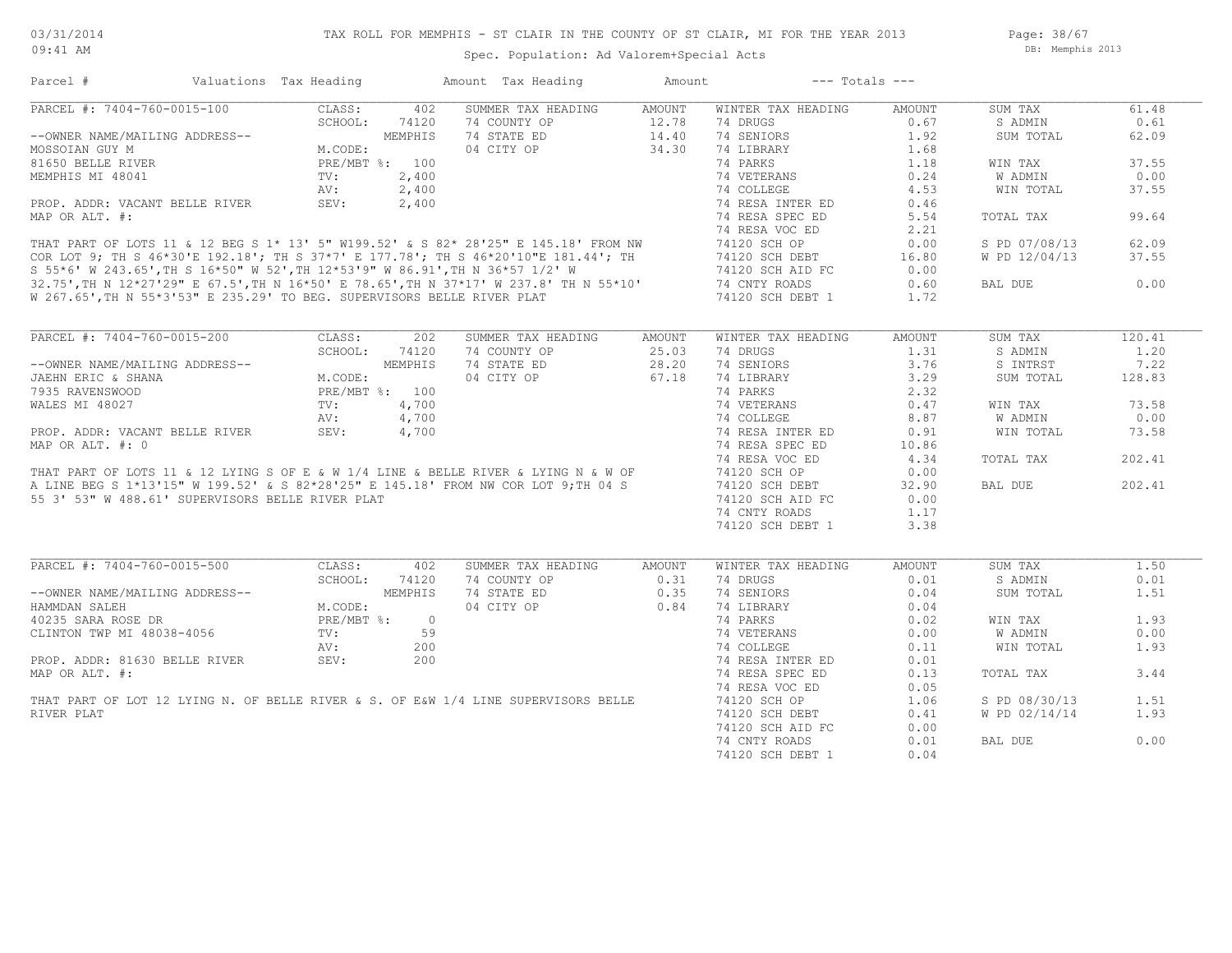## TAX ROLL FOR MEMPHIS - ST CLAIR IN THE COUNTY OF ST CLAIR, MI FOR THE YEAR 2013

09:41 AM

## Spec. Population: Ad Valorem+Special Acts

Page: 39/67 DB: Memphis 2013

| Parcel #                            | Valuations Tax Heading |         |                | Amount Tax Heading | Amount   |                    | $---$ Totals $---$ |               |          |
|-------------------------------------|------------------------|---------|----------------|--------------------|----------|--------------------|--------------------|---------------|----------|
| PARCEL #: 7404-999-0002-000         |                        | CLASS:  | 551            | SUMMER TAX HEADING | AMOUNT   | WINTER TAX HEADING | AMOUNT             | SUM TAX       | 2,305.70 |
|                                     |                        | SCHOOL: | 74120          | 74 COUNTY OP       | 479.33   | 74 DRUGS           | 25.22              | S ADMIN       | 23.05    |
| --OWNER NAME/MAILING ADDRESS--      |                        |         | MEMPHIS        | 74 STATE ED        | 539.94   | 74 SENIORS         | 71.99              | SUM TOTAL     | 2,328.75 |
| DTE ENERGY COMPANY                  |                        | M.CODE: |                | 04 CITY OP         | 1,286.43 | 74 LIBRARY         | 62.99              |               |          |
| PROPERTY TAX DEPARTMENT             |                        |         | PRE/MBT %: 0   |                    |          | 74 PARKS           | 44.58              | WIN TAX       | 3,029.42 |
| P.O. BOX 33017                      |                        | TV:     | 89,990         |                    |          | 74 VETERANS        | 8.99               | W ADMIN       | 0.00     |
| DETROIT MI 48232                    |                        | AV:     | 89,990         |                    |          | 74 COLLEGE         | 170.00             | WIN TOTAL     | 3,029.42 |
|                                     |                        | SEV:    | 89,990         |                    |          | 74 RESA INTER ED   | 17.44              |               |          |
| PROP. ADDR: VARIOUS LOCATION        |                        |         |                |                    |          | 74 RESA SPEC ED    | 207.99             | TOTAL TAX     | 5,358.17 |
| MAP OR ALT. #:                      |                        |         |                |                    |          | 74 RESA VOC ED     | 83.19              |               |          |
|                                     |                        |         |                |                    |          | 74120 SCH OP       | 1,619.82           | S PD 08/09/13 | 2,328.75 |
| PERSONAL PROPERTY                   |                        |         |                |                    |          | 74120 SCH DEBT     | 629.93             | W PD 01/30/14 | 3,029.42 |
|                                     |                        |         |                |                    |          | 74120 SCH AID FC   | 0.00               |               |          |
|                                     |                        |         |                |                    |          | 74 CNTY ROADS      | 22.49              | BAL DUE       | 0.00     |
|                                     |                        |         |                |                    |          | 74120 SCH DEBT 1   | 64.79              |               |          |
|                                     |                        |         |                |                    |          |                    |                    |               |          |
| PARCEL #: 7404-999-0004-000         |                        | CLASS:  | 351            | SUMMER TAX HEADING | AMOUNT   | WINTER TAX HEADING | AMOUNT             | SUM TAX       | 220.34   |
|                                     |                        | SCHOOL: | 74120          | 74 COUNTY OP       | 59.81    | 74 DRUGS           | 3.14               | S ADMIN       | 2.20     |
| --OWNER NAME/MAILING ADDRESS--      |                        |         | MEMPHIS        | 04 CITY OP         | 160.53   | 74 SENIORS         | 8.98               | SUM TOTAL     | 222.54   |
| GRACE ENGINEERING CORP              |                        | M.CODE: |                |                    |          | 74 LIBRARY         | 7.86               |               |          |
| LOUIS GRACE                         |                        |         | PRE/MBT %: 100 |                    |          | 74 PARKS           | 5.56               | WIN TAX       | 175.86   |
| P.O. BOX 202                        |                        | TV:     | 11,230         |                    |          | 74 VETERANS        | 1.12               | W ADMIN       | 0.00     |
|                                     |                        |         |                |                    |          |                    |                    |               |          |
| MEMPHIS MI 48041                    |                        | AV:     | 11,230         |                    |          | 74 COLLEGE         | 21.21              | WIN TOTAL     | 175.86   |
|                                     |                        | SEV:    | 11,230         |                    |          | 74 RESA INTER ED   | 2.17               |               |          |
| PROP. ADDR: 81620 BELLE RIVER       |                        |         |                |                    |          | 74 RESA SPEC ED    | 25.95              | TOTAL TAX     | 398.40   |
| MAP OR ALT. #:                      |                        |         |                |                    |          | 74 RESA VOC ED     | 10.38              |               |          |
|                                     |                        |         |                |                    |          | 74120 SCH DEBT     | 78.61              | S PD 08/30/13 | 222.54   |
| PERSONAL PROPERTY                   |                        |         |                |                    |          | 74120 SCH AID FC   | 0.00               | W PD 01/30/14 | 175.86   |
|                                     |                        |         |                |                    |          | 74 CNTY ROADS      | 2.80               |               |          |
|                                     |                        |         |                |                    |          | 74120 SCH DEBT 1   | 8.08               | BAL DUE       | 0.00     |
|                                     |                        |         |                |                    |          |                    |                    |               |          |
| PARCEL #: 7404-999-0004-900         |                        | CLASS:  | 251            | SUMMER TAX HEADING | AMOUNT   | WINTER TAX HEADING | AMOUNT             | SUM TAX       | 1,961.09 |
|                                     |                        | SCHOOL: | 74120          | 74 COUNTY OP       | 407.69   | 74 DRUGS           | 21.45              | S ADMIN       | 19.61    |
| --OWNER NAME/MAILING ADDRESS--      |                        |         | MEMPHIS        | 74 STATE ED        | 459.24   | 74 SENIORS         | 61.23              | SUM TOTAL     | 1,980.70 |
| COMCAST CORPORATION                 |                        | M.CODE: |                | 04 CITY OP         | 1,094.16 | 74 LIBRARY         | 53.57              |               |          |
| ONE COMCAST CENTER                  |                        |         | PRE/MBT %: 100 |                    |          | 74 PARKS           | 37.91              | WIN TAX       | 1,658.14 |
| ATTN: PROPERTY TAX DEPT, 32ND FLOOR |                        | TV:     | 76,540         |                    |          | 74 VETERANS        | 7.65               | W ADMIN       | 0.00     |
| PHILADELPHIA PA 19103               |                        | AV:     | 76,540         |                    |          | 74 COLLEGE         | 144.59             | WIN TOTAL     | 1,658.14 |
|                                     |                        | SEV:    | 76,540         |                    |          | 74 RESA INTER ED   | 14.83              |               |          |
| PROP. ADDR: VARIOUS LOCATION        |                        |         |                |                    |          | 74 RESA SPEC ED    | 176.90             | TOTAL TAX     | 3,638.84 |
| MAP OR ALT. #:                      |                        |         |                |                    |          | 74 RESA VOC ED     | 70.76              |               |          |
|                                     |                        |         |                |                    |          | 74120 SCH OP       | 459.24             | S PD 08/19/13 | 1,980.70 |
| PERSONAL PROPERTY                   |                        |         |                |                    |          | 74120 SCH DEBT     | 535.78             | W PD 01/31/14 | 1,658.14 |
|                                     |                        |         |                |                    |          | 74120 SCH AID FC   | 0.00               |               |          |
|                                     |                        |         |                |                    |          | 74 CNTY ROADS      | 19.13              | BAL DUE       | 0.00     |
|                                     |                        |         |                |                    |          | 74120 SCH DEBT 1   | 55.10              |               |          |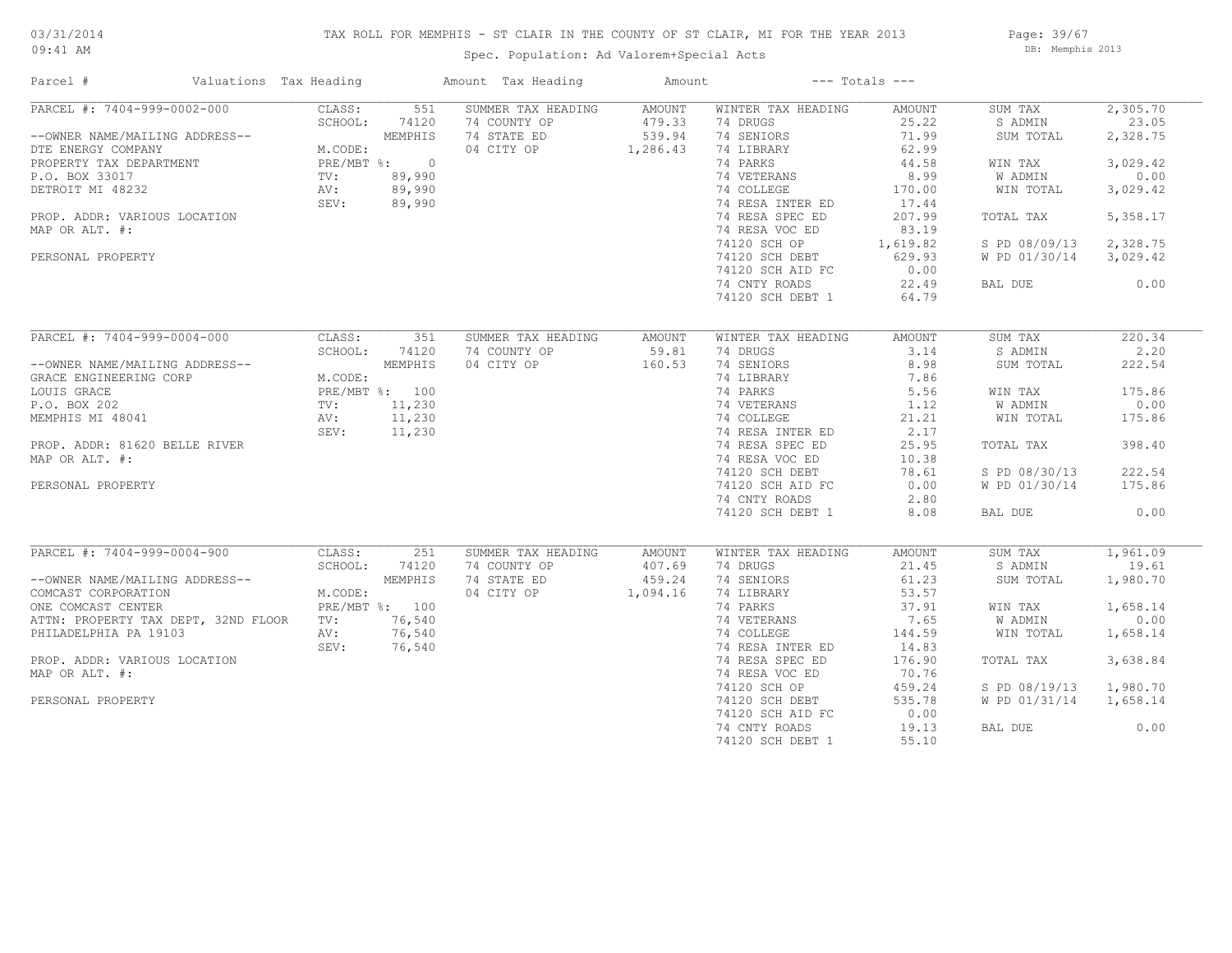#### TAX ROLL FOR MEMPHIS - ST CLAIR IN THE COUNTY OF ST CLAIR, MI FOR THE YEAR 2013

09:41 AM

## Spec. Population: Ad Valorem+Special Acts

Page: 40/67 DB: Memphis 2013

| Parcel #                                                                                                                                                                                                                       | Valuations Tax Heading |                                                                      |                                                    | Amount Tax Heading                                              | Amount                            |                                                                                                                                                                                                | $---$ Totals $---$                                                                                 |                                                                                                                   |                                                                                    |
|--------------------------------------------------------------------------------------------------------------------------------------------------------------------------------------------------------------------------------|------------------------|----------------------------------------------------------------------|----------------------------------------------------|-----------------------------------------------------------------|-----------------------------------|------------------------------------------------------------------------------------------------------------------------------------------------------------------------------------------------|----------------------------------------------------------------------------------------------------|-------------------------------------------------------------------------------------------------------------------|------------------------------------------------------------------------------------|
| PARCEL #: 7404-999-0007-500<br>--OWNER NAME/MAILING ADDRESS--<br>MEMPHIS CAR WASH<br>J & JP MANAGEMENT INC<br>3419 BLACKS CORNERS ROAD<br>IMLAY CITY MI 48444<br>PROP. ADDR: 81545 MAIN<br>MAP OR ALT. #:<br>PERSONAL PROPERTY |                        | CLASS:<br>SCHOOL:<br>M.CODE:<br>PRE/MBT %: 100<br>TV:<br>AV:<br>SEV: | 251<br>74120<br>MEMPHIS<br>6,730<br>6,730<br>6,730 | SUMMER TAX HEADING<br>74 COUNTY OP<br>74 STATE ED<br>04 CITY OP | AMOUNT<br>35.84<br>40.38<br>96.20 | WINTER TAX HEADING<br>74 DRUGS<br>74 SENIORS<br>74 LIBRARY<br>74 PARKS<br>74 VETERANS<br>74 COLLEGE<br>74 RESA INTER ED<br>74 RESA SPEC ED<br>74 RESA VOC ED<br>74120 SCH OP<br>74120 SCH DEBT | AMOUNT<br>1.88<br>5.38<br>4.71<br>3.33<br>0.67<br>12.71<br>1.30<br>15.55<br>6.22<br>40.38<br>47.11 | SUM TAX<br>S ADMIN<br>SUM TOTAL<br>WIN TAX<br>W ADMIN<br>WIN TOTAL<br>TOTAL TAX<br>S PD 09/06/13<br>W PD 01/27/14 | 172.42<br>1.72<br>174.14<br>145.76<br>0.00<br>145.76<br>319.90<br>174.14<br>145.76 |
|                                                                                                                                                                                                                                |                        |                                                                      |                                                    |                                                                 |                                   | 74120 SCH AID FC<br>74 CNTY ROADS<br>74120 SCH DEBT 1                                                                                                                                          | 0.00<br>1.68<br>4.84                                                                               | BAL DUE                                                                                                           | 0.00                                                                               |
| PARCEL #: 7404-999-0009-000                                                                                                                                                                                                    |                        | CLASS:<br>SCHOOL:                                                    | 251<br>74120                                       | SUMMER TAX HEADING<br>74 COUNTY OP                              | AMOUNT<br>10.22                   | WINTER TAX HEADING<br>74 DRUGS                                                                                                                                                                 | AMOUNT<br>0.53                                                                                     | SUM TAX<br>S ADMIN                                                                                                | 49.18<br>0.49                                                                      |
| --OWNER NAME/MAILING ADDRESS--<br>BOOMERS AT MEMPHIS HOTEL<br>MANCHIK MICHAEL SR & THERESA                                                                                                                                     |                        | M.CODE:<br>PRE/MBT %: 100                                            | MEMPHIS                                            | 74 STATE ED<br>04 CITY OP                                       | 11.52<br>27.44                    | 74 SENIORS<br>74 LIBRARY<br>74 PARKS                                                                                                                                                           | 1.53<br>1.34<br>0.95                                                                               | SUM TOTAL<br>WIN TAX                                                                                              | 49.67<br>41.55                                                                     |
| 37682 30 MILE ROAD<br>LENOX MI 48050                                                                                                                                                                                           |                        | TV:<br>AV:<br>SEV:                                                   | 1,920<br>1,920<br>1,920                            |                                                                 |                                   | 74 VETERANS<br>74 COLLEGE<br>74 RESA INTER ED                                                                                                                                                  | 0.19<br>3.62<br>0.37                                                                               | W ADMIN<br>WIN TOTAL                                                                                              | 0.00<br>41.55                                                                      |
| PROP. ADDR: 35005 BORDMAN<br>MAP OR ALT. #:                                                                                                                                                                                    |                        |                                                                      |                                                    |                                                                 |                                   | 74 RESA SPEC ED<br>74 RESA VOC ED                                                                                                                                                              | 4.43<br>1.77                                                                                       | TOTAL TAX                                                                                                         | 91.22                                                                              |
| PERSONAL PROPERTY                                                                                                                                                                                                              |                        |                                                                      |                                                    |                                                                 |                                   | 74120 SCH OP<br>74120 SCH DEBT<br>74120 SCH AID FC                                                                                                                                             | 11.52<br>13.44<br>0.00                                                                             | S PD 08/29/13<br>W PD 02/11/14                                                                                    | 49.67<br>41.55                                                                     |
|                                                                                                                                                                                                                                |                        |                                                                      |                                                    |                                                                 |                                   | 74 CNTY ROADS<br>74120 SCH DEBT 1                                                                                                                                                              | 0.48<br>1.38                                                                                       | BAL DUE                                                                                                           | 0.00                                                                               |
| PARCEL #: 7404-999-0014-000                                                                                                                                                                                                    |                        | CLASS:<br>SCHOOL:                                                    | 551<br>74120                                       | SUMMER TAX HEADING<br>74 COUNTY OP                              | AMOUNT<br>305.90                  | WINTER TAX HEADING<br>74 DRUGS                                                                                                                                                                 | AMOUNT<br>16.09                                                                                    | SUM TAX<br>S ADMIN                                                                                                | 1,471.45<br>14.71                                                                  |
| --OWNER NAME/MAILING ADDRESS--<br>SEMCOENERGY GAS COMPANY                                                                                                                                                                      |                        | M.CODE:                                                              | MEMPHIS                                            | 74 STATE ED<br>04 CITY OP                                       | 344.58<br>820.97                  | 74 SENIORS<br>74 LIBRARY                                                                                                                                                                       | 45.94<br>40.20                                                                                     | SUM TOTAL                                                                                                         | 1,486.16                                                                           |
| 1411 3RD STREET<br>PORT HURON MI 48060                                                                                                                                                                                         |                        | PRE/MBT %: 0<br>TV:                                                  | 57,430                                             |                                                                 |                                   | 74 PARKS<br>74 VETERANS                                                                                                                                                                        | 28.45<br>5.74                                                                                      | WIN TAX<br>W ADMIN                                                                                                | 1,933.29<br>0.00                                                                   |
| PROP. ADDR: VARIOUS LOCATION<br>MAP OR ALT. #:                                                                                                                                                                                 |                        | AV:<br>SEV:                                                          | 57,430<br>57,430                                   |                                                                 |                                   | 74 COLLEGE<br>74 RESA INTER ED<br>74 RESA SPEC ED                                                                                                                                              | 108.49<br>11.12<br>132.73                                                                          | WIN TOTAL<br>TOTAL TAX                                                                                            | 1,933.29<br>3,419.45                                                               |
| PERSONAL PROPERTY                                                                                                                                                                                                              |                        |                                                                      |                                                    |                                                                 |                                   | 74 RESA VOC ED<br>74120 SCH OP                                                                                                                                                                 | 53.09<br>1,033.74                                                                                  | S PD 08/16/13                                                                                                     | 1,486.16                                                                           |
|                                                                                                                                                                                                                                |                        |                                                                      |                                                    |                                                                 |                                   | 74120 SCH DEBT<br>74120 SCH AID FC                                                                                                                                                             | 402.01<br>0.00                                                                                     | W PD 02/03/14                                                                                                     | 1,933.29                                                                           |
|                                                                                                                                                                                                                                |                        |                                                                      |                                                    |                                                                 |                                   | 74 CNTY ROADS<br>74120 SCH DEBT 1                                                                                                                                                              | 14.35<br>41.34                                                                                     | BAL DUE                                                                                                           | 0.00                                                                               |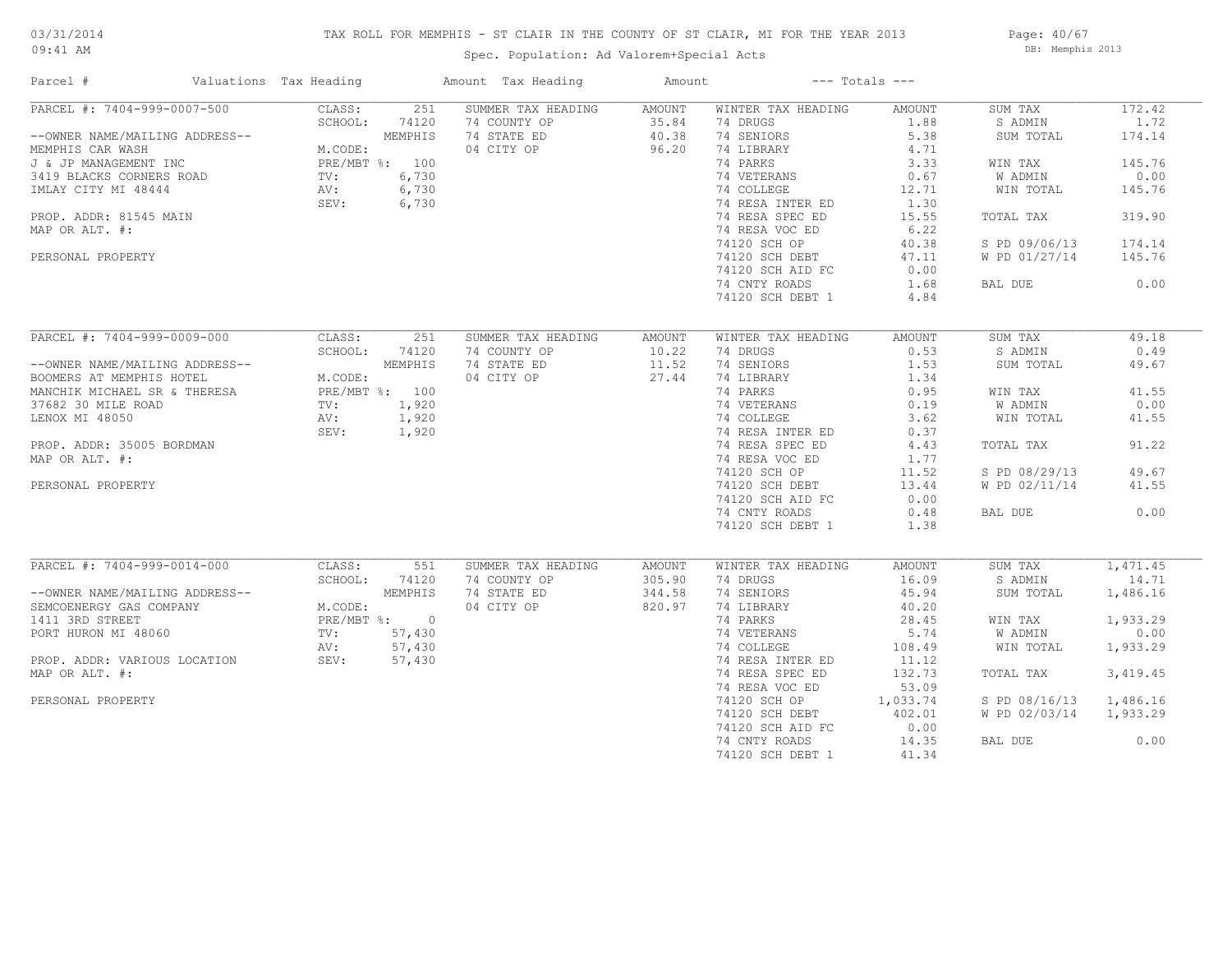## TAX ROLL FOR MEMPHIS - ST CLAIR IN THE COUNTY OF ST CLAIR, MI FOR THE YEAR 2013

09:41 AM

## Spec. Population: Ad Valorem+Special Acts

Page: 41/67 DB: Memphis 2013

| Parcel #                       | Valuations Tax Heading |                | Amount Tax Heading                 | Amount          |                                | $---$ Totals $---$ |                    |               |
|--------------------------------|------------------------|----------------|------------------------------------|-----------------|--------------------------------|--------------------|--------------------|---------------|
| PARCEL #: 7404-999-0017-000    | CLASS:                 | 251            | SUMMER TAX HEADING                 | <b>AMOUNT</b>   | WINTER TAX HEADING             | AMOUNT             | SUM TAX            | 86.59         |
|                                | SCHOOL:                | 74120          | 74 COUNTY OP                       | 18.00           | 74 DRUGS                       | 0.94               | S ADMIN            | 0.86          |
| --OWNER NAME/MAILING ADDRESS-- |                        | MEMPHIS        | 74 STATE ED                        | 20.28           | 74 SENIORS                     | 2.70               | SUM TOTAL          | 87.45         |
| MOM'S COUNTRY KITCHEN          | M.CODE:                |                | 04 CITY OP                         | 48.31           | 74 LIBRARY                     | 2.36               |                    |               |
| P.O. BOX 529                   |                        | PRE/MBT %: 100 |                                    |                 | 74 PARKS                       | 1.67               | WIN TAX            | 73.17         |
| MEMPHIS MI 48041               | TV:                    | 3,380          |                                    |                 | 74 VETERANS                    | 0.33               | W ADMIN            | 0.00          |
|                                | AV:                    | 3,380          |                                    |                 | 74 COLLEGE                     | 6.38               | WIN TOTAL          | 73.17         |
| PROP. ADDR: 81057 MAIN         | SEV:                   | 3,380          |                                    |                 | 74 RESA INTER ED               | 0.65               |                    |               |
| MAP OR ALT. #:                 |                        |                |                                    |                 | 74 RESA SPEC ED                | 7.81               | TOTAL TAX          | 160.62        |
|                                |                        |                |                                    |                 | 74 RESA VOC ED                 | 3.12               |                    |               |
| PERSONAL PROPERTY              |                        |                |                                    |                 | 74120 SCH OP                   | 20.28              | S PD 07/18/13      | 87.45         |
|                                |                        |                |                                    |                 | 74120 SCH DEBT                 | 23.66              | W PD 03/13/14      | 73.17         |
|                                |                        |                |                                    |                 | 74120 SCH AID FC               | 0.00               |                    |               |
|                                |                        |                |                                    |                 | 74 CNTY ROADS                  | 0.84               | BAL DUE            | 0.00          |
|                                |                        |                |                                    |                 | 74120 SCH DEBT 1               | 2.43               |                    |               |
|                                |                        |                |                                    |                 |                                |                    |                    |               |
| PARCEL #: 7404-999-0028-000    | CLASS:                 | 251            | SUMMER TAX HEADING                 | AMOUNT          | WINTER TAX HEADING             | AMOUNT             | SUM TAX            | 0.00          |
|                                | SCHOOL:                | 74120          | 74 COUNTY OP                       | 0.00            | 74 DRUGS                       | 0.00               | S ADMIN            | 0.00          |
| --OWNER NAME/MAILING ADDRESS-- |                        | MEMPHIS        | 74 STATE ED                        | 0.00            | 74 SENIORS                     | 0.00               | SUM TOTAL          | 0.00          |
| BELLE RIVER LIQUIDATORS/AUCT   | M.CODE:                |                | 04 CITY OP                         | 0.00            | 74 LIBRARY                     | 0.00               |                    |               |
|                                |                        | PRE/MBT %: 100 |                                    |                 |                                |                    |                    | 0.00          |
| 81611 MAIN                     |                        |                |                                    |                 | 74 PARKS                       | 0.00               | WIN TAX            |               |
| MEMPHIS MI 48041               | TV:                    | $\circ$        |                                    |                 | 74 VETERANS                    | 0.00               | W ADMIN            | 0.00          |
|                                | AV:                    | $\circ$        |                                    |                 | 74 COLLEGE                     | 0.00               | WIN TOTAL          | 0.00          |
| PROP. ADDR: 81611 MAIN         | SEV:                   | $\circ$        |                                    |                 | 74 RESA INTER ED               | 0.00               |                    |               |
| MAP OR ALT. #:                 |                        |                |                                    |                 | 74 RESA SPEC ED                | 0.00               | TOTAL TAX          | 0.00          |
|                                |                        |                |                                    |                 | 74 RESA VOC ED                 | 0.00               |                    |               |
| PERSONAL PROPERTY              |                        |                |                                    |                 | 74120 SCH OP                   | 0.00               | BAL DUE            | 0.00          |
|                                |                        |                |                                    |                 | 74120 SCH DEBT                 | 0.00               |                    |               |
|                                |                        |                |                                    |                 | 74120 SCH AID FC               | 0.00               |                    |               |
|                                |                        |                |                                    |                 | 74 CNTY ROADS                  | 0.00               |                    |               |
|                                |                        |                |                                    |                 | 74120 SCH DEBT 1               | 0.00               |                    |               |
|                                |                        |                |                                    |                 |                                |                    |                    |               |
| PARCEL #: 7404-999-0031-000    | CLASS:<br>SCHOOL:      | 251<br>74120   | SUMMER TAX HEADING<br>74 COUNTY OP | AMOUNT<br>16.40 | WINTER TAX HEADING<br>74 DRUGS | AMOUNT<br>0.86     | SUM TAX<br>S ADMIN | 78.90<br>0.78 |
| --OWNER NAME/MAILING ADDRESS-- |                        | MEMPHIS        | 74 STATE ED                        |                 | 74 SENIORS                     |                    |                    | 79.68         |
|                                |                        |                |                                    | 18.48           |                                | 2.46               | SUM TOTAL          |               |
| WOLVERINE SIGN WORKS           | M.CODE:                |                | 04 CITY OP                         | 44.02           | 74 LIBRARY                     | 2.15               |                    |               |
| 923 BRADLEY ST.                |                        | PRE/MBT %: 100 |                                    |                 | 74 PARKS                       | 1.52               | WIN TAX            | 66.66         |
| OWOSSO MI 48867                | TV:                    | 3,080          |                                    |                 | 74 VETERANS                    | 0.30               | W ADMIN            | 0.00          |
|                                | AV:                    | 3,080          |                                    |                 | 74 COLLEGE                     | 5.81               | WIN TOTAL          | 66.66         |
| PROP. ADDR: 81560 MAIN         | SEV:                   | 3,080          |                                    |                 | 74 RESA INTER ED               | 0.59               |                    |               |
| MAP OR ALT. #:                 |                        |                |                                    |                 | 74 RESA SPEC ED                | 7.11               | TOTAL TAX          | 146.34        |
|                                |                        |                |                                    |                 | 74 RESA VOC ED                 | 2.84               |                    |               |
| PERSONAL PROPERTY              |                        |                |                                    |                 | 74120 SCH OP                   | 18.48              | S PD 08/31/13      | 79.68         |
|                                |                        |                |                                    |                 | 74120 SCH DEBT                 | 21.56              | W PD 02/03/14      | 66.66         |
|                                |                        |                |                                    |                 | 74120 SCH AID FC               | 0.00               |                    |               |
|                                |                        |                |                                    |                 | 74 CNTY ROADS                  | 0.77               | BAL DUE            | 0.00          |
|                                |                        |                |                                    |                 | 74120 SCH DEBT 1               | 2.21               |                    |               |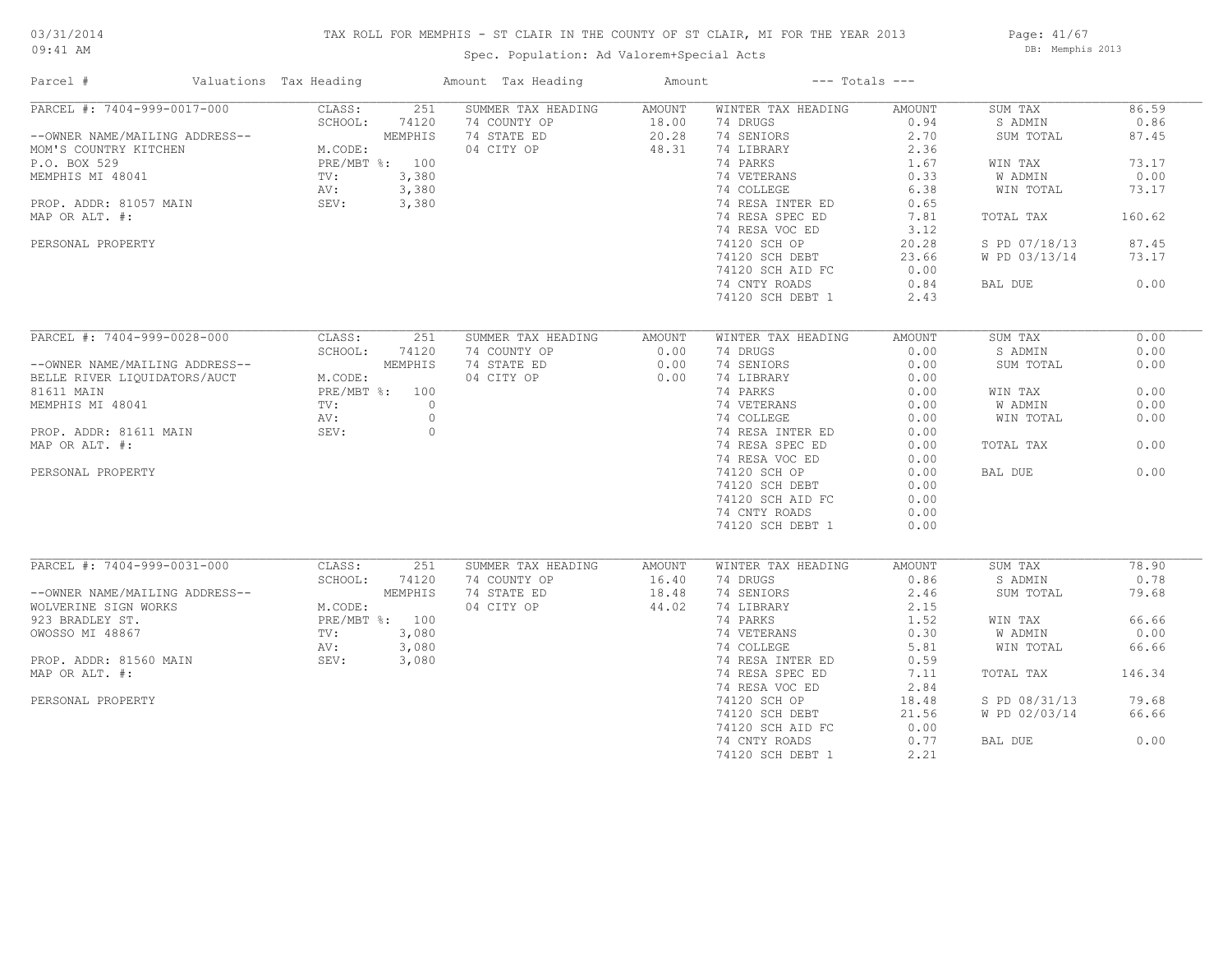## TAX ROLL FOR MEMPHIS - ST CLAIR IN THE COUNTY OF ST CLAIR, MI FOR THE YEAR 2013

Spec. Population: Ad Valorem+Special Acts

Page: 42/67 DB: Memphis 2013

| Parcel #                       | Valuations Tax Heading |         | Amount Tax Heading | Amount |                    | $---$ Totals $---$ |               |        |
|--------------------------------|------------------------|---------|--------------------|--------|--------------------|--------------------|---------------|--------|
| PARCEL #: 7404-999-0035-000    | CLASS:                 | 251     | SUMMER TAX HEADING | AMOUNT | WINTER TAX HEADING | AMOUNT             | SUM TAX       | 55.59  |
|                                | SCHOOL:                | 74120   | 74 COUNTY OP       | 11.55  | 74 DRUGS           | 0.60               | S ADMIN       | 0.55   |
| --OWNER NAME/MAILING ADDRESS-- |                        | MEMPHIS | 74 STATE ED        | 13.02  | 74 SENIORS         | 1.73               | SUM TOTAL     | 56.14  |
| GRAYHAWK LEASING LLC           | M.CODE:                |         | 04 CITY OP         | 31.02  | 74 LIBRARY         | 1.51               |               |        |
| P.O. BOX 660634                | PRE/MBT %: 100         |         |                    |        | 74 PARKS           | 1.07               | WIN TAX       | 46.95  |
| DALLAS TX 75266-0634           | TV:                    | 2,170   |                    |        | 74 VETERANS        | 0.21               | W ADMIN       | 0.00   |
|                                | AV:                    | 2,170   |                    |        | 74 COLLEGE         | 4.09               | WIN TOTAL     | 46.95  |
| PROP. ADDR:                    | SEV:                   | 2,170   |                    |        | 74 RESA INTER ED   | 0.42               |               |        |
| MAP OR ALT. #:                 |                        |         |                    |        | 74 RESA SPEC ED    | 5.01               | TOTAL TAX     | 103.09 |
|                                |                        |         |                    |        | 74 RESA VOC ED     | 2.00               |               |        |
|                                |                        |         |                    |        | 74120 SCH OP       | 13.02              | S PD 08/02/13 | 56.14  |
|                                |                        |         |                    |        | 74120 SCH DEBT     | 15.19              | W PD 02/07/14 | 46.95  |
|                                |                        |         |                    |        |                    | 0.00               |               |        |
|                                |                        |         |                    |        | 74120 SCH AID FC   |                    |               |        |
|                                |                        |         |                    |        | 74 CNTY ROADS      | 0.54               | BAL DUE       | 0.00   |
|                                |                        |         |                    |        | 74120 SCH DEBT 1   | 1.56               |               |        |
| PARCEL #: 7404-999-0035-005    | CLASS:                 |         |                    |        |                    |                    |               | 16.13  |
|                                |                        | 251     | SUMMER TAX HEADING | AMOUNT | WINTER TAX HEADING | AMOUNT             | SUM TAX       |        |
|                                | SCHOOL:                | 74120   | 74 COUNTY OP       | 3.35   | 74 DRUGS           | 0.17               | S ADMIN       | 0.16   |
| --OWNER NAME/MAILING ADDRESS-- |                        | MEMPHIS | 74 STATE ED        | 3.78   | 74 SENIORS         | 0.50               | SUM TOTAL     | 16.29  |
| GTECH                          | M.CODE:                |         | 04 CITY OP         | 9.00   | 74 LIBRARY         | 0.44               |               |        |
| 10 MEMORIAL BOULDEVARD         | PRE/MBT %: 100         |         |                    |        | 74 PARKS           | 0.31               | WIN TAX       | 13.61  |
| PROVIDENCE RI 02903            | TV:                    | 630     |                    |        | 74 VETERANS        | 0.06               | W ADMIN       | 0.00   |
|                                | AV:                    | 630     |                    |        | 74 COLLEGE         | 1.19               | WIN TOTAL     | 13.61  |
| PROP. ADDR:                    | SEV:                   | 630     |                    |        | 74 RESA INTER ED   | 0.12               |               |        |
| MAP OR ALT. #:                 |                        |         |                    |        | 74 RESA SPEC ED    | 1.45               | TOTAL TAX     | 29.90  |
|                                |                        |         |                    |        | 74 RESA VOC ED     | 0.58               |               |        |
|                                |                        |         |                    |        | 74120 SCH OP       | 3.78               | S PD 07/29/13 | 16.29  |
|                                |                        |         |                    |        | 74120 SCH DEBT     | 4.41               | W PD 01/27/14 | 13.61  |
|                                |                        |         |                    |        | 74120 SCH AID FC   | 0.00               |               |        |
|                                |                        |         |                    |        | 74 CNTY ROADS      | 0.15               | BAL DUE       | 0.00   |
|                                |                        |         |                    |        | 74120 SCH DEBT 1   | 0.45               |               |        |
|                                |                        |         |                    |        |                    |                    |               |        |
| PARCEL #: 7404-999-0041-000    | CLASS:                 | 251     | SUMMER TAX HEADING | AMOUNT | WINTER TAX HEADING | AMOUNT             | SUM TAX       | 33.55  |
|                                | SCHOOL:                | 74120   | 74 COUNTY OP       | 6.97   | 74 DRUGS           | 0.36               | S ADMIN       | 0.33   |
| --OWNER NAME/MAILING ADDRESS-- |                        | MEMPHIS | 74 STATE ED        | 7.86   | 74 SENIORS         | 1.04               | SUM TOTAL     | 33.88  |
| THE COCA-COLA COMPANY          | M.CODE:                |         | 04 CITY OP         | 18.72  | 74 LIBRARY         | 0.91               |               |        |
| ATTN: PROPERTY TAX DEPT        | PRE/MBT %: 100         |         |                    |        | 74 PARKS           | 0.64               | WIN TAX       | 28.32  |
| PO BOX 4440                    | TV:                    | 1,310   |                    |        | 74 VETERANS        | 0.13               | W ADMIN       | 0.00   |
| BRANDON FL 33509-4440          | AV:                    | 1,310   |                    |        | 74 COLLEGE         | 2.47               | WIN TOTAL     | 28.32  |
|                                |                        |         |                    |        |                    |                    |               |        |
|                                | SEV:                   | 1,310   |                    |        | 74 RESA INTER ED   | 0.25               |               |        |
| PROP. ADDR: VARIOUS LOCATION   |                        |         |                    |        | 74 RESA SPEC ED    | 3.02               | TOTAL TAX     | 62.20  |
| MAP OR ALT. #:                 |                        |         |                    |        | 74 RESA VOC ED     | 1.21               |               |        |
|                                |                        |         |                    |        | 74120 SCH OP       | 7.86               | S PD 08/12/13 | 33.88  |
| PERSONAL PROPERTY              |                        |         |                    |        | 74120 SCH DEBT     | 9.17               | W PD 02/14/14 | 28.32  |
|                                |                        |         |                    |        | 74120 SCH AID FC   | 0.00               |               |        |
|                                |                        |         |                    |        | 74 CNTY ROADS      | 0.32               | BAL DUE       | 0.00   |
|                                |                        |         |                    |        | 74120 SCH DEBT 1   | 0.94               |               |        |
|                                |                        |         |                    |        |                    |                    |               |        |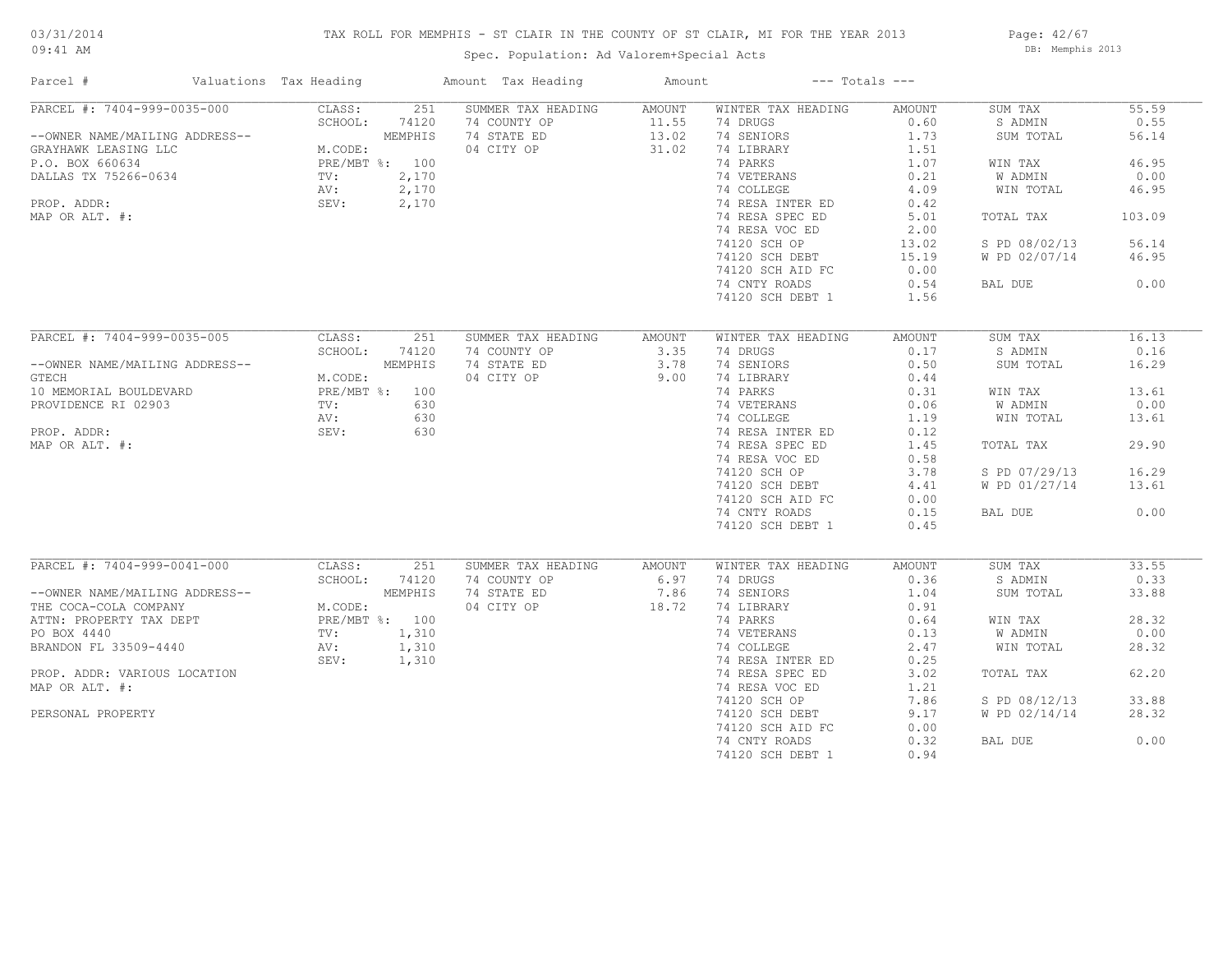## TAX ROLL FOR MEMPHIS - ST CLAIR IN THE COUNTY OF ST CLAIR, MI FOR THE YEAR 2013

## Spec. Population: Ad Valorem+Special Acts

Page: 43/67 DB: Memphis 2013

| Parcel #                                                                                                                                                                                                   | Valuations Tax Heading |                                                                                                                      | Amount Tax Heading                                                                               | Amount                         | $---$ Totals $---$                                                                                                                                                                                                                                      |                                                                                                                        |                                                                                            |                                                              |
|------------------------------------------------------------------------------------------------------------------------------------------------------------------------------------------------------------|------------------------|----------------------------------------------------------------------------------------------------------------------|--------------------------------------------------------------------------------------------------|--------------------------------|---------------------------------------------------------------------------------------------------------------------------------------------------------------------------------------------------------------------------------------------------------|------------------------------------------------------------------------------------------------------------------------|--------------------------------------------------------------------------------------------|--------------------------------------------------------------|
| PARCEL #: 7404-999-0044-000<br>--OWNER NAME/MAILING ADDRESS--<br>LAMAR ADVERTISING OF SAGINAW<br>P.O. BOX 66338<br>BATON ROUGE LA 70896<br>PROP. ADDR: 35005 BORDMAN<br>MAP OR ALT. #:                     |                        | CLASS:<br>251<br>SCHOOL:<br>74120<br>MEMPHIS<br>M.CODE:<br>PRE/MBT %: 100<br>250<br>TV:<br>250<br>AV:<br>250<br>SEV: | SUMMER TAX HEADING<br>74 COUNTY OP<br>74 STATE ED<br>04 CITY OP                                  | AMOUNT<br>1.33<br>1.50<br>3.57 | WINTER TAX HEADING<br>74 DRUGS<br>74 SENIORS<br>74 LIBRARY<br>74 PARKS<br>74 VETERANS<br>74 COLLEGE<br>74 RESA INTER ED<br>74 RESA SPEC ED                                                                                                              | AMOUNT<br>0.07<br>0.20<br>0.17<br>0.12<br>0.02<br>0.47<br>0.04<br>0.57                                                 | SUM TAX<br>S ADMIN<br>SUM TOTAL<br>WIN TAX<br>W ADMIN<br>WIN TOTAL<br>TOTAL TAX            | 6.40<br>0.06<br>6.46<br>5.38<br>0.00<br>5.38<br>11.84        |
| PERSONAL PROPERTY                                                                                                                                                                                          |                        |                                                                                                                      |                                                                                                  |                                | 74 RESA VOC ED<br>74120 SCH OP<br>74120 SCH DEBT<br>74120 SCH AID FC<br>74 CNTY ROADS<br>74120 SCH DEBT 1                                                                                                                                               | 0.23<br>1.50<br>1.75<br>0.00<br>0.06<br>0.18                                                                           | S PD 08/12/13<br>W PD 02/11/14<br>BAL DUE                                                  | 6.46<br>5.38<br>0.00                                         |
| PARCEL #: 7404-999-0056-000<br>--OWNER NAME/MAILING ADDRESS--<br>CIT TECHNOLOGY FINANCING SERVICES<br>FEIN: 04-2547678<br>1 CIT DRIVE<br>LIVINGTON NJ 07039<br>PROP. ADDR: 35093 BORDMAN<br>MAP OR ALT. #: |                        | CLASS:<br>251<br>SCHOOL:<br>74120<br>MEMPHIS<br>M.CODE:<br>PRE/MBT %: 100<br>TV:<br>AV:<br>SEV:                      | SUMMER TAX HEADING<br>74 COUNTY OP<br>74 STATE ED<br>04 CITY OP<br>$\circ$<br>$\circ$<br>$\circ$ | AMOUNT<br>0.00<br>0.00<br>0.00 | WINTER TAX HEADING<br>74 DRUGS<br>74 SENIORS<br>74 LIBRARY<br>74 PARKS<br>74 VETERANS<br>74 COLLEGE<br>74 RESA INTER ED<br>74 RESA SPEC ED<br>74 RESA VOC ED<br>74120 SCH OP<br>74120 SCH DEBT<br>74120 SCH AID FC<br>74 CNTY ROADS<br>74120 SCH DEBT 1 | AMOUNT<br>0.00<br>0.00<br>0.00<br>0.00<br>0.00<br>0.00<br>0.00<br>0.00<br>0.00<br>0.00<br>0.00<br>0.00<br>0.00<br>0.00 | SUM TAX<br>S ADMIN<br>SUM TOTAL<br>WIN TAX<br>W ADMIN<br>WIN TOTAL<br>TOTAL TAX<br>BAL DUE | 0.00<br>0.00<br>0.00<br>0.00<br>0.00<br>0.00<br>0.00<br>0.00 |
| PARCEL #: 7404-999-0057-000<br>--OWNER NAME/MAILING ADDRESS--<br>US BANK NATIONAL ASSOCIATION<br>SUITE 100<br>1310 MADRID ST STE 100<br>MARSHALL MN 56258<br>PROP. ADDR: 35093 BORDMAN<br>MAP OR ALT. #:   |                        | CLASS:<br>251<br>SCHOOL:<br>74120<br>MEMPHIS<br>M.CODE:<br>PRE/MBT %: 100<br>TV:<br>AV:<br>SEV:                      | SUMMER TAX HEADING<br>74 COUNTY OP<br>74 STATE ED<br>04 CITY OP<br>$\circ$<br>$\circ$<br>$\circ$ | AMOUNT<br>0.00<br>0.00<br>0.00 | WINTER TAX HEADING<br>74 DRUGS<br>74 SENIORS<br>74 LIBRARY<br>74 PARKS<br>74 VETERANS<br>74 COLLEGE<br>74 RESA INTER ED<br>74 RESA SPEC ED<br>74 RESA VOC ED<br>74120 SCH OP<br>74120 SCH DEBT<br>74120 SCH AID FC<br>74 CNTY ROADS<br>74120 SCH DEBT 1 | AMOUNT<br>0.00<br>0.00<br>0.00<br>0.00<br>0.00<br>0.00<br>0.00<br>0.00<br>0.00<br>0.00<br>0.00<br>0.00<br>0.00<br>0.00 | SUM TAX<br>S ADMIN<br>SUM TOTAL<br>WIN TAX<br>W ADMIN<br>WIN TOTAL<br>TOTAL TAX<br>BAL DUE | 0.00<br>0.00<br>0.00<br>0.00<br>0.00<br>0.00<br>0.00<br>0.00 |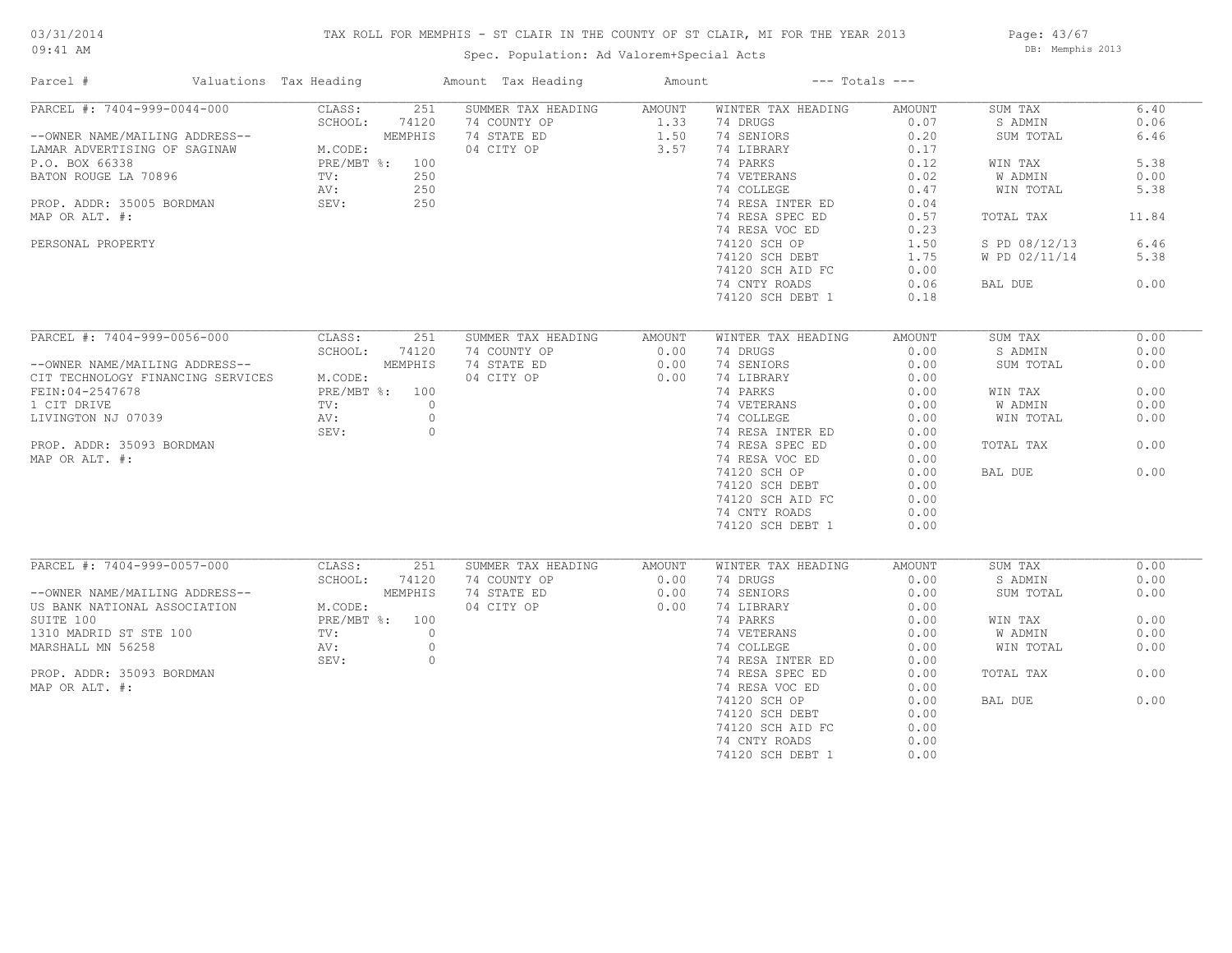## TAX ROLL FOR MEMPHIS - ST CLAIR IN THE COUNTY OF ST CLAIR, MI FOR THE YEAR 2013

Spec. Population: Ad Valorem+Special Acts

Page: 44/67 DB: Memphis 2013

| Parcel #                         | Valuations Tax Heading |                      | Amount Tax Heading | Amount | $---$ Totals $---$ |        |               |       |
|----------------------------------|------------------------|----------------------|--------------------|--------|--------------------|--------|---------------|-------|
| PARCEL #: 7404-999-0058-000      |                        | 251<br>CLASS:        | SUMMER TAX HEADING | AMOUNT | WINTER TAX HEADING | AMOUNT | SUM TAX       | 7.67  |
|                                  |                        | SCHOOL:<br>74120     | 74 COUNTY OP       | 1.59   | 74 DRUGS           | 0.08   | S ADMIN       | 0.07  |
| --OWNER NAME/MAILING ADDRESS--   |                        | MEMPHIS              | 74 STATE ED        | 1.80   | 74 SENIORS         | 0.24   | SUM TOTAL     | 7.74  |
| DISH NETWORK, LLC                |                        | M.CODE:              | 04 CITY OP         | 4.28   | 74 LIBRARY         | 0.21   |               |       |
| P.O. BOX 6623                    |                        | PRE/MBT %: 100       |                    |        | 74 PARKS           | 0.14   | WIN TAX       | 6.45  |
| ENGLEWOOD CO 80155               |                        | TV:<br>300           |                    |        | 74 VETERANS        | 0.03   | W ADMIN       | 0.00  |
|                                  |                        | 300<br>AV:           |                    |        | 74 COLLEGE         | 0.56   | WIN TOTAL     | 6.45  |
| PROP. ADDR: P.O. BOX 6623        |                        | SEV:<br>300          |                    |        | 74 RESA INTER ED   | 0.05   |               |       |
| MAP OR ALT. #:                   |                        |                      |                    |        | 74 RESA SPEC ED    | 0.69   | TOTAL TAX     | 14.19 |
|                                  |                        |                      |                    |        | 74 RESA VOC ED     | 0.27   |               |       |
|                                  |                        |                      |                    |        | 74120 SCH OP       | 1.80   | S PD 07/29/13 | 7.74  |
|                                  |                        |                      |                    |        |                    |        |               | 6.45  |
|                                  |                        |                      |                    |        | 74120 SCH DEBT     | 2.10   | W PD 02/11/14 |       |
|                                  |                        |                      |                    |        | 74120 SCH AID FC   | 0.00   |               |       |
|                                  |                        |                      |                    |        | 74 CNTY ROADS      | 0.07   | BAL DUE       | 0.00  |
|                                  |                        |                      |                    |        | 74120 SCH DEBT 1   | 0.21   |               |       |
| PARCEL #: 7404-999-0059-000      |                        | CLASS:<br>251        | SUMMER TAX HEADING | AMOUNT | WINTER TAX HEADING | AMOUNT | SUM TAX       | 10.75 |
|                                  |                        | SCHOOL:<br>74120     | 74 COUNTY OP       | 2.23   | 74 DRUGS           | 0.11   | S ADMIN       | 0.10  |
|                                  |                        |                      |                    |        |                    |        |               |       |
| --OWNER NAME/MAILING ADDRESS--   |                        | MEMPHIS              | 74 STATE ED        | 2.52   | 74 SENIORS         | 0.33   | SUM TOTAL     | 10.85 |
| GORDON FOOD SERVICE, INC.        |                        | M.CODE:              | 04 CITY OP         | 6.00   | 74 LIBRARY         | 0.29   |               |       |
| ADVANCED PROPERTY TAX COMPLIANCE |                        | PRE/MBT %: 100       |                    |        | 74 PARKS           | 0.20   | WIN TAX       | 9.05  |
| 1611 N. INTERSTATE35E STE230     |                        | 420<br>$\text{TV}$ : |                    |        | 74 VETERANS        | 0.04   | W ADMIN       | 0.00  |
| CARROLLTON TX 75006-8627         |                        | AV:<br>420           |                    |        | 74 COLLEGE         | 0.79   | WIN TOTAL     | 9.05  |
|                                  |                        | 420<br>SEV:          |                    |        | 74 RESA INTER ED   | 0.08   |               |       |
| PROP. ADDR:                      |                        |                      |                    |        | 74 RESA SPEC ED    | 0.97   | TOTAL TAX     | 19.90 |
| MAP OR ALT. #:                   |                        |                      |                    |        | 74 RESA VOC ED     | 0.38   |               |       |
|                                  |                        |                      |                    |        | 74120 SCH OP       | 2.52   | S PD 07/18/13 | 10.85 |
|                                  |                        |                      |                    |        | 74120 SCH DEBT     | 2.94   | W PD 02/07/14 | 9.05  |
|                                  |                        |                      |                    |        | 74120 SCH AID FC   | 0.00   |               |       |
|                                  |                        |                      |                    |        | 74 CNTY ROADS      | 0.10   | BAL DUE       | 0.00  |
|                                  |                        |                      |                    |        | 74120 SCH DEBT 1   | 0.30   |               |       |
|                                  |                        |                      |                    |        |                    |        |               |       |
| PARCEL #: 7404-999-0060-001      |                        | CLASS:<br>251        | SUMMER TAX HEADING | AMOUNT | WINTER TAX HEADING | AMOUNT | SUM TAX       | 0.00  |
|                                  |                        | SCHOOL:<br>74120     | 74 COUNTY OP       | 0.00   | 74 DRUGS           | 0.00   | S ADMIN       | 0.00  |
| --OWNER NAME/MAILING ADDRESS--   |                        | MEMPHIS              | 74 STATE ED        | 0.00   | 74 SENIORS         | 0.00   | SUM TOTAL     | 0.00  |
| HUGHES NETWORK SYSTEMS LLC       |                        | M.CODE:              | 04 CITY OP         | 0.00   | 74 LIBRARY         | 0.00   |               |       |
| THOMSON REUTERS                  |                        | PRE/MBT %: 100       |                    |        | 74 PARKS           | 0.00   | WIN TAX       | 0.00  |
| P.O. BOX 56607                   |                        | $\circ$<br>TV:       |                    |        | 74 VETERANS        | 0.00   | W ADMIN       | 0.00  |
| ATLANTA GA 30343                 |                        | $\circ$<br>AV:       |                    |        | 74 COLLEGE         | 0.00   | WIN TOTAL     | 0.00  |
|                                  |                        | $\circ$<br>SEV:      |                    |        | 74 RESA INTER ED   | 0.00   |               |       |
| PROP. ADDR:                      |                        |                      |                    |        | 74 RESA SPEC ED    | 0.00   | TOTAL TAX     | 0.00  |
|                                  |                        |                      |                    |        |                    |        |               |       |
| MAP OR ALT. #:                   |                        |                      |                    |        | 74 RESA VOC ED     | 0.00   |               |       |
|                                  |                        |                      |                    |        | 74120 SCH OP       | 0.00   | BAL DUE       | 0.00  |
|                                  |                        |                      |                    |        | 74120 SCH DEBT     | 0.00   |               |       |
|                                  |                        |                      |                    |        | 74120 SCH AID FC   | 0.00   |               |       |
|                                  |                        |                      |                    |        | 74 CNTY ROADS      | 0.00   |               |       |
|                                  |                        |                      |                    |        | 74120 SCH DEBT 1   | 0.00   |               |       |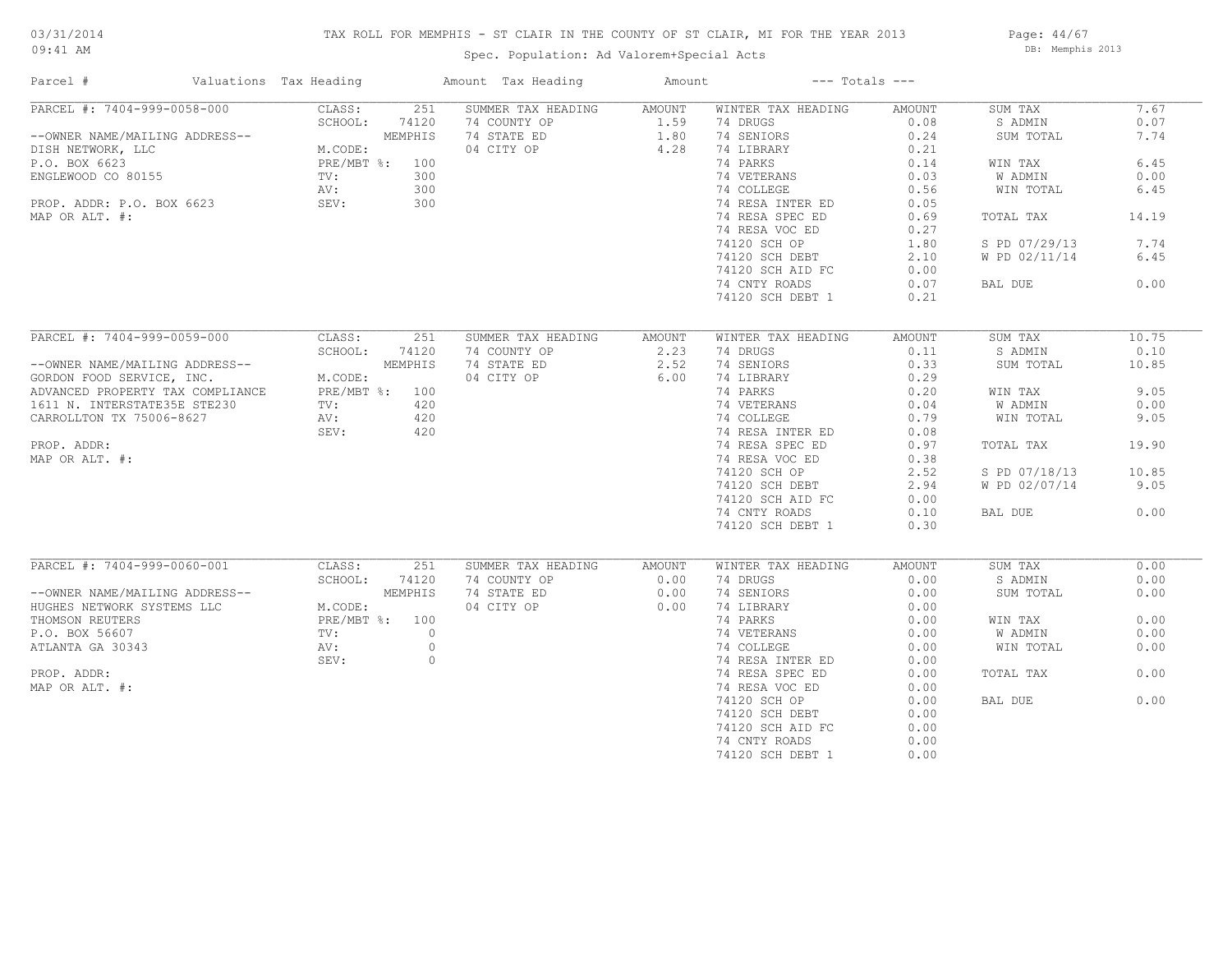#### TAX ROLL FOR MEMPHIS - ST CLAIR IN THE COUNTY OF ST CLAIR, MI FOR THE YEAR 2013

74120 SCH OP 0.00 BAL DUE 0.00

Page: 45/67 DB: Memphis 2013

| 09:41 AM                       |                        |                | Spec. Population: Ad Valorem+Special Acts |        | DB: Memphis 2013   |                    |           |      |
|--------------------------------|------------------------|----------------|-------------------------------------------|--------|--------------------|--------------------|-----------|------|
| Parcel #                       | Valuations Tax Heading |                | Amount Tax Heading                        | Amount |                    | $---$ Totals $---$ |           |      |
| PARCEL #: 7404-999-0069-000    | CLASS:                 | 2.51           | SUMMER TAX HEADING                        | AMOUNT | WINTER TAX HEADING | AMOUNT             | SUM TAX   | 0.00 |
|                                | SCHOOL:                | 74120          | 74 COUNTY OP                              | 0.00   | 74 DRUGS           | 0.00               | S ADMIN   | 0.00 |
| --OWNER NAME/MAILING ADDRESS-- |                        | MEMPHIS        | 74 STATE ED                               | 0.00   | 74 SENIORS         | 0.00               | SUM TOTAL | 0.00 |
| ADT SECURITY SERVICE           | M.CODE:                |                | 04 CITY OP                                | 0.00   | 74 LIBRARY         | 0.00               |           |      |
| P.O. BOX 5006                  |                        | PRE/MBT %: 100 |                                           |        | 74 PARKS           | 0.00               | WIN TAX   | 0.00 |
|                                |                        |                |                                           |        |                    |                    |           |      |

74120 SCH AID FC 0.00

74 RESA VOC ED 0.00

MAP OR ALT. #: THE SALT SERVICE OR DESCRIPTION OF THE SALT AND TOTAL TAX CONSIDERED A LOCAL TAX COLORED ORDER TO A LOCAL TAX COLORED AND RESA SPECIED ORDER TO TOTAL TAX PROP. ADDR: 34765 MAPLE SEV: 0 74 RESA INTER ED 0.00 AV: 0 74 COLLEGE 0.00 0.00 BOCA RATON FL 33431-0806 TV: 0<br>AV: 0 74 COLLEGE 0.00 WIN TOTAL 0.00

|                                      |              |                |                    |        | 74 CNTY ROADS<br>74120 SCH DEBT 1 | 0.00<br>0.00 |               |          |
|--------------------------------------|--------------|----------------|--------------------|--------|-----------------------------------|--------------|---------------|----------|
|                                      |              |                |                    |        |                                   |              |               |          |
| PARCEL #: 7404-999-2108-160          | CLASS:       | 351            | SUMMER TAX HEADING | AMOUNT | WINTER TAX HEADING                | AMOUNT       | SUM TAX       | 735.81   |
|                                      | SCHOOL:      | 74120          | 74 COUNTY OP       | 199.74 | 74 DRUGS                          | 10.51        | S ADMIN       | 7.35     |
| --OWNER NAME/MAILING ADDRESS--       |              | MEMPHIS        | 04 CITY OP         | 536.07 | 74 SENIORS                        | 30.00        | SUM TOTAL     | 743.16   |
| DONATO ENTERPRISES INC.              | M.CODE:      |                |                    |        | 74 LIBRARY                        | 26.25        |               |          |
| 81600 BELLE RIVER                    |              | PRE/MBT %: 100 |                    |        | 74 PARKS                          | 18.57        | WIN TAX       | 587.38   |
| MEMPHIS MI 48041                     | TV:          | 37,500         |                    |        | 74 VETERANS                       | 3.75         | W ADMIN       | 0.00     |
|                                      | AV:          | 37,500         |                    |        | 74 COLLEGE                        | 70.84        | WIN TOTAL     | 587.38   |
| PROP. ADDR: 81600 BELLE RIVER        | SEV:         | 37,500         |                    |        | 74 RESA INTER ED                  | 7.26         |               |          |
| MAP OR ALT. #:                       |              |                |                    |        | 74 RESA SPEC ED                   | 86.67        | TOTAL TAX     | 1,330.54 |
|                                      |              |                |                    |        | 74 RESA VOC ED                    | 34.66        |               |          |
| PERSONAL PROPERTY                    |              |                |                    |        | 74120 SCH DEBT                    | 262.50       | S PD 08/19/13 | 743.16   |
|                                      |              |                |                    |        | 74120 SCH AID FC                  | 0.00         | W PD 02/03/14 | 587.38   |
|                                      |              |                |                    |        | 74 CNTY ROADS                     | 9.37         |               |          |
|                                      |              |                |                    |        | 74120 SCH DEBT 1                  | 27.00        | BAL DUE       | 0.00     |
| PARCEL #: 7404-999-2203-416          | CLASS:       | 251            | SUMMER TAX HEADING | AMOUNT | WINTER TAX HEADING                | AMOUNT       | SUM TAX       | 0.00     |
|                                      | SCHOOL:      | 74120          | 74 COUNTY OP       | 0.00   | 74 DRUGS                          | 0.00         | S ADMIN       | 0.00     |
| --OWNER NAME/MAILING ADDRESS--       |              | MEMPHIS        | 74 STATE ED        | 0.00   | 74 SENIORS                        | 0.00         | SUM TOTAL     | 0.00     |
| WELLS FARGO FINANCIAL LEASING , INC. | M.CODE:      |                | 04 CITY OP         | 0.00   | 74 LIBRARY                        | 0.00         |               |          |
| MAC F4030-087                        | $PRE/MBT$ %: | 100            |                    |        | 74 PARKS                          | 0.00         | WIN TAX       | 0.00     |
| 800 WALNUT STREET                    | TV:          |                |                    |        | 74 VETERANS                       | 0.00         | W ADMIN       | 0.00     |
| DES MOINES IA 50309                  | AV:          |                |                    |        | 74 COLLEGE                        | 0.00         | WIN TOTAL     | 0.00     |
|                                      |              |                |                    |        |                                   |              |               |          |

 74120 SCH DEBT 1 0.00 74 CNTY ROADS 0.00 74120 SCH AID FC 0.00<br>74 CNTY ROADS 0.00 PERSONAL PROPERTY **2008** 2009 2012 12:30 PERSONAL PROPERTY **2008**  74120 SCH OP 0.00 BAL DUE 0.00 MAP OR ALT. #: 74 RESA VOC ED 0.00 PROP. ADDR: 34165 BORDMAN 74 RESA SPEC ED 0.00 TOTAL TAX 0.00 SEV: 0 74 RESA INTER ED 0.00

74120 SCH DEBT 0.00<br>74120 SCH AID FC 0.00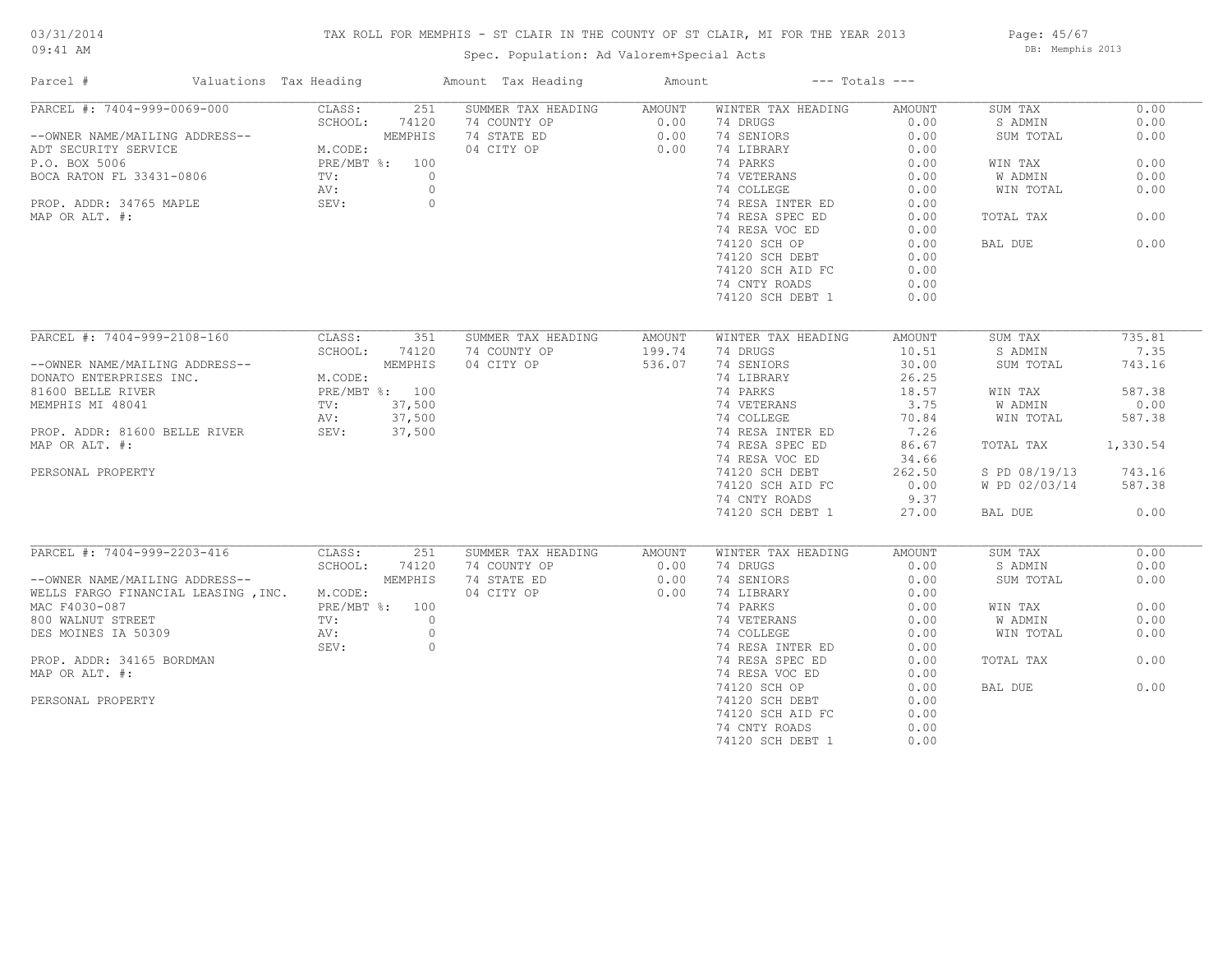## TAX ROLL FOR MEMPHIS - ST CLAIR IN THE COUNTY OF ST CLAIR, MI FOR THE YEAR 2013

09:41 AM

## Spec. Population: Ad Valorem+Special Acts

Page: 46/67 DB: Memphis 2013

| Parcel #                       | Valuations Tax Heading |         | Amount Tax Heading | Amount |                    | $---$ Totals $---$ |               |        |
|--------------------------------|------------------------|---------|--------------------|--------|--------------------|--------------------|---------------|--------|
| PARCEL #: 7404-999-2203-482    | CLASS:                 | 251     | SUMMER TAX HEADING | AMOUNT | WINTER TAX HEADING | AMOUNT             | SUM TAX       | 73.27  |
|                                | SCHOOL:                | 74120   | 74 COUNTY OP       | 15.23  | 74 DRUGS           | 0.80               | S ADMIN       | 0.73   |
| --OWNER NAME/MAILING ADDRESS-- |                        | MEMPHIS | 74 STATE ED        | 17.16  | 74 SENIORS         | 2.28               | SUM TOTAL     | 74.00  |
| KOHLER PROPANE SOUTH LLC       | M.CODE:                |         | 04 CITY OP         | 40.88  | 74 LIBRARY         | 2.00               |               |        |
| KOHLER GARY                    | PRE/MBT %: 100         |         |                    |        | 74 PARKS           | 1.41               | WIN TAX       | 61.91  |
| P.O. BOX 41017                 | TV:                    | 2,860   |                    |        | 74 VETERANS        | 0.28               | W ADMIN       | 0.00   |
| MEMPHIS MI 48041               | AV:                    | 2,860   |                    |        | 74 COLLEGE         | 5.40               | WIN TOTAL     | 61.91  |
|                                | SEV:                   | 2,860   |                    |        | 74 RESA INTER ED   | 0.55               |               |        |
| PROP. ADDR: 34827 BORDMAN      |                        |         |                    |        | 74 RESA SPEC ED    | 6.61               | TOTAL TAX     | 135.91 |
| MAP OR ALT. #:                 |                        |         |                    |        | 74 RESA VOC ED     | 2.64               |               |        |
|                                |                        |         |                    |        | 74120 SCH OP       | 17.16              | S PD 08/30/13 | 74.00  |
| PERSONAL PROPERTY              |                        |         |                    |        | 74120 SCH DEBT     | 20.02              | W PD 02/14/14 | 61.91  |
|                                |                        |         |                    |        | 74120 SCH AID FC   | 0.00               |               |        |
|                                |                        |         |                    |        | 74 CNTY ROADS      | 0.71               | BAL DUE       | 0.00   |
|                                |                        |         |                    |        | 74120 SCH DEBT 1   | 2.05               |               |        |
|                                |                        |         |                    |        |                    |                    |               |        |
| PARCEL #: 7404-999-2203-506    | CLASS:                 | 251     | SUMMER TAX HEADING | AMOUNT | WINTER TAX HEADING | AMOUNT             | SUM TAX       | 12.80  |
|                                | SCHOOL:                | 74120   | 74 COUNTY OP       | 2.66   | 74 DRUGS           | 0.14               | S ADMIN       | 0.12   |
| --OWNER NAME/MAILING ADDRESS-- |                        | MEMPHIS | 74 STATE ED        | 3.00   | 74 SENIORS         | 0.40               | SUM TOTAL     | 12.92  |
| CHUCK'S AUTO SURGEONS          | M.CODE:                |         | 04 CITY OP         | 7.14   | 74 LIBRARY         | 0.35               |               |        |
| P.O BOX 316                    | PRE/MBT %: 100         |         |                    |        | 74 PARKS           | 0.24               | WIN TAX       | 10.80  |
| MEMPHIS MI 48041               | TV:                    | 500     |                    |        | 74 VETERANS        | 0.05               | W ADMIN       | 0.00   |
|                                | AV:                    | 500     |                    |        | 74 COLLEGE         | 0.94               | WIN TOTAL     | 10.80  |
|                                | SEV:                   | 500     |                    |        | 74 RESA INTER ED   | 0.09               |               |        |
| PROP. ADDR: 35065 BORDMAN      |                        |         |                    |        |                    |                    |               | 23.72  |
| MAP OR ALT. #:                 |                        |         |                    |        | 74 RESA SPEC ED    | 1.15               | TOTAL TAX     |        |
|                                |                        |         |                    |        | 74 RESA VOC ED     | 0.46               |               |        |
| PERSONAL PROPERTY              |                        |         |                    |        | 74120 SCH OP       | 3.00               | S PD 11/04/13 | 12.92  |
|                                |                        |         |                    |        | 74120 SCH DEBT     | 3.50               | W PD 02/12/14 | 10.80  |
|                                |                        |         |                    |        | 74120 SCH AID FC   | 0.00               |               |        |
|                                |                        |         |                    |        | 74 CNTY ROADS      | 0.12               | BAL DUE       | 0.00   |
|                                |                        |         |                    |        | 74120 SCH DEBT 1   | 0.36               |               |        |
| PARCEL #: 7404-999-2208-139    | CLASS:                 | 251     | SUMMER TAX HEADING | AMOUNT | WINTER TAX HEADING | AMOUNT             | SUM TAX       | 5.63   |
|                                | SCHOOL:                | 74120   | 74 COUNTY OP       | 1.17   | 74 DRUGS           | 0.06               | S ADMIN       | 0.05   |
| --OWNER NAME/MAILING ADDRESS-- |                        | MEMPHIS | 74 STATE ED        | 1.32   | 74 SENIORS         | 0.17               | SUM TOTAL     | 5.68   |
| COINMACH CORP.                 | M.CODE:                |         | 04 CITY OP         | 3.14   | 74 LIBRARY         | 0.15               |               |        |
|                                |                        |         |                    |        | 74 PARKS           | 0.10               |               | 4.71   |
| THOMSON REUTERS, INC           | PRE/MBT %: 100         |         |                    |        |                    |                    | WIN TAX       |        |
| P.O.BOX 4900 DEPT 155          | TV:                    | 220     |                    |        | 74 VETERANS        | 0.02               | W ADMIN       | 0.00   |
| SCOTTSDALE AZ 85261-4900       | AV:                    | 220     |                    |        | 74 COLLEGE         | 0.41               | WIN TOTAL     | 4.71   |
|                                | SEV:                   | 220     |                    |        | 74 RESA INTER ED   | 0.04               |               |        |
| PROP. ADDR: 81393 BELLE RIVER  |                        |         |                    |        | 74 RESA SPEC ED    | 0.50               | TOTAL TAX     | 10.39  |
| MAP OR ALT. #:                 |                        |         |                    |        | 74 RESA VOC ED     | 0.20               |               |        |
|                                |                        |         |                    |        | 74120 SCH OP       | 1.32               | S PD 08/01/13 | 5.68   |
| PERSONAL PORPERTY              |                        |         |                    |        | 74120 SCH DEBT     | 1.54               | W PD 02/14/14 | 4.71   |
|                                |                        |         |                    |        | 74120 SCH AID FC   | 0.00               |               |        |
|                                |                        |         |                    |        | 74 CNTY ROADS      | 0.05               | BAL DUE       | 0.00   |
|                                |                        |         |                    |        | 74120 SCH DEBT 1   | 0.15               |               |        |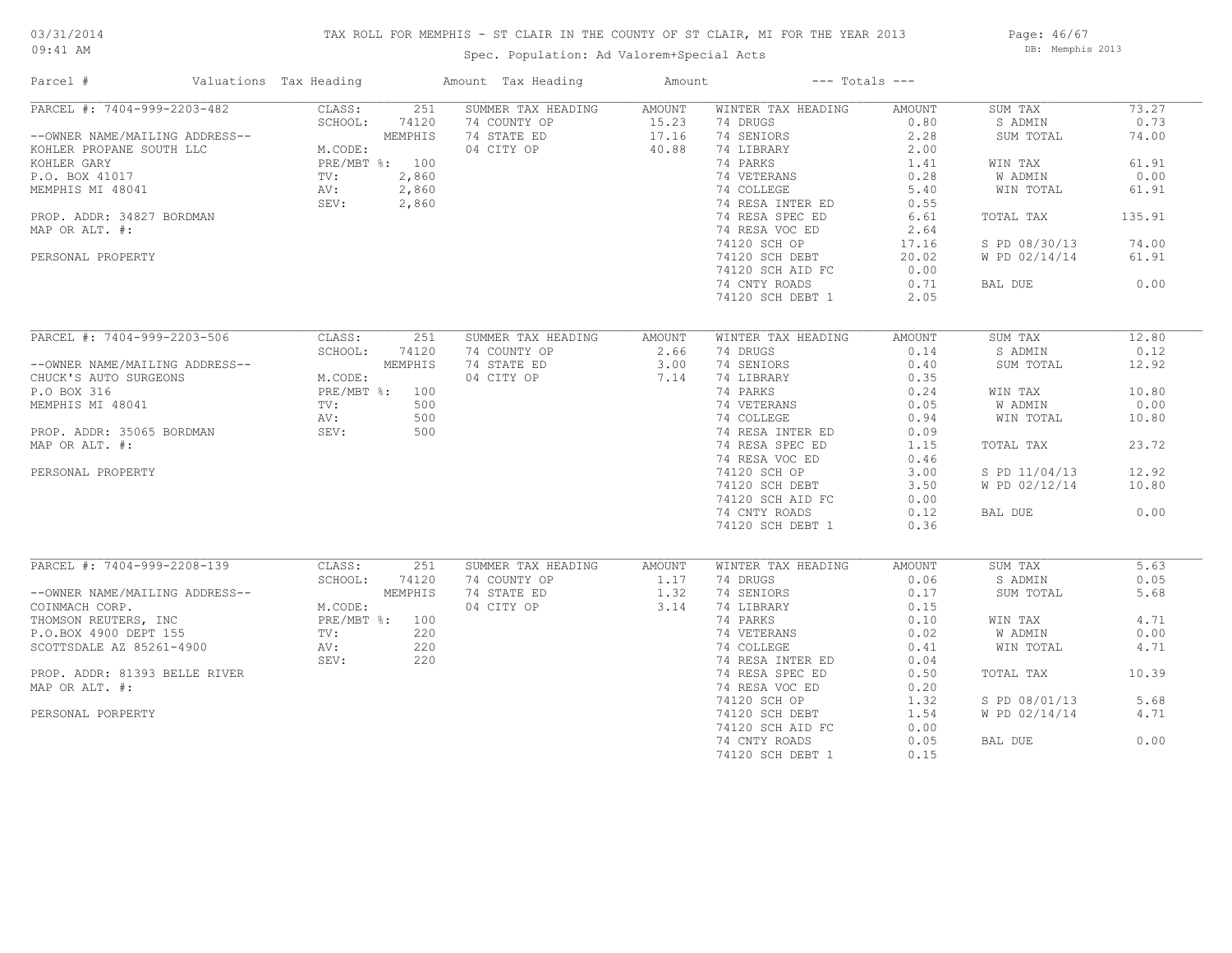## TAX ROLL FOR MEMPHIS - ST CLAIR IN THE COUNTY OF ST CLAIR, MI FOR THE YEAR 2013

09:41 AM

## Spec. Population: Ad Valorem+Special Acts

Page: 47/67 DB: Memphis 2013

| Parcel #                          | Valuations Tax Heading |         | Amount Tax Heading        | Amount |                    | $---$ Totals $---$ |               |        |
|-----------------------------------|------------------------|---------|---------------------------|--------|--------------------|--------------------|---------------|--------|
| PARCEL #: 7404-999-2503-509       | CLASS:                 | 251     | SUMMER TAX HEADING AMOUNT |        | WINTER TAX HEADING | AMOUNT             | SUM TAX       | 4.60   |
|                                   | SCHOOL:                | 74120   | 74 COUNTY OP              | 0.95   | 74 DRUGS           | 0.05               | S ADMIN       | 0.04   |
| --OWNER NAME/MAILING ADDRESS--    |                        | MEMPHIS | 74 STATE ED               | 1.08   | 74 SENIORS         | 0.14               | S INTRST      | 0.28   |
| BANYAN TECHNOLOGIE                | M.CODE:                |         | 04 CITY OP                | 2.57   | 74 LIBRARY         | 0.12               | SUM TOTAL     | 4.92   |
| P.O. BOX 637                      | PRE/MBT %: 100         |         |                           |        | 74 PARKS           | 0.08               |               |        |
| MEMPHIS MI 48041                  | $\text{TV}$ :          | 180     |                           |        | 74 VETERANS        | 0.01               | WIN TAX       | 3.84   |
|                                   | AV:                    | 180     |                           |        | 74 COLLEGE         | 0.34               | W ADMIN       | 0.00   |
| PROP. ADDR: 35093 BORDMAN         | SEV:                   | 180     |                           |        | 74 RESA INTER ED   | 0.03               | WIN TOTAL     | 3.84   |
| MAP OR ALT. #:                    |                        |         |                           |        | 74 RESA SPEC ED    | 0.41               |               |        |
|                                   |                        |         |                           |        | 74 RESA VOC ED     | 0.16               | TOTAL TAX     | 8.76   |
|                                   |                        |         |                           |        | 74120 SCH OP       | 1.08               |               |        |
| PERSONAL PROPERTY                 |                        |         |                           |        |                    |                    |               | 8.76   |
|                                   |                        |         |                           |        | 74120 SCH DEBT     | 1.26               | BAL DUE       |        |
|                                   |                        |         |                           |        | 74120 SCH AID FC   | 0.00               |               |        |
|                                   |                        |         |                           |        | 74 CNTY ROADS      | 0.04               |               |        |
|                                   |                        |         |                           |        | 74120 SCH DEBT 1   | 0.12               |               |        |
|                                   |                        |         |                           |        |                    |                    |               |        |
| PARCEL #: 7404-999-2508-190       | CLASS:                 | 351     | SUMMER TAX HEADING        | AMOUNT | WINTER TAX HEADING | AMOUNT             | SUM TAX       | 94.17  |
|                                   | SCHOOL:                | 74120   | 74 COUNTY OP              | 25.56  | 74 DRUGS           | 1.34               | S ADMIN       | 0.94   |
| --OWNER NAME/MAILING ADDRESS--    |                        | MEMPHIS | 04 CITY OP                | 68.61  | 74 SENIORS         | 3.84               | S INTRST      | 5.65   |
| JAMES CUCCIHARA                   | M.CODE:                |         |                           |        | 74 LIBRARY         | 3.36               | SUM TOTAL     | 100.76 |
| 33750 BORDMAN                     | PRE/MBT %: 100         |         |                           |        | 74 PARKS           | 2.37               |               |        |
| RICHMOND MI 48062                 | TV:                    | 4,800   |                           |        | 74 VETERANS        | 0.48               | WIN TAX       | 75.15  |
|                                   | AV:                    | 4,800   |                           |        | 74 COLLEGE         | 9.06               | W ADMIN       | 0.00   |
| PROP. ADDR: 81900 MAIN ST SEV:    |                        | 4,800   |                           |        | 74 RESA INTER ED   | 0.93               | WIN TOTAL     | 75.15  |
| MAP OR ALT. #:                    |                        |         |                           |        | 74 RESA SPEC ED    | 11.09              |               |        |
|                                   |                        |         |                           |        | 74 RESA VOC ED     | 4.43               | TOTAL TAX     | 175.91 |
| PERSONAL PROPERTY                 |                        |         |                           |        | 74120 SCH DEBT     | 33.60              |               |        |
|                                   |                        |         |                           |        | 74120 SCH AID FC   | 0.00               | W PD 01/14/14 | 75.15  |
|                                   |                        |         |                           |        | 74 CNTY ROADS      | 1.20               |               |        |
|                                   |                        |         |                           |        |                    |                    |               |        |
|                                   |                        |         |                           |        | 74120 SCH DEBT 1   | 3.45               | BAL DUE       | 100.76 |
| PARCEL #: 7404-999-2509--09       | CLASS:                 | 251     | SUMMER TAX HEADING        | AMOUNT | WINTER TAX HEADING | AMOUNT             | SUM TAX       | 0.00   |
|                                   | SCHOOL:                | 74120   | 74 COUNTY OP              | 0.00   | 74 DRUGS           | 0.00               | S ADMIN       | 0.00   |
| --OWNER NAME/MAILING ADDRESS--    |                        | MEMPHIS | 74 STATE ED               | 0.00   | 74 SENIORS         | 0.00               | SUM TOTAL     | 0.00   |
|                                   |                        |         | 04 CITY OP                | 0.00   | 74 LIBRARY         |                    |               |        |
| CIT TECHNOLOGYFINANCING SERVICES, | M.CODE:                |         |                           |        |                    | 0.00               |               |        |
| DBA: CIT                          | PRE/MBT %: 100         |         |                           |        | 74 PARKS           | 0.00               | WIN TAX       | 0.00   |
| ERNST & YOUNG PROPERTY TAX SVC.   | TV:                    | $\circ$ |                           |        | 74 VETERANS        | 0.00               | W ADMIN       | 0.00   |
| P.O. BOX 68933                    | AV:                    | $\circ$ |                           |        | 74 COLLEGE         | 0.00               | WIN TOTAL     | 0.00   |
| INDIANAPOLIS IN 46268             | SEV:                   | $\circ$ |                           |        | 74 RESA INTER ED   | 0.00               |               |        |
|                                   |                        |         |                           |        | 74 RESA SPEC ED    | 0.00               | TOTAL TAX     | 0.00   |
| PROP. ADDR:                       |                        |         |                           |        | 74 RESA VOC ED     | 0.00               |               |        |
| MAP OR ALT. #:                    |                        |         |                           |        | 74120 SCH OP       | 0.00               | BAL DUE       | 0.00   |
|                                   |                        |         |                           |        | 74120 SCH DEBT     | 0.00               |               |        |
|                                   |                        |         |                           |        | 74120 SCH AID FC   | 0.00               |               |        |
|                                   |                        |         |                           |        | 74 CNTY ROADS      | 0.00               |               |        |
|                                   |                        |         |                           |        | 74120 SCH DEBT 1   | 0.00               |               |        |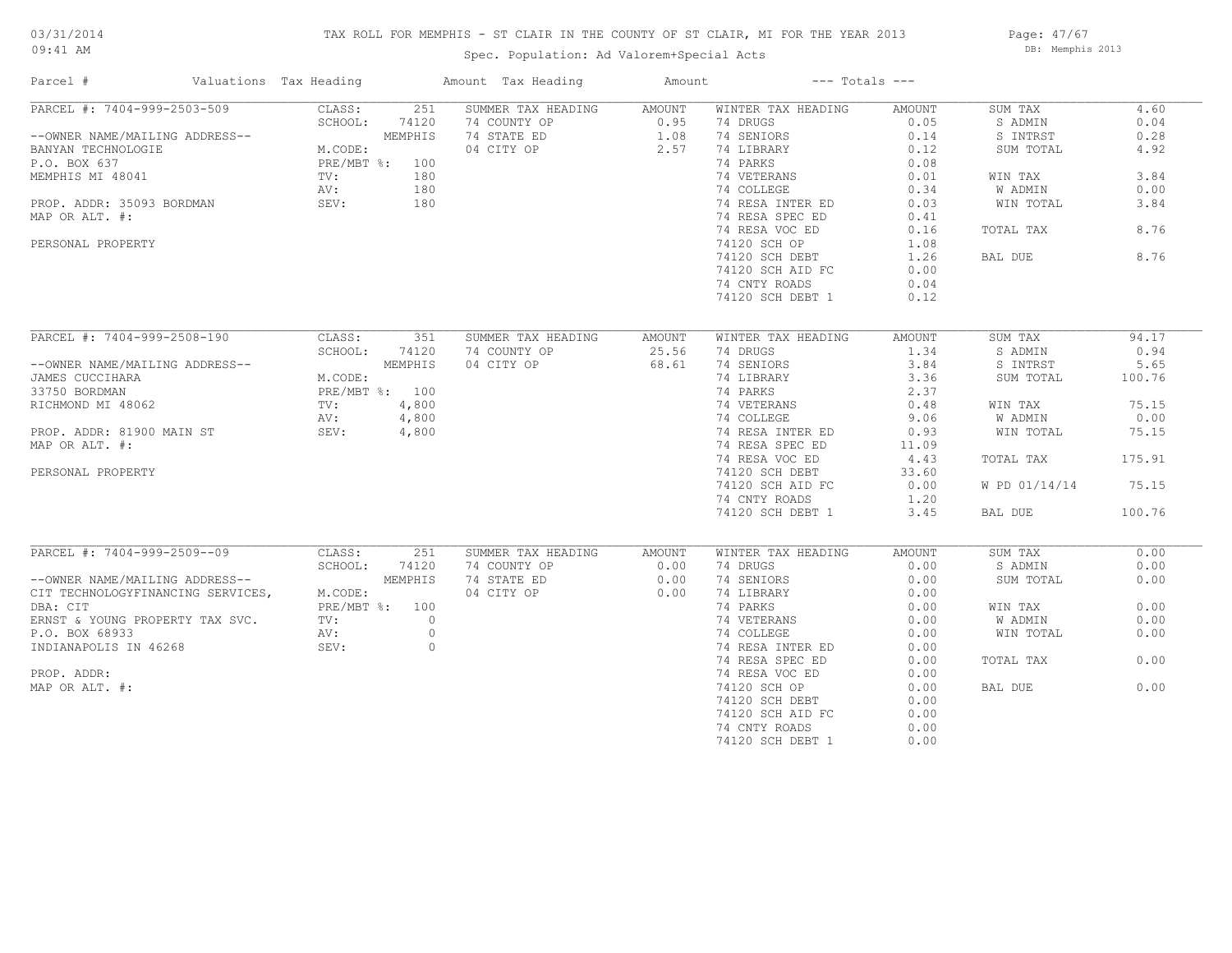#### TAX ROLL FOR MEMPHIS - ST CLAIR IN THE COUNTY OF ST CLAIR, MI FOR THE YEAR 2013

09:41 AM

## Spec. Population: Ad Valorem+Special Acts

Page: 48/67 DB: Memphis 2013

| Parcel #                                                                         | Valuations Tax Heading |                | Amount Tax Heading                                                                   | Amount        | $---$ Totals $---$ |               |                |          |
|----------------------------------------------------------------------------------|------------------------|----------------|--------------------------------------------------------------------------------------|---------------|--------------------|---------------|----------------|----------|
| PARCEL #: 7404-999-2600-000                                                      | CLASS:                 | 2.51           | SUMMER TAX HEADING                                                                   | <b>AMOUNT</b> | WINTER TAX HEADING | <b>AMOUNT</b> | SUM TAX        | 144.50   |
|                                                                                  | SCHOOL:                | 74120          | 74 COUNTY OP                                                                         | 30.04         | 74 DRUGS           | 1.58          | S ADMIN        | 1.44     |
| --OWNER NAME/MAILING ADDRESS--                                                   |                        | MEMPHIS        | 74 STATE ED                                                                          | 33.84         | 74 SENIORS         | 4.51          | SUM TOTAL      | 145.94   |
| DDI LEASING INC                                                                  | M.CODE:                |                | 04 CITY OP                                                                           | 80.62         | 74 LIBRARY         | 3.94          |                |          |
| PO BOX 1305                                                                      |                        | PRE/MBT %: 100 |                                                                                      |               | 74 PARKS           | 2.79          | WIN TAX        | 122.15   |
| NORTHBROOK IL 60065-1305                                                         | TV:                    | 5,640          |                                                                                      |               | 74 VETERANS        | 0.56          | W ADMIN        | 0.00     |
|                                                                                  | AV:                    | 5,640          |                                                                                      |               | 74 COLLEGE         | 10.65         | WIN TOTAL      | 122.15   |
| PROP. ADDR: VARIOUS                                                              | SEV:                   | 5,640          |                                                                                      |               | 74 RESA INTER ED   | 1.09          |                |          |
| MAP OR ALT. #:                                                                   |                        |                |                                                                                      |               | 74 RESA SPEC ED    | 13.03         | TOTAL TAX      | 268.09   |
|                                                                                  |                        |                |                                                                                      |               | 74 RESA VOC ED     | 5.21          |                |          |
|                                                                                  |                        |                |                                                                                      |               | 74120 SCH OP       | 33.84         | S PD 07/26/13  | 145.94   |
|                                                                                  |                        |                |                                                                                      |               | 74120 SCH DEBT     | 39.48         | W PD 01/21/14  | 122.15   |
|                                                                                  |                        |                |                                                                                      |               | 74120 SCH AID FC   | 0.00          |                |          |
|                                                                                  |                        |                |                                                                                      |               | 74 CNTY ROADS      | 1.41          | BAL DUE        | 0.00     |
|                                                                                  |                        |                |                                                                                      |               | 74120 SCH DEBT 1   | 4.06          |                |          |
|                                                                                  |                        |                |                                                                                      |               |                    |               |                |          |
| PARCEL #: 7404-091-0001-500                                                      | CLASS:                 | 401            | SUMMER TAX HEADING                                                                   | <b>AMOUNT</b> | WINTER TAX HEADING | <b>AMOUNT</b> | SUM TAX        | 1,321.45 |
|                                                                                  | SCHOOL:                | 74120          | 74 COUNTY OP                                                                         | 274.71        | 74 DRUGS           | 14.45         | S ADMIN        | 13.21    |
| --OWNER NAME/MAILING ADDRESS--                                                   |                        | MEMPHIS        | 74 STATE ED                                                                          | 309.45        | 74 SENIORS         | 41.26         | SUM TOTAL      | 1,334.66 |
| TARAS JOHN A                                                                     | M.CODE:                | 00001          | 04 CITY OP                                                                           | 737.29        | 74 LIBRARY         | 36.10         |                |          |
| TARAS-BERNABEL PAMELA M                                                          |                        | PRE/MBT %: 100 |                                                                                      |               | 74 PARKS           | 25.55         | WIN TAX        | 807.86   |
| 81821 BELLE RIVER                                                                | TV:                    | 51,576         |                                                                                      |               | 74 VETERANS        | 5.15          | <b>W ADMIN</b> | 0.00     |
| MEMPHIS MI 48041                                                                 | AV:                    | 67,100         |                                                                                      |               | 74 COLLEGE         | 97.43         | WIN TOTAL      | 807.86   |
|                                                                                  | SEV:                   | 67,100         |                                                                                      |               | 74 RESA INTER ED   | 9.99          |                |          |
| PROP. ADDR: 81821 BELLE RIVER                                                    |                        |                |                                                                                      |               | 74 RESA SPEC ED    | 119.20        | TOTAL TAX      | 2,142.52 |
| MAP OR ALT. #:                                                                   |                        |                |                                                                                      |               | 74 RESA VOC ED     | 47.68         |                |          |
|                                                                                  |                        |                |                                                                                      |               | 74120 SCH OP       | 0.00          | S PD 08/26/13  | 1,334.66 |
|                                                                                  |                        |                | Parcel A;T6N, R14E, thN 01D 02M 00S E 2677.46' along to the Plat thereof as recorded |               | 74120 SCH DEBT     | 361.03        | W PD 01/15/14  | 807.86   |
|                                                                                  |                        |                | in Liber 51 of Plats, Page 11, St Clair County Records, said Plat being a part of    |               | 74120 SCH AID FC   | 0.00          |                |          |
|                                                                                  |                        |                | Section 35, Riley Township (Now the City of Memphis) St Clair County Michigan and    |               | 74 CNTY ROADS      | 12.89         | BAL DUE        | 0.00     |
|                                                                                  |                        |                | described as: Commencing at the Southwest corner of said Section 35 to the West 1/4  |               | 74120 SCH DEBT 1   | 37.13         |                |          |
| corner of said Section 35; S 88D 23M 30S E 608.38ft along the centerline and     |                        |                |                                                                                      |               |                    |               |                |          |
| centerline tangent of Belle River Rd; th S 45D 44M 00S E 414.18 ft along the     |                        |                |                                                                                      |               |                    |               |                |          |
|                                                                                  |                        |                | centerline tangent and centerline of said Belle River Rd.; th S 01D 42M 40S e. 47.49 |               |                    |               |                |          |
|                                                                                  |                        |                | ft to the point of Beginning of this description; th cont. S 01D 42M 40S E.668.15 ft |               |                    |               |                |          |
|                                                                                  |                        |                | along an old fence line; th N 88D 58M 00S W.289.37 ft; th N. 01D 02M 00S E.406.73    |               |                    |               |                |          |
|                                                                                  |                        |                | ft;th S. 88D 58M ooS E.85.00 ft;S. 45D 44M 00S E.202.28 ft;along the South right of  |               |                    |               |                |          |
| way line of Belle River Rd. to the point of beg. Cont. 3.88 acres                |                        |                |                                                                                      |               |                    |               |                |          |
|                                                                                  |                        |                |                                                                                      |               |                    |               |                |          |
| PARCEL #: 7404-091-0003-300                                                      | CLASS:                 | 401            | SUMMER TAX HEADING                                                                   | <b>AMOUNT</b> | WINTER TAX HEADING | <b>AMOUNT</b> | SUM TAX        | 2,119.47 |
|                                                                                  | SCHOOL:                | 74120          | 74 COUNTY OP                                                                         | 440.61        | 74 DRUGS           | 23.18         | S ADMIN        | 21.19    |
| --OWNER NAME/MAILING ADDRESS--                                                   |                        | MEMPHIS        | 74 STATE ED                                                                          | 496.33        | 74 SENIORS         | 66.17         | SUM TOTAL      | 2,140.66 |
| <b>GOERTZEN REBECCA</b>                                                          | M.CODE:                | 00001          | 04 CITY OP                                                                           | 1,182.53      | 74 LIBRARY         | 57.90         |                |          |
|                                                                                  |                        | PRE/MBT %: 100 |                                                                                      |               | 74 PARKS           | 40.98         |                | 1,295.74 |
| 81993 BELLE RIVER                                                                |                        |                |                                                                                      |               |                    |               | WIN TAX        |          |
| MEMPHIS MI 48041                                                                 | TV:                    | 82,722         |                                                                                      |               | 74 VETERANS        | 8.27          | W ADMIN        | 0.00     |
|                                                                                  | AV:                    | 97,000         |                                                                                      |               | 74 COLLEGE         | 156.27        | WIN TOTAL      | 1,295.74 |
| PROP. ADDR: 81993 BELLE RIVER                                                    | SEV:                   | 97,000         |                                                                                      |               | 74 RESA INTER ED   | 16.03         |                |          |
| MAP OR ALT. #:                                                                   |                        |                |                                                                                      |               | 74 RESA SPEC ED    | 191.19        | TOTAL TAX      | 3,436.40 |
|                                                                                  |                        |                |                                                                                      |               | 74 RESA VOC ED     | 76.47         |                |          |
|                                                                                  |                        |                | T6N R14E CITY OF MEPHIS BEG AT W 1/4 COR SEC 35 TH S01*02'W1004.63 FT ALG W LINE     |               | 74120 SCH OP       | 0.00          | S PD 08/26/13  | 2,140.66 |
| SEC 35 TH S88*58'E 655.0 FT TH NO1*02'E 215.07 FT TH N60*16'40"W 124.68 FT TH    |                        |                |                                                                                      |               | 74120 SCH DEBT     | 579.05        | W PD 01/15/14  | 1,295.74 |
|                                                                                  |                        |                | N43*43'54"W 157.09 FT TH N52*45'58"W 216.22 FT TH N35*42'10" W 243.33' TH N01*02' E  |               | 74120 SCH AID FC   | 0.00          |                |          |
| 294.33' TO CL BELLE RIVER RD, TH N88*23'30" 115' ALG CL TO POB. 7.953 A. PART OF |                        |                |                                                                                      |               | 74 CNTY ROADS      | 20.68         | BAL DUE        | 0.00     |
| OUTLOT A ASSESSOR'S PLAT OF MEMPHIS                                              |                        |                |                                                                                      |               | 74120 SCH DEBT 1   | 59.55         |                |          |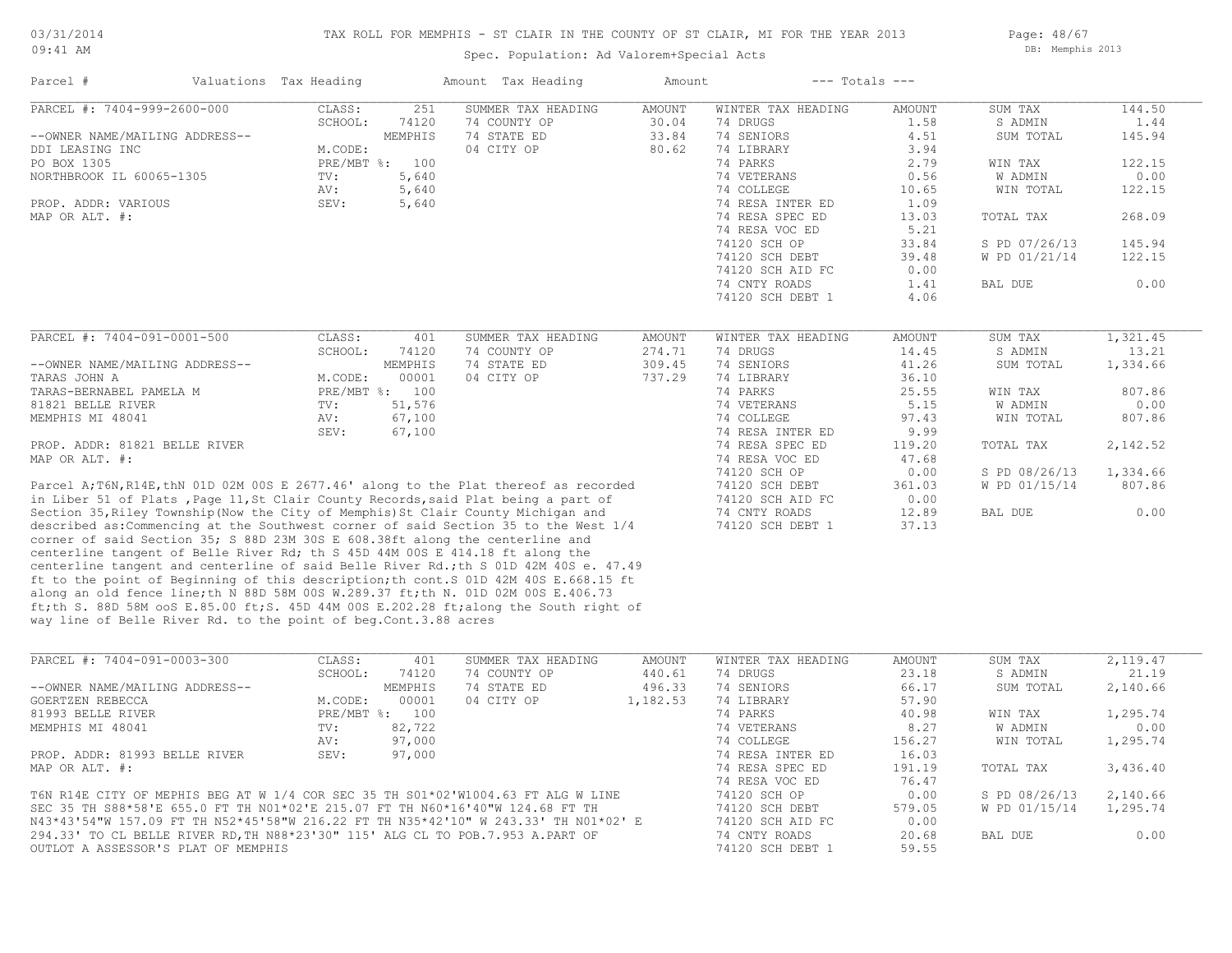## TAX ROLL FOR MEMPHIS - ST CLAIR IN THE COUNTY OF ST CLAIR, MI FOR THE YEAR 2013

Spec. Population: Ad Valorem+Special Acts

Page: 49/67 DB: Memphis 2013

| Parcel #                                                                                                                                                                                                                                           | Valuations Tax Heading |            | Amount Tax Heading                                                                                                                                                     | Amount |                                                | $---$ Totals $---$ |                        |          |
|----------------------------------------------------------------------------------------------------------------------------------------------------------------------------------------------------------------------------------------------------|------------------------|------------|------------------------------------------------------------------------------------------------------------------------------------------------------------------------|--------|------------------------------------------------|--------------------|------------------------|----------|
| PARCEL #: 7404-093-0001-000                                                                                                                                                                                                                        | CLASS:                 | 401        | SUMMER TAX HEADING                                                                                                                                                     | AMOUNT | WINTER TAX HEADING                             | AMOUNT             | SUM TAX                | 1,503.99 |
|                                                                                                                                                                                                                                                    |                        |            | 74 COUNTY OP                                                                                                                                                           | 312.66 | 74 DRUGS                                       | 16.45              | S ADMIN                | 15.03    |
| FARCEL #: 7404-099-0001-000<br>--OWNER NAME/MAILING ADDRESS--<br>BOBCEAN JOSHUA & AMANDA<br>9935 MASTERS RD<br>GOODELLS MI 48027 TV: 58,700<br>PROP. ADDR: 81185 COLE<br>PROP. ADDR: 81185 COLE<br>PROP. ADDR: 1185 COLE<br>PROP. ADDR: 1185 C     |                        |            | 74 STATE ED                                                                                                                                                            | 352.20 | 74 SENIORS                                     | 46.96              | SUM TOTAL              | 1,519.02 |
|                                                                                                                                                                                                                                                    |                        |            | 04 CITY OP                                                                                                                                                             | 839.13 | 74 LIBRARY                                     | 41.09              |                        |          |
|                                                                                                                                                                                                                                                    |                        |            | GOODELLS MI 48027 FEET WELT AND TV: 58,700<br>PROP. ADDR: 81185 COLE AV: 58,700<br>MAP OR ALT. #:<br>S 65 FT OF OUTLOT C MEAS ON W LOT LINE. ASSESSORS PLAT OF MEMPHIS |        | 74 PARKS                                       | 29.07              | WIN TAX                | 919.46   |
|                                                                                                                                                                                                                                                    |                        |            |                                                                                                                                                                        |        |                                                | 5.87               | W ADMIN                | 0.00     |
|                                                                                                                                                                                                                                                    |                        |            |                                                                                                                                                                        |        | 74 VETERANS<br>74 COLLEGE                      | 110.89             | WIN TOTAL              | 919.46   |
|                                                                                                                                                                                                                                                    |                        |            |                                                                                                                                                                        |        |                                                |                    |                        |          |
|                                                                                                                                                                                                                                                    |                        |            |                                                                                                                                                                        |        | 74 RESA INTER ED<br>74 RESA SPEC ED            | 11.37              |                        |          |
|                                                                                                                                                                                                                                                    |                        |            |                                                                                                                                                                        |        |                                                | 135.67             | TOTAL TAX              | 2,438.48 |
|                                                                                                                                                                                                                                                    |                        |            |                                                                                                                                                                        |        | 74 RESA VOC ED                                 | 54.26              |                        |          |
|                                                                                                                                                                                                                                                    |                        |            |                                                                                                                                                                        |        | 74120 SCH OP                                   | 0.00               | S PD 08/08/13 1,519.02 |          |
|                                                                                                                                                                                                                                                    |                        |            |                                                                                                                                                                        |        | 74120 SCH DEBT 410.90<br>74120 SCH AID FC 0.00 |                    | W PD 01/15/14 919.46   |          |
|                                                                                                                                                                                                                                                    |                        |            |                                                                                                                                                                        |        |                                                |                    |                        |          |
|                                                                                                                                                                                                                                                    |                        |            |                                                                                                                                                                        |        | 74 CNTY ROADS                                  | 14.67              | BAL DUE 0.00           |          |
|                                                                                                                                                                                                                                                    |                        |            |                                                                                                                                                                        |        | 74120 SCH DEBT 1                               | 42.26              |                        |          |
|                                                                                                                                                                                                                                                    |                        |            |                                                                                                                                                                        |        |                                                |                    |                        |          |
| PARCEL #: 7404-093-0011-000                                                                                                                                                                                                                        |                        | CLASS: 401 | SUMMER TAX HEADING                                                                                                                                                     | AMOUNT | WINTER TAX HEADING                             | AMOUNT             | SUM TAX                | 1,815.11 |
|                                                                                                                                                                                                                                                    | SCHOOL:                | 74120      | 74 COUNTY OP                                                                                                                                                           | 377.34 | 74 DRUGS                                       | 19.85              | S ADMIN                | 18.15    |
|                                                                                                                                                                                                                                                    |                        |            | 74 STATE ED                                                                                                                                                            | 425.05 | 74 SENIORS                                     | 56.67              | SUM TOTAL              | 1,833.26 |
| --OWNER NAME/MAILING ADDRESS--<br>HAWKINS RENEE<br>HAWKINS RENEE<br>48441 FORBES<br>NEW BALTIMORE MI 48047<br>PROP. ADDR: 81380 COLE<br>MROP. ADDR: 81380 COLE<br>MROP. ADDR: 81380 COLE<br>MROP. ADDR: 81380 COLE<br>MROP. APDR: 81380 COLE<br>MR |                        |            |                                                                                                                                                                        |        |                                                | 49.59              |                        |          |
|                                                                                                                                                                                                                                                    |                        |            | 04 CITY OP 1,012.72                                                                                                                                                    |        | 74 LIBRARY                                     |                    |                        |          |
|                                                                                                                                                                                                                                                    |                        |            |                                                                                                                                                                        |        | 74 PARKS                                       | 35.09              | WIN TAX                | 1,109.65 |
|                                                                                                                                                                                                                                                    |                        |            |                                                                                                                                                                        |        | 74 VETERANS<br>74 COLLEGE                      | 7.08               | W ADMIN                | 0.00     |
|                                                                                                                                                                                                                                                    |                        |            |                                                                                                                                                                        |        |                                                | 133.82             | WIN TOTAL              | 1,109.65 |
|                                                                                                                                                                                                                                                    |                        |            |                                                                                                                                                                        |        | 74 COLLEGE<br>74 RESA INTER ED                 | 13.72              |                        |          |
|                                                                                                                                                                                                                                                    |                        |            |                                                                                                                                                                        |        |                                                | 163.73             | TOTAL TAX              | 2,942.91 |
|                                                                                                                                                                                                                                                    |                        |            |                                                                                                                                                                        |        | 74 RESA VOC ED                                 | 65.49              |                        |          |
|                                                                                                                                                                                                                                                    |                        |            |                                                                                                                                                                        |        | 73 ABSA VOC ED<br>74120 SCH OP                 | 0.00               | S PD 08/26/13 1,833.26 |          |
| ASSESSORS PLAT OF MEMPHIS                                                                                                                                                                                                                          |                        |            |                                                                                                                                                                        |        |                                                |                    | W PD 01/15/14 1,109.65 |          |
|                                                                                                                                                                                                                                                    |                        |            |                                                                                                                                                                        |        | 74120 SCH DEBT 495.90<br>74120 SCH AID FC 0.00 |                    |                        |          |
|                                                                                                                                                                                                                                                    |                        |            |                                                                                                                                                                        |        |                                                |                    |                        |          |
|                                                                                                                                                                                                                                                    |                        |            |                                                                                                                                                                        |        | 74 CNTY ROADS                                  | 17.71              | BAL DUE                | 0.00     |
|                                                                                                                                                                                                                                                    |                        |            |                                                                                                                                                                        |        | 74120 SCH DEBT 1                               | 51.00              |                        |          |
|                                                                                                                                                                                                                                                    |                        |            |                                                                                                                                                                        |        |                                                |                    |                        |          |
| PARCEL #: 7404-100-0004-000                                                                                                                                                                                                                        | CLASS:                 | 401        | SUMMER TAX HEADING                                                                                                                                                     | AMOUNT | WINTER TAX HEADING                             | AMOUNT             | SUM TAX                | 1,652.59 |
| CHOOL: 74120<br>WESSEL MICHAEL & BEATRICE E M.CODE: 00001<br>P.O. BOX 117<br>MEMPHIS MI 48041<br>PROP. ADDR: 81181 BELLE RIVER<br>PROP. ADDR: 81181 BELLE RIVER<br>PROP. ADDR: 81181 BELLE RIVER<br>PROP. ADDR: 81181 BELLE RIVER<br>PROP. ADD     | SCHOOL:                | 74120      | 74 COUNTY OP                                                                                                                                                           | 343.55 | 74 DRUGS                                       | 18.07              | S ADMIN                | 16.52    |
|                                                                                                                                                                                                                                                    |                        |            | 74 STATE ED                                                                                                                                                            | 387.00 | 74 SENIORS                                     | 51.60              | SUM TOTAL              | 1,669.11 |
|                                                                                                                                                                                                                                                    |                        |            | 04 CITY OP                                                                                                                                                             | 922.04 | 74 LIBRARY<br>74 PARKS                         | 45.15              |                        |          |
|                                                                                                                                                                                                                                                    |                        |            |                                                                                                                                                                        |        |                                                | 31.95              | WIN TAX                | 1,010.32 |
|                                                                                                                                                                                                                                                    |                        |            |                                                                                                                                                                        |        | 74 VETERANS<br>74 COLLEGE<br>74 RESA INTER ED  | 6.45               | W ADMIN                | 0.00     |
|                                                                                                                                                                                                                                                    |                        |            |                                                                                                                                                                        |        |                                                | 121.84             | WIN TOTAL              | 1,010.32 |
|                                                                                                                                                                                                                                                    |                        |            |                                                                                                                                                                        |        |                                                | 12.50              |                        |          |
| MAP OR ALT. #:                                                                                                                                                                                                                                     |                        |            | r %: 100<br>64,500<br>64,500<br>64,500<br>64,500                                                                                                                       |        | 74 RESA SPEC ED                                | 149.07             | TOTAL TAX              | 2,679.43 |
|                                                                                                                                                                                                                                                    |                        |            |                                                                                                                                                                        |        |                                                |                    |                        |          |
|                                                                                                                                                                                                                                                    |                        |            |                                                                                                                                                                        |        | 74 RESA VOC ED                                 | 59.63              |                        |          |
| LOT 4 EXC N 75' ASSESSORS PLAT OF MEMPHIS                                                                                                                                                                                                          |                        |            |                                                                                                                                                                        |        | 74120 SCH OP                                   | 0.00               | S PD 08/26/13          | 1,669.11 |
|                                                                                                                                                                                                                                                    |                        |            |                                                                                                                                                                        |        | 74120 SCH DEBT                                 | 451.50             | W PD 01/15/14 1,010.32 |          |
|                                                                                                                                                                                                                                                    |                        |            |                                                                                                                                                                        |        | 74120 SCH AID FC                               | 0.00               |                        |          |
|                                                                                                                                                                                                                                                    |                        |            |                                                                                                                                                                        |        | 74 CNTY ROADS                                  | 16.12              | BAL DUE                | 0.00     |
|                                                                                                                                                                                                                                                    |                        |            |                                                                                                                                                                        |        | 74120 SCH DEBT 1                               | 46.44              |                        |          |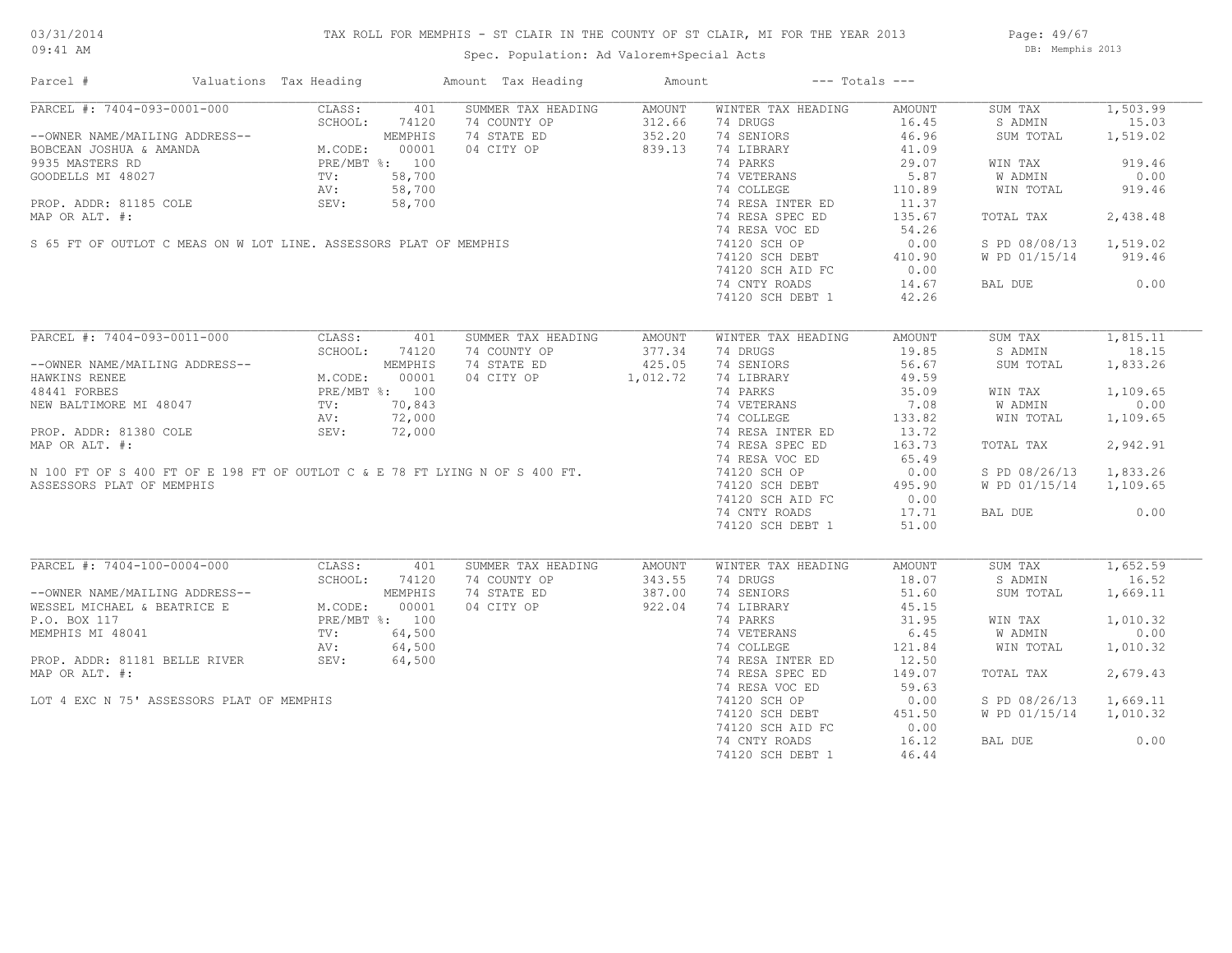## TAX ROLL FOR MEMPHIS - ST CLAIR IN THE COUNTY OF ST CLAIR, MI FOR THE YEAR 2013

09:41 AM

## Spec. Population: Ad Valorem+Special Acts

Page: 50/67 DB: Memphis 2013

| Parcel #                                                                                                                                                                                                               | Valuations Tax Heading                             |                                                                                  | Amount Tax Heading                                              | Amount                               |                                                                                                                                                                                                                                                         | $---$ Totals $---$                                                                                                                  |                                                                                                                              |                                                                                                     |
|------------------------------------------------------------------------------------------------------------------------------------------------------------------------------------------------------------------------|----------------------------------------------------|----------------------------------------------------------------------------------|-----------------------------------------------------------------|--------------------------------------|---------------------------------------------------------------------------------------------------------------------------------------------------------------------------------------------------------------------------------------------------------|-------------------------------------------------------------------------------------------------------------------------------------|------------------------------------------------------------------------------------------------------------------------------|-----------------------------------------------------------------------------------------------------|
| PARCEL #: 7404-100-0006-000<br>--OWNER NAME/MAILING ADDRESS--<br>SOCIA STEVEN<br>34417 BORDMAN<br>MEMPHIS MI 48041<br>PROP. ADDR: 34417 BORDMAN<br>MAP OR ALT. #:<br>LOT 6 ASSESSORS PLAT OF MEMPHIS                   | CLASS:<br>SCHOOL:<br>M.CODE:<br>TV:<br>AV:<br>SEV: | 401<br>74120<br>MEMPHIS<br>00001<br>PRE/MBT %: 100<br>52,068<br>64,000<br>64,000 | SUMMER TAX HEADING<br>74 COUNTY OP<br>74 STATE ED<br>04 CITY OP | AMOUNT<br>277.34<br>312.40<br>744.32 | WINTER TAX HEADING<br>74 DRUGS<br>74 SENIORS<br>74 LIBRARY<br>74 PARKS<br>74 VETERANS<br>74 COLLEGE<br>74 RESA INTER ED<br>74 RESA SPEC ED<br>74 RESA VOC ED<br>74120 SCH OP<br>74120 SCH DEBT<br>74120 SCH AID FC<br>74 CNTY ROADS<br>74120 SCH DEBT 1 | AMOUNT<br>14.59<br>41.65<br>36.44<br>25.79<br>5.20<br>98.36<br>10.09<br>120.34<br>48.13<br>0.00<br>364.47<br>0.00<br>13.01<br>37.48 | SUM TAX<br>S ADMIN<br>SUM TOTAL<br>WIN TAX<br>W ADMIN<br>WIN TOTAL<br>TOTAL TAX<br>S PD 08/26/13<br>W PD 01/15/14<br>BAL DUE | 1,334.06<br>13.34<br>1,347.40<br>815.55<br>0.00<br>815.55<br>2,162.95<br>1,347.40<br>815.55<br>0.00 |
| PARCEL #: 7404-100-0007-000<br>--OWNER NAME/MAILING ADDRESS--<br>HIGGINS TIFFANY/MULLINS EVELYN<br>34441 BORDMAN<br>MEMPHIS MI 48041<br>PROP. ADDR: 34441 BORDMAN<br>MAP OR ALT. #:<br>LOT 7 ASSESSORS PLAT OF MEMPHIS | CLASS:<br>SCHOOL:<br>M.CODE:<br>TV:<br>AV:<br>SEV: | 401<br>74120<br>MEMPHIS<br>00001<br>PRE/MBT %: 100<br>51,866<br>55,400<br>55,400 | SUMMER TAX HEADING<br>74 COUNTY OP<br>74 STATE ED<br>04 CITY OP | AMOUNT<br>276.26<br>311.19<br>741.44 | WINTER TAX HEADING<br>74 DRUGS<br>74 SENIORS<br>74 LIBRARY<br>74 PARKS<br>74 VETERANS<br>74 COLLEGE<br>74 RESA INTER ED<br>74 RESA SPEC ED<br>74 RESA VOC ED<br>74120 SCH OP<br>74120 SCH DEBT<br>74120 SCH AID FC<br>74 CNTY ROADS<br>74120 SCH DEBT 1 | AMOUNT<br>14.53<br>41.49<br>36.30<br>25.69<br>5.18<br>97.98<br>10.05<br>119.87<br>47.95<br>0.00<br>363.06<br>0.00<br>12.96<br>37.34 | SUM TAX<br>S ADMIN<br>SUM TOTAL<br>WIN TAX<br>W ADMIN<br>WIN TOTAL<br>TOTAL TAX<br>S PD 08/26/13<br>W PD 01/15/14<br>BAL DUE | 1,328.89<br>13.28<br>1,342.17<br>812.40<br>0.00<br>812.40<br>2,154.57<br>1,342.17<br>812.40<br>0.00 |
| PARCEL #: 7404-100-0009-000<br>--OWNER NAME/MAILING ADDRESS--<br>BEDKER STACEY<br>81079 BELLE RIVER<br>MEMPHIS MI 48041<br>PROP. ADDR: 81079 BELLE RIVER<br>MAP OR ALT. #:<br>LOT 9 ASSESSORS PLAT OF MEMPHIS          | CLASS:<br>SCHOOL:<br>M.CODE:<br>TV:<br>AV:<br>SEV: | 401<br>74120<br>MEMPHIS<br>00001<br>PRE/MBT %: 100<br>41,849<br>48,400<br>48,400 | SUMMER TAX HEADING<br>74 COUNTY OP<br>74 STATE ED<br>04 CITY OP | AMOUNT<br>222.90<br>251.09<br>598.24 | WINTER TAX HEADING<br>74 DRUGS<br>74 SENIORS<br>74 LIBRARY<br>74 PARKS<br>74 VETERANS<br>74 COLLEGE<br>74 RESA INTER ED<br>74 RESA SPEC ED<br>74 RESA VOC ED<br>74120 SCH OP<br>74120 SCH DEBT<br>74120 SCH AID FC<br>74 CNTY ROADS<br>74120 SCH DEBT 1 | AMOUNT<br>11.73<br>33.47<br>29.29<br>20.73<br>4.18<br>79.05<br>8.11<br>96.72<br>38.68<br>0.00<br>292.94<br>0.00<br>10.46<br>30.13   | SUM TAX<br>S ADMIN<br>SUM TOTAL<br>WIN TAX<br>W ADMIN<br>WIN TOTAL<br>TOTAL TAX<br>S PD 08/26/13<br>W PD 01/15/14<br>BAL DUE | 1,072.23<br>10.72<br>1,082.95<br>655.49<br>0.00<br>655.49<br>1,738.44<br>1,082.95<br>655.49<br>0.00 |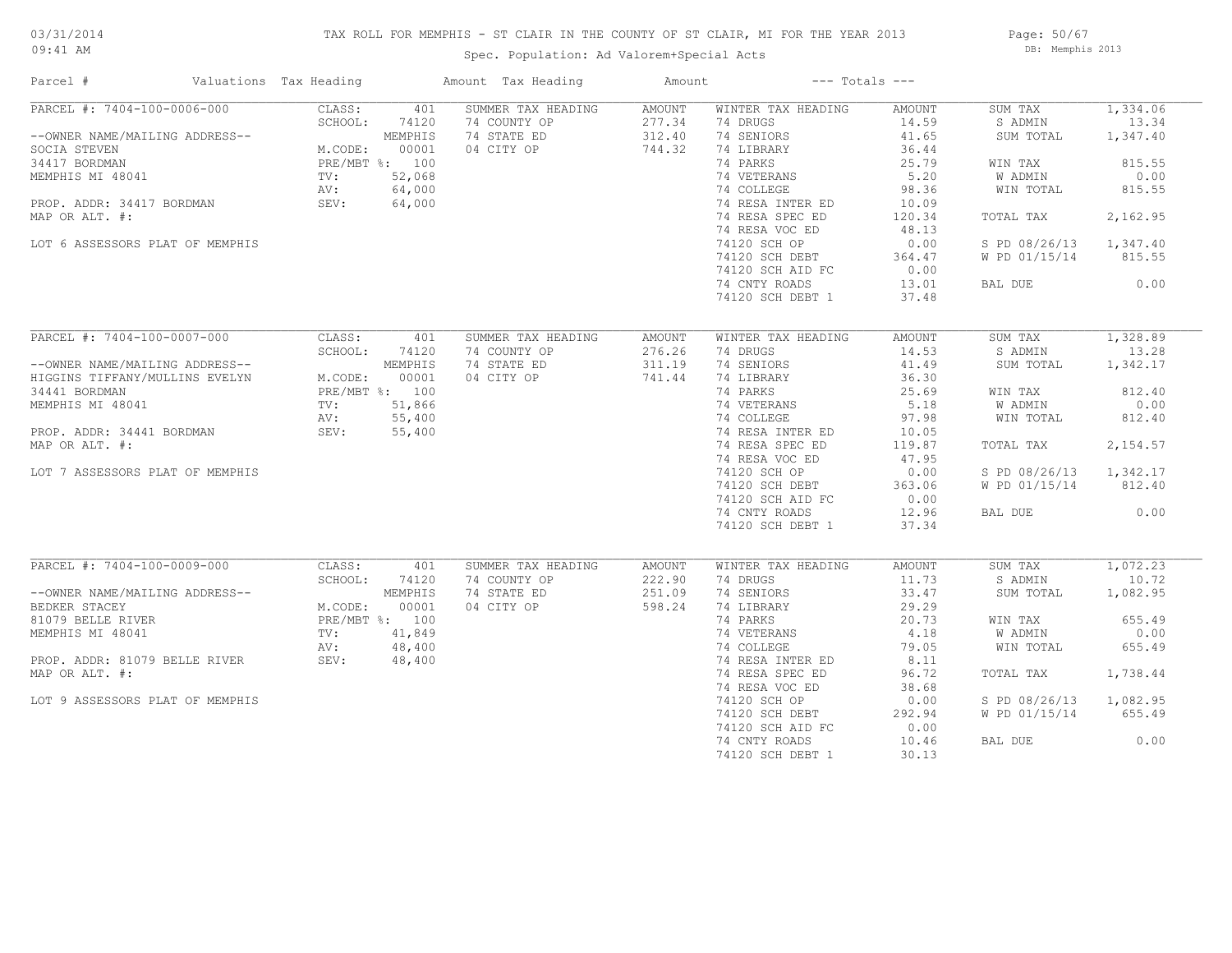## TAX ROLL FOR MEMPHIS - ST CLAIR IN THE COUNTY OF ST CLAIR, MI FOR THE YEAR 2013

Spec. Population: Ad Valorem+Special Acts

Page: 51/67 DB: Memphis 2013

| Parcel #                         | Valuations Tax Heading |                | Amount Tax Heading                                                              | Amount |                    | $---$ Totals $---$ |               |          |
|----------------------------------|------------------------|----------------|---------------------------------------------------------------------------------|--------|--------------------|--------------------|---------------|----------|
| PARCEL #: 7404-100-0017-000      | CLASS:                 | 401            | SUMMER TAX HEADING                                                              | AMOUNT | WINTER TAX HEADING | AMOUNT             | SUM TAX       | 1,216.13 |
|                                  | SCHOOL:                | 74120          | 74 COUNTY OP                                                                    | 252.82 | 74 DRUGS           | 13.30              | S ADMIN       | 12.16    |
| --OWNER NAME/MAILING ADDRESS--   |                        | MEMPHIS        | 74 STATE ED                                                                     | 284.79 | 74 SENIORS         | 37.97              | SUM TOTAL     | 1,228.29 |
| LANDON EDWARD E & COREY E        | M.CODE:                | 00001          | 04 CITY OP                                                                      | 678.52 | 74 LIBRARY         | 33.22              |               |          |
| 81390 BELLE RIVER                |                        | PRE/MBT %: 100 |                                                                                 |        | 74 PARKS           | 23.51              | WIN TAX       | 743.45   |
| MEMPHIS MI 48041                 | TV:                    | 47,465         |                                                                                 |        | 74 VETERANS        | 4.74               | W ADMIN       | 0.00     |
|                                  | AV:                    | 53,300         |                                                                                 |        | 74 COLLEGE         | 89.66              | WIN TOTAL     | 743.45   |
| PROP. ADDR: 81390 BELLE RIVER    | SEV:                   | 53,300         |                                                                                 |        | 74 RESA INTER ED   | 9.19               |               |          |
| MAP OR ALT. #:                   |                        |                |                                                                                 |        | 74 RESA SPEC ED    | 109.70             | TOTAL TAX     | 1,971.74 |
|                                  |                        |                |                                                                                 |        |                    |                    |               |          |
|                                  |                        |                |                                                                                 |        | 74 RESA VOC ED     | 43.88              |               |          |
| LOT 16 ASSESSORS PLAT OF MEMPHIS |                        |                |                                                                                 |        | 74120 SCH OP       | 0.00               | S PD 08/26/13 | 1,228.29 |
|                                  |                        |                |                                                                                 |        | 74120 SCH DEBT     | 332.25             | W PD 01/15/14 | 743.45   |
|                                  |                        |                |                                                                                 |        | 74120 SCH AID FC   | 0.00               |               |          |
|                                  |                        |                |                                                                                 |        | 74 CNTY ROADS      | 11.86              | BAL DUE       | 0.00     |
|                                  |                        |                |                                                                                 |        | 74120 SCH DEBT 1   | 34.17              |               |          |
|                                  |                        |                |                                                                                 |        |                    |                    |               |          |
| PARCEL #: 7404-100-0018-000      | CLASS:                 | 401            | SUMMER TAX HEADING                                                              | AMOUNT | WINTER TAX HEADING | AMOUNT             | SUM TAX       | 1,293.89 |
|                                  | SCHOOL:                | 74120          | 74 COUNTY OP                                                                    | 268.98 | 74 DRUGS           | 14.15              | S ADMIN       | 12.93    |
| --OWNER NAME/MAILING ADDRESS--   |                        | MEMPHIS        | 74 STATE ED                                                                     | 303.00 | 74 SENIORS         | 40.40              | SUM TOTAL     | 1,306.82 |
| BISCORNER WILLIAM & ROBIN        | M.CODE:                | 00001          | 04 CITY OP                                                                      | 721.91 | 74 LIBRARY         | 35.35              |               |          |
| 81350 BELLE RIVER                | PRE/MBT %: 100         |                |                                                                                 |        | 74 PARKS           | 25.01              | WIN TAX       | 791.01   |
| MEMPHIS MI 48041                 | TV:                    | 50, 500        |                                                                                 |        | 74 VETERANS        | 5.05               | W ADMIN       | 0.00     |
|                                  |                        |                |                                                                                 |        |                    |                    |               |          |
|                                  | AV:                    | 50,500         |                                                                                 |        | 74 COLLEGE         | 95.39              | WIN TOTAL     | 791.01   |
| PROP. ADDR: 81350 BELLE RIVER    | SEV:                   | 50, 500        |                                                                                 |        | 74 RESA INTER ED   | 9.78               |               |          |
| MAP OR ALT. #:                   |                        |                |                                                                                 |        | 74 RESA SPEC ED    | 116.72             | TOTAL TAX     | 2,097.83 |
|                                  |                        |                |                                                                                 |        | 74 RESA VOC ED     | 46.68              |               |          |
|                                  |                        |                | LOT 17 EXC S 60 FT OF W 132 FT & EXC E 70 FT THEREOF. ASSESSORS PLAT OF MEMPHIS |        | 74120 SCH OP       | 0.00               | S PD 08/26/13 | 1,306.82 |
|                                  |                        |                |                                                                                 |        | 74120 SCH DEBT     | 353.50             | W PD 01/15/14 | 791.01   |
|                                  |                        |                |                                                                                 |        | 74120 SCH AID FC   | 0.00               |               |          |
|                                  |                        |                |                                                                                 |        | 74 CNTY ROADS      | 12.62              | BAL DUE       | 0.00     |
|                                  |                        |                |                                                                                 |        | 74120 SCH DEBT 1   | 36.36              |               |          |
|                                  |                        |                |                                                                                 |        |                    |                    |               |          |
| PARCEL #: 7404-100-0019-000      | CLASS:                 | 401            | SUMMER TAX HEADING                                                              | AMOUNT | WINTER TAX HEADING | AMOUNT             | SUM TAX       | 1,344.95 |
|                                  | SCHOOL:                | 74120          | 74 COUNTY OP                                                                    | 279.60 | 74 DRUGS           | 14.71              | S ADMIN       | 13.44    |
| --OWNER NAME/MAILING ADDRESS--   |                        | MEMPHIS        | 74 STATE ED                                                                     | 314.95 | 74 SENIORS         | 41.99              | SUM TOTAL     | 1,358.39 |
| SEXTON ROBERT D JR               | M.CODE:                | 00001          | 04 CITY OP                                                                      | 750.40 | 74 LIBRARY         | 36.74              |               |          |
| 34675 MAPLE                      |                        | PRE/MBT %: 100 |                                                                                 |        | 74 PARKS           | 26.00              | WIN TAX       | 822.21   |
| MEMPHIS MI 48041                 | TV:                    | 52,493         |                                                                                 |        | 74 VETERANS        | 5.24               | W ADMIN       | 0.00     |
|                                  | AV:                    | 81,600         |                                                                                 |        | 74 COLLEGE         | 99.16              | WIN TOTAL     | 822.21   |
|                                  |                        |                |                                                                                 |        |                    |                    |               |          |
| PROP. ADDR: 34675 MAPLE          | SEV:                   | 81,600         |                                                                                 |        | 74 RESA INTER ED   | 10.17              |               |          |
| MAP OR ALT. #:                   |                        |                |                                                                                 |        | 74 RESA SPEC ED    | 121.32             | TOTAL TAX     | 2,180.60 |
|                                  |                        |                |                                                                                 |        | 74 RESA VOC ED     | 48.52              |               |          |
| LOT 18 ASSESSORS PLAT OF MEMPHIS |                        |                |                                                                                 |        | 74120 SCH OP       | 0.00               | S PD 08/26/13 | 1,358.39 |
|                                  |                        |                |                                                                                 |        | 74120 SCH DEBT     | 367.45             | W PD 01/15/14 | 822.21   |
|                                  |                        |                |                                                                                 |        | 74120 SCH AID FC   | 0.00               |               |          |
|                                  |                        |                |                                                                                 |        | 74 CNTY ROADS      | 13.12              | BAL DUE       | 0.00     |
|                                  |                        |                |                                                                                 |        | 74120 SCH DEBT 1   | 37.79              |               |          |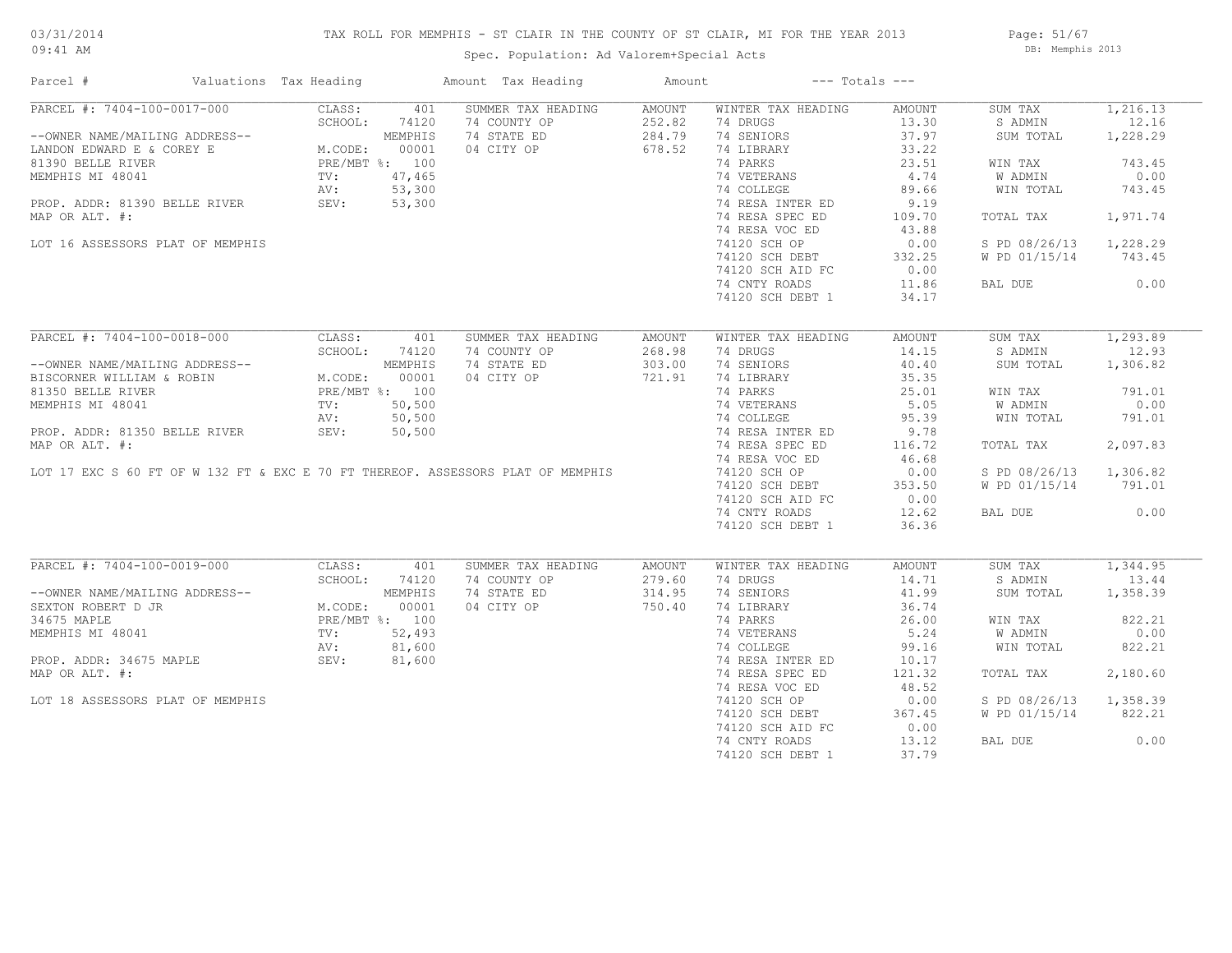Page: 52/67 DB: Memphis 2013

## Spec. Population: Ad Valorem+Special Acts

| Parcel #                                                                                                                                                                                                                                                                                                                  | Valuations Tax Heading                                                                                           |                                                              | Amount Tax Heading                                              | Amount                               |                                                                                                                                                                                                                                                                                                                                                     | $---$ Totals $---$                                                                                                                   |                                                                                                                                       |                                                                                                     |
|---------------------------------------------------------------------------------------------------------------------------------------------------------------------------------------------------------------------------------------------------------------------------------------------------------------------------|------------------------------------------------------------------------------------------------------------------|--------------------------------------------------------------|-----------------------------------------------------------------|--------------------------------------|-----------------------------------------------------------------------------------------------------------------------------------------------------------------------------------------------------------------------------------------------------------------------------------------------------------------------------------------------------|--------------------------------------------------------------------------------------------------------------------------------------|---------------------------------------------------------------------------------------------------------------------------------------|-----------------------------------------------------------------------------------------------------|
| PARCEL #: 7404-100-0020-000<br>--OWNER NAME/MAILING ADDRESS--<br>SMITH PAMELA<br>ZAMBO ROBERT<br>34711 MAPLE<br>MEMPHIS MI 48041<br>PROP. ADDR: 34711 MAPLE<br>MAP OR ALT. #:<br>LOT 19 ASSESSORS PLAT OF MEMPHIS                                                                                                         | CLASS:<br>SCHOOL:<br>M.CODE: 14120<br>M.CODE: 00001<br>PRE/MBT %: 100<br>TV: 45,361<br>AV: 49,300<br>SEV: 49,300 | 401<br>74120                                                 | SUMMER TAX HEADING<br>74 COUNTY OP<br>74 STATE ED<br>04 CITY OP | AMOUNT<br>241.61<br>272.16<br>648.44 | WINTER TAX HEADING<br>74 DRUGS<br>74 SENIORS<br>74 LIBRARY<br>74 PARKS<br>74 VETERANS<br>74 COLLEGE<br>74 RESA INTER ED<br>74 RESA SPEC ED<br>74 RESA VOC ED<br>74120 SCH OP<br>74120 SCH DEBT<br>74120 SCH AID FC<br>74 CNTY ROADS                                                                                                                 | AMOUNT<br>12.71<br>36.28<br>31.75<br>22.47<br>4.53<br>85.69<br>8.79<br>104.84<br>41.93<br>0.00<br>317.52<br>0.00<br>11.34            | SUM TAX<br>S ADMIN<br>SUM TOTAL<br>WIN TAX<br>W ADMIN<br>WIN TOTAL<br>TOTAL TAX<br>S PD 08/26/13 1,173.83<br>W PD 01/15/14<br>BAL DUE | 1,162.21<br>11.62<br>1,173.83<br>710.50<br>0.00<br>710.50<br>1,884.33<br>710.50<br>0.00             |
|                                                                                                                                                                                                                                                                                                                           |                                                                                                                  |                                                              |                                                                 |                                      | 74120 SCH DEBT 1                                                                                                                                                                                                                                                                                                                                    | 32.65                                                                                                                                |                                                                                                                                       |                                                                                                     |
| PARCEL #: 7404-100-0026-000<br>--OWNER NAME/MAILING ADDRESS--<br>ST JOHN JOSEPH & LUANNE<br>34620 MAPLE<br>MEMPHIS MI 48041<br>MEMPHIS MI 48041<br>PRE/MBT %: 100<br>PROP. ADDR: 34620 MAPLE<br>PROP. ADDR: 34620 MAPLE<br>SEV: 55,800<br>SEV: 55,800<br>MAP OR ALT. #:<br>N 99.75 FT OF LOT 24 ASSESSORS PLAT OF MEMPHIS | CLASS:<br>SCHOOL:                                                                                                | 401<br>74120                                                 | SUMMER TAX HEADING<br>74 COUNTY OP<br>74 STATE ED<br>04 CITY OP | AMOUNT<br>265.20<br>298.74<br>711.76 | WINTER TAX HEADING<br>74 DRUGS<br>74 SENIORS<br>74 LIBRARY<br>$\begin{tabular}{llllll} 74 & PARKS & & 24.66 \\ 74 & VETERANS & & 4.97 \\ 74 & COLLEGE & & 94.05 \\ 74 & RESA & INTER & D & & 9.64 \\ \end{tabular}$<br>74 RESA SPEC ED<br>74 RESA VOC ED<br>74120 SCH OP<br>74120 SCH DEBT<br>74120 SCH AID FC<br>74 CNTY ROADS<br>74120 SCH DEBT 1 | AMOUNT<br>13.95<br>39.83<br>34.85<br>115.07<br>46.03<br>0.00<br>348.53<br>0.00<br>12.44<br>35.84                                     | SUM TAX<br>S ADMIN<br>SUM TOTAL<br>WIN TAX<br>W ADMIN<br>WIN TOTAL<br>TOTAL TAX<br>S PD 08/26/13<br>W PD 01/15/14<br>BAL DUE          | 1,275.70<br>12.75<br>1,288.45<br>779.86<br>0.00<br>779.86<br>2,068.31<br>1,288.45<br>779.86<br>0.00 |
| PARCEL #: 7404-100-0034-000<br>--OWNER NAME/MAILING ADDRESS--<br>DREWEK ROBERT J<br>81235 CHURCH<br>MEMPHIS MI 48041<br>PROP. ADDR: 81235 CHURCH<br>MAP OR ALT. #:<br>LOT 31 ASSESSORS PLAT OF MEMPHIS                                                                                                                    | CLASS:<br>SCHOOL:<br>M.CODE:<br>TV:<br>TV: 53,361<br>AV: 55,500<br>SEV: 55,500                                   | 401<br>74120<br>MEMPHIS<br>00001<br>PRE/MBT %: 100<br>53,361 | SUMMER TAX HEADING<br>74 COUNTY OP<br>74 STATE ED<br>04 CITY OP | AMOUNT<br>284.22<br>320.16<br>762.81 | WINTER TAX HEADING<br>74 DRUGS<br>74 SENIORS<br>74 LIBRARY<br>74 PARKS<br>74 VETERANS<br>74 COLLEGE<br>74 RESA INTER ED<br>74 RESA SPEC ED<br>74 RESA VOC ED<br>74120 SCH OP<br>74120 SCH DEBT<br>74120 SCH AID FC<br>74 CNTY ROADS<br>74120 SCH DEBT 1                                                                                             | AMOUNT<br>14.95<br>42.68<br>37.35<br>26.43<br>5.33<br>100.80<br>10.34<br>123.33<br>49.33<br>0.00<br>373.52<br>0.00<br>13.34<br>38.41 | SUM TAX<br>S ADMIN<br>SUM TOTAL<br>WIN TAX<br>W ADMIN<br>WIN TOTAL<br>TOTAL TAX<br>S PD 08/26/13<br>W PD 01/15/14<br>BAL DUE          | 1,367.19<br>13.67<br>1,380.86<br>835.81<br>0.00<br>835.81<br>2,216.67<br>1,380.86<br>835.81<br>0.00 |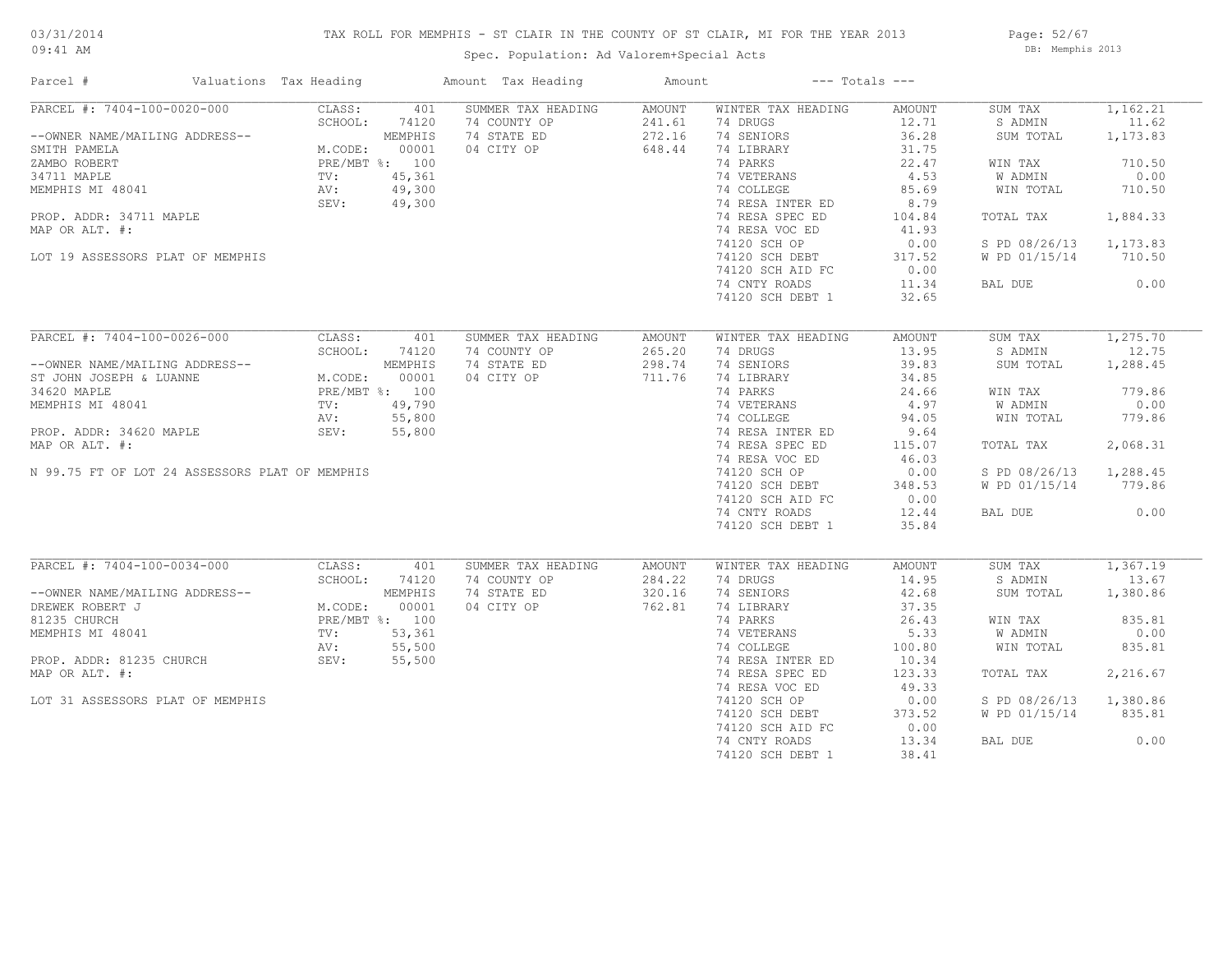## TAX ROLL FOR MEMPHIS - ST CLAIR IN THE COUNTY OF ST CLAIR, MI FOR THE YEAR 2013

Spec. Population: Ad Valorem+Special Acts

Page: 53/67 DB: Memphis 2013

| Parcel #                                                                                                                                         | Valuations Tax Heading                                                  |                | Amount Tax Heading | Amount   |                    | $---$ Totals $---$ |               |          |
|--------------------------------------------------------------------------------------------------------------------------------------------------|-------------------------------------------------------------------------|----------------|--------------------|----------|--------------------|--------------------|---------------|----------|
| PARCEL #: 7404-100-0042-000                                                                                                                      | CLASS:                                                                  | 401            | SUMMER TAX HEADING | AMOUNT   | WINTER TAX HEADING | AMOUNT             | SUM TAX       | 1,962.61 |
|                                                                                                                                                  | SCHOOL:                                                                 | 74120          | 74 COUNTY OP       | 408.00   | 74 DRUGS           | 21.47              | S ADMIN       | 19.62    |
| --OWNER NAME/MAILING ADDRESS--                                                                                                                   | DRESS--<br>M.CODE: 00001<br>PRE/MBT %: 100<br>TV: 76,600<br>AV: 76,600  |                | 74 STATE ED        | 459.60   | 74 SENIORS         | 61.28              | SUM TOTAL     | 1,982.23 |
| KOCH SHANE M & TERI A                                                                                                                            |                                                                         |                | 04 CITY OP         | 1,095.01 | 74 LIBRARY         | 53.62              |               |          |
| P.O. BOX 36                                                                                                                                      |                                                                         |                |                    |          | 74 PARKS           | 37.94              | WIN TAX       | 1,199.86 |
| MEMPHIS MI 48041                                                                                                                                 |                                                                         |                |                    |          | 74 VETERANS        | 7.66               | W ADMIN       | 0.00     |
|                                                                                                                                                  |                                                                         |                |                    |          | 74 COLLEGE         | 144.70             | WIN TOTAL     | 1,199.86 |
| PROP. ADDR: 81195 CHURCH SEV: 76,600                                                                                                             |                                                                         |                |                    |          | 74 RESA INTER ED   | 14.84              |               |          |
| MAP OR ALT. #:                                                                                                                                   |                                                                         |                |                    |          | 74 RESA SPEC ED    | 177.04             | TOTAL TAX     | 3,182.09 |
|                                                                                                                                                  |                                                                         |                |                    |          | 74 RESA VOC ED     | 70.81              |               |          |
|                                                                                                                                                  |                                                                         |                |                    |          |                    |                    |               | 1,982.23 |
| LOT 39 ASSESSORS PLAT OF MEMPHIS                                                                                                                 |                                                                         |                |                    |          | 74120 SCH OP       | 0.00               | S PD 08/26/13 |          |
|                                                                                                                                                  |                                                                         |                |                    |          | 74120 SCH DEBT     | 536.20             | W PD 01/15/14 | 1,199.86 |
|                                                                                                                                                  |                                                                         |                |                    |          | 74120 SCH AID FC   | 0.00               |               |          |
|                                                                                                                                                  |                                                                         |                |                    |          | 74 CNTY ROADS      | 19.15              | BAL DUE       | 0.00     |
|                                                                                                                                                  |                                                                         |                |                    |          | 74120 SCH DEBT 1   | 55.15              |               |          |
|                                                                                                                                                  |                                                                         |                |                    |          |                    |                    |               |          |
| PARCEL #: 7404-100-0060-000                                                                                                                      | CLASS:                                                                  | 401            | SUMMER TAX HEADING | AMOUNT   | WINTER TAX HEADING | AMOUNT             | SUM TAX       | 963.37   |
|                                                                                                                                                  | SCHOOL:                                                                 | 74120          | 74 COUNTY OP       | 200.27   | 74 DRUGS           | 10.53              | S ADMIN       | 9.63     |
| --OWNER NAME/MAILING ADDRESS--                                                                                                                   | M.CODE: $00001$<br>PRE/MBT %: 100<br>TV: 37,600<br>AV: 37,600<br>37,660 | MEMPHIS        | 74 STATE ED        | 225.60   | 74 SENIORS         | 30.08              | SUM TOTAL     | 973.00   |
| GONZALEZ FRANCISCO                                                                                                                               |                                                                         |                | 04 CITY OP         | 537.50   | 74 LIBRARY         | 26.32              |               |          |
| PO BOX 381                                                                                                                                       |                                                                         |                |                    |          | 74 PARKS           | 18.62              | WIN TAX       | 588.95   |
|                                                                                                                                                  |                                                                         |                |                    |          | 74 VETERANS        | 3.76               | W ADMIN       | 0.00     |
|                                                                                                                                                  |                                                                         |                |                    |          | 74 COLLEGE         | 71.03              | WIN TOTAL     | 588.95   |
|                                                                                                                                                  |                                                                         |                |                    |          | 74 RESA INTER ED   | 7.28               |               |          |
|                                                                                                                                                  |                                                                         |                |                    |          | 74 RESA SPEC ED    | 86.90              | TOTAL TAX     | 1,561.95 |
|                                                                                                                                                  |                                                                         |                |                    |          | 74 RESA VOC ED     | 34.76              |               |          |
| PO BOX 381<br>MEMPHIS MI 48041<br>PROP. ADDR: 34860 MAPLE<br>MAP OR ALT. #:<br>LOT 55, EXCEPT THE W,LY 16.75 IN SAID "ASSESSORS PLAT OF MEMPHIS" |                                                                         |                |                    |          | 74120 SCH OP       | 0.00               | S PD 08/26/13 | 973.00   |
|                                                                                                                                                  |                                                                         |                |                    |          |                    | 263.20             | W PD 01/15/14 | 588.95   |
|                                                                                                                                                  |                                                                         |                |                    |          | 74120 SCH DEBT     |                    |               |          |
|                                                                                                                                                  |                                                                         |                |                    |          | 74120 SCH AID FC   | 0.00               |               |          |
|                                                                                                                                                  |                                                                         |                |                    |          | 74 CNTY ROADS      | 9.40               | BAL DUE       | 0.00     |
|                                                                                                                                                  |                                                                         |                |                    |          | 74120 SCH DEBT 1   | 27.07              |               |          |
| PARCEL #: 7404-100-0072-000                                                                                                                      |                                                                         |                |                    |          |                    |                    |               |          |
|                                                                                                                                                  | CLASS:                                                                  | 401            | SUMMER TAX HEADING | AMOUNT   | WINTER TAX HEADING | AMOUNT             | SUM TAX       | 583.34   |
|                                                                                                                                                  | SCHOOL:                                                                 | 74120          | 74 COUNTY OP       | 121.27   | 74 DRUGS           | 6.38               | S ADMIN       | 5.83     |
| --OWNER NAME/MAILING ADDRESS--                                                                                                                   |                                                                         | MEMPHIS        | 74 STATE ED        | 136.60   | 74 SENIORS         | 18.21              | SUM TOTAL     | 589.17   |
| CRYDERMAN KATHY A                                                                                                                                | M.CODE:                                                                 | 00001          | 04 CITY OP         | 325.47   | 74 LIBRARY         | 15.93              |               |          |
| P.O. BOX 65                                                                                                                                      |                                                                         | PRE/MBT %: 100 |                    |          | 74 PARKS           | 11.27              | WIN TAX       | 356.59   |
| ARMADA MI 48005                                                                                                                                  | TV:                                                                     | 22,768         |                    |          | 74 VETERANS        | 2.27               | W ADMIN       | 0.00     |
|                                                                                                                                                  | AV:                                                                     | 42,100         |                    |          | 74 COLLEGE         | 43.01              | WIN TOTAL     | 356.59   |
| PROP. ADDR: 35085 MAPLE                                                                                                                          | SEV: 42,100                                                             |                |                    |          | 74 RESA INTER ED   | 4.41               |               |          |
| MAP OR ALT. #:                                                                                                                                   |                                                                         |                |                    |          | 74 RESA SPEC ED    | 52.62              | TOTAL TAX     | 945.76   |
|                                                                                                                                                  |                                                                         |                |                    |          | 74 RESA VOC ED     | 21.04              |               |          |
| LOT 67 ASSESSORS PLAT OF MEMPHIS                                                                                                                 |                                                                         |                |                    |          | 74120 SCH OP       | 0.00               | S PD 08/26/13 | 589.17   |
|                                                                                                                                                  |                                                                         |                |                    |          | 74120 SCH DEBT     | 159.37             | W PD 01/15/14 | 356.59   |
|                                                                                                                                                  |                                                                         |                |                    |          | 74120 SCH AID FC   | 0.00               |               |          |
|                                                                                                                                                  |                                                                         |                |                    |          | 74 CNTY ROADS      | 5.69               | BAL DUE       | 0.00     |
|                                                                                                                                                  |                                                                         |                |                    |          | 74120 SCH DEBT 1   | 16.39              |               |          |
|                                                                                                                                                  |                                                                         |                |                    |          |                    |                    |               |          |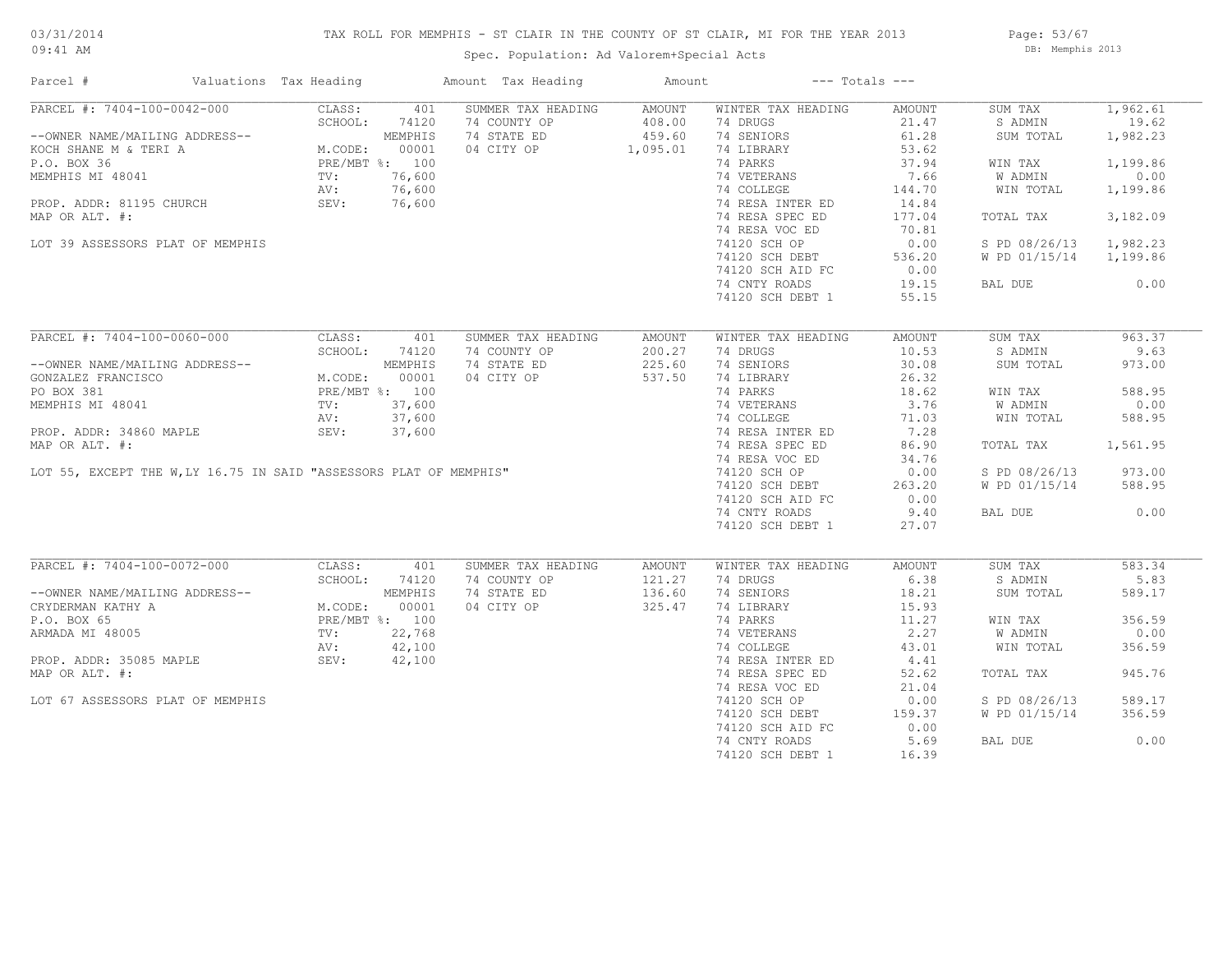## TAX ROLL FOR MEMPHIS - ST CLAIR IN THE COUNTY OF ST CLAIR, MI FOR THE YEAR 2013

Spec. Population: Ad Valorem+Special Acts

Page: 54/67 DB: Memphis 2013

| Parcel #                                                                                                                | Valuations Tax Heading |                | Amount Tax Heading | Amount        |                    | $---$ Totals $---$ |               |          |
|-------------------------------------------------------------------------------------------------------------------------|------------------------|----------------|--------------------|---------------|--------------------|--------------------|---------------|----------|
| PARCEL #: 7404-100-0077-000                                                                                             | CLASS:                 | 401            | SUMMER TAX HEADING | AMOUNT        | WINTER TAX HEADING | AMOUNT             | SUM TAX       | 1,178.59 |
|                                                                                                                         | SCHOOL:                | 74120          | 74 COUNTY OP       | 245.01        | 74 DRUGS           | 12.89              | S ADMIN       | 11.78    |
| --OWNER NAME/MAILING ADDRESS--                                                                                          |                        | MEMPHIS        | 74 STATE ED        | 276.00        | 74 SENIORS         | 36.80              | SUM TOTAL     | 1,190.37 |
| BAERWOLF JOHN R                                                                                                         | M.CODE:                | 00001          | 04 CITY OP         | 657.58        | 74 LIBRARY         | 32.20              |               |          |
| 35125 BORDMAN                                                                                                           | PRE/MBT %: 100         |                |                    |               | 74 PARKS           | 22.78              | WIN TAX       | 720.52   |
| MEMPHIS MI 48041                                                                                                        | TV:                    | 46,000         |                    |               | 74 VETERANS        | 4.60               | W ADMIN       | 0.00     |
|                                                                                                                         | AV:                    | 46,000         |                    |               | 74 COLLEGE         | 86.89              | WIN TOTAL     | 720.52   |
|                                                                                                                         |                        |                |                    |               | 74 RESA INTER ED   | 8.91               |               |          |
|                                                                                                                         |                        |                |                    |               | 74 RESA SPEC ED    | 106.31             | TOTAL TAX     | 1,910.89 |
| PROP. ADDR: 35125 BORDMAN<br>MAP OR ALT. #:<br>S 117' OF E 115' OF LOT 73 EXC W 15' OF S 110' ASSESSORS PLAT OF MEMPHIS |                        |                |                    |               | 74 RESA VOC ED     | 42.52              |               |          |
|                                                                                                                         |                        |                |                    |               | 74120 SCH OP       | 0.00               | S PD 08/01/13 | 1,190.37 |
|                                                                                                                         |                        |                |                    |               | 74120 SCH DEBT     | 322.00             | W PD 12/30/13 | 720.52   |
|                                                                                                                         |                        |                |                    |               | 74120 SCH AID FC   | 0.00               |               |          |
|                                                                                                                         |                        |                |                    |               | 74 CNTY ROADS      | 11.50              | BAL DUE       | 0.00     |
|                                                                                                                         |                        |                |                    |               | 74120 SCH DEBT 1   | 33.12              |               |          |
|                                                                                                                         |                        |                |                    |               |                    |                    |               |          |
|                                                                                                                         |                        |                |                    |               |                    |                    |               |          |
| PARCEL #: 7404-100-0087-000                                                                                             | CLASS:                 | 401            | SUMMER TAX HEADING | <b>AMOUNT</b> | WINTER TAX HEADING | AMOUNT             | SUM TAX       | 878.81   |
|                                                                                                                         | SCHOOL:                | 74120          | 74 COUNTY OP       | 182.69        | 74 DRUGS           | 9.61               | S ADMIN       | 8.78     |
| --OWNER NAME/MAILING ADDRESS--                                                                                          |                        | MEMPHIS        | 74 STATE ED        | 205.80        | 74 SENIORS         | 27.44              | SUM TOTAL     | 887.59   |
| CROFF ADAM & REBECCA                                                                                                    | M.CODE:                | 00001          | 04 CITY OP         | 490.32        | 74 LIBRARY         | 24.01              |               |          |
| 35285 BORDMAN                                                                                                           |                        | PRE/MBT %: 100 |                    |               | 74 PARKS           | 16.99              | WIN TAX       | 537.25   |
| MEMPHIS MI 48041                                                                                                        | TV:                    | 34,300         |                    |               | 74 VETERANS        | 3.43               | W ADMIN       | 0.00     |
|                                                                                                                         | AV:                    | 34,300         |                    |               | 74 COLLEGE         | 64.79              | WIN TOTAL     | 537.25   |
| PROP. ADDR: 35285 BORDMAN                                                                                               | SEV:                   | 34,300         |                    |               | 74 RESA INTER ED   | 6.64               |               |          |
| MAP OR ALT. #:                                                                                                          |                        |                |                    |               | 74 RESA SPEC ED    | 79.27              | TOTAL TAX     | 1,424.84 |
|                                                                                                                         |                        |                |                    |               | 74 RESA VOC ED     | 31.71              |               |          |
| LOT 80 ASSESSORS PLAT OF MEMPHIS                                                                                        |                        |                |                    |               | 74120 SCH OP       | 0.00               | S PD 08/30/13 | 887.59   |
|                                                                                                                         |                        |                |                    |               | 74120 SCH DEBT     | 240.10             | W PD 02/07/14 | 537.25   |
|                                                                                                                         |                        |                |                    |               | 74120 SCH AID FC   | 0.00               |               |          |
|                                                                                                                         |                        |                |                    |               | 74 CNTY ROADS      | 8.57               | BAL DUE       | 0.00     |
|                                                                                                                         |                        |                |                    |               | 74120 SCH DEBT 1   | 24.69              |               |          |
|                                                                                                                         |                        |                |                    |               |                    |                    |               |          |
| PARCEL #: 7404-100-0088-000                                                                                             | CLASS:                 | 401            | SUMMER TAX HEADING | <b>AMOUNT</b> | WINTER TAX HEADING | AMOUNT             | SUM TAX       | 1,328.37 |
|                                                                                                                         | SCHOOL:                | 74120          | 74 COUNTY OP       | 276.15        | 74 DRUGS           | 14.53              | S ADMIN       | 13.28    |
| --OWNER NAME/MAILING ADDRESS--                                                                                          |                        | MEMPHIS        | 74 STATE ED        | 311.07        | 74 SENIORS         | 41.47              | SUM TOTAL     | 1,341.65 |
| FRENCH SHARON ET AL                                                                                                     | M.CODE:                | 00001          | 04 CITY OP         | 741.15        | 74 LIBRARY         | 36.29              |               |          |
| 81081 COLE                                                                                                              |                        | PRE/MBT %: 100 |                    |               | 74 PARKS           | 25.68              | WIN TAX       | 812.09   |
| MEMPHIS MI 48041                                                                                                        | TV:                    | 51,846         |                    |               | 74 VETERANS        | 5.18               | W ADMIN       | 0.00     |
|                                                                                                                         | AV:                    | 54,500         |                    |               | 74 COLLEGE         | 97.94              | WIN TOTAL     | 812.09   |
| PROP. ADDR: 81081 COLE                                                                                                  | SEV:                   | 54,500         |                    |               | 74 RESA INTER ED   | 10.04              |               |          |
| MAP OR ALT. #:                                                                                                          |                        |                |                    |               | 74 RESA SPEC ED    | 119.83             | TOTAL TAX     | 2,153.74 |
|                                                                                                                         |                        |                |                    |               | 74 RESA VOC ED     | 47.93              |               |          |
| S 75 FT OF LOT 81 ASSESSORS PLAT OF MEMPHIS                                                                             |                        |                |                    |               | 74120 SCH OP       | 0.00               | S PD 08/26/13 | 1,341.65 |
|                                                                                                                         |                        |                |                    |               | 74120 SCH DEBT     | 362.92             | W PD 01/15/14 | 812.09   |
|                                                                                                                         |                        |                |                    |               | 74120 SCH AID FC   | 0.00               |               |          |
|                                                                                                                         |                        |                |                    |               | 74 CNTY ROADS      | 12.96              | BAL DUE       | 0.00     |
|                                                                                                                         |                        |                |                    |               |                    |                    |               |          |
|                                                                                                                         |                        |                |                    |               | 74120 SCH DEBT 1   | 37.32              |               |          |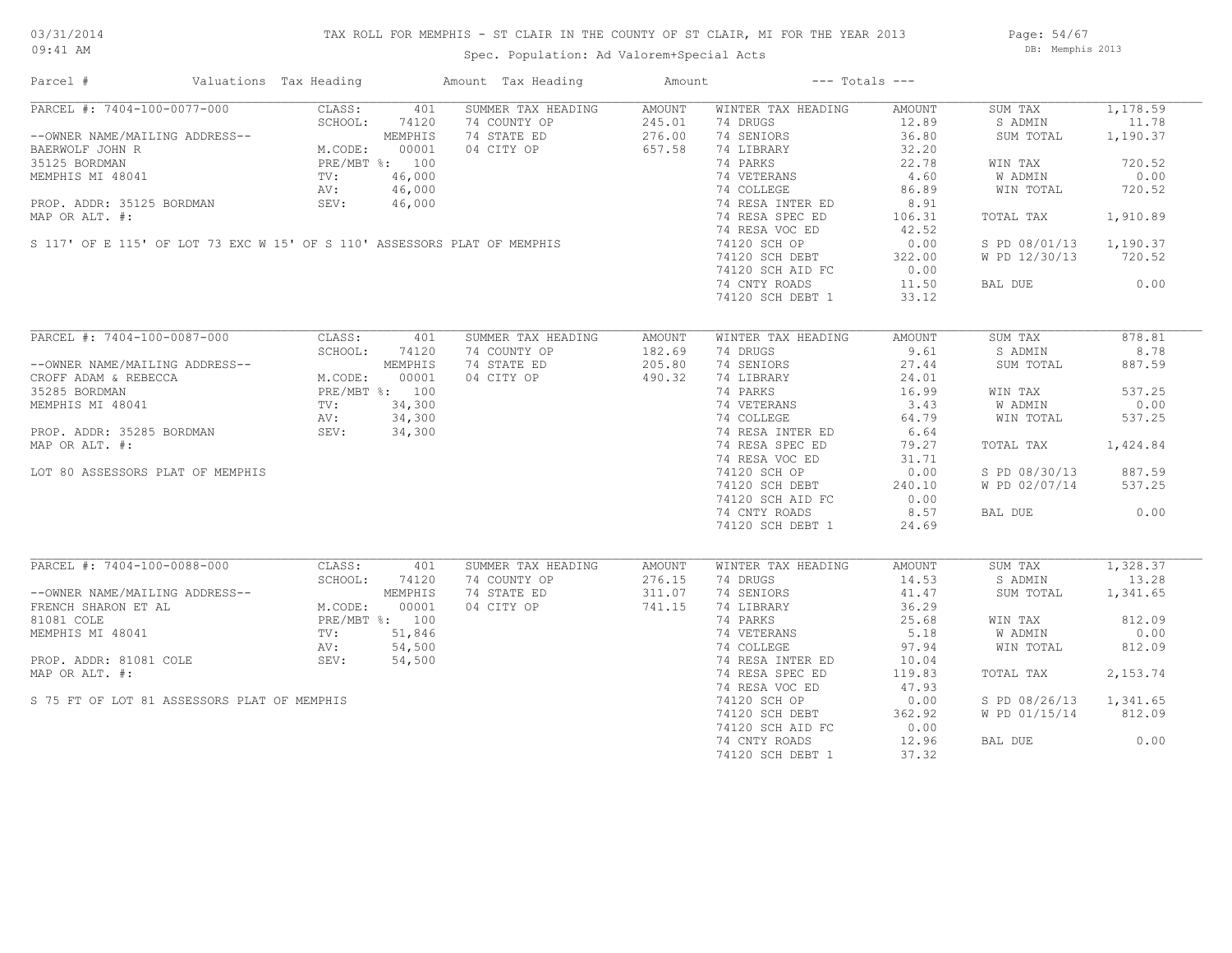Page: 55/67 DB: Memphis 2013

Spec. Population: Ad Valorem+Special Acts

| Parcel #                                                                                                                                                                                                                                               | Valuations Tax Heading |        | Amount Tax Heading                                                                                                                                                                                      | Amount |                                    | $---$ Totals $---$ |                        |          |
|--------------------------------------------------------------------------------------------------------------------------------------------------------------------------------------------------------------------------------------------------------|------------------------|--------|---------------------------------------------------------------------------------------------------------------------------------------------------------------------------------------------------------|--------|------------------------------------|--------------------|------------------------|----------|
| PARCEL #: 7404-100-0089-000<br>--OWNER NAME/MAILING ADDRESS--<br>DAVENPORT KELLY L<br>81095 COLE<br>MEMPHIS MI 48041<br>MEMPHIS MI 48041<br>TV: 51,700<br>NEMPHIS MI 48041<br>TV: 51,700<br>NEMPHIS MI 48041<br>TV: 51,700<br>NC: 51,700<br>NC: 51,700 |                        |        | SUMMER TAX HEADING                                                                                                                                                                                      | AMOUNT | WINTER TAX HEADING                 | AMOUNT             | SUM TAX                | 1,324.64 |
|                                                                                                                                                                                                                                                        |                        |        | 74 COUNTY OP                                                                                                                                                                                            | 275.38 | 74 DRUGS                           | 14.49              | S ADMIN                | 13.24    |
|                                                                                                                                                                                                                                                        |                        |        | 74 STATE ED                                                                                                                                                                                             | 310.20 | 74 SENIORS                         | 41.36              | SUM TOTAL              | 1,337.88 |
|                                                                                                                                                                                                                                                        |                        |        | 04 CITY OP                                                                                                                                                                                              | 739.06 | 74 LIBRARY                         | 36.19              |                        |          |
|                                                                                                                                                                                                                                                        |                        |        |                                                                                                                                                                                                         |        | 74 PARKS                           | 25.61              | WIN TAX                | 809.81   |
|                                                                                                                                                                                                                                                        |                        |        |                                                                                                                                                                                                         |        | 74 VETERANS                        | 5.17               | W ADMIN                | 0.00     |
|                                                                                                                                                                                                                                                        |                        |        |                                                                                                                                                                                                         |        | 74 COLLEGE                         | 97.66              | WIN TOTAL              | 809.81   |
| PROP. ADDR: 81095 COLE                                                                                                                                                                                                                                 | SEV:                   | 51,700 |                                                                                                                                                                                                         |        | 74 RESA INTER ED                   | 10.01              |                        |          |
| MAP OR ALT. #:                                                                                                                                                                                                                                         |                        |        |                                                                                                                                                                                                         |        | 74 RESA SPEC ED                    | 119.49             | TOTAL TAX              | 2,147.69 |
|                                                                                                                                                                                                                                                        |                        |        |                                                                                                                                                                                                         |        | 74 RESA VOC ED                     | 47.79              |                        |          |
| N 75 FT OF S 150 FT OF LOT 81 ASSESSORS PLAT OF MEMPHIS                                                                                                                                                                                                |                        |        |                                                                                                                                                                                                         |        | 74120 SCH OP                       | 0.00               | S PD 08/26/13          | 1,337.88 |
|                                                                                                                                                                                                                                                        |                        |        |                                                                                                                                                                                                         |        |                                    |                    |                        |          |
|                                                                                                                                                                                                                                                        |                        |        |                                                                                                                                                                                                         |        | 74120 SCH DEBT<br>74120 sch atd FC | 361.90             | W PD 01/07/14          | 809.81   |
|                                                                                                                                                                                                                                                        |                        |        |                                                                                                                                                                                                         |        | 74120 SCH AID FC                   | 0.00               |                        |          |
|                                                                                                                                                                                                                                                        |                        |        |                                                                                                                                                                                                         |        | 74 CNTY ROADS                      | 12.92              | BAL DUE                | 0.00     |
|                                                                                                                                                                                                                                                        |                        |        |                                                                                                                                                                                                         |        | 74120 SCH DEBT 1                   | 37.22              |                        |          |
| PARCEL #: 7404-100-0092-000                                                                                                                                                                                                                            | CLASS:                 | 401    | SUMMER TAX HEADING                                                                                                                                                                                      | AMOUNT | WINTER TAX HEADING                 | AMOUNT             | SUM TAX                | 1,032.68 |
|                                                                                                                                                                                                                                                        |                        |        |                                                                                                                                                                                                         |        |                                    |                    |                        | 10.32    |
| --OWNER NAME/MAILING ADDRESS--<br>JELINEK CHRISTOPHER/MARY BETH M.CODE: 00001<br>35750 PRATT PRE/MBT %: 0<br>MEMPHIS MI 48041 TV: 40,305<br>MEMPHIS MI 48041 TV: 44,000<br>AU: 44,000                                                                  |                        |        | 74 COUNTY OP                                                                                                                                                                                            | 214.68 | 74 DRUGS                           | 11.29              | S ADMIN                |          |
|                                                                                                                                                                                                                                                        |                        |        | 74 STATE ED                                                                                                                                                                                             | 241.83 | 74 SENIORS                         | 32.24              | SUM TOTAL              | 1,043.00 |
|                                                                                                                                                                                                                                                        |                        |        | 04 CITY OP                                                                                                                                                                                              | 576.17 | 74 LIBRARY                         | 28.21              |                        |          |
|                                                                                                                                                                                                                                                        |                        |        |                                                                                                                                                                                                         |        | 74 PARKS                           | 19.96              | WIN TAX                | 1,356.79 |
|                                                                                                                                                                                                                                                        |                        |        |                                                                                                                                                                                                         |        | 74 VETERANS                        | 4.03               | W ADMIN                | 0.00     |
|                                                                                                                                                                                                                                                        |                        |        |                                                                                                                                                                                                         |        | 74 COLLEGE                         | 76.14              | WIN TOTAL              | 1,356.79 |
| PROP. ADDR: 81100 COLE                                                                                                                                                                                                                                 | SEV:                   | 44,000 |                                                                                                                                                                                                         |        | 74 RESA INTER ED                   | 7.81               |                        |          |
| MAP OR ALT. #:                                                                                                                                                                                                                                         |                        |        |                                                                                                                                                                                                         |        | 74 RESA SPEC ED                    | 93.15              | TOTAL TAX              | 2,399.79 |
|                                                                                                                                                                                                                                                        |                        |        |                                                                                                                                                                                                         |        | 74 RESA VOC ED                     | 37.26              |                        |          |
|                                                                                                                                                                                                                                                        |                        |        | PARCEL A. THE N. 112.5 OF THE S. 225 FT OF LOT 82 OF ASSESSOR'S PLAT OF MEMPHIS 74120 SCH OP<br>(L.51, P.11), SAID PLAT BEING LOCATED IN SEC.35, ST CLAIR COUNTY, MICH. 74120 SCH OF THE 74120 SCH DEBT |        |                                    | 725.49             | S PD 08/26/13          | 1,043.00 |
|                                                                                                                                                                                                                                                        |                        |        |                                                                                                                                                                                                         |        |                                    | 282.13             | W PD 01/15/14 1,356.79 |          |
|                                                                                                                                                                                                                                                        |                        |        |                                                                                                                                                                                                         |        | 74120 SCH AID FC                   | 0.00               |                        |          |
|                                                                                                                                                                                                                                                        |                        |        |                                                                                                                                                                                                         |        | 74 CNTY ROADS                      | 10.07              | BAL DUE                | 0.00     |
|                                                                                                                                                                                                                                                        |                        |        |                                                                                                                                                                                                         |        | 74120 SCH DEBT 1                   | 29.01              |                        |          |
|                                                                                                                                                                                                                                                        |                        |        |                                                                                                                                                                                                         |        |                                    |                    |                        |          |
| %ARCEL #: 7404-100-0092-100<br>--OWNER NAME/MAILING ADDRESS--<br>GAEDCKE DAVID & KIMBERLY<br>GAEDCKE DAVID & KIMBERLY<br>M.CODE: 00001<br>MEMPHIS MI 48041<br>TV: 69,682<br>AV: 85,500<br>SEV: 85,500<br>SEV: 85,500<br>SEV: 85,500                    |                        |        | SUMMER TAX HEADING                                                                                                                                                                                      | AMOUNT | WINTER TAX HEADING                 | AMOUNT             | SUM TAX                | 1,785.37 |
|                                                                                                                                                                                                                                                        |                        |        | 74 COUNTY OP                                                                                                                                                                                            | 371.16 | 74 DRUGS                           | 19.53              | S ADMIN                | 17.85    |
|                                                                                                                                                                                                                                                        |                        |        | 74 STATE ED                                                                                                                                                                                             | 418.09 | 74 SENIORS                         | 55.74              | SUM TOTAL              | 1,803.22 |
|                                                                                                                                                                                                                                                        |                        |        | 04 CITY OP                                                                                                                                                                                              | 996.12 | 74 LIBRARY                         | 48.77              |                        |          |
|                                                                                                                                                                                                                                                        |                        |        |                                                                                                                                                                                                         |        | 74 PARKS                           | 34.52              | WIN TAX                | 1,091.48 |
|                                                                                                                                                                                                                                                        |                        |        |                                                                                                                                                                                                         |        | 74 VETERANS                        | 6.96               | W ADMIN                | 0.00     |
|                                                                                                                                                                                                                                                        |                        |        |                                                                                                                                                                                                         |        | 74 COLLEGE                         | 131.63             | WIN TOTAL              | 1,091.48 |
|                                                                                                                                                                                                                                                        |                        |        |                                                                                                                                                                                                         |        |                                    |                    |                        |          |
|                                                                                                                                                                                                                                                        |                        |        |                                                                                                                                                                                                         |        | 74 RESA INTER ED                   | 13.50              |                        |          |
|                                                                                                                                                                                                                                                        |                        |        |                                                                                                                                                                                                         |        | 74 RESA SPEC ED                    | 161.05             | TOTAL TAX              | 2,894.70 |
|                                                                                                                                                                                                                                                        |                        |        |                                                                                                                                                                                                         |        | 74 RESA VOC ED                     | 64.42              |                        |          |
|                                                                                                                                                                                                                                                        |                        |        | PARCEL B THE S. 112.5 FT OF LOT 82, "ASSESSOR'S PLAT OF MEMPHIS" (L.51 P. 11),<br>SAID PLAT BEING LOCATED IN SEC. 35, ST CLAIR COUNTY, MICH.                                                            |        | 74120 SCH OP                       | 0.00               | S PD 08/26/13          | 1,803.22 |
|                                                                                                                                                                                                                                                        |                        |        |                                                                                                                                                                                                         |        | 74120 SCH DEBT                     | 487.77             | W PD 01/15/14          | 1,091.48 |
|                                                                                                                                                                                                                                                        |                        |        |                                                                                                                                                                                                         |        | 74120 SCH AID FC                   | 0.00               |                        |          |
|                                                                                                                                                                                                                                                        |                        |        |                                                                                                                                                                                                         |        | 74 CNTY ROADS                      | 17.42              | BAL DUE                | 0.00     |
|                                                                                                                                                                                                                                                        |                        |        |                                                                                                                                                                                                         |        | 74120 SCH DEBT 1                   | 50.17              |                        |          |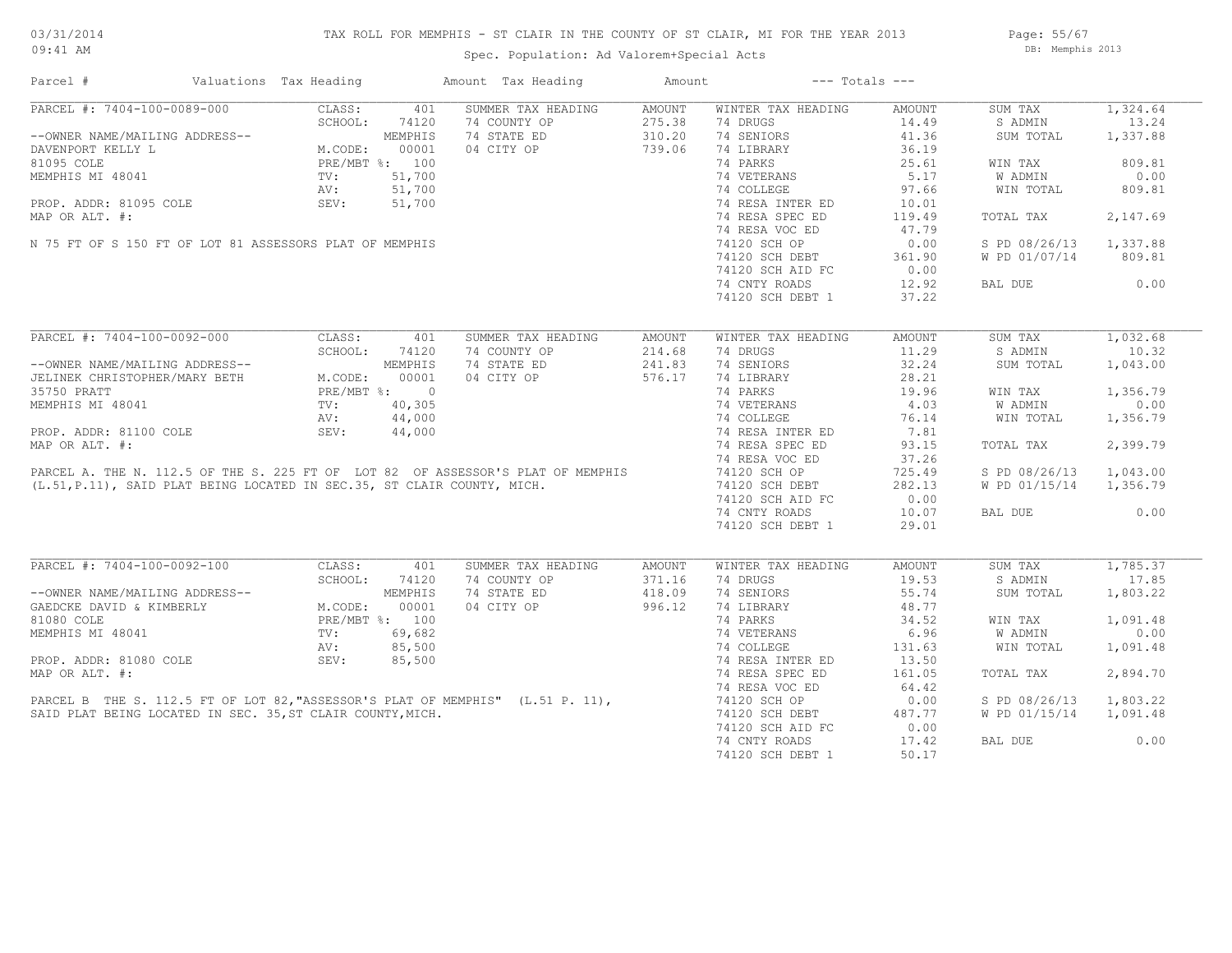## TAX ROLL FOR MEMPHIS - ST CLAIR IN THE COUNTY OF ST CLAIR, MI FOR THE YEAR 2013

Spec. Population: Ad Valorem+Special Acts

Page: 56/67 DB: Memphis 2013

| Parcel #                                             | Valuations Tax Heading | Amount Tax Heading                                 | Amount           |                                | $---$ Totals $---$ |                    |                   |
|------------------------------------------------------|------------------------|----------------------------------------------------|------------------|--------------------------------|--------------------|--------------------|-------------------|
| PARCEL #: 7404-100-0094-000                          | CLASS:                 | SUMMER TAX HEADING<br>401                          | AMOUNT           | WINTER TAX HEADING             | AMOUNT             | SUM TAX            | 1,710.01          |
|                                                      | SCHOOL:<br>74120       | 74 COUNTY OP                                       | 355.49           | 74 DRUGS                       | 18.70              | S ADMIN            | 17.10             |
| --OWNER NAME/MAILING ADDRESS--                       | M. CODE:<br>MEMPHIS    | 74 STATE ED                                        | 400.44           | 74 SENIORS                     | 53.39              | SUM TOTAL          | 1,727.11          |
| PATRONE RONALD L/CHRISTINA M                         |                        | 00001<br>04 CITY OP                                | 954.08           | 74 LIBRARY                     | 46.71              |                    |                   |
| 81180 COLE                                           | PRE/MBT %: 100         |                                                    |                  | 74 PARKS                       | 33.06              | WIN TAX            | 1,045.40          |
| MEMPHIS MI 48041                                     | TV:                    | 66,741                                             |                  | 74 VETERANS                    | 6.67               | W ADMIN            | 0.00              |
|                                                      | AV:                    | 68,200                                             |                  | 74 COLLEGE                     | 126.08             | WIN TOTAL          | 1,045.40          |
| PROP. ADDR: 81180 COLE                               | SEV:                   | 68,200                                             |                  | 74 RESA INTER ED               | 12.93              |                    |                   |
| MAP OR ALT. #:                                       |                        |                                                    |                  | 74 RESA SPEC ED                | 154.25             | TOTAL TAX          | 2,772.51          |
|                                                      |                        |                                                    |                  | 74 RESA VOC ED                 |                    |                    |                   |
|                                                      |                        |                                                    |                  |                                | 61.70              |                    |                   |
| S 140' of N 215' of LOT 82 ASSESSORS PLAT OF MEMPHIS |                        |                                                    |                  | 74120 SCH OP                   | 0.00               | S PD 08/20/13      | 1,727.11          |
|                                                      |                        |                                                    |                  | 74120 SCH DEBT                 | 467.18             | W PD 01/15/14      | 1,045.40          |
|                                                      |                        |                                                    |                  | 74120 SCH AID FC               | 0.00               |                    |                   |
|                                                      |                        |                                                    |                  | 74 CNTY ROADS                  | 16.68              | BAL DUE            | 0.00              |
|                                                      |                        |                                                    |                  | 74120 SCH DEBT 1               | 48.05              |                    |                   |
|                                                      |                        |                                                    |                  |                                |                    |                    |                   |
| PARCEL #: 7404-100-0096-000                          | CLASS:                 | 401<br>SUMMER TAX HEADING                          | AMOUNT           | WINTER TAX HEADING             | AMOUNT             | SUM TAX            | 1,150.40          |
|                                                      | SCHOOL:                | 74120<br>74 COUNTY OP                              | 239.15           | 74 DRUGS                       | 12.58              | S ADMIN            | 11.50             |
| --OWNER NAME/MAILING ADDRESS--                       | MEMPHIS                | 74 STATE ED                                        | 269.40           | 74 SENIORS                     | 35.92              | SUM TOTAL          | 1,161.90          |
| RECTOR LISA                                          | M.CODE:                | 00001<br>04 CITY OP                                | 641.85           | 74 LIBRARY                     | 31.43              |                    |                   |
| 35375 BORDMAN                                        | PRE/MBT %: 100         |                                                    |                  | 74 PARKS                       | 22.24              | WIN TAX            | 703.30            |
| MEMPHIS MI 48041                                     | TV:                    | 44,900                                             |                  | 74 VETERANS                    | 4.49               | W ADMIN            | 0.00              |
|                                                      | AV:                    | 44,900                                             |                  | 74 COLLEGE                     | 84.82              | WIN TOTAL          | 703.30            |
| PROP. ADDR: 35375 BORDMAN                            | SEV: 44,900            |                                                    |                  | 74 RESA INTER ED               | 8.70               |                    |                   |
|                                                      |                        |                                                    |                  |                                |                    |                    |                   |
| MAP OR ALT. #:                                       |                        |                                                    |                  | 74 RESA SPEC ED                | 103.77             | TOTAL TAX          | 1,865.20          |
|                                                      |                        |                                                    |                  | 74 RESA VOC ED                 | 41.51              |                    |                   |
| LOT 84 ASSESSORS PLAT OF MEMPHIS                     |                        |                                                    |                  | 74120 SCH OP                   | 0.00               | S PD 08/26/13      | 1,161.90          |
|                                                      |                        |                                                    |                  | 74120 SCH DEBT                 | 314.30             | W PD 01/15/14      | 703.30            |
|                                                      |                        |                                                    |                  | 74120 SCH AID FC               | 0.00               |                    |                   |
|                                                      |                        |                                                    |                  | 74 CNTY ROADS                  | 11.22              | BAL DUE            | 0.00              |
|                                                      |                        |                                                    |                  | 74120 SCH DEBT 1               | 32.32              |                    |                   |
|                                                      |                        |                                                    |                  |                                |                    |                    |                   |
| PARCEL #: 7404-100-0098-000                          | CLASS:<br>SCHOOL:      | SUMMER TAX HEADING<br>401<br>74 COUNTY OP<br>74120 | AMOUNT<br>273.24 | WINTER TAX HEADING<br>74 DRUGS | AMOUNT<br>14.37    | SUM TAX<br>S ADMIN | 1,314.38<br>13.14 |
|                                                      | MEMPHIS                | 74 STATE ED                                        | 307.80           | 74 SENIORS                     | 41.04              | SUM TOTAL          | 1,327.52          |
| --OWNER NAME/MAILING ADDRESS--                       |                        |                                                    |                  |                                |                    |                    |                   |
| BROWN CECIL G & IVA N                                | M.CODE:                | 04 CITY OP<br>00001                                | 733.34           | 74 LIBRARY                     | 35.91              |                    |                   |
| 35845 BORDMAN                                        | PRE/MBT %: 100         |                                                    |                  | 74 PARKS                       | 25.41              | WIN TAX            | 803.54            |
| MEMPHIS MI 48041                                     | TV:                    | 51,300                                             |                  | 74 VETERANS                    | 5.13               | W ADMIN            | 0.00              |
|                                                      | AV:                    | 51,300                                             |                  | 74 COLLEGE                     | 96.91              | WIN TOTAL          | 803.54            |
| PROP. ADDR: 35845 BORDMAN                            | SEV:                   | 51,300                                             |                  | 74 RESA INTER ED               | 9.94               |                    |                   |
| MAP OR ALT. #:                                       |                        |                                                    |                  | 74 RESA SPEC ED                | 118.56             | TOTAL TAX          | 2,131.06          |
|                                                      |                        |                                                    |                  | 74 RESA VOC ED                 | 47.42              |                    |                   |
| LOT 86 & 87 ASSESSORS PLAT OF MEMPHIS                |                        |                                                    |                  | 74120 SCH OP                   | 0.00               | S PD 08/26/13      | 1,327.52          |
|                                                      |                        |                                                    |                  | 74120 SCH DEBT                 | 359.10             | W PD 01/15/14      | 803.54            |
|                                                      |                        |                                                    |                  | 74120 SCH AID FC               | 0.00               |                    |                   |
|                                                      |                        |                                                    |                  | 74 CNTY ROADS                  | 12.82              | BAL DUE            | 0.00              |
|                                                      |                        |                                                    |                  |                                |                    |                    |                   |
|                                                      |                        |                                                    |                  | 74120 SCH DEBT 1               | 36.93              |                    |                   |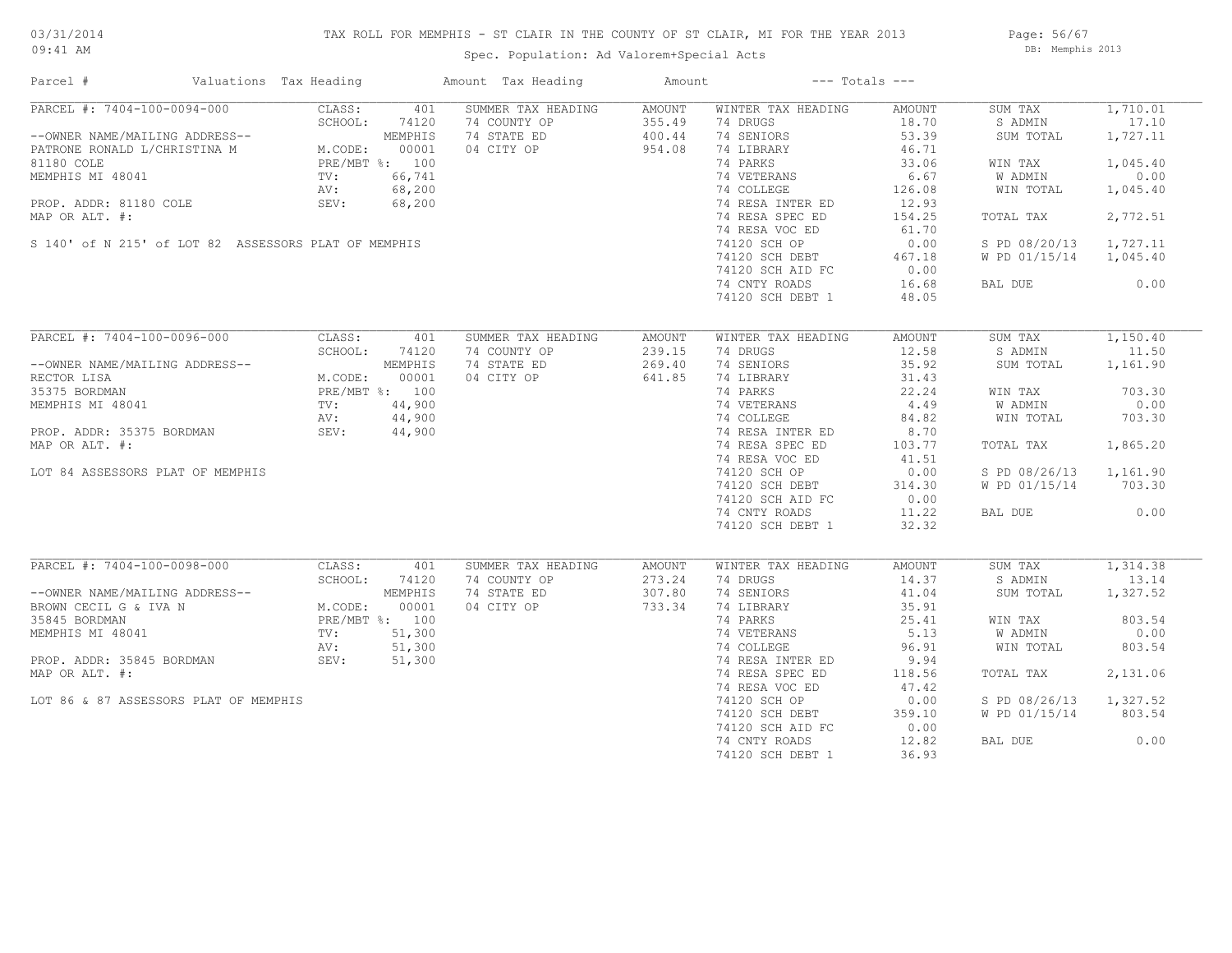#### TAX ROLL FOR MEMPHIS - ST CLAIR IN THE COUNTY OF ST CLAIR, MI FOR THE YEAR 2013

09:41 AM

### Spec. Population: Ad Valorem+Special Acts

Page: 57/67 DB: Memphis 2013

| Parcel #                                                                                                                                                                                                                                        | Valuations Tax Heading                       |         | Amount Tax Heading                                                                                                                                                                                                                   | Amount |                    | $---$ Totals $---$ |                        |          |
|-------------------------------------------------------------------------------------------------------------------------------------------------------------------------------------------------------------------------------------------------|----------------------------------------------|---------|--------------------------------------------------------------------------------------------------------------------------------------------------------------------------------------------------------------------------------------|--------|--------------------|--------------------|------------------------|----------|
| PARCEL #: 7404-748-0004-000                                                                                                                                                                                                                     | CLASS:                                       | 401     | SUMMER TAX HEADING                                                                                                                                                                                                                   | AMOUNT | WINTER TAX HEADING | AMOUNT             | SUM TAX                | 1,578.73 |
|                                                                                                                                                                                                                                                 | SCHOOL:                                      | 74120   | 74 COUNTY OP                                                                                                                                                                                                                         | 328.20 | 74 DRUGS           | 17.27              | S ADMIN                | 15.78    |
| --OWNER NAME/MAILING ADDRESS--<br>CHENEY ANDY & BRENDA<br>MEMPHIS MI 48041<br>MEMPHIS MI 48041<br>PROP. ADDR: 81120 MAIN<br>PROP. ADDR: 81120 MAIN<br>PROP. ADDR: 81120 MAIN<br>PROP. ADDR: 81120 MAIN<br>PROP. ADDR: 81120 MAIN<br>SEV: 80,900 |                                              |         | 74 STATE ED                                                                                                                                                                                                                          | 369.70 | 74 SENIORS         | 49.29              | SUM TOTAL              | 1,594.51 |
|                                                                                                                                                                                                                                                 |                                              |         | 04 CITY OP                                                                                                                                                                                                                           | 880.83 | 74 LIBRARY         | 43.13              |                        |          |
|                                                                                                                                                                                                                                                 |                                              |         |                                                                                                                                                                                                                                      |        | 74 PARKS           | 30.52              | WIN TAX                | 965.15   |
|                                                                                                                                                                                                                                                 |                                              |         | 81120 MAIN<br>MEMPHIS MI 48041<br>PROP. ADDR: 81120 MAIN<br>MAP OR ALT. #:<br>N 16 FT LOT 13 & LOTS 14,15,16 & N 54 FT OF LOT 18 F E SPENCER'S ADDITION TO THE<br>VILLAGE OF MEMPHIS                                                 |        | 74 VETERANS        | 6.16               | W ADMIN                | 0.00     |
|                                                                                                                                                                                                                                                 |                                              |         |                                                                                                                                                                                                                                      |        | 74 COLLEGE         | 116.40             | WIN TOTAL              | 965.15   |
|                                                                                                                                                                                                                                                 |                                              |         |                                                                                                                                                                                                                                      |        | 74 RESA INTER ED   | 11.94              |                        |          |
|                                                                                                                                                                                                                                                 |                                              |         |                                                                                                                                                                                                                                      |        | 74 RESA SPEC ED    | 142.41             | TOTAL TAX              | 2,559.66 |
|                                                                                                                                                                                                                                                 |                                              |         |                                                                                                                                                                                                                                      |        | 74 RESA VOC ED     | 56.96              |                        |          |
|                                                                                                                                                                                                                                                 |                                              |         |                                                                                                                                                                                                                                      |        | 74120 SCH OP       | 0.00               | S PD 08/26/13          | 1,594.51 |
|                                                                                                                                                                                                                                                 |                                              |         |                                                                                                                                                                                                                                      |        |                    |                    |                        | 965.15   |
|                                                                                                                                                                                                                                                 |                                              |         |                                                                                                                                                                                                                                      |        | 74120 SCH DEBT     | 431.31             | W PD 01/15/14          |          |
|                                                                                                                                                                                                                                                 |                                              |         |                                                                                                                                                                                                                                      |        | 74120 SCH AID FC   | 0.00               |                        |          |
|                                                                                                                                                                                                                                                 |                                              |         |                                                                                                                                                                                                                                      |        | 74 CNTY ROADS      | 15.40              | BAL DUE                | 0.00     |
|                                                                                                                                                                                                                                                 |                                              |         |                                                                                                                                                                                                                                      |        | 74120 SCH DEBT 1   | 44.36              |                        |          |
| PARCEL #: 7404-760-0013-000                                                                                                                                                                                                                     | CLASS:                                       | 401     | SUMMER TAX HEADING                                                                                                                                                                                                                   |        | WINTER TAX HEADING |                    | SUM TAX                | 1,397.83 |
|                                                                                                                                                                                                                                                 |                                              |         |                                                                                                                                                                                                                                      | AMOUNT | 74 DRUGS           | AMOUNT<br>15.29    |                        | 13.97    |
| --OWNER NAME/MAILING ADDRESS--<br>DAVIS RICHARD E & MULARSKI T<br>81885 MAIN PRE/MBT %: 00001<br>MEMPHIS MI 48041 PRE/MBT %: 100<br>MEMPHIS MI 48041 TV: 54,557<br>PROP. ADDR: 81885 MAIN SEV: 58,300<br>PROP. ADDR: 81885 MAIN SEV: 58,30      | SCHOOL:                                      | 74120   | 74 COUNTY OP                                                                                                                                                                                                                         | 290.59 |                    |                    | S ADMIN                |          |
|                                                                                                                                                                                                                                                 |                                              |         | 74 STATE ED                                                                                                                                                                                                                          | 327.34 | 74 SENIORS         | 43.64              | SUM TOTAL              | 1,411.80 |
|                                                                                                                                                                                                                                                 |                                              |         | 04 CITY OP                                                                                                                                                                                                                           | 779.90 | 74 LIBRARY         | 38.18              |                        |          |
|                                                                                                                                                                                                                                                 |                                              |         |                                                                                                                                                                                                                                      |        | 74 PARKS           | 27.02              | WIN TAX                | 854.53   |
|                                                                                                                                                                                                                                                 |                                              |         |                                                                                                                                                                                                                                      |        | 74 VETERANS        | 5.45               | W ADMIN                | 0.00     |
|                                                                                                                                                                                                                                                 |                                              |         |                                                                                                                                                                                                                                      |        | 74 COLLEGE         | 103.06             | WIN TOTAL              | 854.53   |
|                                                                                                                                                                                                                                                 |                                              |         |                                                                                                                                                                                                                                      |        | 74 RESA INTER ED   | 10.57              |                        |          |
|                                                                                                                                                                                                                                                 |                                              |         |                                                                                                                                                                                                                                      |        | 74 RESA SPEC ED    | 126.09             | TOTAL TAX              | 2,266.33 |
|                                                                                                                                                                                                                                                 |                                              |         |                                                                                                                                                                                                                                      |        | 74 RESA VOC ED     | 50.43              |                        |          |
|                                                                                                                                                                                                                                                 |                                              |         |                                                                                                                                                                                                                                      |        | 74120 SCH OP       | 0.00               | S PD 08/26/13 1,411.80 |          |
|                                                                                                                                                                                                                                                 |                                              |         |                                                                                                                                                                                                                                      |        | 74120 SCH DEBT     | 381.89             | W PD 01/15/14          | 854.53   |
|                                                                                                                                                                                                                                                 |                                              |         |                                                                                                                                                                                                                                      |        | 74120 SCH AID FC   | 0.00               |                        |          |
|                                                                                                                                                                                                                                                 |                                              |         |                                                                                                                                                                                                                                      |        | 74 CNTY ROADS      | 13.63              | BAL DUE                | 0.00     |
|                                                                                                                                                                                                                                                 |                                              |         | 81885 MAIN<br>MEMPHIS MI 48041<br>TV: 54,557<br>PROP. ADDR: 81885 MAIN<br>MAP OR ALT. #: 58,300<br>MAP OR ALT. #:<br>N 70 FT OF S 300 FT OF E 135 FT OF LOT 9 SUPERVISORS BELLE RIVER PLAT                                           |        | 74120 SCH DEBT 1   | 39.28              |                        |          |
|                                                                                                                                                                                                                                                 |                                              |         |                                                                                                                                                                                                                                      |        |                    |                    |                        |          |
| PARCEL #: 7404-760-0015-250                                                                                                                                                                                                                     | CLASS:                                       | 401     | SUMMER TAX HEADING                                                                                                                                                                                                                   | AMOUNT | WINTER TAX HEADING | AMOUNT             | SUM TAX                | 2,577.41 |
|                                                                                                                                                                                                                                                 | SCHOOL:                                      | 74120   | 74 COUNTY OP                                                                                                                                                                                                                         | 535.81 | 74 DRUGS           | 28.19              | S ADMIN                | 25.77    |
| --OWNER NAME/MAILING ADDRESS--                                                                                                                                                                                                                  | M.COD                                        | MEMPHIS | 74 STATE ED                                                                                                                                                                                                                          | 603.57 | 74 SENIORS         | 80.47              | SUM TOTAL              | 2,603.18 |
| MOSSOIAN GUY                                                                                                                                                                                                                                    | M.CODE:                                      | 00001   | 04 CITY OP 1,438.03                                                                                                                                                                                                                  |        | 74 LIBRARY         | 70.41              |                        |          |
| 81650 BELLE RIVER                                                                                                                                                                                                                               |                                              |         |                                                                                                                                                                                                                                      |        | 74 PARKS           | 49.83              | WIN TAX                | 1,575.69 |
| MEMPHIS MI 48041                                                                                                                                                                                                                                | PRE/MBT %: 100<br>TV: 100,595<br>AV: 127,000 |         |                                                                                                                                                                                                                                      |        | 74 VETERANS        | 10.05              | W ADMIN                | 0.00     |
|                                                                                                                                                                                                                                                 |                                              |         |                                                                                                                                                                                                                                      |        | 74 COLLEGE         | 190.03             | WIN TOTAL              | 1,575.69 |
| PROP. ADDR: 81650 BELLE RIVER                                                                                                                                                                                                                   | SEV: 127,000                                 |         |                                                                                                                                                                                                                                      |        | 74 RESA INTER ED   | 19.49              |                        |          |
|                                                                                                                                                                                                                                                 |                                              |         |                                                                                                                                                                                                                                      |        |                    | 232.50             | TOTAL TAX              | 4,178.87 |
|                                                                                                                                                                                                                                                 |                                              |         | MAP OR ALT. #:<br>COMM AT THE N W COR OF LOT 9 (CONC MON) OF SAID PLAT; TH S 01*13'05"W 199.52' ALG<br>THE W LINE OF SAID LOT 9; TH S 82*28'25" E 145.18'; TH S 55*03'53" W 235.29' TO THE<br>POB, TH ALG THE NLY & WLY SIDES OF A 5 |        |                    | 93.00              |                        |          |
|                                                                                                                                                                                                                                                 |                                              |         |                                                                                                                                                                                                                                      |        |                    | 0.00               | S PD 08/26/13          | 2,603.18 |
|                                                                                                                                                                                                                                                 |                                              |         |                                                                                                                                                                                                                                      |        | 74120 SCH DEBT     | 704.16             | W PD 01/15/14          | 1,575.69 |
|                                                                                                                                                                                                                                                 |                                              |         |                                                                                                                                                                                                                                      |        |                    | 0.00               |                        |          |
|                                                                                                                                                                                                                                                 |                                              |         |                                                                                                                                                                                                                                      |        |                    | 25.14              | BAL DUE                | 0.00     |
|                                                                                                                                                                                                                                                 |                                              |         |                                                                                                                                                                                                                                      |        |                    | 72.42              |                        |          |
| 49* 23' W 210.00' ON A CHORD OF A 10*59'45" CE TO THE LEFT HAVING A ROD OF                                                                                                                                                                      |                                              |         |                                                                                                                                                                                                                                      |        |                    |                    |                        |          |
|                                                                                                                                                                                                                                                 |                                              |         | 521.07', TH 43*13'05" W 344.15' ON A CHORD OF A 10*10'00" CVE TO THE LEFT HAVING A                                                                                                                                                   |        |                    |                    |                        |          |
|                                                                                                                                                                                                                                                 |                                              |         |                                                                                                                                                                                                                                      |        |                    |                    |                        |          |

DRIVE EASEMENT BEING PART OF LOTS 11 & 12 OF SUPERVISOR'S BELLE RIVER PLAT ALL EASEMENTS OF RECORD & HAVING FULL USE FOR INGRESS & EGRESS OF THE 50' WIDE LESS TO THE C.L. OF BELLE RIVER RD OR 2.9 A. TO THE ROW LINE OF SAID RD & RESERVING RAD OF 572.92',TH 55\*03'53" E 253.12' TO THE POB. SAID PARCEL CONT.3.3 A A MORE OR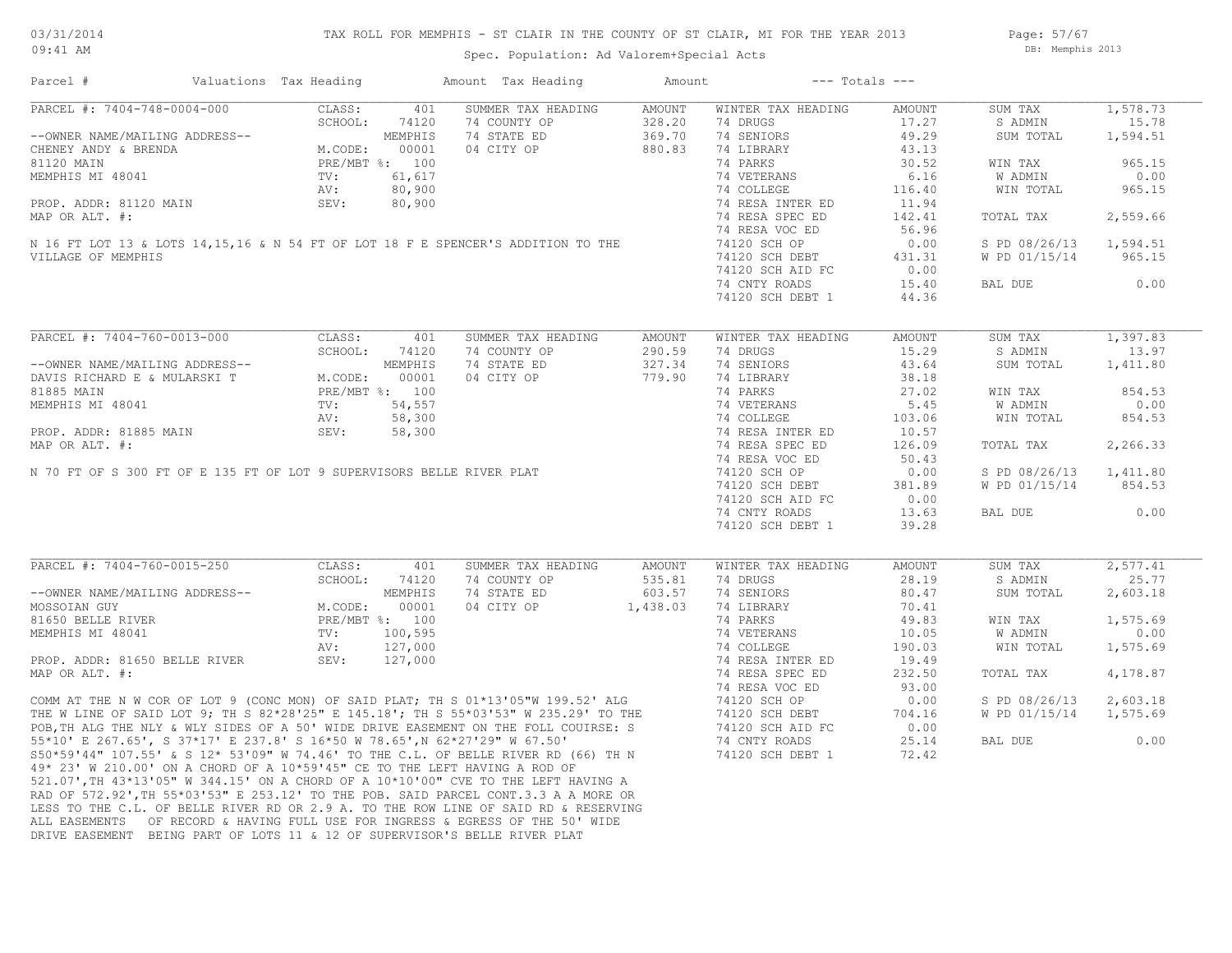## TAX ROLL FOR MEMPHIS - ST CLAIR IN THE COUNTY OF ST CLAIR, MI FOR THE YEAR 2013

Spec. Population: Ad Valorem+Special Acts

Page: 58/67 DB: Memphis 2013

| Parcel #                                                                                                                                                     | Valuations Tax Heading                                                              |        | Amount Tax Heading                  | Amount | $---$ Totals $---$        |                   |                        |          |
|--------------------------------------------------------------------------------------------------------------------------------------------------------------|-------------------------------------------------------------------------------------|--------|-------------------------------------|--------|---------------------------|-------------------|------------------------|----------|
| PARCEL #: 7404-100-0027-000                                                                                                                                  | CLASS:                                                                              | 401    | SUMMER TAX HEADING                  | AMOUNT | WINTER TAX HEADING        | AMOUNT            | SUM TAX                | 1,175.45 |
|                                                                                                                                                              |                                                                                     |        | 74 COUNTY OP                        | 244.36 | 74 DRUGS                  | 12.85             | S ADMIN                | 11.75    |
| --OWNER NAME/MAILING ADDRESS--<br>WALSH KENNETH & THERESA M.CODE: 00002<br>81220 BELLE RIVER PRE/MBT %: 100<br>MEMPHIS MI 48041 TV: 45,878<br>--             |                                                                                     |        | 74 STATE ED                         | 275.26 | 74 SENIORS                | 36.70             | SUM TOTAL              | 1,187.20 |
|                                                                                                                                                              |                                                                                     |        | 04 CITY OP                          | 655.83 | 74 LIBRARY                | 32.11             |                        |          |
|                                                                                                                                                              |                                                                                     |        |                                     |        | 74 PARKS                  | 22.72             | WIN TAX                | 718.58   |
|                                                                                                                                                              |                                                                                     |        |                                     |        |                           | 4.58              | W ADMIN                | 0.00     |
|                                                                                                                                                              |                                                                                     |        |                                     |        | 74 VETERANS<br>74 COLLEGE | 86.66             | WIN TOTAL              | 718.58   |
| PROP. ADDR: 81220 BELLE RIVER SEV:                                                                                                                           |                                                                                     | 50,500 |                                     |        | 74 RESA INTER ED          | 8.89              |                        |          |
| MAP OR ALT. #:                                                                                                                                               |                                                                                     |        |                                     |        | 74 RESA SPEC ED           | 106.03            | TOTAL TAX              | 1,905.78 |
|                                                                                                                                                              |                                                                                     |        |                                     |        | 74 RESA VOC ED            | 42.41             |                        |          |
|                                                                                                                                                              |                                                                                     |        |                                     |        |                           |                   |                        |          |
| S 90 FT OF LOT 24 ASSESSORS PLAT OF MEMPHIS                                                                                                                  |                                                                                     |        |                                     |        | 74120 SCH OP              | 0.00              | S PD 08/26/13          | 1,187.20 |
|                                                                                                                                                              |                                                                                     |        |                                     |        | 74120 SCH DEBT            | 321.14            | W PD 12/23/13          | 718.58   |
|                                                                                                                                                              |                                                                                     |        |                                     |        | 74120 SCH AID FC          | 0.00              |                        |          |
|                                                                                                                                                              |                                                                                     |        |                                     |        | 74 CNTY ROADS             | 11.46             | BAL DUE                | 0.00     |
|                                                                                                                                                              |                                                                                     |        |                                     |        | 74120 SCH DEBT 1          | 33.03             |                        |          |
|                                                                                                                                                              |                                                                                     |        |                                     |        |                           |                   |                        |          |
| PARCEL #: 7404-100-0070-000                                                                                                                                  | CLASS:                                                                              | 401    | SUMMER TAX HEADING                  | AMOUNT | WINTER TAX HEADING        | AMOUNT            | SUM TAX                | 1,008.13 |
|                                                                                                                                                              | SCHOOL:                                                                             | 74120  | 74 COUNTY OP                        | 209.58 | 74 DRUGS                  | 11.02             | S ADMIN                | 10.08    |
|                                                                                                                                                              |                                                                                     |        | 74 STATE ED                         | 236.08 | 74 SENIORS                | 31.47             | SUM TOTAL              | 1,018.21 |
| --OWNER NAME/MAILING ADDRESS--<br>WOLOSION ROBERT A & K<br>M.CODE: 00002<br>P.O. BOX 446<br>MEMPHIS MI 48041<br>MEMPHIS MI 48041<br>TV: 39,347<br>AV: 53,900 |                                                                                     |        | 04 CITY OP                          | 562.47 | 74 LIBRARY                | 27.54             |                        |          |
|                                                                                                                                                              |                                                                                     |        |                                     |        | 74 PARKS                  | 19.49             | WIN TAX                | 616.28   |
|                                                                                                                                                              |                                                                                     |        |                                     |        |                           | 3.93              | W ADMIN                | 0.00     |
|                                                                                                                                                              |                                                                                     |        |                                     |        | 74 VETERANS<br>74 COLLEGE | 74.33             | WIN TOTAL              | 616.28   |
| PROP. ADDR: 35049 MAPLE                                                                                                                                      | SEV: 53,900                                                                         |        |                                     |        | 74 RESA INTER ED          | 7.62              |                        |          |
| MAP OR ALT. #:                                                                                                                                               |                                                                                     |        |                                     |        | 74 RESA SPEC ED           | 90.94             | TOTAL TAX              | 1,634.49 |
|                                                                                                                                                              |                                                                                     |        |                                     |        | 74 RESA VOC ED            | 36.37             |                        |          |
|                                                                                                                                                              |                                                                                     |        | $100$<br>39,347<br>53,900<br>53,900 |        |                           |                   |                        |          |
| E 90 FT OF LOT 66 ASSESSORS PLAT OF MEMPHIS                                                                                                                  |                                                                                     |        |                                     |        | 74120 SCH OP              | 0.00              | S PD 08/26/13 1,018.21 |          |
|                                                                                                                                                              |                                                                                     |        |                                     |        | 74120 SCH DEBT            | 275.42            | W PD 12/23/13          | 616.28   |
|                                                                                                                                                              |                                                                                     |        |                                     |        | 74120 SCH AID FC          | 0.00              |                        |          |
|                                                                                                                                                              |                                                                                     |        |                                     |        | 74 CNTY ROADS             | 9.83              | BAL DUE                | 0.00     |
|                                                                                                                                                              |                                                                                     |        |                                     |        | 74120 SCH DEBT 1          | 28.32             |                        |          |
|                                                                                                                                                              |                                                                                     |        |                                     |        |                           |                   |                        |          |
| PARCEL #: 7404-100-0091-000                                                                                                                                  | CLASS:                                                                              | 401    | SUMMER TAX HEADING                  | AMOUNT | WINTER TAX HEADING        | AMOUNT            | SUM TAX                | 1,022.30 |
|                                                                                                                                                              | SCHOOL:                                                                             | 74120  | 74 COUNTY OP                        | 212.52 | 74 DRUGS                  | 11.18             | S ADMIN                | 10.22    |
| --OWNER NAME/MAILING ADDRESS--                                                                                                                               |                                                                                     |        | 74 STATE ED                         | 239.40 | 74 SENIORS                | 31.92             | SUM TOTAL              | 1,032.52 |
| TITUS SUZANNE                                                                                                                                                | (4120<br>M.CODE: 00002<br>PRE/MBT %: 100<br>TV: 39,900<br>AV: 39,900<br>SEV: 39,900 |        | 04 CITY OP                          | 570.38 | 74 LIBRARY                | 27.93             |                        |          |
| 81165 COLE                                                                                                                                                   |                                                                                     |        |                                     |        | 74 PARKS                  | 19.76             | WIN TAX                | 624.97   |
| MEMPHIS MI 48041                                                                                                                                             |                                                                                     |        |                                     |        | 74 VETERANS               |                   | W ADMIN                | 0.00     |
|                                                                                                                                                              |                                                                                     |        |                                     |        | 74 COLLEGE                |                   | WIN TOTAL              | 624.97   |
| PROP. ADDR: 81165 COLE                                                                                                                                       |                                                                                     |        |                                     |        | 74 RESA INTER ED          | $75.37$<br>$7.73$ |                        |          |
| MAP OR ALT. #:                                                                                                                                               |                                                                                     |        |                                     |        | 74 RESA SPEC ED           | 92.22             | TOTAL TAX              | 1,657.49 |
|                                                                                                                                                              |                                                                                     |        |                                     |        | 74 RESA VOC ED            | 36.88             |                        |          |
| N 63.75 FT OF LOT 81 ASSESSORS PLAT OF MEMPHIS                                                                                                               |                                                                                     |        |                                     |        | 74120 SCH OP              | 0.00              | S PD 08/26/13          | 1,032.52 |
|                                                                                                                                                              |                                                                                     |        |                                     |        | 74120 SCH DEBT            | 279.30            | W PD 02/03/14 624.97   |          |
|                                                                                                                                                              |                                                                                     |        |                                     |        | 74120 SCH AID FC          | 0.00              |                        |          |
|                                                                                                                                                              |                                                                                     |        |                                     |        | 74 CNTY ROADS             | 9.97              | BAL DUE                | 0.00     |
|                                                                                                                                                              |                                                                                     |        |                                     |        | 74120 SCH DEBT 1          | 28.72             |                        |          |
|                                                                                                                                                              |                                                                                     |        |                                     |        |                           |                   |                        |          |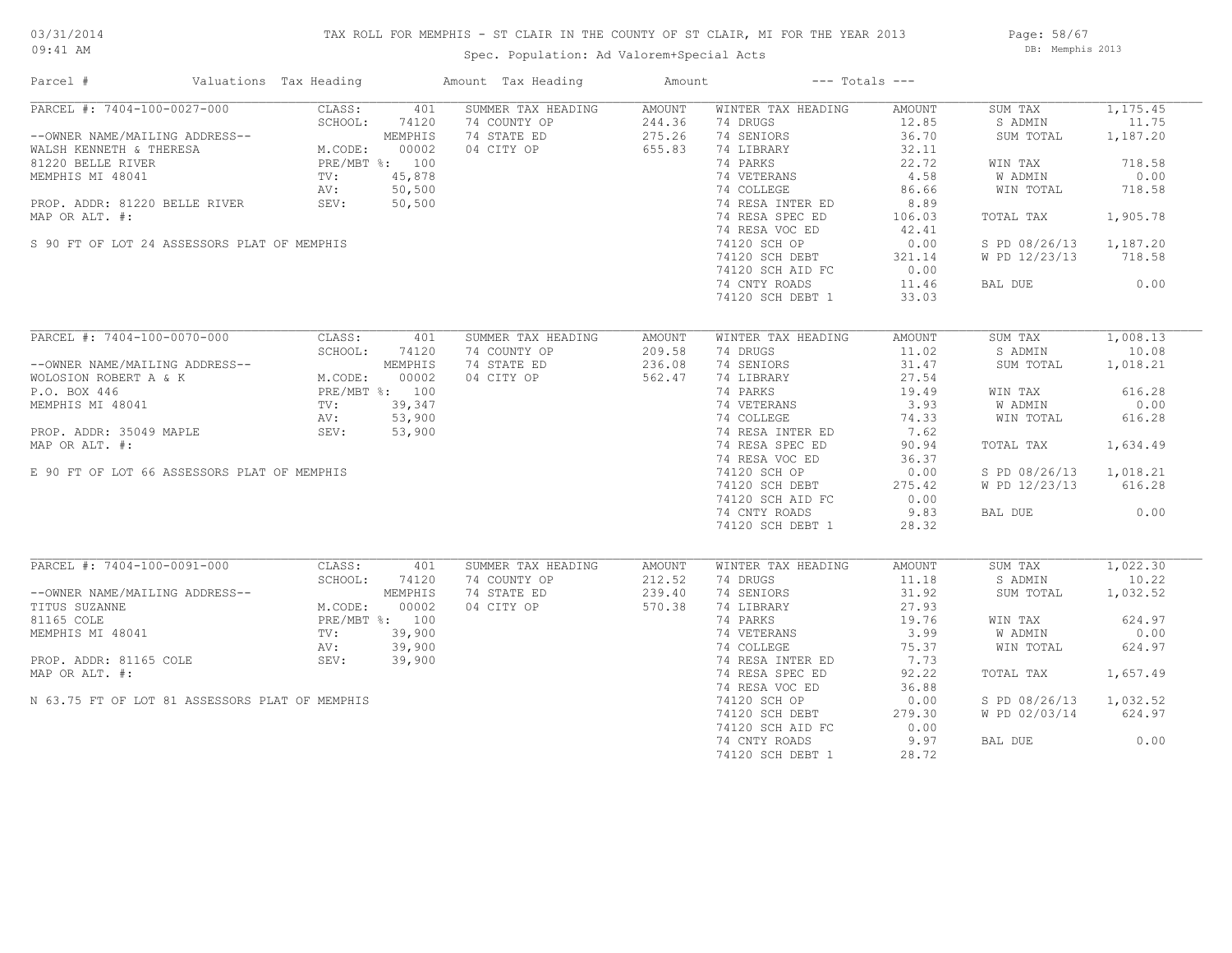Page: 59/67 DB: Memphis 2013

|  |  |  | Spec. Population: Ad Valorem+Special Acts |  |
|--|--|--|-------------------------------------------|--|
|--|--|--|-------------------------------------------|--|

Parcel # Valuations Tax Heading Amount Tax Heading Amount --- Totals ---

| PARCEL #: 7404-093-0006-000                                                         | CLASS:<br>401           | SUMMER TAX HEADING | <b>AMOUNT</b> | WINTER TAX HEADING | <b>AMOUNT</b> | SUM TAX       | 968.50   |
|-------------------------------------------------------------------------------------|-------------------------|--------------------|---------------|--------------------|---------------|---------------|----------|
|                                                                                     | SCHOOL:<br>74120        | 74 COUNTY OP       | 201.34        | 74 DRUGS           | 10.59         | S ADMIN       | 9.68     |
| --OWNER NAME/MAILING ADDRESS--                                                      | MEMPHIS                 | 74 STATE ED        | 226.80        | 74 SENIORS         | 30.24         | SUM TOTAL     | 978.18   |
| PIONTKOWSKI SCOTT T                                                                 | M.CODE:<br>00003        | 04 CITY OP         | 540.36        | 74 LIBRARY         | 26.46         |               |          |
| 81245 COLE                                                                          | PRE/MBT %: 100          |                    |               | 74 PARKS           | 18.72         | WIN TAX       | 592.07   |
| MEMPHIS MI 48041                                                                    | 37,800<br>$\text{TV}$ : |                    |               | 74 VETERANS        | 3.78          | W ADMIN       | 0.00     |
|                                                                                     | 37,800<br>AV:           |                    |               | 74 COLLEGE         | 71.40         | WIN TOTAL     | 592.07   |
| PROP. ADDR: 81245 COLE                                                              | 37,800<br>SEV:          |                    |               | 74 RESA INTER ED   | 7.32          |               |          |
| MAP OR ALT. #:                                                                      |                         |                    |               | 74 RESA SPEC ED    | 87.36         | TOTAL TAX     | 1,570.25 |
|                                                                                     |                         |                    |               | 74 RESA VOC ED     | 34.94         |               |          |
| N 100 FT OF S 255 FT; MEAS ON W LOT LINE OF OUTLOT C EXC E 248 FT THEREOF ASSESSORS |                         |                    |               | 74120 SCH OP       | 0.00          | S PD 07/08/13 | 978.18   |
| PLAT OF MEMPHIS                                                                     |                         |                    |               | 74120 SCH DEBT     | 264.60        | W PD 12/05/13 | 592.07   |
|                                                                                     |                         |                    |               | 74120 SCH AID FC   | 0.00          |               |          |
|                                                                                     |                         |                    |               | 74 CNTY ROADS      | 9.45          | BAL DUE       | 0.00     |
|                                                                                     |                         |                    |               | 74120 SCH DEBT 1   | 27.21         |               |          |
|                                                                                     |                         |                    |               |                    |               |               |          |
| PARCEL #: 7404-100-0023-000                                                         | CLASS:<br>401           | SUMMER TAX HEADING | AMOUNT        | WINTER TAX HEADING | AMOUNT        | SUM TAX       | 1,521.93 |
|                                                                                     | SCHOOL:<br>74120        | 74 COUNTY OP       | 316.39        | 74 DRUGS           | 16.64         | S ADMIN       | 15.21    |
| --OWNER NAME/MAILING ADDRESS--                                                      | MEMPHIS                 | 74 STATE ED        | 356.40        | 74 SENIORS         | 47.52         | SUM TOTAL     | 1,537.14 |
| STOCKS JOSHUA & SHARON                                                              | M.CODE:<br>00003        | 04 CITY OP         | 849.14        | 74 LIBRARY         | 41.58         |               |          |
| 34765 MAPLE                                                                         | PRE/MBT %: 100          |                    |               | 74 PARKS           | 29.42         | WIN TAX       | 930.43   |
| MEMPHIS MI 48041                                                                    | 59,400<br>TV:           |                    |               | 74 VETERANS        | 5.94          | W ADMIN       | 0.00     |
|                                                                                     | 59,400<br>AV:           |                    |               | 74 COLLEGE         | 112.21        | WIN TOTAL     | 930.43   |
| PROP. ADDR: 34765 MAPLE                                                             | SEV:<br>59,400          |                    |               | 74 RESA INTER ED   | 11.51         |               |          |
| MAP OR ALT. #:                                                                      |                         |                    |               | 74 RESA SPEC ED    | 137.29        | TOTAL TAX     | 2,467.57 |
|                                                                                     |                         |                    |               | 74 RESA VOC ED     | 54.91         |               |          |
| PART OF LOTS 20 & 21 BEG AT SW COR LOT 21; TH N 89 DEG 25 1/2 MIN W 6 FT; TH N 1    |                         |                    |               | 74120 SCH OP       | 0.00          | S PD 08/02/13 | 1,537.14 |
| DEG 24 1/2 MIN E 393.06 FT; TH S 88 DEG 45 MIN E 64 FT; TH S 1 DEG 24 1/2 MIN W TO  |                         |                    |               | 74120 SCH DEBT     | 415.80        | W PD 12/05/13 | 930.43   |
| S LOT LINE, TH W 59' TO BEG. ASSESSORS PLAT OF MEMPHIS                              |                         |                    |               | 74120 SCH AID FC   | 0.00          |               |          |
|                                                                                     |                         |                    |               | 74 CNTY ROADS      | 14.85         | BAL DUE       | 0.00     |
|                                                                                     |                         |                    |               | 74120 SCH DEBT 1   | 42.76         |               |          |
|                                                                                     |                         |                    |               |                    |               |               |          |
| PARCEL #: 7404-100-0044-000                                                         | CLASS:<br>401           | SUMMER TAX HEADING | AMOUNT        | WINTER TAX HEADING | AMOUNT        | SUM TAX       | 1,459.97 |
|                                                                                     | SCHOOL:<br>74120        | 74 COUNTY OP       | 303.51        | 74 DRUGS           | 15.97         | S ADMIN       | 14.59    |
| --OWNER NAME/MAILING ADDRESS--                                                      | MEMPHIS                 | 74 STATE ED        | 341.89        | 74 SENIORS         | 45.58         | SUM TOTAL     | 1,474.56 |
| DEANER WILLIAM & SHIRLEY                                                            | M.CODE:<br>00003        | 04 CITY OP         | 814.57        | 74 LIBRARY         | 39.88         |               |          |
| P.O. BOX 4                                                                          | PRE/MBT %: 100          |                    |               | 74 PARKS           | 28.22         | WIN TAX       | 892.52   |
| MEMPHIS MI 48041                                                                    | 56,982<br>$\text{TV}$ : |                    |               | 74 VETERANS        | 5.69          | W ADMIN       | 0.00     |
|                                                                                     | AV:<br>74,200           |                    |               | 74 COLLEGE         | 107.64        | WIN TOTAL     | 892.52   |
| PROP. ADDR: 34715 BORDMAN                                                           | SEV:<br>74,200          |                    |               | 74 RESA INTER ED   | 11.04         |               |          |
| MAP OR ALT. #:                                                                      |                         |                    |               | 74 RESA SPEC ED    | 131.70        | TOTAL TAX     | 2,367.08 |
|                                                                                     |                         |                    |               | 74 RESA VOC ED     | 52.67         |               |          |
| LOT 41 ASSESSORS PLAT OF MEMPHIS                                                    |                         |                    |               | 74120 SCH OP       | 0.00          | S PD 07/08/13 | 1,474.56 |
|                                                                                     |                         |                    |               | 74120 SCH DEBT     | 398.87        | W PD 12/05/13 | 892.52   |
|                                                                                     |                         |                    |               | 74120 SCH AID FC   | 0.00          |               |          |
|                                                                                     |                         |                    |               | 74 CNTY ROADS      | 14.24         | BAL DUE       | 0.00     |
|                                                                                     |                         |                    |               | 74120 SCH DEBT 1   | 41.02         |               |          |
|                                                                                     |                         |                    |               |                    |               |               |          |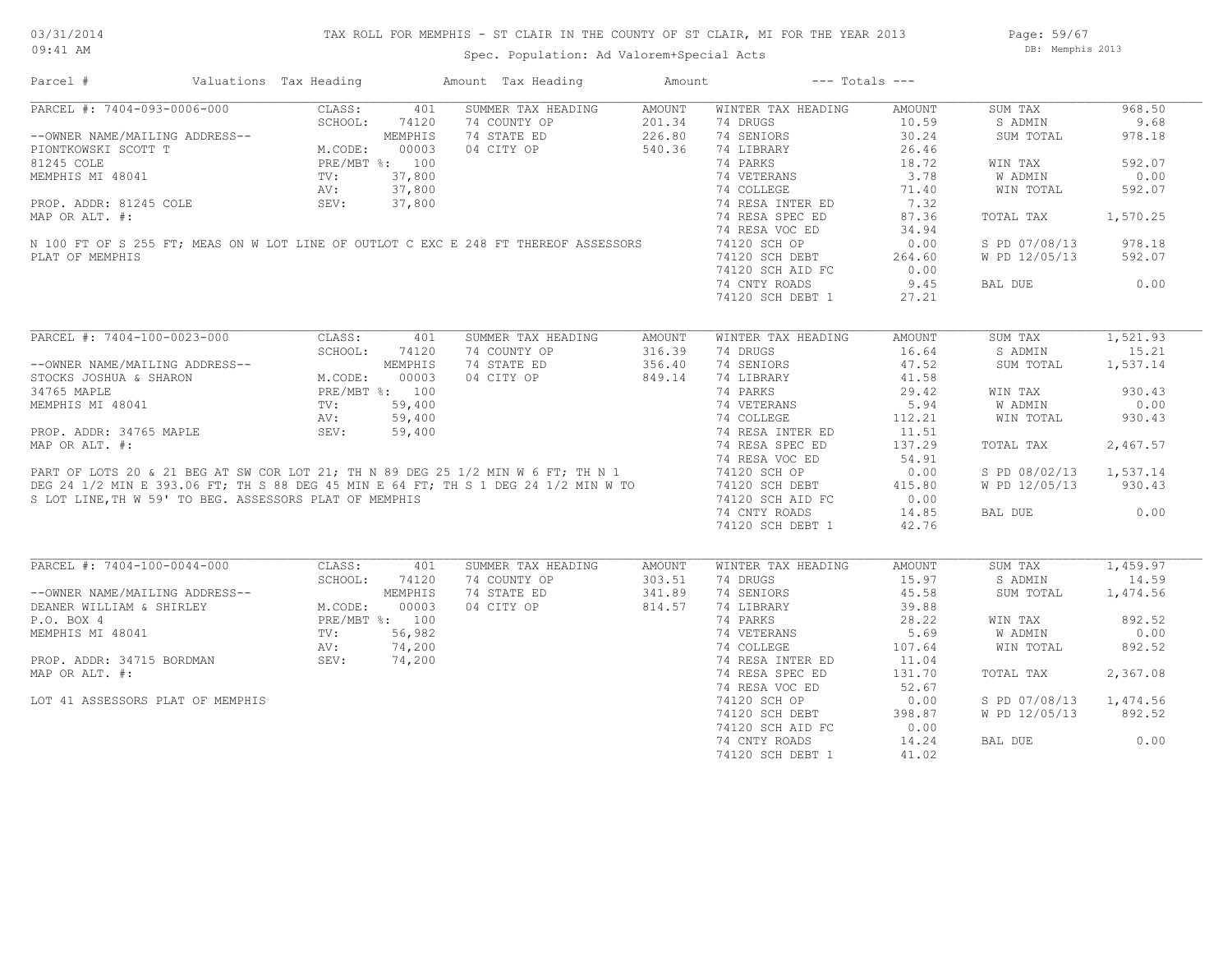## TAX ROLL FOR MEMPHIS - ST CLAIR IN THE COUNTY OF ST CLAIR, MI FOR THE YEAR 2013

Spec. Population: Ad Valorem+Special Acts

Page: 60/67 DB: Memphis 2013

| COMPARE THE TRIANG ADDRESS --<br>--OWNER NAME/MAILING ADDRESS--<br>LAMBERSON MARK D & RACHELLE L M.CODE: 00003<br>--OWNER NAME/MAILING ADDRESS--<br>MEMPHIS<br>--OWNER NAME D & RACHELLE L M.CODE: 00003<br>--OWNER NAME<br>--OWNER NAME D & | Valuations Tax Heading                   |                |               | Amount Tax Heading                                        | Amount | $---$ Totals $---$                                            |        |                        |            |
|----------------------------------------------------------------------------------------------------------------------------------------------------------------------------------------------------------------------------------------------|------------------------------------------|----------------|---------------|-----------------------------------------------------------|--------|---------------------------------------------------------------|--------|------------------------|------------|
|                                                                                                                                                                                                                                              |                                          |                |               | SUMMER TAX HEADING                                        | AMOUNT | WINTER TAX HEADING                                            | AMOUNT | SUM TAX                | 1, 173, 47 |
|                                                                                                                                                                                                                                              |                                          |                |               | 74 COUNTY OP                                              | 243.95 | 74 DRUGS                                                      | 12.83  | S ADMIN                | 11.73      |
|                                                                                                                                                                                                                                              |                                          |                |               | 74 STATE ED                                               | 274.80 | 74 SENIORS                                                    | 36.64  | SUM TOTAL              | 1,185.20   |
|                                                                                                                                                                                                                                              |                                          |                |               | 04 CITY OP                                                | 654.72 | 74 LIBRARY                                                    | 32.06  |                        |            |
|                                                                                                                                                                                                                                              |                                          |                |               |                                                           |        | 74 PARKS                                                      | 22.68  | WIN TAX                | 717.39     |
|                                                                                                                                                                                                                                              |                                          |                |               |                                                           |        |                                                               |        |                        |            |
|                                                                                                                                                                                                                                              |                                          |                |               |                                                           |        | .<br>74 VETERANS<br>74 COLLEGE                                | 4.58   | W ADMIN                | 0.00       |
|                                                                                                                                                                                                                                              |                                          |                |               |                                                           |        |                                                               | 86.52  | WIN TOTAL              | 717.39     |
|                                                                                                                                                                                                                                              |                                          |                |               |                                                           |        | 74 RESA INTER ED                                              | 8.87   |                        |            |
|                                                                                                                                                                                                                                              |                                          |                |               |                                                           |        | 74 RESA SPEC ED                                               | 105.85 | TOTAL TAX              | 1,902.59   |
| P.O. BOX 265<br>MEMPHIS MI 48041<br>PROP. ADDR: 81190 CHURCH<br>MAP OR ALT. #:<br>LOT 48 AND THE NORTHERLY 4.00 FEET OF LOT 49 ASSESSORS PLAT OF MEMPHIS                                                                                     |                                          |                |               |                                                           |        | 74 RESA VOC ED                                                | 42.34  |                        |            |
|                                                                                                                                                                                                                                              |                                          |                |               |                                                           |        | 74120 SCH OP                                                  | 0.00   | S PD 07/08/13 1,185.20 |            |
|                                                                                                                                                                                                                                              |                                          |                |               |                                                           |        |                                                               | 320.60 | W PD 12/05/13 717.39   |            |
|                                                                                                                                                                                                                                              |                                          |                |               |                                                           |        | 74120 SCH DEBT<br>74120 SCH AID FC<br>74120 SCH AID FC        | 0.00   |                        |            |
|                                                                                                                                                                                                                                              |                                          |                |               |                                                           |        | 74 CNTY ROADS                                                 | 11.45  | BAL DUE                | 0.00       |
|                                                                                                                                                                                                                                              |                                          |                |               |                                                           |        | 74120 SCH DEBT 1                                              | 32.97  |                        |            |
|                                                                                                                                                                                                                                              |                                          |                |               |                                                           |        |                                                               |        |                        |            |
| PARCEL #: 7404-748-0002-000                                                                                                                                                                                                                  |                                          | CLASS:         | 201           | SUMMER TAX HEADING                                        | AMOUNT | WINTER TAX HEADING                                            | AMOUNT | SUM TAX                | 648.23     |
|                                                                                                                                                                                                                                              |                                          |                | SCHOOL: 74120 | 74 COUNTY OP                                              | 134.76 | 74 DRUGS                                                      | 7.09   | S ADMIN                | 6.48       |
| --OWNER NAME/MAILING ADDRESS--                                                                                                                                                                                                               |                                          |                | MEMPHIS       | 74 STATE ED                                               | 151.80 | 74 SENIORS                                                    | 20.24  | SUM TOTAL              | 654.71     |
|                                                                                                                                                                                                                                              |                                          |                |               |                                                           |        |                                                               |        |                        |            |
| BRODERICK WALTER ELLIOTT III & ROB M.CODE: 00003                                                                                                                                                                                             |                                          |                |               | 04 CITY OP                                                | 361.67 | 74 LIBRARY                                                    | 17.71  |                        |            |
| P.O. BOX 84                                                                                                                                                                                                                                  | PRE/MBT %: 0<br>TV: 25,300<br>AV: 25,300 |                |               |                                                           |        | 74 PARKS                                                      | 12.53  | WIN TAX                | 851.67     |
| MEMPHIS MI 48041                                                                                                                                                                                                                             |                                          |                |               |                                                           |        | 74 VETERANS 2.53<br>74 COLLEGE 47.79<br>74 RESA INTER ED 4.90 |        | W ADMIN                | 0.00       |
|                                                                                                                                                                                                                                              |                                          |                |               |                                                           |        |                                                               |        | WIN TOTAL              | 851.67     |
| PROP. ADDR: 35049 BORDMAN                                                                                                                                                                                                                    |                                          | SEV:           | 25,300        |                                                           |        |                                                               |        |                        |            |
| MAP OR ALT. #:                                                                                                                                                                                                                               |                                          |                |               |                                                           |        | 74 RESA SPEC ED                                               | 58.47  | TOTAL TAX              | 1,506.38   |
|                                                                                                                                                                                                                                              |                                          |                |               |                                                           |        | 74 RESA VOC ED                                                | 23.38  |                        |            |
| W 10 FT OF LOT 3 & LOT 4 & E 10 FT OF LOT 5 & W 50 FT OF E 130 FT OF S 30 FT OF LOT                                                                                                                                                          |                                          |                |               |                                                           |        | 74120 SCH OP                                                  | 455.40 | S PD 07/08/13          | 654.71     |
| 18 F E SPENCERS ADDITION TO THE VILLAGE OF MEMPHIS                                                                                                                                                                                           |                                          |                |               |                                                           |        | 74120 SCH DEBT                                                | 177.10 | W PD 12/05/13          | 851.67     |
|                                                                                                                                                                                                                                              |                                          |                |               |                                                           |        | 74120 SCH AID FC                                              | 0.00   |                        |            |
|                                                                                                                                                                                                                                              |                                          |                |               |                                                           |        | 74 CNTY ROADS                                                 | 6.32   | BAL DUE                | 0.00       |
|                                                                                                                                                                                                                                              |                                          |                |               |                                                           |        | 74120 SCH DEBT 1                                              | 18.21  |                        |            |
|                                                                                                                                                                                                                                              |                                          |                |               |                                                           |        |                                                               |        |                        |            |
| PARCEL #: 7404-999-2503-504                                                                                                                                                                                                                  |                                          |                | 251           | SUMMER TAX HEADING                                        |        |                                                               |        | SUM TAX                | 3.06       |
|                                                                                                                                                                                                                                              |                                          | CLASS:         |               |                                                           | AMOUNT | WINTER TAX HEADING                                            | AMOUNT |                        |            |
|                                                                                                                                                                                                                                              |                                          | SCHOOL:        | 74120         | 74 COUNTY OP                                              | 0.63   | 74 DRUGS                                                      | 0.03   | S ADMIN                | 0.03       |
| --OWNER NAME/MAILING ADDRESS--                                                                                                                                                                                                               |                                          |                | MEMPHIS       | 74 STATE ED 0.72 74 SENIORS<br>04 CITY OP 1.71 74 LIBRARY |        |                                                               | 0.09   | SUM TOTAL              | 3.09       |
| NIEDS REPAIR LLC                                                                                                                                                                                                                             |                                          | M.CODE:        | 00003         |                                                           |        |                                                               | 0.08   |                        |            |
| P.O. BOX 84                                                                                                                                                                                                                                  |                                          | PRE/MBT %: 100 |               |                                                           |        | 74 PARKS                                                      | 0.05   | WIN TAX                | 2.55       |
| MEMPHIS MI 48041                                                                                                                                                                                                                             |                                          | TV:            | 120           |                                                           |        | 74 VETERANS<br>74 COLLEGE<br>74 RESA INTER ED                 | 0.01   | W ADMIN                | 0.00       |
|                                                                                                                                                                                                                                              |                                          | AV:            | 120           |                                                           |        |                                                               | 0.22   | WIN TOTAL              | 2.55       |
| PROP. ADDR: 35049 BORDMAN                                                                                                                                                                                                                    |                                          | SEV: 120       |               |                                                           |        |                                                               | 0.02   |                        |            |
| MAP OR ALT. #:                                                                                                                                                                                                                               |                                          |                |               |                                                           |        | 74 RESA SPEC ED                                               | 0.27   | TOTAL TAX              | 5.64       |
|                                                                                                                                                                                                                                              |                                          |                |               |                                                           |        | 74 RESA VOC ED                                                | 0.11   |                        |            |
| PERSONAL PROPERTY                                                                                                                                                                                                                            |                                          |                |               |                                                           |        | 74120 SCH OP                                                  | 0.72   | S PD 07/08/13          | 3.09       |
|                                                                                                                                                                                                                                              |                                          |                |               |                                                           |        | 74120 SCH DEBT                                                | 0.84   | W PD 12/05/13          | 2.55       |
|                                                                                                                                                                                                                                              |                                          |                |               |                                                           |        | 74120 SCH AID FC                                              | 0.00   |                        |            |
|                                                                                                                                                                                                                                              |                                          |                |               |                                                           |        |                                                               |        |                        |            |
|                                                                                                                                                                                                                                              |                                          |                |               |                                                           |        | 74 CNTY ROADS                                                 | 0.03   | BAL DUE                | 0.00       |
|                                                                                                                                                                                                                                              |                                          |                |               |                                                           |        | 74120 SCH DEBT 1                                              | 0.08   |                        |            |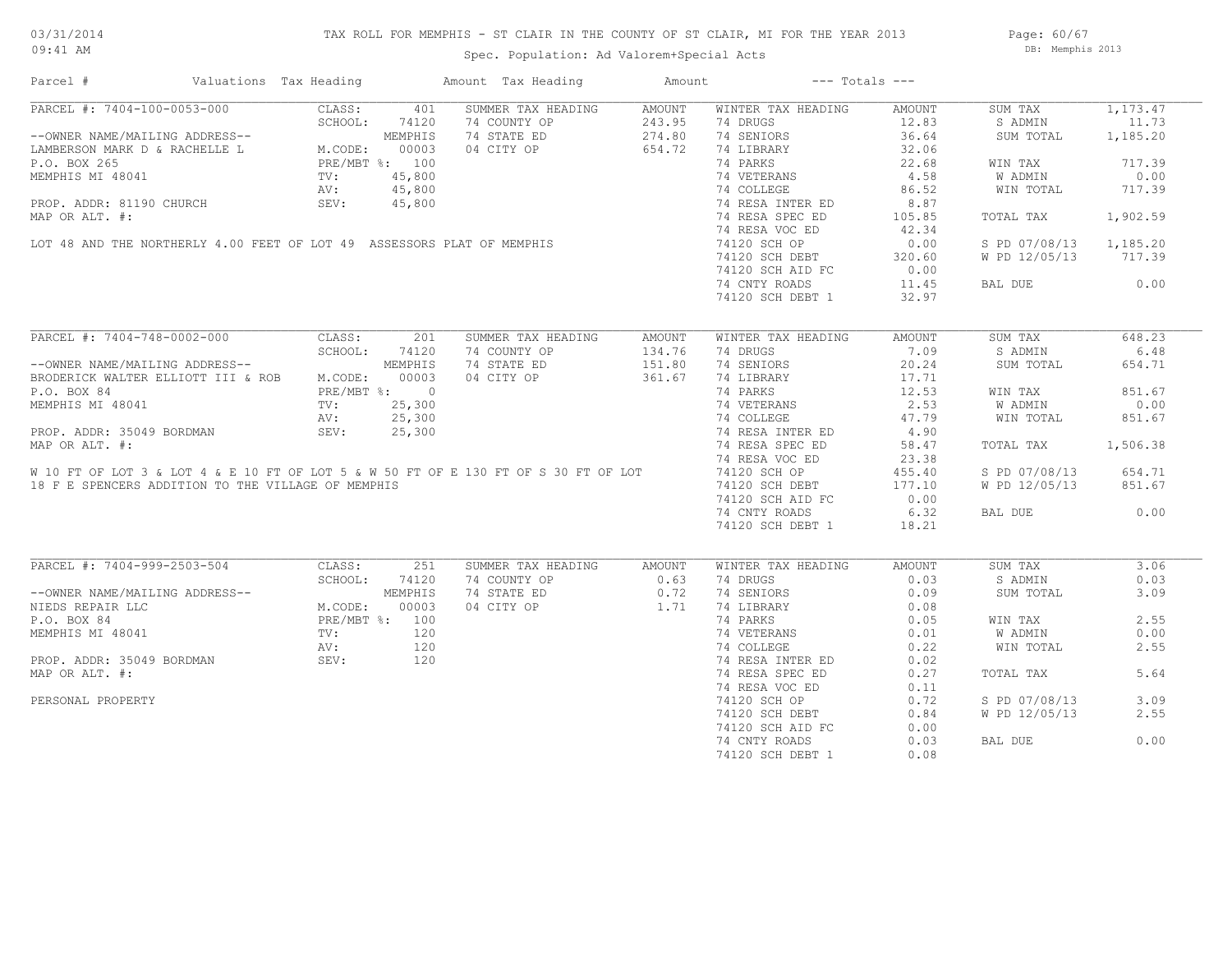## TAX ROLL FOR MEMPHIS - ST CLAIR IN THE COUNTY OF ST CLAIR, MI FOR THE YEAR 2013

Spec. Population: Ad Valorem+Special Acts

Page: 61/67 DB: Memphis 2013

| Parcel #                                | Valuations Tax Heading                                                   |        | Amount Tax Heading                                                                                                                                                                | Amount |                                     | $---$ Totals $---$ |                        |           |
|-----------------------------------------|--------------------------------------------------------------------------|--------|-----------------------------------------------------------------------------------------------------------------------------------------------------------------------------------|--------|-------------------------------------|--------------------|------------------------|-----------|
| PARCEL #: 7404-100-0078-000             | CLASS:                                                                   | 401    | SUMMER TAX HEADING                                                                                                                                                                | AMOUNT | WINTER TAX HEADING                  | AMOUNT             | SUM TAX                | 914.69    |
|                                         | SCHOOL:                                                                  | 74120  | 74 COUNTY OP                                                                                                                                                                      | 190.15 | 74 DRUGS                            | 10.00              | S ADMIN                | 9.14      |
| --OWNER NAME/MAILING ADDRESS--          | ING ADDRESS--<br>M.CODE: 00005<br>PRE/MBT %: 100<br>TV: 35,700<br>NV:    |        | 74 STATE ED                                                                                                                                                                       | 214.20 | 74 SENIORS                          | 28.56              | SUM TOTAL              | 923.83    |
| ROSS TIMOTHY                            |                                                                          |        | 04 CITY OP                                                                                                                                                                        | 510.34 | 74 LIBRARY                          | 24.99              |                        |           |
| P.O. BOX 531                            |                                                                          |        |                                                                                                                                                                                   |        | 74 PARKS                            | 17.68              | WIN TAX                | 559.18    |
|                                         |                                                                          |        | P.O. BOX 531<br>MEMPHIS MI 48041<br>PROP. ADDR: 81061 DURFEE<br>PROP. ADDR: 81061 DURFEE<br>MAP OR ALT. #:<br>S 100 FT OF N 141 FT OF E 85 FT OF LOT 73 ASSESSORS PLAT OF MEMPHIS |        | 74 VETERANS                         | 3.57               | W ADMIN                | 0.00      |
|                                         |                                                                          |        |                                                                                                                                                                                   |        | 74 COLLEGE                          | 67.44              | WIN TOTAL              | 559.18    |
|                                         |                                                                          |        |                                                                                                                                                                                   |        | 74 RESA INTER ED                    |                    |                        |           |
|                                         |                                                                          |        |                                                                                                                                                                                   |        |                                     | 6.91               |                        |           |
|                                         |                                                                          |        |                                                                                                                                                                                   |        | 74 RESA SPEC ED                     | 82.51              | TOTAL TAX 1,483.01     |           |
|                                         |                                                                          |        |                                                                                                                                                                                   |        | 74 RESA VOC ED                      | 33.00              |                        |           |
|                                         |                                                                          |        |                                                                                                                                                                                   |        | 74120 SCH OP                        | 0.00               | S PD 08/26/13 923.83   |           |
|                                         |                                                                          |        |                                                                                                                                                                                   |        | $74120$ SCH DEBT                    | 249.90             | W PD 12/31/13          | 559.18    |
|                                         |                                                                          |        |                                                                                                                                                                                   |        | 74120 SCH AID FC                    | 0.00               |                        |           |
|                                         |                                                                          |        |                                                                                                                                                                                   |        | 74 CNTY ROADS                       | 8.92               | BAL DUE                | 0.00      |
|                                         |                                                                          |        |                                                                                                                                                                                   |        | 74120 SCH DEBT 1                    | 25.70              |                        |           |
|                                         |                                                                          |        |                                                                                                                                                                                   |        |                                     |                    |                        |           |
|                                         |                                                                          |        | SUMMER TAX HEADING                                                                                                                                                                | AMOUNT | WINTER TAX HEADING                  | AMOUNT             | SUM TAX                | 1, 233.94 |
|                                         |                                                                          |        | 74 COUNTY OP                                                                                                                                                                      | 256.52 | 74 DRUGS                            | 13.49              | S ADMIN                | 12.33     |
|                                         |                                                                          |        | 74 STATE ED                                                                                                                                                                       | 288.96 | 74 SENIORS                          | 38.52              | SUM TOTAL              | 1,246.27  |
|                                         |                                                                          |        | 04 CITY OP                                                                                                                                                                        | 688.46 | 74 LIBRARY                          | 33.71              |                        |           |
|                                         |                                                                          |        |                                                                                                                                                                                   |        | 74 PARKS                            | 23.85              | WIN TAX                | 754.34    |
|                                         |                                                                          |        |                                                                                                                                                                                   |        | 74 VETERANS                         |                    |                        | 0.00      |
|                                         |                                                                          |        | PRE/MBT %: 100<br>TV: 48,160<br>AV: 49,900<br>SEV: 49,900                                                                                                                         |        |                                     | 4.81               | W ADMIN                |           |
|                                         |                                                                          |        |                                                                                                                                                                                   |        | 74 COLLEGE                          | 90.97              | WIN TOTAL              | 754.34    |
|                                         |                                                                          |        |                                                                                                                                                                                   |        | 74 RESA INTER ED<br>74 RESA SPEC ED | 9.33               |                        |           |
| MAP OR ALT. #:                          |                                                                          |        |                                                                                                                                                                                   |        | 74 RESA SPEC ED                     | 111.31             | TOTAL TAX              | 2,000.61  |
|                                         |                                                                          |        |                                                                                                                                                                                   |        | 74 RESA VOC ED                      | 44.52              |                        |           |
| LOT 83 ASSESSORS PLAT OF MEMPHIS        |                                                                          |        |                                                                                                                                                                                   |        | 74120 SCH OP                        | 0.00               | S PD 08/26/13 1,246.27 |           |
|                                         |                                                                          |        |                                                                                                                                                                                   |        | 74120 SCH DEBT                      | 337.12             | W PD 12/31/13          | 754.34    |
|                                         |                                                                          |        |                                                                                                                                                                                   |        | 74120 SCH AID FC                    | 0.00               |                        |           |
|                                         |                                                                          |        |                                                                                                                                                                                   |        | 74 CNTY ROADS                       | 12.04              | BAL DUE                | 0.00      |
|                                         |                                                                          |        |                                                                                                                                                                                   |        | 74120 SCH DEBT 1                    | 34.67              |                        |           |
|                                         |                                                                          |        |                                                                                                                                                                                   |        |                                     |                    |                        |           |
| PARCEL #: 7404-100-0052-000             | CLASS:                                                                   | 401    | SUMMER TAX HEADING                                                                                                                                                                | AMOUNT | WINTER TAX HEADING                  | AMOUNT             | SUM TAX                | 1,503.99  |
|                                         | SCHOOL: 7412<br>MEMPHIS<br>M.CODE: 00007<br>PRE/MBT %: 100<br>TV: 58 700 |        | 74 COUNTY OP                                                                                                                                                                      | 312.66 | 74 DRUGS                            | 16.45              | S ADMIN                | 15.03     |
| --OWNER NAME/MAILING ADDRESS--          |                                                                          |        | 74 STATE ED                                                                                                                                                                       | 352.20 | 74 SENIORS                          | 46.96              | SUM TOTAL              | 1,519.02  |
| DAVIS TAMMY R                           |                                                                          |        | 04 CITY OP                                                                                                                                                                        | 839.13 | 74 LIBRARY                          | 41.09              |                        |           |
| 81260 CHURCH                            |                                                                          |        |                                                                                                                                                                                   |        | 74 PARKS                            | 29.07              | WIN TAX                | 919.46    |
| MEMPHIS MI 48041                        |                                                                          |        |                                                                                                                                                                                   |        | 74 VETERANS                         | 5.87               | W ADMIN                | 0.00      |
|                                         |                                                                          |        |                                                                                                                                                                                   |        |                                     |                    |                        |           |
|                                         | AV:                                                                      | 58,700 |                                                                                                                                                                                   |        | 74 COLLEGE                          | 110.89             | WIN TOTAL              | 919.46    |
| PROP. ADDR: 81260 CHURCH                | SEV:                                                                     | 58,700 |                                                                                                                                                                                   |        | 74 RESA INTER ED                    | 11.37              |                        |           |
| MAP OR ALT. #:                          |                                                                          |        |                                                                                                                                                                                   |        | 74 RESA SPEC ED                     | 135.67             | TOTAL TAX              | 2,438.48  |
|                                         |                                                                          |        |                                                                                                                                                                                   |        | 74 RESA VOC ED                      | 54.26              |                        |           |
|                                         |                                                                          |        | N 1/2 OF LOT 47 & THAT PART OF MAPLE STREET ADJ.DESC.AS BEG AT NW COR. OF LOT 47, TH<br>S 77*8'35"E 113.87', TH S 73*18'35"E 21.56', TH N 64*16'23"W 82.85', TH S 85*33'24" W     |        | 74120 SCH OP                        | 0.00               | S PD 08/02/13          | 1,519.02  |
|                                         |                                                                          |        |                                                                                                                                                                                   |        | 74120 SCH DEBT                      | 410.90             | W PD 12/26/13          | 919.46    |
| 57.20'TO POB. ASSESSORS PLAT OF MEMPHIS |                                                                          |        |                                                                                                                                                                                   |        | 74120 SCH AID FC                    | 0.00               |                        |           |
|                                         |                                                                          |        |                                                                                                                                                                                   |        | 74 CNTY ROADS                       | 14.67              | BAL DUE                | 0.00      |
|                                         |                                                                          |        |                                                                                                                                                                                   |        |                                     | 42.26              |                        |           |
|                                         |                                                                          |        |                                                                                                                                                                                   |        | 74120 SCH DEBT 1                    |                    |                        |           |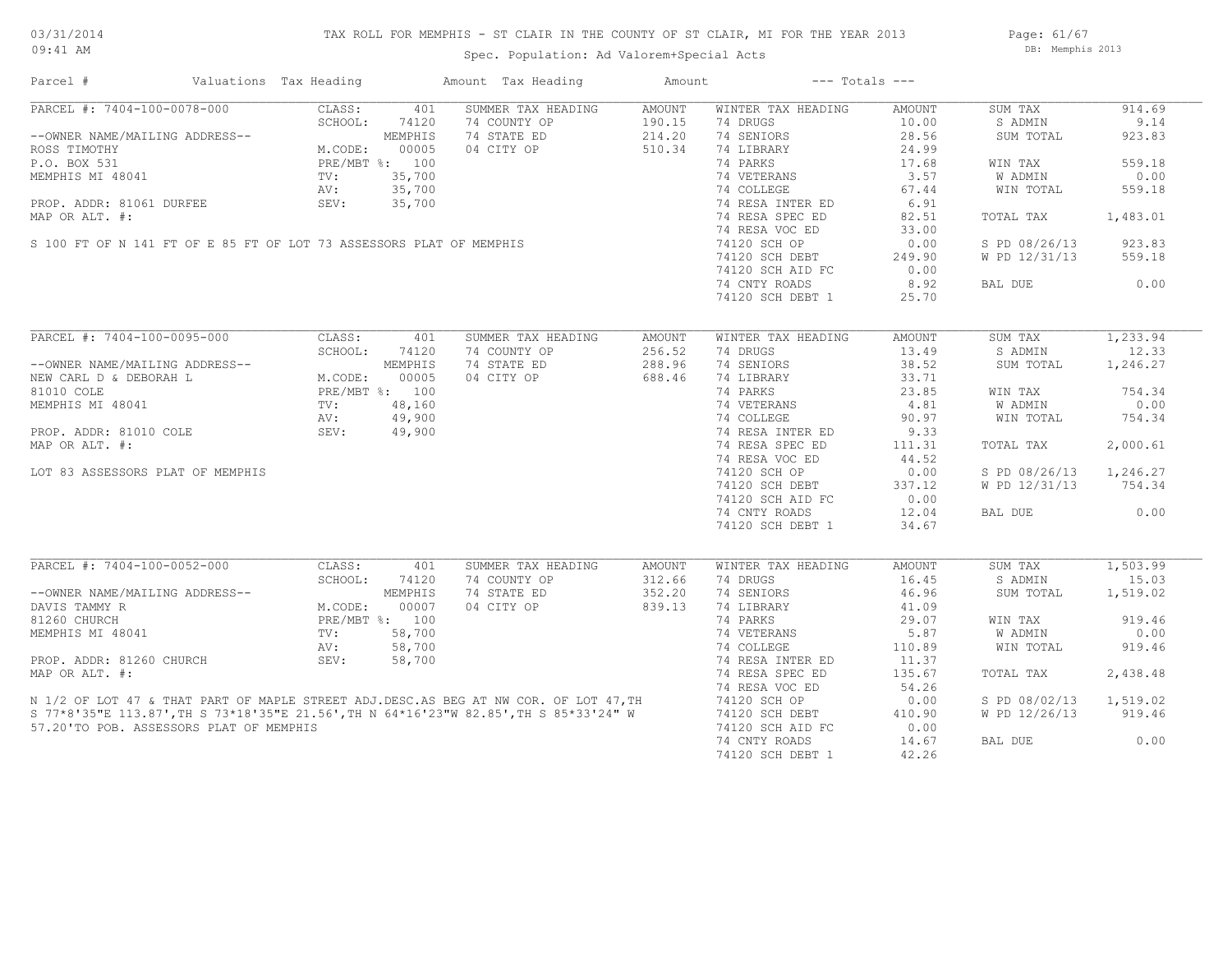Page: 62/67 DB: Memphis 2013

Spec. Population: Ad Valorem+Special Acts

| Parcel #                                                                                                                                                                                                                                   | Valuations Tax Heading |               | Amount Tax Heading                 | Amount           |                                               | $---$ Totals $---$                                                  |                        |          |
|--------------------------------------------------------------------------------------------------------------------------------------------------------------------------------------------------------------------------------------------|------------------------|---------------|------------------------------------|------------------|-----------------------------------------------|---------------------------------------------------------------------|------------------------|----------|
| PARCEL #: 7404-748-0003-000 CLASS: 201<br>--OWNER NAME/MAILING ADDRESS--<br>MANCHIK SR MICHAEL & THERESA C M.CODE: 74120<br>37682 30 MILE RD<br>LENOX MI 48050 PROP. ADDR: 35005 BORDMAN<br>PROP. ADDR: 35005 BORDMAN<br>PROP. ADDR: 35005 |                        |               | SUMMER TAX HEADING                 | AMOUNT           | WINTER TAX HEADING                            | AMOUNT                                                              | SUM TAX                | 1,644.91 |
|                                                                                                                                                                                                                                            |                        |               | 74 COUNTY OP                       |                  | 74 DRUGS                                      | 17.99                                                               | S ADMIN                | 16.44    |
|                                                                                                                                                                                                                                            |                        |               | 74 STATE ED                        | 341.96<br>385.20 | 74 SENIORS                                    | 51.36                                                               | SUM TOTAL              | 1,661.35 |
|                                                                                                                                                                                                                                            |                        |               | 04 CITY OP                         | 917.75           | 74 LIBRARY                                    | 44.94                                                               |                        |          |
|                                                                                                                                                                                                                                            |                        |               |                                    |                  | 74 PARKS                                      | 31.80                                                               | WIN TAX                | 2,161.23 |
|                                                                                                                                                                                                                                            |                        |               |                                    |                  |                                               | 6.42                                                                | W ADMIN                | 0.00     |
|                                                                                                                                                                                                                                            |                        |               |                                    |                  |                                               | 121.28                                                              | WIN TOTAL              | 2,161.23 |
|                                                                                                                                                                                                                                            |                        |               |                                    |                  |                                               | 12.44                                                               |                        |          |
|                                                                                                                                                                                                                                            |                        |               |                                    |                  |                                               | 148.38                                                              | TOTAL TAX              | 3,822.58 |
|                                                                                                                                                                                                                                            |                        |               |                                    |                  |                                               | 59.35                                                               |                        |          |
| 37682 30 MILE RD<br>LENOX MI 48050 TV: 64, 200<br>PROP. ADDR: 35005 BORDMAN SEV: 64, 200<br>MAP OR ALT. #: 74 RESA INTER ED<br>MAP OR ALT. #: 74 RESA INTER ED<br>M20 FT LOT 5 & 6 TO 12 INC & S 14 FT LOT 13 & LOT 18 EXC N 54 FT ALSO    |                        |               |                                    |                  |                                               | 1,155.60                                                            | S PD 08/02/13 1,661.35 |          |
|                                                                                                                                                                                                                                            |                        |               |                                    |                  | 74120 SCH DEBT                                | 449.40                                                              | W PD 12/26/13 2,161.23 |          |
| OF S 30 FT LOT 18 F E SPENCERS ADDITION TO THE VILLAGE OF MEMPHIS                                                                                                                                                                          |                        |               |                                    |                  | 74120 SCH AID FC                              | 0.00                                                                |                        |          |
|                                                                                                                                                                                                                                            |                        |               |                                    |                  | 74 CNTY ROADS                                 | 16.05                                                               | BAL DUE                | 0.00     |
|                                                                                                                                                                                                                                            |                        |               |                                    |                  | 74120 SCH DEBT 1                              | 46.22                                                               |                        |          |
|                                                                                                                                                                                                                                            |                        |               |                                    |                  |                                               |                                                                     |                        |          |
| PARCEL #: 7404-093-0005-000                                                                                                                                                                                                                | CLASS:                 | 401           | SUMMER TAX HEADING                 | AMOUNT           | WINTER TAX HEADING                            | AMOUNT                                                              | SUM TAX                | 1,486.05 |
|                                                                                                                                                                                                                                            |                        | SCHOOL: 74120 | 74 COUNTY OP                       | 308.93           | 74 DRUGS                                      | 16.25                                                               | S ADMIN                | 14.86    |
| --OWNER NAME/MAILING ADDRESS--<br>REINHARD BRENDAN J & JOHN F M.CODE: 00011<br>81299 COLE PRE/MBT %: 100<br>MEMPHIS MI 48041 TV: 58,000<br>PROP. ADDR: 81299 COLE AV: 58,000<br>MRD OD NTT #                                               |                        |               | 74 STATE ED                        | 348.00           | 74 SENIORS                                    | 46.40                                                               | SUM TOTAL              | 1,500.91 |
|                                                                                                                                                                                                                                            |                        |               | 04 CITY OP                         | 829.12           | 74 LIBRARY                                    | 40.60                                                               |                        |          |
|                                                                                                                                                                                                                                            |                        |               |                                    |                  | 74 PARKS                                      | 28.73                                                               | WIN TAX                | 908.51   |
|                                                                                                                                                                                                                                            |                        |               |                                    |                  |                                               | 5.80                                                                | <b>W ADMIN</b>         | 0.00     |
|                                                                                                                                                                                                                                            |                        |               |                                    |                  | 74 VETERANS<br>74 COLLEGE<br>74 RESA INTER ED |                                                                     |                        |          |
|                                                                                                                                                                                                                                            |                        |               |                                    |                  |                                               | 109.56                                                              | WIN TOTAL              | 908.51   |
|                                                                                                                                                                                                                                            |                        |               |                                    |                  |                                               | 11.24                                                               |                        |          |
| MAP OR ALT. #:                                                                                                                                                                                                                             |                        |               |                                    |                  | 74 RESA SPEC ED                               | 134.05                                                              | TOTAL TAX              | 2,409.42 |
|                                                                                                                                                                                                                                            |                        |               |                                    |                  | 74 RESA VOC ED                                | 53.62                                                               |                        |          |
| N 100 FT OF S 355 FT MEAS ON W LOT LINE OF W 229 FT OF OUTLOT C. ASSESSORS PLAT OF                                                                                                                                                         |                        |               |                                    |                  | 74120 SCH OP                                  | 0.00                                                                | S PD 07/10/13 1,500.91 |          |
| MEMPHIS                                                                                                                                                                                                                                    |                        |               |                                    |                  | 74120 SCH DEBT                                | 406.00                                                              | W PD 12/09/13          | 908.51   |
|                                                                                                                                                                                                                                            |                        |               |                                    |                  | 74120 SCH AID FC                              | 0.00                                                                |                        |          |
|                                                                                                                                                                                                                                            |                        |               |                                    |                  | 74 CNTY ROADS                                 | 14.50                                                               | BAL DUE                | 0.00     |
|                                                                                                                                                                                                                                            |                        |               |                                    |                  | 74120 SCH DEBT 1                              | 41.76                                                               |                        |          |
| PARCEL #: 7404-093-0002-000                                                                                                                                                                                                                |                        |               |                                    |                  |                                               |                                                                     |                        | 965.93   |
|                                                                                                                                                                                                                                            | CLASS:                 | 401           | SUMMER TAX HEADING<br>74 COUNTY OP | AMOUNT           | WINTER TAX HEADING                            | AMOUNT<br>10.56                                                     | SUM TAX                | 9.65     |
|                                                                                                                                                                                                                                            | SCHOOL:                | 74120         |                                    | 200.80           | 74 DRUGS                                      |                                                                     | S ADMIN                |          |
|                                                                                                                                                                                                                                            |                        |               | 74 STATE ED                        | 226.20           | 74 SENIORS                                    | 30.16                                                               | SUM TOTAL              | 975.58   |
|                                                                                                                                                                                                                                            |                        |               | 04 CITY OP                         | 538.93           | 74 LIBRARY                                    | 26.39                                                               |                        |          |
|                                                                                                                                                                                                                                            |                        |               |                                    |                  | 74 PARKS                                      |                                                                     | WIN TAX                | 1,269.10 |
|                                                                                                                                                                                                                                            |                        |               |                                    |                  | 74 VETERANS                                   |                                                                     | W ADMIN                | 0.00     |
|                                                                                                                                                                                                                                            |                        |               |                                    |                  | 74 COLLEGE                                    |                                                                     | WIN TOTAL              | 1,269.10 |
| --OWNER NAME/MAILING ADDRESS--<br>TREEND JACK & VICTORIA M.CODE: 00012<br>36092 BARTEL STREET PRE/MBT %: 0<br>RICHMOND MI 48062 TV: 37,700<br>PROP. ADDR: 81205 COLE SEV: 37,700<br>PROP. ADDR: 81205 COLE SEV: 37,700                     |                        |               |                                    |                  | 74 RESA INTER ED                              | $\begin{array}{c} 18.67 \\ 3.77 \\ 71.21 \\ 7.30 \end{array}$ ER ED |                        |          |
| MAP OR ALT. #:                                                                                                                                                                                                                             |                        |               |                                    |                  | 74 RESA SPEC ED                               | 87.13                                                               | TOTAL TAX              | 2,244.68 |
|                                                                                                                                                                                                                                            |                        |               |                                    |                  | 74 RESA VOC ED                                | 34.85                                                               |                        |          |
| N 90 FT OF S 155 FT MEAS ON W LOT LINE OF OUTLOT C ASSESSORS PLAT OF MEMPHIS                                                                                                                                                               |                        |               |                                    |                  | 74120 SCH OP<br>74120 SCH DEBT                | 678.60                                                              | S PD 08/19/13          | 975.58   |
|                                                                                                                                                                                                                                            |                        |               |                                    |                  |                                               | 263.90                                                              | W PD 01/07/14 1,269.10 |          |
|                                                                                                                                                                                                                                            |                        |               |                                    |                  | 74120 SCH AID FC                              | 0.00                                                                |                        |          |
|                                                                                                                                                                                                                                            |                        |               |                                    |                  | 74 CNTY ROADS                                 | 9.42                                                                | BAL DUE                | 0.00     |
|                                                                                                                                                                                                                                            |                        |               |                                    |                  | 74120 SCH DEBT 1                              | 27.14                                                               |                        |          |
|                                                                                                                                                                                                                                            |                        |               |                                    |                  |                                               |                                                                     |                        |          |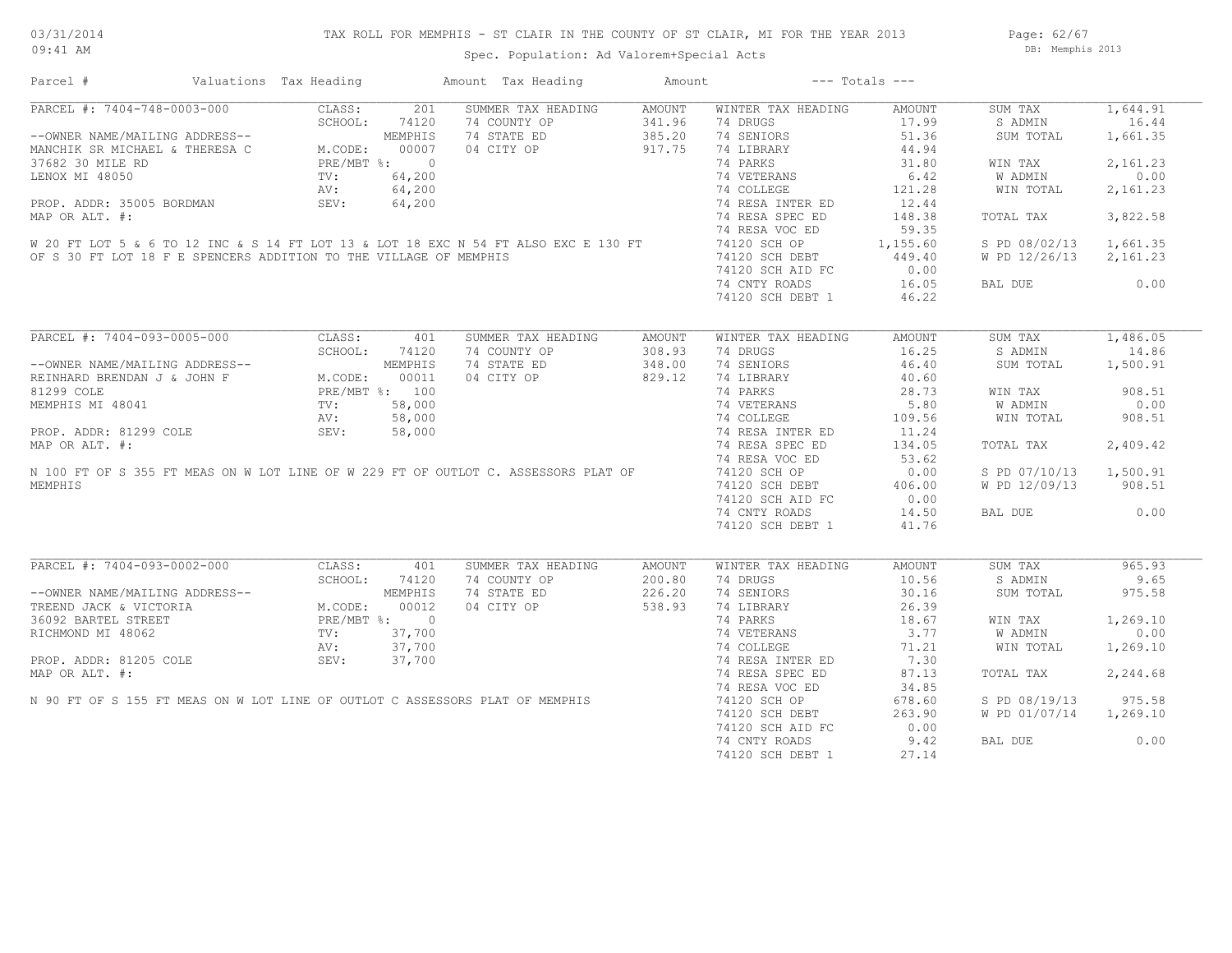09:41 AM

## Spec. Population: Ad Valorem+Special Acts

Page: 63/67 DB: Memphis 2013

| Parcel #                       |                                                           | Valuations Tax Heading |                | Amount Tax Heading                                                               | Amount   |                    | $---$ Totals $---$ |               |          |
|--------------------------------|-----------------------------------------------------------|------------------------|----------------|----------------------------------------------------------------------------------|----------|--------------------|--------------------|---------------|----------|
| PARCEL #: 7404-760-0005-001    |                                                           | CLASS:                 | 401            | SUMMER TAX HEADING                                                               | AMOUNT   | WINTER TAX HEADING | AMOUNT             | SUM TAX       | 1,891.92 |
|                                |                                                           | SCHOOL:                | 74120          | 74 COUNTY OP                                                                     | 393.31   | 74 DRUGS           | 20.69              | S ADMIN       | 18.91    |
| --OWNER NAME/MAILING ADDRESS-- |                                                           |                        | MEMPHIS        | 74 STATE ED                                                                      | 443.04   | 74 SENIORS         | 59.07              | SUM TOTAL     | 1,910.83 |
| LATOUF LAWRENCE S & RETA Y     |                                                           | M.CODE:                | 00012          | 04 CITY OP                                                                       | 1,055.57 | 74 LIBRARY         | 51.68              |               |          |
| 81780 MAIN                     |                                                           |                        | PRE/MBT %: 100 |                                                                                  |          | 74 PARKS           | 36.58              | WIN TAX       | 1,156.62 |
| MEMPHIS MI 48041               |                                                           | TV:                    | 73,841         |                                                                                  |          | 74 VETERANS        | 7.38               | W ADMIN       | 0.00     |
|                                |                                                           | AV:                    | 79,400         |                                                                                  |          | 74 COLLEGE         | 139.49             | WIN TOTAL     | 1,156.62 |
| PROP. ADDR: 81780 MAIN         |                                                           | SEV:                   | 79,400         |                                                                                  |          | 74 RESA INTER ED   | 14.31              |               |          |
| MAP OR ALT. #:                 |                                                           |                        |                |                                                                                  |          | 74 RESA SPEC ED    | 170.66             | TOTAL TAX     | 3,067.45 |
|                                |                                                           |                        |                |                                                                                  |          | 74 RESA VOC ED     | 68.26              |               |          |
|                                |                                                           |                        |                | PART OF LOT 5, Described as Beq.th N 0D 53M 37S E. 146.85' From sw cor.Lot 5; th |          | 74120 SCH OP       | 0.00               | S PD 08/19/13 | 1,910.83 |
|                                |                                                           |                        |                | N.OD 53M 37S E. 97.00' th S. 89D 03M 37S E. 1069.14'; th S 13D 53M 06S W.        |          | 74120 SCH DEBT     | 516.88             | W PD 01/07/14 | 1,156.62 |
|                                |                                                           |                        |                | 99.53'; th N 89D 03M 37S W. 1046.77'to Beg. Supervisors Belle Rivert Plat 2.36 A |          | 74120 SCH AID FC   | 0.00               |               |          |
|                                | Split on 08/24/2006 from 04-760-0005-000,04-760-0005-250; |                        |                |                                                                                  |          | 74 CNTY ROADS      | 18.46              | BAL DUE       | 0.00     |
|                                |                                                           |                        |                |                                                                                  |          | 74120 SCH DEBT 1   | 53.16              |               |          |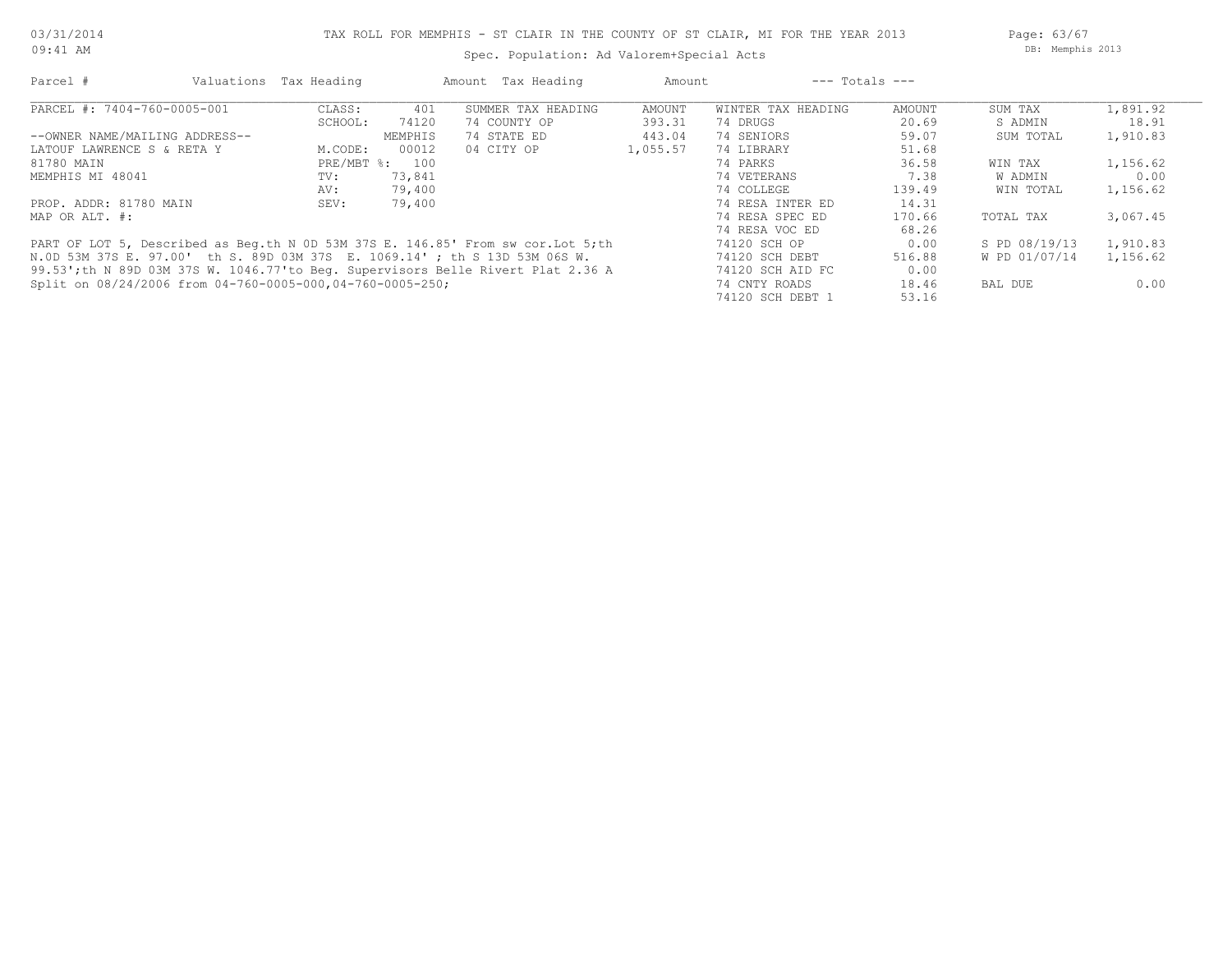## Spec. Population: Ad Valorem+Special Acts

Page: 64/67 DB: Memphis 2013

| TOTAL ALL DISTRICTS | REAL       | (BAL DUE) | PERSONAL  | (BAL DUE) | EXEMPT   | (BAL DUE) |
|---------------------|------------|-----------|-----------|-----------|----------|-----------|
| PARCEL COUNT        | 148        |           | 29        |           | 10       |           |
| TAXABLE VALUE       | 6,825,476  |           | 307,200   |           | $\Omega$ |           |
| ASSESSED VALUE      | 7,743,260  |           | 307,200   |           | $\Omega$ |           |
| <b>SEV VALUE</b>    | 7,743,260  |           | 307,200   |           | $\Omega$ |           |
| PRE/MBT TAXABLE     | 4,839,954  |           | 159,780   |           | $\Omega$ |           |
| N PRE/MBT TAXABLE   | 1,985,522  |           | 147,420   |           | $\circ$  |           |
| S 74 COUNTY OP      | 36, 355.11 | 3,076.31  | 1,636.19  | 26.51     | 0.00     | 0.00      |
| S 74 STATE ED       | 40,952.54  | 3,465.34  | 1,522.02  | 1.08      | 0.00     | 0.00      |
| S 04 CITY OP        | 97,571.44  | 8,256.34  | 4,391.39  | 71.18     | 0.00     | 0.00      |
| W 74 DRUGS          | 1,912.37   | 154.09    | 86.01     | 0.05      | 0.00     | 0.00      |
| W 74 SENIORS        | 5,460.03   | 440.17    | 245.68    | 0.14      | 0.00     | 0.00      |
| W 74 LIBRARY        | 4,777.44   | 385.13    | 214.96    | 0.12      | 0.00     | 0.00      |
| W 74 PARKS          | 3,380.59   | 272.48    | 152.06    | 0.08      | 0.00     | 0.00      |
| W 74 VETERANS       | 682.14     | 54.99     | 30.64     | 0.01      | 0.00     | 0.00      |
| W 74 COLLEGE        | 12,893.33  | 1,039.35  | 580.24    | 0.34      | 0.00     | 0.00      |
| W 74 RESA INTER E   | 1,322.04   | 106.50    | 59.44     | 0.03      | 0.00     | 0.00      |
| W 74 RESA SPEC ED   | 15,774.88  | 1,271.66  | 709.91    | 0.41      | 0.00     | 0.00      |
| W 74 RESA VOC ED    | 6,309.40   | 508.59    | 283.91    | 0.16      | 0.00     | 0.00      |
| W 74120 SCH OP      | 35,739.31  | 4,334.38  | 3,291.06  | 1.08      | 0.00     | 0.00      |
| W 74120 SCH DEBT    | 47,777.98  | 3,851.66  | 2,150.40  | 1.26      | 0.00     | 0.00      |
| W 74120 SCH AID F   | 0.00       | 0.00      | 0.00      | 0.00      | 0.00     | 0.00      |
| W 74 CNTY ROADS     | 1,705.81   | 137.48    | 76.71     | 0.04      | 0.00     | 0.00      |
| W 74120 SCH DEBT    | 4,913.63   | 396.07    | 221.08    | 0.12      | 0.00     | 0.00      |
| * SP. ASSESSMENTS   | 0.00       | 0.00      | 0.00      | 0.00      | 0.00     | 0.00      |
| S ADMIN FEE         | 1,748.08   | 143.00    | 75.39     | 0.98      | 0.00     | 0.00      |
| INTEREST            | 887.87     | 887.87    | 5.93      | 5.93      | 0.00     | 0.00      |
| S TOTALS            | 177,515.04 | 15,828.86 | 7,630.92  | 105.68    | 0.00     | 0.00      |
| W TOTALS            | 142,648.95 | 12,952.55 | 8,102.10  | 3.84      | 0.00     | 0.00      |
| GRAND TOTALS        | 320,163.99 | 28,781.41 | 15,733.02 | 109.52    | 0.00     | 0.00      |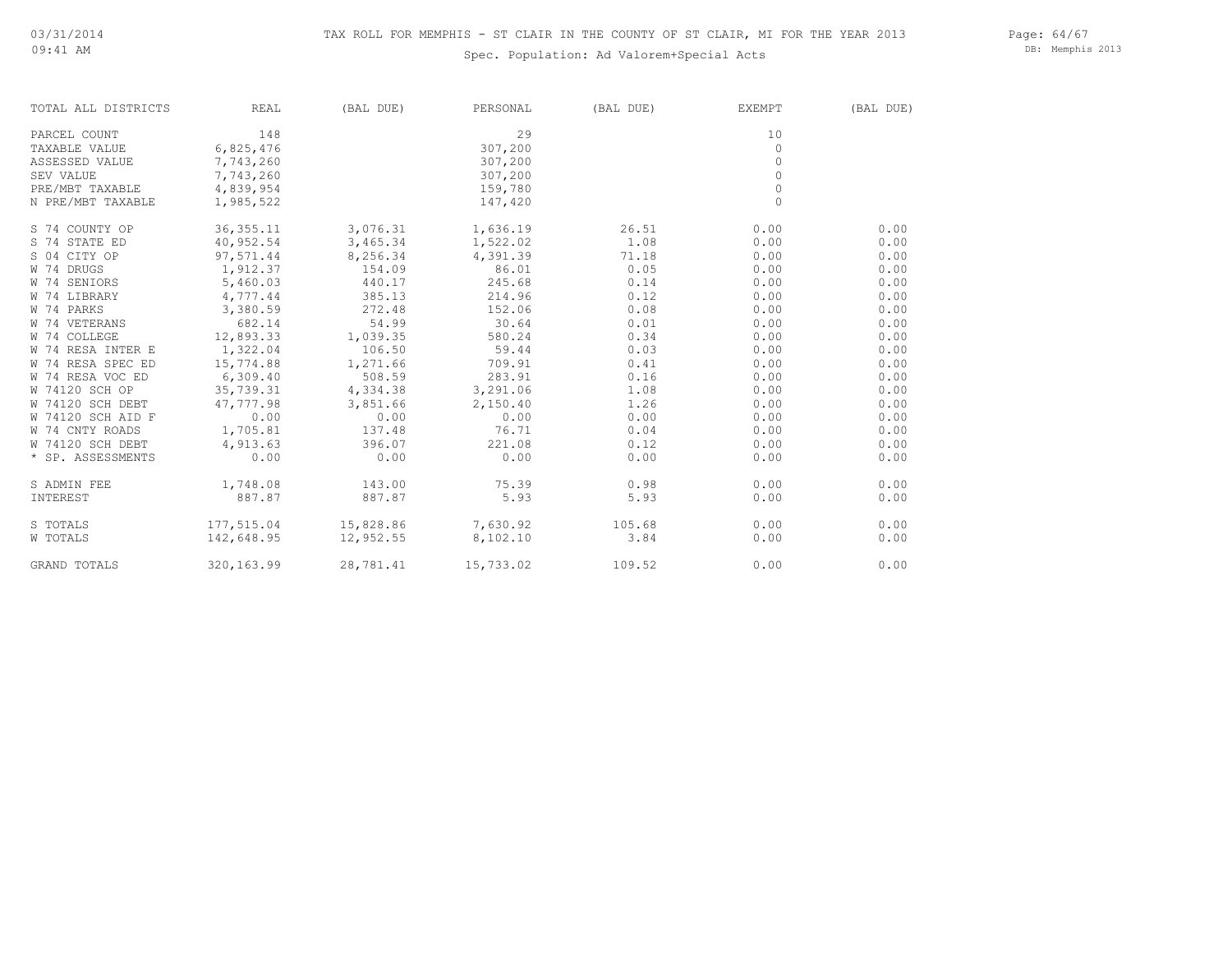## Spec. Population: Ad Valorem+Special Acts

Page: 65/67 DB: Memphis 2013

| TOTAL ALL DISTRICTS | LEASED LAND | (BAL DUE) | TOTAL        | (BAL DUE) |
|---------------------|-------------|-----------|--------------|-----------|
| PARCEL COUNT        | 0           |           | 187          |           |
| TAXABLE VALUE       | $\circ$     |           | 7,132,676    |           |
| ASSESSED VALUE      | 0           |           | 8,050,460    |           |
| SEV VALUE           | 0           |           | 8,050,460    |           |
| PRE/MBT TAXABLE     | 0           |           | 4,999,734    |           |
| NON PRE/MBT TAXABLE | $\circ$     |           | 2,132,942    |           |
| S 74 COUNTY OP      | 0.00        | 0.00      | 37,991.30    | 3,102.82  |
| S 74 STATE ED       | 0.00        | 0.00      | 42,474.56    | 3,466.42  |
| S 04 CITY OP        | 0.00        | 0.00      | 101,962.83   | 8,327.52  |
| W 74 DRUGS          | 0.00        | 0.00      | 1,998.38     | 154.14    |
| W 74 SENIORS        | 0.00        | 0.00      | 5,705.71     | 440.31    |
| W 74 LIBRARY        | 0.00        | 0.00      | 4,992.40     | 385.25    |
| W 74 PARKS          | 0.00        | 0.00      | 3,532.65     | 272.56    |
| W 74 VETERANS       | 0.00        | 0.00      | 712.78       | 55.00     |
| W 74 COLLEGE        | 0.00        | 0.00      | 13,473.57    | 1,039.69  |
| W 74 RESA INTER ED  | 0.00        | 0.00      | 1,381.48     | 106.53    |
| W 74 RESA SPEC ED   | 0.00        | 0.00      | 16,484.79    | 1,272.07  |
| W 74 RESA VOC ED    | 0.00        | 0.00      | 6,593.31     | 508.75    |
| W 74120 SCH OP      | 0.00        | 0.00      | 39,030.37    | 4,335.46  |
| W 74120 SCH DEBT    | 0.00        | 0.00      | 49,928.38    | 3,852.92  |
| W 74120 SCH AID FC  | 0.00        | 0.00      | 0.00         | 0.00      |
| W 74 CNTY ROADS     | 0.00        | 0.00      | 1,782.52     | 137.52    |
| W 74120 SCH DEBT 1  | 0.00        | 0.00      | 5,134.71     | 396.19    |
| * SP. ASSESSMENTS   | 0.00        | 0.00      | 0.00         | 0.00      |
| S ADMIN FEE         | 0.00        | 0.00      | 1,823.47     | 143.98    |
| INTEREST            | 0.00        | 0.00      | 893.80       | 893.80    |
| S TOTALS            | 0.00        | 0.00      | 185, 145. 96 | 15,934.54 |
| W TOTALS            | 0.00        | 0.00      | 150,751.05   | 12,956.39 |
| GRAND TOTALS        | 0.00        | 0.00      | 335,897.01   | 28,890.93 |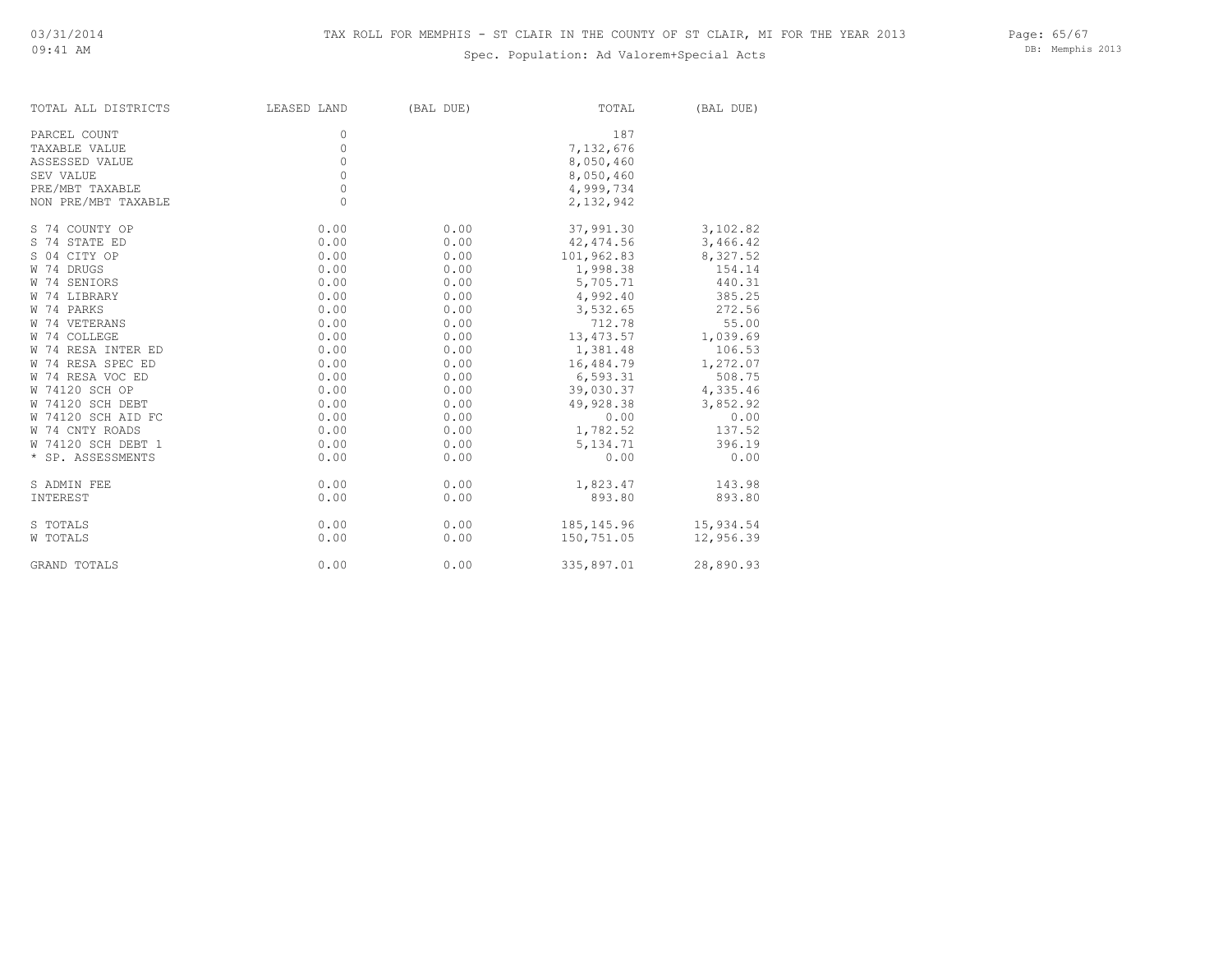### 09:41 AM

Spec. Population: Ad Valorem+Special Acts

Page: 66/67 DB: Memphis 2013

| SCHOOL DISTRICT 74120 UNIT 04 | <b>REAL</b> | PERSONAL  | <b>EXEMPT</b> | LEASED LAND | TOTAL       |
|-------------------------------|-------------|-----------|---------------|-------------|-------------|
| PARCEL COUNT                  | 148         | 29        | 10            | 0           | 187         |
| TAXABLE VALUE                 | 6,825,476   | 307,200   | $\circ$       | 0           | 7,132,676   |
| ASSESSED VALUE                | 7,743,260   | 307,200   | 0             | 0           | 8,050,460   |
| SEV VALUE                     | 7,743,260   | 307,200   | $\circ$       | 0           | 8,050,460   |
| PRE/MBT TAXABLE               | 4,839,954   | 159,780   | $\circ$       | 0           | 4,999,734   |
| NON PRE/MBT TAXABLE           | 1,985,522   | 147,420   | $\circ$       | $\circ$     | 2,132,942   |
| (S) 74 COUNTY OP              | 36, 355.11  | 1,636.19  | 0.00          | 0.00        | 37,991.30   |
| (S) 74 STATE ED               | 40,952.54   | 1,522.02  | 0.00          | 0.00        | 42, 474.56  |
| (S) 04 CITY OP                | 97,571.44   | 4,391.39  | 0.00          | 0.00        | 101,962.83  |
| (W) 74 DRUGS                  | 1,912.37    | 86.01     | 0.00          | 0.00        | 1,998.38    |
| (W) 74 SENIORS                | 5,460.03    | 245.68    | 0.00          | 0.00        | 5,705.71    |
| (W) 74 LIBRARY                | 4,777.44    | 214.96    | 0.00          | 0.00        | 4,992.40    |
| (W) 74 PARKS                  | 3,380.59    | 152.06    | 0.00          | 0.00        | 3,532.65    |
| (W) 74 VETERANS               | 682.14      | 30.64     | 0.00          | 0.00        | 712.78      |
| (W) 74 COLLEGE                | 12,893.33   | 580.24    | 0.00          | 0.00        | 13, 473.57  |
| (W) 74 RESA INTER ED          | 1,322.04    | 59.44     | 0.00          | 0.00        | 1,381.48    |
| (W) 74 RESA SPEC ED           | 15,774.88   | 709.91    | 0.00          | 0.00        | 16,484.79   |
| (W) 74 RESA VOC ED            | 6,309.40    | 283.91    | 0.00          | 0.00        | 6,593.31    |
| (W) 74120 SCH OP              | 35,739.31   | 3,291.06  | 0.00          | 0.00        | 39,030.37   |
| (W) 74120 SCH DEBT            | 47,777.98   | 2,150.40  | 0.00          | 0.00        | 49,928.38   |
| (W) 74120 SCH AID FC          | 0.00        | 0.00      | 0.00          | 0.00        | 0.00        |
| (W) 74 CNTY ROADS             | 1,705.81    | 76.71     | 0.00          | 0.00        | 1,782.52    |
| (W) 74120 SCH DEBT 1          | 4,913.63    | 221.08    | 0.00          | 0.00        | 5, 134.71   |
| (*) SP. ASSESSMENTS           | 0.00        | 0.00      | 0.00          | 0.00        | 0.00        |
| (S) ADMIN FEE                 | 1,748.08    | 75.39     | 0.00          | 0.00        | 1,823.47    |
| INTEREST                      | 887.87      | 5.93      | 0.00          | 0.00        | 893.80      |
| (S) TOTALS                    | 177,515.04  | 7,630.92  | 0.00          | 0.00        | 185, 145.96 |
| (W) TOTALS                    | 142,648.95  | 8,102.10  | 0.00          | 0.00        | 150,751.05  |
| <b>GRAND TOTALS</b>           | 320,163.99  | 15,733.02 | 0.00          | 0.00        | 335,897.01  |